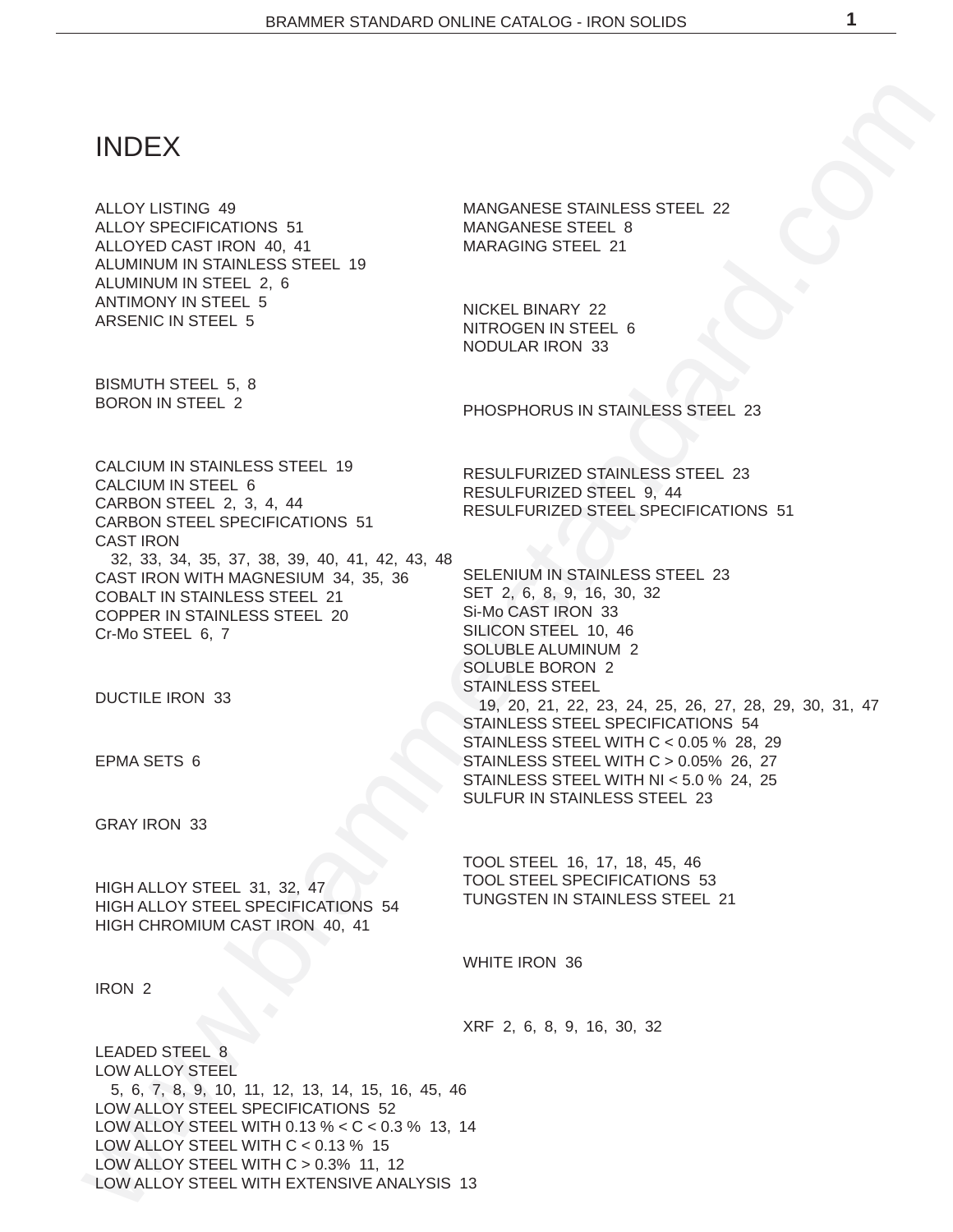$\overline{2}$ 

## BRAMMER STANDARD ONLINE CATALOG - IRON SOLIDS

<span id="page-1-0"></span>

|                                                                         | $#$ = class, where $1$ = CRM and $2$ = RM                                  |                                                   |                                              |                                                |                                                |                                                | * Provisional Analysis                       |                                               |                                              | 17025                                               |                                                     | $T = total$                                      |                                        |                             |
|-------------------------------------------------------------------------|----------------------------------------------------------------------------|---------------------------------------------------|----------------------------------------------|------------------------------------------------|------------------------------------------------|------------------------------------------------|----------------------------------------------|-----------------------------------------------|----------------------------------------------|-----------------------------------------------------|-----------------------------------------------------|--------------------------------------------------|----------------------------------------|-----------------------------|
|                                                                         | # Number                                                                   | C                                                 | Mn                                           | Ρ                                              | S                                              | Si                                             | Cu                                           | Νi                                            | Cr                                           | Mo                                                  | Al                                                  | Co                                               | Ν                                      | $\circ$                     |
|                                                                         | SRM 1265a<br><b>BS 50F</b><br>$2$ $CZ$ $LA-0A$<br>2 CZ LA-0B<br>1 IARM 27G | 0.0067<br>0.0064<br>(0.006)<br>(0.003)<br>(0.003) | 0.0057<br>0.082<br>0.045<br>0.038<br>(0.003) | 0.0011<br>0.0066<br>0.005<br>0.0037<br>(0.003) | 0.0055<br>0.0031<br>0.005<br>0.0023<br>0.0011  | 0.008<br>0.016<br>0.0015<br>(0.0043)<br>(0.07) | 0.0058<br>0.0088<br>0.012<br>0.0074<br>0.040 | 0.041<br>0.016<br>0.028<br>0.0070<br>0.045    | 0.007<br>0.022<br>0.022<br>0.009<br>0.043    | 0.0050<br>0.0017<br>(0.0044)<br>(0.0016)<br>(0.002) | (0.0007)<br>0.003<br>0.0015<br>(0.0010)<br>(0.0013) | 0.007<br>0.0023<br>0.002<br>(0.0017)<br>(0.0009) | 0.0042<br>0.0023<br>0.0027<br>(0.0003) | (0.0026)<br>0.025           |
|                                                                         | BS LC-7B<br>BS LC-7A<br><b>BS 50G</b><br>$VS$ $RG24/1$                     | 0.0025<br>0.0025<br>0.0023<br>0.0022<br>0.00226   | 0.024<br>0.023<br>0.010<br>0.015<br>0.0955   | 0.013<br>0.013<br>0.0088<br>0.0027<br>0.0137   | 0.0029<br>0.0030<br>0.0033<br>0.0069<br>0.0100 | (0.005)<br>0.0056<br>0.009<br>0.017<br>0.0093  | 0.0033<br>0.0038<br>0.007<br>0.011<br>0.0217 | 0.0081<br>0.0058<br>0.0045<br>0.037<br>0.0160 | 0.0090<br>0.0074<br>0.008<br>0.037<br>0.0246 | 0.0034<br>0.0034<br>(0.001)<br>0.0013<br>0.0011     | 0.0194<br>0.0194<br>0.008<br>0.03553T               | 0.0018<br>0.0017<br>0.0011<br>0.012<br>0.0019    | 0.0043<br>0.0043<br>0.0019<br>0.0024   | 0.0020<br>(0.005)<br>0.0030 |
| 2 TL 1669 **<br>50 <sub>D</sub><br>$2$ BS<br>ECRM 098-1D<br>ECRM 097-2D |                                                                            | 0.0020<br>0.00051                                 | 0.0008<br>0.00008<br>0.012                   | 0.0014<br>(0.00006)<br>0.00538                 | 0.00024<br>0.00031<br>0.00181                  | 0.0018<br>0.00048<br>0.00285                   | 0.0004<br>0.00793                            | 0.0012<br>0.0241                              | 0.0003<br>0.00571<br>0.0213                  | (0.00004)<br>0.00085<br>0.00370                     | (0.0040)<br>$\mathbf{r}$                            | 0.0026<br>0.0139                                 | 0.0024<br>0.00024<br>0.00294           | 0.0220                      |

| Number                                                              | As                                                   | В                                                     | Mq                                                        | Nb                                        | Pb                                                       | Sn                                       | Ti                                                |                                                        | W                    | Units                                                                                                                                                                                                                                                                                        |
|---------------------------------------------------------------------|------------------------------------------------------|-------------------------------------------------------|-----------------------------------------------------------|-------------------------------------------|----------------------------------------------------------|------------------------------------------|---------------------------------------------------|--------------------------------------------------------|----------------------|----------------------------------------------------------------------------------------------------------------------------------------------------------------------------------------------------------------------------------------------------------------------------------------------|
| SRM 1265a<br><b>BS 50F</b><br>$CZ$ LA- $0A$<br>CZ LA-0B<br>IARM 27G | (0.0002)<br>0.0013<br>(0.0015)<br>0.0024<br>(0.0016) | 0.00013<br>(50.0002)<br>(0.0006)                      | (<0.0001)<br>(0.0002)                                     | (<0.0002)<br>Sb:(0.0007)<br>(0.002)       | 0.00001<br>(<0.0003)<br>(0.001)<br>(0.002)               | 0.0010<br>(0.001)<br>(0.0013)<br>(0.001) | (0.0001)<br>0.0004<br>0.001<br>$\sim$<br>< 0.005  | 0.0006<br>(0.0003)<br>(0.001)                          | (<0.0050)<br>< 0.005 | disc $32 \text{ mm}$ $\varnothing$ x $19 \text{ mm}$<br>disc 35 mm $\varnothing$ x ~7 or 19+ mm<br>disc $\sim$ 37 mm $\varnothing$ x 25 mm<br>disc $\sim$ 39 mm Ø x $\sim$ 25 mm<br>disc $31 \text{ mm}$ $\emptyset$ X 2 or 18 $\text{mm}$                                                   |
| BS LC-7B<br>BS LC-7A<br><b>BS 50G</b><br>$VS$ RG24/1<br>TL 1669 **  | 0.0026<br>0.0024<br>0.0034<br>$\sim$<br>0.0017       | (0.0001)<br>(0.0001)<br>(0.0001)<br>$\sim$<br>0.00038 | (0.00008)<br>(0.0001)<br>(0.0002)<br>$\ddot{\phantom{1}}$ | 0.0007<br>(0.0005)<br>(0.0004)<br>0.00046 | (0.0003)<br>(0.0004)<br>$(0.00007)$ Sb:0.0005<br>0.00013 | (0.0007)<br>(0.0007)<br>$\sim$<br>0.0071 | (0.0001)<br>0.0004<br>(0.003)<br>0.0010<br>0.0504 | (0.0004)<br>(0.0004)<br>(0.0003)<br>$\sim$<br>(0.0006) | (0.0006)<br>(0.0005) | disc $38 \text{ mm}$ $\varnothing$ x $38 \text{ mm}$<br>Fe:99.9<br>disc $38 \text{ mm}$ $\varnothing$ x $38 \text{ mm}$<br>Fe:99.9<br>disc 38 mm $\varnothing$ x 38 mm $Fe:99.9$<br>disc $\sim$ 45 mm $\varnothing$ x $\sim$ 28mm last<br>disc $38 \text{ mm}$ $\emptyset$ x $25 \text{ mm}$ |
| BS 50D<br>ECRM 098-1D<br>ECRM 097-2D                                | (0.0001)<br>0.00281                                  | 0.00004                                               | 0.00005<br>0.00012 Sb:0.00012                             | 0.0002<br>Ta:0.00015                      | 0.00005<br>Zn:0.00014                                    | < 0.0001<br>$\sim$<br>0.00043            | 0.0001<br>$\cdot$                                 | 0.0004<br>$\sim$<br>0.00011                            | (0.0002)<br>0.00386  | disc 35 mm $\varnothing$ x ~7 to 19+mm<br>octagon 35 mm $\emptyset$ x 25 mm<br>disc $38 \text{ mm}$ $\emptyset$ x $25 \text{ or } 30 \text{ mm}$                                                                                                                                             |

\*\* TL-1669 also contains in ppm Ca: 1.7, Sb: 4.9, Zn: 2.7

#### CARBON STEEL XRF SET  $\mathbb{R}\mathbb{M}$

PURE IRON

| Part Number: | BS CS-10       |        |       | AVAILABLE INDIVIDUALLY |        | 17025 |        |       |       |        |         |                     |        |        |                              | $~\sim$ 7 mm discs |
|--------------|----------------|--------|-------|------------------------|--------|-------|--------|-------|-------|--------|---------|---------------------|--------|--------|------------------------------|--------------------|
| Grade        | Number         | C      | Mn    | P                      | S      | Si    | Cu     | Νi    | Cr    | Mo     | A1      | As                  | Co     | N      | Sn                           | V                  |
| Pure Iron    | <b>BS 50F</b>  | 0.0064 | 0.082 | 0.0066                 | 0.0031 | 0.016 | 0.0088 | 0.016 | 0.022 | 0.0017 | 0.003   | 0.0013              | 0.0023 | 0.0042 | 0.0010                       | (0.0003)           |
| 1018         | <b>BS</b> 1018 | 0.195  | 0.79  | 0.012                  | 0.024  | 0.237 | 0.130  | 0.104 | 0.177 | 0.044  | 0.029   | 0.0041              | 0.0058 | 0.0079 | 0.0099                       | 0.0009             |
| 1020         | <b>BS 57F</b>  | 0.196  | 0.554 | 0.009                  | 0.027  | 0.202 | 0.197  | 0.070 | 0.120 | 0.018  |         | $(0.002)$ $(0.006)$ | 0.007  | 0.0077 | 0.008                        | 0.063              |
| 1026         | BS 4932        | 0.234  | 0.76  | 0.010                  | 0.015  | 0.25  | 0.15   | 0.080 | 0.144 | 0.033  |         | $(0.001)$ $(0.005)$ | 0.005  | 0.0080 | 0.008                        | 0.060              |
| 1035         | BS 4931        | 0.352  | 0.80  | 0.011                  | 0.016  | 0.27  | 0.217  | 0.070 | 0.093 | 0.024  | (0.001) | 0.005               | 0.006  | 0.0080 | 0.009                        | 0.058              |
| 1040         | BS 3941        | 0.407  | 0.802 | 0.016                  | 0.023  | 0.257 | 0.053  | 0.018 | 0.069 | 0.0061 | 0.0019  | 0.0036              | 0.0042 | 0.0069 | 0.0019                       | 0.0025             |
| 1045         | <b>BS 56E</b>  | 0.483  | 0.72  | 0.010                  | 0.025  | 0.24  | 0.015  | 0.015 | 0.021 | 0.005  | 0.062   | 0.0035              | 0.005  | 0.0056 | (0.0006)( <sub>0.002</sub> ) | 0.005              |
| 1095         | BS 64C         | 0.920  | 0.22  | 0.015                  | 0.0024 | 0.22  | 0.016  | 0.038 | 0.261 | 0.008  | (0.005) | $\sim$              | 0.004  | 0.0084 | (0.001)                      |                    |
| 1522 (LF2)   | BS 2932        | 0.208  | 1.20  | 0.008                  | 0.020  | 0.186 | 0.060  | 0.034 | 0.077 | 0.026  | 0.022   | (0.003)             | 0.004  | 0.0080 | 0.005                        | 0.001              |
| 1345         | <b>BS XCCV</b> | 0.44   | 1.75  | 0.012                  | 0.024  | 0.28  | 0.015  | 0.019 | 0.041 | 0.007  | 0.033   | 0.0023              | 0.006  | 0.0056 |                              | (0.0004)(< 0.003)  |

| <b>CRM</b>                                                                                         |                                                    | CARBON                                          | STEEL                                               | SET                                                 |                                                    | AVAILABLE IN SET/6 ONLY                             |                                                    |                                                    |                                                     |                                                     |                                                     | 38 mm Ø x 30 mm                                       |                                                     |
|----------------------------------------------------------------------------------------------------|----------------------------------------------------|-------------------------------------------------|-----------------------------------------------------|-----------------------------------------------------|----------------------------------------------------|-----------------------------------------------------|----------------------------------------------------|----------------------------------------------------|-----------------------------------------------------|-----------------------------------------------------|-----------------------------------------------------|-------------------------------------------------------|-----------------------------------------------------|
| Number                                                                                             |                                                    | Mn                                              | P                                                   |                                                     | Si                                                 | Cu                                                  | Νi                                                 | Cr                                                 | A1                                                  | Al.Sol                                              | тi                                                  | Ti.Sol                                                | V                                                   |
| NCS HS11719-5<br>NCS HS11719-1<br>NCS HS11719-3<br>NCS HS11719-4<br>NCS HS11719-2<br>NCS HS11719-6 | 1.19<br>0.963<br>0.435<br>0.140<br>0.042<br>0.0060 | 2.20<br>0.586<br>1.14<br>1.30<br>0.048<br>0.163 | 0.011<br>0.022<br>0.045<br>0.084<br>0.105<br>0.0053 | 0.013<br>0.010<br>0.020<br>0.020<br>0.0053<br>0.035 | 0.751<br>0.241<br>0.163<br>0.526<br>0.154<br>0.014 | 0.046<br>0.111<br>0.160<br>0.276<br>0.411<br>0.0032 | 0.164<br>0.206<br>0.114<br>0.344<br>0.432<br>0.013 | 0.439<br>0.131<br>0.086<br>0.198<br>0.247<br>0.021 | 0.036<br>0.019<br>0.019<br>0.160<br>0.296<br>0.0021 | 0.034<br>0.017<br>0.016<br>0.155<br>0.292<br>0.0016 | 0.029<br>0.016<br>0.024<br>0.132<br>0.161<br>0.0010 | 0.028<br>0.015<br>0.023<br>0.128<br>0.154<br>(0.0008) | 0.0082<br>0.035<br>0.099<br>0.153<br>0.207<br>0.363 |

#### $\texttt{CRM}$

### SOLUBLE ALUMINUM AND SOLUBLE BORON STEEL SET

| available in set/6 only as grouped                                                                  |                                                       |                                                              |                                                                |                                                         | $.T = total .S = soluble$                                  |                                                 |                                                           |                                                       |                                                    |                                                    |                                                    |                                                 |                                                     | 37 mm Ø x 30 mm                                     |                                                    |
|-----------------------------------------------------------------------------------------------------|-------------------------------------------------------|--------------------------------------------------------------|----------------------------------------------------------------|---------------------------------------------------------|------------------------------------------------------------|-------------------------------------------------|-----------------------------------------------------------|-------------------------------------------------------|----------------------------------------------------|----------------------------------------------------|----------------------------------------------------|-------------------------------------------------|-----------------------------------------------------|-----------------------------------------------------|----------------------------------------------------|
| Number                                                                                              | Al.T                                                  | Al.S                                                         | B.T                                                            | B.S                                                     | C                                                          | Mn                                              | P                                                         | S                                                     |                                                    | Si                                                 | Cu                                                 | Νi                                              | Cr                                                  | Co                                                  | Мo                                                 |
| NCS HS93703-1a<br>NCS HS93703-2<br>NCS HS93703-3<br>NCS HS93703-4<br>NCS HS93703-5<br>NCS HS93703-6 | 0.59<br>0.92<br>0.107<br>0.083<br>(1.29)<br>0.64      | 0.58<br>0.91<br>0.103<br>0.078<br>(1.27)<br>0.63             | 0.036<br>0.0083<br>0.0041<br>0.0050<br>0.0017<br>0.0033        | 0.034<br>0.0080<br>0.0037<br>0.0048<br>0.0015<br>0.0030 | 1.04<br>0.055<br>0.792<br>0.475<br>0.651<br>0.246          | 2.10<br>0.021<br>1.34<br>0.612<br>1.53<br>0.211 | 0.023<br>0.027<br>0.013<br>0.015<br>0.036<br>0.045        | 0.030<br>0.0033<br>0.038<br>0.015<br>0.0052<br>0.0058 |                                                    | 0.650<br>0.827<br>1.09<br>2.57<br>0.024<br>0.274   | 0.033<br>0.422<br>0.532<br>0.687<br>0.236<br>0.092 | 0.063<br>1.09<br>0.533<br>2.01<br>2.98<br>3.83  | 4.05<br>3.09<br>2.11<br>1.31<br>0.021<br>0.505      | 0.0088<br>0.262<br>0.488<br>0.403<br>0.094<br>0.145 | 0.0040<br>1.56<br>0.397<br>0.977<br>0.631<br>0.203 |
| Number                                                                                              | As                                                    | Bi                                                           | Ca                                                             | Nb                                                      | Pb                                                         |                                                 | Sb                                                        | Sn                                                    | Τi                                                 | $\overline{V}$                                     |                                                    | M                                               | Zr                                                  |                                                     |                                                    |
| NCS HS93703-1a<br>NCS HS93703-2<br>NCS HS93703-3<br>NCS HS93703-4<br>NCS HS93703-5<br>NCS HS93703-6 | 0.034<br>0.0034<br>0.0019<br>0.056<br>0.0064<br>0.011 | 0.0013<br>0.0006<br>0.0004<br>(0.0002)<br>0.0015<br>(0.0002) | (0.0001)<br>0.0010<br>0.0010<br>(0.0001)<br>0.0007<br>(0.0001) | 0.300<br>0.254<br>0.506<br>0.167<br>0.0057<br>0.070     | (0.0001)<br>0.0008<br>0.0007<br>0.0006<br>0.0007<br>0.0011 |                                                 | (0.0004)<br>0.0020<br>0.0040<br>0.0095<br>0.010<br>0.0006 | 0.0035<br>0.0069<br>0.054<br>0.012<br>0.015<br>0.017  | 0.069<br>0.346<br>0.016<br>0.035<br>0.111<br>0.246 | 0.021<br>0.376<br>0.071<br>0.709<br>0.231<br>0.526 |                                                    | 0.313<br>1.97<br>0.755<br>1.48<br>0.050<br>1.04 | (0.0005)<br>0.087<br>0.014<br>0.069<br>0.41<br>0.22 |                                                     |                                                    |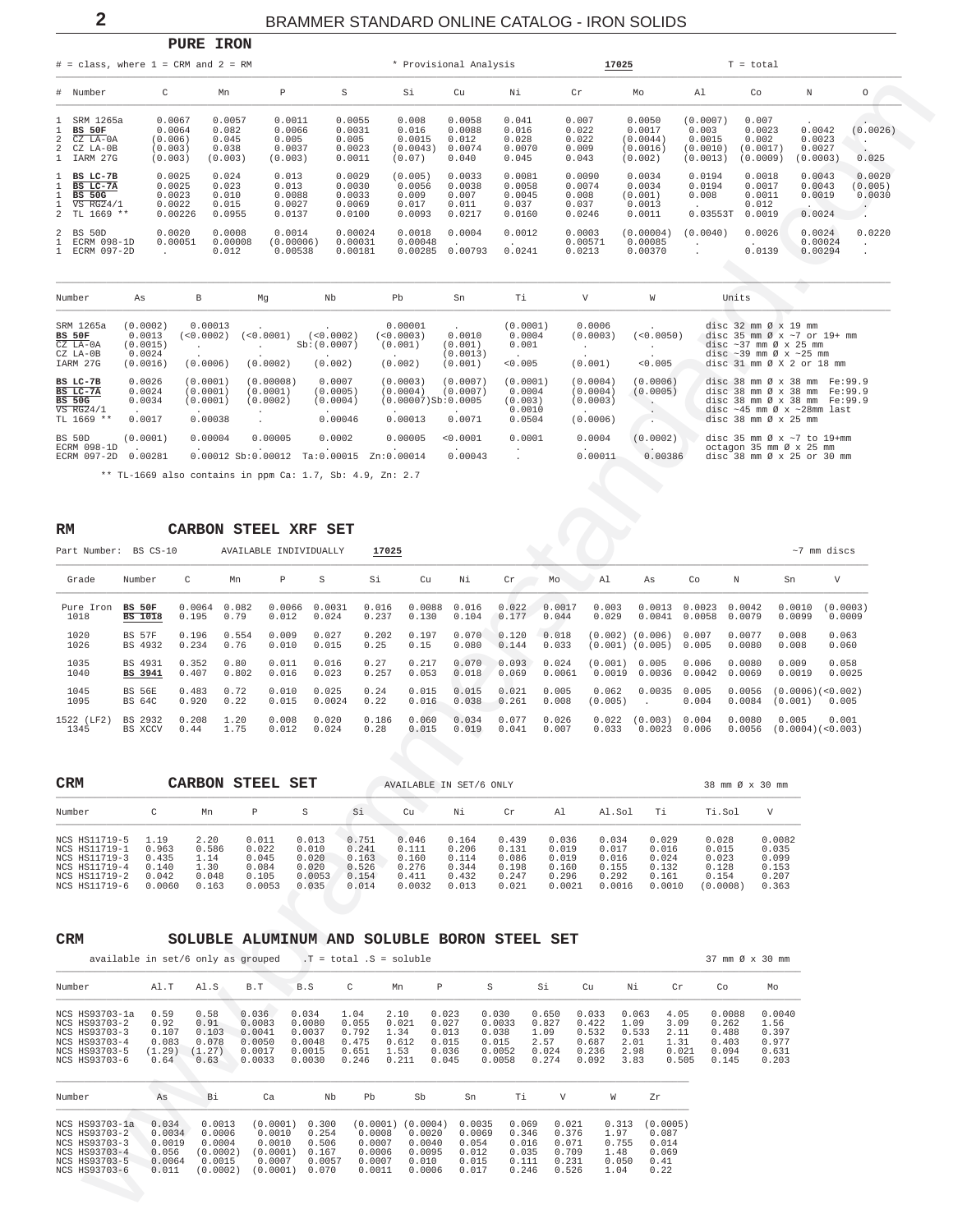<span id="page-2-0"></span>

|                                                              | <b>_______________</b><br>$\check{ }$<br><b>CARBON STEEL</b><br>CONTINUED ON THE NEXT PAGE<br>$\#$ = Class, where 1 = CRM and 2 = RM |                                              |                                            |                                                           |                                                                  |                                                             |                                                                           |                                                                     |                                                               |                                                                 |                                                                             |                                                                       |                                                                    |                                                                                                          |                                                                           |                                                        |
|--------------------------------------------------------------|--------------------------------------------------------------------------------------------------------------------------------------|----------------------------------------------|--------------------------------------------|-----------------------------------------------------------|------------------------------------------------------------------|-------------------------------------------------------------|---------------------------------------------------------------------------|---------------------------------------------------------------------|---------------------------------------------------------------|-----------------------------------------------------------------|-----------------------------------------------------------------------------|-----------------------------------------------------------------------|--------------------------------------------------------------------|----------------------------------------------------------------------------------------------------------|---------------------------------------------------------------------------|--------------------------------------------------------|
|                                                              | Number                                                                                                                               | C                                            | Mn                                         | P                                                         | S                                                                | Si                                                          | Cu                                                                        | Νi                                                                  | Cr                                                            | Al                                                              | Als                                                                         | As                                                                    | В                                                                  | Ca                                                                                                       | Co                                                                        | Mo                                                     |
| 1<br>1<br>1<br>$\mathbf{1}$<br>2                             | IRSID 1660<br>ECRM 090-1D<br>SRM 1227<br>SS 602/2<br>BS 64C                                                                          | 1.20<br>1.05<br>0.97<br>0.94<br>0.920        | 0.280<br>0.226<br>0.402<br>0.66<br>0.22    | 0.014<br>0.013<br>0.014<br>0.023<br>0.015                 | 0.010<br>0.0095<br>0.026<br>0.031<br>0.0024                      | 0.173<br>0.281<br>0.215<br>0.057<br>0.22                    | 0.059<br>$\sim$<br>0.006<br>(0.06)<br>0.016                               | 0.072<br>0.053<br>0.007<br>(0.02)<br>0.038                          | (0.026)<br>0.121<br>0.019<br>(0.03)<br>0.261                  | (0.009)<br>$\sim$<br>0.096<br>(0.005)                           |                                                                             |                                                                       |                                                                    | $\cdot$                                                                                                  | 0.003<br>(0.007)<br>0.004                                                 | 0.009<br>0.003<br>(0.004)<br>0.008                     |
| 2<br>1<br>1<br>$\mathbf{1}$<br>$\mathbf{1}$                  | HRT FE2014-N<br>ECRM 056-2D<br>SRM 1224<br><b>BS 54H</b><br>VS RG28                                                                  | 0.91<br>0.8181<br>0.75<br>0.737<br>0.70      | 1.97<br>0.5073<br>0.41<br>0.829<br>0.84    | 0.012<br>0.0103<br>0.009<br>0.0030<br>0.031               | (0.004)<br>0.0093<br>0.039<br>0.0044<br>$\sim$                   | 0.24<br>0.2006<br>0.173<br>0.521<br>1.161                   | 0.01<br>0.0129<br>0.072<br>0.046<br>0.050                                 | 0.02<br>0.0218<br>0.054<br>0.373<br>0.154                           | 0.35<br>0.0146<br>0.071<br>0.369<br>0.135                     | 0.016<br>$\sim 10^{-11}$<br>0.060<br>0.032<br>0.066             | 0.00024                                                                     | 0.0036                                                                | (0.0001)                                                           | $\ddot{\phantom{0}}$<br>(0.0001)<br>$\ddot{\phantom{a}}$                                                 | 0.0030<br>- 40                                                            | 0.01<br>0.013<br>0.0106<br>0.090                       |
| 1<br>1<br>1<br>1<br>1                                        | VS RG28/1<br>IARM 373A<br>VS UG20/6<br>SS 435/1<br>SS 435/2                                                                          | 0.68<br>0.63<br>0.58<br>0.52<br>0.489        | 0.91<br>0.70<br>0.473<br>0.41<br>0.390     | 0.031<br>0.0123<br>(0.008)<br>0.033<br>0.037              | 0.0071<br>0.031<br>(0.02)<br>0.031<br>0.042                      | 2.36<br>0.22<br>0.229<br>0.54<br>0.328                      | 0.040<br>0.107<br>0.249<br>$\sim$<br>$\ddot{\phantom{0}}$                 | 0.168<br>0.048<br>0.360<br>0.060<br>0.133                           | 0.194<br>0.096<br>0.396<br>0.14<br>0.184                      | 0.068<br>0.002<br>$\sim$<br>$\cdot$<br>$\cdot$                  |                                                                             | 0.0046                                                                | 0.0003                                                             | 0.0005<br>$\bullet$                                                                                      | 0.072<br>0.005<br>0.011                                                   | 0.104<br>0.0176<br>$\cdot$                             |
| 2<br>1<br>1<br>1<br>1                                        | BS 56E<br>IRSID 1636<br>SS 459/2<br>BS 1045<br>IARM 200D                                                                             | 0.483<br>0.47<br>0.467<br>0.458<br>0.453     | 0.72<br>0.78<br>0.909<br>0.796<br>0.749    | 0.010<br>0.029<br>0.0482<br>0.0069<br>0.0103              | 0.025<br>0.037<br>0.0481<br>0.023<br>0.024                       | 0.24<br>0.40<br>0.640<br>0.215<br>0.225                     | 0.015<br>0.135<br>$\sim$<br>0.190<br>0.232                                | 0.015<br>0.092<br>$\sim$<br>0.060<br>0.097                          | 0.021<br>(0.060)<br>0.108<br>0.109                            | 0.062<br>(0.007)<br>0.015<br>(0.001)<br>(0.004)                 | (0.013)<br>$\sim$ $\sim$                                                    | 0.0035<br>$\sim$<br>0.0050<br>0.0050                                  | 0.0110<br>(0.0003)                                                 | (<0.0005)<br>$\sim$<br>0.0013<br>$\sim$                                                                  | 0.005<br>0.0890<br>0.0056<br>0.007                                        | 0.005<br>$\sim$<br>0.0170<br>0.0217                    |
| 1<br>1<br>1<br>1<br>$\mathbf{1}$                             | VS UG123<br>IRSID 1657<br>NM 306<br>IRSID 1648<br>NM EN-8                                                                            | 0.45<br>0.445<br>0.44<br>0.432<br>0.42       | 0.552<br>0.724<br>0.80<br>1.41<br>0.82     | 0.016<br>0.028<br>0.043<br>0.031<br>0.02                  | 0.026<br>(0.013)<br>0.042<br>(0.070)<br>0.02                     | 0.216<br>0.274<br>0.34<br>0.242<br>0.21                     | 0.196<br>$\sim 10^{-11}$<br>0.408<br>$\sim$                               | 0.084<br>0.048<br>$\sim 10^{-11}$<br>0.165<br>$\sim$                | 0.111<br>(0.022)<br>0.26<br>0.170                             | 0.024<br>0.004<br>(0.004)<br>$\sim$                             | $\cdot$                                                                     | 0.0051<br>(0.038)<br>$\cdot$                                          | Ā.<br>$\ddot{\phantom{a}}$                                         |                                                                                                          | $\cdot$                                                                   | (0.008)<br>(0.028)<br>$\cdot$                          |
| $1\,$<br>1<br>1<br>1<br>$\mathbf{1}$                         | IRSID 1642<br>IRSID 1647<br>IARM 210D<br>SS 434/1<br>IARM 349A                                                                       | 0.418<br>0.418<br>0.412<br>0.41<br>0.41      | 0.929<br>0.701<br>0.73<br>1.49<br>1.49     | 0.031<br>0.019<br>0.0052<br>0.050<br>0.011                | (0.031)<br>(0.027)<br>0.030<br>0.027<br>0.025                    | 0.388<br>0.299<br>0.230<br>0.31<br>0.192                    | 0.097<br>(0.104)<br>0.273<br>$\sim$<br>0.300                              | 0.068<br>0.093<br>0.122<br>0.044<br>0.178                           | $\blacksquare$<br>(0.035)<br>0.490<br>0.096<br>0.055<br>0.189 | (0.020)<br>(0.060)<br>(0.002)<br>0.0020                         | (0.0555)<br>$\sim 10^{-11}$<br>$\cdot$                                      | (0.042)<br>0.0059<br>0.005                                            | 0.0004<br>0.0003                                                   | 0.0009<br>0.0015                                                                                         | 0.007<br>0.0085                                                           | (0.009)<br>0.034<br>0.059                              |
| 1<br>1<br>1<br>1<br>1                                        | BS 3941<br>IRSID 1652<br>IRSID 1637<br>SS 605/2<br>IRSID 1644                                                                        | 0.407<br>0.406<br>0.401<br>0.400<br>0.394    | 0.802<br>0.931<br>0.940<br>0.345<br>0.594  | 0.016<br>(0.017)<br>0.030<br>0.054<br>0.021               | 0.023<br>0.040<br>0.030<br>0.015<br>0.031                        | 0.257<br>0.386<br>0.378<br>0.54<br>0.287                    | 0.053<br>0.345<br>0.097<br>(0.06)<br>0.265                                | 0.018<br>0.190<br>0.068<br>(0.05)<br>0.158                          | 0.069<br>0.184<br>(0.033)<br>(0.06)<br>0.138                  | 0.0019<br><b>Contract Contract</b><br>0.022<br>0.027<br>(0.017) | (0.0013)<br>$\sim$                                                          | 0.0036<br>0.038<br>0.042<br>$\sim$ $\sim$<br>$\sim$ $\sim$            | (0.0001)<br>$\cdot$                                                | 0.0011<br>$\cdot$                                                                                        | 0.0042<br>$\sim$ $-$<br>(0.008)                                           | 0.0061<br>(0.042)<br>(0.006)<br>(0.01)                 |
| 1<br>1<br>1<br>1<br>1                                        | ECRM 084-1D<br>IRSID 1649<br>SS 460/2<br>VS RG30<br>BS 1035                                                                          | 0.391<br>0.384<br>0.383<br>0.38<br>0.362     | 0.860<br>0.930<br>0.616<br>0.357<br>0.758  | 0.045<br>0.0374<br>$\sim$<br>0.0100                       | 0.029<br>(0.047)<br>0.0099<br>0.013<br>0.028                     | 0.265<br>0.250<br>0.126<br>0.45<br>0.246                    | 0.267<br>0.418<br>$\sim$<br>0.161<br>0.241                                | 0.154<br>0.226<br><b>Contract Contract</b><br>0.62<br>0.123         | 0.321<br>$\sim$<br>3.06<br>0.151                              | 0.004<br>0.024<br>0.0008                                        | $\sim$<br>(0.019)<br>$\sim$                                                 | 0.037<br>$\sim$<br>0.0051                                             | 0.0027<br>(0.0002)                                                 | 0.0017                                                                                                   | 0.0106<br>0.50<br>0.0073                                                  | 0.033<br>0.043<br>$\sim$<br>0.62<br>0.049              |
| 1<br>1<br>1<br>1<br>1                                        | IRSID 1655<br>IRSID 1663<br>VS UG90<br>VS UG19/6<br>IARM 360A                                                                        | 0.355<br>0.353<br>0.34<br>0.34<br>0.331      | 1.018<br>0.967<br>0.286<br>0.274<br>0.733  | (0.018)<br>0.0090<br>0.0079<br>(0.03)<br>0.008            | (0.060)<br>0.034<br>0.012<br>(0.03)<br>0.023                     | 0.443<br>0.235<br>0.221<br>0.136<br>0.260                   | 0.415<br>0.180<br>0.200<br>0.148<br>0.235                                 | 0.188<br>0.148<br>0.265<br>0.262<br>0.078                           | 0.157<br>0.206<br>0.261<br>0.227<br>0.113                     | (0.004)<br>0.037<br>0.037<br>$\sim$<br>0.0016                   | $\sim$<br>0.032<br>$\cdot$                                                  | (0.036)<br>0.028<br>0.0044<br>0.0060                                  | $\cdot$<br>$\cdot$<br>$\cdot$<br>0.0004                            | $\cdot$<br>0.0017                                                                                        | $\cdot$<br>$\cdot$<br>0.0067                                              | (0.043)<br>0.042<br>0.046<br>0.024                     |
| 1<br>1<br>1<br>1<br>1                                        | <b>BS 1030</b><br>IARM 209D<br>IRSID 1653<br>VS RG27<br>SS 434/2                                                                     | 0.331<br>0.322<br>0.312<br>0.30<br>0.275     | 0.682<br>0.68<br>0.962<br>0.91<br>1.54     | 0.0101<br>0.0084<br>0.034<br>0.054<br>0.061               | 0.0299<br>0.021<br>(0.039)<br>0.0032<br>0.0141                   | 0.261<br>0.268<br>0.400<br>0.42<br>0.51                     | 0.269<br>0.243<br>0.453<br>0.188<br>$\sim$                                | 0.078<br>0.079<br>0.218<br>0.135<br>0.037                           | 0.124<br>0.137<br>0.358<br>1.53<br>0.238                      | 0.0014<br>(0.003)<br>< 0.004<br>0.88<br>$\lambda$               |                                                                             | 0.0055<br>0.0060<br>(0.039)<br>$\cdot$                                | 0.0003<br>0.0002<br>$\ddot{\phantom{a}}$<br>$\cdot$                | 0.0012<br>0.002<br>$\sim$<br>$\cdot$                                                                     | 0.0069<br>0.007<br>$\sim$<br>0.071<br>$\cdot$                             | 0.0182<br>0.037<br>(0.038)<br>0.222<br>$\cdot$         |
|                                                              | Number                                                                                                                               | C                                            | Mn                                         | P                                                         | S                                                                | Si                                                          | Cu                                                                        | Νi                                                                  | Cr                                                            | Al                                                              | Als                                                                         | As                                                                    | R                                                                  | Ca                                                                                                       | Co                                                                        | Mo                                                     |
| ı<br>1<br>1<br>1<br>1                                        | IRSID 1654<br>IARM 359A<br><b>BS 1026</b><br>VS UG94<br>VS UG18/6                                                                    | 0.270<br>0.267<br>0.260<br>0.26<br>0.242     | 0.979<br>0.686<br>0.715<br>0.186<br>0.213  | 0.036<br>0.0094<br>0.0171<br>0.0037<br>(0.003)            | (0.047)<br>0.020<br>0.0191<br>0.0026<br>(0.003)                  | 0.354<br>0.233<br>0.268<br>0.101<br>0.20                    | 0.441<br>0.186<br>0.247<br>0.088<br>0.063                                 | 0.241<br>0.068<br>0.096<br>0.178<br>0.273                           | 0.328<br>0.121<br>0.163<br>0.206<br>0.237                     | 0.002<br>0.0330<br>0.017<br>$\cdot$                             |                                                                             | 0.040<br>0.0073<br>0.0100                                             | 0.0003<br>(0.0002)                                                 | 0.0013<br>0.0017                                                                                         | 0.0069<br>0.0072<br>$\sim$                                                | (0.043)<br>0.023<br>0.0289<br>0.0005                   |
| $\mathbf{1}$<br>$\mathbf{1}$<br>$\mathbf{1}$                 | 2 HRT FE2016-N<br>BS 1020<br>IARM 213C<br>IRSID 1664<br>1 VS RG25/1                                                                  | 0.23<br>0.210<br>0.201<br>0.2008<br>0.196    | 0.85<br>0.568<br>0.922<br>0.472<br>0.29    | 0.015<br>0.0058<br>0.007<br>0.0106<br>0.019               | 0.011<br>0.0249<br>0.025<br>0.0259<br>0.0088                     | 0.32<br>0.250<br>0.25<br>0.0616<br>0.100                    | 0.02<br>0.184<br>0.149<br>0.0820<br>0.065                                 | 0.15<br>0.059<br>0.068<br>0.0547<br>0.037                           | 0.21<br>0.109<br>0.099<br>0.0707<br>0.060                     | 0.033<br>0.0006<br>0.0019<br><b>Carl Corporation</b><br>0.067   | $\sim$<br><b>Contractor</b>                                                 | 0.0058<br><b>Contract</b>                                             | $0.0074$ $(0.0001)$<br>0.0003<br>$\sim$                            | 0.0022<br>0.0014<br>$0.0193$ $0.0115$ $(0.0002)$ $(0.0005)$ $(0.0084)$<br>$\sim$                         | 0.0070<br>0.0074<br>0.012                                                 | 0.018<br>0.022<br>0.0157<br>0.010                      |
| $\mathbf{1}$<br>$\mathbf{1}$<br>$\mathbf{1}$                 | 1 BS 1018<br>BS LF2B<br>IARM 28K<br><b>BS 1016</b><br>$1\quad \overline{12}X\ 10180C$                                                | 0.195<br>0.176<br>0.174<br>0.172<br>0.171    | 0.79<br>1.05<br>0.80<br>0.77<br>0.803      | 0.012<br>0.007<br>0.012<br>0.011<br>0.0150                | 0.024<br>0.0067<br>0.027<br>0.030<br>0.0200                      | 0.237<br>0.209<br>0.291<br>0.193<br>0.147                   | 0.130<br>0.318<br>0.171<br>0.153<br>0.0500                                | 0.104<br>0.115<br>0.0638<br>0.107<br>0.0284                         | 0.177<br>0.138<br>0.107<br>0.091<br>0.0793                    | 0.029<br>0.0287<br>(0.0025)<br>0.0200<br>0.0198                 | $\sim$<br>$\sim$<br>$\ddot{\phantom{a}}$<br>$\sim$<br>$\sim$                | (0.005)<br>0.0029                                                     | $0.0041$ $(0.0002)$<br>$0.0052$ $(0.0002)$<br>0.0005<br>$\sim$     | $(0.0004)$ 0.0058<br>0.0010<br>$\sim$ $\sim$<br>$0.0066$ $(0.0003)$ $(0.0004)$ 0.0193<br><b>Contract</b> | 0.0071<br>0.0060<br>$\sim 100$                                            | 0.044<br>0.0382<br>0.0210<br>0.040<br>0.0047           |
| $\mathbf{1}$<br>2<br>$\mathbf{1}$<br>$\mathbf{1}$            | 12X 10180B<br>TL 1000<br>VS RG25<br>VS UG124<br>1 VS UG109                                                                           | 0.169<br>0.1692<br>0.167<br>0.165<br>0.161   | 0.722<br>1.4281<br>0.131<br>1.41<br>0.353  | 0.0101<br>0.0142<br>0.014<br>0.019<br>0.020               | 0.0056<br>0.0164<br>$\sim$<br>0.032<br>0.0037                    | 0.114<br>0.2258<br>0.084<br>0.384<br>0.151                  | 0.0544<br>0.0120<br><b>Contract Contract</b><br>0.020<br>0.082            | 0.0333<br>0.0312<br>0.046<br>0.015<br>0.0053                        | 0.0451<br>0.0635<br>0.057<br>0.035<br>0.048                   | 0.043<br>0.0226<br>0.015<br>0.039<br>0.0093                     | $\sim$<br>$\sim$<br>$\sim$<br>$\sim$<br>$\sim$                              | 0.0059<br>$\sim 10^{-11}$<br>$\sim$<br>$\sim$                         | (0.0016) 0.00018<br><b>Contract Contract</b><br>$\sim$<br>$\sim$   | <b>Carl Corp.</b><br>$\sim$<br>$\sim$                                                                    | $0.00039$ $0.0042$<br><b>Contract Contract</b><br>$\sim$<br>$\sim$ $\sim$ | 0.0062<br>0.0076<br>0.0028<br>$\sim 100$<br>$\sim$     |
| $\mathbf{1}$<br>$\mathbf{1}$<br>$\mathbf{1}$<br>$\mathbf{1}$ | IARM 213D<br>SS 456/3<br>VS UG93<br>VS UG17/6<br>$1$ SS $433/2$                                                                      | 0.158<br>0.1215<br>0.100<br>0.097<br>0.096   | 0.725<br>0.140<br>0.106<br>1.188           | 0.0120<br>$0.2121$ $0.0228$<br>0.0033<br>(0.003)<br>0.011 | 0.031<br>0.0246<br>0.0024<br>(0.004)<br>0.0083                   | 0.226<br>0.267<br>0.48<br>0.37<br>0.007                     | 0.207<br><b>Contract Contract</b><br>0.028<br>(0.02)<br><b>Contractor</b> | 0.076<br>0.0174<br>0.126<br>0.105<br>0.037                          | 0.093<br>0.0257<br>0.137<br>0.127<br>0.026                    | (0.003)<br>0.0393<br>0.15<br>$\sim 10^{-11}$<br>$\sim$          | $\sim$<br>$\sim$<br>$\sim$<br>$\sim$<br>$\cdot$                             | $\sim$<br>$\cdot$<br>$\cdot$<br>$\cdot$                               | $(0.006)$ $(0.0004)$<br>0.0014<br>$\sim$<br>$\cdot$<br>$\cdot$     | $\sim$<br>$\cdot$ .<br>$\cdot$<br>$\cdot$<br>$\sim$                                                      | 0.009<br>0.0520<br>$\sim$<br>$\cdot$<br>$\cdot$                           | 0.0131<br>0.0013<br>0.0008<br>$\sim$<br>$\sim$         |
| $\mathbf{1}$<br>1<br>1                                       | 1 IRSID 1661<br>VS UG125<br>VS UG108<br>SRM 1228<br>1 ECRM 057-2D                                                                    | 0.086<br>0.086<br>0.074<br>0.072<br>0.0507   | 1.48<br>1.147<br>0.104<br>0.365<br>0.246   | 0.018<br>0.0044<br>0.050<br>0.004<br>0.0120               | (0.006)<br>0.0021<br>0.0082<br>0.018<br>0.0127                   | 0.406<br>0.554<br>$\sim$ $\sim$<br>0.007<br>$\sim 10^{-11}$ | 0.147<br>0.0087<br>0.012<br>0.0146                                        | $(0.013)$ $(0.029)$ $(0.021)$<br>0.230<br>0.0092<br>0.018<br>0.0096 | 0.102<br>0.016<br>0.0114                                      | (0.028)<br>$\sim 1000$ km s $^{-1}$<br>0.061<br>0.059           | $(0.025)$ $(0.003)$<br>$\sim$<br>$\cdot$<br>$\cdot$<br>$\ddot{\phantom{a}}$ | <b>Contract Contract</b><br>$\sim$<br>$\cdot$<br>$\ddot{\phantom{a}}$ | $\cdot$<br>$\cdot$<br>$\cdot$<br>$\bullet$<br>$\ddot{\phantom{a}}$ | $\sim$<br>$\sim$<br>$\sim$<br>$\cdot$                                                                    | $\cdot$<br>$\sim$<br>$\cdot$<br>$\cdot$<br>$\cdot$                        | (0.006)<br><b>Contract</b><br>0.009<br>$\sim 10^{-11}$ |
| $\mathbf{1}$<br>$\mathbf{1}$<br>1<br>1                       | NM 305<br>ECRM 083-2D<br>DSZU C03<br>VS RG26<br>$1$ SS $431/2$                                                                       | 0.034<br>0.0315<br>0.029<br>0.028<br>0.0249  | 0.270<br>0.089<br>0.75<br>0.902            | 0.011<br>0.2160 0.0106<br>0.0062<br>0.0037<br>0.121       | 0.007<br>0.00561<br>0.0081<br><b>Contract Contract</b><br>0.0065 | 0.031<br>0.00747 0.0127<br>0.145<br>0.173<br>0.015          | 0.206<br>0.011<br>$\sim 10^{-10}$ m $^{-1}$                               | 0.0116<br>0.146<br>$\sim 10^{-10}$<br>0.040                         | 0.025<br>0.0219<br>(0.27)<br>0.025<br>0.049                   | 0.0784<br>0.014<br>0.30<br>$\sim$ $-$                           | $\cdot$<br>$\cdot$<br>$\sim$<br>$\sim$                                      | 0.00177<br>0.008<br>$\sim 10^{-11}$<br>$\sim$                         | $\sim 10^{-10}$<br>0.0004<br>$\Delta \sim 10^{-11}$<br>$\cdot$     | $\sim$<br>$\ddot{\phantom{a}}$<br>$\sim$<br>$\sim$                                                       | 0.00236<br>0.013<br>$\sim 10^{-10}$<br>$\sim 10^{-11}$                    | 0.031<br>0.015<br>$\sim$ $-$                           |
| $\mathbf{1}$<br>2<br>$\mathbf{1}$<br>1<br>$\mathbf{1}$       | VS UG2/11<br>RM Fe 1/5<br>VS $UG2/5$<br><b>BS 1005</b><br><b>BS 1009</b>                                                             | 0.020<br>0.011<br>0.010<br>0.008<br>0.008    | 0.024<br>0.049<br>0.008<br>0.219<br>0.212  | 0.0029<br>0.003<br>(0.005)<br>0.0118<br>0.0118            | 0.0031<br>0.004<br>$(0.006)$ $(0.006)$<br>0.0088<br>0.0086       | 0.075<br>0.004<br>0.050<br>0.048                            | 0.0120<br>0.0099<br>0.012<br>0.011<br>0.011                               | 0.0045<br>0.022<br>0.075<br>0.012<br>0.0129                         | 0.021<br>0.013<br>0.039<br>0.029<br>0.028                     | 0.034<br>0.003<br>(0.01)<br>0.026<br>0.026                      | $\cdot$<br>$\sim$<br>$\sim$<br>$\sim$<br>$\sim$                             | 0.002                                                                 | < 0.0005<br>$(0.003)$ $(0.0002)$<br>$0.0011$ $(0.0002)$            | < 0.001<br><b>Contract Contract</b><br>(0.005)<br>0.0033                                                 | 0.002<br><b>Contract</b><br>0.0026<br>0.0020                              | 0.0019<br>0.022<br>0.0033<br>(0.003)                   |
| 1<br>$\mathbf{1}$<br>$\mathbf{1}$<br>2                       | SS 111/1<br>VS 005<br>SS 432/2<br>CZ LA-1B<br>1 IMZ 110A                                                                             | 0.0070<br>0.007<br>0.0065<br>0.005<br>0.0034 | 0.1623<br>0.0281<br>0.712<br>0.13<br>0.067 | 0.0045<br>0.0028<br>0.017<br>0.004<br>0.0051              | 0.0049<br>0.0053<br>0.036<br>0.017<br>0.0045                     | 0.0039<br>0.044<br>0.082<br>0.020<br>$\cdot$                | 0.0089<br>0.067<br><b>Carlos</b><br>0.01<br>0.021                         | 0.0161<br>0.074<br>0.0196<br>0.014<br>0.021                         | 0.0055<br>0.046<br>0.016<br>0.042<br>0.027                    | 0.317<br><b>Contract</b><br>0.003<br>(0.001)                    | $\bullet$<br>$\sim$<br>$\cdot$<br>$\cdot$<br>$\sim$                         | 0.0011<br>0.0027<br>(0.002)<br>$\sim 10^{-11}$                        | $\bullet$<br>$\sim$<br>0.010<br>$\sim$                             | $\bullet$<br>$\sim$<br>0.0016<br>$\sim$                                                                  | 0.0053<br>0.008<br>(0.002)<br>0.0031                                      | 0.0005<br>0.005<br>0.007<br>0.0035                     |
|                                                              | 1 VS 004<br>1 VS 002<br># Number                                                                                                     | 0.0033<br>0.0024<br>$\mathbb{C}$             | 0.040<br>0.104<br>Mn                       | 0.0033<br>0.0052<br>$\mathbb{P}$                          | 0.0033<br>0.0055<br>S                                            | 0.0116<br>0.033<br>Si                                       | 0.078<br>0.0074<br>Cu                                                     | 0.119<br>0.0061<br>Νi                                               | 0.087<br>0.0147<br>Cr                                         | 0.257<br>0.054<br>Al                                            | $\blacksquare$<br>$\cdot$<br>Als                                            | 0.0040<br>0.0010<br>As                                                | $\bullet$<br>$\cdot$<br>$\mathbb B$                                | $\cdot$<br>$\ddot{\phantom{a}}$<br>Ca                                                                    | 0.011<br>0.0011<br>Co                                                     | 0.00042<br>Mo                                          |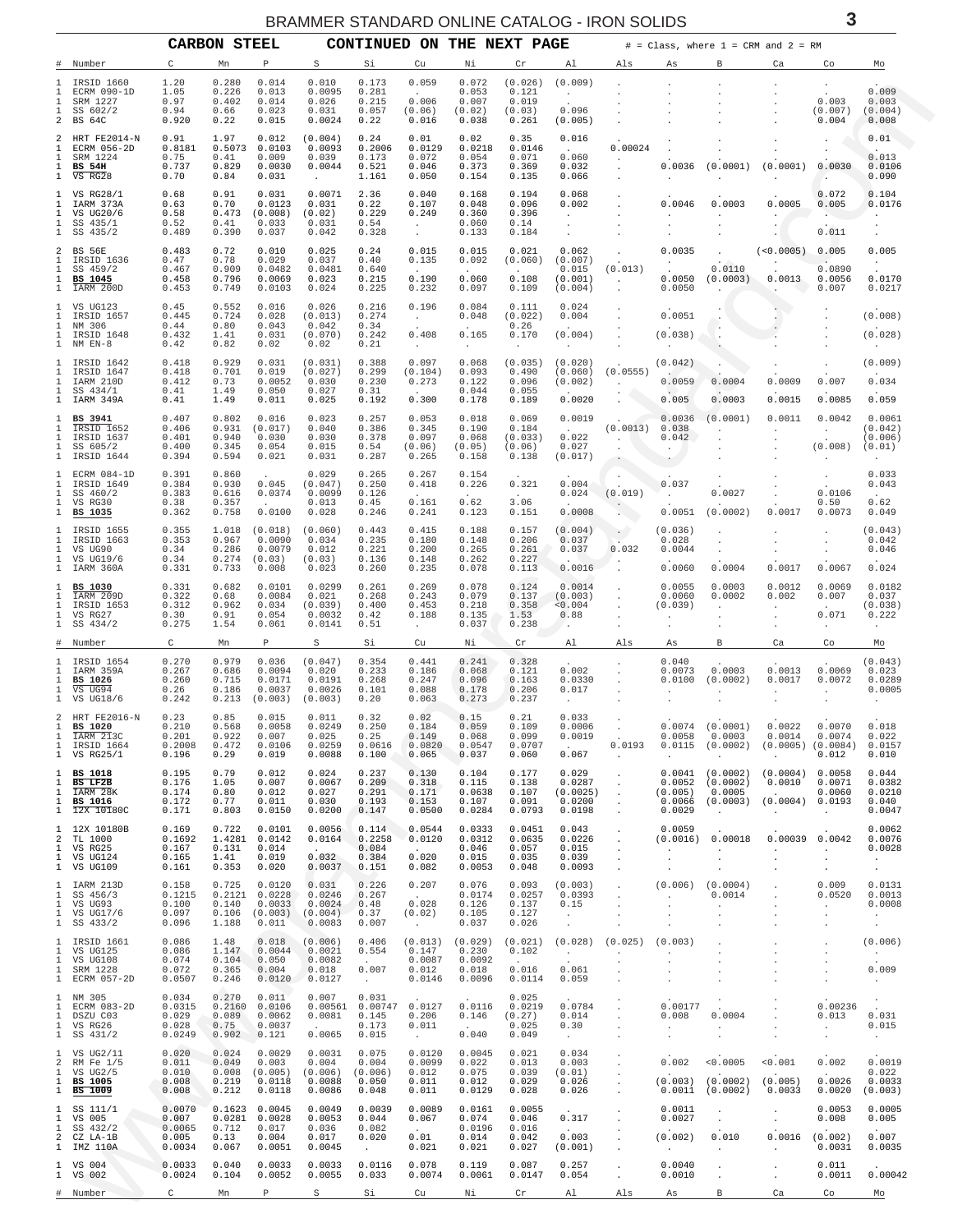<span id="page-3-0"></span>

|                                                                   |                                                      | <b>CARBON STEEL</b>                                               |                                                                    |                                                              |                                                             |                                                             |                                                              | CONTINUED FROM THE PREVIOUS PAGE                                           |                                                                                 |                                             |                                                    |                                                                                                                                           |
|-------------------------------------------------------------------|------------------------------------------------------|-------------------------------------------------------------------|--------------------------------------------------------------------|--------------------------------------------------------------|-------------------------------------------------------------|-------------------------------------------------------------|--------------------------------------------------------------|----------------------------------------------------------------------------|---------------------------------------------------------------------------------|---------------------------------------------|----------------------------------------------------|-------------------------------------------------------------------------------------------------------------------------------------------|
| Number                                                            | Ν                                                    | Nb                                                                | О                                                                  | Pb                                                           | Sb                                                          | Sn                                                          | Τi                                                           | V                                                                          | W                                                                               | Zn                                          | Zr                                                 | Units                                                                                                                                     |
| IRSID 1660<br>ECRM 090-1D<br>SRM 1227<br>SS 602/2                 | 0.0146<br>$\sim$                                     | 0.00043<br>$\sim$                                                 |                                                                    | 0.00239<br>$\sim$                                            | 0.00090<br>$\ddot{\phantom{0}}$                             |                                                             |                                                              | 0.204<br>0.002<br>(0.001)                                                  |                                                                                 | 0.00209<br>$\overline{a}$                   | $\cdot$<br>$\ddot{\phantom{a}}$<br>(<0.005)        | 37 mm Ø x 30 mm<br>38 mm Ø x 25 or 30 mm<br>32 mm Ø x 19 mm<br>44 mm Ø X 19 mm                                                            |
| BS 64C                                                            | 0.0084                                               | (<0.003)                                                          |                                                                    |                                                              |                                                             | (0.001)                                                     | (0.002)                                                      | 0.005                                                                      |                                                                                 |                                             | $\sim$                                             | 44 mm Ø X ~7 or 19+ mm                                                                                                                    |
| HRT FE2014-N<br>ECRM 056-2D<br>SRM 1224                           | 0.0052<br>$\sim$<br>0.0039                           | $\cdot$<br>$(0.0003)$ $(0.001)$                                   |                                                                    | (0.001)                                                      | (0.001)                                                     | $\cdot$                                                     | $\cdot$<br>$\ddot{\phantom{0}}$<br>0.0009                    | 0.066<br>0.002<br>0.0008                                                   |                                                                                 | Fe:97.0                                     | $\cdot$<br>(0.0008)                                | $\sim$ 35mm Ø x 20 mm<br>44 mm Ø x 25 or 30 mm<br>32 mm Ø x 19 mm<br>44 mm Ø x 19+ mm                                                     |
| BS 54H<br>$\overline{\text{VS}}$ RG28                             | <b>Carl Corporation</b>                              | 0.029                                                             | $\mathbf{r}$                                                       | $\ddot{\phantom{a}}$                                         |                                                             | 0.0030<br>$\ddot{\phantom{0}}$                              | 0.0041                                                       | 0.022                                                                      | (0.003)<br>0.006                                                                | $\sim$                                      | $\sim$                                             | 17025<br>$\sim$ 45 mm Ø x $\sim$ 28 mm                                                                                                    |
| VS RG28/1<br>IARM 373A<br>VS UG20/6<br>SS 435/1                   | 0.0088<br><b>Service</b>                             | 0.041<br>0.001<br><b>Carl Corporation</b><br>0.039                | 0.002<br>$\sim$<br>$\cdot$                                         | (0.001)<br>$\ddot{\phantom{0}}$                              | (0.002)                                                     | 0.0069<br>$\sim$                                            | 0.022<br>0.0017<br>$\ddot{\phantom{a}}$                      | 0.035<br>0.023<br>$\sim$                                                   | 0.0041<br>(0.002)<br>$\ddot{\phantom{a}}$                                       | (0.003)<br><b>Contract Contract</b>         | (0.003)<br><b>Contractor</b>                       | $\sim$ 45 mm Ø x $\sim$ 28 mm<br>31 mm Ø x 2 or 18 mm<br>$\sim$ 45 mm Ø x $\sim$ 28 mm<br>38 mm Ø x 19 mm                                 |
| SS 435/2                                                          |                                                      | 0.134                                                             |                                                                    |                                                              |                                                             |                                                             |                                                              |                                                                            |                                                                                 |                                             |                                                    | 38 mm Ø x 19 mm                                                                                                                           |
| BS 56E<br>IRSID 1636<br>SS 459/2<br>BS 1045<br>IARM 200D          | <b>Service</b><br>0.0113<br>0.009                    | $0.0056$ (<0.002)<br>0.0102<br>0.026<br>0.0010                    | $\cdot$<br>$\cdot$<br>0.0040<br>$\ddot{\phantom{a}}$               | (0.0001)<br>0.0044<br>(0.0005)<br>$\ddot{\phantom{a}}$       | 0.0004<br>0.0121<br>0.0017<br>$\ddot{\phantom{a}}$          | $(0.0006)$ $(0.001)$<br>$\sim$ $\sim$<br>0.0084<br>0.0079   | $\sim$<br>0.0011<br>(0.0013)                                 | (< 0.002)<br>0.0585<br>(0.002)<br>0.0244                                   | $\cdot$<br>$\cdot$<br>(0.0007)<br>(0.003)                                       | Fe: 98.1<br>$\sim$                          | $\cdot$<br>(0.074)<br>(0.0009)<br>$\sim$ 100 $\mu$ | 44 mm Ø x ~7 to 19+ mm<br>48 mm Ø x 30 mm<br>38 mm Ø x 19 mm<br>38 mm Ø x ~7 or 19+ mm<br>17025<br>31 mm Ø X 2 or 18 mm                   |
| VS UG123<br>IRSID 1657<br>NM 306                                  | 0.0078<br>$\sim$                                     | $\cdot$                                                           |                                                                    |                                                              |                                                             | $\ddot{\phantom{1}}$<br>$\cdot$                             |                                                              | 0.0019<br>(0.001)<br>$\sim$                                                |                                                                                 |                                             | $\cdot$<br>$\ddot{\phantom{0}}$                    | $\sim$ 45 mm Ø x $\sim$ 25 mm<br>42 mm Ø x 30 mm<br>40 mm Ø x 25 mm<br>last                                                               |
| IRSID 1648<br>NM EN-8                                             | $\sim$<br>$\cdot$                                    |                                                                   |                                                                    |                                                              |                                                             | 0.033<br>$\cdot$                                            |                                                              |                                                                            |                                                                                 |                                             | $\mathcal{C}$ .                                    | 40 mm Ø x 28 mm<br>40 mm Ø x 20 mm                                                                                                        |
| IRSID 1642                                                        | $\cdot$                                              | $\cdot$                                                           | $\cdot$                                                            |                                                              |                                                             | $\cdot$                                                     | $\cdot$                                                      | (0.002)                                                                    | $\cdot$                                                                         |                                             |                                                    | 45 mm Ø x 30 mm                                                                                                                           |
| IRSID 1647<br>IARM 210D<br>SS 434/1<br>IARM 349A                  | 0.011<br>0.0100                                      | 0.001<br>0.078<br>0.0012                                          | 0.0034<br>0.003                                                    | 0.001<br>(0.001)                                             | 0.002<br>(0.003)                                            | 0.010<br>0.015                                              | 0.0104<br>0.0013                                             | 0.024<br>0.027                                                             | (0.002)<br>0.004                                                                | (0.003)                                     | (0.001)<br>(0.002)                                 | 41 mm Ø x 30 mm<br>31 mm Ø x 2 or 18 mm<br>38 mm Ø x 19 mm<br>31 mm Ø x 2 or 18 mm                                                        |
| BS 3941                                                           | 0.0069                                               | 0.033                                                             | 0.0055                                                             | 0.0010                                                       | 0.0005                                                      | 0.0019                                                      | 0.0017                                                       | 0.0025                                                                     | (0.0004)                                                                        | last                                        | (0.0003)                                           | 41 mm $\varnothing$ x ~7 mm 17025                                                                                                         |
| IRSID 1652<br>IRSID 1637<br>SS 605/2<br>IRSID 1644                | $\sim$<br>$\sim$<br>$\ddot{\phantom{0}}$             | $\sim$                                                            | $\cdot$                                                            | $\sim$                                                       | $\sim$                                                      | 0.030<br>$\cdot$                                            | $\sim$                                                       | (0.002)<br>(0.001)<br>$\sim$                                               | $\sim$                                                                          | $\sim$<br>$\sim$<br>$\sim$                  | <b>Contractor</b><br>(0.12)<br>$\sim$              | 45 mm Ø x 30 mm<br>45 mm Ø x 30 mm<br>44 mm Ø x 19 mm<br>45 mm Ø x 30 mm                                                                  |
| ECRM 084-1D<br>IRSID 1649                                         |                                                      |                                                                   |                                                                    | $\cdot$                                                      |                                                             | 0.023<br>0.028                                              |                                                              | $\sim$                                                                     |                                                                                 |                                             | $\cdot$                                            | 38 mm Ø x 25 or 30 mm<br>40 mm Ø x 28 mm                                                                                                  |
| SS 460/2<br>VS RG30<br>BS 1035                                    | 0.0105                                               | 0.068<br>0.139<br>(0.001)                                         | 0.0036                                                             | 0.0005<br>(0.001)                                            | (0.0006)<br>(0.002)                                         | $\sim$ $-$<br>0.0027                                        | 0.0007                                                       | 0.0322<br>0.63<br>0.026                                                    | 0.91                                                                            | 0.0020 Fe:97.9                              | (<0.0005)                                          | 38 mm Ø x 19 mm<br>$\sim$ 45 mm Ø x $\sim$ 28 mm<br>$(0.0009)$ 40 mm Ø x ~7 or 19+ mm 17025                                               |
| IRSID 1655<br>IRSID 1663                                          | $\cdot$                                              |                                                                   |                                                                    | $\cdot$                                                      | $\cdot$                                                     | 0.046<br>0.0143                                             | 0.051                                                        |                                                                            | $\cdot$                                                                         |                                             |                                                    | 40 mm Ø x 34 mm<br>44 mm Ø x 30 mm                                                                                                        |
| VS UG90<br>VS UG19/6<br>IARM 360A                                 | 0.015<br>0.0102                                      | 0.0015                                                            | 0.004                                                              | (0.001)                                                      | 0.0011<br>0.0023                                            | $\sim$ $-$<br>0.010                                         | 0.039<br>0.0010                                              | $\sim$ $\sim$<br>0.039                                                     | $\ddot{\phantom{a}}$<br>(0.001)                                                 | (0.003)                                     | (0.001)                                            | $\sim$ 47 mm Ø x $\sim$ 30 mm<br>$\sim$ 45 mm Ø x $\sim$ 28 mm<br>31 mm Ø x 2 or 18 mm                                                    |
| BS 1030<br>IARM 209D                                              | 0.0107<br>0.0107                                     | (0.0004)<br>0.0014                                                | 0.005<br>0.005                                                     | 0.0005<br>0.001                                              | 0.0024<br>0.004                                             | 0.0114<br>0.012                                             | 0.0005<br>0.0011                                             | 0.031<br>0.042                                                             | 0.0012<br>(0.002)                                                               | last<br>(0.003)                             | (0.0002)<br><b>Contractor</b>                      | 38 mm Ø x ~7 mm <b>17025</b><br>31 mm Ø x 2 or 18 mm                                                                                      |
| IRSID 1653<br>VS RG27<br>SS 434/2                                 | $\sim$<br>0.0104                                     | $\sim$<br>0.038                                                   | $\ddot{\phantom{0}}$<br>$\cdot$                                    | $\ddot{\phantom{0}}$                                         | $\sim$                                                      | 0.066<br>$\cdot$                                            | $\sim$<br>$\ddot{\phantom{0}}$<br>$\bullet$                  | 0.064                                                                      | 0.170<br>$\sim$                                                                 | $\ddot{\phantom{a}}$                        | $\ddot{\phantom{a}}$<br>$\cdot$                    | 40 mm Ø x 34 mm<br>$\sim$ 45 mm Ø x $\sim$ 28mm<br>38 mm Ø x 19 mm                                                                        |
| Number                                                            | N                                                    | Nb                                                                | 0                                                                  | Pb                                                           | Sb                                                          | Sn                                                          | Тi                                                           | V                                                                          | W                                                                               | Zn                                          | Ζr                                                 | Units                                                                                                                                     |
| IRSID 1654<br>IARM 359A<br><b>BS 1026</b><br>VS UG94<br>VS UG18/6 | 0.0094<br>0.0083<br>$\cdot$                          | 0.002<br>(0.0004)<br>$\ddot{\phantom{a}}$                         | 0.0044<br>0.0031<br>$\ddot{\phantom{a}}$                           | (0.001)<br>(0.0002)<br>$\ddot{\phantom{a}}$                  | (0.002)<br>0.0019<br>$\cdot$                                | 0.030<br>0.0100<br>0.0112<br>$\ddot{\phantom{0}}$           | 0.0009<br>(0.0004)<br>0.053                                  | 0.027<br>0.0016<br>(0.001)                                                 | (0.001)<br>0.0021<br><b>Carl Corporation</b>                                    | $\cdot$<br>$\cdot$                          | (0.001)<br>(0.0002)<br><b>Contractor</b>           | 40 mm Ø x 34 mm<br>31 mm Ø x 2 or 18 mm<br>38 mm Ø x ~7 or 19+ mm 17025<br>$\sim$ 40 mm Ø x $\sim$ 28 mm<br>$\sim$ 45 mm Ø x $\sim$ 28 mm |
| HRT FE2016-N                                                      | 0.0055                                               |                                                                   |                                                                    |                                                              |                                                             |                                                             |                                                              |                                                                            |                                                                                 |                                             |                                                    | 35 mm Ø x 20 mm                                                                                                                           |
| BS 1020<br>IARM 213C<br>IRSID 1664<br>VS RG25/1                   | 0.0109<br>0.0116<br>0.0072<br>$\sim$ $\sim$          | (0.0003) 0.0046<br>0.0011<br>(0.0002)<br>0.016                    | 0.0042<br>$\ddot{\phantom{a}}$<br>$\cdot$                          | 0.0011<br>0.0002<br>$\cdot$                                  | $(0.0002)$ $(0.0018)$<br>0.002<br>0.0012<br>$\cdot$         | 0.0090<br>0.0081<br>0.0108<br>$\ddot{\phantom{a}}$          | (0.0005)<br>0.0010<br>0.0013<br>0.055                        | 0.0363<br>0.035<br>(0.0005)<br>0.0110                                      | (0.0004)<br>(0.002)<br>0.002<br>$\ddot{\phantom{0}}$                            | (0.006)<br>(0.0007)<br>$\ddot{\phantom{a}}$ | (0.0005)<br>(0.0004)<br>(0.0001)<br>$\sim$         | 44 mm Ø x ~7 or 19+ mm 17025<br>31 mm Ø x 2 mm<br>37 mm Ø x 30 mm<br>$\sim$ 45 mm Ø x $\sim$ 28 mm                                        |
| BS 1018<br>BS LF2B<br>IARM 28K<br>BS 1016<br>12X 10180C           | 0.0079<br>0.0078<br>(0.008)<br>0.0113<br>0.0052      | (0.0006)<br>(0.0003)<br>0.0017<br>$(0.0009)$ $(0.003)$<br>$\cdot$ | 0.0014<br>0.0024<br>(0.005)<br>$\ddot{\phantom{a}}$                | (0.0006)<br>(0.0001)<br>(0.004)<br>$\ddot{\phantom{a}}$      | (0.001)<br>0.0018<br>. .<br>Fe:98.4<br>$\ddot{\phantom{0}}$ | 0.0099<br>0.0092<br>0.0075<br>0.013<br>0.0024               | 0.0009<br>0.0009<br>(0.0015)<br>0.0010<br>$\sim$             | 0.0009<br>0.0300<br>(0.0014)<br>0.0011<br>$\ddot{\phantom{a}}$             | 0.0014<br>0.0027<br>(0.0013)<br>$\sim 10^{-1}$                                  | Fe: 98.2<br>17025<br>17025<br>0.0005        | (0.001)<br>Fe: 97.9<br>(0.001)<br>$\sim$ $\sim$    | 38 mm Ø x ~7 or 19+ mm 17025<br>38 mm Ø x ~7 or 19+ mm<br>31 mm Ø x 2 or 18<br>Hexagon ~60 mm Ø x 19+ mm<br>$\sim$ 40 mm Ø x $\sim$ 15 mm |
| 12X 10180B<br>TL 1000<br>VS RG25<br>VS UG124<br>VS UG109          | 0.0071<br>(0.0093)<br>0.0072<br>$\cdot$              | 0.0293<br>$\cdot$<br>$\overline{\phantom{a}}$<br>$\cdot$          | $\cdot$<br>$\cdot$<br>$\ddot{\phantom{a}}$<br>$\ddot{\phantom{a}}$ | Mq:(0.00005)<br>$\ddot{\phantom{a}}$<br>$\ddot{\phantom{a}}$ | $\blacksquare$<br>$\cdot$<br>$\sim$<br>$\cdot$              | 0.0065<br>(0.00106) 0.0011<br>$\cdot$<br>$\cdot$<br>$\cdot$ | 0.039<br>$\sim$<br>0.071                                     | (0.0033)<br>0.0043<br>$\sim$                                               | (0.0002)<br>$\sim$<br>$\cdot$<br>$\ddot{\phantom{a}}$                           | 0.0079<br>$\cdot$                           | $\cdot$<br>$\cdot$<br>$\cdot$                      | $\sim$ 40 mm Ø x $\sim$ 15 mm<br>36 mm Ø x 20 mm<br>$~10-45$ mm Ø x $~28$ mm<br>$~10-45$ mm Ø x $~25$ mm<br>$~10-45$ mm Ø x $~25$ mm      |
| IARM 213D<br>SS 456/3<br>VS UG93<br>VS UG17/6<br>SS 433/2         | (0.008)<br>$\sim$<br>$\cdot$<br>$\ddot{\phantom{a}}$ | (0.0012)<br>0.0113<br>$\cdot$<br>0.059                            | (0.01)<br>$\ddot{\phantom{a}}$                                     | - 1<br>0.0153<br>$\cdot$                                     | (0.0032)<br>0.0222<br>$\ddot{\phantom{a}}$                  | 0.0147<br>$\cdot$<br>$\cdot$                                | 0.0011<br>$\sim$<br>0.075<br>$\ddot{\phantom{0}}$<br>$\cdot$ | 0.0010<br>0.0214<br>0.0008<br>$\ddot{\phantom{a}}$<br>$\ddot{\phantom{a}}$ | (0.003)<br>$\ddot{\phantom{a}}$<br>$\ddot{\phantom{a}}$<br>$\ddot{\phantom{a}}$ | (0.002)<br>$\cdot$<br>$\lambda$<br>$\cdot$  | (0.0015)<br>$\cdot$<br>$\mathbf{r}$                | 31 mm Ø x 2 or 18<br>38 mm Ø x 19 mm<br>$~10$ mm Ø x $~28$ mm<br>$~10-45$ mm Ø x $~28$ mm<br>38 mm Ø x 19 mm                              |
| IRSID 1661<br>VS UG125<br>VS UG108<br>SRM 1228<br>ECRM 057-2D     | 0.0112<br>$\sim$<br>0.0023                           | $\overline{\phantom{a}}$                                          | $\cdot$                                                            | $\cdot$<br>$\cdot$                                           | (0.0005)<br>$\cdot$<br>$\cdot$                              | (0.0085)<br>$\cdot$                                         | $\ddot{\phantom{0}}$<br>0.071<br>$\sim$                      | 0.035<br>$\Delta \sim 10^{-11}$<br>0.001<br>$\sim$                         | $\sim$<br>$\sim$<br>0.074<br>$\sim$                                             | $\cdot$<br>$\cdot$                          |                                                    | 40 mm x 42 mm x 30 mm<br>$\sim$ 45 mm Ø x $\sim$ 28 mm<br>$~10-45$ mm Ø x $~25$ mm<br>32 mm Ø x 19 mm<br>38 mm Ø x 25 or 30 mm            |
| NM 305<br>ECRM 083-2D<br>DSZU C03                                 | 0.00157<br>$\sim$                                    | (0.002)                                                           |                                                                    | (0.009)                                                      | $\cdot$<br>(0.003)                                          | $\cdot$<br>0.011                                            | $\ddot{\phantom{a}}$<br>$\sim$<br>0.002                      | $\ddot{\phantom{0}}$<br>0.004                                              | $\ddot{\phantom{0}}$<br>$\cdot$<br>(0.009)                                      | 0.00439<br>(0.0037)                         | $\cdot$<br>(0.0006)                                | 40 mm Ø x 20 mm<br>39 mm Ø x 28 mm<br>40 mm Ø x 30 mm                                                                                     |
| VS RG26<br>SS 431/2<br>VS UG2/11                                  | 0.0052<br>(0.007)                                    | 0.0040                                                            |                                                                    | $\cdot$<br>$\cdot$                                           | $\overline{\phantom{a}}$<br>$\cdot$                         | $\ddot{\phantom{0}}$<br>$\cdot$                             | 0.121<br>$\sim$                                              | $\sim$<br>$\cdot$                                                          | 0.0052<br>$\sim$                                                                | $\ddot{\phantom{a}}$<br>$\cdot$             | $\ddot{\phantom{a}}$<br>$\cdot$                    | $\sim$ 45 mm Ø x $\sim$ 28 mm<br>38 mm Ø x 19 mm<br>$\sim$ 45 mm Ø x $\sim$ 28 mm                                                         |
| RM Fe 1/5<br>VS UG2/5<br>BS 1005<br>BS 1009                       | 0.002<br>0.0044<br>0.0043                            | 0.005<br>(0.002)<br>0.0008<br>(0.0008)                            | $\cdot$<br>0.0058<br>0.0060                                        | < 0.002<br>(0.0003)<br>(0.0004)                              | (0.0007)<br>(0.0009)                                        | 0.0008<br>0.0009<br>0.0007                                  | < 0.0005<br>(0.01)<br>0.0010<br>0.0007                       | 0.0005<br>0.005<br>(0.0007)<br>(0.0006)                                    | 0.002<br>(0.02)<br>(0.0003)<br>(0.001)                                          | $\ddot{\phantom{0}}$<br>Fe:99.6<br>Fe: 99.6 | 0.005<br><b>Contract</b><br>(0.0008)<br>(0.0006)   | 40 mm Ø x 40 mm<br>$\sim$ 45 mm Ø x $\sim$ 28 mm<br>38 mm Ø x ~7 or 19+ mm 17025<br>38 mm Ø x ~7 or 19+ mm 17025                          |
| SS 111/1<br>VS 005                                                | 0.0025                                               | ٠.                                                                | $\cdot$<br>$\cdot$                                                 | $\cdot$<br>$\blacksquare$                                    | $\ddot{\phantom{a}}$                                        | 0.0006<br>0.0021                                            | 0.0004<br>0.0047                                             | 0.0002<br>$\sim$                                                           | $\cdot$<br>$\cdot$                                                              | $\cdot$                                     | $\cdot$<br>$\ddot{\phantom{a}}$                    | 44 mm Ø x 19 mm<br>$\sim$ 45 mm Ø x $\sim$ 25 mm                                                                                          |
| SS 432/2<br>CZ LA-1B<br>IMZ 110A                                  | 0.0066<br>0.003<br>0.0037                            | 0.0174<br>(0.001)<br>$\cdot$                                      | $\ddot{\phantom{0}}$                                               | (0.0007)<br>$\cdot$                                          | (0.002)<br>$\overline{\phantom{a}}$                         | (0.001)<br>$\ddot{\phantom{a}}$                             | (0.001)<br>(0.0006)                                          | 0.004<br>(0.0014)                                                          | 0.010<br>$\cdot$                                                                |                                             | (0.002)<br>$\cdot$                                 | 38 mm Ø x 19 mm<br>$\sim$ 37 mm $\varnothing$ x 25 mm<br>43 mm Ø x 20 mm                                                                  |
| VS 004<br>VS 002                                                  |                                                      |                                                                   |                                                                    | $\cdot$                                                      | $\ddot{\phantom{a}}$                                        | 0.00040                                                     | 0.0013<br>0.0005                                             | $\Delta$                                                                   |                                                                                 | $\cdot$                                     | $\cdot$<br>$\ddot{\phantom{a}}$                    | $\sim$ 45 mm Ø x $\sim$ 25 mm<br>$\sim$ 45 mm Ø x $\sim$ 25 mm                                                                            |
| Number                                                            | Ν                                                    | Nb                                                                | О                                                                  | Pb                                                           | Sb                                                          | Sn                                                          | Тi                                                           | V                                                                          | W                                                                               | Zn                                          | Ζr                                                 | Units                                                                                                                                     |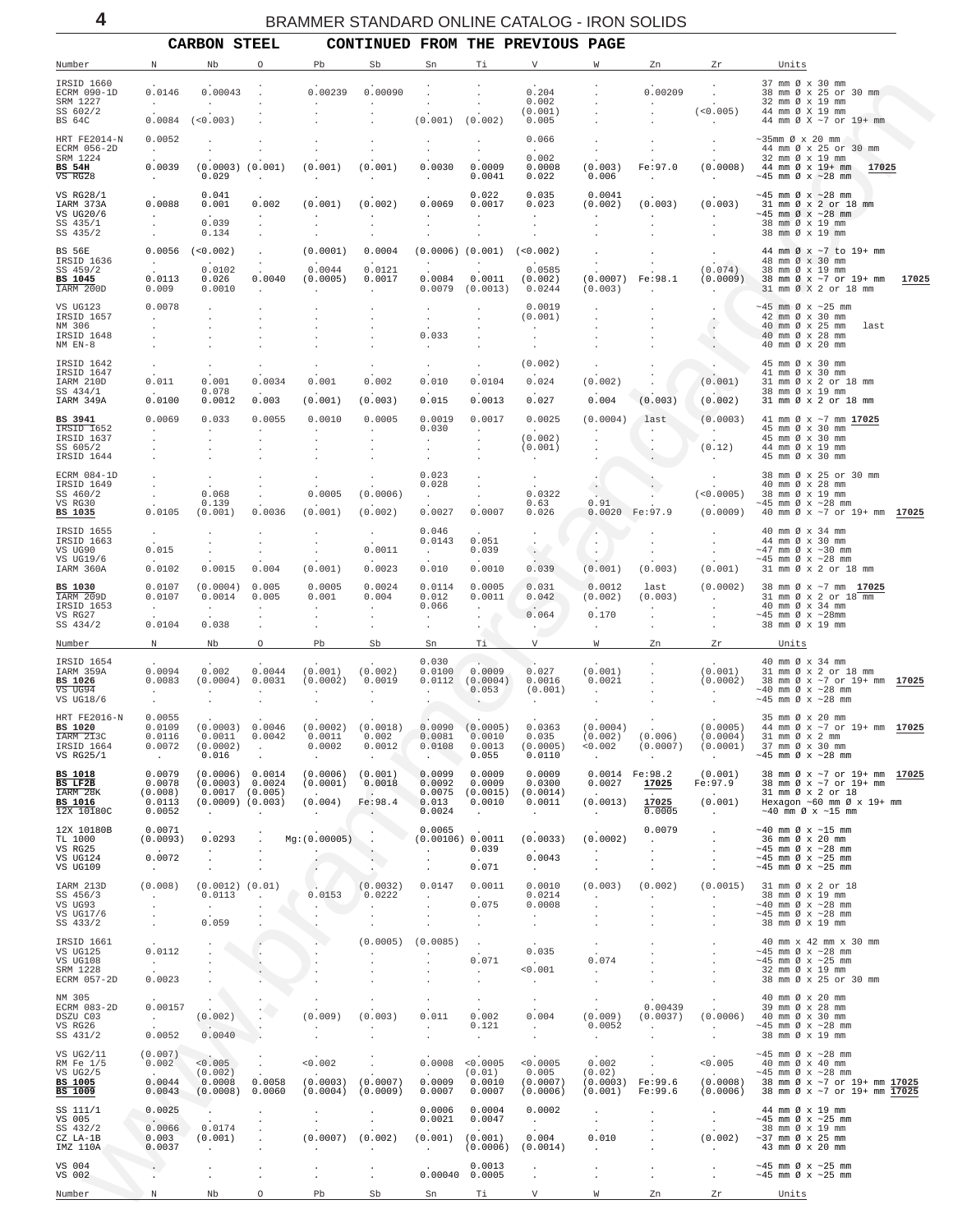#### ARSENIC AND ANTIMONY IN STEEL

<span id="page-4-0"></span> $#$  = Class, where 1 = CRM and 2 = RM analysis listed in mass % except \* which is mg/kg

| Number<br>#                                                                                                             |                      | As                                             |              | Sb                                                      | C                                        |        | Mn                                         | P                                             | S                                              | Si                                        | Cu                                                | Νi                                                       | Cr                                                                  | Al                                        | Als                                       | Co                                       | Mo                                             | Sn                                                                                                                                                  | Ti                                                  |
|-------------------------------------------------------------------------------------------------------------------------|----------------------|------------------------------------------------|--------------|---------------------------------------------------------|------------------------------------------|--------|--------------------------------------------|-----------------------------------------------|------------------------------------------------|-------------------------------------------|---------------------------------------------------|----------------------------------------------------------|---------------------------------------------------------------------|-------------------------------------------|-------------------------------------------|------------------------------------------|------------------------------------------------|-----------------------------------------------------------------------------------------------------------------------------------------------------|-----------------------------------------------------|
| CZ CM-2B<br>2<br>12X 12749X<br>$\mathbf{1}$<br>$\mathbf{1}$<br>IMZ 120<br>12X 15266V<br>1<br>12X 350C<br>$\mathbf{1}$   |                      | 0.12<br>0.081<br>0.065<br>0.0640<br>0.057      | $\mathbf{r}$ | 0.020<br>$\sim$<br>0.031<br>$\mathcal{L}_{\mathcal{A}}$ | 0.247<br>0.176<br>0.60<br>0.455<br>0.159 |        | 0.894<br>1.41<br>0.40<br>1.240<br>0.758    | 0.082<br>0.023<br>(0.049)<br>0.0344<br>0.0296 | 0.0114<br>0.066<br>0.026<br>0.0258<br>0.040    | 1.95<br>0.48<br>0.34<br>0.674<br>0.467    | 0.99<br>0.253<br>0.10<br>0.226<br>0.196           | 1.20<br>0.47<br>0.085<br>1.317<br>0.160                  | 1.53<br>0.453<br>0.20<br>3.49<br>0.335                              | 0.046<br>0.202<br>0.033<br>0.526<br>0.290 | $\lambda$<br>$\ddot{\phantom{a}}$         | 0.45<br>0.426<br>0.286<br>0.030          | 0.33<br>0.195<br>0.298<br>0.147                | 0.091<br>0.018<br>0.008<br>0.0082<br>0.0382                                                                                                         | 0.342<br>0.0178<br>$\cdot$<br>0.076                 |
| 1 IRSID 1656<br>12X 355C<br>$\mathbf{1}$<br>$\mathbf{1}$<br>12X 354B<br>1<br>BS 1762<br>ECRM $055 - 2D$<br>$\mathbf{1}$ |                      | 0.055<br>0.0331<br>0.023<br>0.025<br>0.0187    | $\sim$       | 0.0796<br>(0.02)<br>0.00376                             | 0.477<br>0.159<br>0.252<br>0.363         | 0.5199 | 0.730<br>0.508<br>5.03<br>2.04<br>0.687    | 0.027<br>0.0214<br>0.0478<br>0.032<br>0.0102  | 0.013<br>0.0241<br>0.0105<br>0.037<br>0.0205   | 0.277<br>0.494<br>0.200<br>0.38<br>0.3094 | 0.657<br>0.0679<br>0.133<br>0.2089                | 0.0710<br>0.082<br>1.16<br>0.3121                        | $(0.048)$ $(0.017)$ $(0.002)$<br>0.113<br>0.0487<br>0.929<br>0.3217 | 0.1104<br>0.0150<br>0.049<br>$\sim$       | $\overline{a}$<br>$\lambda$<br>$\cdot$    | 0.0495<br>0.0237<br>0.064<br>0.0257      | (0.007)<br>0.1010<br>0.0328<br>0.347<br>0.0960 | 0.0564<br>0.0154<br>0.079<br>0.0162                                                                                                                 | 0.153<br>0.0248<br>0.096<br>0.00104                 |
| SS 55<br>1<br>$\mathbf{1}$<br>12X 357D<br>$\mathbf{1}$<br><b>BS 1030</b><br>VS UG90<br>$\mathbf{1}$<br>VS UG89<br>1     |                      | 0.013<br>0.0127<br>0.0055<br>0.0044<br>0.0043  |              | 0.002<br>0.018<br>0.0024<br>0.0011<br>0.0011            | 0.312<br>0.331<br>0.34<br>0.92           |        | 0.219<br>0.682<br>0.286<br>0.76            | 0.0101<br>0.0101<br>0.0079<br>0.0085          | 0.066<br>0.0299<br>0.012<br>0.01               | 0.211<br>0.261<br>0.221<br>0.385          | 0.203<br>0.269<br>0.200<br>0.373                  | 0.23<br>0.188<br>0.078<br>0.265<br>0.51                  | 0.22<br>0.21<br>0.124<br>0.261<br>0.420                             | 0.028<br>0.138<br>0.0014<br>0.037<br>0.01 | $\ddot{\phantom{a}}$<br>0.032<br>0.007    | 0.198<br>0.0069 0.0182<br>$\overline{a}$ | 0.16<br>0.025<br>0.046<br>0.044                | 0.046<br>0.0145<br>0.0114<br>$\ddot{\phantom{0}}$                                                                                                   | 0.013<br>0.074<br>0.0005<br>0.039<br>0.012          |
| VS UG92<br>1<br>$\mathbf{1}$<br>IRSID 1670<br>VS UG88<br>1<br>VS UG91<br>1<br>1<br>SS 458/2                             |                      | 0.0027<br>0.0018<br>0.0007<br>0.0004<br>$\sim$ |              | 0.0005<br>$\sim$<br>0.0003<br>0.00009<br>0.089          | 0.69<br>0.62<br>0.49<br>0.198            | 0.0011 | 0.79<br>0.3981<br>1.26<br>$\cdot$<br>0.479 | 0.05<br>0.0128<br>0.0026<br>0.0038<br>0.0281  | 0.0029<br>0.0075<br>0.0043<br>0.0021<br>0.0314 | 1.98<br>0.0046<br>1.22<br>2.23<br>0.504   | 0.111<br>0.0134<br>0.171<br>0.057<br>$\mathbf{r}$ | 0.155<br>0.0142<br>0.52<br>0.039<br>$\ddot{\phantom{a}}$ | 0.200<br>0.0174<br>0.474<br>0.064<br>$\mathbf{r}$                   | 0.091<br>0.0479<br>0.01<br>0.048<br>0.055 | 0.08<br>$\sim$<br>0.009<br>0.048<br>0.053 | 0.0018<br>$\bullet$<br>0.198             | 0.119<br>0.0009<br>0.104<br>0.058              | 0.0017<br>$\blacksquare$                                                                                                                            | 0.022<br>0.0078<br>0.107<br>0.038<br>$\overline{a}$ |
| $1$ SS $457/2$<br>1 SS 56                                                                                               |                      | $\ddot{\phantom{0}}$                           |              | 0.050<br>0.005                                          | 0.307<br>$\cdot$                         |        | 0.327<br>0.32                              | 0.0098<br>i.                                  | 0.0448<br>$\ddot{\phantom{a}}$                 | 0.105<br>$\ddot{\phantom{0}}$             | 0.36                                              |                                                          | $\ddot{\phantom{a}}$                                                | 0.088<br>0.005                            | 0.084<br>$\cdot$                          | 0.0217<br>0.023                          | $\sim$                                         |                                                                                                                                                     |                                                     |
| Number                                                                                                                  | $\, {\bf B}$         |                                                | Βi           |                                                         | Ca* Ce* Mg*                              |        | Ν                                          | Nb                                            | O*                                             | Pb                                        | Se                                                | Ta                                                       | V                                                                   | W                                         | Zn                                        | Zr                                       |                                                | Units                                                                                                                                               |                                                     |
| CZ CM-2B<br>12X 12749X<br>IMZ 120<br>12X 15266V<br>12X 350C                                                             |                      | 0.0010                                         |              |                                                         |                                          |        | 0.0115                                     | $0.0062$ $(0.58)$<br>1.438                    |                                                | 0.087<br>0.016<br>0.077                   |                                                   | $\cdot$<br>0.116                                         | 0.109<br>0.068<br>0.106<br>0.0115                                   | 0.22<br>0.036<br>0.260                    |                                           | 0.013                                    |                                                | $\sim$ 39 mm Ø x $\sim$ 25 mm<br>$\sim$ 40 mm Ø x $\sim$ 15 mm<br>40 mm Ø x 40 mm<br>$\sim$ 40 mm Ø x $\sim$ 15 mm<br>$\sim$ 40 mm Ø x $\sim$ 15 mm |                                                     |
| IRSID 1656<br>12X 355C<br>12X 354B<br><b>BS 1762</b><br>$\overline{ECRM}$ 055-2D                                        | $\ddot{\phantom{a}}$ | (0.0012)<br>0.0048                             |              | (20)                                                    |                                          | (3)    | 0.0023<br>0.0027<br>0.017<br>0.01069       | 0.023<br>0.0802<br>0.074                      | 64                                             | $(0.011)$ Fe: 93.9                        | 0.0395                                            | (0.03)                                                   | (0.002)<br>0.1265<br>0.0204<br>0.193<br>0.00245                     | 0.037<br>0.0248<br>0.029<br>0.0166        | (0.01)                                    | 0.0192<br>(0.01)                         |                                                | 40 mm Ø x 35 mm<br>$\sim$ 40 mm Ø x $\sim$ 15 mm<br>$\sim$ 40 mm Ø x $\sim$ 15 mm                                                                   | 37 mm Ø x 25 mm 17025<br>38 mm Ø x 25 or 30 mm      |
| SS 55<br>12X 357D<br><b>BS 1030</b><br>$VS$ UG90<br>VS UG89                                                             |                      | 0.0036<br>0.0003                               | 0.0024       | 12                                                      |                                          | (2)    | 0.015<br>0.017                             | 0.011<br>0.0107(0.0004)<br>0.0043             | 50                                             | 0.040<br>0.0005<br>0.0003                 | 0.0057                                            | (0.001)                                                  | 0.127<br>0.031<br>0.021                                             | 0.12<br>0.0213<br>0.0012                  | last                                      | 0.0049<br>(0.0002)                       |                                                | 38 mm Ø x 19 mm<br>$\sim$ 40 mm Ø x $\sim$ 15 mm<br>$\sim$ 47 mm Ø x $\sim$ 30 mm<br>$\sim$ 47 mm Ø x $\sim$ 30 mm                                  | 38 mm Ø x ~7 mm 17025                               |
| VS UG92<br>IRSID 1670<br>VS UG88<br>VS UG91<br>SS 458/2                                                                 | $\overline{a}$       | 0.0007<br>0.0069                               |              |                                                         | (2)                                      |        | 0.016<br>0.0016<br>0.020<br>0.010          | 0.034<br>(0.0003)<br>0.059<br>0.097<br>0.0510 |                                                | 0.00017<br>0.00015<br>0.00006<br>0.0140   |                                                   |                                                          | 0.024<br>(0.0005)<br>0.117<br>0.049<br>0.105                        |                                           |                                           | (0.064)                                  |                                                | $\sim$ 47 mm Ø x $\sim$ 30 mm<br>37 mm Ø x 30 mm<br>$\sim$ 47 mm Ø x $\sim$ 30 mm<br>$\sim$ 47 mm Ø x $\sim$ 30 mm<br>38 mm Ø x 19 mm               |                                                     |
| SS 457/2<br>SS 56                                                                                                       |                      | 0.0046<br>0.001                                |              |                                                         | $\bullet$                                |        |                                            | 0.0174                                        |                                                | 0.0098<br>0.014                           |                                                   |                                                          | 0.153<br>0.057                                                      |                                           |                                           | 0.025                                    |                                                | 38 mm Ø x 19 mm<br>38 mm Ø x 19 mm                                                                                                                  | last                                                |

| RM                                        |                         |                      |                      | <b>BISMUTH STEEL</b>    |                         |                      |                       |                       |                      |                         |                         |                         |                       |                            |
|-------------------------------------------|-------------------------|----------------------|----------------------|-------------------------|-------------------------|----------------------|-----------------------|-----------------------|----------------------|-------------------------|-------------------------|-------------------------|-----------------------|----------------------------|
| Number                                    | Bi                      | C                    | Mn                   | $\mathbb{P}$            | S                       | Si                   | Cu                    | Νi                    | Cr                   | Al                      | As                      | Co                      | Мo                    | N                          |
| <b>BS 4140A</b><br>BS 53MOD<br>BS 4150MOD | 0.105<br>0.102<br>0.070 | 0.40<br>1.01<br>0.47 | 0.84<br>0.36<br>0.90 | 0.021<br>0.011<br>0.024 | 0.076<br>0.012<br>0.079 | 0.21<br>0.26<br>0.21 | 0.15<br>0.070<br>0.19 | 0.15<br>0.072<br>0.15 | 0.97<br>1.37<br>1.01 | 0.016<br>0.019<br>0.012 | 0.005<br>0.004<br>0.005 | 0.010<br>0.007<br>0.012 | 0.16<br>0.024<br>0.21 | 0.0098<br>0.0086<br>0.0087 |
| Number                                    | Ca                      |                      | Ο                    | Pb                      | Sn                      | Τi                   |                       |                       | Units                |                         |                         |                         |                       |                            |

| BS 4140A | (0.0003) (0.0025) (0.001) 0.011 (0.003) 0.004 38 mm $\varnothing$ x ~7 to 19+ mm |  |                                            |  |  |  |  |
|----------|----------------------------------------------------------------------------------|--|--------------------------------------------|--|--|--|--|
| BS 53MOD | $(0.001)$ $(0.002)$ $0.0005$ $0.008$                                             |  | . 0.005 38 mm $\varnothing$ x ~7 or 19+ mm |  |  |  |  |
|          | BS 4150MOD 0.0010 (0.003) 0.0010 0.013 (0.002) 0.008 38 mm Øx ~7 mm last         |  |                                            |  |  |  |  |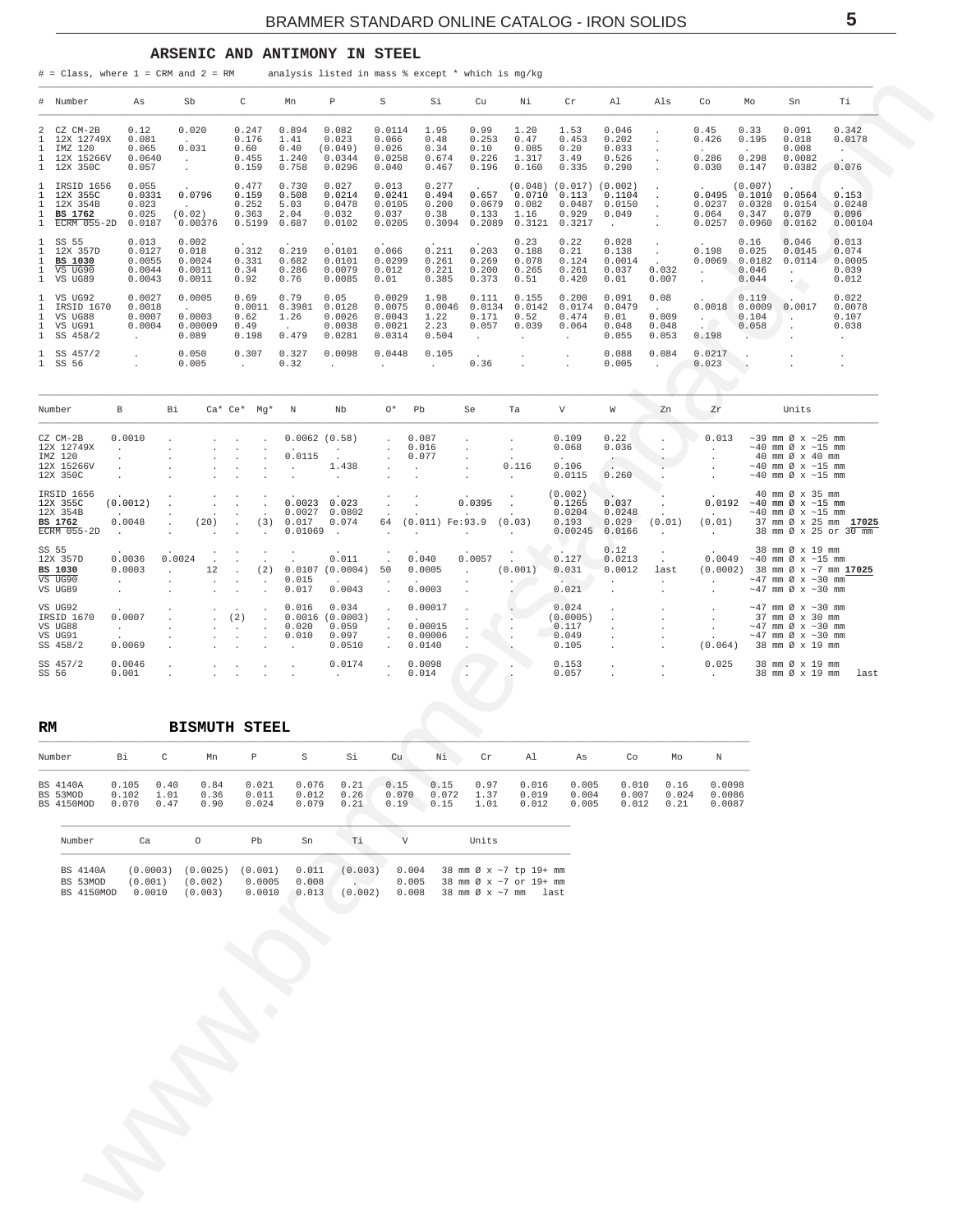CALCIUM IN STEEL

<span id="page-5-0"></span> $\#$  = Class, where 1 = CRM and 2 = RM analysis listed in mass % except \* which is mg/kg

| # Number                                                              | Ca                                             | C                                       | Mn                                      | P                                           | S                                           | Si                                      | Cu                                      | Νi                                      | Cr                                      | A1                                            | Als   | Co                                  | Mo                                       | N                                    | V                                            |
|-----------------------------------------------------------------------|------------------------------------------------|-----------------------------------------|-----------------------------------------|---------------------------------------------|---------------------------------------------|-----------------------------------------|-----------------------------------------|-----------------------------------------|-----------------------------------------|-----------------------------------------------|-------|-------------------------------------|------------------------------------------|--------------------------------------|----------------------------------------------|
| BS HiCal-1<br>SS 115<br>BS 9325A<br>1 SS 116                          | 0.0140<br>0.0058<br>0.0039<br>0.0036           | 0.271<br>0.6224<br>0.203<br>0.617       | 1.00<br>0.682<br>0.969<br>0.6756        | (0.007)<br>0.0123<br>0.0079<br>0.0092       | 0.0007<br>0.00093<br>0.0045<br>0.00176      | 1.29<br>0.2078<br>0.612<br>0.201        | 0.152<br>0.163                          | 3.28<br>0.0196<br>3.29<br>0.0155        | 1.55<br>0.0198<br>1.50<br>0.0141        | 0.070<br>0.0527<br>0.0056<br>0.0587           |       | 0.0024<br>0.0093                    | 0.379<br>0.358                           | 0.0067<br>0.0076<br>0.0069           | 0.0027<br>(0.0024)                           |
| 1 BS 1020<br>2 HRT FE2009-N<br>1 BS 3941<br>2 BS 4150MOD<br>1 BS 4130 | 0.0022<br>0.0020<br>0.0011<br>0.0010<br>0.0007 | 0.210<br>0.12<br>0.407<br>0.47<br>0.303 | 0.568<br>0.55<br>0.802<br>0.90<br>0.541 | 0.0058<br>0.010<br>0.016<br>0.024<br>0.0105 | 0.0249<br>0.003<br>0.023<br>0.079<br>0.0113 | 0.250<br>0.32<br>0.257<br>0.21<br>0.245 | 0.184<br>0.08<br>0.053<br>0.19<br>0.221 | 0.059<br>0.25<br>0.018<br>0.15<br>0.088 | 0.109<br>2.56<br>0.069<br>1.01<br>0.924 | 0.0006<br>0.030<br>0.0019<br>0.012<br>0.0242  |       | 0.0070<br>0.0042<br>0.012<br>0.0065 | 0.018<br>1.02<br>0.0061<br>0.21<br>0.168 | 0.0109<br>0.0069<br>0.0087<br>0.0072 | 0.0363<br>0.015<br>0.0025<br>0.008<br>0.0037 |
| 2 BS 4942<br>BS PP20<br>IMZ 111<br>2 TL 1669                          | 0.0006<br>0.0003<br>0.0003<br>0.00017          | 0.414<br>0.382<br>0.106<br>0.00226      | 0.56<br>1.41<br>0.31<br>0.0955          | 0.015<br>0.018<br>0.010<br>0.0137           | 0.021<br>0.0070<br>0.039<br>0.0100          | 0.22<br>0.262<br>0.55<br>0.0093         | 0.165<br>0.119<br>0.036<br>0.0217       | 0.16<br>1.00<br>0.23<br>0.0160          | 0.97<br>1.94<br>0.072<br>0.0246         | (0.004)<br>0.0132<br>0.017<br>$0.03553$ (tot) | 0.007 | 0.010<br>0.0145<br>0.0019           | 0.54<br>0.212<br>0.084<br>0.0011         | 0.0080<br>0.0080<br>0.0133<br>0.0024 | 0.28<br>0.066<br>0.022<br>(0.0006)           |

| Number                                                             | As                                  | в                                | Bi    | Nb                          | $\circ$                                          | Pb                                      | Sb                                                  | Sn                                  | Τi                                                   | W                 | Zr                                                         |                                                                                                                                              | Other                   |     |
|--------------------------------------------------------------------|-------------------------------------|----------------------------------|-------|-----------------------------|--------------------------------------------------|-----------------------------------------|-----------------------------------------------------|-------------------------------------|------------------------------------------------------|-------------------|------------------------------------------------------------|----------------------------------------------------------------------------------------------------------------------------------------------|-------------------------|-----|
| BS HiCal-1<br>SS 115<br><b>BS 9325A</b>                            | 0.0022<br>0.0024                    | (0.0001)<br>(0.0001)             |       | (0.002)<br>0.0017           |                                                  | (0.0005)<br>$(0.0003)$ Fe: 92.8         |                                                     | (0.0002)<br>(0.0003)                | 0.0037<br>0.0027<br>0.0030                           | (0.0009)<br>0.024 | (0.001)                                                    | $(0.0008)$ ~38 mm $\emptyset$ x ~30 mm<br>38 mm Ø x 19 mm<br>$\sim$ 40 mm Ø x $\sim$ 30 mm                                                   | 17025<br>17025          |     |
| SS 116                                                             |                                     |                                  |       |                             |                                                  | 0.00012                                 |                                                     |                                     | 0.00171                                              |                   |                                                            | 44 mm Ø x 19 mm                                                                                                                              |                         |     |
| <b>BS 1020</b><br>HRT FE2009-N<br>BS 3941<br>BS 4150MOD<br>BS 4130 | 0.0074<br>0.0036<br>0.005<br>0.0048 | (0.0001)<br>(0.0001)<br>(0.0002) | 0.070 | (0.0003)<br>0.033<br>0.0015 | 0.0046<br>$\cdot$<br>0.0055<br>(0.003)<br>0.0015 | (0.0002)<br>$\cdot$<br>0.0010<br>0.0010 | (0.0018)<br>$\cdot$<br>0.0005<br>(0.00003) (0.0021) | 0.0090<br>0.0019<br>0.013<br>0.0099 | $(0.0005)$ $(0.0004)$<br>0.0017<br>(0.002)<br>0.0009 | (0.0004)          | (0.0005)<br>Zn: 0.004<br>(0.0003)<br>$0.0011$ Mq: $0.0002$ | 44 mm Ø x ~7 or 19+ mm<br>40 mm $\varnothing \times 40$ mm<br>41 mm Ø x ~7 or ~13 mm<br>38 mm Ø x ~7 or 19 mm last<br>38 mm Ø x ~7 or 19+ mm | 17025<br>17025<br>17025 | las |
| BS 4942<br>BS PP20<br>IMZ 111<br>TL 1669                           | 0.005<br>0.0049<br>0.0017           | 0.00011<br>0.00038               |       | 0.0048<br>0.00046           | (0.0021)<br>(0.0010)                             | 0.00013                                 | 0.0013<br>0.00049                                   | 0.014<br>0.0069<br>$\sim$<br>.0071  | 0.0007<br>0.0504                                     | 0.0058            | (0.00021                                                   | 38 mm Ø x ~7 or 19+ mm<br>38 mm Ø x ~7 or 19+ mm<br>40 mm Ø x 40 mm<br>38 mm Ø x 25 mm                                                       | 17025<br>$Zn: 2.7*$     |     |

#### CRM Al, Ca, AND N IN LOW ALLOY STEEL

| Number                                              | A1                                              | Ca                                               | N                                              |                                                                 | Units                                                                                  |               |                            |
|-----------------------------------------------------|-------------------------------------------------|--------------------------------------------------|------------------------------------------------|-----------------------------------------------------------------|----------------------------------------------------------------------------------------|---------------|----------------------------|
| TMZ 133<br>TMZ 131<br>TMZ 135<br>TMZ 169            | $\sim$<br>0.0043<br>0.0274<br>0.075             | $\mathbf{r}$<br>$\mathbf{r}$<br>0.0008           | 0.0360<br>0.0333<br>0.0238<br>0.0193           | 40 mm Ø x 40<br>40<br>40<br>40 mm Ø x 40                        | $mm \varnothing \times 40$<br>mm <sub>0</sub>                                          | $\times$ 40   | mm<br>mm<br>mm<br>mm       |
| TMZ 141<br>TMZ 130<br>IMZ 139<br>IMZ 132<br>IMZ 137 | 0.0071<br>0.0046<br>(0.029)<br>0.0021<br>0.0017 | $\cdot$<br>0.0024<br>0.0031<br>0.0002<br>0.00025 | 0.0154<br>0.0153<br>0.0113<br>0.0097<br>0.0083 | 40 mm Ø x 40<br>40<br>40<br>40<br>40 mm $\varnothing \times 40$ | mm $\varnothing \times 40$<br>mm $\varnothing \times 40$<br>mm $\varnothing \times 40$ |               | mm<br>mm<br>mm<br>mm<br>mm |
| TMZ 140<br>IMZ 138<br>IMZ 134<br>IMZ 136            | 0.0307<br>0.0022<br>0.0124<br>0.0034            | 0.0015<br>0.0005<br>0.00031                      | 0.0083<br>0.0063<br>۰<br>٠                     | 40 mm Ø x 40<br>40<br>40<br>40<br>mm                            | $mm \varnothing \times 40$<br>$mm \varnothing \times 40$                               | Ø $\times$ 40 | mm<br>mm<br>mm<br>mm       |

#### C-Mo and Cr-Mo STEEL XRF SET

| $\#$ = class, where $1$ = CRM ISO 17025 and $2$ = RM,                       |                                    |                                                                             |                                           | Set Part Number: BS MOLY-5 |                             |                                                                                                   | AVAILABLE INDIVIDUALLY |               |                                                    |                              |                                              | $~\sim$ 7 mm discs      |                                         |                                              |                                            |                          |
|-----------------------------------------------------------------------------|------------------------------------|-----------------------------------------------------------------------------|-------------------------------------------|----------------------------|-----------------------------|---------------------------------------------------------------------------------------------------|------------------------|---------------|----------------------------------------------------|------------------------------|----------------------------------------------|-------------------------|-----------------------------------------|----------------------------------------------|--------------------------------------------|--------------------------|
| # Grade                                                                     |                                    | Alloy Number                                                                |                                           | Mn                         | P                           | s                                                                                                 | Si                     | Cu            | Νi                                                 | Cr                           | Mo                                           | Al                      | Co                                      |                                              | Sn                                         | V                        |
| $2$ C-.5Mo<br>1 1.25Cr-.5Mo F-11<br>1 2.25Cr-1Mo<br>2 5Cr-.5Mo<br>1 9Cr-1Mo | 4419<br>$F-22$<br>$F - 5$<br>$F-9$ | BS 3952<br><b>BS 45B</b><br><b>BS 46B</b><br><b>BS 47A</b><br><b>BS 48B</b> | 0.208<br>0.140<br>0.126<br>0.130<br>0.110 | $0.546$ $0.011$<br>0.44    | 0.502 0.0068 0.017<br>0.017 | $0.021$ $0.264$ $0.202$<br>$0.472$ 0.0087 0.0187 0.219 0.128<br>0.015<br>0.365 0.0228 0.0068 0.75 | 0.583 0.101<br>0.27    | 0.11<br>0.070 | $0.112$ $0.105$<br>0.136<br>0.081<br>0.12<br>0.165 | 1.14<br>2.28<br>4.22<br>8.78 | 0.519 0.048<br>0.60<br>1.00<br>0.47<br>0.949 | 0.030<br>0.020<br>0.015 | 0.0074<br>0.011<br>0.0157 0.0165 0.0088 | (0.0005)<br>0.0090 0.0066<br>0.0100<br>0.018 | 0.0069<br>0.0073 0.0073<br>0.008<br>0.0049 | 0.0083<br>0.016<br>0.033 |

available in sets only, as grouped  $4x10x15nm$ 

| Number      | Οr    | Number      | Νi    |
|-------------|-------|-------------|-------|
| NMIJ 1001-a | 5.00  | NMIJ 1006-a | 5.04  |
| NMIJ 1002-a | 14.96 | NMIJ 1007-a | 10.05 |
| NMIJ 1003-a | 19.87 | NMIJ 1008-a | 20.02 |
| NMIJ 1004-a | 29.84 | NMIJ 1009-a | 39.92 |
| NMIJ 1005-a | 39.69 | NMIJ 1010-a | 60.07 |

st.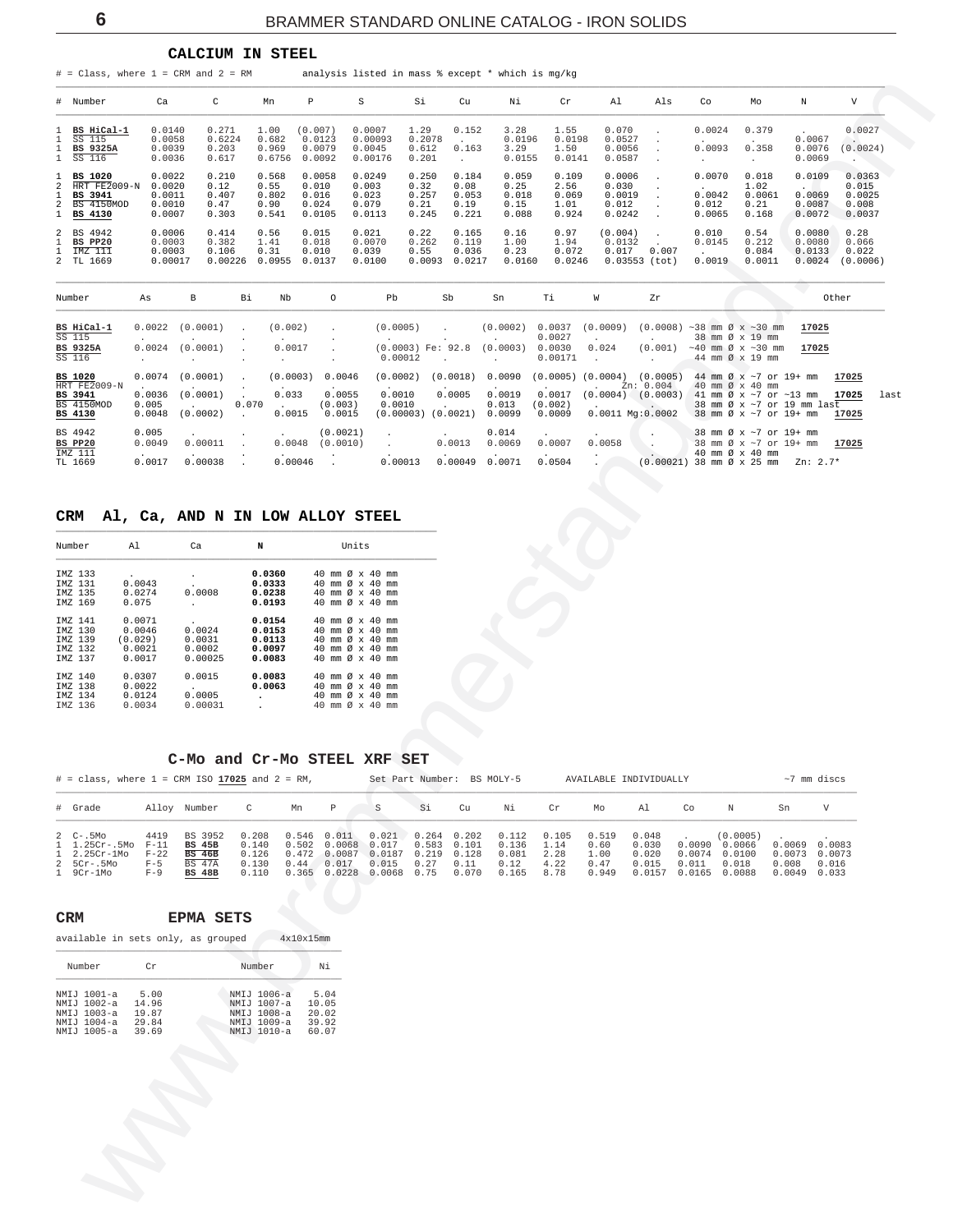<span id="page-6-0"></span>

|                                                                     |                                                                                        |                                         |                                            | Cr-Mo STEEL                                 |                                           |                                               | (Cr > 1, Mo > 0.1)                             |                                            |                                             |                                           |                                                    |                                                 |                                                |                                                | # = Class, where 1 = CRM and 2 = RM * Provisional Analysis |                                                             |
|---------------------------------------------------------------------|----------------------------------------------------------------------------------------|-----------------------------------------|--------------------------------------------|---------------------------------------------|-------------------------------------------|-----------------------------------------------|------------------------------------------------|--------------------------------------------|---------------------------------------------|-------------------------------------------|----------------------------------------------------|-------------------------------------------------|------------------------------------------------|------------------------------------------------|------------------------------------------------------------|-------------------------------------------------------------|
|                                                                     | # Number                                                                               | Cr                                      | Mo                                         | C                                           | Mn                                        | Р                                             | S                                              | Si                                         | Cu                                          | Νi                                        | Al                                                 | As                                              | Co                                             | N                                              | Sn                                                         | V                                                           |
| 1<br>1<br>1<br>2<br>1                                               | <b>BS 48B</b><br><b>BS 9905A</b><br>13X 90901A<br>HRT FE2012-H 5.13<br><b>BS H-13A</b> | 8.78<br>8.75<br>8.43<br>5.11            | 0.949<br>0.95<br>0.905<br>2.78<br>1.32     | 0.110<br>0.113<br>0.102<br>0.37<br>0.391    | 0.36<br>0.465<br>0.447<br>0.41<br>0.445   | 0.0228<br>0.0133<br>0.0148<br>0.019<br>0.0187 | 0.0068<br>0.0040<br>0.0009<br>0.002<br>(0.003) | 0.75<br>0.34<br>0.429<br>0.42<br>1.13      | 0.070<br>0.091<br>0.039<br>0.07<br>0.083    | 0.165<br>0.152<br>0.249<br>0.20<br>0.139  | 0.0157<br>0.0186<br>0.021<br>(0.03)                | 0.0048<br>0.0065<br>0.0050                      | 0.0165<br>0.0136<br>$\overline{a}$<br>0.033    | 0.0088<br>0.034<br>0.0472<br>0.034             | 0.0049<br>0.0060<br>0.0020<br>(0.005)                      | 0.033<br>0.216<br>0.208<br>0.42<br>0.92                     |
| 2<br>$\mathbf{1}$<br>2<br>$\mathbf{1}$                              | <b>BS 47B</b><br>IARM 37C<br><b>BS 47A</b><br>1 12X 40CDV12A<br>SRM 1772               | 4.78<br>4.34<br>4.22<br>3.29<br>3.10    | 0.45<br>0.500<br>0.47<br>0.946<br>1.39     | 0.122<br>0.096<br>0.130<br>0.401<br>0.477   | 0.39<br>0.408<br>0.44<br>0.604<br>0.61    | 0.014<br>0.014<br>0.017<br>0.0060<br>0.008    | 0.022<br>(0.004)<br>0.015<br>0.0013<br>0.0031  | 0.22<br>0.31<br>0.27<br>0.250<br>0.264     | 0.12<br>0.121<br>0.11<br>0.0978<br>0.083    | 0.105<br>0.148<br>0.12<br>0.1062<br>0.105 | 0.018<br>(0.010)<br>0.015<br>0.0208<br>$\cdot$     | 0.004<br>(0.009)<br>0.0040<br>$\cdot$           | 0.015<br>0.011<br>0.0197                       | 0.023<br>0.008<br>0.018<br>0.0155<br>$\cdot$   | 0.006<br>0.009<br>0.008<br>0.0049<br>$\cdot$               | 0.004<br>0.017<br>0.016<br>0.198<br>0.236                   |
| $\mathbf{1}$<br>$\mathbf{1}$<br>1<br>2<br>1                         | SS 407/2<br>IMZ 160<br>IMZ 159<br>HRT FE2009-N 2.56<br>IARM 36C                        | 3.03<br>2.64<br>2.64<br>2.43            | 0.83<br>0.98<br>0.98<br>1.02<br>0.98       | 0.490<br>0.077<br>0.075<br>0.12<br>0.14     | 0.195<br>0.38<br>0.39<br>0.55<br>0.49     | 0.038<br>0.023<br>0.022<br>0.010<br>0.009     | 0.0105<br>0.004<br>0.005<br>0.003<br>0.014     | 0.66<br>0.34<br>0.33<br>0.32<br>0.25       | 0.397<br>0.42<br>0.41<br>0.08<br>0.142      | 0.527<br>0.30<br>0.31<br>0.25<br>0.085    | 0.040<br>0.031<br>0.024<br>0.030<br>(0.017)        | (0.005)                                         | 0.0068<br>(0.008)                              | (0.011)<br>0.008                               | (0.008)                                                    | 0.19<br>0.10<br>0.10<br>0.015<br>0.0061                     |
| 1<br>1<br>1<br>1<br>1                                               | IARM 196A<br>SRM 1270<br><b>BS 46B</b><br>IMZ 169<br>ECRM 190-1D                       | 2.35<br>2.34<br>2.28<br>2.20<br>2.18    | 0.129<br>0.956<br>1.00<br>1.03<br>0.410    | 1.08<br>0.077<br>0.126<br>0.099<br>0.395    | 2.40<br>0.626<br>0.472<br>0.54<br>1.28    | 0.040<br>0.0065<br>0.0087<br>0.015<br>0.0112  | 0.014<br>0.0065<br>0.0187<br>0.0155<br>0.0044  | 0.35<br>0.247<br>0.219<br>0.35<br>0.278    | 0.25<br>0.114<br>0.128<br>0.128<br>$\sim$   | 0.61<br>0.174<br>0.081<br>0.073<br>0.934  | 0.015<br>$\mathbf{r}$<br>0.020<br>0.075<br>$\cdot$ | 0.025<br>0.0041<br>$\bullet$                    | 0.013<br>0.038<br>0.0074<br>0.012<br>0.034     | 0.0084<br>0.0100<br>0.0193<br>$\Box$           | 0.033<br>0.0073<br>0.062                                   | 0.157<br>0.013<br>0.0073<br>(0.016)<br>$\cdot$              |
| $\mathbf{1}$<br>1<br>1<br>1<br>$\mathbf{1}$                         | BS PP20<br>BS<br>55G<br>IRSID 1749<br>ECRM 129-3D<br>TL 1100                           | 1.94<br>1.79<br>1.734<br>1.702<br>1.664 | 0.212<br>0.421<br>0.257<br>0.206<br>0.3349 | 0.382<br>0.386<br>0.411<br>0.3684<br>0.3487 | 1.41<br>0.853<br>0.733<br>0.371<br>0.6284 | 0.018<br>0.010<br>0.0104<br>0.0110<br>0.0124  | 0.0070<br>0.0026<br>0.0157<br>0.0165<br>0.0049 | 0.262<br>0.58<br>0.193<br>0.2087<br>0.2839 | 0.119<br>0.106<br>0.188<br>0.0804<br>0.1767 | 1.00<br>0.131<br>0.190<br>1.022<br>3.727  | 0.0132<br>0.0123<br>1.034<br>1.016<br>0.0374       | 0.0049<br>0.0062<br>0.0134<br>0.0049<br>$\cdot$ | 0.0145<br>0.0093<br>0.0141<br>0.0148<br>0.0283 | 0.0080<br>0.0079<br>0.0066<br>0.0046<br>0.0116 | 0.0069<br>0.0074<br>0.0148<br>0.0067<br>0.0083             | 0.066<br>0.0056<br>(0.0036)<br>$\ddot{\phantom{a}}$         |
| 1<br>1<br>$\overline{2}$<br>1<br>$\mathbf{1}$                       | <b>ECRM 195-1D</b><br>SRM 1286<br><b>BS</b><br>68B<br><b>BS 68E</b><br>12X 24065A      | 1.56<br>1.53<br>1.51<br>1.49<br>1.412   | 0.77<br>0.344<br>0.309<br>0.322<br>0.1716  | 0.757<br>0.196<br>0.39<br>0.406<br>0.370    | 0.571<br>0.152<br>0.52<br>0.560<br>0.502  | 0.017<br>0.008<br>0.010<br>0.005<br>0.0129    | 0.012<br>0.017<br>0.020<br>0.0004<br>0.0044    | 0.467<br>0.130<br>0.26<br>0.296<br>0.218   | 0.036<br>0.043<br>0.163<br>0.134<br>0.216   | 0.33<br>2.81<br>0.165<br>0.147<br>0.271   | 0.109<br>1.08<br>1.09<br>1.035                     | 0.019<br>(0.003)<br>0.0074                      | 0.116<br>0.010<br>0.007<br>$\cdot$ .           | 0.010<br>0.0073<br>0.0030<br>0.0076            | 0.012<br>0.010<br>0.0097<br>0.0120                         | 0.31<br>0.0057<br>0.007<br>0.0010<br>0.0040                 |
| 2<br>1<br>1<br>1<br>$\mathbf{1}$                                    | <b>BS 58E</b><br>12X 15CDV6A<br>IARM 35L<br>SS 112<br>12X 43400A                       | 1.40<br>1.397<br>1.35<br>1.236<br>1.181 | 0.110<br>0.875<br>0.607<br>0.190<br>0.223  | 0.100<br>0.171<br>0.119<br>0.394<br>0.422   | 0.63<br>0.839<br>0.535<br>0.436<br>0.592  | 0.009<br>0.0056<br>0.007<br>0.0043<br>0.0164  | 0.002<br>0.0086<br>0.014<br>0.0026<br>0.0284   | 0.29<br>0.152<br>0.679<br>0.289<br>0.259   | 0.154<br>0.0231<br>0.123<br>0.149<br>0.177  | 3.22<br>0.044<br>0.071<br>1.461<br>1.378  | 0.029<br>0.019<br>0.017<br>0.0148<br>0.013         | 0.003<br>0.0041<br>0.0045<br>0.0021<br>0.0084   | 0.013<br>- 4<br>0.0070<br>0.0175               | 0.0033<br>0.0069<br>0.0072<br>0.0024<br>0.0089 | 0.003<br>0.0011<br>0.0088<br>0.0086<br>0.007               | 0.006<br>0.242<br>0.0037<br>$\cdot$                         |
| $\mathbf{1}$<br>1<br>$\mathbf{1}$<br>$\mathbf{1}$<br>$\overline{a}$ | <b>BS 45B</b><br>IRSID 1745<br>12X 11572A<br>12X 14072A<br>BS 1962                     | 1.14<br>1.130<br>1.107<br>1.061<br>1.05 | 0.60<br>0.222<br>0.499<br>0.573<br>0.229   | 0.140<br>0.295<br>0.111<br>0.430<br>0.41    | 0.502<br>0.850<br>0.498<br>0.680<br>0.94  | 0.0068<br>0.0077<br>0.0069<br>0.0151<br>0.007 | 0.017<br>0.081<br>0.0025<br>0.0061<br>0.011    | 0.583<br>0.220<br>0.649<br>0.322<br>0.242  | 0.101<br>0.202<br>0.0576<br>0.203<br>0.224  | 0.136<br>0.188<br>0.0977<br>0.136<br>0.16 | 0.030<br>0.0202<br>0.0290<br>0.0039<br>0.018       | 0.0066<br>0.0262<br>0.0030<br>0.007             | 0.0090<br>0.0098<br>0.008                      | 0.0066<br>0.0058<br>0.0103<br>0.0095           | 0.0069<br>0.0134<br>0.0049<br>(0.011)<br>0.010             | 0.0083<br>(0.004)<br>$\ddot{\phantom{a}}$<br>0.301<br>0.004 |
| 1<br>1                                                              | IPT 501<br>IARM 299A<br>2 BS 4150MOD                                                   | 1.05<br>1.03<br>1.01                    | 0.210<br>0.99<br>0.21                      | 0.277<br>0.469<br>0.47                      | 0.723<br>0.70<br>0.90                     | 0.016<br>0.008<br>0.024                       | 0.030<br>0.002<br>0.079                        | 0.208<br>0.22<br>0.21                      | 0.083<br>0.100<br>0.19                      | 0.063<br>0.57<br>0.15                     | 0.034<br>0.092<br>0.012                            | 0.003<br>0.005                                  | 0.008<br>0.0054<br>0.012                       | 0.0076<br>0.0028<br>0.0087                     | 0.008<br>0.0055<br>0.013                                   | 0.120<br>0.008                                              |

|                                             | # Number                                                                        | Cr                                                          | Мo                                                                           | С                                              | Mn                                        | Р                                                                               | S                                                                     | Si                                         | Cu                                                 | Νi                                        | Al                                             | As                                                                         | Co                                                 | Ν                                                                                                               | Sn                                                        | V                                                                                                                       |  |
|---------------------------------------------|---------------------------------------------------------------------------------|-------------------------------------------------------------|------------------------------------------------------------------------------|------------------------------------------------|-------------------------------------------|---------------------------------------------------------------------------------|-----------------------------------------------------------------------|--------------------------------------------|----------------------------------------------------|-------------------------------------------|------------------------------------------------|----------------------------------------------------------------------------|----------------------------------------------------|-----------------------------------------------------------------------------------------------------------------|-----------------------------------------------------------|-------------------------------------------------------------------------------------------------------------------------|--|
| 1<br>1<br>1<br>2<br>$\mathbf{1}$            | <b>BS 48B</b><br><b>BS 9905A</b><br>13X 90901A<br>HRT FE2012-H 5.13<br>BS H-13A | 8.78<br>8.75<br>8.43<br>5.11                                | 0.949<br>0.95<br>0.905<br>2.78<br>1.32                                       | 0.110<br>0.113<br>0.102<br>0.37<br>0.391       | 0.36<br>0.465<br>0.447<br>0.41<br>0.445   | 0.0228<br>0.0133<br>0.0148<br>0.019<br>0.0187                                   | 0.0068<br>0.0040<br>0.0009<br>0.002<br>(0.003)<br>1.13                | 0.75<br>0.34<br>0.429<br>0.42              | 0.070<br>0.091<br>0.039<br>0.07<br>0.083           | 0.165<br>0.152<br>0.249<br>0.20<br>0.139  | 0.0157<br>0.0186<br>0.021<br>(0.03)            | 0.0048<br>0.0065<br>$\sim$<br>0.0050                                       | 0.0165<br>0.0136<br>$\sim$<br>0.033                | 0.0088<br>0.034<br>0.0472<br>0.034                                                                              | 0.0049<br>0.0060<br>0.0020<br>(0.005)                     | 0.033<br>0.216<br>0.208<br>0.42<br>0.92                                                                                 |  |
| 2<br>1<br>2                                 | BS 47B<br>IARM 37C<br>BS 47A<br>1 12X 40CDV12A<br>1 SRM 1772                    | 4.78<br>4.34<br>4.22<br>3.29<br>3.10                        | 0.45<br>0.500<br>0.47<br>0.946<br>1.39                                       | 0.122<br>0.096<br>0.130<br>0.401<br>0.477      | 0.39<br>0.408<br>0.44<br>0.604<br>0.61    | 0.014<br>0.014<br>0.017<br>0.0060<br>0.008                                      | 0.022<br>0.22<br>(0.004)<br>0.31<br>0.015<br>0.27<br>0.0013<br>0.0031 | 0.250<br>0.264                             | 0.12<br>0.121<br>0.11<br>0.0978<br>0.083           | 0.105<br>0.148<br>0.12<br>0.1062<br>0.105 | 0.018<br>(0.010)<br>0.015<br>0.0208<br>$\cdot$ | 0.004<br>(0.009)<br>$\ddot{\phantom{a}}$<br>0.0040<br>$\ddot{\phantom{a}}$ | 0.015<br>0.011<br>0.0197<br>$\cdot$                | 0.023<br>0.008<br>0.018<br>0.0155<br>$\cdot$                                                                    | 0.006<br>0.009<br>0.008<br>0.0049<br>$\ddot{\phantom{a}}$ | 0.004<br>0.017<br>0.016<br>0.198<br>0.236                                                                               |  |
| $\mathbf{1}$<br>1<br>1<br>2<br>$\mathbf{1}$ | SS 407/2<br>IMZ 160<br>IMZ 159<br>HRT FE2009-N 2.56<br>IARM 36C                 | 3.03<br>2.64<br>2.64<br>2.43                                | 0.83<br>0.98<br>0.98<br>1.02<br>0.98                                         | 0.490<br>0.077<br>0.075<br>0.12<br>0.14        | 0.195<br>0.38<br>0.39<br>0.55<br>0.49     | 0.038<br>0.023<br>0.022<br>0.010<br>0.009                                       | 0.0105<br>0.004<br>0.34<br>0.005<br>0.33<br>0.003<br>0.014<br>0.25    | 0.66<br>0.32                               | 0.397<br>0.42<br>0.41<br>0.08<br>0.142             | 0.527<br>0.30<br>0.31<br>0.25<br>0.085    | 0.040<br>0.031<br>0.024<br>0.030<br>(0.017)    | $\cdot$<br>$\cdot$<br>$\cdot$<br>(0.005)                                   | 0.0068<br>(0.008)                                  | (0.011)<br>$\cdot$<br>0.008                                                                                     | $\cdot$<br>$\cdot$<br>$\cdot$<br>(0.008)                  | 0.19<br>0.10<br>0.10<br>0.015<br>0.0061                                                                                 |  |
| $\mathbf{1}$<br>1<br>1<br>1<br>1            | IARM 196A<br>SRM 1270<br><b>BS 46B</b><br>IMZ 169<br>ECRM 190-1D                | 2.35<br>2.34<br>2.28<br>2.20<br>2.18                        | 0.129<br>0.956<br>1.00<br>1.03<br>0.410                                      | 1.08<br>0.077<br>0.126<br>0.099<br>0.395       | 2.40<br>0.626<br>0.472<br>0.54<br>1.28    | 0.040<br>0.0065<br>0.0087<br>0.015<br>0.0112                                    | 0.014<br>0.0065<br>0.0187<br>0.0155<br>0.35<br>0.0044                 | 0.35<br>0.247<br>0.219<br>0.278            | 0.25<br>0.114<br>0.128<br>0.128<br>$\sim$          | 0.61<br>0.174<br>0.081<br>0.073<br>0.934  | 0.015<br>$\sim$<br>0.020<br>0.075<br>$\cdot$   | 0.025<br>$\sim$<br>0.0041<br>$\sim$<br>$\ddot{\phantom{a}}$                | 0.013<br>0.038<br>0.0074<br>0.012<br>0.034         | 0.0084<br>0.0100<br>0.0193<br>$\cdot$                                                                           | 0.033<br>0.0073<br>0.062<br>$\sim$                        | 0.157<br>0.013<br>0.0073<br>(0.016)<br>$\epsilon$                                                                       |  |
| 1<br>1<br>1<br>1<br>1                       | BS PP20<br>BS 55G<br>IRSID 1749<br>ECRM 129-3D<br>TL 1100                       | 1.94<br>1.79<br>1.734<br>1.702<br>1.664                     | 0.212<br>0.421<br>0.257<br>0.206<br>0.3349                                   | 0.382<br>0.386<br>0.411<br>0.3684<br>0.3487    | 1.41<br>0.853<br>0.733<br>0.371<br>0.6284 | 0.018<br>0.010<br>0.0104<br>0.0110<br>0.0124                                    | 0.0070<br>0.0026<br>0.0157<br>0.0165<br>0.0049                        | 0.262<br>0.58<br>0.193<br>0.2087<br>0.2839 | 0.119<br>0.106<br>0.188<br>0.0804<br>0.1767        | 1.00<br>0.131<br>0.190<br>1.022<br>3.727  | 0.0132<br>0.0123<br>1.034<br>1.016<br>0.0374   | 0.0049<br>0.0062<br>0.0134<br>0.0049<br>$\sim$                             | 0.0145<br>0.0093<br>0.0141<br>0.0148<br>0.0283     | 0.0080<br>0.0079<br>0.0066<br>0.0046<br>0.0116                                                                  | 0.0069<br>0.0074<br>0.0148<br>0.0067<br>0.0083            | 0.066<br>0.0056<br>(0.0036)<br>$\cdot$<br>$\ddot{\phantom{a}}$                                                          |  |
| $\mathbf{1}$<br>1<br>2<br>1<br>1            | ECRM 195-1D<br>SRM 1286<br><b>BS 68B</b><br><b>BS 68E</b><br>12X 24065A         | 1.56<br>1.53<br>1.51<br>1.49<br>1.412                       | 0.77<br>0.344<br>0.309<br>0.322<br>0.1716                                    | 0.757<br>0.196<br>0.39<br>0.406<br>0.370       | 0.571<br>0.152<br>0.52<br>0.560<br>0.502  | 0.017<br>0.008<br>0.010<br>0.005<br>0.0129                                      | 0.012<br>0.017<br>0.020<br>0.0004<br>0.0044                           | 0.467<br>0.130<br>0.26<br>0.296<br>0.218   | 0.036<br>0.043<br>0.163<br>0.134<br>0.216          | 0.33<br>2.81<br>0.165<br>0.147<br>0.271   | 0.109<br>1.08<br>1.09<br>1.035                 | $\sim$<br>0.019<br><b>Allen</b><br>(0.003)<br>0.0074                       | 0.116<br>0.010<br>0.007<br>$\langle \cdot \rangle$ | 0.010<br>$\sim$<br>0.0073<br>0.0030<br>0.0076                                                                   | 0.012<br>0.010<br>0.0097<br>0.0120                        | 0.31<br>0.0057<br>0.007<br>0.0010<br>0.0040                                                                             |  |
| 2<br>1<br>1<br>$\mathbf{1}$<br>$\mathbf{1}$ | <b>BS 58E</b><br>12X 15CDV6A 1.397<br>IARM 35L<br>SS 112<br>12X 43400A          | 1.40<br>1.35<br>1.236<br>1.181                              | 0.110<br>0.875<br>0.607<br>0.190<br>0.223                                    | 0.100<br>0.171<br>0.119<br>0.394<br>0.422      | 0.63<br>0.839<br>0.535<br>0.436<br>0.592  | 0.009<br>0.0056<br>0.007<br>0.0043<br>0.0164                                    | 0.002<br>0.0086<br>0.014<br>0.0026<br>0.0284                          | 0.29<br>0.152<br>0.679<br>0.289<br>0.259   | 0.154<br>0.0231<br>0.123<br>0.149<br>0.177         | 3.22<br>0.044<br>0.071<br>1.461<br>1.378  | 0.029<br>0.019<br>0.017<br>0.0148<br>0.013     | 0.003<br>0.0041<br>0.0045<br>0.0021<br>0.0084                              | 0.013<br>$\sim$<br>0.0070<br>0.0175<br>$\sim$      | 0.0033<br>0.0069<br>0.0072<br>0.0024<br>0.0089                                                                  | 0.003<br>0.0011<br>0.0088<br>0.0086<br>0.007              | 0.006<br>0.242<br>0.0037<br>$\ddot{\phantom{a}}$                                                                        |  |
| 1<br>1<br>1<br>1<br>2                       | <b>BS 45B</b><br>IRSID 1745<br>12X 11572A<br>12X 14072A<br>BS 1962              | 1.14<br>1.130<br>1.107<br>1.061<br>1.05                     | 0.60<br>0.222<br>0.499<br>0.573<br>0.229                                     | 0.140<br>0.295<br>0.111<br>0.430<br>0.41       | 0.502<br>0.850<br>0.498<br>0.680<br>0.94  | 0.0068<br>0.0077<br>0.0069<br>0.0151<br>0.007                                   | 0.017<br>0.081<br>0.0025<br>0.0061<br>0.011                           | 0.583<br>0.220<br>0.649<br>0.322<br>0.242  | 0.101<br>0.202<br>0.0576<br>0.203<br>0.224         | 0.136<br>0.188<br>0.0977<br>0.136<br>0.16 | 0.030<br>0.0202<br>0.0290<br>0.0039<br>0.018   | 0.0066<br>0.0262<br>0.0030<br>$7.4 -$<br>0.007                             | 0.0090<br>$\sim$<br>0.0098<br>0.008                | 0.0066<br>$\sim$<br>0.0058<br>0.0103<br>0.0095                                                                  | 0.0069<br>0.0134<br>0.0049<br>(0.011)<br>0.010            | 0.0083<br>(0.004)<br>0.301<br>0.004                                                                                     |  |
| 1<br>1<br>2                                 | IPT 501<br>IARM 299A<br>BS 4150MOD                                              | 1.05<br>1.03<br>1.01                                        | 0.210<br>0.99<br>0.21                                                        | 0.277<br>0.469<br>0.47                         | 0.723<br>0.70<br>0.90                     | 0.016<br>0.008<br>0.024                                                         | 0.030<br>0.002<br>0.079<br>0.21                                       | 0.208<br>0.22                              | 0.083<br>0.100<br>0.19                             | 0.063<br>0.57<br>0.15                     | 0.034<br>0.092<br>0.012                        | 0.003<br>0.005                                                             | 0.008<br>0.0054<br>0.012                           | 0.0076<br>0.0028<br>0.0087                                                                                      | 0.008<br>0.0055<br>0.013                                  | 0.120<br>0.008                                                                                                          |  |
|                                             | Number                                                                          | В                                                           | Ca                                                                           | Nb                                             | $\circ$                                   | Pb                                                                              | Sb                                                                    | Ta                                         | Тi                                                 |                                           | W                                              | Zr                                                                         |                                                    | Units                                                                                                           |                                                           |                                                                                                                         |  |
|                                             | BS 48B<br>BS 9905A<br>13X 90901A<br>HRT FE2012-H<br>BS H-13A                    | (0.0002)<br>(0.0005)<br>$\ddot{\phantom{0}}$<br>(0.0007)    | (0.003)<br>(0.0002)<br>$\cdot$<br>(0.0006)                                   | (0.001)<br>0.074<br>0.070<br>(0.007)<br>0.0052 | 0.0022<br>0.0024<br>$\cdot$<br>(0.016)    | (0.0002)<br>(0.002)<br>$\cdot$<br>(0.0004)                                      | (0.001)<br>(0.003)<br>$\blacksquare$<br>(0.002)                       | (0.01)<br>$\sim$                           | (0.03)                                             | 0.0031<br>0.0023<br>(0.0025)              | 0.026<br>0.0024<br>0.009<br>0.100              | (0.002)<br>(0.002)<br>$\sim$<br>(0.002)                                    |                                                    | $\sim$ 40 mm Ø x $\sim$ 15 mm<br>40 mm Ø x 20 mm                                                                |                                                           | 38 mm Ø x ~7 or 19+ mm 17025 Fe: 88.7<br>38 mm Ø x ~7 or 19+ mm 17025 Fe: 88.9<br>38 mm Ø x ~7 or 19+ mm 17025 Fe: 90.2 |  |
|                                             | BS 47B<br>IARM 37C<br>BS 47A<br>12X 40CDV12A<br>SRM 1772                        |                                                             |                                                                              | (0.004)<br>0.002                               | (0.004)<br>(0.003)                        |                                                                                 |                                                                       | $\blacksquare$<br>$\cdot$<br>$\cdot$       | 0.003                                              | (0.0025)                                  | (0.012)<br>$\cdot$                             |                                                                            |                                                    | 38 mm Ø x ~7 or 19+ mm<br>31 mm Ø X 2 or 18 mm<br>38 mm Ø x ~7 or 19+ mm<br>38 mm Ø x ~15 mm<br>34 mm Ø x 19 mm |                                                           |                                                                                                                         |  |
|                                             | SS 407/2<br>IMZ 160<br>IMZ 159<br>HRT FE2009-N<br>IARM 36C                      | $\cdot$<br>$\cdot$                                          | $\cdot$<br>0.0020<br>$\sim$                                                  |                                                | $\cdot$                                   | $\bullet$<br>$\cdot$                                                            | $\cdot$<br>$\cdot$<br>$\cdot$                                         |                                            | $\cdot$                                            |                                           | 0.26<br>0.26<br>$\cdot$<br>$\cdot$             | Zn: 0.004<br>$\cdot$                                                       |                                                    | 38 mm Ø x 19 mm<br>40 mm Ø x 40 mm<br>40 mm Ø x 40 mm<br>40 mm Ø x 40 mm<br>31 mm Ø x 2 or 18 mm                |                                                           |                                                                                                                         |  |
|                                             | IARM 196A<br>SRM 1270<br>BS 46B<br>IMZ 169<br>ECRM 190-1D                       | 0.0017<br>(0.0006)<br>$\cdot$                               | 0.0002<br>0.0009<br>$\sim$<br>$\cdot$                                        | 0.087<br>(0.003)<br>(0.0045)<br>$\cdot$        | 0.0021<br>0.0026<br>$\cdot$               | 0.001<br>$\cdot$<br>(0.001)<br>(0.001)<br>$\ddot{\phantom{0}}$                  | 0.006<br>(0.002)<br>$\ddot{\phantom{a}}$                              |                                            | 0.014<br>(0.001)<br>0.001<br>$\cdot$               |                                           | 0.189<br>0.0008<br>$\cdot$<br>$\cdot$          | 0.006<br>(0.002)<br>$\ddot{\phantom{a}}$                                   |                                                    | 31 mm Ø x 18 mm<br>32 mm Ø x 19 mm<br>40 mm Ø x 40 mm<br>35 mm x 35 mm x 30 mm                                  |                                                           | 38 mm Ø x ~7 or 19+ mm 17025 Fe: 95.7                                                                                   |  |
|                                             | BS PP20<br>BS 55G<br>IRSID 1749<br>ECRM 129-3D<br>TL 1100                       | 0.00011<br>(0.0003)<br>$\cdot$<br>$\cdot$<br>$\cdot$        | 0.0003<br>0.0016<br>$\cdot$                                                  | 0.0048<br>0.01<br>$\cdot$                      | (0.0010)<br>0.0015<br>$\cdot$             | 0.01<br>$(0.0002)$ $(<0.0005)$ 0.0002 $(<0.0002)$<br>$\ddot{\phantom{a}}$<br>٠. | 0.0013<br>0.0026<br>0.0018<br>0.00059<br>$\cdot$                      | $\cdot$<br>$\cdot$                         | $\sim$                                             | 0.0007<br>0.0044<br>0.0031<br>0.0030      | 0.0058<br>(0.029)<br>$\cdot$<br>$\cdot$        | < 0.01<br>$(<0.0030)$ $(<0.0003)$<br>$\cdot$                               |                                                    | 39 mm Ø x 25 mm<br>40 mm Ø x 20 mm                                                                              | 38 mm Ø x ~7 or 19+ mm 17025<br>41 mm Ø x 25 mm Mg: 9 ppm | 38 mm Ø x ~7 or 19+ mm 17025 Fe: 95.6                                                                                   |  |
|                                             | ECRM 195-1D<br>SRM 1286<br>BS 68B<br>BS 68E<br>12X 24065A                       | (0.006)<br>0.0002<br>$\ddot{\phantom{0}}$                   | $\cdot$<br>(0.0003)<br>$\cdot$                                               | (0.012)<br>(0.002)<br>$\cdot$                  | 0.0011<br>$\sim$                          | (0.0002)<br>(0.0002)<br>$\cdot$                                                 | $\cdot$<br>0.0024<br>$\cdot$                                          |                                            | 0.040<br>0.005                                     | 0.0012<br>0.0028                          | (0.013)<br>$\sim$<br>(0.002)<br>$\sim$ $\sim$  | (0.021)<br>$\sim$<br>$\sim$<br>Zn:0.0034                                   |                                                    | 38 mm Ø x 28 to 35 mm<br>32 mm Ø x 19 mm<br>$\sim$ 40 mm Ø x $\sim$ 15 mm                                       | 41 mm Ø x 15-19 mm last                                   | 38 mm Ø x ~7 or 19+ mm Mg:0.0004 17025                                                                                  |  |
|                                             | <b>BS 58E</b><br>12X 15CDV6A<br>IARM 35L<br>SS 112<br>12X 43400A                | (0.0002)<br>0.00044<br>0.0007<br>$\cdot$                    | (0.0002)<br>$\cdot$<br>$\cdot$<br>$\sim$                                     | (0.0026)<br>0.0065                             | 0.0008<br>$\cdot$                         |                                                                                 | $\bullet$<br>$\cdot$<br>$\cdot$<br>$\cdot$                            |                                            | (0.002)<br>$\cdot$                                 | (0.0015)<br>0.0100                        | $\cdot$<br>(0.004)<br>$\ddot{\phantom{a}}$     |                                                                            | 31 mm Ø x 2 mm                                     | 38 mm Ø x ~7 or 19+ mm<br>$\sim$ 40 mm Ø x $\sim$ 15 mm<br>44 mm Ø x 19 mm<br>$\sim$ 40 mm Ø x $\sim$ 15 mm     | Zn: 0.0027                                                |                                                                                                                         |  |
|                                             | <b>BS 45B</b><br>IRSID 1745<br>12X 11572A<br>12X 14072A<br>BS 1962              | (0.0003)<br>$\cdot$<br>$\ddot{\phantom{0}}$<br>$\mathbf{r}$ | 0.0008<br>$\ddot{\phantom{0}}$<br>$\cdot$<br>$\cdot$<br>$\ddot{\phantom{a}}$ | (0.002)<br>$\cdot$                             | 0.0015<br>$\cdot$<br>$\cdot$              | (0.15)<br>$\cdot$<br>$\cdot$<br>(0.001)                                         | (0.003)                                                               |                                            | (0.003)<br>$\sim$<br>$\ddot{\phantom{a}}$<br>0.004 | 0.0024                                    | $\cdot$<br>$\cdot$<br>$\cdot$<br>$\cdot$       | $(0.0038)$ $(0.0009)$<br>$\overline{\phantom{a}}$<br>Zn:0.0009<br>last     |                                                    | 48 mm Ø x 30 mm<br>38 mm Ø x ~15 mm<br>$\sim$ 38 mm Ø x $\sim$ 15 mm<br>41 mm $\varnothing$ x $\sim$ 7 mm       | 25(pre-17025)                                             | 38 mm Ø x ~7 or 19+ mm 17025 Fe: 96.7                                                                                   |  |
|                                             | IPT 501                                                                         | 0.0003                                                      | (0.001)                                                                      | 0.006                                          | (0.002)                                   | (0.001)                                                                         | (0.002)                                                               | $\cdot$<br>$\cdot$                         |                                                    | 0.0015<br>0.0038                          | 0.010                                          | (0.001)                                                                    |                                                    | 34 mm Ø x 18 mm<br>31 mm Ø x 2 or 18 mm                                                                         |                                                           |                                                                                                                         |  |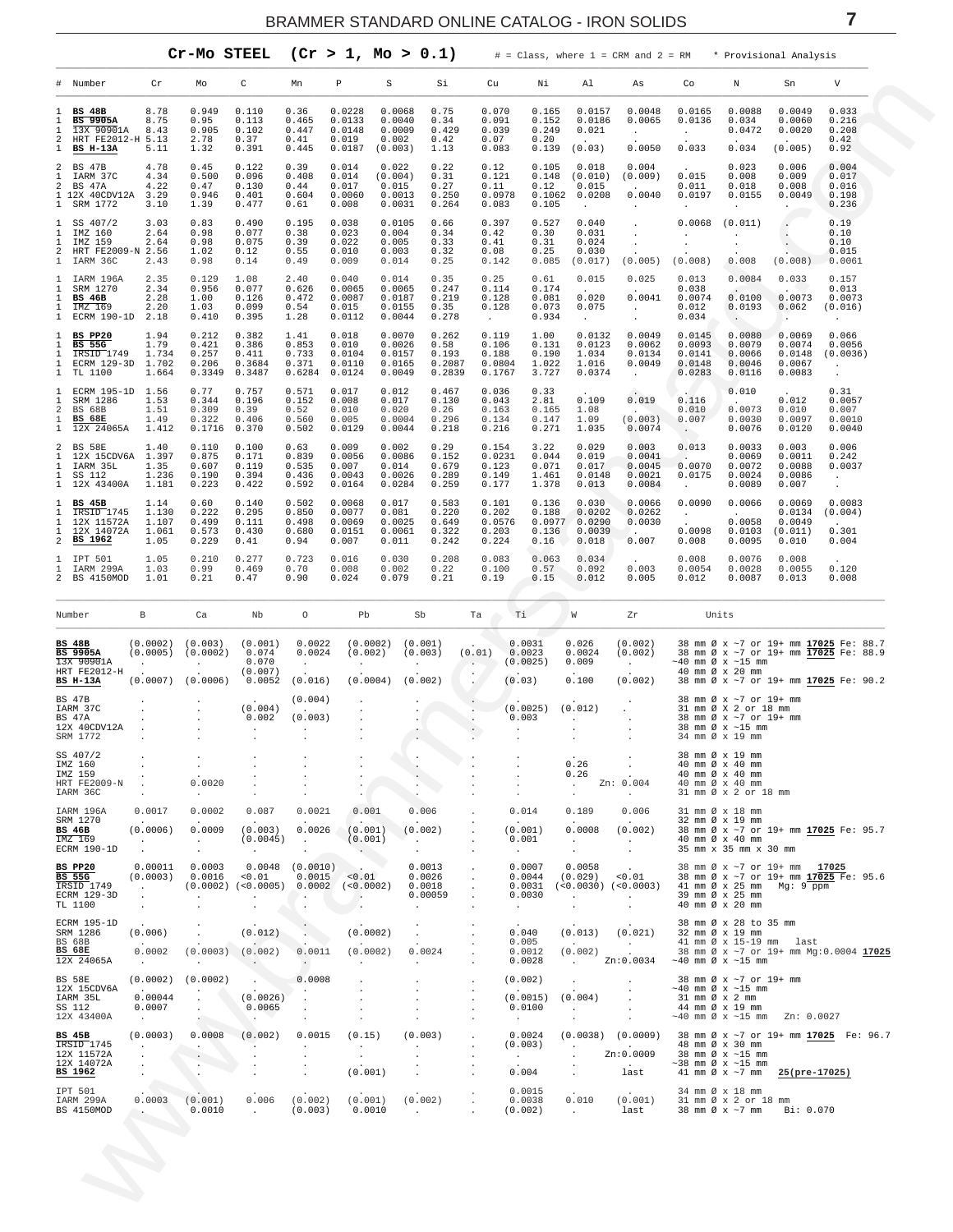<span id="page-7-0"></span>

|                                                                    |                                                                                 |                                         | <b>LEADED</b>                             | <b>STEEL</b>                          |                                             |                                          | $#$ = Class, where $1$ = CRM and $2$ = RM      |                                             |                                             |                                             |                                                                   |                                  | OES regularly requires extension of preburn time                                                                                                                                |                                             |                                      |                                                          |                                       |
|--------------------------------------------------------------------|---------------------------------------------------------------------------------|-----------------------------------------|-------------------------------------------|---------------------------------------|---------------------------------------------|------------------------------------------|------------------------------------------------|---------------------------------------------|---------------------------------------------|---------------------------------------------|-------------------------------------------------------------------|----------------------------------|---------------------------------------------------------------------------------------------------------------------------------------------------------------------------------|---------------------------------------------|--------------------------------------|----------------------------------------------------------|---------------------------------------|
|                                                                    | # Number                                                                        | P <sub>b</sub>                          | C                                         | Mn                                    | P                                           | s                                        | Si                                             | Cu                                          | Ni                                          | Cr                                          | Al                                                                | As                               | Co                                                                                                                                                                              | Mo                                          | N                                    | Sn                                                       | v                                     |
| 2<br>$\mathbf{1}$<br>$\overline{a}$<br>$\mathbf{1}$                | <b>BS 74B</b><br><b>BS 74C</b><br>14X 12144A<br>CZ CM-15C<br><b>BS 74D</b>      | 0.34<br>0.328<br>0.328<br>0.29<br>0.282 | 0.08<br>0.077<br>0.0800<br>0.075<br>0.072 | 0.91<br>0.94<br>1.227<br>1.13<br>1.00 | 0.087<br>0.082<br>0.0630<br>0.063<br>0.073  | 0.316<br>0.294<br>0.325<br>0.32<br>0.28  | 0.002<br>(0.002)<br>0.0093<br>0.006<br>(0.007) | 0.006<br>0.005<br>0.0106<br>0.141<br>0.0057 | 0.012<br>0.011<br>0.0162<br>0.072<br>0.0115 | 0.019<br>0.019<br>0.0807<br>0.052<br>0.0185 | (0.002)<br>(< 0.002)<br>0.0034<br>$\ddot{\phantom{a}}$<br>(0.008) | 0.004<br>0.0022<br>0.0047        | (0.01)<br>0.0043                                                                                                                                                                | 0.008<br>0.008<br>0.0089<br>0.021<br>0.0063 | 0.0040<br>0.0066<br>0.0040           | (< 0.002)<br>(0.0010)                                    | 0.0016<br>0.0012                      |
| 1<br>$\overline{a}$<br>$\mathbf{1}$                                | <b>BS 75G</b><br>$BS$ 75 $F$<br><b>BS 73C</b><br>IARM Fe86L20-18<br>1 IARM 183C | 0.247<br>0.202<br>0.21<br>0.20<br>0.18  | 0.161<br>0.165<br>0.206<br>0.175<br>0.079 | 1.08<br>1.05<br>0.86<br>0.794<br>1.06 | 0.0085<br>0.009<br>0.0111<br>0.009<br>0.078 | 0.114<br>0.116<br>0.031<br>0.015<br>0.31 | 0.011<br>0.004<br>0.280<br>0.29<br>0.004       | 0.0300<br>0.030<br>0.025<br>0.242<br>0.016  | 0.045<br>0.044<br>0.56<br>0.458<br>0.019    | 0.079<br>0.080<br>0.574<br>0.53<br>0.055    | 0.0016<br>0.002<br>0.028<br>0.025<br>0.0021                       | 0.0028<br>0.0035<br>0.003        | 0.0031<br>0.0028<br>0.0085<br>(0.002)                                                                                                                                           | 0.0174<br>0.018<br>0.180<br>0.203<br>0.010  | 0.0030<br>0.0040<br>0.0052<br>0.0049 | 0.0014<br>(0.002)<br>0.014<br>0.003                      | 0.0005<br>0.0031<br>0.0016<br>0.002   |
| $\overline{a}$<br>$\overline{a}$<br>$\overline{a}$<br>$\mathbf{1}$ | <b>BS 72B</b><br>$BS$ 73 $B$<br><b>BS 70B</b><br><b>BS 70C</b>                  | 0.174<br>0.139<br>0.135<br>0.133        | 0.497<br>0.200<br>0.40<br>0.387           | 0.87<br>0.83<br>0.90<br>0.90          | 0.029<br>0.009<br>0.009<br>(0.009)          | 0.029<br>0.030<br>0.022<br>0.020         | 0.26<br>0.250<br>0.27<br>0.27                  | 0.21<br>0.141<br>0.13<br>0.123              | 0.169<br>0.416<br>0.25<br>0.247             | 0.985<br>0.512<br>1.00<br>0.99              | 0.020<br>0.022<br>0.024<br>0.019                                  | (0.006)<br>0.004<br>0.007        | 0.012<br>0.008<br>0.0086                                                                                                                                                        | 0.187<br>0.170<br>0.205<br>0.202            | 0.0081<br>0.0113<br>0.0079           | 0.014<br>0.008<br>$\sim$<br>0.008                        | 0.004<br>(<0.002)<br>$\sim$<br>0.0026 |
|                                                                    | Number                                                                          | $\mathbf{B}$                            | Ca                                        |                                       | Nb                                          | $\circ$                                  | Sb                                             | Ti                                          | w                                           | Zn                                          |                                                                   | Grade                            | Units                                                                                                                                                                           |                                             |                                      |                                                          |                                       |
|                                                                    | <b>BS 74B</b><br><b>BS 74C</b><br>14X 12144A<br>CZ CM-15C<br><b>BS 74D</b>      | 0.0009                                  | $\cdot$<br>< 0.001                        |                                       | (< 0.005)<br>$\cdot$<br>(0.0018)            | (0.028)                                  | < 0.05                                         |                                             | $(0.0007)$ <0.005                           | $\mathbf{r}$<br>$\bullet$<br>Fe:98.2        |                                                                   | 12L14<br>12L14<br>12L14          | 41 mm $\varnothing$ x $\sim$ 7 or 19+ mm<br>41 mm Ø x ~7 or 19+ mm<br>$\sim$ 40 mm Ø x $\sim$ 15 mm<br>$\sim$ 39 mm Ø x 25 mm<br>41 mm Ø x ~7 or 19+ mm                         |                                             |                                      | 17025<br>17025                                           |                                       |
|                                                                    | <b>BS 75G</b><br>$BS$ 75 $F$<br><b>BS 73C</b><br>IARM Fe86L20-18<br>IARM 183C   | (0.0002)<br>(0.0002)<br>CRM<br>0.0011   |                                           | (0.0002)<br>(0.0005)                  | (0.0003)<br>(0.002)<br>0.0010               | 0.0155<br>0.0013<br>0.016                | (0.002)<br>(0.001)                             | (0.0004)<br>0.0024<br>0.0009                | 0.0004<br>(0.006)<br>(0.002)                | $\sim$<br>$\cdot$<br>0.001                  |                                                                   | 11L17<br>11L17<br>86L20<br>12L14 | 41 mm $\varnothing$ x $\sim$ 7 or 19+ mm<br>40 mm Ø x ~7 or 19+ mm<br>38 mm Ø x ~7 or 19+ mm<br>38 mm Ø x ~ 2 or 19 mm<br>$31 \text{ mm}$ $\varnothing$ $\times$ $2 \text{ mm}$ |                                             |                                      | 17025<br>17025<br>last<br>17025                          | Fe:[98.2]<br>Fe: [97.0]               |
|                                                                    | <b>BS 72B</b><br><b>BS 73B</b><br><b>BS 70B</b><br><b>BS 70C</b>                | (0.0003)                                |                                           |                                       | (0.001)<br>< 0.005                          | $\cdot$<br>0.0020                        | (0.003)                                        | (0.002)<br>0.0020                           | $\mathbf{r}$<br>(0.0006)                    | $\cdot$<br>$\sim$                           |                                                                   | 41L50<br>86L20                   | 37 mm $\varnothing$ x $\sim$ 7 or 19+ mm<br>41 mm Ø x ~12 or ~17 mm<br>41L40MOD 41 mm $\varnothing$ x $\sim$ 7 or 19+ mm<br>41L40MOD 41 mm $\varnothing$ x ~7 or 19+ mm         |                                             |                                      | 17025<br>$25(pre-17025)$ last<br>17025<br>17025 Fe: 96.7 |                                       |

| RM              | LEADED | AND             | <b>BISMUTH STEEL XRF</b> |      |       | SET   |       |       |       | Part Number: BS PB-BI-7 |       | AVAILABLE INDIVIDUALLY |       |         | $~\sim$ 7 mm discs |        | 17025  |
|-----------------|--------|-----------------|--------------------------|------|-------|-------|-------|-------|-------|-------------------------|-------|------------------------|-------|---------|--------------------|--------|--------|
| Grade           |        | Number          |                          | Mn   | P     | s     | Si    | Cu    | Ni    | Cr                      | Mo    | Al                     | вi    | Pb      | Sn                 |        |        |
| <b>11L17</b>    |        | <b>BS 75F</b>   | 0.165                    | .05  | 0.009 | 0.116 | 0.004 | 0.030 | 0.044 | 0.080                   | 0.018 | 0.002                  |       | 0.202   |                    |        |        |
| 12L14           |        | <b>BS 74B</b>   | 0.08                     | 0.91 | 0.087 | 0.316 | 0.002 | 0.006 | 0.012 | 0.019                   | 0.008 | (0.002)                |       | 0.34    |                    |        |        |
| 41L40           |        | <b>BS 70B</b>   | 0.40                     | 0.90 | 0.009 | 0.022 | 0.27  | 0.13  | 0.25  | ⊥.00                    | 0.205 | 0.024                  |       | 0.135   |                    |        |        |
| 41L50           |        | <b>BS 72B</b>   | 0.497                    | 0.87 | 0.029 | 0.029 | 0.26  | 0.21  | 0.169 | 0.985                   | 0.187 | 0.020                  |       | 0.174   |                    | n. 004 | 0.0081 |
| $4140 + Bi & S$ |        | <b>BS 4140A</b> | 0.40                     | 0.84 | 0.021 | 0.076 | 0.21  | 0.15  | 0.15  | 0.97                    | 0.16  | 0.016                  | 0.105 | (0.001) | 0.011              | 0.004  | 0.0098 |
| $4150 + Bi & S$ |        | BS 4150 MOD     | 0.47                     | 0.90 | 0.024 | 0.079 | 0.21  | 0.19  | 0.15  | 1.01                    | 0.21  | 0.012                  | 0.070 | 0.0010  | 0.013              | 0.008  | 0.0087 |
| 8620 + Bi & S   |        | BS 8620A        | 0.184                    | 0.80 | 0.008 | 0.079 | 0.21  | 0.15  | 0.44  | 0.48                    | 0.16  | 0.016                  | 0.073 | (0.001  | 0.009              | 0.004  | 0.0107 |

 **MANGANESE STEEL**

WARD ROW COMPANY COMPANY COMPANY COMPANY COMPANY COMPANY COMPANY COMPANY COMPANY COMPANY COMPANY COMPANY COMPANY COMPANY COMPANY COMPANY COMPANY COMPANY COMPANY COMPANY COMPANY COMPANY COMPANY COMPANY COMPANY COMPANY COMPA 14X:~40Øx~15-17mm BS:32Øx~15-17mm CZ:~39Øx25mm DSZU:39Øx20mm ECRM:35Øx25mm IMN:50-56Øx15mm NCS:36Øx36mm SS:48x42x12mm VS:~38Øx~18mm **# Number Mn C P S Si Cu Ni Cr Al Mo N Nb Sn V Other**  $\begin{array}{cccccccccccc} 1 & DSZU C013 & 28.8 & 0.89 & 0.025 & (0.002) & 0.29 & 0.108 & (0.20) & (0.14) & (8.6) & (0.44) & (0.002) & (0.46) & . & (0.1) \\ 1 & VSL G68 & 28.8 & 0.39 & (0.02) & 0.003 & . & 0.11 & 0.20 & 0.13 & 8.6 & 0.46 & . & 0.46 & . \\ 1 & IMZ 199 & 28.74 & 0.90 & 0.022 & (0.0$ 1 VS LG68 28.8 0.39 (0.02) 0.003 . 0.11 0.20 0.13 8.6 0.46 . 0.46 . . 1 IMZ 199 28.74 0.90 0.022 (0.0006) 0.294 0.110 0.20 0.164 8.65 0.43 . 0.43 . 0.026 B:(0.001) Ti:(0.004) 1 IRSID 1833 22.57 0.605 0.0345 (0.0005) 0.193 0.030 0.0494 0.268 0.0025 0.0133 0.012 0.0026 0.0043 0.203 As,Co,Pb,andTi\*\*<br>1 14XMN1AL 22.08 0.597 0.053 0.0054 0.944 0.178 0.692 1.321 (0.23) 0.499 0.0585 0.096 0.0393 0.0226 1 DSZU C012 20.9 0.39 0.021 0.0072 0.31 0.087 0.103 0.17 (2.9) (0.03) (0.013) . . (1.14) 2 BS 17 19.59 0.63 0.047 0.007 0.21 0.075 0.03 1.46 (0.02) 0.46 . . (0.012) (0.02) ~15mm height 2 BS 17A 19.38 0.588 0.043 0.005 0.22 0.135 0.060 1.37 0.052 0.52 0.038 0.06 0.012 0.016 Co: 0.013 1 NCS AH37335 18.70 1.30 0.048 0.047 0.007 0.21 0.075 0.03 1.46 (0.02) 0.46 .<br>
2 BS 17 19.38 0.588 0.043 0.005 0.22 0.135 0.060 1.37 0.052 0.52 0.038 0.06 0.012 0.016 Co:0.013<br>
1 NCS AH37335 18.70 1.301 0.024 0.029 0.021 0 1 VS LG69 18.6 0.45 0.033 0.0048 0.50 0.088 0.178 0.428 2.78 0.020 0.011 . . . 1 DSZU C011a 17.4 0.45 0.042 0.008 0.43 0.089 0.11 0.36 (2.8) (0.014) . . . . 1 DSZUCO11a 17.4 0.45 0.042 0.008 0.43 0.089 0.11 0.36 (2.8) (0.014) .<br>1 NCS AH37334 16.90 1.20 0.051 0.011 0.655 0.024 0.200 2.20 0.018 0.180 0.021 0.085 Ce:0.027 0.253 La:0.014 Ti: 0.125<br>1 IMZ 198 16.10 0.44 0.031 0.0090 1 NGC 2011 16.30 0.120 0.051 0.001 0.655 0.024 0.200 2.20 0.018 0.180 0.021 0.085 Ce:0.027 0.<br>1 IMZ 198 16.10 0.44 0.031 0.0090 0.423 0.104 0.058 0.30 2.80 (0.008) .<br>1 VS 1G66 16.1 0.44 0.031 0.010 0.41 0.104 0.059 0.30 2. 1 VS LG66 16.1 0.44 0.031 0.010 0.41 0.104 0.059 0.30 2.6 . . . . . 1 DSZU C011 16.09 0.44 0.031 0.0093 0.41 0.105 0.058 0.30 (2.6) (0.01) (0.010) . . . 2 CZ SP-2C 14.5 1.40 0.037 0.016 0.29 0.35 0.050 1.56 0.030 0.050 0.027 Co:0.044 0.037 0.051 Ti: 0.014 W: 0.033 1 DSZUC023 13.09 0.79 0.052 0.0062 0.291 0.111 3.15 0.313 (0.006) (0.02) (0.018) (0.02) . (0.02) B:(0.001)Ti:(0.004)<br>1 DSZUC022 12.89 1.15 0.087 0.0057 0.34 0.103 0.122 0.192 (0.007) (0.03) (0.013) (0.01) . (0.03) B:(0.00  $\begin{array}{cccccccccccc} 1 & 1627 & -202 & 13.09 & 0.79 & 0.052 & 0.0062 & 0.291 & 0.111 & 3.15 & 0.313 & (0.006) & (0.02) & (0.02) & 0.020 & 0.020 & 0.020 & 0.021 & 0.011 & 0.004 & 0.006 & 0.006 & 0.006 & 0.006 & 0.006 & 0.006 & 0.006 & 0.006 & 0.006 & 0.006 & 0.006 &$ 1 DSZU C010 12.25 1.20 0.082 0.0035 0.49 0.120 0.108 0.187 (0.006) (0.01) (0.017) . . . 1 DSZU C021 11.23 1.32 0.035 0.010 0.105 0.32 0.36 0.62 (0.003) 0.096 (0.013) (0.03) . 0.124 B:(0.002) Ti:(0.005) 1 SS 493/3 11.15 0.819 0.12 0.009 0.861 0.017 3.24 0.259 0.035 1.04 0.025 . . 0.025 1 14X MN3U 10.2 1.09 0.0239 0.015 1.11 0.135 0.387 0.599 0.045 0.343 0.025 0.398 0.0254 0.022 Ta: 0.010 Ti:(0.10)<br>1 14X MN3U 10.2 1.09 0.0239 0.015 1.11 0.135 0.387 0.599 0.045 0.343 0.025 0.398 0.0254 0.022 Ta: 0.010 Ti:( 2 BS 19A 8.76 1.57 0.092 0.009 1.46 0.51 1.48 3.75 0.057 1.97 0.039 0.040 0.037 0.10 Co: 0.014 1 DSZU C020 8.85 0.97 (0.0001) 0.0001 0.631 1.47 0.691 2.10 3.18 0.0257 1.93 0.0201 (0.021 0.0228 0.0490 Ti:0.031<br>1 14XMN5U 8.78 1.36 0.0552 0.0273 1.47 0.691 2.10 3.18 0.0257 1.93 0.0231 0.0231 0.0228 0.0490 Ti:0.93 1.18

\*\* IRSID 1833 also contains As: 0.0034, Co: 0.0089, Pb: 0.00007, and Ti: 0.0011. Sample size 35 mm Ø x 25 mm.

| CRM           |       | <b>MANGANESE</b> |       | STEEL  | SET   |       | AVAILABLE IN SET/6 ONLY |       |        |        | 30 mm Ø x 24 mm |       |         |       |
|---------------|-------|------------------|-------|--------|-------|-------|-------------------------|-------|--------|--------|-----------------|-------|---------|-------|
| Number        |       | Mn               |       | s      | Si    | Cu    | Νi                      | Cr    | в      | Co     | Mo              |       | тi      |       |
| NCS HS11720-6 | 2.38  | 5.36             | 0.029 | 0.108  | 1.69  | 0.474 | 3.43                    | 0.084 | 0.017  | 0.107  | 1.51            | 0.016 | 0.218   | 0.837 |
| NCS HS11720-1 | 1.96  | 22.96            | 0.188 | 0.0063 | 0.348 | 0.025 | 0.045                   | 3.01  | 0.0021 | 0.0094 | (0.0095)        | 0.091 | 0.0041  | 0.034 |
| NCS HS11720-2 | 1.61  | 10.66            | 0.052 | 0.054  | 0.652 | 0.221 | 0.328                   | 0.467 | 0.0038 | 0.010  | 0.118           | 0.054 | 0.047   | 0.132 |
| NCS HS11720-3 | 1.16  | 16.75            | 0.077 | 0.055  | 1.16  | 0.143 | 0.152                   | 0.257 | 0.0013 | 0.091  | 0.589           | 0.033 | (0.030) | 0.530 |
| NCS HS11720-4 | 1.06  | 15.04            | 0.044 | 0.059  | 1.47  | 0.089 | 1.66                    | 1.45  | 0.0023 | 0.0093 | 0.881           | 0.072 | 0.013   | 0.567 |
| NCS HS11720-5 | 0.750 | 12.20            | 0.118 | 0.037  | 1.01  | 0.449 | 0.838                   | 0.680 | 0.0009 | 0.0070 | 0.302           | 0.026 | (0.018) | 0.273 |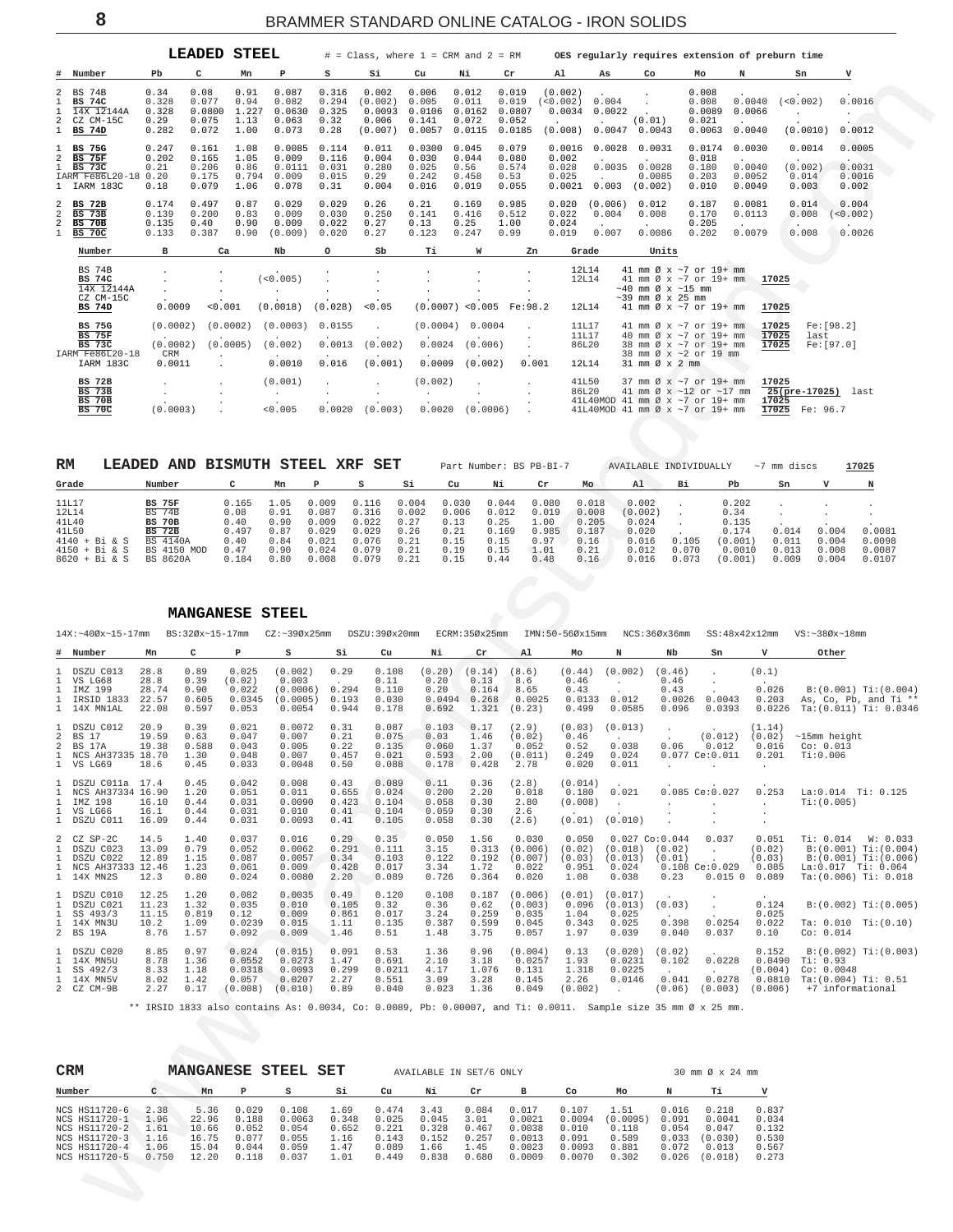#### **RESULFURIZED STEEL**

<span id="page-8-0"></span># = Class, where 1 = CRM and 2 = RM **OES regularly requires extension of preburn time to analyze correctly**

| #  | Number                                                                                   | S                                                           | С                                         | Mn                                       | Ρ                                                    | Si                                                     | Cu                                         | Νi                                                        | Cr                                                | Al                                                         | Co                                                                        | Mo                                                       | Ν                                                                         | Sn                                            | Тi                                                                                                                                          | V                                                 |
|----|------------------------------------------------------------------------------------------|-------------------------------------------------------------|-------------------------------------------|------------------------------------------|------------------------------------------------------|--------------------------------------------------------|--------------------------------------------|-----------------------------------------------------------|---------------------------------------------------|------------------------------------------------------------|---------------------------------------------------------------------------|----------------------------------------------------------|---------------------------------------------------------------------------|-----------------------------------------------|---------------------------------------------------------------------------------------------------------------------------------------------|---------------------------------------------------|
|    | IMZ 123<br>ECRM 085-1D<br><b>BS 66K</b><br><b>BS 66L</b><br>14X 12130A                   | 0.38<br>0.336<br>0.322<br>0.315<br>0.305                    | 0.25<br>0.067<br>0.051<br>0.065<br>0.0871 | 1.57<br>0.977<br>0.86<br>0.844<br>1.219  | 0.030<br>0.062<br>0.062<br>0.061<br>0.061            | 0.23<br>0.008<br>(0.004)<br>0.002<br>0.022             | 0.093<br>0.291<br>0.013<br>0.007<br>0.0201 | 0.057<br>$\ddot{\phantom{1}}$<br>0.012<br>0.015<br>0.0345 | 0.16<br>$\cdot$<br>0.006<br>0.026<br>0.0505       | 0.032<br>$\ddot{\phantom{a}}$<br>0.002<br>0.0008<br>0.0024 | 0.019<br>0.005<br>0.0035<br>$\sim$                                        | $\cdot$<br>0.003<br>0.0012<br>0.0102                     | 0.0171<br>(0.0074)<br>0.0031<br>0.0097                                    | (0.007)<br>$\ddot{\phantom{a}}$<br>0.0054     | $\cdot$<br>0.002<br>$(0.0010)$ $(<0.0010)$<br>$\cdot$                                                                                       | 0.0021<br>0.001<br>0.0006<br>$\ddot{\phantom{0}}$ |
|    | IARM 199C<br>IMZ 124<br><b>BS 1144A</b><br>BS 1144<br>14X MSFM 4A                        | 0.281<br>0.28<br>0.271<br>0.243<br>0.224                    | 0.469<br>0.10<br>0.468<br>0.483<br>0.226  | 1.55<br>0.60<br>1.43<br>1.55<br>1.141    | 0.0155<br>0.082<br>0.0108<br>0.022<br>0.0386         | 0.21<br>(0.019)<br>0.214<br>0.262<br>0.469             | 0.193<br>0.060<br>0.147<br>0.462<br>0.429  | 0.085<br>0.046<br>0.063<br>0.097<br>6.22                  | 0.190<br>0.11<br>0.076<br>0.193<br>1.69           | 0.0019<br>0.005<br>0.0020<br>(0.002)<br>(0.007)            | 0.007<br>$\sim$<br>0.0064<br>0.011<br>0.0253                              | 0.0293<br>$\Delta$<br>0.0154<br>0.017<br>0.974           | 0.0070<br>0.0059<br>0.0095<br>0.0093<br>0.0220                            | 0.0084<br>0.009<br>0.0079<br>0.0113<br>0.0141 | $0.0016$ $(0.0037)$<br>$\ddot{\phantom{a}}$<br>(0.0008)<br>0.002                                                                            | 0.0015<br>0.0039<br>0.0151                        |
|    | IMZ 122<br>14X 606M36TA<br>14X 11390A<br>ECRM 058-2D<br>14X MSFM3G                       | 0.21<br>0.196<br>0.190<br>0.1712<br>0.147                   | 0.27<br>0.378<br>0.420<br>0.424<br>0.438  | 1.33<br>1.574<br>1.040<br>1.186<br>1.809 | 0.073<br>0.0159<br>0.0342<br>0.0098<br>0.0297        | 0.43<br>0.167<br>0.198<br>0.1080<br>0.292              | 0.25<br>0.179<br>0.0395<br>0.261<br>0.205  | 0.25<br>0.0931<br>0.0239<br>0.199<br>0.161                | 0.19<br>0.163<br>0.0609<br>0.1211<br>0.454        | (0.027)<br>0.0071<br>0.0026<br>(0.18)                      | $\cdot$<br>$\ddot{\phantom{a}}$<br>0.0494                                 | 0.272<br>0.0067<br>0.0589<br>0.390                       | 0.0110<br>0.0096<br>0.0042<br>0.0107<br>0.0206                            | 0.12<br>0.0103<br>0.0022<br>$\sim$<br>0.0378  | $\cdot$<br>$\cdot$<br>$\ddot{\phantom{a}}$                                                                                                  | 0.0199                                            |
| 2  | IARM 29E<br>14X 11170A<br>BS 65C<br><b>BS 66B</b><br>IARM 348A                           | 0.121<br>0.120<br>0.115<br>0.112<br>0.102                   | 0.193<br>0.154<br>0.150<br>0.418<br>0.384 | 1.19<br>1.129<br>1.19<br>1.56<br>1.46    | 0.0157<br>0.0133<br>0.007<br>0.018<br>0.0121         | 0.239<br>0.151<br>0.24<br>0.017<br>0.270               | 0.253<br>0.1101<br>0.24<br>0.028<br>0.230  | 0.082<br>0.0877<br>0.063<br>0.032<br>0.081                | 0.105<br>0.1126<br>0.066<br>0.093<br>0.123        | 0.0032<br>0.0023<br>(0.002)<br>(0.001)<br>(0.002)          | 0.008<br>(0.007)<br>0.005<br>(0.010)                                      | 0.0269<br>0.0317<br>0.012<br>0.019<br>0.026              | 0.0093<br>0.0112<br>0.0084<br>0.0056<br>(0.010)                           | 0.0109<br>0.0110<br>0.0016<br>0.0112          | 0.0014<br>$\sim$<br>(0.001)<br>0.0015                                                                                                       | 0.0255<br>0.002<br>0.0014<br>0.0029               |
| 2  | IARM 307A<br>BS 3993<br>IMZ 121<br>BS 52D<br>12X 15253T                                  | 0.096<br>0.094<br>0.097<br>0.088<br>0.0821                  | 0.163<br>0.152<br>0.39<br>0.436<br>0.222  | 1.44<br>1.16<br>1.18<br>0.97<br>1.208    | 0.0113<br>0.012<br>0.057<br>0.068<br>0.0900          | 0.281<br>0.260<br>(0.056)<br>0.18<br>0.347             | 0.190<br>0.111<br>0.032<br>0.060<br>0.266  | 0.197<br>0.045<br>0.029<br>0.18<br>0.991                  | 0.104<br>0.072<br>0.036<br>0.16<br>2.022          | 0.032<br>0.002<br>0.016<br>0.028<br>0.0242                 | (0.010)<br>0.006<br>0.012<br>0.265                                        | 0.045<br>0.010<br>$\cdot$<br>0.09<br>1.039               | 0.0108<br>0.0071<br>0.0125<br>0.0025<br>0.029                             | 0.0090<br>0.006<br>0.059<br>0.004<br>0.309    | 0.0015<br>(0.0008)<br>(0.004)<br>$\ddot{\phantom{a}}$                                                                                       | (0.0028)<br>0.002<br>0.002<br>0.276               |
| 2  | BS 4150MOD<br>BS 42A<br>12X 15217R<br>NM 307<br>BS 42                                    | 0.079<br>0.078<br>0.078<br>0.073<br>0.073                   | 0.47<br>0.52<br>0.166<br>1.03<br>0.516    | 0.90<br>1.08<br>0.885<br>0.52<br>1.24    | 0.024<br>0.012<br>0.064<br>0.073<br>0.021            | 0.21<br>0.258<br>1.392<br>0.22<br>0.235                | 0.19<br>0.285<br>0.257<br>$\sim$<br>0.252  | 0.15<br>0.147<br>0.860<br>$\sim$<br>0.183                 | 1.01<br>0.80<br>1.011<br>1.19<br>0.67             | 0.012<br>0.025<br>0.081<br>$\sim$<br>0.020                 | 0.012<br>(0.007)<br>0.193<br>0.012                                        | 0.21<br>0.195<br>0.311<br>$\sim$<br>0.190                | 0.0087<br>0.008<br>0.014<br>0.0080                                        | 0.013<br>$\mathbf{r}$<br>0.058<br>0.012       | (0.002)<br>$\cdot$<br>$\cdot$<br>(0.003)                                                                                                    | 0.008<br>0.004<br>0.607<br>0.003                  |
|    | 12X 15255R<br>KUT B2/2<br>BS 4150MOD-A<br>IMZ 125<br>KUT B12                             | 0.067<br>0.064<br>0.062<br>(0.057)<br>0.048                 | 0.392<br>0.065<br>0.503<br>0.029<br>0.43  | 1.09<br>1.22<br>1.12<br>0.95<br>0.76     | 0.080<br>0.087<br>0.0172<br>(0.018)<br>0.028         | 1.01<br>(0.38)<br>0.253<br>0.15<br>0.34                | 0.288<br>0.32<br>0.192<br>0.044<br>0.41    | 0.317<br>1.49<br>0.095<br>0.023<br>1.62                   | 1.49<br>$\sim$<br>0.799<br>0.18<br>1.32           | 0.161<br>0.10<br>0.0023<br>(0.007)<br>0.007                | 0.045<br>0.0070<br>0.011                                                  | 0.113<br>1.06<br>0.170<br>$\cdot$<br>0.21                | 0.0058<br>0.0081                                                          | 0.106<br>$\sim$<br>0.0090<br>0.002<br>0.032   | 0.052<br>(0.25)<br>0.0018<br>$\sim$<br>0.011                                                                                                | 0.491<br>0.87<br>0.029<br>0.026                   |
|    | KUT B4<br>IARM 381A<br>NM 304<br>Number                                                  | 0.043<br>0.043<br>0.033<br>As                               | 0.55<br>0.272<br>0.19<br>В                | 1.07<br>1.16<br>0.29<br>Bi               | 0.047<br>0.013<br>0.093<br>Ca                        | 1.72<br>0.269<br>0.082<br>Nb                           | 0.49<br>0.379<br>$\ddot{\phantom{1}}$<br>O | 0.185<br>(0.007)                                          | 0.129<br>$\mathbf{r}$<br>Pb                       | 0.0023<br>Sb                                               | 0.011<br>W                                                                | 0.0341<br>Zn                                             | (0.014)<br>Zr                                                             | 0.0137<br>Units                               | (0.002)                                                                                                                                     | 0.0299<br>$\sim$                                  |
|    | IMZ 123<br>ECRM 085-1D<br>BS 66K<br><b>BS 66L</b><br>14X 12130A                          | 0.033<br>$\ddot{\phantom{0}}$<br>0.0020<br>0.0016           | (<0.0003)                                 |                                          | (<0.0010)                                            | (0.0012)                                               |                                            |                                                           | 0.030<br>0.0010<br>0.0007<br>$\ddot{\phantom{a}}$ | 0.030<br>0.0073<br>$\cdot$                                 | $0.0021$ (<0.0010)                                                        | 0.0025<br>$\cdot$                                        | $\cdot$                                                                   |                                               | 40 mm Ø x 40 mm<br>38 mm Ø x 25 or 30 mm<br>41 mm Ø x ~7 or 19+ mm<br>44 mm Ø x ~7 or 19+ mm<br>$\sim\!40$ mm Ø x $\sim\!15$ mm             | 17025                                             |
|    | IARM 199C<br>IMZ 124<br><b>BS 1144A</b><br>BS 1144<br>14X MSFM 4A                        | 0.0059<br>0.004<br>0.0052<br>0.009<br>$\cdot$               | 0.0012                                    | 0.003)                                   | (0.0011)<br>$(0.0003)$ Fe: 97.3 $(0.0005)$ $(0.002)$ | 0.0016<br>(0.004)                                      |                                            | 0.0037<br>0.0019<br>0.0016                                | (0.001)<br>(0.002)<br>(0.001)                     | (0.003)<br>0.002<br>$(0.0006)$ $(0.002)$                   | 0.0023<br>(0.0009)<br>(0.003)                                             | (0.0006)<br>$\ddot{\phantom{a}}$<br>$\ddot{\phantom{a}}$ | (0.0006)<br>last                                                          |                                               | 31 mm Ø x 2 or 18 mm<br>40 mm Ø x 40 mm<br>38 mm Ø x ~7 or 19+ mm<br>38 mm Ø x ~16 mm <b>17025</b><br>40 mm Ø x 15 mm                       | 17025                                             |
|    | IMZ 122<br>14X 606M36TA<br>14X 11390A<br>ECRM 058-2D<br>14X MSFM3G                       | 0.007<br>0.0085<br>0.0028<br>0.0095<br>$\ddot{\phantom{a}}$ | 0.0043                                    |                                          |                                                      |                                                        | $\cdot$<br>$\cdot$<br>$\cdot$              |                                                           | (0.020)                                           | 0.019                                                      |                                                                           |                                                          |                                                                           |                                               | 40 mm Ø x 40 mm<br>$\sim$ 40 mm Ø x $\sim$ 15 mm<br>$\sim$ 40 mm Ø x $\sim$ 15 mm<br>38 mm Ø x 25 or 30 mm<br>$\sim$ 40 mm Ø x $\sim$ 15 mm |                                                   |
|    | IARM 29E<br>14X 11170A<br>BS 65C<br><b>BS 66B</b><br>IARM 348A                           | 0.0085<br>0.0044<br>$\cdot$<br>(0.007)                      | 0.0007<br>$\cdot$<br>0.0003               | (0.0013) < 0.02                          | 0.0012<br>$\overline{a}$<br>$\cdot$<br>0.0010        | 0.0024<br>$\overline{\phantom{a}}$<br>0.027            | $\cdot$                                    | (0.005)<br>(0.003)                                        | (0.001)<br>0.0011<br>$\cdot$<br>(0.002)           | (0.003)<br>(0.003)                                         | (0.009)                                                                   | (0.004)<br>$\overline{\phantom{a}}$<br>< 0.003           | $\lambda$<br>(0.003)                                                      |                                               | 31 mm Ø x 2 or 18 mm<br>$\sim\!40$ mm Ø x $\sim\!15$ mm<br>37 mm Ø x ~7 or 19+ mm<br>41 mm Ø x ~7 or 19+ mm<br>31 mm Ø X 2 or 18 mm         |                                                   |
|    | IARM 307A<br>BS 3993<br>IMZ 121<br>BS 52D<br>12X 15253T                                  | 0.008<br>0.004<br>0.002<br>0.0216                           | 0.005<br>$\cdot$                          | 0.02<br>$\cdot$<br>$\cdot$               | 0.0005<br>(0.0002)<br>$\cdot$<br>$\cdot$             | (0.002)<br>$\sim$<br>$\blacksquare$<br>$\sim$<br>0.374 | $\cdot$                                    | (0.003)<br>(0.0030)<br>(0.002)                            | (0.002)<br>0.011<br>$\cdot$<br>$\cdot$            | 0.004<br>0.017<br>Ta:0.007                                 | (0.005)<br>0.276                                                          | < 0.002<br>$\cdot$                                       | (0.002)<br>$\ddot{\phantom{0}}$<br>$\sim$<br>last<br>$\ddot{\phantom{0}}$ |                                               | 31 mm Ø X 2 or 18 mm<br>40 mm Ø x 40 mm<br>44 mm Ø x ~7 to 19+ mm<br>$\sim$ 40 mm Ø x $\sim$ 15 mm                                          | 38 mm Ø x ~7 or 19+ mm 25(pre-17025)              |
|    | BS 4150MOD<br>BS 42A<br>12X 15217R<br>NM 307<br>BS 42                                    | 0.005<br>$\cdot$<br>(0.004)                                 | $\ddot{\phantom{a}}$<br>0.0044            | 0.070                                    | 0.0010<br>$\Box$<br>$\Box$                           | $\ddot{\phantom{a}}$<br>0.102<br>(0.002)               | $\cdot$<br>$\cdot$                         | (0.003)                                                   | 0.0010                                            |                                                            | $\ddot{\phantom{a}}$<br>0.100<br>(0.002)                                  | $\ddot{\phantom{a}}$                                     | last<br>$\cdot$<br>$\cdot$<br>$\blacksquare$                              |                                               | 38 mm $\varnothing$ x $\sim$ 7 mm<br>37 mm Ø x ~7 or 19+ mm<br>$\sim$ 40 mm Ø x $\sim$ 15 mm<br>40 mm Ø x 25 mm                             | 44 mm Ø x ~7 or 19+ mm 17025                      |
|    | 12X 15255R<br>KUT B2/2<br>BS 4150MOD-A<br>IMZ 125<br>KUT B12                             | $\cdot$<br>0.0038<br>0.065<br>0.011                         | (0.0004)<br>0.0035                        |                                          | $\cdot$<br>(0.0007)                                  | 0.203<br>(0.002)<br>0.022                              | $\cdot$                                    | 0.0017                                                    | Ta:0.034<br>$\cdot$                               | $(0.0004)$ $(0.002)$<br>0.014<br>$\cdot$                   | 0.143<br>0.0026<br>$\cdot$<br>$\cdot$                                     | Fe: 96.7<br>$\cdot$<br>$\cdot$                           | (0.0005)<br>(0.002)                                                       |                                               | $(0.011)$ ~40 mm Ø x ~15 mm<br>30-35 mm Ø x 39 mm<br>40 mm Ø x 40 mm<br>30-35 mm Ø x 39 mm                                                  | 38 mm Ø x ~7 or 19+ mm 17025                      |
|    | KUT B4<br>IARM 381A<br>NM 304                                                            | 0.0055<br>$\cdot$                                           | v.<br>$\ddot{\phantom{0}}$                |                                          |                                                      | 0.0018<br>$\cdot$                                      |                                            |                                                           |                                                   |                                                            | (0.003)<br>$\cdot$                                                        | $\cdot$<br>$\cdot$<br>$\overline{\phantom{a}}$           | 0.09<br>$\sim$<br>$\mathbf{r}$                                            |                                               | 30-35 mm Ø x 39 mm<br>31 mm Ø X 2 or 18 mm<br>40 mm Ø x 25 mm                                                                               |                                                   |
| RM |                                                                                          |                                                             |                                           |                                          | RESULFURIZED STEEL XRF SET                           |                                                        |                                            |                                                           | Part Number: BS RESUL-4                           |                                                            |                                                                           |                                                          | AVAILABLE INDIVIDUALLY                                                    |                                               | $~\sim$ 7 mm discs                                                                                                                          |                                                   |
|    | Grade<br>Number                                                                          | C                                                           | Mn                                        | Р                                        | S                                                    | Si                                                     | Cu                                         | Νi                                                        | Cr                                                | Mo                                                         | Al<br>Co                                                                  | Ν                                                        | Sn                                                                        | V                                             | Αs                                                                                                                                          |                                                   |
|    | 1117<br>BS 65C<br>$1140 + P$<br><b>BS 52D</b><br>1141<br><b>BS 66B</b><br>1215<br>BS 66K | 0.150<br>0.436<br>0.418<br>0.051                            | 1.19<br>0.97<br>1.57<br>0.86              | 0.007<br>0.068<br>0.018<br>0.062         | 0.115<br>0.088<br>0.110<br>0.322                     | 0.24<br>0.18<br>0.02<br>(0.004) 0.013                  | 0.24<br>0.060<br>0.031                     | 0.063<br>0.18<br>0.033<br>0.012                           | 0.066<br>0.16<br>0.094<br>0.006                   | 0.012<br>0.09<br>0.019<br>0.003                            | $(0.002)$ $(0.007)$<br>0.028<br>0.012<br>0.002<br>0.005<br>0.002<br>0.005 | 0.0084<br>0.0025<br>(0.006)                              | 0.02<br>0.004<br>0.001<br>$(0.0074)$ < 0.001                              | 0.002<br>0.002<br>0.002<br>0.001              | (0.008)<br>$\sim$<br>$\cdot$<br>$\ddot{\phantom{a}}$                                                                                        |                                                   |
|    |                                                                                          |                                                             |                                           |                                          |                                                      |                                                        |                                            |                                                           |                                                   |                                                            |                                                                           |                                                          |                                                                           |                                               |                                                                                                                                             |                                                   |
|    |                                                                                          |                                                             |                                           |                                          |                                                      |                                                        |                                            |                                                           |                                                   |                                                            |                                                                           |                                                          |                                                                           |                                               |                                                                                                                                             |                                                   |

| RM                                 |                                                                  |                                  |                              |                                  | RESULFURIZED STEEL XRF SET       |                                       |                        |                                 | Part Number:                    | BS RESUL-4                      |                         |                                                | AVAILABLE INDIVIDUALLY                           |                        |                                  | $~\sim$ 7 mm discs                                      |
|------------------------------------|------------------------------------------------------------------|----------------------------------|------------------------------|----------------------------------|----------------------------------|---------------------------------------|------------------------|---------------------------------|---------------------------------|---------------------------------|-------------------------|------------------------------------------------|--------------------------------------------------|------------------------|----------------------------------|---------------------------------------------------------|
| Grade                              | Number                                                           | C                                | Mn                           | P                                | S                                | Si                                    | Cu                     | Νi                              | Cr                              | Mo                              | Al                      | Co                                             | N                                                | Sn                     | V                                | As                                                      |
| 1117<br>$1140 + P$<br>1141<br>1215 | <b>BS 65C</b><br><b>BS 52D</b><br><b>BS 66B</b><br><b>BS 66K</b> | 0.150<br>0.436<br>0.418<br>0.051 | 1.19<br>0.97<br>1.57<br>0.86 | 0.007<br>0.068<br>0.018<br>0.062 | 0.115<br>0.088<br>0.110<br>0.322 | 0.24<br>0.18<br>0.02<br>(0.004) 0.013 | 0.24<br>0.060<br>0.031 | 0.063<br>0.18<br>0.033<br>0.012 | 0.066<br>0.16<br>0.094<br>0.006 | 0.012<br>0.09<br>0.019<br>0.003 | 0.028<br>0.002<br>0.002 | $(0.002)$ $(0.007)$<br>0.012<br>0.005<br>0.005 | 0.0084<br>0.0025<br>(0.006)<br>$(0.0074)$ <0.001 | 0.02<br>0.004<br>0.001 | 0.002<br>0.002<br>0.002<br>0.001 | (0.008)<br>$\cdot$<br>$\ddot{\phantom{0}}$<br>$\lambda$ |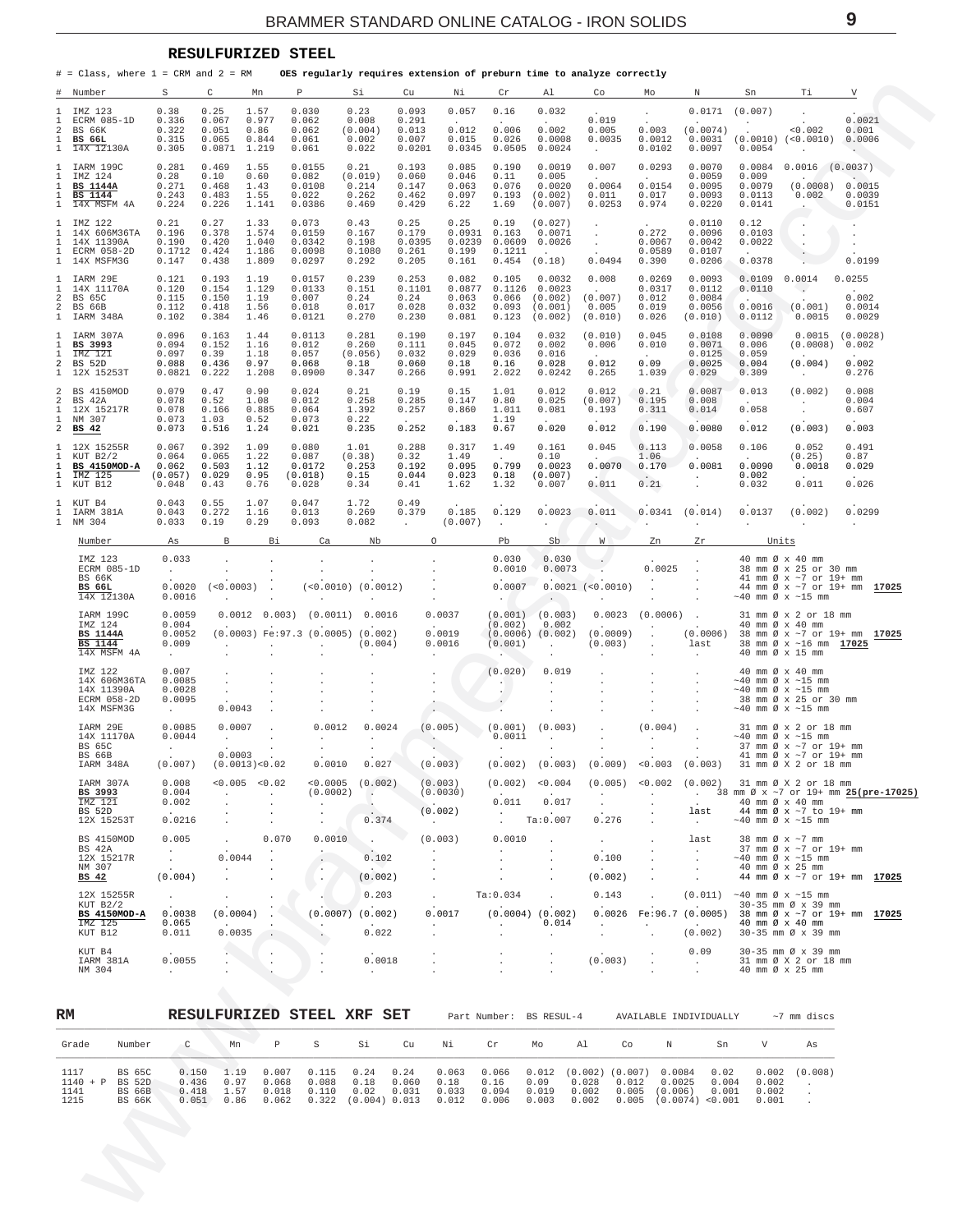|  | SILICON STEEI |
|--|---------------|
|  |               |

 $10$ 

# = Class, where  $1$  = CRM,  $2$  = RM, and  $3$  = RM with no uncertainties L,

<span id="page-9-0"></span>

| Si<br>C<br>P<br>Τi<br># Number<br>Mn<br>S<br>Cu<br>Νi<br>Cr<br>Al<br>Als<br>Ν<br>Sn<br>Mo<br>0.062<br>0.376<br>0.031<br>0.082<br>0.514<br>0.019<br>0.0058<br>0.025<br>0.035<br>2 CZ SST-4A<br>4.73<br>0.020<br>0.111<br>0.105<br>$\cdot$<br>0.009<br>0.0088<br>0.009<br>2<br>CZ SST-3A<br>3.27<br>0.035<br>0.221<br>0.007<br>0.0093<br>0.096<br>0.061<br>0.043<br>0.036<br>0.015<br>$\cdot$<br>0.005<br>(0.004)<br>SRM 1218<br>(3.2)<br>0.0029<br>0.014<br>(0.002)<br>0.0011<br>0.003<br>(0.002)<br>0.006<br>(0.003)<br>$\cdot$<br>$\sim$<br>$\sim$<br>0.0028<br>0.004<br>SRM 1135<br>3.19<br>0.027<br>0.094<br>0.006<br>0.026<br>0.056<br>0.050<br>0.022<br>0.014<br>$\sim 10^{-11}$<br>$\ddot{\phantom{0}}$<br>2 CZ SST-2A<br>3.07<br>0.083<br>0.026<br>0.0089<br>0.010<br>0.054<br>0.0078<br>0.016<br>0.160<br>0.205<br>0.066<br>0.138<br>0.055<br>0.2751<br>0.0707<br>0.0375<br>SRM 1134<br>2.889<br>0.0261<br>0.0276<br>0.0095<br>0.0198<br>(0.329)<br>0.0087<br>0.0034<br>2.57<br>0.0043<br>0.0059<br>0.004<br>2<br>CZ SST-1A<br>0.072<br>0.062<br>0.041<br>0.654<br>0.155<br>0.209<br>0.061<br>(0.002)<br>0.110<br>0.0038<br>0.0021<br>$0.048$ 0.058<br>2.23<br>0.49<br>0.057<br>0.039<br>0.064<br>0.048<br>0.010<br>0.038<br><b>Carl Corp.</b><br><b>Contract</b><br>1.017<br>0.910<br>0.0253<br>0.1085<br>0.0031<br>0.0108<br>2.05<br>0.0215<br>0.1194<br>0.896<br>0.612<br>0.205<br><b>COLLA</b><br>$\sim$ $-$<br>0.0029<br>0.091<br>0.119<br>0.016<br>0.022<br>1.98<br>0.69<br>0.79<br>0.05<br>0.111<br>0.155<br>0.200<br>0.08<br>$\sim 10^{-11}$<br>0.17<br>0.23<br>0.077<br>0.24<br>1.97<br>0.012<br>0.041<br>0.16<br>(<0.005)<br>1.81<br>0.0704<br>0.1488<br>0.407<br>0.0151<br>0.053<br>12X 15259Q<br>0.603<br>0.401<br>0.0401<br>0.200<br>4.02<br>0.512<br><b>Contract</b><br>1.808<br>0.00369<br>0.2167<br>$0.00047$ 0.00253<br>ECRM 196-2D<br>0.0060<br>0.364<br>0.00065<br>0.0057<br>0.0401<br>0.0282<br>0.0142<br>0.00178<br>$\cdot$<br>1.80<br>0.010<br>0.56<br>1.26<br>(0.008)<br>(0.006)<br>0.098<br>0.68<br>0.17<br>0.087<br>0.17<br>$\sim$<br>$\cdot$<br>$\cdot$<br>1 NCS HS11751a<br>1.76<br>0.574<br>0.792<br>0.020<br>0.014<br>0.011<br>0.019<br>0.024<br>$\sim 10^{-11}$<br>$\sim$ $\sim$<br>$\sim$<br>0.111<br>2.015<br>0.149<br>0.357<br>0.652<br>1.725<br>0.081<br>0.060<br>0.044<br>0.577<br>0.0071<br>0.087<br>0.343<br>$\cdot$<br>1.72<br>0.035<br>0.014<br>ECRM 186-1D<br>0.610<br>0.870<br>0.022<br>0.281<br>0.190<br>0.218<br>0.048<br>$\sim$ $\sim$<br><b>Contract Contract</b><br>$\sim$ 400 $\sim$<br>$\cdot$<br>BS 300<br>0.0006<br>0.099<br>0.0023<br>0.0053<br>0.0096<br>1.68<br>0.410<br>0.721<br>0.0046<br>0.118<br>1.867<br>0.803<br>0.370<br>17025<br>$\cdot$<br>0.0050<br>0.846<br>0.029<br>0.401<br>1.662<br>0.417<br>0.874<br>0.0009<br>0.031<br>1.89<br>0.0030<br>0.0019<br>$\sim 100$ km s $^{-1}$<br>$\cdot$<br>0.012<br>0.34<br>1.66<br>0.20<br>0.97<br>0.10<br>1.01<br>1.20<br>1.50<br>0.03<br>0.33<br>0.08<br>$\sim$ $\sim$<br>0.52<br>0.625<br>0.0035<br>0.065<br>0.036<br>0.058<br>0.049<br>0.039<br>0.025<br>1.64<br>0.0028<br>$\cdot$<br>0.017<br>0.027<br>(0.002)<br>(0.002)<br>VS UG1/9<br>1.63<br>0.63<br>0.84<br>0.030<br>0.020<br>0.105<br>0.046<br>0.135<br>0.069<br>$\blacksquare$<br>0.755<br>0.001<br>0.062<br>0.0098<br>1.63<br>0.414<br>0.011<br>0.103<br>1.80<br>0.84<br>0.39<br>0.0020<br>0.005<br>$\cdot$<br>1.63<br>0.0051<br>0.019<br>0.42<br>0.0102<br>0.0028<br>0.257<br>1.37<br>0.006<br>0.110<br>1.76<br>0.38<br>0.021<br>$\cdot$<br>0.0060<br>0.130<br>0.064<br>0.089<br>0.0192<br>1.61<br>0.695<br>0.834<br>0.031<br>0.050<br>0.156<br>0.0044<br>$\sim 10^{-11}$<br>0.205<br>0.017<br>0.032<br>3.96<br>1.58<br>0.97<br>0.14<br>1.66<br>$\left( \frac{1}{2} \right)$<br>1.513<br>0.546<br>0.0518<br>0.308<br>1.648<br>1.594<br>0.0172<br>0.385<br>12X 15261X<br>0.483<br>0.090<br>0.0985<br>0.496<br>0.0053<br>0.067<br>0.015<br>1.51<br>0.51<br>0.659<br>0.0042<br>0.096<br>0.190<br>0.051<br>0.0164<br>0.0030<br>0.016<br>(1.46)<br>0.043<br>0.21<br>0.011<br>0.0137<br>0.047<br>0.04<br>0.02<br>0.02<br>1.20<br>$\sim$<br>0.002<br>0.17<br>1.25<br>(0.003)<br>0.0008<br>0.083<br>(<0.0005)<br>0.59<br>1.23<br>0.169<br>0.47<br>0.400<br>0.032<br>0.017<br>0.131<br>0.59<br>0.022<br>0.50<br>0.260<br>0.02 0.044<br>0.103<br>1.25<br>1.18<br>0.026<br>0.030<br>0.024<br>0.010<br>VS UG1/5<br>1.23<br>0.62<br>0.79<br>(0.02)<br>(0.03)<br>(0.01)<br>0.048<br>0.069<br>0.022<br>0.061<br>0.045<br><b>Contract</b><br>$\sim$<br>$\mathcal{A}^{\mathcal{A}}$ and $\mathcal{A}^{\mathcal{A}}$<br>1.22<br>0.474<br>0.01<br>0.009 0.104<br>0.020<br>0.107<br>VS UG88<br>0.62<br>1.26<br>0.0026<br>0.0043<br>0.171<br>0.52<br>1.21<br>0.257<br>0.0153<br>2.67<br>0.0033<br>0.785<br>0.025<br>0.211<br>1.47<br>0.47<br>0.69<br>0.0099<br>0.115<br><b>A</b><br>1.19<br>0.082<br>1.25<br>0.031<br>0.31<br>0.014<br>0.18<br>2.43<br>0.18<br>0.47<br>0.05<br>$\cdot$<br>$\sim$<br>$\sim 100$<br>1.58<br>0.028<br>0.063<br>0.395<br>0.0095<br>0.027<br>0.40<br>1.15<br>0.523<br>0.051<br>0.30<br>1.14<br>1.13<br>1.01<br>0.032<br>0.087<br>0.392<br>1.23<br>0.067<br>0.109<br>0.497<br>0.631<br>0.361<br>0.071<br>0.100<br>$\sim 10^{-11}$<br>0.97<br>0.076<br>0.79<br>0.236<br>0.020<br>0.056<br>(0.05)<br>(0.03)<br>(0.04)<br>(0.004)<br>$\sim 100$<br>$\sim$ $\sim$<br>0.947<br>0.206<br>0.025<br>(0.011)<br>0.044<br>0.903<br>0.0095<br>0.058<br>0.022<br>0.102<br>0.330<br>0.931<br>0.0067<br>0.0390<br>0.837<br>1.207<br>0.0595<br>0.0294<br>0.179<br>0.0784<br>1.248<br>0.0151<br>0.056<br>0.0109<br>0.75<br>$1$ SS $604/2$<br>0.199<br>1.91<br>0.016<br>0.072<br>(0.07)<br>(0.09)<br>(0.06)<br>0.008<br>(0.02)<br>Cr<br>Si<br>C<br>$\, {\mathbb P}$<br>S<br>Cu<br>Νi<br>Al .<br>Τi<br># Number<br>Mn<br>Als<br>Mo<br>Ν<br>Sn<br>Co<br>Nb<br>$\circ$<br>Pb<br>Sb<br>$\boldsymbol{\mathrm{V}}$<br>W<br>Units<br>Number<br>В<br>Ca<br>Ta<br>Zr<br>As<br>0.004<br>0.0006<br>0.012<br>0.008<br>(0.003)<br>$0.026$ $(0.003)$<br>0.031<br>$\sim$ 37 mm $\varnothing$ x 25 mm<br>$\Box$<br>$\cdot$<br>$\cdot$<br>Zn:0.011<br>CZ SST-3A<br>(0.003)<br>0.0019<br>0.038<br>0.013<br>0.041<br>0.016<br>$\sim$ 37 mm Ø x 25 mm<br>$\blacksquare$<br>$\triangle$ $\rightarrow$ $\Box$<br>$\blacksquare$<br><b>Contractor</b><br>$\cdot$<br>(<0.001)<br>(0.002)<br>(0.002)<br>32 mm Ø x 19 mm<br>$\sim 10^{-11}$<br><b>Contract</b><br>$\sim$<br>$\cdot$<br>< 0.01<br>31 mm Ø x 19 mm<br>0.0089<br>0.022<br>Zn:0.011<br>0.015<br>0.008<br>0.019<br>0.017<br>0.024<br>$\sim$ 37 mm $\varnothing$ x 25 mm<br>$\cdot$<br>31 mm Ø x 19 mm<br>$\cdot$<br>(0.002)<br>0.0003<br>0.005<br>(0.002)<br>(0.002)<br>0.006<br>$\sim$ 37 mm Ø x 25 mm<br>$\bullet$<br>0.0004<br>0.097<br>0.00006<br>0.049<br>$\sim 10^{-10}$<br>0.00009<br>$\sim$ 47 mm Ø x $\sim$ 30 mm<br><b>Service</b><br>$\sim$<br>0.228<br>0.391<br>0.0393<br>0.266<br>$\sim$ 40 mm Ø x $\sim$ 15 mm<br>$\sim$<br><b>Contract</b><br>0.00017<br>0.0027<br>0.0005<br>0.034<br>0.024<br>$\sim$ 47 mm Ø x $\sim$ 30 mm<br><b>Contract</b><br>$\sim$ $\sim$<br>30-35 mm Ø x 39 mm<br>0.141<br>0.249<br>0.139<br>0.49<br>$~10$ mm $\varnothing$ x $~15$ mm last<br>0.00033<br>0.00014<br>0.00071 0.0138 Mg:0.00075<br>$0.00368$ . $Zn:0.00019$ 38 mm $\emptyset \times 25$ mm<br>0.053<br>0.054<br>0.14<br>$~10-45$ mm Ø x $~28$ mm<br>$\sim$<br>$\cdot$<br>$\sim$<br>40 mm Ø x 40 mm<br>$\cdot$<br>$\cdot$<br>0.083<br>0.0043<br>0.268<br>0.111<br>0.068<br>0.033<br>0.310<br>0.307<br>$\sim$ 37 mm $\varnothing$ x 25 mm<br>38 mm Ø x 25 or 30 mm<br>$\sim$<br>BS 300<br>0.0079<br>(0.0012) 0.070<br>0.0030<br>0.0003<br>0.0008<br>0.0031<br>(0.0004)<br>(0.000026)<br>0.0007<br>0.0009<br>38mm Ø x ~12 or 19mm Fe:93.8<br>last<br>0.0026<br>0.0764<br>$\sim$ 38 mm Ø x $\sim$ 15 mm<br>$\sim$ $-$<br>$\sim$<br>0.008<br>0.11<br>0.0005<br>0.43<br>0.48<br>0.06<br>0.027<br>0.10<br>0.23<br>0.03<br>$\sim$ 39 mm Ø x 25 mm last<br>0.058<br>0.056<br>$~10-45$ mm Ø x $~128$ mm<br>$\cdot$<br>$\sim$<br>(0.001)<br>(0.0003)<br>0.124<br>(0.002)<br>0.024<br>0.063<br>$\sim$ 45 mm Ø x $\sim$ 28 mm<br>$\ddot{\phantom{a}}$<br>$\sim$<br>$\cdot$<br>0.0021<br>(0.004)<br>$0.0004$ (0.0004) 0.006<br>0.015<br>(0.001)<br>(0.001)<br>0.064<br>$(0.005)$ $(0.002)$<br>31 mm Ø x 2 or 18 mm<br>(0.006)<br>$0.0004$ (0.0001) 0.008<br>(0.002)<br>0.0006<br>0.0008<br>0.0021<br>$0.023$ $(0.005)$ $(0.002)$<br>31 mm Ø x 2 or 18 mm<br>0.030<br>$0.0239$ $0.006$<br>$\sim$ 45 mm Ø x $\sim$ 28 mm<br>$\sim$<br>$\sim$<br>$\sim$<br><b>Contract</b><br>$\sim$<br>0.001<br>30-35 mm Ø x 39 mm<br>0.122<br>0.0297<br>0.0051<br>0.333<br>0.601<br>0.269<br>$\sim$ 40 mm Ø x $\sim$ 15 mm<br>0.091<br>0.042<br>0.074<br>$\sim$ 45 mm Ø x $\sim$ 28 mm<br>$\sim$<br>$\sim$<br><b>CALL COV</b><br>< 0.001<br>0.16<br>0.46<br>30-35 mm Ø x 39 mm<br><b>Carlos</b><br>$\cdot$<br>(0.001)<br>(0.004)<br>(0.03)<br>(0.005)<br>(<0.0005)<br>0.051<br>0.111<br>$~10-45$ mm Ø x $~28$ mm<br>$\cdot$<br>0.116<br>0.00008<br>0.0012<br>0.0038<br>$~17$ mm Ø x $~10$ mm<br>0.078<br>$0.070$ $(0.01)$<br>$~10 - 45$ mm Ø x $~128$ mm<br>$\sim$ $\sim$<br>0.0007<br>0.00015<br>0.059<br>0.0003<br>0.117<br>$~17$ mm Ø x $~10$ mm<br><b>Carlos</b><br>0.47<br>0.0020<br>(0.0004)<br>0.0007<br>0.006<br>(0.005)<br>0.72<br>40 mm Ø x 25 mm<br>0.007<br>0.012<br>0.013<br>0.042<br>30-35 mm Ø x 39 mm<br>(0.03)<br>$\sim$<br>$\overline{\phantom{a}}$<br>0.016<br>0.0062<br>(0.004)<br>0.015<br>0.115<br>0.013<br>0.006<br>0.015<br>0.345<br>0.021<br>0.044<br>$\sim$ 39 mm Ø x 25 mm<br>last<br>0.0100<br>0.310<br>0.133<br>(0.002)<br>0.378<br>0.125<br>$\sim$ 40 mm Ø x $\sim$ 15 mm<br><b>Contract</b><br><b>Contract</b><br>$\cdot$<br>$\sim$<br>$\cdot$<br>(0.01)<br>(0.001)<br>(<0.005)<br>44 mm Ø X 19 mm<br>$\cdot$<br>$\sim 10^{-11}$<br>$\blacksquare$<br>$\sim$<br>0.411<br>38 mm Ø x 19 mm<br>$\cdot$<br>0.0020<br>0.0066<br>0.0415<br>0.0487<br>0.201<br>0.012<br>0.0029<br>44 mm Ø x 19 mm<br>SS 604/2<br>(0.01)<br>(<0.005)<br>(0.001)<br>44 mm Ø X 19 mm<br>Number<br>$\, {\bf B}$<br>Nb<br>$\circ$<br>Pb<br>Sb<br>V<br>W<br>As<br>Ca<br>Co<br>Ta<br>Zr<br>Units |                                                                          |  |  |  |  |  |  |  |  |
|-------------------------------------------------------------------------------------------------------------------------------------------------------------------------------------------------------------------------------------------------------------------------------------------------------------------------------------------------------------------------------------------------------------------------------------------------------------------------------------------------------------------------------------------------------------------------------------------------------------------------------------------------------------------------------------------------------------------------------------------------------------------------------------------------------------------------------------------------------------------------------------------------------------------------------------------------------------------------------------------------------------------------------------------------------------------------------------------------------------------------------------------------------------------------------------------------------------------------------------------------------------------------------------------------------------------------------------------------------------------------------------------------------------------------------------------------------------------------------------------------------------------------------------------------------------------------------------------------------------------------------------------------------------------------------------------------------------------------------------------------------------------------------------------------------------------------------------------------------------------------------------------------------------------------------------------------------------------------------------------------------------------------------------------------------------------------------------------------------------------------------------------------------------------------------------------------------------------------------------------------------------------------------------------------------------------------------------------------------------------------------------------------------------------------------------------------------------------------------------------------------------------------------------------------------------------------------------------------------------------------------------------------------------------------------------------------------------------------------------------------------------------------------------------------------------------------------------------------------------------------------------------------------------------------------------------------------------------------------------------------------------------------------------------------------------------------------------------------------------------------------------------------------------------------------------------------------------------------------------------------------------------------------------------------------------------------------------------------------------------------------------------------------------------------------------------------------------------------------------------------------------------------------------------------------------------------------------------------------------------------------------------------------------------------------------------------------------------------------------------------------------------------------------------------------------------------------------------------------------------------------------------------------------------------------------------------------------------------------------------------------------------------------------------------------------------------------------------------------------------------------------------------------------------------------------------------------------------------------------------------------------------------------------------------------------------------------------------------------------------------------------------------------------------------------------------------------------------------------------------------------------------------------------------------------------------------------------------------------------------------------------------------------------------------------------------------------------------------------------------------------------------------------------------------------------------------------------------------------------------------------------------------------------------------------------------------------------------------------------------------------------------------------------------------------------------------------------------------------------------------------------------------------------------------------------------------------------------------------------------------------------------------------------------------------------------------------------------------------------------------------------------------------------------------------------------------------------------------------------------------------------------------------------------------------------------------------------------------------------------------------------------------------------------------------------------------------------------------------------------------------------------------------------------------------------------------------------------------------------------------------------------------------------------------------------------------------------------------------------------------------------------------------------------------------------------------------------------------------------------------------------------------------------------------------------------------------------------------------------------------------------------------------------------------------------------------------------------------------------------------------------------------------------------------------------------------------------------------------------------------------------------------------------------------------------------------------------------------------------------------------------------------------------------------------------------------------------------------------------------------------------------------------------------------------------------------------------------------------------------------------------------------------------------------------------------------------------------------------------------------------------------------------------------------------------------------------------------------------------------------------------------------------------------------------------------------------------------------------------------------------------------------------------------------------------------------------------------------------------------------------------------------------------------------------------------------------------------------------------------------------------------------------------------------------------------------------------------------------------------------------------------------------------------------------------------------------------------------------------------------------------------------------------------------------------------------------------------------------------------------------------------------------------------------------------------------------------------------------------------------------------------------------------------------------------------------------------------------------------------------------------------------------------------------------------------------------------------------------------------------------------------------------------------------------------------------------------------------------------------------------------------------------------------------------------------------------------------------------------------------------------------------------------------------------------------------------------------------------------------------------------------------------------------------------------------------------------------------------------------------------------------------------------------------------------------------------------------------------------------------------------------------------------------------------------------------------------------------------------------------------------------------------------------------------------------------------------------------------------------------------------------------------------------------------------------------------------------------------------------------------------------------------------------------------------------------------------------------------------------------------------------------------------------------------------------------------------------------------------------------------------------------------------------------------------------------------------------------------------------------------------------------------------------------------------------------------------------------------------------------------------------------------------------------------------------------------------------------------------------------------------------------------------------------------------------------------------------------------------------------------------------------------------------------------------------------------------------------------------------------------------------------------------------------|--------------------------------------------------------------------------|--|--|--|--|--|--|--|--|
|                                                                                                                                                                                                                                                                                                                                                                                                                                                                                                                                                                                                                                                                                                                                                                                                                                                                                                                                                                                                                                                                                                                                                                                                                                                                                                                                                                                                                                                                                                                                                                                                                                                                                                                                                                                                                                                                                                                                                                                                                                                                                                                                                                                                                                                                                                                                                                                                                                                                                                                                                                                                                                                                                                                                                                                                                                                                                                                                                                                                                                                                                                                                                                                                                                                                                                                                                                                                                                                                                                                                                                                                                                                                                                                                                                                                                                                                                                                                                                                                                                                                                                                                                                                                                                                                                                                                                                                                                                                                                                                                                                                                                                                                                                                                                                                                                                                                                                                                                                                                                                                                                                                                                                                                                                                                                                                                                                                                                                                                                                                                                                                                                                                                                                                                                                                                                                                                                                                                                                                                                                                                                                                                                                                                                                                                                                                                                                                                                                                                                                                                                                                                                                                                                                                                                                                                                                                                                                                                                                                                                                                                                                                                                                                                                                                                                                                                                                                                                                                                                                                                                                                                                                                                                                                                                                                                                                                                                                                                                                                                                                                                                                                                                                                                                                                                                                                                                                                                                                                                                                                                                                                                                                                                                                                                                                                                                                                                                                                                                                                                                                                                                                                                                                                                                                                                                                                                                                                                                                                                                                                                                                                                                                                                                                                                                                                                                                                                                                                                                                                                                                                                                                                                                                         |                                                                          |  |  |  |  |  |  |  |  |
|                                                                                                                                                                                                                                                                                                                                                                                                                                                                                                                                                                                                                                                                                                                                                                                                                                                                                                                                                                                                                                                                                                                                                                                                                                                                                                                                                                                                                                                                                                                                                                                                                                                                                                                                                                                                                                                                                                                                                                                                                                                                                                                                                                                                                                                                                                                                                                                                                                                                                                                                                                                                                                                                                                                                                                                                                                                                                                                                                                                                                                                                                                                                                                                                                                                                                                                                                                                                                                                                                                                                                                                                                                                                                                                                                                                                                                                                                                                                                                                                                                                                                                                                                                                                                                                                                                                                                                                                                                                                                                                                                                                                                                                                                                                                                                                                                                                                                                                                                                                                                                                                                                                                                                                                                                                                                                                                                                                                                                                                                                                                                                                                                                                                                                                                                                                                                                                                                                                                                                                                                                                                                                                                                                                                                                                                                                                                                                                                                                                                                                                                                                                                                                                                                                                                                                                                                                                                                                                                                                                                                                                                                                                                                                                                                                                                                                                                                                                                                                                                                                                                                                                                                                                                                                                                                                                                                                                                                                                                                                                                                                                                                                                                                                                                                                                                                                                                                                                                                                                                                                                                                                                                                                                                                                                                                                                                                                                                                                                                                                                                                                                                                                                                                                                                                                                                                                                                                                                                                                                                                                                                                                                                                                                                                                                                                                                                                                                                                                                                                                                                                                                                                                                                                                         | 1<br>$\mathbf{1}$                                                        |  |  |  |  |  |  |  |  |
|                                                                                                                                                                                                                                                                                                                                                                                                                                                                                                                                                                                                                                                                                                                                                                                                                                                                                                                                                                                                                                                                                                                                                                                                                                                                                                                                                                                                                                                                                                                                                                                                                                                                                                                                                                                                                                                                                                                                                                                                                                                                                                                                                                                                                                                                                                                                                                                                                                                                                                                                                                                                                                                                                                                                                                                                                                                                                                                                                                                                                                                                                                                                                                                                                                                                                                                                                                                                                                                                                                                                                                                                                                                                                                                                                                                                                                                                                                                                                                                                                                                                                                                                                                                                                                                                                                                                                                                                                                                                                                                                                                                                                                                                                                                                                                                                                                                                                                                                                                                                                                                                                                                                                                                                                                                                                                                                                                                                                                                                                                                                                                                                                                                                                                                                                                                                                                                                                                                                                                                                                                                                                                                                                                                                                                                                                                                                                                                                                                                                                                                                                                                                                                                                                                                                                                                                                                                                                                                                                                                                                                                                                                                                                                                                                                                                                                                                                                                                                                                                                                                                                                                                                                                                                                                                                                                                                                                                                                                                                                                                                                                                                                                                                                                                                                                                                                                                                                                                                                                                                                                                                                                                                                                                                                                                                                                                                                                                                                                                                                                                                                                                                                                                                                                                                                                                                                                                                                                                                                                                                                                                                                                                                                                                                                                                                                                                                                                                                                                                                                                                                                                                                                                                                                         | $\mathbf{1}$<br>1 VS UG91<br>1 12X 15251U<br>1 VS UG92                   |  |  |  |  |  |  |  |  |
|                                                                                                                                                                                                                                                                                                                                                                                                                                                                                                                                                                                                                                                                                                                                                                                                                                                                                                                                                                                                                                                                                                                                                                                                                                                                                                                                                                                                                                                                                                                                                                                                                                                                                                                                                                                                                                                                                                                                                                                                                                                                                                                                                                                                                                                                                                                                                                                                                                                                                                                                                                                                                                                                                                                                                                                                                                                                                                                                                                                                                                                                                                                                                                                                                                                                                                                                                                                                                                                                                                                                                                                                                                                                                                                                                                                                                                                                                                                                                                                                                                                                                                                                                                                                                                                                                                                                                                                                                                                                                                                                                                                                                                                                                                                                                                                                                                                                                                                                                                                                                                                                                                                                                                                                                                                                                                                                                                                                                                                                                                                                                                                                                                                                                                                                                                                                                                                                                                                                                                                                                                                                                                                                                                                                                                                                                                                                                                                                                                                                                                                                                                                                                                                                                                                                                                                                                                                                                                                                                                                                                                                                                                                                                                                                                                                                                                                                                                                                                                                                                                                                                                                                                                                                                                                                                                                                                                                                                                                                                                                                                                                                                                                                                                                                                                                                                                                                                                                                                                                                                                                                                                                                                                                                                                                                                                                                                                                                                                                                                                                                                                                                                                                                                                                                                                                                                                                                                                                                                                                                                                                                                                                                                                                                                                                                                                                                                                                                                                                                                                                                                                                                                                                                                                         | 1 KUT T4/1<br>$\mathbf{1}$<br>$\mathbf{1}$<br>1 VS UG4/5                 |  |  |  |  |  |  |  |  |
|                                                                                                                                                                                                                                                                                                                                                                                                                                                                                                                                                                                                                                                                                                                                                                                                                                                                                                                                                                                                                                                                                                                                                                                                                                                                                                                                                                                                                                                                                                                                                                                                                                                                                                                                                                                                                                                                                                                                                                                                                                                                                                                                                                                                                                                                                                                                                                                                                                                                                                                                                                                                                                                                                                                                                                                                                                                                                                                                                                                                                                                                                                                                                                                                                                                                                                                                                                                                                                                                                                                                                                                                                                                                                                                                                                                                                                                                                                                                                                                                                                                                                                                                                                                                                                                                                                                                                                                                                                                                                                                                                                                                                                                                                                                                                                                                                                                                                                                                                                                                                                                                                                                                                                                                                                                                                                                                                                                                                                                                                                                                                                                                                                                                                                                                                                                                                                                                                                                                                                                                                                                                                                                                                                                                                                                                                                                                                                                                                                                                                                                                                                                                                                                                                                                                                                                                                                                                                                                                                                                                                                                                                                                                                                                                                                                                                                                                                                                                                                                                                                                                                                                                                                                                                                                                                                                                                                                                                                                                                                                                                                                                                                                                                                                                                                                                                                                                                                                                                                                                                                                                                                                                                                                                                                                                                                                                                                                                                                                                                                                                                                                                                                                                                                                                                                                                                                                                                                                                                                                                                                                                                                                                                                                                                                                                                                                                                                                                                                                                                                                                                                                                                                                                                                         | 2 CZ LA-2E<br>$\mathbf{1}$<br>$\mathbf{1}$<br>1 12X 44220A<br>3 CZ CM-2A |  |  |  |  |  |  |  |  |
|                                                                                                                                                                                                                                                                                                                                                                                                                                                                                                                                                                                                                                                                                                                                                                                                                                                                                                                                                                                                                                                                                                                                                                                                                                                                                                                                                                                                                                                                                                                                                                                                                                                                                                                                                                                                                                                                                                                                                                                                                                                                                                                                                                                                                                                                                                                                                                                                                                                                                                                                                                                                                                                                                                                                                                                                                                                                                                                                                                                                                                                                                                                                                                                                                                                                                                                                                                                                                                                                                                                                                                                                                                                                                                                                                                                                                                                                                                                                                                                                                                                                                                                                                                                                                                                                                                                                                                                                                                                                                                                                                                                                                                                                                                                                                                                                                                                                                                                                                                                                                                                                                                                                                                                                                                                                                                                                                                                                                                                                                                                                                                                                                                                                                                                                                                                                                                                                                                                                                                                                                                                                                                                                                                                                                                                                                                                                                                                                                                                                                                                                                                                                                                                                                                                                                                                                                                                                                                                                                                                                                                                                                                                                                                                                                                                                                                                                                                                                                                                                                                                                                                                                                                                                                                                                                                                                                                                                                                                                                                                                                                                                                                                                                                                                                                                                                                                                                                                                                                                                                                                                                                                                                                                                                                                                                                                                                                                                                                                                                                                                                                                                                                                                                                                                                                                                                                                                                                                                                                                                                                                                                                                                                                                                                                                                                                                                                                                                                                                                                                                                                                                                                                                                                                         | 1 VS UG111<br>$\mathbf{1}$<br>1 IARM 340A<br>1 IARM 342A<br>1 VS UG4/10  |  |  |  |  |  |  |  |  |
|                                                                                                                                                                                                                                                                                                                                                                                                                                                                                                                                                                                                                                                                                                                                                                                                                                                                                                                                                                                                                                                                                                                                                                                                                                                                                                                                                                                                                                                                                                                                                                                                                                                                                                                                                                                                                                                                                                                                                                                                                                                                                                                                                                                                                                                                                                                                                                                                                                                                                                                                                                                                                                                                                                                                                                                                                                                                                                                                                                                                                                                                                                                                                                                                                                                                                                                                                                                                                                                                                                                                                                                                                                                                                                                                                                                                                                                                                                                                                                                                                                                                                                                                                                                                                                                                                                                                                                                                                                                                                                                                                                                                                                                                                                                                                                                                                                                                                                                                                                                                                                                                                                                                                                                                                                                                                                                                                                                                                                                                                                                                                                                                                                                                                                                                                                                                                                                                                                                                                                                                                                                                                                                                                                                                                                                                                                                                                                                                                                                                                                                                                                                                                                                                                                                                                                                                                                                                                                                                                                                                                                                                                                                                                                                                                                                                                                                                                                                                                                                                                                                                                                                                                                                                                                                                                                                                                                                                                                                                                                                                                                                                                                                                                                                                                                                                                                                                                                                                                                                                                                                                                                                                                                                                                                                                                                                                                                                                                                                                                                                                                                                                                                                                                                                                                                                                                                                                                                                                                                                                                                                                                                                                                                                                                                                                                                                                                                                                                                                                                                                                                                                                                                                                                                         | 1 KUT B1/1<br>$\mathbf{1}$<br>1 VS UG1/10<br>1 KUT A11/1<br>1 VS UG4/6   |  |  |  |  |  |  |  |  |
|                                                                                                                                                                                                                                                                                                                                                                                                                                                                                                                                                                                                                                                                                                                                                                                                                                                                                                                                                                                                                                                                                                                                                                                                                                                                                                                                                                                                                                                                                                                                                                                                                                                                                                                                                                                                                                                                                                                                                                                                                                                                                                                                                                                                                                                                                                                                                                                                                                                                                                                                                                                                                                                                                                                                                                                                                                                                                                                                                                                                                                                                                                                                                                                                                                                                                                                                                                                                                                                                                                                                                                                                                                                                                                                                                                                                                                                                                                                                                                                                                                                                                                                                                                                                                                                                                                                                                                                                                                                                                                                                                                                                                                                                                                                                                                                                                                                                                                                                                                                                                                                                                                                                                                                                                                                                                                                                                                                                                                                                                                                                                                                                                                                                                                                                                                                                                                                                                                                                                                                                                                                                                                                                                                                                                                                                                                                                                                                                                                                                                                                                                                                                                                                                                                                                                                                                                                                                                                                                                                                                                                                                                                                                                                                                                                                                                                                                                                                                                                                                                                                                                                                                                                                                                                                                                                                                                                                                                                                                                                                                                                                                                                                                                                                                                                                                                                                                                                                                                                                                                                                                                                                                                                                                                                                                                                                                                                                                                                                                                                                                                                                                                                                                                                                                                                                                                                                                                                                                                                                                                                                                                                                                                                                                                                                                                                                                                                                                                                                                                                                                                                                                                                                                                                         | 1 VS UG87<br>1<br>$\mathbf{1}$<br>1 DSZU C046<br>1 KUT A12               |  |  |  |  |  |  |  |  |
|                                                                                                                                                                                                                                                                                                                                                                                                                                                                                                                                                                                                                                                                                                                                                                                                                                                                                                                                                                                                                                                                                                                                                                                                                                                                                                                                                                                                                                                                                                                                                                                                                                                                                                                                                                                                                                                                                                                                                                                                                                                                                                                                                                                                                                                                                                                                                                                                                                                                                                                                                                                                                                                                                                                                                                                                                                                                                                                                                                                                                                                                                                                                                                                                                                                                                                                                                                                                                                                                                                                                                                                                                                                                                                                                                                                                                                                                                                                                                                                                                                                                                                                                                                                                                                                                                                                                                                                                                                                                                                                                                                                                                                                                                                                                                                                                                                                                                                                                                                                                                                                                                                                                                                                                                                                                                                                                                                                                                                                                                                                                                                                                                                                                                                                                                                                                                                                                                                                                                                                                                                                                                                                                                                                                                                                                                                                                                                                                                                                                                                                                                                                                                                                                                                                                                                                                                                                                                                                                                                                                                                                                                                                                                                                                                                                                                                                                                                                                                                                                                                                                                                                                                                                                                                                                                                                                                                                                                                                                                                                                                                                                                                                                                                                                                                                                                                                                                                                                                                                                                                                                                                                                                                                                                                                                                                                                                                                                                                                                                                                                                                                                                                                                                                                                                                                                                                                                                                                                                                                                                                                                                                                                                                                                                                                                                                                                                                                                                                                                                                                                                                                                                                                                                                         | 2 CZ CM-14A<br>1 12X 15258P<br>$1$ SS 603/2<br>1 SS 405/2<br>1 SS 113    |  |  |  |  |  |  |  |  |
|                                                                                                                                                                                                                                                                                                                                                                                                                                                                                                                                                                                                                                                                                                                                                                                                                                                                                                                                                                                                                                                                                                                                                                                                                                                                                                                                                                                                                                                                                                                                                                                                                                                                                                                                                                                                                                                                                                                                                                                                                                                                                                                                                                                                                                                                                                                                                                                                                                                                                                                                                                                                                                                                                                                                                                                                                                                                                                                                                                                                                                                                                                                                                                                                                                                                                                                                                                                                                                                                                                                                                                                                                                                                                                                                                                                                                                                                                                                                                                                                                                                                                                                                                                                                                                                                                                                                                                                                                                                                                                                                                                                                                                                                                                                                                                                                                                                                                                                                                                                                                                                                                                                                                                                                                                                                                                                                                                                                                                                                                                                                                                                                                                                                                                                                                                                                                                                                                                                                                                                                                                                                                                                                                                                                                                                                                                                                                                                                                                                                                                                                                                                                                                                                                                                                                                                                                                                                                                                                                                                                                                                                                                                                                                                                                                                                                                                                                                                                                                                                                                                                                                                                                                                                                                                                                                                                                                                                                                                                                                                                                                                                                                                                                                                                                                                                                                                                                                                                                                                                                                                                                                                                                                                                                                                                                                                                                                                                                                                                                                                                                                                                                                                                                                                                                                                                                                                                                                                                                                                                                                                                                                                                                                                                                                                                                                                                                                                                                                                                                                                                                                                                                                                                                                         |                                                                          |  |  |  |  |  |  |  |  |
|                                                                                                                                                                                                                                                                                                                                                                                                                                                                                                                                                                                                                                                                                                                                                                                                                                                                                                                                                                                                                                                                                                                                                                                                                                                                                                                                                                                                                                                                                                                                                                                                                                                                                                                                                                                                                                                                                                                                                                                                                                                                                                                                                                                                                                                                                                                                                                                                                                                                                                                                                                                                                                                                                                                                                                                                                                                                                                                                                                                                                                                                                                                                                                                                                                                                                                                                                                                                                                                                                                                                                                                                                                                                                                                                                                                                                                                                                                                                                                                                                                                                                                                                                                                                                                                                                                                                                                                                                                                                                                                                                                                                                                                                                                                                                                                                                                                                                                                                                                                                                                                                                                                                                                                                                                                                                                                                                                                                                                                                                                                                                                                                                                                                                                                                                                                                                                                                                                                                                                                                                                                                                                                                                                                                                                                                                                                                                                                                                                                                                                                                                                                                                                                                                                                                                                                                                                                                                                                                                                                                                                                                                                                                                                                                                                                                                                                                                                                                                                                                                                                                                                                                                                                                                                                                                                                                                                                                                                                                                                                                                                                                                                                                                                                                                                                                                                                                                                                                                                                                                                                                                                                                                                                                                                                                                                                                                                                                                                                                                                                                                                                                                                                                                                                                                                                                                                                                                                                                                                                                                                                                                                                                                                                                                                                                                                                                                                                                                                                                                                                                                                                                                                                                                                         |                                                                          |  |  |  |  |  |  |  |  |
|                                                                                                                                                                                                                                                                                                                                                                                                                                                                                                                                                                                                                                                                                                                                                                                                                                                                                                                                                                                                                                                                                                                                                                                                                                                                                                                                                                                                                                                                                                                                                                                                                                                                                                                                                                                                                                                                                                                                                                                                                                                                                                                                                                                                                                                                                                                                                                                                                                                                                                                                                                                                                                                                                                                                                                                                                                                                                                                                                                                                                                                                                                                                                                                                                                                                                                                                                                                                                                                                                                                                                                                                                                                                                                                                                                                                                                                                                                                                                                                                                                                                                                                                                                                                                                                                                                                                                                                                                                                                                                                                                                                                                                                                                                                                                                                                                                                                                                                                                                                                                                                                                                                                                                                                                                                                                                                                                                                                                                                                                                                                                                                                                                                                                                                                                                                                                                                                                                                                                                                                                                                                                                                                                                                                                                                                                                                                                                                                                                                                                                                                                                                                                                                                                                                                                                                                                                                                                                                                                                                                                                                                                                                                                                                                                                                                                                                                                                                                                                                                                                                                                                                                                                                                                                                                                                                                                                                                                                                                                                                                                                                                                                                                                                                                                                                                                                                                                                                                                                                                                                                                                                                                                                                                                                                                                                                                                                                                                                                                                                                                                                                                                                                                                                                                                                                                                                                                                                                                                                                                                                                                                                                                                                                                                                                                                                                                                                                                                                                                                                                                                                                                                                                                                                         |                                                                          |  |  |  |  |  |  |  |  |
|                                                                                                                                                                                                                                                                                                                                                                                                                                                                                                                                                                                                                                                                                                                                                                                                                                                                                                                                                                                                                                                                                                                                                                                                                                                                                                                                                                                                                                                                                                                                                                                                                                                                                                                                                                                                                                                                                                                                                                                                                                                                                                                                                                                                                                                                                                                                                                                                                                                                                                                                                                                                                                                                                                                                                                                                                                                                                                                                                                                                                                                                                                                                                                                                                                                                                                                                                                                                                                                                                                                                                                                                                                                                                                                                                                                                                                                                                                                                                                                                                                                                                                                                                                                                                                                                                                                                                                                                                                                                                                                                                                                                                                                                                                                                                                                                                                                                                                                                                                                                                                                                                                                                                                                                                                                                                                                                                                                                                                                                                                                                                                                                                                                                                                                                                                                                                                                                                                                                                                                                                                                                                                                                                                                                                                                                                                                                                                                                                                                                                                                                                                                                                                                                                                                                                                                                                                                                                                                                                                                                                                                                                                                                                                                                                                                                                                                                                                                                                                                                                                                                                                                                                                                                                                                                                                                                                                                                                                                                                                                                                                                                                                                                                                                                                                                                                                                                                                                                                                                                                                                                                                                                                                                                                                                                                                                                                                                                                                                                                                                                                                                                                                                                                                                                                                                                                                                                                                                                                                                                                                                                                                                                                                                                                                                                                                                                                                                                                                                                                                                                                                                                                                                                                                         | CZ SST-4A                                                                |  |  |  |  |  |  |  |  |
|                                                                                                                                                                                                                                                                                                                                                                                                                                                                                                                                                                                                                                                                                                                                                                                                                                                                                                                                                                                                                                                                                                                                                                                                                                                                                                                                                                                                                                                                                                                                                                                                                                                                                                                                                                                                                                                                                                                                                                                                                                                                                                                                                                                                                                                                                                                                                                                                                                                                                                                                                                                                                                                                                                                                                                                                                                                                                                                                                                                                                                                                                                                                                                                                                                                                                                                                                                                                                                                                                                                                                                                                                                                                                                                                                                                                                                                                                                                                                                                                                                                                                                                                                                                                                                                                                                                                                                                                                                                                                                                                                                                                                                                                                                                                                                                                                                                                                                                                                                                                                                                                                                                                                                                                                                                                                                                                                                                                                                                                                                                                                                                                                                                                                                                                                                                                                                                                                                                                                                                                                                                                                                                                                                                                                                                                                                                                                                                                                                                                                                                                                                                                                                                                                                                                                                                                                                                                                                                                                                                                                                                                                                                                                                                                                                                                                                                                                                                                                                                                                                                                                                                                                                                                                                                                                                                                                                                                                                                                                                                                                                                                                                                                                                                                                                                                                                                                                                                                                                                                                                                                                                                                                                                                                                                                                                                                                                                                                                                                                                                                                                                                                                                                                                                                                                                                                                                                                                                                                                                                                                                                                                                                                                                                                                                                                                                                                                                                                                                                                                                                                                                                                                                                                                         | SRM 1218<br>SRM 1135<br>CZ SST-2A                                        |  |  |  |  |  |  |  |  |
|                                                                                                                                                                                                                                                                                                                                                                                                                                                                                                                                                                                                                                                                                                                                                                                                                                                                                                                                                                                                                                                                                                                                                                                                                                                                                                                                                                                                                                                                                                                                                                                                                                                                                                                                                                                                                                                                                                                                                                                                                                                                                                                                                                                                                                                                                                                                                                                                                                                                                                                                                                                                                                                                                                                                                                                                                                                                                                                                                                                                                                                                                                                                                                                                                                                                                                                                                                                                                                                                                                                                                                                                                                                                                                                                                                                                                                                                                                                                                                                                                                                                                                                                                                                                                                                                                                                                                                                                                                                                                                                                                                                                                                                                                                                                                                                                                                                                                                                                                                                                                                                                                                                                                                                                                                                                                                                                                                                                                                                                                                                                                                                                                                                                                                                                                                                                                                                                                                                                                                                                                                                                                                                                                                                                                                                                                                                                                                                                                                                                                                                                                                                                                                                                                                                                                                                                                                                                                                                                                                                                                                                                                                                                                                                                                                                                                                                                                                                                                                                                                                                                                                                                                                                                                                                                                                                                                                                                                                                                                                                                                                                                                                                                                                                                                                                                                                                                                                                                                                                                                                                                                                                                                                                                                                                                                                                                                                                                                                                                                                                                                                                                                                                                                                                                                                                                                                                                                                                                                                                                                                                                                                                                                                                                                                                                                                                                                                                                                                                                                                                                                                                                                                                                                                         | SRM 1134<br>CZ SST-1A<br>VS UG91<br>12X 15251U<br>VS UG92                |  |  |  |  |  |  |  |  |
|                                                                                                                                                                                                                                                                                                                                                                                                                                                                                                                                                                                                                                                                                                                                                                                                                                                                                                                                                                                                                                                                                                                                                                                                                                                                                                                                                                                                                                                                                                                                                                                                                                                                                                                                                                                                                                                                                                                                                                                                                                                                                                                                                                                                                                                                                                                                                                                                                                                                                                                                                                                                                                                                                                                                                                                                                                                                                                                                                                                                                                                                                                                                                                                                                                                                                                                                                                                                                                                                                                                                                                                                                                                                                                                                                                                                                                                                                                                                                                                                                                                                                                                                                                                                                                                                                                                                                                                                                                                                                                                                                                                                                                                                                                                                                                                                                                                                                                                                                                                                                                                                                                                                                                                                                                                                                                                                                                                                                                                                                                                                                                                                                                                                                                                                                                                                                                                                                                                                                                                                                                                                                                                                                                                                                                                                                                                                                                                                                                                                                                                                                                                                                                                                                                                                                                                                                                                                                                                                                                                                                                                                                                                                                                                                                                                                                                                                                                                                                                                                                                                                                                                                                                                                                                                                                                                                                                                                                                                                                                                                                                                                                                                                                                                                                                                                                                                                                                                                                                                                                                                                                                                                                                                                                                                                                                                                                                                                                                                                                                                                                                                                                                                                                                                                                                                                                                                                                                                                                                                                                                                                                                                                                                                                                                                                                                                                                                                                                                                                                                                                                                                                                                                                                                         | KUT T4/1<br>12X 15259Q<br>ECRM 196-2D<br>VS UG4/5<br>NCS HS11751a        |  |  |  |  |  |  |  |  |
|                                                                                                                                                                                                                                                                                                                                                                                                                                                                                                                                                                                                                                                                                                                                                                                                                                                                                                                                                                                                                                                                                                                                                                                                                                                                                                                                                                                                                                                                                                                                                                                                                                                                                                                                                                                                                                                                                                                                                                                                                                                                                                                                                                                                                                                                                                                                                                                                                                                                                                                                                                                                                                                                                                                                                                                                                                                                                                                                                                                                                                                                                                                                                                                                                                                                                                                                                                                                                                                                                                                                                                                                                                                                                                                                                                                                                                                                                                                                                                                                                                                                                                                                                                                                                                                                                                                                                                                                                                                                                                                                                                                                                                                                                                                                                                                                                                                                                                                                                                                                                                                                                                                                                                                                                                                                                                                                                                                                                                                                                                                                                                                                                                                                                                                                                                                                                                                                                                                                                                                                                                                                                                                                                                                                                                                                                                                                                                                                                                                                                                                                                                                                                                                                                                                                                                                                                                                                                                                                                                                                                                                                                                                                                                                                                                                                                                                                                                                                                                                                                                                                                                                                                                                                                                                                                                                                                                                                                                                                                                                                                                                                                                                                                                                                                                                                                                                                                                                                                                                                                                                                                                                                                                                                                                                                                                                                                                                                                                                                                                                                                                                                                                                                                                                                                                                                                                                                                                                                                                                                                                                                                                                                                                                                                                                                                                                                                                                                                                                                                                                                                                                                                                                                                                         | CZ LA-2E<br><b>ECRM 186-1D</b><br>12X 44220A<br>CZ CM-2A                 |  |  |  |  |  |  |  |  |
|                                                                                                                                                                                                                                                                                                                                                                                                                                                                                                                                                                                                                                                                                                                                                                                                                                                                                                                                                                                                                                                                                                                                                                                                                                                                                                                                                                                                                                                                                                                                                                                                                                                                                                                                                                                                                                                                                                                                                                                                                                                                                                                                                                                                                                                                                                                                                                                                                                                                                                                                                                                                                                                                                                                                                                                                                                                                                                                                                                                                                                                                                                                                                                                                                                                                                                                                                                                                                                                                                                                                                                                                                                                                                                                                                                                                                                                                                                                                                                                                                                                                                                                                                                                                                                                                                                                                                                                                                                                                                                                                                                                                                                                                                                                                                                                                                                                                                                                                                                                                                                                                                                                                                                                                                                                                                                                                                                                                                                                                                                                                                                                                                                                                                                                                                                                                                                                                                                                                                                                                                                                                                                                                                                                                                                                                                                                                                                                                                                                                                                                                                                                                                                                                                                                                                                                                                                                                                                                                                                                                                                                                                                                                                                                                                                                                                                                                                                                                                                                                                                                                                                                                                                                                                                                                                                                                                                                                                                                                                                                                                                                                                                                                                                                                                                                                                                                                                                                                                                                                                                                                                                                                                                                                                                                                                                                                                                                                                                                                                                                                                                                                                                                                                                                                                                                                                                                                                                                                                                                                                                                                                                                                                                                                                                                                                                                                                                                                                                                                                                                                                                                                                                                                                                         | VS UG111<br>VS UG1/9<br>IARM 340A<br>IARM 342A<br>VS UG4/10              |  |  |  |  |  |  |  |  |
|                                                                                                                                                                                                                                                                                                                                                                                                                                                                                                                                                                                                                                                                                                                                                                                                                                                                                                                                                                                                                                                                                                                                                                                                                                                                                                                                                                                                                                                                                                                                                                                                                                                                                                                                                                                                                                                                                                                                                                                                                                                                                                                                                                                                                                                                                                                                                                                                                                                                                                                                                                                                                                                                                                                                                                                                                                                                                                                                                                                                                                                                                                                                                                                                                                                                                                                                                                                                                                                                                                                                                                                                                                                                                                                                                                                                                                                                                                                                                                                                                                                                                                                                                                                                                                                                                                                                                                                                                                                                                                                                                                                                                                                                                                                                                                                                                                                                                                                                                                                                                                                                                                                                                                                                                                                                                                                                                                                                                                                                                                                                                                                                                                                                                                                                                                                                                                                                                                                                                                                                                                                                                                                                                                                                                                                                                                                                                                                                                                                                                                                                                                                                                                                                                                                                                                                                                                                                                                                                                                                                                                                                                                                                                                                                                                                                                                                                                                                                                                                                                                                                                                                                                                                                                                                                                                                                                                                                                                                                                                                                                                                                                                                                                                                                                                                                                                                                                                                                                                                                                                                                                                                                                                                                                                                                                                                                                                                                                                                                                                                                                                                                                                                                                                                                                                                                                                                                                                                                                                                                                                                                                                                                                                                                                                                                                                                                                                                                                                                                                                                                                                                                                                                                                                         | KUT B1/1<br>12X 15261X<br>VS UG1/10<br>KUT A11/1<br>VS UG4/6             |  |  |  |  |  |  |  |  |
|                                                                                                                                                                                                                                                                                                                                                                                                                                                                                                                                                                                                                                                                                                                                                                                                                                                                                                                                                                                                                                                                                                                                                                                                                                                                                                                                                                                                                                                                                                                                                                                                                                                                                                                                                                                                                                                                                                                                                                                                                                                                                                                                                                                                                                                                                                                                                                                                                                                                                                                                                                                                                                                                                                                                                                                                                                                                                                                                                                                                                                                                                                                                                                                                                                                                                                                                                                                                                                                                                                                                                                                                                                                                                                                                                                                                                                                                                                                                                                                                                                                                                                                                                                                                                                                                                                                                                                                                                                                                                                                                                                                                                                                                                                                                                                                                                                                                                                                                                                                                                                                                                                                                                                                                                                                                                                                                                                                                                                                                                                                                                                                                                                                                                                                                                                                                                                                                                                                                                                                                                                                                                                                                                                                                                                                                                                                                                                                                                                                                                                                                                                                                                                                                                                                                                                                                                                                                                                                                                                                                                                                                                                                                                                                                                                                                                                                                                                                                                                                                                                                                                                                                                                                                                                                                                                                                                                                                                                                                                                                                                                                                                                                                                                                                                                                                                                                                                                                                                                                                                                                                                                                                                                                                                                                                                                                                                                                                                                                                                                                                                                                                                                                                                                                                                                                                                                                                                                                                                                                                                                                                                                                                                                                                                                                                                                                                                                                                                                                                                                                                                                                                                                                                                                         | VS UG87<br>VS UG1/5<br>VS UG88<br>DSZU C046<br>KUT A12                   |  |  |  |  |  |  |  |  |
|                                                                                                                                                                                                                                                                                                                                                                                                                                                                                                                                                                                                                                                                                                                                                                                                                                                                                                                                                                                                                                                                                                                                                                                                                                                                                                                                                                                                                                                                                                                                                                                                                                                                                                                                                                                                                                                                                                                                                                                                                                                                                                                                                                                                                                                                                                                                                                                                                                                                                                                                                                                                                                                                                                                                                                                                                                                                                                                                                                                                                                                                                                                                                                                                                                                                                                                                                                                                                                                                                                                                                                                                                                                                                                                                                                                                                                                                                                                                                                                                                                                                                                                                                                                                                                                                                                                                                                                                                                                                                                                                                                                                                                                                                                                                                                                                                                                                                                                                                                                                                                                                                                                                                                                                                                                                                                                                                                                                                                                                                                                                                                                                                                                                                                                                                                                                                                                                                                                                                                                                                                                                                                                                                                                                                                                                                                                                                                                                                                                                                                                                                                                                                                                                                                                                                                                                                                                                                                                                                                                                                                                                                                                                                                                                                                                                                                                                                                                                                                                                                                                                                                                                                                                                                                                                                                                                                                                                                                                                                                                                                                                                                                                                                                                                                                                                                                                                                                                                                                                                                                                                                                                                                                                                                                                                                                                                                                                                                                                                                                                                                                                                                                                                                                                                                                                                                                                                                                                                                                                                                                                                                                                                                                                                                                                                                                                                                                                                                                                                                                                                                                                                                                                                                                         | CZ CM-14A<br>12X 15258P<br>SS 603/2<br>SS 405/2<br>SS 113                |  |  |  |  |  |  |  |  |
|                                                                                                                                                                                                                                                                                                                                                                                                                                                                                                                                                                                                                                                                                                                                                                                                                                                                                                                                                                                                                                                                                                                                                                                                                                                                                                                                                                                                                                                                                                                                                                                                                                                                                                                                                                                                                                                                                                                                                                                                                                                                                                                                                                                                                                                                                                                                                                                                                                                                                                                                                                                                                                                                                                                                                                                                                                                                                                                                                                                                                                                                                                                                                                                                                                                                                                                                                                                                                                                                                                                                                                                                                                                                                                                                                                                                                                                                                                                                                                                                                                                                                                                                                                                                                                                                                                                                                                                                                                                                                                                                                                                                                                                                                                                                                                                                                                                                                                                                                                                                                                                                                                                                                                                                                                                                                                                                                                                                                                                                                                                                                                                                                                                                                                                                                                                                                                                                                                                                                                                                                                                                                                                                                                                                                                                                                                                                                                                                                                                                                                                                                                                                                                                                                                                                                                                                                                                                                                                                                                                                                                                                                                                                                                                                                                                                                                                                                                                                                                                                                                                                                                                                                                                                                                                                                                                                                                                                                                                                                                                                                                                                                                                                                                                                                                                                                                                                                                                                                                                                                                                                                                                                                                                                                                                                                                                                                                                                                                                                                                                                                                                                                                                                                                                                                                                                                                                                                                                                                                                                                                                                                                                                                                                                                                                                                                                                                                                                                                                                                                                                                                                                                                                                                                         |                                                                          |  |  |  |  |  |  |  |  |
|                                                                                                                                                                                                                                                                                                                                                                                                                                                                                                                                                                                                                                                                                                                                                                                                                                                                                                                                                                                                                                                                                                                                                                                                                                                                                                                                                                                                                                                                                                                                                                                                                                                                                                                                                                                                                                                                                                                                                                                                                                                                                                                                                                                                                                                                                                                                                                                                                                                                                                                                                                                                                                                                                                                                                                                                                                                                                                                                                                                                                                                                                                                                                                                                                                                                                                                                                                                                                                                                                                                                                                                                                                                                                                                                                                                                                                                                                                                                                                                                                                                                                                                                                                                                                                                                                                                                                                                                                                                                                                                                                                                                                                                                                                                                                                                                                                                                                                                                                                                                                                                                                                                                                                                                                                                                                                                                                                                                                                                                                                                                                                                                                                                                                                                                                                                                                                                                                                                                                                                                                                                                                                                                                                                                                                                                                                                                                                                                                                                                                                                                                                                                                                                                                                                                                                                                                                                                                                                                                                                                                                                                                                                                                                                                                                                                                                                                                                                                                                                                                                                                                                                                                                                                                                                                                                                                                                                                                                                                                                                                                                                                                                                                                                                                                                                                                                                                                                                                                                                                                                                                                                                                                                                                                                                                                                                                                                                                                                                                                                                                                                                                                                                                                                                                                                                                                                                                                                                                                                                                                                                                                                                                                                                                                                                                                                                                                                                                                                                                                                                                                                                                                                                                                                         |                                                                          |  |  |  |  |  |  |  |  |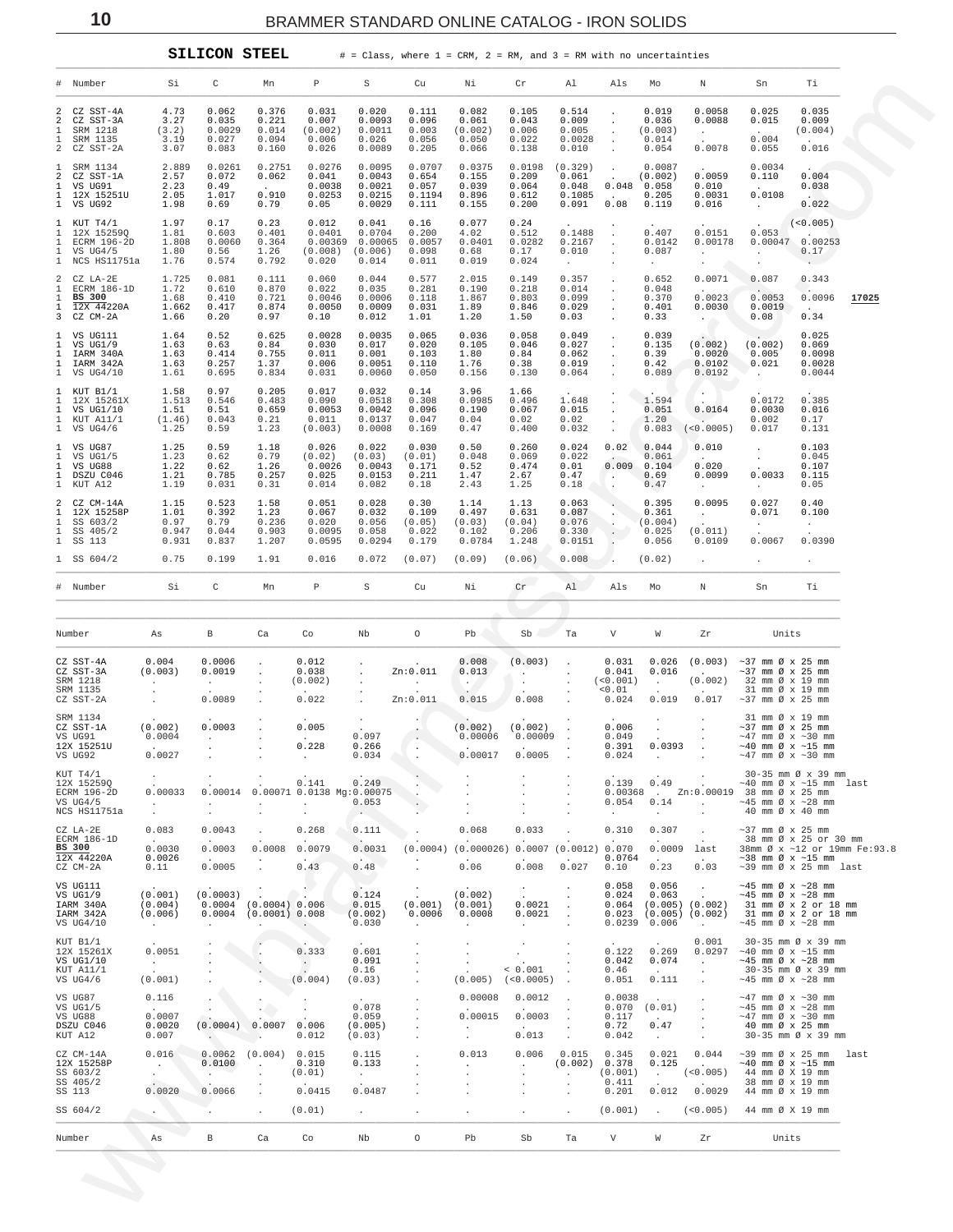<span id="page-10-0"></span>

| с                                                     | Mn                                                      | Р                                                          | S.                                                         | Si                                                     | Cu                                                                             | Ni                                                           | Cr                                                    | Al                                                                           | Als                                                                            | Co                                               | Mo                                                     | N                                                             | Nb                                                           | Тi                                                                                                                                                                                                                           |
|-------------------------------------------------------|---------------------------------------------------------|------------------------------------------------------------|------------------------------------------------------------|--------------------------------------------------------|--------------------------------------------------------------------------------|--------------------------------------------------------------|-------------------------------------------------------|------------------------------------------------------------------------------|--------------------------------------------------------------------------------|--------------------------------------------------|--------------------------------------------------------|---------------------------------------------------------------|--------------------------------------------------------------|------------------------------------------------------------------------------------------------------------------------------------------------------------------------------------------------------------------------------|
| 1.33<br>1.321<br>$1.32$<br>$1.311$<br>1.277<br>1.19   | 0.208<br>0.268<br>$(0.2)$<br>$0.288$<br>0.305<br>0.27   | 0.0040<br>0.0090<br>(0.01)<br>0.0161<br>0.0038<br>0.013    | 0.0045<br>0.0044<br>(0.007)<br>0.0138<br>0.011<br>0.007    | 0.170<br>0.244<br>(0.2)<br>0.111<br>0.216<br>0.13      | 0.307<br>0.265<br>0.265<br>0.302<br>0.0085<br>0.059                            | 0.36<br>0.353<br>0.351<br>0.808<br>0.0190<br>0.067           | 0.55<br>0.596<br>0.60<br>0.652<br>0.0104<br>0.079     | 0.139<br>0.101<br>0.108<br>0.161<br>0.0193<br>0.030                          | (0.001)<br>$\sim$<br>$\sim$<br>$\sim$<br>$\sim$ $-$                            | $\sim$                                           | 0.024<br>0.052<br>(0.05)<br>0.140<br>0.0056<br>$\sim$  | 0.0022<br>0.0120<br>0.0069<br>0.0230<br>$\sim$                | 0.041<br>0.0033<br>(0.01)<br>$\cdot$<br>$\sim$<br>$\sim$     | 0.029<br>0.017<br>(0.01)<br>0.0030<br>$\mathcal{L}_{\mathcal{A}}$                                                                                                                                                            |
| 1.17<br>1.16<br>1.16<br>1.09<br>1.085<br>1.04         | 0.237<br>(1.99)<br>0.196<br>1.28<br>0.349<br>1.17       | 0.0166<br>0.014<br>0.0054<br>0.021<br>0.0128<br>0.029      | 0.0147<br>0.007<br>0.0078<br>0.012<br>0.0028<br>0.021      | 0.227<br>0.15<br>0.233<br>0.39<br>0.206<br>0.54        | 0.069<br>0.066<br>0.134<br>0.13<br>0.149<br>0.151                              | $0.044$<br>$0.125$<br>0.114<br>0.23<br>0.089<br>0.42         | 0.131<br>0.90<br>0.163<br>2.07<br>0.425<br>2.45       | (0.005)<br>(0.02)<br>0.009<br>0.083<br>0.0049<br>0.063                       | <b>Contract Contract</b><br>$\sim$<br>$\sim$<br>$\sim$                         | 0.0109<br>0.022<br>0.022                         | (0.002)<br>0.011<br>0.10<br>0.0231<br>0.132            | (0.007)<br>0.005<br>0.0135<br>0.0068<br>0.014                 | 0.035<br>$\sim$<br>0.06<br>0.014                             | (0.003)<br>0.011<br>0.0041<br>0.05<br>0.031                                                                                                                                                                                  |
| 1.04<br>1.03<br>1.03<br>1.023<br>1.02<br>1.002        | 0.310<br>0.71<br>0.364<br>0.372<br>0.35<br>0.333        | 0.0053<br>0.018<br>(0.006)<br>0.0049<br>0.014<br>0.012     | 0.021<br>0.047<br>(0.002)<br>0.0011<br>0.015<br>0.018      | 0.319<br>0.21<br>0.248<br>0.246<br>0.23<br>$\sim$      | 0.163<br>0.128<br>0.076<br>0.077<br>0.160<br>0.019                             | 0.242<br>0.12<br>0.043<br>0.0411<br>0.090<br>0.027           | 0.310<br>4.47<br>1.43<br>1.418<br>1.53<br>1.517       | 0.073<br>0.062<br>0.024<br>0.0258<br>0.019<br>0.005                          | (0.003)<br><b>Contractor</b><br>(0.002)<br>$\sim 100$<br>$\sim$                | 0.012<br>(0.006)<br>0.008<br>0.007               | 0.308<br>0.96<br>0.017<br>0.0169<br>0.034<br>0.012     | 0.0027<br>0.0192<br>(0.003)<br>(0.002)<br>0.0084<br>0.0046    | 0.0046<br>(0.003)<br>$\sim$ $\sim$<br>$\sim$<br>$\sim$       | 0.130<br>(0.002)<br>0.0060<br>(0.002)<br>0.0007                                                                                                                                                                              |
| 0.99<br>0.98<br>0.98<br>0.98<br>0.95<br>0.94          | 1.01<br>1.10<br>0.69<br>0.286<br>1.63<br>0.895          | 0.009<br>0.019<br>0.030<br>0.0127<br>0.021<br>0.027        | 0.028<br>0.004<br>0.031<br>0.0089<br>0.012<br>0.0085       | 0.163<br>0.62<br>0.80<br>0.248<br>0.07<br>0.312        | 0.22<br>0.16<br>0.14<br>0.111<br>0.056<br>0.163                                | 0.081<br>0.13<br>0.15<br>0.201<br>0.045<br>0.354             | 0.42<br>1.07<br>3.70<br>1.43<br>1.78<br>0.985         | 0.002<br>0.017<br>0.13<br>(0.03)<br>0.048<br>(0.04)                          | $\sim$<br><b>Contract</b><br>$\sim 10^{-11}$<br>$\sim 10^6$                    | 0.007<br>0.010<br>0.21                           | 0.022<br>0.029<br>1.20<br>(0.01)<br>0.008<br>0.094     | 0.0082<br>0.0060<br>$\sim$<br>0.012<br>0.0119                 | 0.014<br>$\sim 10^{-10}$<br>(0.01)<br>0.053                  | 0.0016<br>0.003<br>(0.32)<br>(0.001)<br>(0.002)<br>0.010                                                                                                                                                                     |
| 0.936<br>0.935<br>0.93<br>0.92<br>0.91<br>0.83        | 0.600<br>1.19<br>1.15<br>0.76<br>$0.86$<br>$0.74$       | 0.0196<br>0.026<br>0.018<br>0.0085<br>0.0063<br>(0.02)     | 0.0081<br>0.0078<br>0.006<br>0.01<br>0.0050<br>(0.02)      | 0.247<br>0.60<br>0.16<br>0.385<br>0.342<br>0.312       | 0.148<br>0.101<br>0.042<br>0.373<br>0.377<br>0.346                             | 0.141<br>0.019<br>0.049<br>0.51<br>0.491<br>0.47             | 1.713<br>0.138<br>0.062<br>0.420<br>0.47<br>0.50      | 0.0256<br>0.074<br>0.010<br>0.01<br>0.006<br><b>Contract</b>                 | $\mathcal{L}^{\mathcal{L}}$<br>0.007<br>0.007<br>$\sim 10^{-11}$<br>$\sim$ $-$ | 0.0042<br>$\sim$ $-$<br>$\sim$                   | 0.210<br>0.49<br>0.044<br>0.0052<br><b>Section</b>     | 0.0087<br>0.0159<br>0.0086<br>0.017<br>$\cdot$                | $\sim$<br>$\sim$<br>0.0043<br>$\sim$<br>$\ddot{\phantom{1}}$ | $\cdot$<br>(0.0007)<br>0.012<br>0.0015<br>$\sim$                                                                                                                                                                             |
| 0.78<br>0.750<br>$0.75$<br>0.728<br>0.721<br>0.72     | 0.010<br>1.677<br>0.47<br>1.97<br>0.495<br>1.73         | 0.007<br>0.055<br>0.012<br>0.036<br>0.0046<br>0.023        | 0.004<br>0.0381<br>(0.005)<br>0.0019<br>0.0084<br>0.025    | 1.29<br>0.209<br>0.22<br>0.31<br>0.188<br>0.31         | 0.40<br>0.221<br>0.12<br>0.160<br>0.0074<br>0.18                               | 0.025<br>0.223<br>$0.081$<br>$0.291$<br>0.0198<br>0.52       | 3.52<br>0.463<br>0.090<br>1.74<br>0.0090<br>0.47      | 0.39<br>0.0485<br>0.020<br>(0.01)<br>0.00045<br>0.034                        | $\sim 100$<br>$\sim$<br>0.00020<br>$\sim$                                      | 0.006<br>$\sim$<br>$\cdot$ $\backslash$<br>0.026 | 0.014<br>0.088<br>0.622<br>0.0018<br>0.084             | 0.0004<br>(0.010)<br>0.0138<br>0.0051<br>0.009                | 0.004<br>$\cdot$<br>$\sim$<br>0.054                          | 0.003<br>$\cdot$<br>$\cdot$<br>$\cdot$<br>0.066                                                                                                                                                                              |
| 0.72<br>0.696<br>0.69<br>0.64<br>0.61<br>0.60         | $0.50$<br>$0.532$<br>1.72<br>0.94<br>0.667<br>0.52      | 0.023<br>0.0479<br>0.026<br>0.025<br>0.0098<br>0.0046      | 0.012<br>0.0228<br>(0.049)<br>0.035<br>0.011<br>0.0029     | 0.80<br>1.121<br>0.30<br>0.25<br>1.74<br>0.290         | 0.40<br>0.427<br>0.18<br>0.33<br>0.155<br>0.256                                | $1.40$<br>$0.393$<br>0.19<br>0.022<br>0.080<br>0.396         | $2.23$<br>0.774<br>0.14<br>0.72<br>0.108<br>0.399     | 0.025<br>0.017<br>(0.014)<br>0.025<br>0.032<br>0.031                         | <b>Contract</b><br>(0.004)<br>0.012<br>$\sim$                                  | 0.115<br>0.0195<br>San Francisco                 | 0.33<br>0.307<br>0.058<br>0.074<br>0.0067<br>0.0042    | 0.013<br>0.0089<br>0.0120<br>0.0130<br>0.0100<br>$\sim$       | 0.071<br>$\sim$<br>$\sim$<br>$\sim$                          | 0.12<br>$\sim$<br>(0.0008)<br>0.0047<br>0.0025                                                                                                                                                                               |
| 0.55<br>0.549<br>0.530<br>0.52<br>0.515<br>0.500      | 0.70<br>0.685<br>0.912<br>0.37<br>0.745<br>1.693        | 0.012<br>0.0184<br>0.0104<br>0.016<br>0.0093<br>0.0274     | (0.02)<br>0.0055<br>0.0102<br>0.058<br>0.0016<br>0.0442    | 1.63<br>0.281<br>0.240<br>0.27<br>0.309<br>0.163       | 0.207<br>0.0290<br>0.157<br>0.05<br>0.100<br>0.213                             | 0.142<br>0.0247<br>0.0976<br>0.19<br>0.057<br>0.280          | 0.195<br>0.338<br>1.023<br>0.37<br>0.212<br>0.375     | 0.039<br>0.0325<br>(0.007)<br>0.02<br>0.0196<br>0.0410                       | <b>College</b><br>0.0067<br><b>AND</b><br>$\cdot$<br>$\sim$                    | 0.03<br>0.0055<br>0.0475                         | 0.0113<br>0.0086<br>0.0195<br>0.04<br>0.006<br>0.303   | 0.0047<br>0.0051<br>0.009<br>0.004<br>0.0039                  | $\sim$<br>$\sim$<br>0.028<br>$\sim$ $-$<br>$\cdot$           | 0.0030<br>$\sim$<br>0.03<br>0.0017<br>$\sim$                                                                                                                                                                                 |
| 0.50<br>0.490<br>0.49<br>0.49<br>0.49<br>0.483        | 0.739<br>0.79<br>0.82<br>0.78<br>0.77<br>1.55           | 0.0090<br>0.012<br>0.0074<br>0.066<br>0.038<br>0.022       | 0.0011<br>0.017<br>0.025<br>0.051<br>0.015<br>0.243        | 0.30<br>0.27<br>0.252<br>0.42<br>0.34<br>0.262         | 0.078<br>0.106<br>0.18<br>0.27<br>0.41<br>0.462                                | 0.085<br>0.074<br>0.24<br>0.57<br>0.29<br>0.097              | 0.914<br>$0.96$<br>$0.92$<br>0.58<br>0.94<br>0.193    | 0.068<br>0.024<br>(0.003)<br>0.026<br>0.023                                  | $\ddot{\phantom{0}}$<br>0.013                                                  | 0.005<br>0.008<br>0.008<br>0.002<br>0.011        | 0.022<br>0.039<br>0.059<br>0.18<br>0.024<br>0.017      | 0.0030<br>0.0076<br>0.0072<br>0.0154<br>0.0093                | 0.004<br>0.040<br>0.041<br>(0.004)                           | 0.0045<br>0.17<br>(0.0014)<br>0.002                                                                                                                                                                                          |
| 0.456<br>0.453<br>0.446<br>0.445<br>$0.44$<br>0.439   | 0.682<br>0.174<br>1.011<br>0.64<br>$\frac{1.75}{1.176}$ | 0.027<br>0.031<br>0.0093<br>0.010<br>0.012<br>0.0215       | 0.027<br>0.092<br>0.0031<br>0.0037<br>0.024<br>0.0379      | 0.218<br>1.38<br>0.261<br>0.29<br>0.28<br>0.16         | 0.129<br>0.204<br>0.1318<br>0.146<br>0.015<br>0.173                            | 0.063<br>4.04<br>0.187<br>1.40<br>0.019<br>0.300             | 0.160<br>2.63<br>1.194<br>0.912<br>0.041<br>0.357     | 0.018<br><b>TAN TELEVISION</b><br>0.0220<br>$\sim$ $\sim$<br>0.033<br>0.0300 | <b>Service</b><br><b>Contractor</b>                                            | 0.006<br>$\sim$ $-$<br>0.0195<br>0.006<br>0.0300 | 0.020<br>1.46<br>0.340<br>0.269<br>0.007<br>0.302      | 0.0082<br>0.0080<br>0.0119<br>0.0056<br>0.0080                | $\bullet$<br>$\cdot$<br>$\sim$<br>$\sim$                     | 0.0011<br>0.037<br>$\cdot$<br>$\sim$                                                                                                                                                                                         |
| 0.43<br>0.425<br>0.425<br>0.423<br>0.423<br>0.423     | 0.80<br>0.937<br>0.58<br>0.842<br>0.766<br>0.19         | 0.043<br>0.015<br>0.011<br>0.0075<br>0.0062<br>0.033       | 0.045<br>0.022<br>0.014<br>0.0128<br>(0.0008)<br>0.092     | 0.34<br>0.253<br>0.349<br>0.256<br>0.253<br>1.28       | 0.131<br>$\begin{smallmatrix} 0.214 0.270 \end{smallmatrix}$<br>0.128<br>0.204 | 0.063<br>0.156<br>0.424<br>1.80<br>4.06                      | 0.26<br>0.97<br>1.63<br>0.468<br>0.879<br>2.70        | 0.020<br>0.92<br>0.024<br>0.031<br>$\cdot$                                   | $\sim 100$<br>$\mathcal{L}^{\mathcal{L}}$                                      | 0.0071<br>$0.007$<br>$0.0078$<br>0.0111          | 0.199<br>$\substack{0.32 \\ 0.204}$<br>0.259<br>1.50   | 0.0081<br>0.0044<br>0.0068<br>0.0102                          | 0.002<br>0.0013                                              | 0.0044<br>0.0012                                                                                                                                                                                                             |
| 0.42<br>0.418<br>0.416<br>0.414<br>0.413<br>0.41<br>c | 0.83<br>0.695<br>0.92<br>0.56<br>0.87<br>0.94<br>Mn     | 0.007<br>0.0119<br>0.025<br>0.015<br>(0.009)<br>0.007<br>Р | 0.028<br>0.0187<br>0.008<br>0.021<br>(0.012)<br>0.011<br>s | 0.24<br>0.279<br>0.248<br>0.22<br>0.257<br>0.242<br>Si | 0.15<br>0.149<br>0.109<br>0.165<br>0.164<br>0.224<br>Cu                        | $0.32$<br>$1.79$<br>0.505<br>0.16<br>0.407<br>0.16<br>Ni     | 1.03<br>0.807<br>0.501<br>0.97<br>0.486<br>1.05<br>Cr | 0.023<br>0.028<br>0.017<br>(0.004)<br>0.028<br>0.018<br>Al                   | $\sim 100$ km s $^{-1}$<br>Als                                                 | 0.008<br>0.010<br>0.0093<br>0.008<br>Co          | 0.21<br>0.205<br>0.54<br>0.204<br>0.229<br>Mo          | 0.0057<br>0.0080<br>0.0083<br>0.0080<br>0.0064<br>0.0095<br>N | 0.002<br>$\cdot$<br>$\mathbf{r}$<br>Nb                       | 0.001<br>0.0010<br>0.004<br>Тi                                                                                                                                                                                               |
| 0.41<br>0.406<br>0.405<br>0.403<br>0.401<br>0.40      | 0.59<br>0.88<br>0.884<br>0.416<br>0.490<br>0.689        | 0.012<br>0.011<br>0.010<br>0.0044<br>0.009<br>0.0136       | 0.027<br>0.009<br>0.036<br>0.0046<br>0.0053<br>(0.013)     | 0.246<br>0.247<br>0.256<br>0.295<br>0.406<br>0.262     | 0.221<br>0.182<br>0.173<br>0.358<br>0.112<br>0.183                             | 1.13<br>0.412<br>0.187<br>1.502<br>0.570<br>1.814            | 0.89<br>0.463<br>0.972<br>0.187<br>0.998<br>0.820     | 0.026<br>0.026<br>0.023<br>0.078<br>0.006<br>0.0214                          | $\ddot{\phantom{a}}$<br>$\cdot$<br>$\cdot$                                     | 0.0086<br>0.0098<br>0.0171<br>0.0039<br>0.0083   | 0.044<br>0.210<br>0.205<br>0.184<br>0.247<br>0.223     | 0.0089<br>0.0059<br>(0.010)<br>0.0043<br>0.0023<br>0.0069     | 0.0016<br>0.0016<br>0.0042<br>0.010<br>(0.0023)              | 0.0022<br>0.0010<br>0.0013<br>0.0096<br>0.012<br>0.0015                                                                                                                                                                      |
| 0.40<br>0.40<br>0.395<br>0.395<br>0.393<br>0.388      | 0.63<br>0.56<br>1.474<br>0.529<br>0.64<br>0.425         | 0.017<br>0.019<br>0.019<br>0.0094<br>(0.007)<br>$\cdot$    | 0.009<br>0.012<br>0.031<br>0.0025<br>0.0013<br>0.022       | 0.16<br>0.23<br>0.232<br>0.248<br>0.275<br>0.61        | 0.14<br>0.096<br>0.1294<br>0.067<br>0.090                                      | 0.13<br>1.43<br>0.048<br>2.408<br>0.058<br>0.74              | 0.16<br>1.08<br>0.098<br>0.649<br>0.976<br>3.13       | (0.010)<br>0.032<br>0.0404<br>0.011<br>0.089                                 | $\cdot$<br>0.028<br>$\cdot$<br>$\ddot{\phantom{a}}$                            | $\bullet$<br>0.0077<br>0.0077<br>0.355           | 0.34<br>0.009<br>0.510<br>0.538<br>0.58                | $\bullet$<br>0.0078<br>0.0089<br>0.0072<br>$\Delta$           | (0.012)<br>(0.0015)<br>0.103                                 | 0.0011<br>0.0031<br>0.037                                                                                                                                                                                                    |
| 0.387<br>0.386<br>0.382<br>0.38<br>0.373<br>0.364     | 0.65<br>0.458<br>0.394<br>0.644<br>1.504<br>0.636       | 0.0102<br>0.017<br>0.0080<br>0.0104<br>(0.009)<br>0.0205   | 0.0077<br>(0.008)<br>0.0144<br>0.0077<br>0.0317<br>0.0116  | 0.451<br>0.263<br>0.262<br>0.453<br>0.0283<br>0.238    | 0.230<br>0.060<br>0.097<br>0.230<br>0.199<br>0.0342                            | 0.24<br>2.88<br>0.093<br>0.243<br>0.146<br>0.0197            | 1.82<br>0.734<br>1.41<br>1.83<br>0.243<br>0.070       | (0.8)<br>(0.012)<br>0.93<br>0.84<br>0.0105<br>0.055                          | $\ddot{\phantom{a}}$<br>$\cdot$                                                | 0.007<br>0.0151<br>0.0047                        | (0.04)<br>(0.036)<br>0.219<br>0.042<br>0.292<br>0.0345 | $\ddot{\phantom{a}}$<br>0.0080<br>0.012<br>0.0095<br>0.0073   | (0.01)<br>0.004<br>$\cdot$<br>$\cdot$<br>$\cdot$             | (0.2)<br>(0.047)<br>0.0112<br>0.161<br>$\cdot$<br>$\cdot$                                                                                                                                                                    |
| $0.36$<br>$0.359$<br>0.358<br>0.356<br>0.33<br>0.33   | 0.65<br>1.801<br>1.156<br>0.817<br>0.71<br>0.32         | 0.045<br>0.0128<br>0.0235<br>0.067<br>(0.003)<br>0.029     | 0.024<br>0.075<br>0.0220<br>0.101<br>0.0075<br>0.023       | 0.043<br>0.246<br>0.328<br>0.413<br>0.217<br>0.93      | $0.25$<br>$0.320$<br>0.492<br>0.125<br>0.0184<br>0.17                          | $\substack{0.35 \\ 0.187}$<br>0.098<br>0.344<br>2.28<br>0.13 | 0.27<br>0.227<br>0.423<br>0.248<br>0.99<br>5.10       | (0.015)<br>0.0175<br>0.027<br>0.263<br>0.072<br>0.080                        | (0.0058)<br>$\ddot{\phantom{a}}$<br>$\cdot$<br>$\cdot$<br>$\cdot$              | (0.0120)<br>0.0057<br>0.025<br>0.011             | 0.070<br>0.0433<br>0.112<br>0.230<br>0.248<br>1.24     | 0.0087<br>0.0107<br>0.0029<br>0.0172<br>0.0288                | 0.09<br>0.015<br>0.063<br>0.123<br>$\cdot$                   | 0.0088<br>0.240<br>0.0018<br>(0.001)                                                                                                                                                                                         |
| 0.32<br>0.319<br>0.319<br>0.314<br>0.315<br>0.31      | 1.68<br>0.600<br>0.551<br>0.81<br>0.752<br>0.56         | 0.018<br>0.0119<br>0.0082<br>0.011<br>0.0032<br>0.015      | 0.006<br>0.0128<br>0.0156<br>0.027<br>0.0043<br>0.034      | 0.34<br>0.256<br>0.183<br>0.079<br>0.261<br>0.28       | 0.45<br>0.156<br>0.131<br>0.088<br>0.046<br>0.05                               | 1.33<br>0.216<br>0.084<br>2.55<br>0.544<br>0.25              | 1.08<br>0.131<br>0.996<br>0.66<br>0.477<br>2.45       | 0.028<br>0.154<br>0.027<br>0.023<br>0.049                                    | $\cdot$<br>$\cdot$                                                             | 0.11<br>0.0194<br>0.0029<br>0.012                | 0.20<br>0.077<br>0.217<br>0.58<br>0.194<br>0.17        | $\cdot$<br>0.0095<br>0.0038<br>$\sim$                         | 0.15<br>$\blacksquare$<br>(0.0006)<br>$\cdot$                | 0.050<br>0.090<br>$\cdot$<br>0.0008<br>$\cdot$                                                                                                                                                                               |
| 0.3095<br>0.308<br>0.303<br>0.303<br>0.302<br>0.301   | 0.618<br>0.573<br>1.05<br>0.541<br>0.82<br>0.109        | 0.0175<br>(0.011)<br>0.0117<br>0.0105<br>0.0075            | 0.0089<br>0.0177<br>0.0044<br>0.0113<br>(0.003)            | 0.227<br>0.23<br>1.06<br>0.245<br>0.227<br>0.94        | 0.150<br>0.221<br>0.115<br>0.221<br>0.084<br>0.174                             | 3.536<br>0.088<br>1.56<br>0.088<br>1.856<br>0.84             | 0.0535<br>0.865<br>1.04<br>0.924<br>0.807<br>2.63     | 0.026<br>0.020<br>0.0242<br>0.023<br>$\cdot$                                 | $\cdot$<br>$\cdot$                                                             | 0.0379<br>0.010<br>0.019<br>0.0065<br>0.013      | 0.0287<br>0.163<br>0.012<br>0.168<br>0.406<br>0.65     | 0.0100<br>0.0098<br>0.0108<br>0.0072<br>$\sim$                | 0.0026<br>0.0015<br>(0.002)                                  | 0.0058<br>0.0009<br>$\cdot$                                                                                                                                                                                                  |
| 0.30<br>0.30<br>0.30<br>(0.3)                         | 1.68<br>0.91<br>0.43<br>0.68                            | 0.056<br>0.029<br>(0.005)                                  | (0.02)<br>0.0032<br>0.020<br>(0.01)                        | 0.17<br>0.406<br>1.15<br>(0.2)                         | (0.05)<br>0.187<br>0.32<br>(0.03)                                              | 4.01<br>0.132<br>0.42<br>2.27                                | 0.49<br>1.54<br>5.52<br>0.99                          | 0.89<br>0.060<br>(0.07)                                                      | $\cdot$<br>$\cdot$                                                             | 0.072<br>(0.013)                                 | 0.21<br>0.220<br>1.50<br>0.25                          | 0.022<br>0.0342                                               | $\cdot$<br>(0.1)                                             | 0.153<br>(0.002)<br>(0.002)                                                                                                                                                                                                  |
|                                                       |                                                         |                                                            |                                                            | LOW ALLOY STEEL WITH C > 0.3%                          |                                                                                |                                                              |                                                       | CONTINUED ON                                                                 |                                                                                | THE NEXT PAGE<br>(0.002)                         | (0.003)<br>(0.006)                                     | $0.0068$ $0.231$                                              |                                                              | # = Class, where 1=CRM, 2=RM, 3=RM no uncertainties<br>$(0.0017)$ $(0.002)$<br>$(<0.002)$ $(0.002)$<br>$(0.003)$ $(0.0024)$<br>$(0.002)$ $(0.0011)$<br>$(0.001)$ $0.0014$<br>$(<0.0010)$ $(0.0016)$<br>$(0.0015)$ $(0.0012)$ |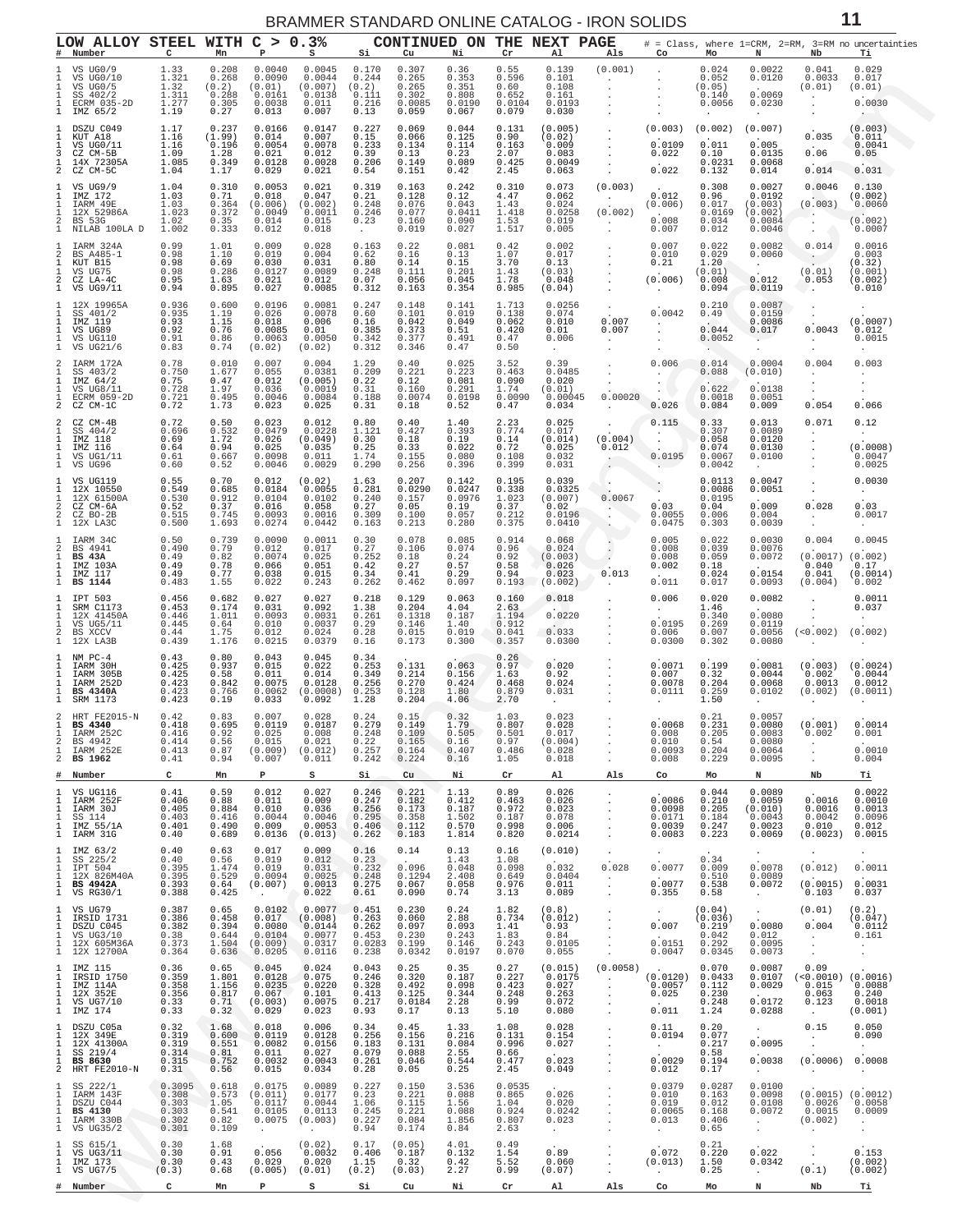<span id="page-11-0"></span>

| Number                                                                                                |                                     | в                                        | LOW ALLOY STEEL WITH C > 0.3%<br>Ca                                                                                                                                                                                                  | Fe                       | Mg                   | $\circ$              | Pb                                                                                                                                                             | CONTINUED FROM THE PREVIOUS PAGE<br>Sb | Sn                             | Та                              | V                                        | W                                                                     | Zr                          | Units                                                                                                                                                                                                                                                                                                                                                                                                          |
|-------------------------------------------------------------------------------------------------------|-------------------------------------|------------------------------------------|--------------------------------------------------------------------------------------------------------------------------------------------------------------------------------------------------------------------------------------|--------------------------|----------------------|----------------------|----------------------------------------------------------------------------------------------------------------------------------------------------------------|----------------------------------------|--------------------------------|---------------------------------|------------------------------------------|-----------------------------------------------------------------------|-----------------------------|----------------------------------------------------------------------------------------------------------------------------------------------------------------------------------------------------------------------------------------------------------------------------------------------------------------------------------------------------------------------------------------------------------------|
| VS UG0/9                                                                                              |                                     | (0.0002)                                 |                                                                                                                                                                                                                                      |                          |                      |                      | (0.002)                                                                                                                                                        |                                        | (0.0008)                       |                                 | 0.0087                                   | 0.074                                                                 |                             | $\sim$ 45 mm Ø x $\sim$ 28 mm                                                                                                                                                                                                                                                                                                                                                                                  |
| VS UG0/10<br>VS UGO/5                                                                                 |                                     | $\cdot$                                  |                                                                                                                                                                                                                                      |                          |                      |                      | $\sim$                                                                                                                                                         |                                        | 0.0043                         |                                 | 0.0037<br>(0.01)                         | (0.006)<br>(0.01)                                                     |                             | $\sim$ 45 mm Ø x $\sim$ 28 mm<br>$\sim$ 45 mm Ø x $\sim$ 28 mm                                                                                                                                                                                                                                                                                                                                                 |
| SS 402/2<br>ECRM 035-2D<br>IMZ 65/2                                                                   | 0.0017<br>$\sim$ 100 $\sim$         |                                          |                                                                                                                                                                                                                                      |                          |                      |                      |                                                                                                                                                                |                                        |                                |                                 | 0.194<br>$\sim$<br>$\sim$                | $\sim$<br>$\sim$                                                      |                             | 38 mm Ø x 19 mm<br>40 mm Ø x 20 mm<br>40 mm Ø x 40 mm                                                                                                                                                                                                                                                                                                                                                          |
| DSZU C049                                                                                             | (0.004)                             | $(0.0002)$ $(0.003)$                     |                                                                                                                                                                                                                                      |                          |                      |                      |                                                                                                                                                                |                                        | $(0.004)$ .                    |                                 | (0.003)                                  |                                                                       |                             | 40 mm Ø x 25 mm                                                                                                                                                                                                                                                                                                                                                                                                |
| KUT A18<br>VS UG0/11<br>CZ CM-5B                                                                      | 0.003<br>0.018                      | (0.011)<br>0.002                         |                                                                                                                                                                                                                                      |                          |                      |                      | $\sim$<br>0.01                                                                                                                                                 | 0.005<br>0.006                         | 0.016<br>0.0051<br>0.012       |                                 | 0.10<br>0.0035                           | 0.0032                                                                | $\sim$                      | 30-35mm Ø x 18 mm<br>$\sim$ 45 mm Ø x $\sim$ 28 mm                                                                                                                                                                                                                                                                                                                                                             |
| 14X 72305A<br>CZ CM-5C                                                                                | 0.020                               |                                          | $0.0012$ $(0.0006)$                                                                                                                                                                                                                  |                          |                      |                      | 0.009                                                                                                                                                          | 0.005                                  | 0.0101<br>0.018                | $\sim$                          | 0.06<br>0.0045<br>0.106                  | 0.03<br>0.034                                                         | 0.09<br>(0.07)              | $\sim$ 37 mm Ø x 25 mm<br>$\sim$ 40 mm Ø x $\sim$ 15 mm<br>$\sim$ 39 mm Ø x 25 mm                                                                                                                                                                                                                                                                                                                              |
| VS UG9/9                                                                                              |                                     | (0.0002)                                 |                                                                                                                                                                                                                                      |                          |                      |                      | (0.002)                                                                                                                                                        |                                        | (0.001)                        |                                 | 0.215                                    | 1.60                                                                  |                             | $~10-45$ mm Ø x $~28$ mm                                                                                                                                                                                                                                                                                                                                                                                       |
| IMZ 172<br>IARM 49E                                                                                   | 0.0029                              | $\cdot$                                  |                                                                                                                                                                                                                                      |                          |                      | (0.002)              |                                                                                                                                                                | $\cdot$                                | 0.010<br>0.0065                |                                 | 0.20<br>0.066                            | 0.011<br>$\sim 100$                                                   |                             | 40 mm Ø x 40 mm<br>31 mm Ø X 2 or 18 mm                                                                                                                                                                                                                                                                                                                                                                        |
| 12X 52986A<br>BS 53G                                                                                  | 0.004                               |                                          | $(0.0001)$ $(0.0001)$                                                                                                                                                                                                                |                          |                      | 0.001                |                                                                                                                                                                |                                        | 0.0063<br>0.007                | $\cdot$                         | 0.0615<br>0.006                          | (0.13)                                                                |                             | $\begin{array}{r@{\hspace{1em}}c@{\hspace{1em}}c@{\hspace{1em}}c@{\hspace{1em}}c@{\hspace{1em}}c@{\hspace{1em}}c@{\hspace{1em}}c@{\hspace{1em}}c@{\hspace{1em}}c@{\hspace{1em}}c@{\hspace{1em}}c@{\hspace{1em}}c@{\hspace{1em}}c@{\hspace{1em}}c@{\hspace{1em}}c@{\hspace{1em}}c@{\hspace{1em}}c@{\hspace{1em}}c@{\hspace{1em}}c@{\hspace{1em}}c@{\hspace{1em}}c@{\hspace{1em}}c@{\hspace{1em}}c@{\hspace{1em$ |
| NILAB 100LA D<br>IARM 324A                                                                            | 0.004<br>0.006                      | $\sim$<br>0.0004                         | $\cdot$<br>0.0009                                                                                                                                                                                                                    |                          |                      | $\sim$<br>0.003      |                                                                                                                                                                | (0.002)                                | $\sim$<br>0.011                |                                 | 0.004<br>0.0017                          | $\sim$<br>(0.003)                                                     |                             | 34 mm Ø x 20 mm<br>$(0.001)$ 31 mm $\emptyset$ x 2 mm                                                                                                                                                                                                                                                                                                                                                          |
| BS A485-1<br>KUT B15                                                                                  | 0.006<br>$\sim$ $-$                 | $\sim$<br>$\cdot$                        | $\cdot$                                                                                                                                                                                                                              |                          |                      | (0.0008)             |                                                                                                                                                                |                                        | 0.011<br>$\sim$                |                                 | 0.003<br>(0.33)                          | <b>Contract</b>                                                       | $\sim 10^{-11}$             | 39 mm Ø x ~7 or 19+ mm<br>30-35mm Ø x 39 mm                                                                                                                                                                                                                                                                                                                                                                    |
| VS UG75<br>CZ LA-4C                                                                                   | (0.003)                             | 0.0005                                   |                                                                                                                                                                                                                                      |                          |                      |                      |                                                                                                                                                                |                                        | (0.006)                        |                                 | $(0.006)$ $(0.02)$<br>(0.010)            | 0.008                                                                 |                             | $\sim$ 40 mm Ø x $\sim$ 26 mm<br>$\sim$ 37 mm Ø x 25 mm                                                                                                                                                                                                                                                                                                                                                        |
| VS UG9/11<br>12X 19965A                                                                               |                                     | $\sim$                                   |                                                                                                                                                                                                                                      |                          |                      |                      |                                                                                                                                                                |                                        | 0.0064<br>0.0070               |                                 | 0.048<br>0.0087                          | 1.27                                                                  |                             | $\sim$ 45 mm Ø x $\sim$ 28 mm<br>$Zn:0.0008$ ~41 mm Ø x ~15 mm                                                                                                                                                                                                                                                                                                                                                 |
| SS 401/2<br>IMZ 119                                                                                   | $\cdot$<br>$\sim$                   | $\cdot$                                  | (0.0002)                                                                                                                                                                                                                             |                          |                      |                      |                                                                                                                                                                |                                        |                                |                                 | 0.496<br>0.006                           | $\sim$<br>$\sim$<br>$\sim$                                            | $\sim$ $\sim$               | 38 mm Ø x 19 mm<br>40 mm Ø x 40 mm                                                                                                                                                                                                                                                                                                                                                                             |
| VS UG89<br>VS UG110                                                                                   | 0.0043                              |                                          |                                                                                                                                                                                                                                      |                          |                      |                      | 0.0003                                                                                                                                                         | 0.0011                                 |                                |                                 | 0.021<br>$\sim$                          | 0.004                                                                 |                             | $\sim$ 47 mm Ø x $\sim$ 30 mm<br>$-$ ~45 mm Ø x ~25 mm                                                                                                                                                                                                                                                                                                                                                         |
| VS UG21/6                                                                                             |                                     |                                          |                                                                                                                                                                                                                                      |                          |                      |                      |                                                                                                                                                                |                                        |                                |                                 | $\sim$                                   | $\sim$ $-$                                                            |                             | $\sim$ 45 mm Ø x $\sim$ 28 mm                                                                                                                                                                                                                                                                                                                                                                                  |
| IARM 172A<br>$SS$ 403/2                                                                               | (0.005)<br>$\sim$                   | 0.0003<br>$\cdot$                        |                                                                                                                                                                                                                                      |                          |                      | 0.0006               | (<0.01)                                                                                                                                                        |                                        | 0.003                          |                                 | 0.003<br>0.341                           | 0.038<br>$\cdot$                                                      |                             | 31 mm Ø x 2 mm<br>38 mm Ø x 19 mm<br>40 mm Ø x 40 mm                                                                                                                                                                                                                                                                                                                                                           |
| IMZ 64/2<br>VS UG8/11<br>ECRM 059-2D                                                                  | $\cdot$                             | $\cdot$                                  |                                                                                                                                                                                                                                      |                          |                      |                      |                                                                                                                                                                |                                        | 0.0058                         |                                 | 0.181                                    | 0.70                                                                  |                             | $\sim$ 45 mm Ø x $\sim$ 28 mm<br>38 mm Ø x 25 or 30 mm                                                                                                                                                                                                                                                                                                                                                         |
| CZ CM-1C                                                                                              | 0.036                               | 0.0020                                   | 0.0007                                                                                                                                                                                                                               |                          |                      |                      | 0.005                                                                                                                                                          | 0.01                                   | 0.012                          |                                 | 0.073                                    | 0.064                                                                 | 0.051                       | ~39 mm Ø x 25 mm                                                                                                                                                                                                                                                                                                                                                                                               |
| CZ CM-4B<br>SS 404/2                                                                                  | 0.015<br>$\sim$                     | 0.017<br>$\cdot$                         |                                                                                                                                                                                                                                      |                          |                      |                      | 0.022<br>$\ddot{\phantom{0}}$                                                                                                                                  | 0.052<br>$\ddot{\phantom{0}}$          | 0.028                          |                                 | 0.18<br>0.107                            |                                                                       | $0.116 - Zn:0.007$          | $\sim$ 39 mm Ø x 25 mm<br>38 mm Ø x 19 mm                                                                                                                                                                                                                                                                                                                                                                      |
| IMZ 118<br>IMZ 116                                                                                    |                                     |                                          | (0.0002)                                                                                                                                                                                                                             |                          |                      |                      |                                                                                                                                                                |                                        | 0.22<br>0.0035                 |                                 | 0.059<br>0.076                           | $\sim$ $\sim$                                                         |                             | 40 mm Ø x 40 mm<br>40 mm Ø x 40 mm                                                                                                                                                                                                                                                                                                                                                                             |
| VS UG1/11<br>VS UG96                                                                                  |                                     |                                          |                                                                                                                                                                                                                                      |                          |                      |                      |                                                                                                                                                                |                                        | <b>Contract Contract</b>       |                                 | 0.0030                                   |                                                                       |                             | $\sim$ 45 mm Ø x $\sim$ 28 mm<br>$\sim$ 40 mm Ø x $\sim$ 28 mm                                                                                                                                                                                                                                                                                                                                                 |
| VS UG119<br>12X 10550                                                                                 | 0.0059                              | $\cdot$                                  |                                                                                                                                                                                                                                      |                          |                      |                      | $\cdot$                                                                                                                                                        | $\sim$                                 | 0.0018                         |                                 |                                          |                                                                       |                             | $\sim$ 45 mm Ø x $\sim$ 25 mm<br>$Zn:(0.0016)$ ~40 mm Ø x ~15 mm                                                                                                                                                                                                                                                                                                                                               |
| 12X 61500A<br>CZ CM-6A<br>CZ BO-2B                                                                    | 0.025                               | 0.015                                    |                                                                                                                                                                                                                                      |                          |                      |                      | 0.017                                                                                                                                                          | 0.03                                   | 0.0114<br>0.017                |                                 | 0.110<br>0.05                            | 0.04                                                                  | 0.04                        | Zn: $0.0055 - 38$ mm $\emptyset$ x ~15 mm<br>$\sim$ 39 mm Ø x 25 mm                                                                                                                                                                                                                                                                                                                                            |
| 12X LA3C                                                                                              | 0.0057                              | <b>Allen</b><br>$0.0301$ Zn: $(0.004)$ . | $(0.0008)$ .                                                                                                                                                                                                                         |                          |                      |                      | (0.004)                                                                                                                                                        | $\ddot{\phantom{0}}$                   | 0.0062<br>$\sim$               | <b>College</b>                  | (0.001)<br>0.157                         | (0.005)<br>$\sim$                                                     |                             | $\sim$ 37 mm Ø x $\sim$ 25 mm<br>$0.0197 - 40$ mm Ø x ~15 mm                                                                                                                                                                                                                                                                                                                                                   |
| IARM 34C<br>BS 4941                                                                                   | 0.0024<br>(0.004)                   |                                          | $0.0003$ $(0.0004)$ .<br>(0.0002)                                                                                                                                                                                                    |                          |                      | 0.0008<br>0.0017     | $(0.0003)$ $(0.001)$                                                                                                                                           |                                        | 0.0058<br>0.006                |                                 | 0.206<br>0.164                           | (0.003)                                                               | (0.001)                     | 31 mm Ø x 2 or 18 mm<br>41 mm Ø x ~7 or 19+ mm                                                                                                                                                                                                                                                                                                                                                                 |
| BS 43A<br>IMZ 103A                                                                                    | (0.005)<br><b>Contract Contract</b> | 0.006                                    | $(0.0002)$ $(0.0006)$ [96.8] $(0.0001)$ $(0.003)$                                                                                                                                                                                    |                          |                      | $\sim 100$           | $\ddot{\phantom{a}}$<br>$\sim$                                                                                                                                 | (0.002)<br>$\ddot{\phantom{0}}$        | 0.011<br>(0.005)               |                                 | 0.145<br>0.17                            | (0.005)<br><b>Contract</b>                                            | (0.001)<br><b>Contract</b>  | 41 mm Ø x ~7 or 19+ mm<br>40 mm Ø x 40 mm                                                                                                                                                                                                                                                                                                                                                                      |
| IMZ 117<br>BS 1144                                                                                    | 0.009                               | $\sim$                                   | $(0.0002)$ .                                                                                                                                                                                                                         |                          |                      | 0.0016               | (0.001)                                                                                                                                                        |                                        | 0.0113                         |                                 | 0.087<br>0.0039                          | (0.003)                                                               | last                        | 40 mm Ø x 40 mm<br>38 mm Ø x ~16 mm 17025                                                                                                                                                                                                                                                                                                                                                                      |
| IPT 503                                                                                               | $\cdot$                             |                                          |                                                                                                                                                                                                                                      |                          |                      |                      | 0.008                                                                                                                                                          |                                        |                                |                                 |                                          |                                                                       |                             | 35 mm Ø x 20 mm                                                                                                                                                                                                                                                                                                                                                                                                |
| SRM C1173<br>12X 41450A                                                                               | 0.0053                              |                                          |                                                                                                                                                                                                                                      |                          |                      | $\sim$               | <b>Contract</b><br>$\sim$                                                                                                                                      | <u> 10</u>                             | 0.0090<br>0.0047               | $\sim$ $\sim$                   | 0.42<br>0.0385                           | $\sim$<br>0.049                                                       | $\sim$<br>$\sim$            | 32 mm Ø x 19 mm<br>$\sim$ 38 mm Ø $\sim$ 15 mm<br>$\sim$ 45 mm Ø x $\sim$ 28 mm                                                                                                                                                                                                                                                                                                                                |
| VS UG5/11<br>BS XCCV<br>12X LA3B                                                                      | 0.002<br><b>Contract Contract</b>   | 0.0015                                   |                                                                                                                                                                                                                                      |                          |                      |                      | $(0.0018) \quad (\times 0.0006) \quad (0.0003) \quad (0.0004) \qquad (\times 0.003) \\ 0.0149 \qquad \qquad \dots \qquad \qquad \text{Zn:} 0.0098 \quad 0.157$ |                                        |                                |                                 | 0.148<br>(< 0.003)                       | <b>Contract Contract</b>                                              |                             | $\begin{array}{rrrr} (&<0.0002) & 36 & \text{mm} & \text{\&} & x & \sim7 & \text{or} & 19+ & \text{mm}\\ & & (0.027) & \sim40 & \text{mm} & \text{\&} & x & \sim15 & \text{mm} \end{array}$                                                                                                                                                                                                                    |
| $NM$ $PC-4$                                                                                           |                                     |                                          |                                                                                                                                                                                                                                      |                          |                      |                      |                                                                                                                                                                |                                        |                                |                                 |                                          |                                                                       |                             | 40 mm Ø x 20 mm last                                                                                                                                                                                                                                                                                                                                                                                           |
| IARM 30H<br>IARM 305B                                                                                 |                                     |                                          | $0.0046$ (0.0007) (0.0009).                                                                                                                                                                                                          |                          |                      | $(0.001)$ $(0.0016)$ | $(0.0003) \ (0.004) \qquad 0.011$<br>$(0.0004) \qquad 0.0024 \qquad 0.012$<br>$(0.0003) \ (0.0018) \qquad 0.0081$                                              | (0.0005) 0.0013                        | $0.008$ .                      |                                 | $(0.0040)$ $(0.007)$                     | $\begin{array}{cccc} 0.004 & (0.004) \\ 0.0022 & (0.004) \end{array}$ | (0.002)                     | 31 mm Ø X 2 mm<br>0.0011 31 mm $\varnothing$ x 2 or 18 mm<br>(0.0013) 31 mm $\varnothing$ x 2 or 18 mm<br>0.0016 38 mm $\varnothing$ x $\sim$ 7 or 19+ mm 17025                                                                                                                                                                                                                                                |
| IARM 252D<br>BS 4340A<br>SRM 1173                                                                     | $\ddot{\phantom{1}}$                |                                          |                                                                                                                                                                                                                                      |                          |                      |                      |                                                                                                                                                                |                                        | $\cdot$                        | $\sim 10^{-11}$                 | 0.42                                     | $0.0024$ 0.0005<br>$\sim$                                             | $\sim$                      | 32 mm Ø x 19 mm                                                                                                                                                                                                                                                                                                                                                                                                |
| HRT FE2015-N                                                                                          |                                     |                                          |                                                                                                                                                                                                                                      |                          |                      |                      |                                                                                                                                                                |                                        |                                |                                 |                                          |                                                                       |                             | 0.006<br>0.0012 0.0005 38 mm Ø x 20 mm<br>0.0033 0.0012 0.0005 38 mm Ø x ~7 or 19+ mm $\frac{17025}{1000}$                                                                                                                                                                                                                                                                                                     |
| BS 4340<br>IARM 252C                                                                                  | 0.004                               |                                          | $(0.0001)$ $(0.0003)$                                                                                                                                                                                                                | $\sim$                   | $\ddot{\phantom{0}}$ | (0.002)              | $0.0043$ (0.0002) 0.0005 95.5 (0.0002) 0.0012 (0.0002) (0.0013) 0.0063 .<br>0.001                                                                              | 0.005                                  | 0.007                          | $\cdot$                         | $0.005 \le 0.005$                        |                                                                       | < 0.002                     | 31 mm Ø x 2 mm                                                                                                                                                                                                                                                                                                                                                                                                 |
| BS 4942<br>IARM 252E                                                                                  | 0.005<br>0.0046                     | $\sim$                                   | 0.0006                                                                                                                                                                                                                               | $\cdot$                  |                      | (0.0021)             | <b>Carl Corp.</b>                                                                                                                                              | $\sim$ $-$                             | 0.014<br>0.0075                | $\cdot$<br>$\cdot$              | 0.28<br>(0.0028)                         | $\sim$ $\sim$                                                         | $\sim$ $-$                  | 38 mm Ø x ~7 or 19+ mm<br>31 mm Ø X 2 or 18 mm<br>41 mm $\varnothing$ x $\sim$ 7 mm last                                                                                                                                                                                                                                                                                                                       |
| BS 1962<br>Number                                                                                     | 0.007<br>As                         | B                                        | 25(pre-17025).<br>Ca                                                                                                                                                                                                                 | Fe                       | $(0.0001)$ .<br>Mg   | o                    | (0.001)<br>Pb                                                                                                                                                  | Sb                                     | 0.010<br>Sn                    | Ta                              | 0.004<br>$\mathbf v$                     | w                                                                     | Zr                          | Units                                                                                                                                                                                                                                                                                                                                                                                                          |
| VS UG116                                                                                              |                                     |                                          |                                                                                                                                                                                                                                      |                          |                      |                      |                                                                                                                                                                |                                        |                                |                                 |                                          |                                                                       | $\sim$                      | $\sim$ 45 mm Ø x $\sim$ 25 mm                                                                                                                                                                                                                                                                                                                                                                                  |
| IARM 252F<br>IARM 30J                                                                                 | (0.006)<br>(0.002)                  |                                          |                                                                                                                                                                                                                                      |                          |                      |                      |                                                                                                                                                                | $\cdot$                                | 0.006<br>0.0109                |                                 | (0.003)<br>0.0045                        | (0.003)<br>(0.005)                                                    | $\sim$                      | 31 mm Ø X 2 or 18 mm<br>31 mm Ø X 2 mm                                                                                                                                                                                                                                                                                                                                                                         |
| SS 114<br>IMZ 55/1A<br>IARM 31G                                                                       | 0.0025<br>(0.004)                   | 0.0008<br>0.0018<br>0.0004               | $\cdot$                                                                                                                                                                                                                              |                          | $\cdot$              | $\cdot$              | $\cdot$                                                                                                                                                        | 0.0051<br>$\sim$                       | 0.041<br>0.017<br>0.0077       | $\cdot$<br>$\cdot$              | 0.0086<br>0.107<br>0.0036                | $\sim$ $\sim$<br>(0.004)                                              | 0.0051                      | 44 mm Ø x 19 mm<br>38 mm Ø x 20 mm<br>(0.0012) 31 mm Ø X 2 or 18 mm                                                                                                                                                                                                                                                                                                                                            |
| IMZ 63/2                                                                                              | $\cdot$                             | $\cdot$                                  |                                                                                                                                                                                                                                      |                          |                      |                      | $\cdot$                                                                                                                                                        | $\cdot$                                |                                | $\cdot$                         |                                          |                                                                       |                             | 40 mm Ø x 40 mm                                                                                                                                                                                                                                                                                                                                                                                                |
| SS 225/2<br>IPT 504                                                                                   | $\sim$                              | $\cdot$                                  | $\cdot$                                                                                                                                                                                                                              | $\cdot$                  | ò.<br>$\cdot$        |                      | $\cdot$                                                                                                                                                        | $\cdot$                                | $\cdot$                        | $\cdot$<br>$\cdot$              | $\cdot$<br>$\cdot$                       | $\cdot$                                                               | $\cdot$                     | 38 mm Ø x 19 mm<br>36 mm Ø x 20 mm                                                                                                                                                                                                                                                                                                                                                                             |
| 12X 826M40A<br><b>BS 4942A</b>                                                                        | 0.0056                              |                                          | $0.0031$ $(0.0001)$ $0.0012$ 96.8                                                                                                                                                                                                    |                          | 0.0004               | 0.0020               | $(0.0007)$ $(0.001)$                                                                                                                                           |                                        | 0.0085<br>0.0044               |                                 | 0.280                                    | (0.0009)                                                              | (0.001)                     | $\sim$ 38 mm Ø x $\sim$ 15 mm<br>38 mm Ø x ~7 or 19+ mm 17025                                                                                                                                                                                                                                                                                                                                                  |
| VS RG30/1<br>VS UG79                                                                                  | $\sim$ $\sim$                       | $\cdot$                                  | $\cdot$                                                                                                                                                                                                                              | $\overline{\phantom{a}}$ | $\ddot{\phantom{0}}$ |                      | $\cdot$                                                                                                                                                        | $\sim$                                 | $\cdot$                        |                                 | 0.70<br>(0.02)                           | 0.89<br>(0.01)                                                        | $\sim$                      | $\sim$ 45 mm Ø x $\sim$ 28 mm<br>$\sim$ 40 mm Ø x $\sim$ 26 mm                                                                                                                                                                                                                                                                                                                                                 |
| IRSID 1731<br>DSZU C045                                                                               |                                     | $0.0052$ $(0.0004)$                      | 0.0005                                                                                                                                                                                                                               |                          |                      |                      |                                                                                                                                                                |                                        | 0.0050                         |                                 | 0.004                                    | (0.011)                                                               | $\cdot$                     | 44 mm Ø x 30 mm<br>40 mm Ø x 25 mm                                                                                                                                                                                                                                                                                                                                                                             |
| VS UG3/10<br>12X 605M36A                                                                              | 0.0102                              | $\sim$                                   | 0.0033                                                                                                                                                                                                                               |                          |                      |                      |                                                                                                                                                                |                                        | 0.0057<br>0.0101               | $\ddot{\phantom{a}}$<br>$\cdot$ | 0.0053                                   | 0.006                                                                 | $\cdot$                     | $\sim$ 45 mm Ø x $\sim$ 28 mm<br>$\sim$ 38 mm Ø x $\sim$ 15 mm                                                                                                                                                                                                                                                                                                                                                 |
| 12X 12700A                                                                                            | 0.0060                              | 0.0014                                   | <b>Contract of the Contract of the Contract of the Contract of the Contract of the Contract of the Contract of the Contract of the Contract of the Contract of the Contract of the Contract of The Contract of The Contract of T</b> |                          |                      |                      | $\cdot$                                                                                                                                                        | $\ddot{\phantom{a}}$                   | <b>Contract</b>                |                                 | 0.0033                                   | $\sim$ $\sim$                                                         |                             | $Zn:0.0120$ ~50 mm Ø x ~20 mm                                                                                                                                                                                                                                                                                                                                                                                  |
| IMZ 115<br>IRSID 1750<br>IMZ 114A                                                                     | 0.0188<br>0.0035                    | 0.0019                                   | $(0.0002)$ $(0.0002)$<br>$\sim$                                                                                                                                                                                                      |                          | (5.0002)             |                      | (<0.001)<br>0.021                                                                                                                                              | 0.0031<br>0.018                        | 0.014                          | $\sim$                          | (0.063)<br>0.0137(0.0010) 0.114<br>0.096 |                                                                       |                             | 40 mm Ø x 40 mm<br>$(0.004)$ $(0.0002)$ 38 mm Ø x 25 mm<br>$(0.007)$ Zn: $(0.006)$ 38 mm Ø x 20 mm                                                                                                                                                                                                                                                                                                             |
| 12X 352E<br>VS UG7/10                                                                                 | 0.029<br>$\sim$ 100 $\mu$           | <b>Service</b>                           | $\cdot$<br>$\bullet$                                                                                                                                                                                                                 |                          |                      |                      | $\ddot{\phantom{a}}$<br>$\bullet$                                                                                                                              | $\sim$                                 | $0.109$ $(0.018)$<br>0.0006    | $\sim 100$                      | 0.0251<br>0.234                          | 0.275<br>0.34                                                         | <b>Contract</b>             | $\sim$ 40 mm Ø x $\sim$ 15 mm<br>$\sim$ 45 mm Ø x $\sim$ 28 mm                                                                                                                                                                                                                                                                                                                                                 |
| IMZ 174                                                                                               | $\cdot$                             |                                          | $\left\langle \cdot \right\rangle$<br>$\blacksquare$                                                                                                                                                                                 |                          |                      |                      |                                                                                                                                                                |                                        | 0.010                          | $\ddot{\phantom{a}}$            | 0.98                                     | 0.021                                                                 |                             | 40 mm Ø x 40 mm                                                                                                                                                                                                                                                                                                                                                                                                |
| DSZU C05a<br>12X 349E                                                                                 | (0.005)<br>0.0107                   | 0.010<br>$\sim$ $\sim$                   | $\cdot$                                                                                                                                                                                                                              |                          |                      |                      | (0.003)<br>$\sim$                                                                                                                                              | (0.0005)<br>$\cdot$                    | 0.010<br>0.115                 | $\sim$ $\sim$<br>$\sim$         | 0.20<br>0.0262                           | 0.27<br>0.093                                                         | $\sim 100$                  | 40 mm Ø x 25 mm<br>$\sim$ 40 mm Ø x $\sim$ 15 mm                                                                                                                                                                                                                                                                                                                                                               |
| 12X 41300A<br>SS 219/4                                                                                | 0.0043                              |                                          |                                                                                                                                                                                                                                      |                          |                      |                      |                                                                                                                                                                |                                        | 0.0060<br>0.011                | $\cdot$<br>$\cdot$              | <b>Contract</b>                          | <b>Service</b>                                                        |                             | $2n:0.0012 -38$ mm Ø x ~15 mm<br>38 mm Ø x 19 mm                                                                                                                                                                                                                                                                                                                                                               |
| BS 8630<br>HRT FE2010-N                                                                               | 0.0038<br><b>Contract</b>           |                                          | $(0.0002)$ $(0.0007)97.3$                                                                                                                                                                                                            |                          |                      | (0.0007) 0.0008      | (0.0007)<br>$\cdot$                                                                                                                                            | 0.0012<br>$\sim$                       | 0.0029<br>$\sim$               | $\sim$                          | 0.0006<br>0.117                          | (0.001)<br>(0.014)                                                    | (0.001)<br>$\sim$ 100 $\mu$ | 44 mm Ø x 19+ mm 17025<br>40 mm Ø x 20 mm                                                                                                                                                                                                                                                                                                                                                                      |
| SS 222/1<br>IARM 143F                                                                                 | $\sqrt{2}$<br>0.0051                |                                          |                                                                                                                                                                                                                                      |                          |                      | (0.003)              | $\cdot$                                                                                                                                                        |                                        | 0.010                          |                                 | 0.0046                                   | (0.003)                                                               |                             | 38 mm Ø x 19 mm<br>31 mm Ø X 2 or 18 mm                                                                                                                                                                                                                                                                                                                                                                        |
|                                                                                                       | 0.0063                              | (0.0004) 0.0005                          | $0.0048$ (0.0002) 0.0007 [97.5] 0.0002 0.0015                                                                                                                                                                                        |                          |                      |                      |                                                                                                                                                                | (0.00003)(0.0021)                      | 0.0046                         |                                 | 0.004<br>$0.0099$ (0.0025) 0.0037        | (0.005)<br>0.0011                                                     | 17025                       | 40 mm Ø x 25 mm<br>38 mm Ø x ~7 or 19+ mm                                                                                                                                                                                                                                                                                                                                                                      |
|                                                                                                       | $\sim$ 10 $\sim$                    | $\ddot{\phantom{a}}$                     |                                                                                                                                                                                                                                      |                          |                      |                      | $\ddot{\phantom{a}}$                                                                                                                                           | $\sim$                                 | 0.0047<br>$\ddot{\phantom{a}}$ | $\sim$                          | 0.076<br>0.108                           | 0.024<br>$\sim$ $-$                                                   | $\sim 10^{-11}$             | 31 mm Ø X 2 or 18 mm<br>$\sim$ 40 mm Ø x $\sim$ 28 mm                                                                                                                                                                                                                                                                                                                                                          |
|                                                                                                       |                                     |                                          |                                                                                                                                                                                                                                      |                          |                      |                      |                                                                                                                                                                |                                        |                                |                                 |                                          |                                                                       |                             | 44 mm Ø X 19 mm                                                                                                                                                                                                                                                                                                                                                                                                |
|                                                                                                       |                                     |                                          |                                                                                                                                                                                                                                      |                          |                      |                      |                                                                                                                                                                |                                        | $\cdot$                        | $\cdot$                         | 0.10                                     |                                                                       |                             |                                                                                                                                                                                                                                                                                                                                                                                                                |
| DSZU C044<br><b>BS 4130</b><br>IARM 330B<br>VS UG35/2<br>SS 615/1<br>VS UG3/11<br>IMZ 173<br>VS UG7/5 | $\cdot$<br>$\cdot$                  |                                          | $\cdot$                                                                                                                                                                                                                              | $\bullet$                | $\cdot$              | $\cdot$              | $\ddot{\phantom{a}}$<br>$\cdot$                                                                                                                                | $\cdot$                                | 0.012<br>$\sim$                | $\cdot$<br>$\cdot$              | 0.064<br>0.47<br>0.23                    | 0.176<br>0.10<br>0.35                                                 | $\cdot$                     | $\sim$ 45 mm Ø x $\sim$ 28 mm<br>40 mm Ø x 40 mm<br>$\sim$ 45 mm Ø x $\sim$ 28 mm                                                                                                                                                                                                                                                                                                                              |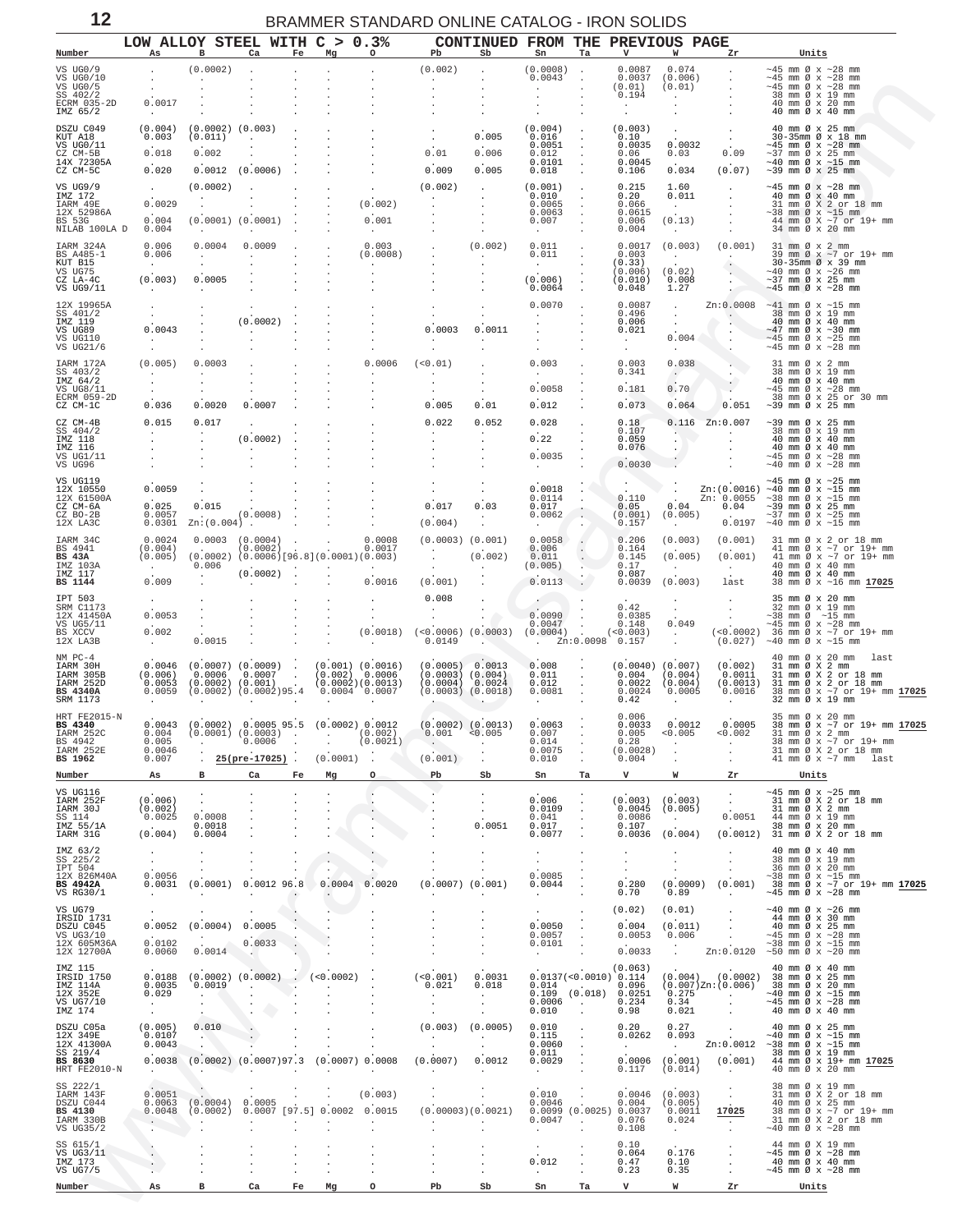<span id="page-12-0"></span>LOW ALLOY STEEL WITH  $0.13$  % < C < 0.3 % - CONTINUED ON THE NEXT PAGE #=Class, where 1=CRM and 2=RM

|                                                                   | # Number                                                                  | C                                           | Mn                                        | $\mathbb P$                                    | S                                               | Si                                         | Cu                                          | Νi                                         | Cr                                          | Al                                            | Als    | As                                            | Co                                               | Mo                                           | Ν                                               | Sn                                                | V                                             |
|-------------------------------------------------------------------|---------------------------------------------------------------------------|---------------------------------------------|-------------------------------------------|------------------------------------------------|-------------------------------------------------|--------------------------------------------|---------------------------------------------|--------------------------------------------|---------------------------------------------|-----------------------------------------------|--------|-----------------------------------------------|--------------------------------------------------|----------------------------------------------|-------------------------------------------------|---------------------------------------------------|-----------------------------------------------|
| 1<br>$\mathbf{1}$<br>$\mathbf{1}$<br>2                            | 1 IARM 330A<br>12X 16604A<br>SRM 1269<br>ECRM 086-1D<br>CZ CM-3A          | 0.299<br>0.299<br>0.298<br>0.297<br>0.295   | 1.00<br>0.444<br>1.35<br>0.879<br>0.37    | (0.005)<br>0.0064<br>0.012<br>0.024<br>0.016   | (0.001)<br>0.0018<br>0.0061<br>0.037<br>0.0013  | 0.273<br>0.239<br>0.189<br>0.206<br>0.27   | 0.074<br>0.131<br>0.095<br>0.320<br>0.16    | 1.80<br>1.892<br>0.108<br>0.168<br>1.82    | 0.90<br>1.912<br>0.201<br>0.150<br>1.87     | 0.045<br>0.0111<br>0.016<br>0.05              |        | (0.003)<br>$\sim$ $-$<br>0.023<br>0.005       | 0.0063<br>0.0366<br>0.012                        | 0.404<br>0.334<br>0.036<br>0.33              | 0.0024<br>0.0046<br>$\sim$<br>0.007             | 0.0039<br>0.0060<br>0.026<br>0.007                | 0.071<br>0.0069<br>0.004<br>м.<br>0.007       |
| 1<br>$\mathbf{1}$<br>$\mathbf{1}$<br>$\mathbf{1}$<br>$\mathbf{1}$ | VS UG9/10<br>VS RG27/1<br>IMZ 178<br>SRM 1225<br>BS HiCal-1               | 0.294<br>0.290<br>0.29<br>0.274<br>0.271    | 0.616<br>0.74<br>0.65<br>0.48<br>1.00     | 0.044<br>0.016<br>0.007<br>(0.007)             | (0.003)<br>0.0043<br>0.003<br>0.014<br>0.0007   | 0.235<br>0.28<br>0.28<br>0.221<br>1.29     | 0.169<br>0.208<br>0.140<br>0.152            | 0.144<br>0.142<br>2.09<br>0.018<br>3.28    | 0.170<br>1.83<br>1.26<br>0.91<br>1.55       | 0.280<br>1.07<br>0.051<br>0.070               |        | 0.0022                                        | 0.025<br>0.015<br>0.0024                         | 0.282<br>0.191<br>0.20<br>0.166<br>0.379     | 0.015<br>0.0160<br>$\cdot$                      | 0.0017<br>0.011<br>(0.0002)                       | 1.25<br>0.072<br>0.011<br>0.004<br>0.0027     |
| $\mathbf{1}$<br>2<br>2<br>$\mathbf{1}$                            | IARM 380A<br>RM Fe $2/4$<br>BS 69B<br>12X 12750U<br>1 12X 32550A          | 0.268<br>0.26<br>0.258<br>0.258<br>0.257    | 1.24<br>0.61<br>1.28<br>0.510<br>1.350    | 0.021<br>0.039<br>0.008<br>0.0078<br>0.0061    | 0.025<br>0.016<br>0.013<br>0.0053<br>0.0054     | 0.181<br>0.30<br>1.27<br>0.599<br>1.59     | 0.265<br>0.30<br>0.086<br>0.106<br>0.108    | 0.114<br>0.68<br>1.71<br>0.786<br>1.750    | 0.192<br>0.70<br>0.28<br>0.792<br>0.377     | 0.0029<br>(0.001)<br>0.024<br>0.253<br>0.0178 |        | (0.007)<br>0.04<br>$\sim$ $\sim$<br>0.0054    | (0.010)<br>0.29<br>0.035<br>0.581                | 0.059<br>0.47<br>0.39<br>0.088<br>0.417      | (0.012)<br>0.020<br>0.0057<br>0.0101            | 0.0117<br>0.04<br>0.006<br>0.110<br>0.0206        | 0.0475<br>0.46<br>(0.002)<br>0.102<br>0.0222  |
| 2<br>$\mathbf{1}$<br>2<br>$\mathbf{1}$                            | BS 6418<br>IARM 380B<br>HRT FE2018-N<br>IMZ 113<br>1 12X 722M24A          | 0.255<br>0.243<br>0.24<br>0.24<br>0.236     | 1.42<br>1.27<br>0.74<br>0.50<br>0.510     | 0.010<br>0.016<br>0.012<br>0.022<br>0.0135     | 0.004<br>0.027<br>(0.003)<br>0.025<br>0.0199    | 1.54<br>0.238<br>0.29<br>0.10<br>0.262     | 0.11<br>0.307<br>0.06<br>0.11<br>0.200      | 1.74<br>0.182<br>0.43<br>0.13<br>0.208     | 0.34<br>0.153<br>1.46<br>1.25<br>3.094      | 0.027<br>(0.0021)<br>0.017<br>0.007<br>0.0187 | 0.004  | 0.0044<br>0.0058<br>$\sim$<br>0.0075          | 0.010<br>0.014                                   | 0.42<br>0.055<br>0.75<br>0.050<br>0.497      | 0.0066<br>(0.013)<br>0.0066<br>0.0154           | 0.006<br>0.0132<br>$\ddot{\phantom{0}}$<br>0.0116 | 0.003<br>0.049<br>0.30<br>0.039<br>0.0080     |
| 1<br>$\mathbf{1}$<br>2<br>$\mathbf{1}$<br>$\mathbf{1}$            | VS UG6/5<br>12X 356D<br>DSZU C043A<br>IARM 229B<br><b>ECRM 197-1D</b>     | 0.232<br>0.228<br>0.222<br>0.220<br>0.219   | 0.39<br>0.325<br>2.14<br>0.858<br>0.792   | (0.006)<br>0.057<br>0.060<br>0.0073<br>0.0073  | (0.008)<br>0.040<br>0.064<br>0.0106<br>0.0232   | 0.51<br>0.235<br>0.131<br>0.329<br>0.275   | 0.257<br>0.402<br>0.51<br>0.0153<br>0.152   | (0.2)<br>0.070<br>2.93<br>0.030<br>0.148   | 1.85<br>0.246<br>0.49<br>0.017<br>0.451     | (0.4)<br>0.031<br>0.066<br>0.025<br>0.0313    |        | 0.025<br>(0.001)<br>(0.002)<br>0.0083         | 0.110<br>0.0116<br>0.0135                        | (0.2)<br>0.0299<br>0.146<br>0.495<br>0.402   | 0.0107<br>(0.009)<br>0.0072<br>0.0114           | 0.0372<br>0.0023<br>0.0012<br>0.0097              | 0.34<br>0.071<br>0.25<br>0.0059               |
| 2<br>2<br>1<br>$\mathbf{1}$<br>2                                  | BS 3961<br>TL 1668<br><b>BS 8620F</b><br>DSZU C048<br>TL 1001             | 0.215<br>0.2146<br>0.212<br>0.212<br>0.2108 | 0.565<br>1.643<br>0.85<br>0.467<br>0.8645 | 0.016<br>0.0137<br>0.0090<br>0.0102<br>0.0141  | 0.022<br>0.0012<br>0.033<br>0.0059<br>0.0236    | 0.236<br>1.645<br>0.243<br>0.273<br>0.2141 | 0.133<br>0.0108<br>0.234<br>0.262<br>0.1902 | 1.67<br>0.0164<br>0.427<br>0.105<br>0.5378 | 0.510<br>0.0173<br>0.547<br>0.175<br>0.5290 | 0.022<br>0.0371<br>0.040<br>0.0293<br>0.0191  |        | 0.0016<br>0.0078<br>0.0085<br>(0.0051)        | (0.010)<br>0.0031<br>0.0089<br>0.015<br>(0.0070) | 0.27<br>(0.0014)<br>0.206<br>0.016<br>0.1987 | 0.0079<br>0.0043<br>0.0106<br>(0.011)<br>0.0102 | (0.008)<br>0.0047<br>0.0102<br>0.016<br>0.0090    | (0.002)<br>0.0016<br>0.0054<br>$\cdot$        |
| $\mathbf{1}$<br>$\mathbf{1}$<br>$\mathbf{1}$<br>2                 | IPT 502<br>VS UG4/11<br>IARM 33D<br>BS 3952<br>1 ECRM 187-2D              | 0.210<br>0.21<br>0.209<br>0.208<br>0.2038   | 0.823<br>0.59<br>0.593<br>0.546<br>1.257  | 0.018<br>0.024<br>0.009<br>0.011<br>0.0066     | 0.026<br>0.0069<br>0.023<br>0.021<br>(0.0300)   | 0.198<br>0.285<br>0.207<br>0.264<br>0.2111 | 0.121<br>0.074<br>0.072<br>0.202<br>0.1288  | 0.408<br>0.173<br>1.78<br>0.112<br>0.1755  | 0.485<br>1.21<br>0.139<br>0.105<br>1.132    | 0.024<br>0.032<br>0.026<br>0.048<br>0.0223    |        | 0.0035<br>0.0057                              | 0.0083<br>0.0108<br>0.008<br>0.0112              | 0.155<br>0.87<br>0.229<br>0.519<br>0.0623    | 0.0069<br>0.020<br>0.0053<br>(0.0005)<br>0.0105 | 0.005<br>0.0237                                   | 0.78<br>0.002<br>0.0122                       |
|                                                                   |                                                                           |                                             |                                           |                                                |                                                 |                                            |                                             |                                            |                                             |                                               |        |                                               |                                                  |                                              |                                                 |                                                   |                                               |
|                                                                   | # Number                                                                  | C                                           | Mn                                        | P                                              | S                                               | Si                                         | Cu                                          | Νi                                         | Cr                                          | Al                                            | Als    | As                                            | Co                                               | Mo                                           | Ν                                               | Sn                                                | V                                             |
| 1<br>1<br>$\mathbf{1}$<br>$\mathbf{1}$                            | <b>BS 9325A</b><br><b>BS 4820A</b><br>12X 12747V<br>VS RG31/1<br>1 KUT B3 | 0.203<br>0.203<br>0.201<br>0.200<br>0.20    | 0.969<br>0.64<br>1.240<br>0.191<br>0.14   | 0.0079<br>0.008<br>0.0648<br>0.0039<br>(0.012) | 0.0045<br>0.014<br>0.0275<br>0.0058<br>0.025    | 0.612<br>0.185<br>0.298<br>0.28<br>0.53    | 0.163<br>0.212<br>0.232<br>0.39<br>0.25     | 3.29<br>3.28<br>0.494<br>2.12<br>$\sim$    | 1.50<br>0.116<br>0.58<br>1.28<br>5.94       | 0.0056<br>0.029<br>0.0271<br>0.30             |        | 0.0024<br>0.006<br>0.0075                     | 0.0093<br>0.008<br>0.211<br>0.273                | 0.358<br>0.203<br>0.606<br>0.30              | 0.0076<br>0.0076<br>0.025<br>$\bullet$          | $(0.0003)$ $(0.0024)$<br>0.0097<br>0.144          | 0.0010<br>0.0272<br>0.200<br>1.16             |
| $\mathbf{1}$<br>$\mathbf{1}$<br>$\mathbf{1}$<br>$\mathbf{1}$      | VS UG5/5<br>IARM 155F<br>IMZ 112B ##<br>VS UG8/10<br>1 VS UG114           | (0.2)<br>0.199<br>0.195<br>0.192<br>0.190   | 0.52<br>0.617<br>0.43<br>1.81<br>1.65     | (0.005)<br>0.008<br>0.022<br>0.0064<br>0.010   | (0.03)<br>(0.013)<br>0.016<br>(0.005)<br>0.0074 | 0.145<br>0.223<br>0.27<br>0.61<br>0.59     | 0.37<br>0.219<br>0.055<br>0.198<br>0.173    | 0.42<br>3.36<br>0.046<br>0.348<br>0.345    | 1.42<br>0.144<br>0.034<br>0.729<br>1.03     | 0.19<br>0.0356<br>(0.03)<br>0.082<br>0.146    |        | (0.006)                                       | 0.012                                            | 0.44<br>0.244<br>0.043<br>0.030<br>0.016     | (0.005)<br>0.010<br>0.0185                      | 0.0084<br>0.15<br>0.0052                          | 0.29<br>0.0015<br>0.045<br>0.0031             |
| -1.<br>$\mathbf{1}$<br>2<br>$\mathbf{1}$<br>$\mathbf{1}$          | IMZ 162<br>VS UG113<br>BS 4620<br>BS 51F<br>$\overline{ECRM}$ 192-1D      | 0.19<br>0.189<br>0.189<br>0.188<br>0.1875   | 1.31<br>1.55<br>0.57<br>0.519<br>1.377    | 0.021<br>0.0087<br>0.006<br>0.016<br>0.0029    | 0.014<br>0.0070<br>0.018<br>0.017<br>0.0010     | 0.59<br>0.59<br>0.25<br>0.24<br>0.219      | 0.077<br>0.185<br>0.216<br>0.231<br>0.0453  | 1.64<br>0.186<br>1.75<br>1.68<br>0.755     | 0.91<br>1.12<br>0.072<br>0.156<br>0.0717    | (0.040)<br>0.263<br>0.032<br>0.022<br>0.0306  | 0.0285 | 0.0084<br>(0.005)                             | 0.012<br>0.0086<br>0.0055                        | 0.52<br>0.010<br>0.24<br>0.224<br>0.482      | 0.0078<br>0.0061<br>0.0118                      | 0.013<br>0.008                                    | 0.045<br>0.0040<br>(0.0008<br>0.0030          |
| 1<br>2<br>2<br>$\mathbf{1}$                                       | VS UG112<br>BS LF3<br>HRT FE2012-N<br>IMZ 74A<br>1 12X 19MNVS6A           | 0.186<br>0.183<br>0.18<br>0.179<br>0.174    | 1.63<br>0.52<br>0.70<br>1.19<br>1.563     | 0.0065<br>0.006<br>0.010<br>0.008<br>0.0114    | 0.0050<br>0.018<br>0.008<br>0.010<br>0.0245     | 0.60<br>0.206<br>0.31<br>0.34<br>0.357     | 0.157<br>0.080<br>0.14<br>0.209<br>0.203    | 0.185<br>3.36<br>0.13<br>0.130<br>0.110    | 0.98<br>0.098<br>0.25<br>0.197<br>0.1087    | 0.026<br>0.017<br>0.030<br>0.012<br>0.0101    |        | 0.006<br>$\sim$<br>$\sim 10^{-11}$            | 0.056<br>0.0043                                  | 0.021<br>0.056<br>0.26<br>0.047<br>0.0270    | 0.0054<br>0.0118<br>0.0210                      | 0.006<br>0.0214                                   | 0.014<br>(0.002)<br>0.072<br>0.0939           |
| 1<br>$\mathbf{1}$<br>$\mathbf{1}$<br>2                            | ECRM 087-1D<br>12X 15180A<br><b>ECRM 194-2D</b><br>BS 3962<br>1 VS UG7/11 | 0.174<br>0.170<br>0.1694<br>0.168<br>0.164  | 0.671<br>1.196<br>1.282<br>0.58<br>0.293  | 0.010<br>0.0110<br>0.0137<br>0.007<br>0.0045   | 0.046<br>0.0022<br>0.00049<br>0.018<br>0.0062   | 0.263<br>0.212<br>0.2974<br>0.244<br>0.39  | 0.171<br>0.141<br>0.0313<br>0.146<br>0.468  | 0.118<br>0.1030<br>0.3316<br>1.83<br>2.09  | 0.078<br>0.118<br>0.760<br>0.138<br>1.31    | 0.018<br>0.0669<br>0.023<br>0.276             |        | 0.024<br>0.0117<br>0.00208<br>0.005<br>$\sim$ | 0.015<br>0.00328<br>0.007<br>0.291               | 0.021<br>0.0231<br>0.402<br>0.219<br>0.298   | 0.0051<br>0.00319<br>0.0072<br>0.014            | 0.017<br>0.0115<br>0.007<br>$\ddot{\phantom{0}}$  | 0.00161<br>(0.001)<br>0.208                   |
| 2<br>2<br>$\mathbf{1}$<br>2                                       | HRT FE1999-N<br>BS XCCT<br>IMZ 176A<br>BS 15A<br>1 ECRM 193-1D            | 0.16<br>0.158<br>0.15<br>0.142<br>0.14      | 0.59<br>0.52<br>0.75<br>1.12<br>0.97      | 0.011<br>0.005<br>0.018<br>0.016<br>0.007      | 0.005<br>0.011<br>0.003<br>0.008<br>0.009       | 0.22<br>0.28<br>0.35<br>0.058<br>0.40      | 0.11<br>0.027<br>0.103<br>0.030<br>0.60     | 0.09<br>1.27<br>3.62<br>0.029<br>1.18      | 0.87<br>0.65<br>0.41<br>0.044<br>0.18       | 0.027<br>0.006<br>(0.058)<br>0.041<br>0.025   |        | 0.004<br>0.003<br>0.0062                      | 0.017<br>(0.010)<br>0.005<br>0.007               | 0.46<br>0.020<br>0.027<br>0.008<br>0.35      | 0.0091<br>0.0076<br>0.0129<br>0.0108            | (0.002)<br>0.009<br>0.002<br>$\sim$               | 0.021<br>0.031<br>(0.061)<br>0.012<br>(0.002) |
|                                                                   | 1 12X 15252R<br>2 BS 47A                                                  | 0.137<br>0.130                              | 0.321<br>0.44                             | 0.044<br>0.017                                 | 0.044<br>0.015                                  | 0.097<br>0.27                              | 0.153<br>0.11                               | 2.03<br>0.12                               | 0.96<br>4.22                                | 0.035<br>0.015                                |        | $\cdot$<br>$\cdot$                            | 0.153<br>0.011                                   | 0.247<br>0.47                                | 0.020<br>0.018                                  | 0.047<br>0.008                                    | 0.288<br>0.016                                |

| <b>CRM</b> |               |    |   |                           |                                   |          |    |    | LOW ALLOY STEEL WITH EXTENSIVE ANALYSIS                                                       |    |           |                          |         | analysis listed in mass % |                 |       |      |      |              | $31-34$ mm $\varnothing \times 19$ mm |             |       |
|------------|---------------|----|---|---------------------------|-----------------------------------|----------|----|----|-----------------------------------------------------------------------------------------------|----|-----------|--------------------------|---------|---------------------------|-----------------|-------|------|------|--------------|---------------------------------------|-------------|-------|
| Number     | $\mathcal{C}$ | Mn | Þ | S                         | Si                                | $C_{11}$ | Ni | Cr | A <sub>1</sub>                                                                                | As | Co        | Mo                       | Nb      | Ph                        |                 | Sn    | Ta   | Ti   | $\mathbf{V}$ | W                                     |             | Zr.   |
| SRM 1264a  | 0.87          |    |   | $0.25$ $0.010$ $0.025$    |                                   |          |    |    | $0.067$ $0.25$ $0.14$ $0.06$ $(0.008)$ $0.010$ $0.15$ $0.49$ $0.15$ $0.0022$ $(0.008)$ $0.11$ |    |           |                          |         |                           |                 |       |      | 0.24 | 0.10         | 0.10                                  |             | 0.069 |
| continued  |               |    |   | analysis listed in mass % |                                   |          |    |    |                                                                                               |    |           | analysis listed in mg/kg |         |                           |                 |       |      |      |              |                                       |             |       |
| Number     | B             | Вi |   | Fe.diff Ge                |                                   | Sb       | Te |    | Zn                                                                                            |    | Aq Au Ca  |                          | Ce H Hf |                           |                 | La Mq | N    | Nd   | $\circ$      | Pd                                    |             | Se Sr |
| SRM 1264a  | (0.011)       |    |   |                           | $(0.0009)$ [96.7] $(0.003)$ 0.034 |          |    |    | $0.00018$ $(0.001)$                                                                           |    | $(0.2)$ 1 | $0.4$ 2                  |         | $(<5)$ (13)               | $0.7 \quad 1.5$ |       | (32) | 0.7  | (10)         | (0.3)                                 | $(2.1)$ (5) |       |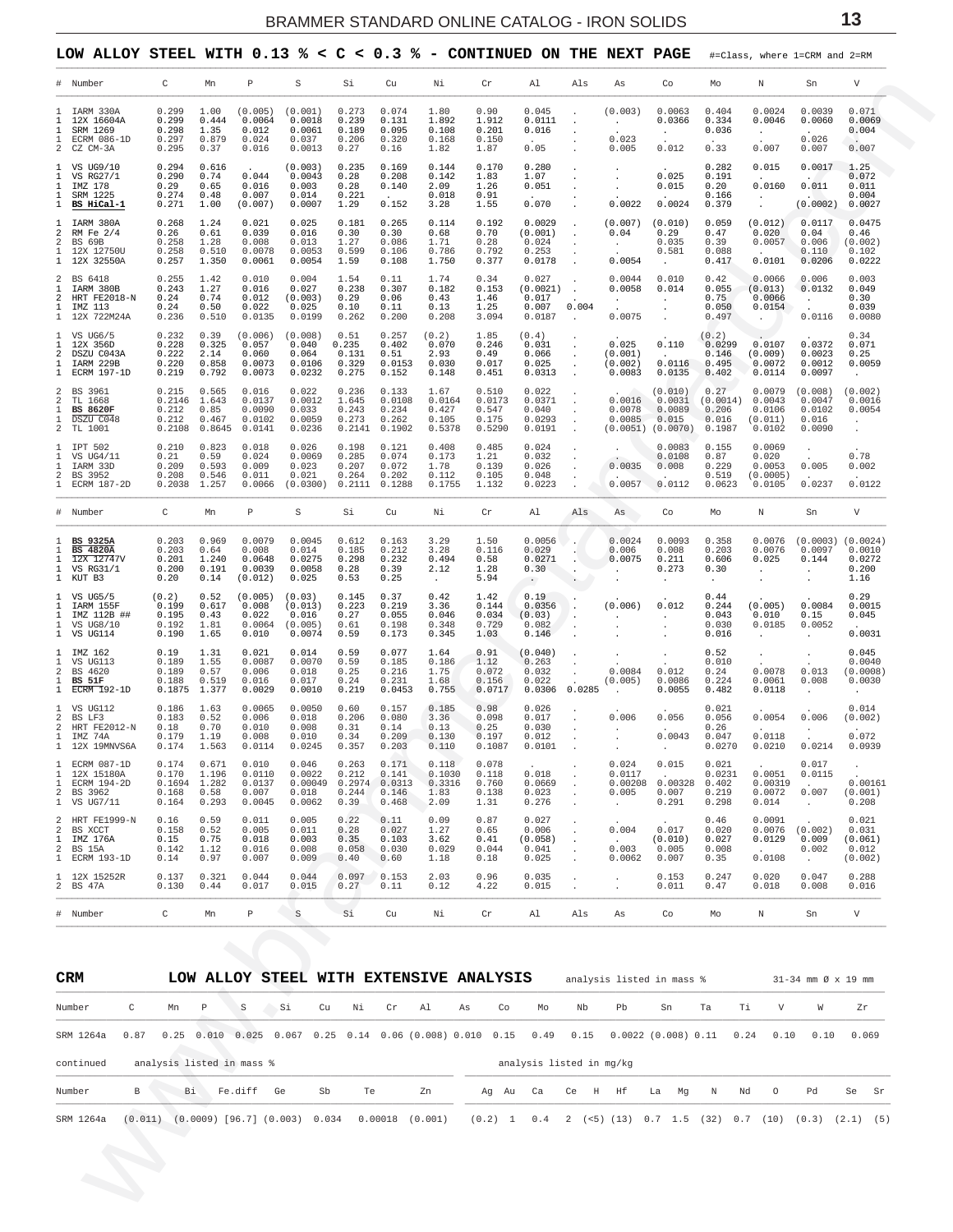<span id="page-13-0"></span> $\_$  , and the state of the state of the state of the state of the state of the state of the state of the state of the state of the state of the state of the state of the state of the state of the state of the state of the

 **LOW ALLOY STEEL WITH 0.13 % < C < 0.3 % CONTINUED FROM THE PREVIOUS PAGE**

| 0.0010<br>0.0003<br>IARM 330A<br>12X 16604A<br>$\sim$<br>$\sim$<br>SRM 1269<br>$\sim$<br>ECRM 086-1D<br>0.0002<br>CZ CM-3A<br>VS UG9/10<br>VS RG27/1<br>IMZ 178<br>SRM 1225<br>BS HiCal-1<br>(0.0001)<br>IARM 380A<br>$(0.0027)$ <0.001<br>RM Fe 2/4<br>BS 69B<br><b>Contract</b><br>$\sim$<br>12X 12750U<br>$\mathcal{L}_{\mathcal{A}}$<br>12X 32550A<br>BS 6418<br>$\sim$<br>IARM 380B<br>(0.0003)<br>HRT FE2018-N<br>IMZ 113<br><b>Service</b><br>12X 722M24A<br>VS UG6/5<br>$(0.002)$ Ca: $0.0063$<br>12X 356D<br>$(0.001)$ 0.0004<br>DSZU C043A<br>$(0.0006)$ $(0.0003)$<br>IARM 229B<br>ECRM 197-1D<br>$\sim$ 100 $\sim$<br>$\sim$<br>BS 3961<br>(0.00024) 0.0019<br>$\sim 100$<br>TL 1668<br>$(0.0003)$ $0.0020$ 97.1<br>BS 8620F<br>DSZU C048<br>$(0.0017)$ .<br>$\sim$<br>TL 1001<br>$\overline{a}$<br>IPT 502<br>$\cdot$<br>$\cdot$<br>VS UG4/11<br>0.0002<br>(0.0003)<br>IARM 33D<br>BS 3952<br>$\sim$<br>ECRM 187-2D<br>0.00048<br>$\cdot$<br>Number<br>B<br>Ca<br>BS 9325A<br>(0.0001)<br>$0.0039$ 92.8<br>0.0002<br>0.0003<br>BS 4820A<br>$\sim 100$<br>12X 12747V<br>$\sim$<br>$\sim$<br>VS RG31/1<br>$\mathbf{r}$<br>KUT B3<br>$\cdot$<br>VS UG5/5<br>$\mathbf{r}$<br>IARM 155F<br>$\sim$<br>IMZ 112B ## BACKORDERED<br>VS UG8/10<br>$\sim$<br>VS UG114<br>IMZ 162<br>VS UG113<br>0.00006<br>0.0001<br>BS 4620<br>$(0.0002)$ $(0.0005)[96.7]$<br>BS 51F<br>ECRM 192-1D<br>$\sim$ 100 $\sim$<br>$\sim$<br>VS UG112<br>0.0001<br>(0.0001)<br>BS LF3<br><b>HRT FE2012-N</b><br>(0.002)<br>(0.0004)<br>IMZ 74A<br>12X 19MNVS6A<br>$\sim$<br>$\overline{a}$<br>ECRM 087-1D<br>$\cdot$<br>12X 15180A<br>ECRM 194-2D<br>0.00155<br>BS 3962<br>$\cdot$ | $\cdot$<br>$0.0140$ [91.9] $(0.0003)$<br>$\sim$<br>$\ddot{\phantom{a}}$<br>$\sim$<br>$\sim$<br>$.$ Se: $0.010$<br><b>Contract Contract</b><br>$\sim$ $-$<br>$\sim$<br>$\sim$<br>(0.0003)<br>(0.0002)<br>$\sim$<br>$\ddot{\phantom{0}}$<br>Fe<br>Mq<br>(0.0002)<br>0.0003<br>$\sim$<br>$\ddot{\phantom{a}}$<br>$\ddot{\phantom{a}}$<br>$\cdot$<br>$\cdot$<br>$\sim$<br>$\cdot$<br>$\sim$<br>$\ddot{\phantom{a}}$<br>$\cdot$<br>0.0001 | $\sim$<br>0.006<br>$\bullet$<br>0.105<br>(0.002)<br>(0.0020)<br>(0.011)<br>0.111<br>$\ddot{\phantom{a}}$<br>(0.0016)<br><b>Contract Contract</b><br>$\ddot{\phantom{a}}$<br>$\cdot$<br>(0.01)<br>0.019<br>0.006<br>$\sim$<br>(0.0002)<br>0.0025<br>$\sim$<br>0.071<br>0.002<br>$\sim$<br>$\cdot$<br>Nb<br>0.0017<br>(0.002)<br>$\sim$ $\sim$<br>$\overline{\phantom{a}}$<br>(0.01)<br>0.013<br>(0.003)<br>$\mathbf{r}$ | $\cdot$<br>$\cdot$<br>$\cdot$<br>0.0012<br>$\sim$<br>$\cdot$<br>$\mathbf{r}$<br>$\cdot$<br>$\sim$ 100 $\mu$<br>$\sim 100$ km s $^{-1}$<br>$(0.0019)$ $(0.0017)$<br>$\sim$<br>$\sim$<br>0.0026<br>$\ddot{\phantom{0}}$<br>$\cdot$<br>0.0013<br>$\sim$<br>$\circ$<br>0.0011<br>$\sim$<br>$\mathbf{r}$<br>$0.0016$ $(0.003)$<br><b>Contract Contract</b> | $(0.003)$ $(0.0009)$ $(0.0004)$ $(0.001)$<br>0.005<br>$\cdot$<br>(0.0005)<br>< 0.02<br>$\sim$<br>$\ddot{\phantom{a}}$<br>0.034<br>$(0.0005)$ $(0.0006)(0.003)$ 0.0019<br><b>Contract Contract</b><br>(0.002)<br>$\cdot$<br>$\sim$<br>< 0.001<br>$\sim$<br>Pb<br>(0.0003)<br>(0.0002)<br><b>Contract Contract</b><br>$\ddot{\phantom{a}}$ | $\cdot$<br>0.03<br>$\sim$<br>$\ddot{\phantom{a}}$<br>$\sim$<br>$\Delta$<br>0.0203<br><b>Contract Contract</b><br>$(0.0007)$ $(0.0003)$ .<br>$(0.002)$ 17025<br>$\sim$<br>$\cdot$<br>$\ddot{\phantom{a}}$<br>(0.002)<br>$\sim$ $\sim$<br>$\cdot$<br>Sb<br>$\sim 10^{-11}$<br>$0.0024$ .<br>$\sim 10^{-11}$<br>$\mathbf{r}$<br>$\ddot{\phantom{0}}$<br>$\sim$ $\,$ | $\sim$<br>$\cdot$<br>$\cdot$<br>$\cdot$<br>$\cdot$<br>$\cdot$<br>$\cdot$<br>$\cdot$<br>$\cdot$<br>$\cdot$<br>$\sim 10^{-1}$<br>$\sim$ $\sim$<br>$\sim$<br>$\cdot$<br>$\cdot$<br>Ta<br>$\sim$ | 0.006<br>$\sim$<br>$\sim$<br>0.006<br>0.163<br>0.110<br>$\sim$<br>$(0.0065)$ 0.19<br>(0.002)<br>0.159<br>$\sim$<br>0.003<br>$0.0011$ $(0.003)$<br><b>Service</b><br>$\mathbf{r}$<br>(0.01)<br>0.016<br>0.041<br>0.0005<br>$\tag{0.003}$<br>0.0032<br>0.0016<br>(0.0134)<br>0.0016<br>0.034<br>0.003<br>$\sim$<br>$\mathcal{L}$<br>Ti<br>(0.010) 0.0030<br>$0.0012$ (0.002)<br>0.099<br>0.21<br>$\sim$ $\sim$<br>(0.003)<br>0.0020<br>0.010 | (0.004)<br>$\sim$<br>$\cdot$<br>0.015<br>1.34<br>0.170<br>0.017<br>$0.0037$ $(0.0009)$<br>(0.009)<br>$\sim 10^{-11}$<br>0.100<br>$\sim$ $-$<br><b>Contract Contract</b><br>$\cdot$<br>$\sim$<br>0.16<br>0.086<br>0.092<br>(0.003)<br>$\sim$<br>0.0016<br>$\sim$<br>÷.<br>$0.0092$ .<br>< 0.005<br><b>AND</b><br>$\sim$<br>W<br>0.024<br>0.0276<br>0.39<br>1.19<br>0.38<br>(0.004) | $\cdot$<br>$\sim$<br>$\cdot$<br>$\sim$<br>$\sim$<br>$\sim$<br>$\sim$<br>$\sim$<br>$\ddot{\phantom{a}}$<br>$\cdot$<br>$\sim$<br>$\sim 100$<br>0.0028<br>0.011<br>$\sim$<br>$\sim$<br>$\sim$<br>- 1<br>Zn<br>17025<br>17025<br><b>All Card</b><br>$\sim$<br>$\sim$<br>$\sim$<br>$\sim$ | $\sim$<br>$\cdot$<br>$\sim$<br>$\sim$<br>$\sim$<br>< 0.02<br>$\sim 10^{-11}$<br>$\sim$<br>$\sim$ $\sim$<br>$\mathcal{O}(\mathcal{E})$<br>$\sim$<br>$\sim$ $\sim$<br>$\sim 10^{-11}$<br><b>Contractor</b><br>$\sim$<br>< 0.002<br><b>Contractor</b><br>Zr<br><b>Contractor</b><br>$\sim$<br>$\sim$<br>$\sim$ $\sim$<br>$\sim$ $-$ | $0.0015$ 31 mm $\emptyset$ x 2 mm<br>$\sim$ 40 mm Ø X $\sim$ 15 mm<br>32 mm Ø x 19 mm<br>38 mm Ø x 25 or 30 mm<br>$\sim$ 39 mm Ø x 25 mm<br>$~10-45$ mm Ø x $~28$ mm<br>$\sim$ 45 mm Ø x $\sim$ 28 mm<br>40 mm $\varnothing \times 40$ mm<br>32 mm Ø x 19 mm<br>$(0.0008)$ ~38 mm Ø x ~30 mm 17025<br>31 mm Ø X 2 or 18 mm<br>40 mm Ø x 40 mm<br>38 mm Ø x ~7 or 19+ mm<br>$\sim$ 40 mm Ø x $\sim$ 15 mm<br>$\sim$ 38 mm Ø x $\sim$ 15 mm<br>57 mm Ø x ~7 or 19+ mm<br>31 mm Ø X 2 or 18 mm<br>36 mm Ø x 20 mm<br>40 mm Ø x 40 mm<br>$\sim$ 38 mm Ø x $\sim$ 15 mm<br>$\sim$ 45 mm Ø x $\sim$ 28 mm<br>$\sim$ 40 mm Ø x $\sim$ 15 mm<br>40 mm Ø x 25 mm<br>$(0.0008)$ 31 mm $\emptyset$ x 2 mm<br>38 mm Ø x 25 mm<br>44 mm Ø X ~7 or 19+ mm<br>$0.0008$ (0.0003) 37 mm Ø x 20 mm<br>. $(0.0008)$ 38 mm Ø x ~7 or 19+ mm<br>40 mm Ø x 25 mm<br>40 mm Ø x 20 mm<br>36 mm Ø x 20 mm<br>$\sim$ 45 mm Ø x $\sim$ 28 mm<br>31 mm Ø x 2 or 18 mm<br>39 mm Ø x ~7 or 19+ mm<br>39 mm Ø x 28 mm<br>Units<br>$(0.001)$ ~40 mm Ø x ~30 mm<br>38 mm Ø x ~7 or 19+ mm<br>$~10$ mm $\varnothing$ X $~15$ mm<br>$~10-45$ mm Ø x $~128$ mm<br>30-35mm Ø x 39 mm<br>$~10-45$ mm Ø x $~28$ mm<br>31 mm Ø X 2 or 18 mm<br>40 mm Ø x 40 mm |
|----------------------------------------------------------------------------------------------------------------------------------------------------------------------------------------------------------------------------------------------------------------------------------------------------------------------------------------------------------------------------------------------------------------------------------------------------------------------------------------------------------------------------------------------------------------------------------------------------------------------------------------------------------------------------------------------------------------------------------------------------------------------------------------------------------------------------------------------------------------------------------------------------------------------------------------------------------------------------------------------------------------------------------------------------------------------------------------------------------------------------------------------------------------------------------------------------------------------------------------------------------------------------------------------------------------------------------------------------------------------------------------------------------------------------------------------------------------------------------------------------------------------------------------------------------------------------------------------------------------------------------------------------------------|--------------------------------------------------------------------------------------------------------------------------------------------------------------------------------------------------------------------------------------------------------------------------------------------------------------------------------------------------------------------------------------------------------------------------------------|------------------------------------------------------------------------------------------------------------------------------------------------------------------------------------------------------------------------------------------------------------------------------------------------------------------------------------------------------------------------------------------------------------------------|-------------------------------------------------------------------------------------------------------------------------------------------------------------------------------------------------------------------------------------------------------------------------------------------------------------------------------------------------------|------------------------------------------------------------------------------------------------------------------------------------------------------------------------------------------------------------------------------------------------------------------------------------------------------------------------------------------|------------------------------------------------------------------------------------------------------------------------------------------------------------------------------------------------------------------------------------------------------------------------------------------------------------------------------------------------------------------|----------------------------------------------------------------------------------------------------------------------------------------------------------------------------------------------|--------------------------------------------------------------------------------------------------------------------------------------------------------------------------------------------------------------------------------------------------------------------------------------------------------------------------------------------------------------------------------------------------------------------------------------------|-----------------------------------------------------------------------------------------------------------------------------------------------------------------------------------------------------------------------------------------------------------------------------------------------------------------------------------------------------------------------------------|--------------------------------------------------------------------------------------------------------------------------------------------------------------------------------------------------------------------------------------------------------------------------------------|----------------------------------------------------------------------------------------------------------------------------------------------------------------------------------------------------------------------------------------------------------------------------------------------------------------------------------|------------------------------------------------------------------------------------------------------------------------------------------------------------------------------------------------------------------------------------------------------------------------------------------------------------------------------------------------------------------------------------------------------------------------------------------------------------------------------------------------------------------------------------------------------------------------------------------------------------------------------------------------------------------------------------------------------------------------------------------------------------------------------------------------------------------------------------------------------------------------------------------------------------------------------------------------------------------------------------------------------------------------------------------------------------------------------------------------------------------------------------------------------------------------------------------------------------------------|
|                                                                                                                                                                                                                                                                                                                                                                                                                                                                                                                                                                                                                                                                                                                                                                                                                                                                                                                                                                                                                                                                                                                                                                                                                                                                                                                                                                                                                                                                                                                                                                                                                                                                |                                                                                                                                                                                                                                                                                                                                                                                                                                      |                                                                                                                                                                                                                                                                                                                                                                                                                        |                                                                                                                                                                                                                                                                                                                                                       |                                                                                                                                                                                                                                                                                                                                          |                                                                                                                                                                                                                                                                                                                                                                  |                                                                                                                                                                                              |                                                                                                                                                                                                                                                                                                                                                                                                                                            |                                                                                                                                                                                                                                                                                                                                                                                   |                                                                                                                                                                                                                                                                                      |                                                                                                                                                                                                                                                                                                                                  |                                                                                                                                                                                                                                                                                                                                                                                                                                                                                                                                                                                                                                                                                                                                                                                                                                                                                                                                                                                                                                                                                                                                                                                                                        |
|                                                                                                                                                                                                                                                                                                                                                                                                                                                                                                                                                                                                                                                                                                                                                                                                                                                                                                                                                                                                                                                                                                                                                                                                                                                                                                                                                                                                                                                                                                                                                                                                                                                                |                                                                                                                                                                                                                                                                                                                                                                                                                                      |                                                                                                                                                                                                                                                                                                                                                                                                                        |                                                                                                                                                                                                                                                                                                                                                       |                                                                                                                                                                                                                                                                                                                                          |                                                                                                                                                                                                                                                                                                                                                                  |                                                                                                                                                                                              |                                                                                                                                                                                                                                                                                                                                                                                                                                            |                                                                                                                                                                                                                                                                                                                                                                                   |                                                                                                                                                                                                                                                                                      |                                                                                                                                                                                                                                                                                                                                  |                                                                                                                                                                                                                                                                                                                                                                                                                                                                                                                                                                                                                                                                                                                                                                                                                                                                                                                                                                                                                                                                                                                                                                                                                        |
|                                                                                                                                                                                                                                                                                                                                                                                                                                                                                                                                                                                                                                                                                                                                                                                                                                                                                                                                                                                                                                                                                                                                                                                                                                                                                                                                                                                                                                                                                                                                                                                                                                                                |                                                                                                                                                                                                                                                                                                                                                                                                                                      |                                                                                                                                                                                                                                                                                                                                                                                                                        |                                                                                                                                                                                                                                                                                                                                                       |                                                                                                                                                                                                                                                                                                                                          |                                                                                                                                                                                                                                                                                                                                                                  |                                                                                                                                                                                              |                                                                                                                                                                                                                                                                                                                                                                                                                                            |                                                                                                                                                                                                                                                                                                                                                                                   |                                                                                                                                                                                                                                                                                      |                                                                                                                                                                                                                                                                                                                                  |                                                                                                                                                                                                                                                                                                                                                                                                                                                                                                                                                                                                                                                                                                                                                                                                                                                                                                                                                                                                                                                                                                                                                                                                                        |
|                                                                                                                                                                                                                                                                                                                                                                                                                                                                                                                                                                                                                                                                                                                                                                                                                                                                                                                                                                                                                                                                                                                                                                                                                                                                                                                                                                                                                                                                                                                                                                                                                                                                |                                                                                                                                                                                                                                                                                                                                                                                                                                      |                                                                                                                                                                                                                                                                                                                                                                                                                        |                                                                                                                                                                                                                                                                                                                                                       |                                                                                                                                                                                                                                                                                                                                          |                                                                                                                                                                                                                                                                                                                                                                  |                                                                                                                                                                                              |                                                                                                                                                                                                                                                                                                                                                                                                                                            |                                                                                                                                                                                                                                                                                                                                                                                   |                                                                                                                                                                                                                                                                                      |                                                                                                                                                                                                                                                                                                                                  |                                                                                                                                                                                                                                                                                                                                                                                                                                                                                                                                                                                                                                                                                                                                                                                                                                                                                                                                                                                                                                                                                                                                                                                                                        |
|                                                                                                                                                                                                                                                                                                                                                                                                                                                                                                                                                                                                                                                                                                                                                                                                                                                                                                                                                                                                                                                                                                                                                                                                                                                                                                                                                                                                                                                                                                                                                                                                                                                                |                                                                                                                                                                                                                                                                                                                                                                                                                                      |                                                                                                                                                                                                                                                                                                                                                                                                                        |                                                                                                                                                                                                                                                                                                                                                       |                                                                                                                                                                                                                                                                                                                                          |                                                                                                                                                                                                                                                                                                                                                                  |                                                                                                                                                                                              |                                                                                                                                                                                                                                                                                                                                                                                                                                            |                                                                                                                                                                                                                                                                                                                                                                                   |                                                                                                                                                                                                                                                                                      |                                                                                                                                                                                                                                                                                                                                  |                                                                                                                                                                                                                                                                                                                                                                                                                                                                                                                                                                                                                                                                                                                                                                                                                                                                                                                                                                                                                                                                                                                                                                                                                        |
|                                                                                                                                                                                                                                                                                                                                                                                                                                                                                                                                                                                                                                                                                                                                                                                                                                                                                                                                                                                                                                                                                                                                                                                                                                                                                                                                                                                                                                                                                                                                                                                                                                                                |                                                                                                                                                                                                                                                                                                                                                                                                                                      |                                                                                                                                                                                                                                                                                                                                                                                                                        |                                                                                                                                                                                                                                                                                                                                                       |                                                                                                                                                                                                                                                                                                                                          |                                                                                                                                                                                                                                                                                                                                                                  |                                                                                                                                                                                              |                                                                                                                                                                                                                                                                                                                                                                                                                                            |                                                                                                                                                                                                                                                                                                                                                                                   |                                                                                                                                                                                                                                                                                      |                                                                                                                                                                                                                                                                                                                                  |                                                                                                                                                                                                                                                                                                                                                                                                                                                                                                                                                                                                                                                                                                                                                                                                                                                                                                                                                                                                                                                                                                                                                                                                                        |
|                                                                                                                                                                                                                                                                                                                                                                                                                                                                                                                                                                                                                                                                                                                                                                                                                                                                                                                                                                                                                                                                                                                                                                                                                                                                                                                                                                                                                                                                                                                                                                                                                                                                |                                                                                                                                                                                                                                                                                                                                                                                                                                      |                                                                                                                                                                                                                                                                                                                                                                                                                        |                                                                                                                                                                                                                                                                                                                                                       |                                                                                                                                                                                                                                                                                                                                          |                                                                                                                                                                                                                                                                                                                                                                  |                                                                                                                                                                                              |                                                                                                                                                                                                                                                                                                                                                                                                                                            |                                                                                                                                                                                                                                                                                                                                                                                   |                                                                                                                                                                                                                                                                                      |                                                                                                                                                                                                                                                                                                                                  |                                                                                                                                                                                                                                                                                                                                                                                                                                                                                                                                                                                                                                                                                                                                                                                                                                                                                                                                                                                                                                                                                                                                                                                                                        |
|                                                                                                                                                                                                                                                                                                                                                                                                                                                                                                                                                                                                                                                                                                                                                                                                                                                                                                                                                                                                                                                                                                                                                                                                                                                                                                                                                                                                                                                                                                                                                                                                                                                                |                                                                                                                                                                                                                                                                                                                                                                                                                                      |                                                                                                                                                                                                                                                                                                                                                                                                                        |                                                                                                                                                                                                                                                                                                                                                       |                                                                                                                                                                                                                                                                                                                                          |                                                                                                                                                                                                                                                                                                                                                                  |                                                                                                                                                                                              |                                                                                                                                                                                                                                                                                                                                                                                                                                            |                                                                                                                                                                                                                                                                                                                                                                                   |                                                                                                                                                                                                                                                                                      |                                                                                                                                                                                                                                                                                                                                  |                                                                                                                                                                                                                                                                                                                                                                                                                                                                                                                                                                                                                                                                                                                                                                                                                                                                                                                                                                                                                                                                                                                                                                                                                        |
|                                                                                                                                                                                                                                                                                                                                                                                                                                                                                                                                                                                                                                                                                                                                                                                                                                                                                                                                                                                                                                                                                                                                                                                                                                                                                                                                                                                                                                                                                                                                                                                                                                                                |                                                                                                                                                                                                                                                                                                                                                                                                                                      |                                                                                                                                                                                                                                                                                                                                                                                                                        |                                                                                                                                                                                                                                                                                                                                                       |                                                                                                                                                                                                                                                                                                                                          |                                                                                                                                                                                                                                                                                                                                                                  |                                                                                                                                                                                              |                                                                                                                                                                                                                                                                                                                                                                                                                                            |                                                                                                                                                                                                                                                                                                                                                                                   |                                                                                                                                                                                                                                                                                      |                                                                                                                                                                                                                                                                                                                                  |                                                                                                                                                                                                                                                                                                                                                                                                                                                                                                                                                                                                                                                                                                                                                                                                                                                                                                                                                                                                                                                                                                                                                                                                                        |
|                                                                                                                                                                                                                                                                                                                                                                                                                                                                                                                                                                                                                                                                                                                                                                                                                                                                                                                                                                                                                                                                                                                                                                                                                                                                                                                                                                                                                                                                                                                                                                                                                                                                |                                                                                                                                                                                                                                                                                                                                                                                                                                      |                                                                                                                                                                                                                                                                                                                                                                                                                        |                                                                                                                                                                                                                                                                                                                                                       |                                                                                                                                                                                                                                                                                                                                          |                                                                                                                                                                                                                                                                                                                                                                  |                                                                                                                                                                                              |                                                                                                                                                                                                                                                                                                                                                                                                                                            |                                                                                                                                                                                                                                                                                                                                                                                   |                                                                                                                                                                                                                                                                                      |                                                                                                                                                                                                                                                                                                                                  |                                                                                                                                                                                                                                                                                                                                                                                                                                                                                                                                                                                                                                                                                                                                                                                                                                                                                                                                                                                                                                                                                                                                                                                                                        |
|                                                                                                                                                                                                                                                                                                                                                                                                                                                                                                                                                                                                                                                                                                                                                                                                                                                                                                                                                                                                                                                                                                                                                                                                                                                                                                                                                                                                                                                                                                                                                                                                                                                                |                                                                                                                                                                                                                                                                                                                                                                                                                                      |                                                                                                                                                                                                                                                                                                                                                                                                                        |                                                                                                                                                                                                                                                                                                                                                       |                                                                                                                                                                                                                                                                                                                                          |                                                                                                                                                                                                                                                                                                                                                                  |                                                                                                                                                                                              |                                                                                                                                                                                                                                                                                                                                                                                                                                            |                                                                                                                                                                                                                                                                                                                                                                                   |                                                                                                                                                                                                                                                                                      |                                                                                                                                                                                                                                                                                                                                  |                                                                                                                                                                                                                                                                                                                                                                                                                                                                                                                                                                                                                                                                                                                                                                                                                                                                                                                                                                                                                                                                                                                                                                                                                        |
|                                                                                                                                                                                                                                                                                                                                                                                                                                                                                                                                                                                                                                                                                                                                                                                                                                                                                                                                                                                                                                                                                                                                                                                                                                                                                                                                                                                                                                                                                                                                                                                                                                                                |                                                                                                                                                                                                                                                                                                                                                                                                                                      |                                                                                                                                                                                                                                                                                                                                                                                                                        |                                                                                                                                                                                                                                                                                                                                                       |                                                                                                                                                                                                                                                                                                                                          |                                                                                                                                                                                                                                                                                                                                                                  |                                                                                                                                                                                              |                                                                                                                                                                                                                                                                                                                                                                                                                                            |                                                                                                                                                                                                                                                                                                                                                                                   |                                                                                                                                                                                                                                                                                      |                                                                                                                                                                                                                                                                                                                                  |                                                                                                                                                                                                                                                                                                                                                                                                                                                                                                                                                                                                                                                                                                                                                                                                                                                                                                                                                                                                                                                                                                                                                                                                                        |
|                                                                                                                                                                                                                                                                                                                                                                                                                                                                                                                                                                                                                                                                                                                                                                                                                                                                                                                                                                                                                                                                                                                                                                                                                                                                                                                                                                                                                                                                                                                                                                                                                                                                |                                                                                                                                                                                                                                                                                                                                                                                                                                      |                                                                                                                                                                                                                                                                                                                                                                                                                        |                                                                                                                                                                                                                                                                                                                                                       |                                                                                                                                                                                                                                                                                                                                          |                                                                                                                                                                                                                                                                                                                                                                  |                                                                                                                                                                                              |                                                                                                                                                                                                                                                                                                                                                                                                                                            |                                                                                                                                                                                                                                                                                                                                                                                   |                                                                                                                                                                                                                                                                                      |                                                                                                                                                                                                                                                                                                                                  |                                                                                                                                                                                                                                                                                                                                                                                                                                                                                                                                                                                                                                                                                                                                                                                                                                                                                                                                                                                                                                                                                                                                                                                                                        |
|                                                                                                                                                                                                                                                                                                                                                                                                                                                                                                                                                                                                                                                                                                                                                                                                                                                                                                                                                                                                                                                                                                                                                                                                                                                                                                                                                                                                                                                                                                                                                                                                                                                                |                                                                                                                                                                                                                                                                                                                                                                                                                                      |                                                                                                                                                                                                                                                                                                                                                                                                                        |                                                                                                                                                                                                                                                                                                                                                       |                                                                                                                                                                                                                                                                                                                                          |                                                                                                                                                                                                                                                                                                                                                                  |                                                                                                                                                                                              |                                                                                                                                                                                                                                                                                                                                                                                                                                            |                                                                                                                                                                                                                                                                                                                                                                                   |                                                                                                                                                                                                                                                                                      |                                                                                                                                                                                                                                                                                                                                  |                                                                                                                                                                                                                                                                                                                                                                                                                                                                                                                                                                                                                                                                                                                                                                                                                                                                                                                                                                                                                                                                                                                                                                                                                        |
|                                                                                                                                                                                                                                                                                                                                                                                                                                                                                                                                                                                                                                                                                                                                                                                                                                                                                                                                                                                                                                                                                                                                                                                                                                                                                                                                                                                                                                                                                                                                                                                                                                                                |                                                                                                                                                                                                                                                                                                                                                                                                                                      |                                                                                                                                                                                                                                                                                                                                                                                                                        |                                                                                                                                                                                                                                                                                                                                                       |                                                                                                                                                                                                                                                                                                                                          |                                                                                                                                                                                                                                                                                                                                                                  |                                                                                                                                                                                              |                                                                                                                                                                                                                                                                                                                                                                                                                                            |                                                                                                                                                                                                                                                                                                                                                                                   |                                                                                                                                                                                                                                                                                      |                                                                                                                                                                                                                                                                                                                                  |                                                                                                                                                                                                                                                                                                                                                                                                                                                                                                                                                                                                                                                                                                                                                                                                                                                                                                                                                                                                                                                                                                                                                                                                                        |
|                                                                                                                                                                                                                                                                                                                                                                                                                                                                                                                                                                                                                                                                                                                                                                                                                                                                                                                                                                                                                                                                                                                                                                                                                                                                                                                                                                                                                                                                                                                                                                                                                                                                |                                                                                                                                                                                                                                                                                                                                                                                                                                      |                                                                                                                                                                                                                                                                                                                                                                                                                        |                                                                                                                                                                                                                                                                                                                                                       |                                                                                                                                                                                                                                                                                                                                          |                                                                                                                                                                                                                                                                                                                                                                  |                                                                                                                                                                                              |                                                                                                                                                                                                                                                                                                                                                                                                                                            |                                                                                                                                                                                                                                                                                                                                                                                   |                                                                                                                                                                                                                                                                                      |                                                                                                                                                                                                                                                                                                                                  |                                                                                                                                                                                                                                                                                                                                                                                                                                                                                                                                                                                                                                                                                                                                                                                                                                                                                                                                                                                                                                                                                                                                                                                                                        |
|                                                                                                                                                                                                                                                                                                                                                                                                                                                                                                                                                                                                                                                                                                                                                                                                                                                                                                                                                                                                                                                                                                                                                                                                                                                                                                                                                                                                                                                                                                                                                                                                                                                                |                                                                                                                                                                                                                                                                                                                                                                                                                                      |                                                                                                                                                                                                                                                                                                                                                                                                                        |                                                                                                                                                                                                                                                                                                                                                       |                                                                                                                                                                                                                                                                                                                                          |                                                                                                                                                                                                                                                                                                                                                                  |                                                                                                                                                                                              |                                                                                                                                                                                                                                                                                                                                                                                                                                            |                                                                                                                                                                                                                                                                                                                                                                                   |                                                                                                                                                                                                                                                                                      |                                                                                                                                                                                                                                                                                                                                  |                                                                                                                                                                                                                                                                                                                                                                                                                                                                                                                                                                                                                                                                                                                                                                                                                                                                                                                                                                                                                                                                                                                                                                                                                        |
|                                                                                                                                                                                                                                                                                                                                                                                                                                                                                                                                                                                                                                                                                                                                                                                                                                                                                                                                                                                                                                                                                                                                                                                                                                                                                                                                                                                                                                                                                                                                                                                                                                                                |                                                                                                                                                                                                                                                                                                                                                                                                                                      |                                                                                                                                                                                                                                                                                                                                                                                                                        |                                                                                                                                                                                                                                                                                                                                                       |                                                                                                                                                                                                                                                                                                                                          |                                                                                                                                                                                                                                                                                                                                                                  |                                                                                                                                                                                              |                                                                                                                                                                                                                                                                                                                                                                                                                                            |                                                                                                                                                                                                                                                                                                                                                                                   |                                                                                                                                                                                                                                                                                      |                                                                                                                                                                                                                                                                                                                                  |                                                                                                                                                                                                                                                                                                                                                                                                                                                                                                                                                                                                                                                                                                                                                                                                                                                                                                                                                                                                                                                                                                                                                                                                                        |
|                                                                                                                                                                                                                                                                                                                                                                                                                                                                                                                                                                                                                                                                                                                                                                                                                                                                                                                                                                                                                                                                                                                                                                                                                                                                                                                                                                                                                                                                                                                                                                                                                                                                |                                                                                                                                                                                                                                                                                                                                                                                                                                      |                                                                                                                                                                                                                                                                                                                                                                                                                        |                                                                                                                                                                                                                                                                                                                                                       |                                                                                                                                                                                                                                                                                                                                          |                                                                                                                                                                                                                                                                                                                                                                  |                                                                                                                                                                                              |                                                                                                                                                                                                                                                                                                                                                                                                                                            |                                                                                                                                                                                                                                                                                                                                                                                   |                                                                                                                                                                                                                                                                                      |                                                                                                                                                                                                                                                                                                                                  |                                                                                                                                                                                                                                                                                                                                                                                                                                                                                                                                                                                                                                                                                                                                                                                                                                                                                                                                                                                                                                                                                                                                                                                                                        |
|                                                                                                                                                                                                                                                                                                                                                                                                                                                                                                                                                                                                                                                                                                                                                                                                                                                                                                                                                                                                                                                                                                                                                                                                                                                                                                                                                                                                                                                                                                                                                                                                                                                                |                                                                                                                                                                                                                                                                                                                                                                                                                                      |                                                                                                                                                                                                                                                                                                                                                                                                                        |                                                                                                                                                                                                                                                                                                                                                       |                                                                                                                                                                                                                                                                                                                                          |                                                                                                                                                                                                                                                                                                                                                                  |                                                                                                                                                                                              |                                                                                                                                                                                                                                                                                                                                                                                                                                            |                                                                                                                                                                                                                                                                                                                                                                                   |                                                                                                                                                                                                                                                                                      |                                                                                                                                                                                                                                                                                                                                  |                                                                                                                                                                                                                                                                                                                                                                                                                                                                                                                                                                                                                                                                                                                                                                                                                                                                                                                                                                                                                                                                                                                                                                                                                        |
|                                                                                                                                                                                                                                                                                                                                                                                                                                                                                                                                                                                                                                                                                                                                                                                                                                                                                                                                                                                                                                                                                                                                                                                                                                                                                                                                                                                                                                                                                                                                                                                                                                                                |                                                                                                                                                                                                                                                                                                                                                                                                                                      |                                                                                                                                                                                                                                                                                                                                                                                                                        |                                                                                                                                                                                                                                                                                                                                                       |                                                                                                                                                                                                                                                                                                                                          |                                                                                                                                                                                                                                                                                                                                                                  |                                                                                                                                                                                              |                                                                                                                                                                                                                                                                                                                                                                                                                                            |                                                                                                                                                                                                                                                                                                                                                                                   |                                                                                                                                                                                                                                                                                      |                                                                                                                                                                                                                                                                                                                                  |                                                                                                                                                                                                                                                                                                                                                                                                                                                                                                                                                                                                                                                                                                                                                                                                                                                                                                                                                                                                                                                                                                                                                                                                                        |
|                                                                                                                                                                                                                                                                                                                                                                                                                                                                                                                                                                                                                                                                                                                                                                                                                                                                                                                                                                                                                                                                                                                                                                                                                                                                                                                                                                                                                                                                                                                                                                                                                                                                |                                                                                                                                                                                                                                                                                                                                                                                                                                      |                                                                                                                                                                                                                                                                                                                                                                                                                        |                                                                                                                                                                                                                                                                                                                                                       |                                                                                                                                                                                                                                                                                                                                          |                                                                                                                                                                                                                                                                                                                                                                  |                                                                                                                                                                                              |                                                                                                                                                                                                                                                                                                                                                                                                                                            |                                                                                                                                                                                                                                                                                                                                                                                   |                                                                                                                                                                                                                                                                                      |                                                                                                                                                                                                                                                                                                                                  |                                                                                                                                                                                                                                                                                                                                                                                                                                                                                                                                                                                                                                                                                                                                                                                                                                                                                                                                                                                                                                                                                                                                                                                                                        |
|                                                                                                                                                                                                                                                                                                                                                                                                                                                                                                                                                                                                                                                                                                                                                                                                                                                                                                                                                                                                                                                                                                                                                                                                                                                                                                                                                                                                                                                                                                                                                                                                                                                                |                                                                                                                                                                                                                                                                                                                                                                                                                                      |                                                                                                                                                                                                                                                                                                                                                                                                                        |                                                                                                                                                                                                                                                                                                                                                       |                                                                                                                                                                                                                                                                                                                                          |                                                                                                                                                                                                                                                                                                                                                                  |                                                                                                                                                                                              |                                                                                                                                                                                                                                                                                                                                                                                                                                            |                                                                                                                                                                                                                                                                                                                                                                                   |                                                                                                                                                                                                                                                                                      |                                                                                                                                                                                                                                                                                                                                  |                                                                                                                                                                                                                                                                                                                                                                                                                                                                                                                                                                                                                                                                                                                                                                                                                                                                                                                                                                                                                                                                                                                                                                                                                        |
|                                                                                                                                                                                                                                                                                                                                                                                                                                                                                                                                                                                                                                                                                                                                                                                                                                                                                                                                                                                                                                                                                                                                                                                                                                                                                                                                                                                                                                                                                                                                                                                                                                                                |                                                                                                                                                                                                                                                                                                                                                                                                                                      |                                                                                                                                                                                                                                                                                                                                                                                                                        |                                                                                                                                                                                                                                                                                                                                                       |                                                                                                                                                                                                                                                                                                                                          |                                                                                                                                                                                                                                                                                                                                                                  |                                                                                                                                                                                              |                                                                                                                                                                                                                                                                                                                                                                                                                                            |                                                                                                                                                                                                                                                                                                                                                                                   |                                                                                                                                                                                                                                                                                      |                                                                                                                                                                                                                                                                                                                                  |                                                                                                                                                                                                                                                                                                                                                                                                                                                                                                                                                                                                                                                                                                                                                                                                                                                                                                                                                                                                                                                                                                                                                                                                                        |
|                                                                                                                                                                                                                                                                                                                                                                                                                                                                                                                                                                                                                                                                                                                                                                                                                                                                                                                                                                                                                                                                                                                                                                                                                                                                                                                                                                                                                                                                                                                                                                                                                                                                |                                                                                                                                                                                                                                                                                                                                                                                                                                      |                                                                                                                                                                                                                                                                                                                                                                                                                        |                                                                                                                                                                                                                                                                                                                                                       |                                                                                                                                                                                                                                                                                                                                          |                                                                                                                                                                                                                                                                                                                                                                  |                                                                                                                                                                                              |                                                                                                                                                                                                                                                                                                                                                                                                                                            |                                                                                                                                                                                                                                                                                                                                                                                   |                                                                                                                                                                                                                                                                                      |                                                                                                                                                                                                                                                                                                                                  |                                                                                                                                                                                                                                                                                                                                                                                                                                                                                                                                                                                                                                                                                                                                                                                                                                                                                                                                                                                                                                                                                                                                                                                                                        |
|                                                                                                                                                                                                                                                                                                                                                                                                                                                                                                                                                                                                                                                                                                                                                                                                                                                                                                                                                                                                                                                                                                                                                                                                                                                                                                                                                                                                                                                                                                                                                                                                                                                                |                                                                                                                                                                                                                                                                                                                                                                                                                                      |                                                                                                                                                                                                                                                                                                                                                                                                                        |                                                                                                                                                                                                                                                                                                                                                       |                                                                                                                                                                                                                                                                                                                                          |                                                                                                                                                                                                                                                                                                                                                                  |                                                                                                                                                                                              | 0.0034                                                                                                                                                                                                                                                                                                                                                                                                                                     | <b>Contract Contract</b><br>$\sim$                                                                                                                                                                                                                                                                                                                                                | $\sim$                                                                                                                                                                                                                                                                               | $\sim$ $-$                                                                                                                                                                                                                                                                                                                       | $~10-45$ mm Ø x $~28$ mm                                                                                                                                                                                                                                                                                                                                                                                                                                                                                                                                                                                                                                                                                                                                                                                                                                                                                                                                                                                                                                                                                                                                                                                               |
|                                                                                                                                                                                                                                                                                                                                                                                                                                                                                                                                                                                                                                                                                                                                                                                                                                                                                                                                                                                                                                                                                                                                                                                                                                                                                                                                                                                                                                                                                                                                                                                                                                                                |                                                                                                                                                                                                                                                                                                                                                                                                                                      |                                                                                                                                                                                                                                                                                                                                                                                                                        |                                                                                                                                                                                                                                                                                                                                                       |                                                                                                                                                                                                                                                                                                                                          |                                                                                                                                                                                                                                                                                                                                                                  |                                                                                                                                                                                              | 0.006                                                                                                                                                                                                                                                                                                                                                                                                                                      | $\sim$                                                                                                                                                                                                                                                                                                                                                                            |                                                                                                                                                                                                                                                                                      | 0.065                                                                                                                                                                                                                                                                                                                            | $\sim$ 45 mm Ø x $\sim$ 25 mm                                                                                                                                                                                                                                                                                                                                                                                                                                                                                                                                                                                                                                                                                                                                                                                                                                                                                                                                                                                                                                                                                                                                                                                          |
|                                                                                                                                                                                                                                                                                                                                                                                                                                                                                                                                                                                                                                                                                                                                                                                                                                                                                                                                                                                                                                                                                                                                                                                                                                                                                                                                                                                                                                                                                                                                                                                                                                                                |                                                                                                                                                                                                                                                                                                                                                                                                                                      | $\cdot$                                                                                                                                                                                                                                                                                                                                                                                                                | $\cdot$<br>$0.0001$ 0.0009                                                                                                                                                                                                                                                                                                                            | 0.0002                                                                                                                                                                                                                                                                                                                                   | $0.0024$ .                                                                                                                                                                                                                                                                                                                                                       |                                                                                                                                                                                              | 0.12<br>0.006<br>0.0026                                                                                                                                                                                                                                                                                                                                                                                                                    | 0.007<br>0.0009                                                                                                                                                                                                                                                                                                                                                                   | 0.0002                                                                                                                                                                                                                                                                               | <b>Contract</b>                                                                                                                                                                                                                                                                                                                  | 40 mm Ø x 40 mm<br>$0.169$ ~45 mm Ø x ~25 mm<br>38 mm Ø x ~7 or 19+ mm                                                                                                                                                                                                                                                                                                                                                                                                                                                                                                                                                                                                                                                                                                                                                                                                                                                                                                                                                                                                                                                                                                                                                 |
|                                                                                                                                                                                                                                                                                                                                                                                                                                                                                                                                                                                                                                                                                                                                                                                                                                                                                                                                                                                                                                                                                                                                                                                                                                                                                                                                                                                                                                                                                                                                                                                                                                                                | $\sim$<br>$\ddot{\phantom{0}}$                                                                                                                                                                                                                                                                                                                                                                                                       | $(0.0001)$ $(0.0007)$ $(0.002)$<br>$\cdot$                                                                                                                                                                                                                                                                                                                                                                             | $\cdot$                                                                                                                                                                                                                                                                                                                                               | $\sim$                                                                                                                                                                                                                                                                                                                                   | $(0.0008)$ $(0.003)$ $(0.005)$ 0.0012<br>$\sim$                                                                                                                                                                                                                                                                                                                  |                                                                                                                                                                                              | $\sim$                                                                                                                                                                                                                                                                                                                                                                                                                                     | (0.0024)<br>$\sim$ $-$                                                                                                                                                                                                                                                                                                                                                            | 17025<br>$\cdot$                                                                                                                                                                                                                                                                     | <b>Contract Contract</b>                                                                                                                                                                                                                                                                                                         | $(0.0009)$ 38 mm Ø x ~7 or 19+ mm<br>$\sim$ 35 mm Ø x $\sim$ 30 mm                                                                                                                                                                                                                                                                                                                                                                                                                                                                                                                                                                                                                                                                                                                                                                                                                                                                                                                                                                                                                                                                                                                                                     |
|                                                                                                                                                                                                                                                                                                                                                                                                                                                                                                                                                                                                                                                                                                                                                                                                                                                                                                                                                                                                                                                                                                                                                                                                                                                                                                                                                                                                                                                                                                                                                                                                                                                                |                                                                                                                                                                                                                                                                                                                                                                                                                                      |                                                                                                                                                                                                                                                                                                                                                                                                                        |                                                                                                                                                                                                                                                                                                                                                       |                                                                                                                                                                                                                                                                                                                                          |                                                                                                                                                                                                                                                                                                                                                                  |                                                                                                                                                                                              | 0.0028                                                                                                                                                                                                                                                                                                                                                                                                                                     | 0.005                                                                                                                                                                                                                                                                                                                                                                             | $\sim$                                                                                                                                                                                                                                                                               |                                                                                                                                                                                                                                                                                                                                  | $0.0047 -45$ mm Ø x ~25 mm                                                                                                                                                                                                                                                                                                                                                                                                                                                                                                                                                                                                                                                                                                                                                                                                                                                                                                                                                                                                                                                                                                                                                                                             |
|                                                                                                                                                                                                                                                                                                                                                                                                                                                                                                                                                                                                                                                                                                                                                                                                                                                                                                                                                                                                                                                                                                                                                                                                                                                                                                                                                                                                                                                                                                                                                                                                                                                                | $\sim$                                                                                                                                                                                                                                                                                                                                                                                                                               | $\sim$                                                                                                                                                                                                                                                                                                                                                                                                                 | 0.004<br>$\sim$                                                                                                                                                                                                                                                                                                                                       |                                                                                                                                                                                                                                                                                                                                          |                                                                                                                                                                                                                                                                                                                                                                  |                                                                                                                                                                                              | <b>All Corporation</b>                                                                                                                                                                                                                                                                                                                                                                                                                     | $\sim$                                                                                                                                                                                                                                                                                                                                                                            | $\sim$                                                                                                                                                                                                                                                                               | $\Delta \sim 10^{-1}$                                                                                                                                                                                                                                                                                                            | 38 mm Ø x ~7 or 19+ mm<br>40 mm Ø x 20 mm                                                                                                                                                                                                                                                                                                                                                                                                                                                                                                                                                                                                                                                                                                                                                                                                                                                                                                                                                                                                                                                                                                                                                                              |
|                                                                                                                                                                                                                                                                                                                                                                                                                                                                                                                                                                                                                                                                                                                                                                                                                                                                                                                                                                                                                                                                                                                                                                                                                                                                                                                                                                                                                                                                                                                                                                                                                                                                | $\sim$                                                                                                                                                                                                                                                                                                                                                                                                                               | 0.041<br>$\ddot{\phantom{0}}$                                                                                                                                                                                                                                                                                                                                                                                          |                                                                                                                                                                                                                                                                                                                                                       |                                                                                                                                                                                                                                                                                                                                          |                                                                                                                                                                                                                                                                                                                                                                  |                                                                                                                                                                                              | 0.022<br>$\sim$                                                                                                                                                                                                                                                                                                                                                                                                                            |                                                                                                                                                                                                                                                                                                                                                                                   |                                                                                                                                                                                                                                                                                      | $\sim$                                                                                                                                                                                                                                                                                                                           | 43 mm Ø x 20 mm<br>$\sim$ 40 mm Ø x $\sim$ 15 mm                                                                                                                                                                                                                                                                                                                                                                                                                                                                                                                                                                                                                                                                                                                                                                                                                                                                                                                                                                                                                                                                                                                                                                       |
|                                                                                                                                                                                                                                                                                                                                                                                                                                                                                                                                                                                                                                                                                                                                                                                                                                                                                                                                                                                                                                                                                                                                                                                                                                                                                                                                                                                                                                                                                                                                                                                                                                                                |                                                                                                                                                                                                                                                                                                                                                                                                                                      |                                                                                                                                                                                                                                                                                                                                                                                                                        |                                                                                                                                                                                                                                                                                                                                                       |                                                                                                                                                                                                                                                                                                                                          | 0.0046                                                                                                                                                                                                                                                                                                                                                           | $\cdot$                                                                                                                                                                                      |                                                                                                                                                                                                                                                                                                                                                                                                                                            |                                                                                                                                                                                                                                                                                                                                                                                   | 0.0016                                                                                                                                                                                                                                                                               |                                                                                                                                                                                                                                                                                                                                  | 38 mm Ø x 25 or 30 mm<br>$\sim$ 40 mm Ø x $\sim$ 20 mm                                                                                                                                                                                                                                                                                                                                                                                                                                                                                                                                                                                                                                                                                                                                                                                                                                                                                                                                                                                                                                                                                                                                                                 |
|                                                                                                                                                                                                                                                                                                                                                                                                                                                                                                                                                                                                                                                                                                                                                                                                                                                                                                                                                                                                                                                                                                                                                                                                                                                                                                                                                                                                                                                                                                                                                                                                                                                                |                                                                                                                                                                                                                                                                                                                                                                                                                                      | 0.0290<br>$\sim$                                                                                                                                                                                                                                                                                                                                                                                                       |                                                                                                                                                                                                                                                                                                                                                       |                                                                                                                                                                                                                                                                                                                                          |                                                                                                                                                                                                                                                                                                                                                                  |                                                                                                                                                                                              | 0.00322                                                                                                                                                                                                                                                                                                                                                                                                                                    | $\sim$                                                                                                                                                                                                                                                                                                                                                                            | $\sim$                                                                                                                                                                                                                                                                               |                                                                                                                                                                                                                                                                                                                                  | 39 mm Ø x 28 mm<br>37 mm Ø x ~7 or 19+ mm                                                                                                                                                                                                                                                                                                                                                                                                                                                                                                                                                                                                                                                                                                                                                                                                                                                                                                                                                                                                                                                                                                                                                                              |
| VS UG7/11<br>$\cdot$                                                                                                                                                                                                                                                                                                                                                                                                                                                                                                                                                                                                                                                                                                                                                                                                                                                                                                                                                                                                                                                                                                                                                                                                                                                                                                                                                                                                                                                                                                                                                                                                                                           |                                                                                                                                                                                                                                                                                                                                                                                                                                      |                                                                                                                                                                                                                                                                                                                                                                                                                        |                                                                                                                                                                                                                                                                                                                                                       |                                                                                                                                                                                                                                                                                                                                          |                                                                                                                                                                                                                                                                                                                                                                  |                                                                                                                                                                                              | 0.20                                                                                                                                                                                                                                                                                                                                                                                                                                       | 0.385                                                                                                                                                                                                                                                                                                                                                                             |                                                                                                                                                                                                                                                                                      |                                                                                                                                                                                                                                                                                                                                  | $\sim$ 45 mm Ø x $\sim$ 28 mm                                                                                                                                                                                                                                                                                                                                                                                                                                                                                                                                                                                                                                                                                                                                                                                                                                                                                                                                                                                                                                                                                                                                                                                          |
| HRT FE1999-N<br>0.0002<br>BS XCCT<br>$\sim$                                                                                                                                                                                                                                                                                                                                                                                                                                                                                                                                                                                                                                                                                                                                                                                                                                                                                                                                                                                                                                                                                                                                                                                                                                                                                                                                                                                                                                                                                                                                                                                                                    |                                                                                                                                                                                                                                                                                                                                                                                                                                      | 0.002<br>(0.001)                                                                                                                                                                                                                                                                                                                                                                                                       | (0.005)                                                                                                                                                                                                                                                                                                                                               | (<0.001)                                                                                                                                                                                                                                                                                                                                 | (0.0004)                                                                                                                                                                                                                                                                                                                                                         |                                                                                                                                                                                              | 0.001<br>(0.002)                                                                                                                                                                                                                                                                                                                                                                                                                           | $\sim$                                                                                                                                                                                                                                                                                                                                                                            |                                                                                                                                                                                                                                                                                      | (<0.002)                                                                                                                                                                                                                                                                                                                         | 40 mm Ø x 20 mm last<br>36 mm Ø x ~7 or 19+ mm                                                                                                                                                                                                                                                                                                                                                                                                                                                                                                                                                                                                                                                                                                                                                                                                                                                                                                                                                                                                                                                                                                                                                                         |
| IMZ 176A<br>BS 15A<br>(0.0002)<br>(0.0005)                                                                                                                                                                                                                                                                                                                                                                                                                                                                                                                                                                                                                                                                                                                                                                                                                                                                                                                                                                                                                                                                                                                                                                                                                                                                                                                                                                                                                                                                                                                                                                                                                     |                                                                                                                                                                                                                                                                                                                                                                                                                                      | 0.041                                                                                                                                                                                                                                                                                                                                                                                                                  | $\ddot{\phantom{a}}$                                                                                                                                                                                                                                                                                                                                  | (0.0003)                                                                                                                                                                                                                                                                                                                                 | (0.003)                                                                                                                                                                                                                                                                                                                                                          |                                                                                                                                                                                              | <b>Contract Contract</b><br>0.008                                                                                                                                                                                                                                                                                                                                                                                                          | (0.015)<br>(0.004)                                                                                                                                                                                                                                                                                                                                                                |                                                                                                                                                                                                                                                                                      | $\sim$ $\sim$<br>0.022                                                                                                                                                                                                                                                                                                           | 40 mm Ø x 40 mm<br>32 mm Ø x 17 mm last                                                                                                                                                                                                                                                                                                                                                                                                                                                                                                                                                                                                                                                                                                                                                                                                                                                                                                                                                                                                                                                                                                                                                                                |
| ECRM 193-1D<br>$\ddot{\phantom{a}}$<br>12X 15252R                                                                                                                                                                                                                                                                                                                                                                                                                                                                                                                                                                                                                                                                                                                                                                                                                                                                                                                                                                                                                                                                                                                                                                                                                                                                                                                                                                                                                                                                                                                                                                                                              | $\lambda$                                                                                                                                                                                                                                                                                                                                                                                                                            | 0.0232<br>0.067                                                                                                                                                                                                                                                                                                                                                                                                        | $\overline{\phantom{a}}$                                                                                                                                                                                                                                                                                                                              | $\ddot{\phantom{1}}$                                                                                                                                                                                                                                                                                                                     | $\ddot{\phantom{a}}$                                                                                                                                                                                                                                                                                                                                             |                                                                                                                                                                                              | (0.0013)<br>$(0.0007)$ $(0.0013)$                                                                                                                                                                                                                                                                                                                                                                                                          | <b>Contract</b>                                                                                                                                                                                                                                                                                                                                                                   | $\ddot{\phantom{1}}$                                                                                                                                                                                                                                                                 | $\sim 10^{-10}$<br>$\sim$                                                                                                                                                                                                                                                                                                        | 36-41 mm Ø x 28-35 mm<br>$\sim$ 40 mm Ø x $\sim$ 15 mm                                                                                                                                                                                                                                                                                                                                                                                                                                                                                                                                                                                                                                                                                                                                                                                                                                                                                                                                                                                                                                                                                                                                                                 |
| $\cdot$<br>BS 47A                                                                                                                                                                                                                                                                                                                                                                                                                                                                                                                                                                                                                                                                                                                                                                                                                                                                                                                                                                                                                                                                                                                                                                                                                                                                                                                                                                                                                                                                                                                                                                                                                                              |                                                                                                                                                                                                                                                                                                                                                                                                                                      | 0.002                                                                                                                                                                                                                                                                                                                                                                                                                  | (0.003)                                                                                                                                                                                                                                                                                                                                               |                                                                                                                                                                                                                                                                                                                                          |                                                                                                                                                                                                                                                                                                                                                                  | $\cdot$                                                                                                                                                                                      | 0.003                                                                                                                                                                                                                                                                                                                                                                                                                                      | $\mathbf{r}$                                                                                                                                                                                                                                                                                                                                                                      |                                                                                                                                                                                                                                                                                      |                                                                                                                                                                                                                                                                                                                                  | 38 mm Ø x ~7 or 19+ mm                                                                                                                                                                                                                                                                                                                                                                                                                                                                                                                                                                                                                                                                                                                                                                                                                                                                                                                                                                                                                                                                                                                                                                                                 |
| $\mathbf B$<br>Ca                                                                                                                                                                                                                                                                                                                                                                                                                                                                                                                                                                                                                                                                                                                                                                                                                                                                                                                                                                                                                                                                                                                                                                                                                                                                                                                                                                                                                                                                                                                                                                                                                                              | Fe<br>Mg                                                                                                                                                                                                                                                                                                                                                                                                                             | Nb                                                                                                                                                                                                                                                                                                                                                                                                                     | $\circ$                                                                                                                                                                                                                                                                                                                                               | Pb                                                                                                                                                                                                                                                                                                                                       | Sb                                                                                                                                                                                                                                                                                                                                                               | Ta                                                                                                                                                                                           | Ti                                                                                                                                                                                                                                                                                                                                                                                                                                         | W                                                                                                                                                                                                                                                                                                                                                                                 | Zn                                                                                                                                                                                                                                                                                   | Zr                                                                                                                                                                                                                                                                                                                               | Units                                                                                                                                                                                                                                                                                                                                                                                                                                                                                                                                                                                                                                                                                                                                                                                                                                                                                                                                                                                                                                                                                                                                                                                                                  |
| Number                                                                                                                                                                                                                                                                                                                                                                                                                                                                                                                                                                                                                                                                                                                                                                                                                                                                                                                                                                                                                                                                                                                                                                                                                                                                                                                                                                                                                                                                                                                                                                                                                                                         |                                                                                                                                                                                                                                                                                                                                                                                                                                      |                                                                                                                                                                                                                                                                                                                                                                                                                        |                                                                                                                                                                                                                                                                                                                                                       |                                                                                                                                                                                                                                                                                                                                          |                                                                                                                                                                                                                                                                                                                                                                  |                                                                                                                                                                                              |                                                                                                                                                                                                                                                                                                                                                                                                                                            |                                                                                                                                                                                                                                                                                                                                                                                   |                                                                                                                                                                                                                                                                                      |                                                                                                                                                                                                                                                                                                                                  |                                                                                                                                                                                                                                                                                                                                                                                                                                                                                                                                                                                                                                                                                                                                                                                                                                                                                                                                                                                                                                                                                                                                                                                                                        |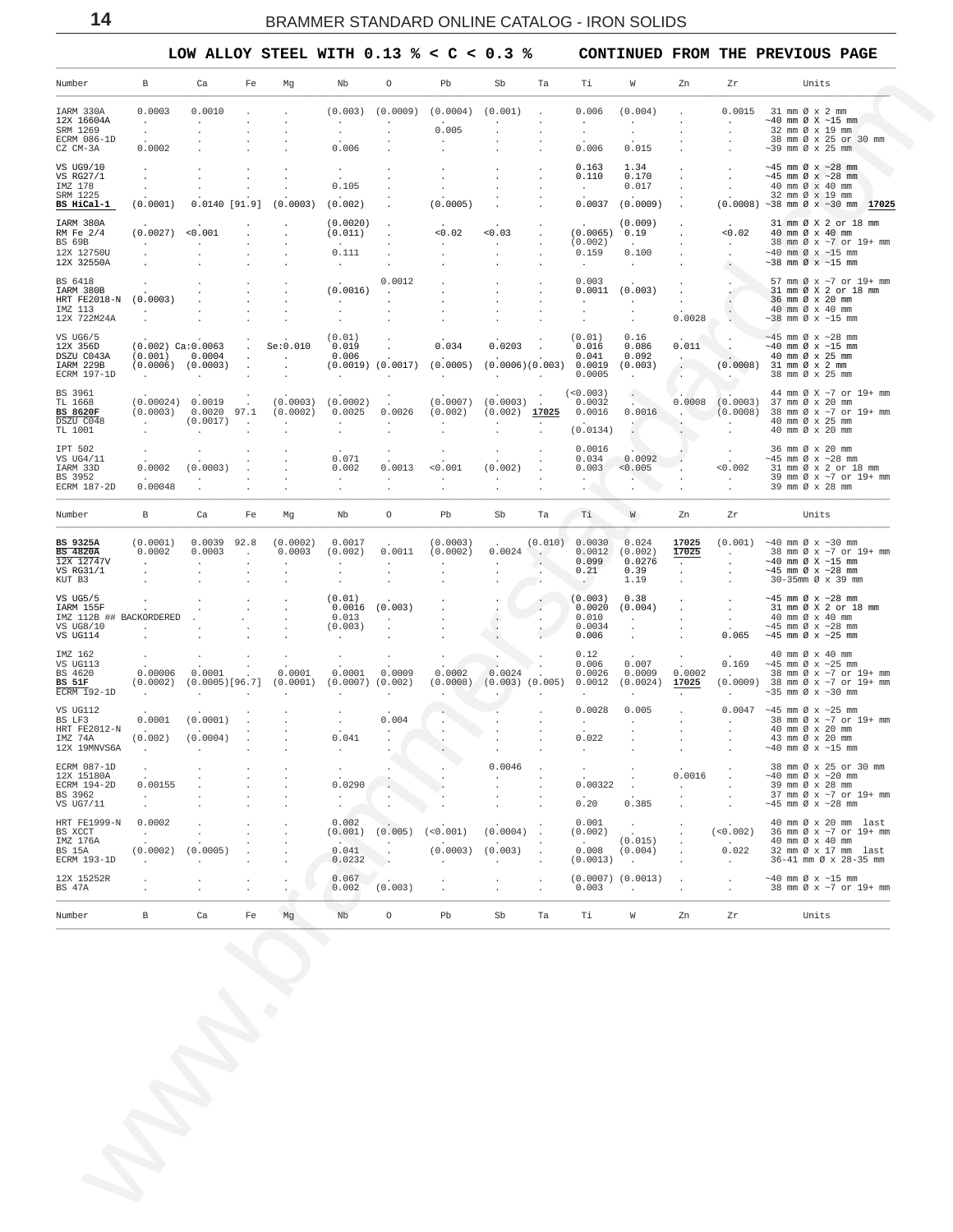LOW ALLOY STEEL WITH  $C < 0.13$  %

 $#$  = Class, where 1 = CRM and 2 = RM

<span id="page-14-0"></span>

|                                                              | # Number                                            | $\mathtt{C}$                     | Mn                              | P                                    | $\mathtt S$                          | Si                              | Cu                               | Νi                             | $\operatorname{\sf Cr}$        | Al                                    | Als             | Co                          | Mo                                 | $\, {\rm N}$                 | Sn                                                                                               | $\mathbf{V}$                               |
|--------------------------------------------------------------|-----------------------------------------------------|----------------------------------|---------------------------------|--------------------------------------|--------------------------------------|---------------------------------|----------------------------------|--------------------------------|--------------------------------|---------------------------------------|-----------------|-----------------------------|------------------------------------|------------------------------|--------------------------------------------------------------------------------------------------|--------------------------------------------|
| $\mathbf{1}$<br>$\mathbf{1}$<br>1<br>$\mathbf{1}$            | IMZ 76<br>VS UG86<br>12X 15256Q<br>12X 93106A       | 0.129<br>0.129<br>0.123<br>0.122 | 1.37<br>0.217<br>0.492<br>0.605 | 0.022<br>(0.005)<br>0.0125<br>0.0071 | 0.011<br>(0.007)<br>0.0163<br>0.0103 | 0.24<br>(0.3)<br>0.190<br>0.206 | 0.057<br>0.62<br>0.0550<br>0.199 | 0.33<br>1.94<br>5.33<br>3.255  | 0.12<br>1.52<br>0.362<br>1.107 | 0.011<br>0.1300<br>0.0246             |                 | $\sim$<br>0.493             | 0.101<br>0.311<br>0.0740<br>0.0879 | 0.0056<br>0.0098             | $\overline{a}$<br>0.107<br>0.0094                                                                | (0.006)<br>0.327<br>0.619<br>0.0029        |
| $\overline{a}$                                               | BS 47B                                              | 0.122                            | 0.39                            | 0.014                                | 0.022                                | 0.22                            | 0.12                             | 0.105                          | 4.78                           | 0.018                                 |                 |                             | 0.45                               | 0.023                        | 0.006                                                                                            | 0.004                                      |
| $\mathbf{1}$<br>$\mathbf{1}$<br>$\mathbf{1}$<br>$\mathbf{1}$ | VS UG115<br>IMZ 75A<br>SRM 1138a<br>IPT 500         | 0.115<br>0.112<br>0.11<br>0.106  | 0.43<br>0.394<br>0.35<br>0.844  | 0.0084<br>0.080<br>0.035<br>0.016    | 0.012<br>0.016<br>0.056<br>0.0048    | 0.227<br>0.618<br>0.25<br>0.282 | 0.173<br>0.428<br>0.09<br>0.270  | 1.63<br>0.041<br>0.10<br>0.018 | 0.81<br>0.401<br>0.13<br>0.612 | 0.024<br>0.009<br>$\sim$ $-$<br>0.046 |                 | 0.0037<br>0.0046            | 0.0126<br>0.018<br>0.05<br>0.0013  | 0.013<br>0.0024<br>0.0092    | 0.023<br><b>Contract Contract</b><br>0.002                                                       | 0.013<br>0.02<br>0.003                     |
|                                                              | 1 12X LA1B                                          | 0.104                            | 1.262                           | 0.0090                               | 0.060                                | 0.777                           | 0.0572                           | 0.210                          | 1.026                          | 0.0104                                |                 | 0.0144                      | 0.068                              | 0.0144                       |                                                                                                  | 0.448                                      |
| 2<br>$\mathbf{1}$<br>$\overline{a}$<br>$\mathbf{1}$          | <b>BS 58E</b><br>IMZ 175<br><b>BS 58C</b><br>IMZ 73 | 0.100<br>0.099<br>0.098<br>0.097 | 0.63<br>0.25<br>0.57<br>0.68    | 0.009<br>0.016<br>0.011<br>0.019     | 0.002<br>0.0040<br>0.014<br>0.013    | 0.29<br>0.22<br>0.29<br>0.12    | 0.154<br>0.130<br>0.14<br>0.17   | 3.22<br>3.12<br>3.20<br>0.13   | 1.40<br>0.515<br>1.29<br>0.079 | 0.029<br>0.043<br>(0.055)<br>0.010    |                 | 0.013<br>(0.013)<br>$\sim$  | 0.110<br>0.025<br>0.11<br>0.013    | 0.0033<br>0.0099<br>$\sim$   | 0.003<br>0.011<br>(0.012)                                                                        | 0.006<br>0.014<br>$\sim 10^{-11}$<br>0.022 |
| $\mathbf{1}$                                                 | VS UG6/11                                           | 0.091                            | 0.691                           | 0.028                                | 0.022                                | 0.96                            | 0.449                            | 0.640                          | 0.759                          | 0.0107                                |                 | 0.0392                      | 0.0082                             | 0.0083                       |                                                                                                  | 0.0075                                     |
| $\mathbf{1}$<br>$\mathbf{1}$<br>$\mathbf{1}$<br>$\mathbf{1}$ | KUT T3/2<br>VS UG5/10<br>IARM 268B<br>IMZ 204       | 0.09<br>0.088<br>0.087<br>0.085  | 0.60<br>0.177<br>0.58<br>0.36   | 0.058<br>0.0067<br>0.011<br>0.014    | 0.033<br>0.0055<br>0.035<br>0.008    | 0.66<br>0.135<br>0.21<br>0.40   | 0.10<br>0.490<br>0.31<br>0.075   | 0.11<br>1.87<br>0.127<br>0.034 | 0.40<br>1.51<br>0.094<br>0.111 | 0.47<br>0.002<br>4.21                 |                 | 0.003                       | 0.049<br>0.033<br>(0.007)          | 0.0059<br>0.0015<br>(0.0052) | 0.0036<br>0.010<br><b>Contract</b>                                                               | 0.121<br>0.047                             |
| $\mathbf{1}$                                                 | SRM 1226                                            | 0.085                            | 0.274                           | 0.0022                               | 0.0044                               | 0.231                           | 0.125                            | 5.42                           | 0.467                          | 0.054                                 |                 | 0.029                       | 0.446                              |                              | (0.003)                                                                                          | 0.0018                                     |
| $\mathbf{1}$<br>$\mathbf{1}$<br>$\mathbf{1}$                 | DSZU C050<br>IMZ 72<br>NCS HS20745                  | 0.082<br>0.081<br>0.068          | 1.21<br>0.31<br>0.813           | 0.040<br>0.092<br>0.1                | 0.065<br>0.012<br>0.024              | 0.287<br>0.34<br>0.33           | 0.304<br>0.27<br>0.297           | 0.118<br>0.039                 | 0.075<br>0.52<br>$\sim$        | (0.008)<br>0.013                      |                 |                             | 0.48<br>0.006                      |                              | (0.004)                                                                                          | 0.007<br>(0.002)<br>0.022                  |
| $\mathbf{1}$<br>$\mathbf{1}$                                 | VS UG117<br>SRM 1271                                | 0.064<br>0.064                   | 1.41<br>0.73                    | 0.012<br>0.005                       | 0.021<br>0.0013                      | 0.60<br>0.334                   | 0.214<br>1.48                    | 0.072<br>3.34                  | 0.129<br>0.552                 | 0.018<br>0.020                        |                 |                             | (0.005)<br>0.543                   | 0.0085                       |                                                                                                  | 0.003                                      |
| $\mathbf{1}$<br>$\overline{a}$<br>$\mathbf{1}$               | <b>SRM C1285</b><br>CZ CM-7A<br>SS 421              | 0.058<br>0.05<br>(0.049)         | 0.332<br>1.17<br>(0.11)         | 0.072<br>0.011<br>(0.012)            | 0.020<br>0.016<br>(0.027)            | 0.36<br>0.56<br>(0.07)          | 0.37<br>0.09                     | 1.17<br>0.05                   | 0.80<br>0.10                   | 0.13                                  |                 | 0.036<br>0.007              | 0.164<br>0.015<br>(0.028)          | 0.01                         | 0.035<br>0.008                                                                                   | 0.150<br>0.012<br>(< 0.02)                 |
| $\mathbf{1}$<br>$\mathbf{1}$                                 | VS UG82<br>VS UG97                                  | 0.046<br>0.041                   | 1.83<br>0.59                    | (0.003)<br>0.0036                    | (0.004)<br>0.0025                    | 0.334<br>0.194                  | 0.056<br>0.0040                  | 0.201<br>0.0048                | 0.59<br>0.0080                 | $\sim$<br>0.51                        |                 | $\sim$ $-$                  | 0.93<br>0.019                      | $\sim$                       | $\sim$<br>$\cdot$                                                                                | 0.56<br>(0.001)                            |
| $\mathbf{1}$                                                 | 2 IARM 168A<br>ECRM 064-2D                          | 0.003<br>0.0026                  | 0.12<br>0.1641                  | 0.030                                | 0.064<br>$\sim$                      | 0.46<br>0.0065                  | 0.009<br>0.0077                  | 2.32<br>0.0115                 | 0.004<br>$\ddot{\phantom{0}}$  | 0.19<br>$\cdot$                       |                 | 0.003<br>0.0027             | 0.69<br>0.00077                    | 0.0002<br>0.0026             | 0.003<br>0.00051                                                                                 | 0.004<br>0.00015                           |
|                                                              | # Number                                            | $\mathtt{C}$                     | Mn                              | $\mathbf{P}$                         | $\rm S$                              | Si                              | Cu                               | Νi                             | Cr                             | Al                                    | Als             | Co                          | Mo                                 | $\mathbb N$                  | Sn                                                                                               | $\boldsymbol{\mathrm{V}}$                  |
|                                                              |                                                     |                                  |                                 |                                      |                                      |                                 |                                  |                                |                                |                                       |                 |                             |                                    |                              |                                                                                                  |                                            |
|                                                              | Number                                              | As                               | B                               | Ca                                   | Ce                                   | Fe                              | Nb                               | $\circ$                        | Pb                             | Sb                                    | Тi              | W                           | Zr                                 |                              | Units                                                                                            |                                            |
|                                                              | IMZ 76                                              | $\sim$                           | (0.001)                         |                                      |                                      |                                 | 0.068                            |                                |                                |                                       | (0.003)         |                             |                                    |                              | 40 mm Ø x 40 mm                                                                                  |                                            |
|                                                              | VS UG86<br>12X 15256Q                               | $\frac{1}{2}$                    |                                 |                                      |                                      |                                 | 0.0509                           |                                |                                |                                       |                 | 0.101                       |                                    |                              | $\sim$ 40 mm Ø x $\sim$ 28 mm<br>$~\sim$ 40 mm Ø x $~\sim$ 15 mm                                 |                                            |
|                                                              | 12X 93106A<br>BS 47B                                | 0.0050<br>0.004                  |                                 |                                      |                                      |                                 |                                  | (0.004)                        |                                |                                       |                 |                             |                                    |                              | $\sim$ 38 mm Ø x $\sim$ 15 mm<br>38 mm Ø x ~7 or 19+mm                                           |                                            |
|                                                              | VS UG115<br>IMZ 75A                                 |                                  | 0.0021                          |                                      |                                      |                                 | 0.024                            |                                |                                |                                       | 0.0014<br>0.023 |                             |                                    |                              | $\sim$ 45 mm Ø x $\sim$ 25 mm<br>38 mm Ø x 20 mm                                                 |                                            |
|                                                              | SRM 1138a                                           |                                  |                                 |                                      |                                      |                                 |                                  |                                |                                |                                       |                 |                             |                                    |                              | 32 mm Ø x 13 mm                                                                                  |                                            |
|                                                              | IPT 500<br>12X LA1B                                 | 0.0020<br>0.0212                 |                                 |                                      |                                      |                                 | 0.008                            |                                |                                |                                       | 0.0014          |                             |                                    |                              | 34 mm Ø x 18 mm<br>$~10$ mm Ø x $~15$ mm                                                         |                                            |
|                                                              |                                                     | 0.003                            | (0.0002)                        |                                      |                                      |                                 |                                  | 0.0008                         |                                |                                       | (0.002)         |                             |                                    |                              | 38 mm Ø x ~7 or 19+mm                                                                            |                                            |
|                                                              | BS 58E<br>IMZ 175<br>DC 52C                         | $\sim 10^{-11}$                  |                                 | (0.0002)                             |                                      |                                 |                                  |                                |                                |                                       |                 | (0.019)<br>no ungertainties |                                    |                              | 40 mm Ø x 40 mm<br>$20 \, \text{mm}$ $\alpha \, \text{v}$ $\sim 17 \, \text{mm}$ $1 \, \text{m}$ |                                            |

| Number                                                     | As                                                                              | B                                 | Ca                           | Ce                                                         | Fe                                         | Nb                                                  | $\circ$                                                 | Pb                            | Sb                      | Ti                                                | W                                                                    | Zr                                                                           | Units                                                                                                                          |
|------------------------------------------------------------|---------------------------------------------------------------------------------|-----------------------------------|------------------------------|------------------------------------------------------------|--------------------------------------------|-----------------------------------------------------|---------------------------------------------------------|-------------------------------|-------------------------|---------------------------------------------------|----------------------------------------------------------------------|------------------------------------------------------------------------------|--------------------------------------------------------------------------------------------------------------------------------|
| IARM 168A<br>ECRM 064-2D                                   | (0.003)<br>0.0036                                                               | 0.0004                            |                              |                                                            |                                            | 0.003<br>0.0146                                     | 0.0008<br>$\sim$                                        | (0.01)<br>0.00018             | $\cdot$                 | 0.004<br>$\ddot{\phantom{0}}$                     | 0.52<br>$\ddot{\phantom{0}}$                                         | $\mathbf{r}$<br>$\mathbf{r}$                                                 | 31 mm Ø x 2 mm<br>38 mm Ø x 25 or 30 mm                                                                                        |
| SRM C1285<br>CZ CM-7A<br>SS 421<br>VS UG82<br>VS UG97      | $\sim$<br>0.005<br>$\ddot{\phantom{0}}$<br>$\mathbf{r}$                         | $\cdot$<br>0.0003<br>$\mathbf{r}$ | $\mathbf{r}$                 | 0.021<br>$\ddot{\phantom{0}}$                              |                                            | 0.004                                               |                                                         | (0.0014)                      | (0.0003)                | $\ddot{\phantom{0}}$<br>0.14<br>$\cdot$<br>0.154  | $\ddot{\phantom{0}}$<br>0.01<br>0.52<br>$\mathbf{r}$<br>$\mathbf{r}$ | $\ddot{\phantom{0}}$<br>0.042<br>$\sim$<br>$\mathbf{r}$<br>$\sim$            | 32 mm Ø x 19 mm<br>$\sim$ 39 mm Ø x 25 mm<br>38 mm Ø x 19 mm<br>$\sim$ 40 mm Ø x $\sim$ 28 mm<br>$\sim$ 40 mm Ø x $\sim$ 28 mm |
| DSZU C050<br>IMZ 72<br>NCS HS20745<br>VS UG117<br>SRM 1271 | (0.002)<br>$\mathbf{r}$                                                         | (0.002)                           | $\mathbf{r}$<br>$\mathbf{r}$ | $\overline{a}$<br>$\cdot$<br>0.014<br>$\ddot{\phantom{0}}$ | $\cdot$<br>$\ddot{\phantom{a}}$<br>$\cdot$ | $\cdot$ .<br>(0.001)<br>$.La$ :<br>$\cdot$<br>0.025 | 0.0076<br>$\ddot{\phantom{0}}$                          |                               | $\cdot$                 | (0.002)<br>0.021<br><b>All Contracts</b><br>0.018 | $\mathbf{r}$<br>$\lambda$<br>$\mathbf{r}$<br>$\ddot{\phantom{0}}$    | $\mathbf{r}$<br>$\mathbf{r}$<br>$\mathbf{r}$<br>$\mathbf{r}$<br>$\mathbf{r}$ | 40 mm Ø x 25 mm<br>40 mm Ø x 40 mm last<br>35 mm Ø x 40 mm<br>$\sim$ 45 mm Ø x $\sim$ 25 mm<br>32 mm Ø x 19 mm                 |
| KUT T3/2<br>VS UG5/10<br>IARM 268B<br>IMZ 204<br>SRM 1226  | $\ddot{\phantom{1}}$<br>$\ddot{\phantom{0}}$<br>< 0.005<br>$\ddot{\phantom{0}}$ | $\cdot$<br>0.0011<br>$\mathbf{r}$ |                              |                                                            | $\cdot$<br>$\mathbf{r}$                    | (0.003)<br>0.006<br>$\sim$ $\sim$<br>(0.005)        | $\ddot{\phantom{0}}$<br>$\ddot{\phantom{0}}$<br>(0.015) | < 0.003<br>$\sim$<br>(0.0001) | $\cdot$<br>$\mathbf{r}$ | $(0.01)$<br>0.027<br>< 0.001<br>0.035<br>0.0021   | $\sim$<br>0.43<br>0.01<br>$\ddot{\phantom{0}}$<br>(0.005)            | $\mathbf{r}$<br>$\sim$<br>< 0.001<br>$\sim$<br>(0.010)                       | 30-35mm Ø x 39 mm<br>$\sim$ 45 mm Ø x $\sim$ 28 mm<br>31 mm Ø x 2 mm<br>36 mm Ø x 20 mm<br>32 mm Ø x 19 mm                     |
| IMZ 175<br><b>BS 58C</b><br>IMZ 73<br>VS UG6/11            | $\ddot{\phantom{a}}$<br>$\cdot$<br>$\ddot{\phantom{a}}$                         |                                   | $\mathbf{r}$                 | $\sim$                                                     | $\mathbf{r}$                               | (0.01)                                              |                                                         |                               | $\mathbf{r}$            | $\mathbf{r}$<br>(0.002)                           | (0.019)<br>no uncertainties<br>$\mathbf{r}$                          | (0.0025)<br>$\sim$                                                           | 40 mm $\varnothing \times 40$ mm<br>39 mm $\varnothing$ x ~17 mm last<br>40 mm Ø x 40 mm<br>$\sim$ 45 mm Ø x $\sim$ 28 mm      |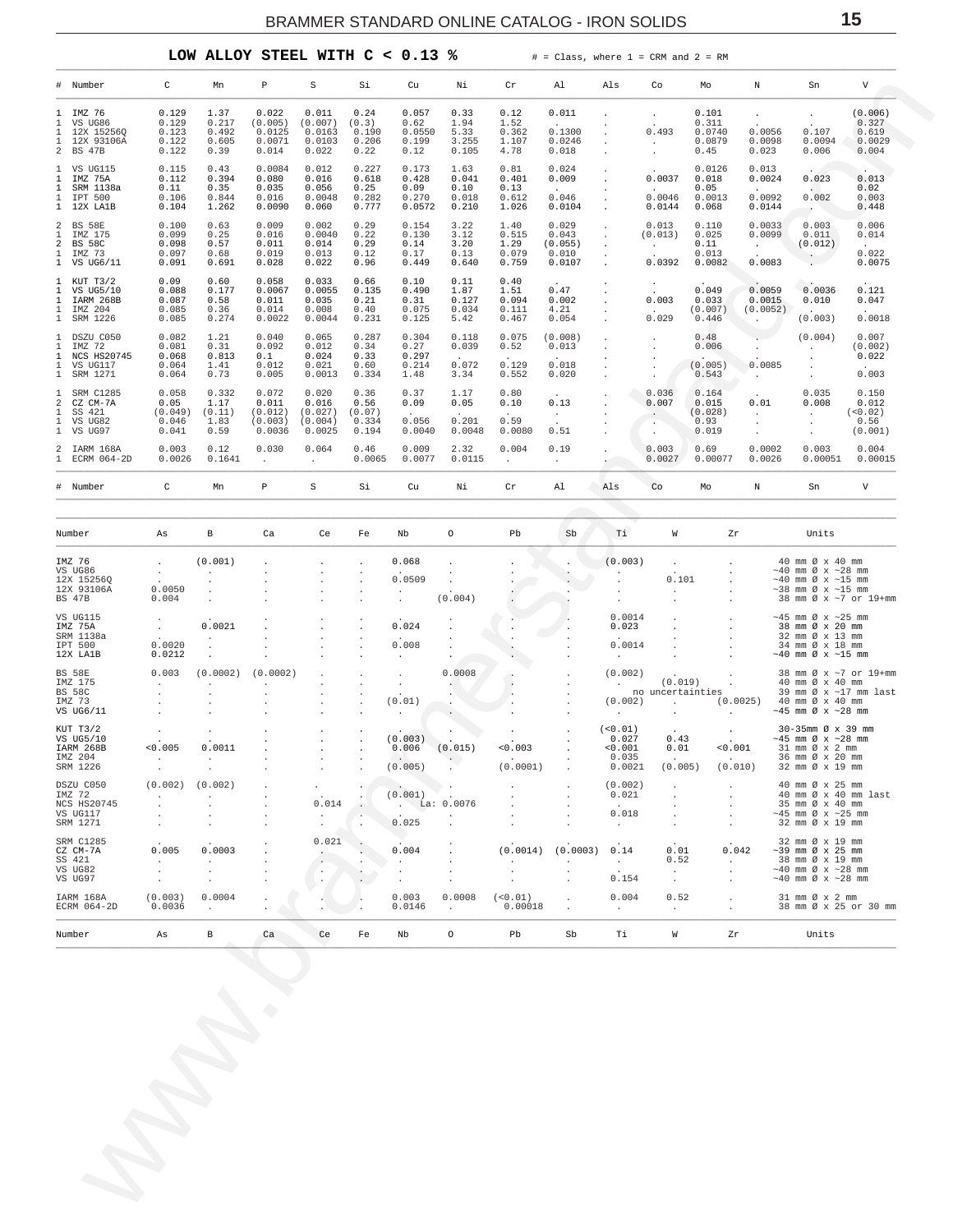#### LOW ALLOY STEEL XRF SET

<span id="page-15-0"></span>

| Part Number:                           | BS LAS-24                              |                                                     |                       |                           | Set of 24 samples, each $35 - 45$ mm $\emptyset \times 7$ mm discs |                        |                         |                       |                        | CRM, 17025              |                           | others are RM                               |                                           |                           |                            |                                      |                              |
|----------------------------------------|----------------------------------------|-----------------------------------------------------|-----------------------|---------------------------|--------------------------------------------------------------------|------------------------|-------------------------|-----------------------|------------------------|-------------------------|---------------------------|---------------------------------------------|-------------------------------------------|---------------------------|----------------------------|--------------------------------------|------------------------------|
| Alloy                                  | Number                                 | C                                                   | Mn                    | $\, {\mathbb P}$          | S                                                                  | Si                     | Cu                      | Νi                    | $\operatorname{Cr}$    | Mo                      | Al                        | As                                          | Ca                                        | Co                        | N                          | Sn                                   | V                            |
| 300M<br>1345<br>3115                   | BS 4340M<br>BS XCCV<br>BS XCCT         | 0.414<br>0.44<br>0.158                              | 0.74<br>1.75<br>0.52  | 0.004<br>0.012<br>0.005   | < 0.001<br>0.024<br>0.011                                          | 1.65<br>0.28<br>0.28   | 0.134<br>0.015<br>0.027 | 1.78<br>0.019<br>1.27 | 0.78<br>0.041<br>0.65  | 0.35<br>0.007<br>0.020  | 0.076<br>0.033<br>0.006   | 0.007<br>0.0023<br>0.004                    |                                           | 0.013<br>0.006<br>0.017   | 0.0020<br>0.0056<br>0.0076 | 0.009<br>(0.0004)(<0.003)<br>(0.002) | 0.056<br>0.031               |
| 4130<br>4140<br>$4150 + S$             | BS 3932<br>BS 1962<br>BS 42            | 0.321<br>0.41<br>0.516                              | 0.54<br>0.94<br>1.24  | 0.016<br>0.007<br>0.021   | 0.018<br>0.011<br>0.073                                            | 0.33<br>0.242<br>0.235 | 0.200<br>0.224<br>0.252 | 0.19<br>0.16<br>0.183 | 1.00<br>1.05<br>0.67   | 0.229<br>0.229<br>0.190 | 0.020<br>0.018<br>0.020   | 0.004<br>0.007<br>(0.004)                   | 0.0043<br>$\ddot{\phantom{0}}$            | 0.011<br>0.008<br>0.012   | 0.0070<br>0.0095<br>0.0080 | 0.012<br>0.010<br>0.012              | 0.005<br>0.004<br>0.003      |
| 4330<br>4340<br>4615                   | BS 4330MOD<br><b>BS</b> 4340<br>BS 51E | 0.316<br>0.418<br>0.15                              | 0.92<br>0.695<br>0.59 | 0.0052<br>0.0119<br>0.010 | 0.0010<br>0.0187<br>0.021                                          | 0.269<br>0.279<br>0.28 | 0.105<br>0.149<br>0.22  | 1.83<br>1.79<br>1.75  | 0.848<br>0.807<br>0.14 | 0.478<br>0.231<br>0.21  | 0.031<br>0.028<br>0.028   | 0.0038<br>0.0043<br>$\cdot$                 | (0.001)<br>0.0005<br>$\ddot{\phantom{0}}$ | 0.034<br>0.0068<br>0.035  | 0.0031<br>0.0080<br>0.0086 | 0.0062<br>0.0063<br>0.010            | 0.083<br>0.0033<br>(0.0011)  |
| 4620<br>4820<br>6150                   | BS 4620<br>BS 4820<br><b>BS 43A</b>    | 0.189<br>0.188<br>0.49                              | 0.57<br>0.57<br>0.82  | 0.006<br>0.010<br>0.0074  | 0.018<br>0.025<br>0.025                                            | 0.25<br>0.25<br>0.252  | 0.216<br>0.11<br>0.18   | 1.75<br>3.29<br>0.24  | 0.072<br>0.12<br>0.92  | 0.24<br>0.21<br>0.059   | 0.032<br>0.020<br>(0.003) | $(0.0084)$ $(0.0001)$<br>0.005<br>(0.005)   | 0.0046<br>(0.0006)                        | 0.012<br>0.008<br>0.008   | 0.0078<br>0.0079<br>0.0072 | 0.013<br>(0.008)<br>0.011            | (0.0008)<br>(0.002)<br>0.145 |
| 8620<br>8822<br>8740                   | BS 1931<br>BS 8822<br>BS 67B           | 0.194<br>0.228<br>0.40                              | 0.84<br>0.92<br>0.94  | 0.007<br>0.011<br>0.007   | 0.018<br>0.025<br>0.020                                            | 0.235<br>0.26<br>0.23  | 0.116<br>0.17<br>0.19   | 0.42<br>0.47<br>0.53  | 0.50<br>0.52<br>0.51   | 0.168<br>0.34<br>0.22   | 0.021<br>0.022<br>0.024   | 0.007<br>0.007<br>$\cdot$                   | (0.0008)<br>(0.0004)                      | 0.012<br>0.019<br>0.011   | 0.0079<br>0.0085<br>0.0078 | 0.007<br>0.011<br>0.009              | 0.002<br>0.003<br>(0.002)    |
| 9310<br>9325<br>$P-20$                 | BS 58D<br>BS 9325<br><b>BS 55E</b>     | 0.127<br>0.25<br>0.307                              | 0.45<br>0.91<br>0.72  | 0.010<br>0.008<br>0.014   | 0.005<br>0.007<br>0.024                                            | 0.32<br>0.32<br>0.60   | 0.156<br>0.13<br>0.032  | 3.02<br>3.29<br>0.053 | 1.35<br>1.48<br>1.66   | 0.14<br>0.31<br>0.40    | 0.042<br>0.030<br>(0.004) | (0.004)<br>$\ddot{\phantom{a}}$             | 0.0049                                    | 0.009<br>0.010<br>(0.005) | 0.0147<br>0.0089<br>0.0096 | 0.012<br>0.009<br>0.002              | 0.005<br>0.004<br>0.019      |
| AMS 6418<br>A193<br>$A485 - 1$         | BS 69B<br>BS 4942<br>BS A485-1         | 0.2258<br>0.414<br>0.98                             | 1.28<br>0.56<br>1.10  | 0.008<br>0.015<br>0.019   | 0.013<br>0.021<br>0.004                                            | 1.27<br>0.22<br>0.62   | 0.086<br>0.165<br>0.16  | 1.71<br>0.16<br>0.13  | 0.28<br>0.97<br>1.07   | 0.39<br>0.54<br>0.029   | 0.024<br>(0.004)<br>0.017 | 0.005<br>0.006                              | 0.0006<br>٠.                              | 0.035<br>0.010<br>0.010   | 0.0057<br>0.0080<br>0.0060 | 0.006<br>0.014<br>0.011              | (0.002)<br>0.28<br>0.003     |
| E52100<br>Nitriding<br>LF <sub>3</sub> | BS 53E<br><b>BS 68C</b><br>BS LF 3     | 1.08<br>0.38<br>0.183                               | 0.37<br>0.60<br>0.52  | 0.007<br>0.018<br>0.006   | 0.012<br>0.008<br>0.018                                            | 0.24<br>0.305<br>0.206 | 0.11<br>0.178<br>0.080  | 0.26<br>0.166<br>3.36 | 1.45<br>1.77<br>0.098  | 0.10<br>0.36<br>0.056   | 0.003<br>1.06<br>0.017    | $\langle \cdot \rangle$<br>(0.004)<br>0.006 | (0.0002)<br>(0.0001)                      | 0.011<br>0.011<br>0.056   | 0.0086<br>0.0045<br>0.0054 | 0.005<br>0.008<br>0.006              | 0.004<br>0.007<br>(0.002)    |
| Alloy                                  | Number                                 | C                                                   | Mn                    | P                         | S                                                                  | Si                     | Cu                      | Νi                    | $\operatorname{Cr}$    | Mo                      | Al                        | As                                          | Ca                                        | Co                        | $\mathbb N$                | Sn                                   | V                            |
|                                        |                                        | ## this item sold out, most BS are available as XRF |                       |                           |                                                                    |                        |                         |                       |                        |                         |                           |                                             |                                           |                           |                            |                                      |                              |

## CRM SOLUBLE ELEMENTS IN LOW ALLOY STEEL SET

| available in set/7 only                                                                                                    |                                                               |                                                          |                                                             |                                                                | $-S = Soluble, -T = Total$                                 |                                                              |                                                             |                                                             | 38 mm Ø x 30 mm                                              |                                                              |                                                                    |                                                                    |                                                             |
|----------------------------------------------------------------------------------------------------------------------------|---------------------------------------------------------------|----------------------------------------------------------|-------------------------------------------------------------|----------------------------------------------------------------|------------------------------------------------------------|--------------------------------------------------------------|-------------------------------------------------------------|-------------------------------------------------------------|--------------------------------------------------------------|--------------------------------------------------------------|--------------------------------------------------------------------|--------------------------------------------------------------------|-------------------------------------------------------------|
| Number                                                                                                                     | C                                                             | Mn                                                       | P                                                           | S                                                              | Si                                                         | Cu                                                           | Νi                                                          | Cr                                                          | $AI-S$                                                       | $A1-T$                                                       | $B-S$                                                              | $B-T$                                                              | Mo                                                          |
| NCS HS11717a-1<br>NCS HS11717a-2<br>NCS HS11717a-3<br>NCS HS11717a-4<br>NCS HS11717a-5<br>NCS HS11717a-6<br>NCS HS11717a-7 | 0.0023<br>0.0028<br>0.032<br>0.096<br>0.243<br>0.387<br>0.498 | 0.018<br>0.104<br>0.303<br>0.669<br>1.04<br>1.47<br>2.10 | 0.012<br>0.014<br>0.018<br>0.012<br>0.030<br>0.038<br>0.050 | 0.0027<br>0.011<br>0.067<br>(0.050)<br>0.042<br>0.030<br>0.022 | 0.0054<br>0.077<br>1.55<br>1.09<br>0.769<br>0.436<br>0.176 | 0.0036<br>0.049<br>0.403<br>0.316<br>0.248<br>0.167<br>0.075 | 0.011<br>0.045<br>0.563<br>0.400<br>0.393<br>0.206<br>0.107 | 0.023<br>0.042<br>0.236<br>0.102<br>0.106<br>0.409<br>0.612 | 0.0069<br>0.024<br>0.295<br>0.214<br>0.101<br>0.050<br>0.022 | 0.0078<br>0.026<br>0.298<br>0.216<br>0.104<br>0.051<br>0.024 | 0.0002<br>0.0011<br>0.0018<br>0.0085<br>0.0071<br>0.0047<br>0.0031 | 0.0004<br>0.0012<br>0.0020<br>0.0096<br>0.0074<br>0.0049<br>0.0033 | 0.005<br>0.304<br>0.034<br>0.144<br>0.105<br>0.071<br>0.196 |

| Number         | As     | Вi                | Co     |        | Nb        | Pb.                      | .sb     | Sn      | Τi     |          |
|----------------|--------|-------------------|--------|--------|-----------|--------------------------|---------|---------|--------|----------|
| NCS HS11717a-1 | 0.0034 | ( < 0.00001 )     | 0.0015 | 0.0016 | (<0.0005) | ( < 0.0001 )             | 0.00041 | 0.00020 | 0.0002 | (0.0001) |
| NCS HS11717a-2 | 0.011  | (<0.00001)        | 0.058  | 0.0017 | 0.031     | (<0.0001)                | 0.00031 | 0.0073  | 0.020  | 0.011    |
| NCS HS11717a-3 | 0.019  | (<0.00001)        | 0.099  | 0.0032 | 0.079     | (< 0.0001)               | 0.00041 | 0.016   | 0.049  | 0.052    |
| NCS HS11717a-4 | 0.073  | $(0.00001)$ 0.146 |        | 0.0031 | 0.223     | ( < 0.0001 ) 0.00044     |         | 0.049   | 0.202  | 0.098    |
| NCS HS11717a-5 | 0.071  | $(0.00001)$ 0.296 |        | 0.0048 | 0.318     | (<0.0001)        0.00052 |         | 0.099   | 0.178  | 0.257    |
| NCS HS11717a-6 | 0.045  | (0.00001)         | 0.248  | 0.0049 | 0.106     | $< 0.0001$ )             | 0.00048 | 0.151   | 0.124  | 0.201    |
| NCS HS11717a-7 | 0.034  | (0.00001)         | 0.198  | 0.0063 | 0.153     | (50.0001)                | 0.00050 | 0.197   | 0.088  | 0.147    |

| RM                                     |                                                     |                                 |                              | TOOL STEEL XRF SET               |                                  |                              |                                  |                              |                              |                              |                                 |                                |                              |                                  |                                              |
|----------------------------------------|-----------------------------------------------------|---------------------------------|------------------------------|----------------------------------|----------------------------------|------------------------------|----------------------------------|------------------------------|------------------------------|------------------------------|---------------------------------|--------------------------------|------------------------------|----------------------------------|----------------------------------------------|
|                                        | Part Number: BS TS-18                               |                                 |                              | AVAILABLE INDIVIDUALLY           |                                  | 17025                        |                                  |                              |                              |                              |                                 |                                |                              | $~\sim$ 7 mm discs               |                                              |
| Grade                                  | Number                                              | C                               | Mn                           | P                                | S                                | Si                           | Cu                               | Νi                           | Cr                           | Mo                           | A1                              | W                              | V                            | Co                               | N                                            |
| $A-2$<br>$A-10$                        | <b>BS 36C</b><br><b>BS A-10</b>                     | 0.96<br>1.41                    | 0.46<br>1.75                 | 0.023<br>0.016                   | 0.027<br>0.022                   | 0.31<br>1.15                 | 0.18<br>0.16                     | 0.19<br>1.82                 | 5.01<br>0.24                 | 0.99<br>1.53                 | $\sim$<br>0.006                 | (0.04)<br>< 0.005              | 0.11<br>(0.004)              | 0.03<br>(0.010)                  | $\ddot{\phantom{a}}$                         |
| $D-2$                                  | BS 37D                                              | 1.54                            | 0.28                         | 0.021                            | 0.015                            | 0.29                         | 0.063                            | 0.21                         | 11.07                        | 1.09                         | $\sim$                          | 0.16                           | 0.80                         | 0.07                             | 0.016                                        |
| $H-10$<br>$H-11$<br>$H-12$<br>$H - 13$ | <b>BS 49</b><br>BS TH11<br>BS TH12<br><b>BS 34D</b> | 0.36<br>0.423<br>0.372<br>0.395 | 0.33<br>0.31<br>0.40<br>0.38 | 0.014<br>0.016<br>0.020<br>0.017 | 0.015<br>0.005<br>0.005<br>0.005 | 0.92<br>0.88<br>0.92<br>1.06 | 0.072<br>0.041<br>0.064<br>0.049 | 0.20<br>0.11<br>0.16<br>0.10 | 3.51<br>5.04<br>5.02<br>5.15 | 2.41<br>1.27<br>1.41<br>1.24 | 0.004<br>$\sim$<br>$\mathbf{r}$ | 0.31<br>(0.01)<br>1.06<br>0.10 | 0.62<br>0.46<br>0.62<br>0.94 | 2.00<br>(0.008)<br>0.07<br>0.031 | 0.0186<br>$\sim$<br>$\ddot{\phantom{a}}$     |
| $L-6$                                  | <b>BS 39B</b>                                       | 0.67                            | 0.62                         | 0.009                            | 0.019                            | 0.214                        | 0.163                            | 1.45                         | 0.79                         | 0.17                         | (0.011)                         | $\sim$                         | (0.01)                       | (0.02)                           | $\ddot{\phantom{a}}$                         |
| $M-1$<br>$M-2$                         | BS TM1<br><b>BS 32C</b>                             | 0.86<br>0.84                    | 0.23<br>0.29                 | 0.007<br>(0.018)                 | 0.012<br>0.0010                  | 0.46<br>0.29                 | 0.054<br>0.13                    | 0.057<br>0.35                | 3.72<br>3.98                 | 8.4<br>4.85                  | $\sim$ $\sim$<br>(0.02)         | 1.7<br>6.3                     | 1.05<br>2.03                 | 0.45<br>0.31                     | $\ddot{\phantom{a}}$<br>$\ddot{\phantom{a}}$ |
| $O - 1$<br>$O - 6$                     | <b>BS 35D</b><br><b>BS</b> 41                       | 0.879<br>1.41                   | 1.13<br>0.89                 | 0.021<br>0.013                   | 0.024<br>0.011                   | 0.22<br>1.02                 | 0.141<br>0.038                   | 0.132<br>0.15                | 0.495<br>0.22                | 0.035<br>0.23                | (0.005)<br>(0.007)              | 0.46<br>0.035                  | 0.181<br>0.046               | 0.012<br>$\sim 10^{-11}$         | $\ddot{\phantom{a}}$<br>$\cdot$              |
| $S-1$<br>$S-5$<br>$S-7$                | BS 33E<br><b>BS 38C</b><br>BS TS7                   | 0.49<br>0.60<br>0.529           | 0.29<br>0.81<br>0.70         | 0.022<br>0.011<br>0.016          | 0.005<br>0.012<br>0.010          | 0.20<br>2.08<br>0.27         | 0.038<br>0.26<br>0.05            | 0.08<br>0.24<br>0.10         | 1.25<br>0.28<br>3.18         | 0.045<br>0.41<br>1.34        | $\sim$<br>0.015<br>$\sim$       | 2.75<br>0.004<br>0.19          | 0.19<br>0.214<br>0.35        | 0.006<br>0.036<br>0.043          | 0.0081<br>$\cdot$                            |
| $T-1$                                  | BS 30D                                              | 0.745                           | 0.348                        | 0.029                            | 0.0010                           | 0.301                        | 0.116                            | 0.191                        | 3.93                         | 0.342                        | 0.0123                          | 17.73                          | 1.077                        | 0.101                            | 0.0168                                       |
|                                        | BS 10V                                              | 2.46                            | 0.52                         | 0.019                            | 0.079                            | 0.89                         | 0.076                            | 0.08                         | 5.41                         | 1.30                         | < 0.002                         | 0.013                          | 9.50                         | 0.009                            | 0.064                                        |
| $HP9 - 4 - 30$                         | $BS \, 9 - 4 - 30$                                  | 0.30                            | 0.22                         | 0.008                            | < 0.001                          | 0.06                         | 0.09                             | 7.25                         | 1.00                         | 1.00                         | 0.004                           | 0.01                           | 0.085                        | 4.40                             | 0.0015                                       |
| Grade                                  | Number                                              | C                               | Mn                           | P                                | S                                | Si                           | Cu                               | Νi                           | Cr                           | Mo                           | A1                              | W                              | V                            | Co                               | N                                            |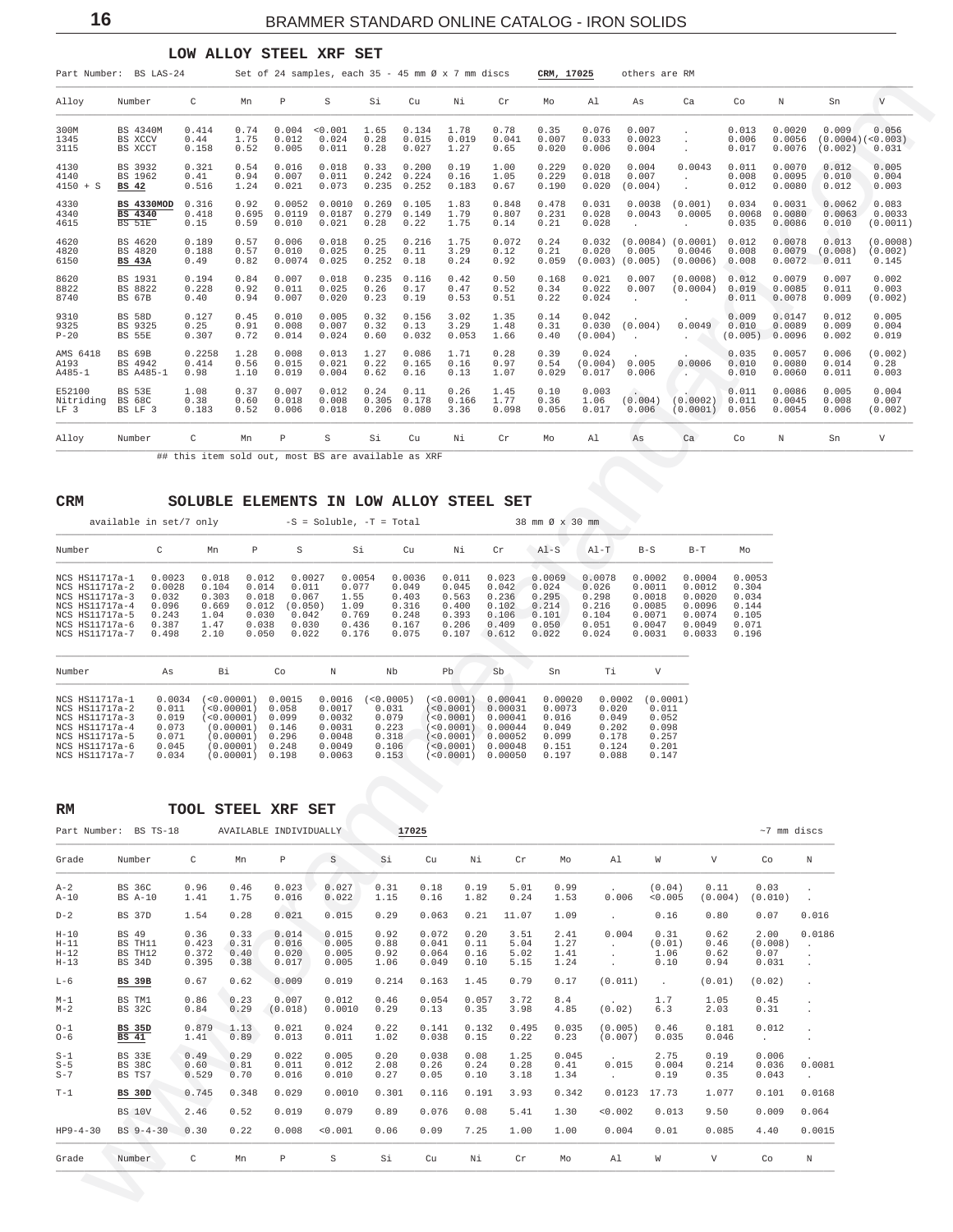<span id="page-16-0"></span>

|                                                               | סטוםטט זוטאוד סטבומער שמבווים טומנומונט אומוזומות<br><b>TOOL STEEL</b><br>CONTINUED ON THE NEXT PAGE<br># = Class, where $1 = \text{CRM}$ , $2 = \text{RM}$ , and $3 = \text{RM}$ with no uncertainties |                                                                                              |                                                 |                                                                   |                                                                 |                                                       |                                                     |                                                          |                                                   |                                                                           |                                                    |                                                                   |                                                                 |                                                   |                                                                    |                                                                           |
|---------------------------------------------------------------|---------------------------------------------------------------------------------------------------------------------------------------------------------------------------------------------------------|----------------------------------------------------------------------------------------------|-------------------------------------------------|-------------------------------------------------------------------|-----------------------------------------------------------------|-------------------------------------------------------|-----------------------------------------------------|----------------------------------------------------------|---------------------------------------------------|---------------------------------------------------------------------------|----------------------------------------------------|-------------------------------------------------------------------|-----------------------------------------------------------------|---------------------------------------------------|--------------------------------------------------------------------|---------------------------------------------------------------------------|
|                                                               | Number                                                                                                                                                                                                  | c                                                                                            | Mn                                              | Р                                                                 | s                                                               | Si                                                    | Cu                                                  | Ni                                                       | Cr                                                | Co                                                                        | Mo                                                 | N                                                                 | Тi                                                              | v                                                 | W                                                                  | Al                                                                        |
| 1.<br>2<br>$\mathbf{1}$<br>1<br>$\mathbf{1}$<br>1             | BS PM15<br>BS 10V<br>DSZU C070<br><b>BS A-11</b><br>DSZU C082<br>ECRM 288-1D                                                                                                                            | 3.54<br>2.46<br>2.43<br>2.42<br>2.32<br>2.08                                                 | 0.416<br>0.52<br>0.38<br>0.507<br>0.33<br>0.292 | 0.0198<br>0.019<br>0.021<br>0.023<br>0.029<br>0.024               | 0.0127<br>0.079<br>0.054<br>0.123<br>0.014<br>(0.0012)          | 0.912<br>0.89<br>0.79<br>0.98<br>0.36<br>0.260        | 0.142<br>0.076<br>0.130<br>0.092<br>0.118<br>0.060  | 0.203<br>0.08<br>0.153<br>0.25<br>0.239<br>0.298         | 5.33<br>5.41<br>5.57<br>5.21<br>12.24<br>12.00    | 0.0330<br>0.009<br>0.053<br>0.044<br>0.035<br>0.018                       | 1.22<br>1.30<br>1.28<br>1.25<br>1.11<br>0.103      | 0.111<br>0.064<br>0.110<br>0.0151                                 | 0.0029<br><b>Contract</b><br>0.0019<br>$\cdot$<br>$\cdot$       | 14.79<br>9.50<br>9.39<br>9.24<br>4.02<br>0.055    | 0.109<br>0.013<br>0.29<br>(0.080)<br>0.17<br>(0.68)                | 0.0025<br>(< 0.002)<br>0.0054<br>0.012                                    |
| 1<br>1<br>1<br>1<br>2<br>$\mathbf{1}$                         | DSZU C080<br>BS 37G<br>BS TS15<br>ECRM $274-1D$<br>CT D2<br>IARM 41D                                                                                                                                    | 1.68<br>1.663<br>1.64<br>1.563<br>1.53<br>1.519                                              | 0.31<br>0.326<br>0.27<br>0.397<br>0.48<br>0.256 | 0.025<br>0.021<br>(0.017)<br>0.0148<br>0.013<br>0.021             | 0.020<br>0.0007<br>0.067<br>0.0096<br>0.005<br>0.012            | 1.89<br>0.352<br>0.357<br>1.057<br>0.40<br>0.256      | 0.120<br>0.044<br>0.065<br>0.0281<br>0.04<br>0.047  | 0.162<br>0.152<br>(0.18)<br>0.077<br>0.10<br>0.114       | 5.06<br>11.77<br>4.12<br>8.036<br>11.46<br>11.5   | 0.028<br>0.0166<br>4.87<br>(0.0230)<br>0.02<br>(0.020)                    | $0.39$<br>$0.78$<br>0.48<br>1.4551<br>0.75<br>0.74 | 0.0310<br>0.045<br>0.0769<br>0.0152                               | 0.0025<br>0.0016<br>(0.0011)<br>(0.003)                         | 5.12<br>0.70<br>4.81<br>4.010<br>0.89<br>0.77     | 3.40<br>0.034<br>11.6<br>0.0087<br>0.01<br>0.034                   | 0.0060<br>0.0032<br>(0.0025T)<br>0.014                                    |
| 2<br>1<br>$\mathfrak{D}$<br>$\overline{2}$<br>1<br>2          | BS 41A<br>IARM 45B<br>BS 41<br>$BS A-10$<br>IARM 251A<br>IARM 45A                                                                                                                                       | 1.50<br>1.42<br>1.41<br>1.41<br>1.398<br>1.39                                                | 0.93<br>0.90<br>0.89<br>1.75<br>0.33<br>0.88    | 0.004<br>0.010<br>0.013<br>0.016<br>0.014<br>0.014                | 0.001<br>0.008<br>0.011<br>0.022<br>0.058<br>0.012              | 0.97<br>0.92<br>1.02<br>1.15<br>0.58<br>1.02          | 0.034<br>0.018<br>0.038<br>0.016<br>0.13<br>0.049   | 0.17<br>0.024<br>0.15<br>1.82<br>0.131<br>0.11           | 0.20<br>0.061<br>0.22<br>0.24<br>4.1<br>0.13      | 0.006<br>0.004<br>(0.010)<br>0.129<br>0.004                               | 0.19<br>0.24<br>0.23<br>1.53<br>5.16<br>0.25       | 0.0077<br>0.0080<br>$\sim$<br>0.044<br>0.0079                     | 0.004<br>0.002<br>$\sim$<br>0.003<br>0.003                      | (0.003)<br>0.046<br>(0.004)<br>3.9<br>0.005       | $(0.003)$ $(<0.003)$<br>(0.004)<br>0.035<br>0.005<br>5.5<br>$\sim$ | 0.010<br>0.010<br>(0.007)<br>0.006<br>0.01<br>0.011                       |
| -1<br>2<br>1<br>3<br>1<br>1                                   | DSZU C073<br>CT X27081<br>DSZU C072<br>CZ HS-2A<br>DSZU C077<br>DSZU C075                                                                                                                               | 1.32<br>1.32<br>1.30<br>1.24<br>1.16<br>1.16                                                 | 0.23<br>0.20<br>0.29<br>0.27<br>0.19<br>0.16    | 0.019<br>0.004<br>0.024<br>0.024<br>0.030<br>0.021                | 0.013<br>0.001<br>0.019<br>0.017<br>0.024<br>0.015              | 0.27<br>0.24<br>0.55<br>0.24<br>0.40<br>0.47          | 0.112<br>0.026<br>0.106<br>0.08<br>0.142<br>0.120   | 0.198<br>0.031<br>0.192<br>0.21<br>0.271<br>0.202        | 3.97<br>0.052<br>4.25<br>4.15<br>4.07<br>3.10     | 8.31<br>0.011<br>9.9<br>7.73<br>8.03                                      | 4.97<br>0.008<br>5.39<br>3.75<br>3.05<br>4.06      | $\cdot$<br>$\cdot$<br>$\cdot$<br>$\cdot$                          | $\sim$<br>0.003<br>$\sim$                                       | 2.82<br>3.59<br>3.4<br>2.04<br>2.10               | 6.40<br>3.39<br>6.33<br>9.3<br>12.17<br>9.27                       | ٠.<br>0.035<br>$\bullet$                                                  |
| 1<br>-1.<br>1<br>1<br>1<br>1                                  | BS M-47<br>IMZ 102/3<br>DSZU C074<br>DSZU C071<br>SS 487/1<br>DSZU C081                                                                                                                                 | 1.14<br>1.11<br>1.10<br>1.06<br>1.02<br>1.01                                                 | 0.20<br>0.15<br>0.16<br>0.20<br>0.26<br>0.32    | 0.020<br>0.014<br>0.023<br>0.020<br>0.022<br>0.017                | 0.002<br>(0.0045)<br>0.020<br>0.028<br>0.029<br>0.011           | 0.464<br>1.06<br>0.16<br>0.38<br>0.18<br>1.10         | 0.080<br>0.13<br>0.141<br>0.162<br>0.124            | 0.17<br>0.021<br>0.158<br>0.149<br>(0.14)<br>0.207       | 3.72<br>1.59<br>3.93<br>3.77<br>3.91<br>7.78      | 4.99<br>5.08<br>8.10<br>7.95<br>0.029                                     | 9.24<br>0.43<br>5.21<br>9.67<br>9.41<br>2.13       | 0.0219<br>$\cdot$<br>$\cdot$<br>$\cdot$<br>$\sim$<br>$\sim$       | (0.004)<br>$\cdot$<br>$\cdot$<br>$\cdot$                        | 1.23<br>(0.012)<br>1.94<br>1.07<br>1.14<br>0.25   | 1.36<br>6.47<br>1.74<br>1.80<br>0.05                               | (0.002)<br>0.017<br>$\sim$<br>0.006<br>$\cdot$                            |
| 2<br>1<br>1<br>$\overline{2}$<br>$\overline{\mathbf{c}}$<br>1 | CT M7<br>IARM 39B<br>IARM 39C<br>BS 36D<br>CT A2<br>SS 485/1                                                                                                                                            | 1.00<br>0.99<br>0.99<br>0.97<br>0.95<br>0.94                                                 | 0.29<br>0.54<br>0.45<br>0.68<br>0.72<br>0.41    | 0.012<br>0.017<br>0.019<br>0.021<br>0.010<br>0.043                | 0.003<br>0.003<br>0.007<br>0.007<br>0.004<br>0.039              | 0.34<br>0.35<br>0.28<br>0.27<br>0.40<br>0.30          | 0.066<br>0.10<br>0.077<br>0.060<br>0.06             | 0.10<br>0.14<br>0.144<br>0.089<br>0.10<br>(0.14)         | 3.60<br>4.79<br>4.99<br>5.25<br>5.13<br>4.02      | 0.015<br>0.014<br>0.013<br>0.010<br>4.97                                  | 8.49<br>1.01<br>0.97<br>0.96<br>1.05<br>0.66       | 0.0096<br>0.011<br>0.0108                                         | 0.003<br>0.0029<br>$\sim$                                       | 2.02<br>0.22<br>0.21<br>0.29<br>0.22<br>1.02      | 1.78<br>(0.026)<br>0.011<br>0.028<br>17.8                          | 0.006<br>0.017<br>0.010<br>(0.006)                                        |
| 1<br>2<br>1<br>2<br>$\overline{\mathbf{c}}$<br>$\mathbf{1}$   | IARM 320A<br>CT 01<br>ECRM $290-1D$<br>CT M10<br><b>BS 35D</b><br>IARM 304A                                                                                                                             | 0.93<br>0.91<br>0.91<br>0.88<br>0.879<br>0.857                                               | 0.33<br>1.27<br>0.24<br>0.27<br>1.13<br>0.260   | 0.021<br>0.009<br>0.016<br>0.016<br>0.021<br>0.019                | (0.0015)<br>0.004<br>0.016<br>0.004<br>0.024<br>0.0016          | 0.36<br>0.36<br>0.08<br>0.30<br>0.22<br>0.36          | 0.091<br>0.05<br>0.081<br>0.061<br>0.141<br>0.14    | 0.204<br>0.06<br>0.33<br>0.14<br>0.132<br>0.133          | 4.22<br>0.49<br>4.18<br>3.97<br>0.495<br>3.55     | 4.90<br>5.12<br>0.012<br>0.012<br>0.278                                   | 4.79<br>0.07<br>4.81<br>7.89<br>0.035<br>8.04      | (0.014)<br>0.0325<br>. <u>. .</u><br>0.034                        | 0.0032<br>. .<br>(0.003)<br>0.002                               | 1.76<br>0.25<br>1.92<br>1.99<br>0.181<br>1.23     | 6.01<br>0.51<br>6.24<br>0.008<br>0.46<br>1.65                      | 0.023<br>$\cdot$<br>(0.005)<br>0.009                                      |
| $\mathfrak{D}$<br>2<br>1<br>1<br>1<br>2                       | 14X 14946D<br>BS 32D<br>IARM 306B<br>SRM 1157<br>BS M-50<br>14X 14948C                                                                                                                                  | 0.85<br>0.85<br>0.84<br>0.836<br>0.834<br>0.83                                               | 0.53<br>0.30<br>0.24<br>0.34<br>0.244<br>0.65   | 0.051<br>0.027<br>0.006<br>0.011<br>0.0066<br>0.011               | 0.048<br>0.0022<br>(0.001)<br>0.004<br>0.0009<br>0.017          | 0.46<br>0.25<br>0.21<br>0.18<br>(0.205)<br>0.26       | 0.25<br>0.039<br>0.058<br>0.088<br>0.064<br>0.04    | 1.06<br>0.053<br>0.095<br>0.228<br>0.074<br>0.29         | 5.06<br>4.14<br>4.12<br>4.36<br>4.28<br>4.04      | 0.44<br>0.010<br>0.010<br>0.028<br>0.0151<br>0.16                         | 0.21<br>4.92<br>4.2<br>4.86<br>4.29<br>0.14        | 0.018<br>0.0049<br>0.0057<br>$\rightarrow$                        | (0.002)<br>(0.0018)                                             | 1.03<br>1.82<br>0.98<br>1.82<br>0.99<br>0.65      | 16.9<br>6.15<br>(0.01)<br>6.28<br>0.0052<br>18.8                   | 0.018<br>0.08<br>0.073<br>$\sim$                                          |
| 2<br>1.<br>2<br>-1.<br>1<br>1                                 | CT M2<br>IARM 44C<br>CT M1<br>IARM FeT1-18<br>BS 30D<br>IARM 281A                                                                                                                                       | 0.82<br>0.82<br>0.80<br>0.80<br>0.745<br>0.74                                                | 0.33<br>0.301<br>0.30<br>0.295<br>0.348<br>0.30 | 0.012<br>0.027<br>0.012<br>0.026<br>0.029<br>0.015                | 0.004<br>0.004<br>0.005<br>(<0.0010)<br>0.0010<br>0.019         | 0.27<br>0.31<br>0.22<br>0.30<br>0.301<br>0.29         | 0.06<br>0.12<br>0.087<br>0.034<br>0.116<br>0.096    | 0.25<br>0.132<br>0.12<br>0.14<br>0.191<br>0.15           | 4.03<br>4.04<br>3.91<br>3.98<br>3.93<br>3.89      | 0.05<br>0.247<br>0.096<br>0.101<br>4.8                                    | 4.96<br>5.02<br>8.22<br>0.124<br>0.342<br>0.49     | 0.033<br>0.0195<br>0.0168<br>0.0064                               | 0.004<br>0.026<br>0.0189<br>0.004                               | 1.81<br>1.91<br>1.05<br>1.05<br>1.077<br>0.90     | 6.47<br>6.0<br>1.58<br>18.0<br>17.73<br>17.6                       | 0.05<br>0.054<br>0.0123<br>0.007                                          |
| 1<br>1<br>1<br>3<br>$\mathbf{1}$<br>$\overline{c}$            | SS 486/1<br>IARM 40C<br>14X HS1C<br>CZ HS-1A<br>IARM 43B<br>BS 40B                                                                                                                                      | 0.74<br>0.72<br>0.72<br>0.72<br>0.711<br>0.71                                                | 0.21<br>1.91<br>0.29<br>0.28<br>0.56<br>2.28    | 0.029<br>0.014<br>0.018<br>0.023<br>0.008<br>0.020                | 0.021<br>0.012<br>0.020<br>0.011<br>0.013<br>0.006              | 0.27<br>0.32<br>0.23<br>0.28<br>0.251<br>0.35         | 0.142<br>0.07<br>0.08<br>0.180<br>0.076             | (0.06)<br>0.255<br>0.28<br>0.14<br>1.39<br>0.089         | 4.54<br>0.99<br>4.00<br>4.15<br>0.651<br>1.18     | 0.08<br>0.010<br>0.25<br>4.7<br>0.012<br>0.020                            | 5.20<br>1.27<br>0.36<br>0.06<br>0.206<br>1.07      | 0.0083<br>0.023<br>0.0093<br>0.0076                               | 0.008<br>0.003<br>0.0047<br>0.002                               | 1.82<br>0.010<br>1.04<br>1.33<br>0.0035<br>0.10   | 5.80<br>0.009<br>17.2<br>17.5<br>< 0.005<br>0.11                   | (0.005)<br>0.019<br>0.03<br>0.021<br>0.002                                |
| #                                                             | Number                                                                                                                                                                                                  | C                                                                                            | Mn                                              | P                                                                 | s                                                               | Si                                                    | Cu                                                  | Ni                                                       | $\operatorname{\sf Cr}$                           | Co                                                                        | Mo                                                 | N                                                                 | Тi                                                              | v                                                 | W                                                                  | Al                                                                        |
| 1<br>1<br>2<br>$\mathbf{1}$<br>1<br>÷.                        | DSZU C076<br>IARM 40B<br><b>BS 39B</b><br>SS 482/1<br>DSZU C078<br>SS 483/1                                                                                                                             | 0.69<br>0.68<br>0.67<br>0.67<br>0.67<br>0.65                                                 | 0.18<br>1.98<br>0.62<br>0.26<br>0.22<br>0.22    | 0.024<br>0.012<br>0.009<br>0.027<br>0.022<br>0.023                | 0.022<br>0.003<br>0.019<br>0.027<br>0.019<br>0.023              | 0.58<br>0.39<br>0.214<br>0.14<br>0.117<br>0.16        | 0.120<br>0.050<br>0.163<br>0.116                    | 0.213<br>0.096<br>1.45<br>(0.16)<br>0.121<br>(0.08)      | 5.75<br>1.04<br>0.79<br>3.95<br>3.98<br>2.90      | 13.88<br>0.015<br>(0.02)<br>0.29<br>0.022<br>2.06                         | 4.29<br>1.22<br>0.17<br>0.40<br>0.14<br>0.18       | 0.0107<br>$\sim$<br>$\cdot$<br>$\sim$                             | 0.003<br>$\cdot$<br>$\cdot$<br>$\ddot{\phantom{1}}$             | 2.03<br>0.014<br>(0.01)<br>1.04<br>1.04<br>0.22   | 9.81<br>0.013<br>17.8<br>18.30<br>9.28                             | (0.006)<br>(0.011)                                                        |
| $\mathfrak{D}$<br>1<br>-1.<br>1.<br>2<br>2                    | <b>BS 38C</b><br>ECRM 179-2D<br>IARM 47B<br>DSZU C079<br>BS 33D<br>BS 33E                                                                                                                               | 0.60<br>0.598<br>0.59<br>0.59<br>0.515<br>0.49                                               | 0.81<br>0.539<br>0.79<br>0.38<br>0.31<br>0.29   | 0.011<br>0.027<br>0.017<br>0.024<br>0.016<br>0.022                | 0.012<br>$\sim$<br>0.006<br>0.012<br>0.020<br>0.005             | 2.08<br>0.578<br>1.96<br>0.43<br>0.312<br>0.20        | 0.26<br>0.111<br>0.17<br>0.154<br>0.040<br>0.038    | 0.24<br>0.0741<br>0.090<br>0.541<br>0.059<br>0.08        | 0.28<br>1.081<br>0.23<br>4.00<br>1.28<br>1.25     | 0.036<br>0.007<br>0.039<br>0.045<br>0.006                                 | 0.41<br>0.070<br>0.20<br>4.10<br>0.050<br>0.045    | 0.0081<br>0.0068<br>0.0092<br>$\sim$<br>$\cdot$<br>$\sim$         | 0.007<br>0.010<br><b>Contract</b><br>(0.002)                    | 0.214<br>0.188<br>0.17<br>0.90<br>0.22<br>0.19    | 0.004<br>1.87<br>(0.016)<br>0.06<br>2.65<br>2.75                   | 0.015<br>0.014<br>0.008<br>$\sim$                                         |
| 2<br>$\mathbf{1}$<br>1<br>-1.<br>1                            | CT X67975<br>IARM 259A<br>BS D-6<br>IMZ 57/1<br>IARM 46B<br>$1$ IMZ 53/1                                                                                                                                | 0.48<br>0.479<br>0.472<br>0.46<br>0.45<br>0.41                                               | 0.56<br>0.399<br>0.78<br>1.05<br>0.27<br>0.60   | 0.009<br>0.020<br>0.007<br>0.028<br>0.019<br>0.018                | 0.005<br>0.0007<br>0.0008<br>0.012<br>0.0040<br>0.011           | 0.28<br>0.44<br>0.228<br>0.58<br>0.89<br>0.104        | 0.060<br>0.081<br>0.130<br>0.14<br>0.147<br>0.17    | 0.13<br>0.194<br>0.602<br>0.15<br>0.108<br>0.28          | 1.00<br>3.27<br>0.99<br>1.67<br>1.09<br>2.85      | 0.011<br>0.012<br>0.013<br>$\sim 10^{-11}$                                | 0.53<br>1.43<br>1.01<br>0.48<br>0.222<br>0.13      | 0.0077<br>0.0031<br>0.0069<br>$\sim$                              | 0.0026<br>0.0025<br>0.007<br>$\sim$                             | 0.30<br>0.256<br>0.122<br>0.34<br>0.170<br>0.28   | 0.035<br>0.0018<br>1.96<br>$\sim 10^{-11}$                         | 0.016<br>0.037<br>0.011<br>$\sim$ 4 $\sim$                                |
| 1<br>1<br>1<br>1<br>1<br>1                                    | IMZ 56/1<br><b>BS H-19</b><br>IARM 255A<br>IMZ 58/1<br>IMZ 51/1<br>ECRM 276-2D                                                                                                                          | 0.41<br>0.404<br>0.403<br>0.40<br>0.40<br>0.399                                              | 0.25<br>0.318<br>0.27<br>1.81<br>1.53<br>0.365  | 0.011<br>0.014<br>0.013<br>0.026<br>0.023<br>0.0093               | 0.007<br>0.011<br>0.0012<br>0.012<br>(0.009)<br>0.0189          | 1.69<br>0.29<br>0.93<br>0.35<br>0.29<br>1.034         | 0.41<br>0.055<br>0.049<br>0.31<br>0.45<br>0.183     | 0.69<br>0.114<br>0.083<br>1.44<br>0.15<br>0.203          | 0.43<br>4.27<br>4.84<br>0.20<br>0.62<br>4.975     | 4.17<br>0.009<br><b>Contract</b><br>$\sim$ $-$<br><b>Contractor</b>       | 0.66<br>0.356<br>1.33<br>0.21<br>1.50<br>1.134     | 0.0067<br>$\sim$ $-$<br>0.0116                                    | $0.0190$ (0.002)<br>0.002<br>$\sim$<br>$\cdot$<br>$\sim$ $\sim$ | 0.19<br>2.05<br>0.43<br>0.079<br>(0.013)<br>0.296 | 4.02<br>0.007<br>$\sim$ $\sim$<br>$\sim$<br>$\sim$                 | < 0.001<br>0.01<br>$\sim$<br>$\ddot{\phantom{a}}$<br>$\ddot{\phantom{0}}$ |
| 1<br>2<br>1<br>1<br>$\mathbf{1}$<br>2                         | BS H-13A<br>$CT$ H13<br>IARM 255B<br>IARM 42C<br>ECRM 271-1D<br>BS 49                                                                                                                                   | 0.391<br>0.39<br>0.389<br>0.382<br>0.36                                                      | 0.445<br>0.30<br>0.317<br>0.40<br>0.33          | 0.0187<br>0.015<br>0.010<br>0.022<br>0.3698 0.437 0.0120<br>0.014 | (0.003)<br>0.005<br>(0.002)<br>0.0037<br>0.00045 0.923<br>0.015 | 1.13<br>1.05<br>0.91<br>0.85<br>0.92                  | 0.083<br>0.061<br>0.073<br>0.066<br>0.072           | 0.139<br>0.10<br>0.062<br>0.051<br>0.1371 0.1552<br>0.20 | 5.11<br>5.23<br>4.82<br>4.86<br>5.002<br>3.51     | 0.033<br>0.0090<br>0.022<br>0.0139<br>2.00                                | 1.32<br>1.36<br>1.30<br>1.29<br>1.247<br>2.41      | 0.034<br>(0.005)<br>0.0201<br>0.0137<br>0.0186                    | (0.03)<br><b>Contract Contract</b><br>0.0125<br>0.0020<br>0.003 | 0.92<br>1.02<br>0.515<br>0.84<br>0.850<br>0.62    | 0.100<br><b>Contract</b><br>0.32<br>0.0054<br>0.31                 | (0.03)<br>0.032<br>0.018<br>0.0234<br>0.004                               |
| 2<br>1<br>-1.<br>1<br>2<br>$\mathbf{1}$                       | $BS \, 9 - 4 - 30$<br>IARM 341A<br>IMZ 196<br>IMZ 170<br>CZ CM-17A<br>VS LG43/1                                                                                                                         | 0.316<br>0.298<br>0.179<br>0.155<br>0.142<br>0.132                                           | 0.22<br>0.226<br>0.42<br>0.50<br>0.524<br>0.44  | 0.008<br>0.0038<br>0.018<br>0.018<br>0.0310<br>(0.01)             | < 0.002<br>0.0008<br>0.012<br>0.014<br>0.0175<br>(0.01)         | 0.06<br>0.10<br>0.46<br>0.32<br>0.612<br>0.57         | 0.088<br>0.143<br>0.080<br>0.285<br>0.201<br>(0.11) | 7.25<br>7.16<br>0.44<br>0.63<br>0.520<br>0.44            | 1.00<br>0.99<br>11.04<br>8.82<br>9.58<br>7.46     | 4.46<br>4.4<br>1.55<br>(0.022)<br>0.0329<br>$\sim$ $-$                    | 1.01<br>1.01<br>0.65<br>0.88<br>1.116<br>0.023     | 0.0014<br>0.0025<br>0.058<br>0.065<br>0.0743<br>$\sim$            | 0.003<br>(0.002)<br>0.0236<br>$\cdot$                           | 0.09<br>0.086<br>0.34<br>0.24<br>0.247<br>0.49    | (0.01)<br>1.54<br>(0.19)<br>0.099<br>$\cdot$                       | 0.004<br>0.032<br>0.029<br>0.11<br>0.0089<br>$\sim$                       |
| -1.<br>1<br>1<br>1<br>1<br>1                                  | IMZ 197<br>NCS HS20741<br>VS LG42/1<br>VS LG37/1<br>IMZ 179<br>IMZ 157                                                                                                                                  | 0.130<br>0.125<br>0.124<br>0.121<br>0.114<br>0.095                                           | 0.45<br>0.957<br>0.41<br>0.444<br>0.83<br>0.63  | 0.021<br>0.017<br>(0.02)<br>(0.02)<br>0.016<br>0.015              | 0.007<br>0.0045<br>(0.008)<br>(0.01)<br>0.003<br>0.010          | 0.47<br>0.431<br>0.46<br>0.360<br>0.375<br>0.59       | 0.11<br>(0.16)<br>(0.13)<br>0.164<br>0.066          | 0.053<br>0.37<br>0.704<br>9.98<br>0.50                   | 0.20<br>12.91<br>5.08<br>10.10<br>0.20<br>9.51    | $\sim$ $\sim$<br>$\sim$ $\sim$<br>$\sim$ $-$<br>$\sim$<br>0.016<br>$\sim$ | (0.011)<br>0.41<br>0.52<br>0.66<br>0.12<br>0.71    | $\cdot$<br>$\sim$<br>$\ddot{\phantom{0}}$<br>0.0108<br>0.051      | 0.025<br>$\sim$<br>$\cdot$<br>$\sim$<br>0.044                   | 0.025<br>0.020<br>0.385<br>0.023<br>0.26          | $\cdot$<br>$\sim$<br>$\sim$<br>(0.023)<br>$\sim$                   | 8.45<br>$\sim$<br>$\sim$<br>0.061<br>0.26                                 |
| -1.<br>1<br>1<br>$\mathbf{1}$<br>$\mathbf{1}$<br>$\mathbf{1}$ | NCS HS20742<br>IMZ 177<br>13X 14713A<br>SS 422<br>IMZ 101/2<br>SS 423                                                                                                                                   | 0.083<br>0.076<br>$0.0446$ 0.495<br>$(0.036)$ $(0.09)$<br>$0.033$ 1.97<br>$(0.030)$ $(0.07)$ | 1.02<br>0.32                                    | 0.015<br>0.013<br>0.0203<br>(0.015)<br>0.010<br>(0.017)           | 0.0035<br>0.003<br>0.0080<br>(0.025)<br>0.007<br>(0.027)        | 0.636<br>0.24<br>0.911<br>(0.06)<br>(0.092)<br>(0.05) | 0.110<br>0.0368<br>0.46<br>$\blacksquare$ .         | 8.33<br>0.122<br>2.06<br>$\sim$                          | 16.58<br>0.18<br>7.17<br>0.035<br>$\sim 10^{-11}$ | (0.017)<br>0.0110<br>$\sim$<br>$\cdot$                                    | 0.022<br>0.0266<br>(0.033)<br>0.010<br>(0.027)     | 0.0089<br>0.0065<br><b>Contract Contract</b><br>$\sim$<br>$\cdot$ | 0.0056<br><b>Allen</b><br>$\sim$                                | 0.010<br>0.0411<br>(< 0.02)<br>0.30<br>(< 0.02)   | $\sim$<br>1.28<br>$\sim$<br>2.06                                   | 0.043<br>0.551<br>0.036<br>$\sim$ $\sim$                                  |
| $\mathbf{1}$<br>2<br>#                                        | SS 424<br>NCS HS20743<br>IARM 180A<br>Number                                                                                                                                                            | $(0.024)$ $(0.09)$<br>0.015<br>0.007<br>c                                                    | 0.949<br>0.41<br>Mn                             | (0.02)<br>0.038<br>0.004<br>P                                     | (0.024)<br>0.0055<br>0.046<br>s                                 | (0.05)<br>0.97<br>0.023<br>Si                         | $\cdot$<br>0.89<br>Cu                               | $\sim$<br>1.29<br>Ni                                     | 11.88<br>0.037<br>Cr                              | $\sim$<br>0.004<br>Co                                                     | (0.036)<br>0.006<br>Mo                             | 0.0155<br>0.0096<br>N                                             | 0.411<br>0.002<br>Тi                                            | (< 0.02)<br>0.76<br>v                             | 3.02<br>1.48<br>W                                                  | 0.022<br>0.76<br>Al                                                       |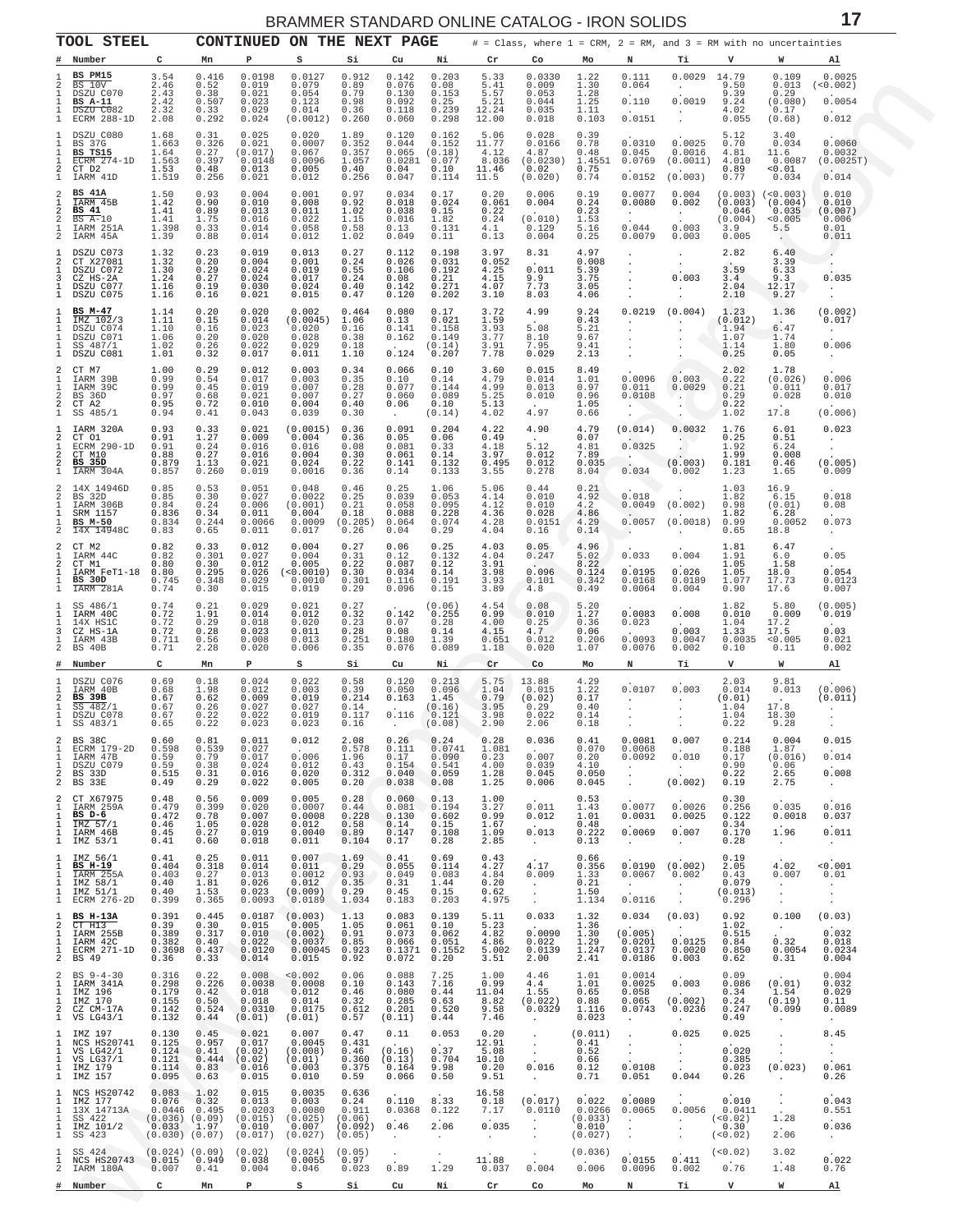<span id="page-17-0"></span>

|                                                                    |                          | TOOL STEEL                                 |                                    |                                               |                                                              |                                            | CONTINUED FROM THE PREVIOUS PAGE        |                                 |                                         |                                  |                                            |                                                                                                                                                     |
|--------------------------------------------------------------------|--------------------------|--------------------------------------------|------------------------------------|-----------------------------------------------|--------------------------------------------------------------|--------------------------------------------|-----------------------------------------|---------------------------------|-----------------------------------------|----------------------------------|--------------------------------------------|-----------------------------------------------------------------------------------------------------------------------------------------------------|
| Number                                                             | Als                      | As                                         | в                                  | Ca                                            | Nb                                                           | o                                          | Pb                                      | Sb                              | Sn                                      | Ta                               | Zr                                         | Units                                                                                                                                               |
| BS PM15<br><b>BS 10V</b><br>DSZU C070                              |                          | 0.0040<br>$\cdot$                          | (0.0002)                           | (0.0001)                                      | 0.014                                                        | 0.0129<br>$\cdot$                          | (0.00001)<br>$\cdot$                    | (0.0010)                        | $\cdot$                                 |                                  | $\sim$                                     | $0.0034$ (0.0003)(0.0005) 38 mm $\emptyset$ x 19+ mm 17025<br>41 mm $\varnothing$ x ~7 or 19+ mm<br>$\sim$ 40 mm Ø x $\sim$ 15 mm                   |
| BS A-11 Fe:79.5<br>DSZU C082<br>ECRM 288-1D                        | $\overline{\phantom{a}}$ | 0.0057<br>(0.0065)                         | 0.0008                             | (0.0002)<br>$\overline{\phantom{a}}$          | (0.0070)                                                     | 0.028                                      | (0.00006)<br>$\ddot{\phantom{a}}$       | (0.001)                         | 0.0055<br>$\cdot$                       |                                  |                                            | $(0.001)$ 38 mm Ø x ~7 or 19+ mm<br>17025<br>$\sim\!35\,$ mm $\varnothing\,$ x $\,$ 25 $\,$ mm $\,$<br>36-41 mm Ø x 28-35 mm                        |
| DSZU C080<br>BS 37G                                                |                          | 0.0026                                     | 0.0003                             | 0.0014                                        | 0.0026                                                       |                                            | 0.0005                                  | 0.0009                          | 0.0010                                  | $\cdot$                          |                                            | $\sim$ 35 mm Ø x 25 mm<br>34 mm Ø x ~7 or 19+ mm                                                                                                    |
| BS TS15<br>$ECRM$ 274-1D<br>CT D2<br>IARM 41D                      |                          | (0.006)<br>$(0.0013)$ $(0.0005)$<br>(0.01) | (0.0005)<br>(0.0006)               | (0.001)<br>$\cdot$<br>(0.0008)                | 0.009<br>$\cdot$<br>(0.004)                                  | (0.018)<br>(0.0026)<br>(0.003)             | (0.000064)<br>(0.0008)                  | Fe:71.4<br>(0.0002)             | 0.0074<br>(0.0010)<br>(0.005)           |                                  | (0.003)<br>$\sim$ $\sim$<br>(0.002)        | 38 mm Ø x ~7 or 19+ mm<br>17025<br>38 mm Ø x 25 mm<br>30-35 mm Ø x ~16 mm<br>31 mm Ø x 2 or 18 mm                                                   |
| <b>BS 41A</b>                                                      |                          | 0.002                                      |                                    | 0.0006                                        |                                                              | 0.002                                      |                                         |                                 | 0.002                                   |                                  |                                            | 38 mm Ø x ~7 or 19+mm 25(pre-17025)                                                                                                                 |
| IARM 45B<br>BS 41<br>$BS A-10$                                     |                          | (0.002)<br>$\sim$                          | (0.0001)<br>$\cdot$                | (0.001)<br>$\cdot$                            | (0.002)<br>$\sim$ $\sim$                                     | (0.0005)<br>$\cdot$                        | (0.001)<br>$\sim$                       | 0.008<br>$\ddot{\phantom{a}}$   | (0.008)                                 | $\cdot$                          | (0.001)<br>$\sim$                          | 31 mm Ø x 2 or 18 mm<br>42 mm Ø x ~7 or 19+ mm<br>17025<br>40 mm Ø x ~7 or 19+ mm                                                                   |
| IARM 251A<br>IARM 45A                                              |                          | 0.016<br>(0.003)                           | (0.002)<br>(0.0001)                | (0.0005)<br>$\ddot{\phantom{a}}$              | 0.016<br>0.002                                               | (0.01)<br>(0.0017)                         | (0.002)<br>(<0.005)                     | $\cdot$                         | 0.011<br>0.005                          |                                  | (0.002)<br>$\ddot{\phantom{a}}$            | 31 mm Ø x 2 mm<br>31 mm Ø x 2 mm                                                                                                                    |
| DSZU C073<br>CT X27081<br>DSZU C072                                |                          |                                            |                                    |                                               | $\cdot$                                                      |                                            |                                         |                                 | $\cdot$<br>$\cdot$                      |                                  |                                            | $\sim$ 40 mm Ø x $\sim$ 15 mm<br>$30-35$ mm $\emptyset$ x ~16 mm last<br>$~10$ mm Ø x $~15$ mm                                                      |
| CZ HS-2A<br>DSZU C077                                              |                          | $\cdot$                                    |                                    |                                               | $\cdot$<br>$\cdot$                                           |                                            |                                         |                                 | 0.01<br>$\cdot$                         |                                  |                                            | $\sim$ 39 mm Ø x 25 mm<br>$\sim$ 40 mm Ø x $\sim$ 15 mm                                                                                             |
| DSZU C075<br>BS M-47                                               |                          | 0.006                                      |                                    | (0.002)                                       | (0.004)                                                      | 0.0037                                     |                                         |                                 | $\cdot$<br>0.006                        |                                  |                                            | $~10$ mm Ø x $~15$ mm<br>38 mm Ø x ~7 or 19+ mm<br>17025                                                                                            |
| $IMZ$ 102/3<br>DSZU C074<br>DSZU C071                              |                          | $\cdot$                                    | (0.0007)                           |                                               | $\cdot$                                                      |                                            |                                         |                                 | $\cdot$<br>$\cdot$                      |                                  | $\sim$                                     | $(0.007)$ 40 mm $\emptyset$ x 40 mm<br>$\sim$ 40 mm Ø x $\sim$ 15 mm<br>$\sim$ 40 mm Ø x $\sim$ 15 mm                                               |
| SS 487/1<br>DSZU C081                                              |                          | (0.012)<br>$\cdot$                         |                                    |                                               |                                                              |                                            |                                         |                                 | (0.006)<br>$\sim$                       |                                  |                                            | 38 mm Ø x 19 mm<br>$\sim$ 35 mm Ø x 25 mm                                                                                                           |
| CT M7<br>IARM 39B<br>IARM 39C                                      |                          |                                            |                                    |                                               | 0.006                                                        |                                            | (0.0001)                                | (0.002)                         | 0.004<br>0.005                          |                                  | (0.002)                                    | 30-35 mm Ø x ~16 mm<br>31 mm Ø x 2 or 18 mm<br>31 mm Ø x 2 or 18 mm                                                                                 |
| BS 36D<br>CT A2                                                    |                          | (0.005)<br>0.002                           | 0.001<br>$\cdot$                   | (0.001)<br>$\ddot{\phantom{a}}$               | 0.0040<br>$\cdot$<br>$\cdot$                                 | 0.001<br>$\cdot$                           |                                         | $\cdot$                         | 0.016                                   |                                  | - 10                                       | 38 mm Ø x ~7 or 19+ mm<br>$30-35$ mm $\varnothing$ x ~16 mm                                                                                         |
| SS 485/1<br>IARM 320A                                              |                          | (0.022)<br>0.013                           | $\cdot$<br>0.0011                  |                                               | $\cdot$<br>(0.015)                                           | (0.0021)                                   |                                         | $\cdot$                         | 0.019<br>0.008                          |                                  | $\sim$<br>(0.003)                          | 38 mm Ø x 19 mm<br>31 mm Ø x 2 or 18 mm                                                                                                             |
| CT 01<br>ECRM 290-1D<br>CT M10                                     |                          |                                            | $\cdot$<br>$\cdot$                 |                                               | $\cdot$                                                      | $\cdot$                                    |                                         |                                 | $\cdot$                                 |                                  | $\cdot$                                    | 30-35 mm $\varnothing$ x $\sim$ 19 mm<br>36-41 mm Ø x 28-35 mm<br>$30-35$ mm $\varnothing$ x $\sim$ 16 mm                                           |
| <b>BS 35D</b><br>IARM 304A                                         |                          | (0.01)                                     | 0.002                              | (0.002)                                       | (0.001)<br>0.021                                             | 0.002                                      |                                         | (0.001)                         | 0.006<br>0.006                          |                                  | $(0.002)$ $(0.002)$                        | 38 mm Ø x ~7 or 19+ mm<br>17025<br>31 mm Ø x 2 or 18 mm                                                                                             |
| 14X 14946<br>BS 32D                                                |                          |                                            |                                    |                                               | $\cdot$                                                      |                                            |                                         |                                 |                                         |                                  |                                            | $\sim$ 40 mm Ø x $\sim$ 15 mm<br>38 mm Ø x ~7 or 19+ mm                                                                                             |
| IARM 306B<br>SRM 1157<br>BS M-50                                   |                          | (0.003)<br>0.0035                          | (0.001)<br>(0.0001)                | (0.001)                                       | 0.007<br>0.0008                                              | (0.001)<br>0.0010                          | (0.001)<br>(0.0001)                     | 0.0025<br>(0.0006)              | 0.004                                   | 0.0045 Fe:88.8                   | (0.002)                                    | 31 mm Ø x 2 or 18 mm<br>32 mm Ø x 19 mm<br>$(0.0006)$ 38 mm Ø x ~7 or 19+ mm 17025                                                                  |
| 14X 14948C<br>CT M2                                                |                          | $\cdot$                                    | $\cdot$                            |                                               | $\ddot{\phantom{a}}$                                         | $\ddot{\phantom{a}}$                       | $\ddot{\phantom{a}}$                    | $\cdot$                         | $\sim$                                  | $\sim$ $\sim$                    |                                            | 40 mm Ø x 15 mm last of stock<br>30-35 mm Ø x ~16 mm                                                                                                |
| IARM 44C<br>CT M1<br>IARM FeT1-18                                  |                          | (0.01)<br>$\sim$                           | (0.002)<br>$\cdot$                 |                                               | 0.012<br>(0.004)                                             | (0.003)<br>(0.0027)                        | (0.002)<br>$\cdot$                      | (0.004)<br>$\cdot$              | 0.010<br>(0.010)                        | (0.004)<br>$\sim$                | $\ddot{\phantom{a}}$                       | 31 mm Ø x 2 mm<br>30-35 mm Ø x ~16 mm<br>31 mm Ø x ~2 or 18+ mm                                                                                     |
| BS 30D<br>IARM 281A                                                |                          | 0.0128<br>(0.02)                           | (0.0002)<br>(0.003)                | 0.0004<br>$\ddot{\phantom{a}}$                | 0.0071<br>0.094                                              | 0.0019<br>(0.003)                          | (0.0002)<br>$\cdot$                     | 0.0032<br>$\cdot$               | 0.0246(0.02)<br>0.02                    | $\ddot{\phantom{a}}$             |                                            | $(0.0001)$ 38 mm $\varnothing$ x ~7 or 19+ mm<br>17025<br>$(0.002)$ 31 mm $\emptyset$ x 2 or 18 mm                                                  |
| SS 486/1<br>IARM 40C                                               |                          | (0.016)<br>0.008                           | 0.0009                             | (0.001)                                       | 0.003                                                        | 0.0013                                     |                                         |                                 | 0.014<br>0.008                          | $\overline{\phantom{a}}$         | (0.002)                                    | 38 mm Ø x 19 mm<br>31 mm Ø x 2 or 18 mm                                                                                                             |
| 14X HS1C<br>CZ HS-1A<br>IARM 43B                                   |                          | $\ddot{\phantom{a}}$<br>0.005              | $\sim$<br>0.0002                   | $\cdot$                                       | $\sim$<br>0.004                                              | $\sim$<br>0.0016                           | $\overline{\phantom{a}}$<br>< 0.0005    |                                 | (0.035)<br>0.02<br>0.013                | $\ddot{\phantom{a}}$<br>$\cdot$  | $\sim$                                     | 40 mm Ø x 15 mm<br>$~39$ mm Ø x 25 mm<br>31 mm Ø x 2 or 18 mm                                                                                       |
| BS 40B<br>Number                                                   | Als                      | 0.004<br>As                                | 0.0006<br>в                        | $\cdot$<br>$ca$                               | $\cdot$<br>Nb                                                | $\cdot$<br>o                               | $\cdot$<br>Pb                           | S <sub>b</sub>                  | 0.005<br>Sn                             | $\ddot{\phantom{0}}$<br>Ta       | $\sim$<br>Zr                               | 41 mm Ø x ~7 or 19+ mm<br>Units                                                                                                                     |
| DSZU C076<br>IARM 40B<br>BS 39B<br>$SS$ 482/1                      |                          |                                            | (0.0010)                           |                                               | 0.005                                                        | (0.0014)                                   | ×.<br>$\cdot$<br>$\cdot$                |                                 | 0.004<br>(0.011)<br>$\cdot$             |                                  |                                            | $\sim$ 40 mm Ø x $\sim$ 15 mm<br>31 mm Ø x 2 or 18 mm<br>41 mm Ø x ~7 or 19+ mm<br>17025<br>38 mm Ø x 19 mm                                         |
| DSZU C078<br>SS 483/1                                              |                          |                                            |                                    |                                               |                                                              |                                            | $\ddot{\phantom{a}}$                    |                                 |                                         |                                  |                                            | $\sim$ 40 mm Ø x $\sim$ 15 mm<br>38 mm Ø x 19 mm                                                                                                    |
| BS 38C<br>ECRM 179-2D<br>IARM 47B<br>DSZU C079<br>BS 33D<br>BS 33E |                          | 0.011<br>$\cdot$                           | (<0.001)<br>$\cdot$                | $\cdot$                                       | (0.002)<br>0.00144<br>$\cdot$                                | $(0.002)$ $(0.0014)$                       | 0.022<br>(0.0003)<br>$\cdot$<br>$\cdot$ | 0.00175<br>$\ddot{\phantom{a}}$ | 0.022<br>0.008<br>0.005<br>$\sim$       |                                  |                                            | 38 mm Ø x ~7 or 19+ mm<br>30 to 35 mm Ø x 20 mm<br>31 mm Ø x 2 (LAST) or 18 (OK) mm<br>$\sim$ 35 mm Ø x 25 mm<br>41 mm Ø x 12 mm<br>38 mm Ø x 12 mm |
| CT X67975<br>IARM 259A                                             |                          | 0.006                                      | 0.0003                             |                                               | 0.003                                                        | 0.0014                                     | 0.001<br>< 0.0005                       | $\cdot$                         | 0.003<br>0.004                          |                                  | 0.001                                      | 30-35 mm Ø x ~16 mm<br>$31 \text{ mm } \emptyset \times 2 \text{ mm}$                                                                               |
| BS D-6<br>$IMZ$ 57/1<br>IARM 46B                                   |                          | 0.011<br>(0.01)                            | (0.0003)<br>0.0003                 | 0.0011<br>$\cdot$<br>$\cdot$                  | (0.002)<br>0.003                                             | (0.0008)<br>0.002                          | (0.0003)<br>0.002                       | 0.0012<br>$\cdot$<br>$\cdot$    | 0.0104<br>0.016                         | Mg:<br>$\blacksquare$<br>$\cdot$ | 0.0002<br>$\cdot$                          | 38 mm Ø x ~7 or 19 mm<br>17025<br>40 mm Ø x 40 mm<br>31 mm Ø x 2 or 18 mm                                                                           |
| IMZ 53/1<br>IMZ 56/1                                               |                          | $\cdot$                                    | $\cdot$                            |                                               |                                                              | $\cdot$                                    | $\blacksquare$                          |                                 | $\ddot{\phantom{a}}$                    |                                  |                                            | 40 mm Ø x 40 mm<br>40 mm Ø x 40 mm                                                                                                                  |
| BS H-19<br>IARM 255A                                               |                          | 0.0056<br>(0.002)                          | $\cdot$<br>0.0004                  | (0.0004)                                      | 0.008<br>0.004                                               | 0.0071<br>0.0011                           | $\blacksquare$<br>0.001                 |                                 | 0.0056<br>0.006                         |                                  | $\cdot$<br>< 0.005                         | 38 mm Ø x ~7 or 19+ mm<br>17025<br>31 mm Ø x 2 mm                                                                                                   |
| IMZ 58/1<br>TMZ 51/1<br>ECRM 276-2D                                |                          | $\cdot$                                    | $\cdot$                            | $\ddot{\phantom{a}}$                          | $\cdot$<br>$\cdot$                                           |                                            | $\sim$<br>$\overline{\phantom{a}}$      |                                 | $\ddot{\phantom{a}}$<br>0.0133          |                                  | $\ddot{\phantom{a}}$<br>$\mathbf{r}$       | 40 mm Ø x 40 mm<br>40 mm Ø x 40 mm<br>38 mm Ø x 25 or 30 mm                                                                                         |
| BS H-13A Fe: 90.2<br>CT H13                                        | $\cdot$                  | 0.0050<br>$\cdot$                          | (0.0007)                           | (0.0006)<br>$\cdot$                           | 0.0052                                                       | (0.016)<br>$\cdot$                         | (0.0004)<br>$\cdot$                     | (0.002)<br>$\cdot$              | (0.005)                                 |                                  | (0.002)<br>$\ddot{\phantom{0}}$            | 38 mm Ø x ~7 or 19+ mm<br>17025<br>30-35 mm $\varnothing$ x ~16 mm                                                                                  |
| IARM 255B<br>IARM 42C<br>ECRM 271-1D<br>BS 49                      | $\overline{\phantom{a}}$ | (0.01)<br>0.0057<br>$\cdot$                | 0.0011<br>$\sim$ $\sim$            | (0.0005)<br>0.0009<br>$\cdot$                 | (0.006)<br>(0.004)<br>$\sim$<br>$\cdot$                      | 0.003<br>0.0020<br>$\sim$                  | 0.0007<br>$\sim$<br>$\cdot$             | (0.004)<br>$\cdot$<br>$\cdot$   | (0.006)<br>(0.006)<br>0.0084<br>(0.004) | (0.004)<br>$\ddot{\phantom{a}}$  | (0.002)<br>$\ddot{\phantom{a}}$            | 31 mm Ø x 2 or 18 mm<br>31 mm Ø x 2 or 18 mm<br>35 mm Ø x 25 mm<br>49 mm Ø x ~7 or 19+ mm                                                           |
| $BS \ 9 - 4 - 30$<br>IARM 341A<br>IMZ 196                          |                          | (0.003)                                    | 0.0005                             | 0.0011                                        | (0.005)                                                      | 0.0008                                     | (0.001)                                 | (0.001)                         | (0.005)                                 |                                  | (0.003)                                    | 35 mm Ø x ~7 or 19+ mm<br>31 mm Ø x 2 or 18 mm<br>37 mm Ø x 30 mm                                                                                   |
| IMZ 170<br>CZ CM-17A                                               | 0.0105                   | $\cdot$<br>0.0060                          | 0.065<br>$\cdot$<br>$\blacksquare$ | $\mathcal{L}_{\bullet}$<br>$\cdot$<br>$\cdot$ | 0.073<br>0.087<br>$\cdot$                                    | $\ddot{\phantom{a}}$<br>$\cdot$<br>$\cdot$ | $\sim$<br>0.0177                        | (0.002)<br>$\blacksquare$       | 0.007<br>0.0109                         |                                  | $\ddot{\phantom{a}}$<br>$\cdot$<br>$\cdot$ | 40 mm Ø x 40 mm<br>$\sim$ 37 mm Ø x $\sim$ 25 mm                                                                                                    |
| VS LG43/1<br>IMZ 197                                               |                          |                                            | (0.007)                            |                                               | (0.011)                                                      |                                            | $\cdot$                                 |                                 | $\cdot$<br>0.015                        |                                  |                                            | $~10$ mm $\varnothing$ x $~128$ mm<br>37 mm Ø x 30 mm                                                                                               |
| NCS HS20741<br>VS LG42/1<br>VS LG37/1<br>IMZ 179<br>IMZ 157        |                          | $\bullet$<br>$\sim$<br>(0.007)             | $\cdot$<br>$\blacksquare$          |                                               | $\cdot$<br>$\blacksquare$<br>(0.004)<br>$\ddot{\phantom{a}}$ |                                            | $\cdot$<br>$\cdot$                      | $\cdot$                         | $\sim$<br>$\cdot$<br>0.010<br>$\cdot$   | $\cdot$                          | $\cdot$                                    | 35 mm Ø x 40 mm<br>$\sim$ 45 mm Ø x $\sim$ 28 mm<br>$\sim$ 45 mm Ø x $\sim$ 28 mm<br>40 mm Ø x 40 mm<br>40 mm Ø x 40 mm                             |
| NCS HS20742<br>IMZ 177                                             |                          | $\cdot$                                    |                                    |                                               |                                                              |                                            |                                         |                                 | 0.008                                   |                                  |                                            | 35 mm Ø x 40 mm<br>40 mm Ø x 40 mm                                                                                                                  |
| 13X 14713A<br>SS 422<br>IMZ 101/2                                  |                          |                                            | (0.0005)                           | Mg:0.0016                                     |                                                              |                                            |                                         |                                 | 0.0034<br>$\cdot$                       |                                  | (0.002)                                    | $\sim$ 40 mm Ø x $\sim$ 15 mm<br>38 mm Ø x 19 mm<br>40 mm Ø x 40 mm                                                                                 |
| SS 423                                                             |                          | $\cdot$                                    |                                    |                                               | $\cdot$                                                      | $\cdot$                                    | $\ddot{\phantom{a}}$                    |                                 | $\cdot$                                 |                                  |                                            | 38 mm Ø x 19 mm                                                                                                                                     |
| SS 424<br>NCS HS20743<br>IARM 180A                                 | 0.021<br>$\sim$          | (0.004)                                    | 0.0004                             | $\cdot$                                       | $\cdot$<br>(0.005)                                           | 0.0006                                     | (0.002)                                 |                                 | $\cdot$<br>0.002                        | $\cdot$                          | $\cdot$<br>$\cdot$<br>$\mathbf{r}$         | 38 mm Ø x 19 mm<br>35 mm Ø x 40 mm<br>31 mm Ø x 2 mm                                                                                                |
| Number                                                             | Als                      | As                                         | в                                  | Ca                                            | Nb                                                           | $\circ$                                    | Pb                                      | Sb                              | Sn                                      | Ta                               | Zr                                         | Units                                                                                                                                               |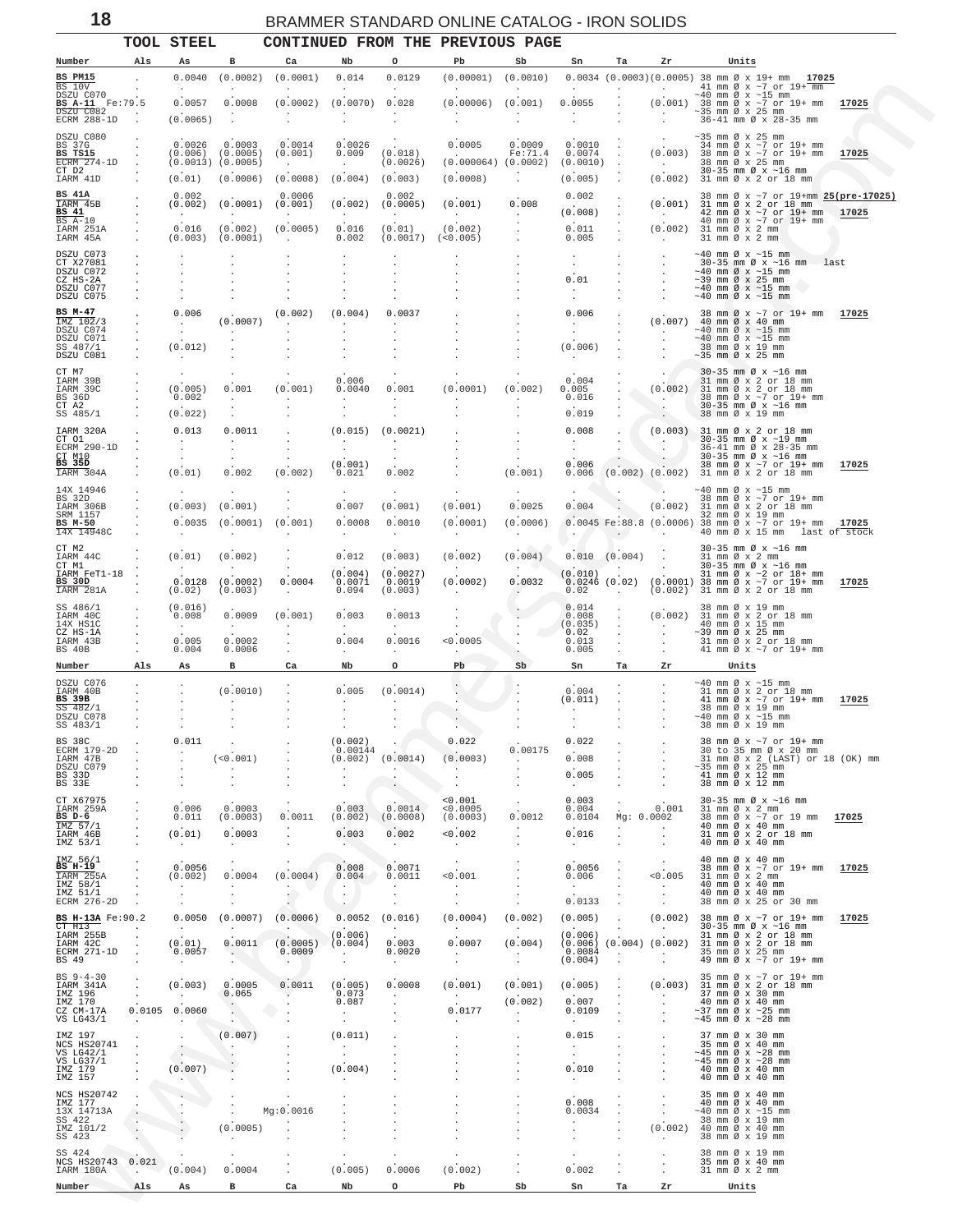## ALUMINUM IN STAINLESS AND HIGH ALLOY STEEL

| # Number                                                                           | Al                                    | Νi                                    | Cr                                        | C                                           | Mn                                        | Р                                           | S                                                  | Si                                       | Cu                                         | Co                                         | Mo                                        | Ν                                             | Nb                                   | Τi                                         | V                                             |
|------------------------------------------------------------------------------------|---------------------------------------|---------------------------------------|-------------------------------------------|---------------------------------------------|-------------------------------------------|---------------------------------------------|----------------------------------------------------|------------------------------------------|--------------------------------------------|--------------------------------------------|-------------------------------------------|-----------------------------------------------|--------------------------------------|--------------------------------------------|-----------------------------------------------|
| 1 ECRM 299-1D<br>1 IMZ 158<br>1 13X PH17700A<br>1 BS 192<br>2 CT X92834            | 5.33<br>1.56<br>1.172<br>1.17<br>1.14 | 0.172<br>0.24<br>6.98<br>7.11<br>8.32 | 22.32<br>25.51<br>16.88<br>16.44<br>12.57 | 0.0154<br>0.091<br>0.0732<br>0.074<br>0.035 | 0.2678<br>1.34<br>0.496<br>0.835<br>0.044 | 0.0152<br>0.015<br>0.0181<br>0.025<br>0.003 | 0.00022<br>0.007<br>0.0008<br>0.0005<br>0.003      | 0.299<br>2.23<br>0.551<br>0.387<br>0.019 | 0.0382<br>0.097<br>0.146<br>0.412<br>0.030 | 0.0187<br>0.0464<br>0.104<br>0.030         | 0.0186<br>0.025<br>0.340<br>0.430<br>2.20 | 0.0198<br>0.0192<br>0.0290                    | 0.0201<br>0.168<br>0.001             | 0.1289<br>0.12<br>0.051<br>0.076<br>0.019  | 0.0329<br>0.078<br>0.0390<br>0.124<br>< 0.004 |
| 1 IARMFe177PH-18 1.09<br>1 13X PH13800A<br>IARM 21D<br>2 BS 184A<br><b>BS 192A</b> | 1.075<br>1.03<br>1.00<br>0.98         | 7.11<br>8.04<br>8.29<br>8.34<br>7.01  | 17.08<br>12.53<br>12.69<br>12.66<br>16.44 | 0.080<br>0.0386<br>0.032<br>0.035<br>0.066  | 0.730<br>0.0332<br>0.052<br>0.06<br>0.768 | 0.020<br>0.0064<br>0.008<br>0.007<br>0.021  | (0.0005)<br>0.0030<br>(0.0014)<br>0.001<br>< 0.002 | 0.51<br>0.081<br>0.039<br>0.080<br>0.300 | 0.36<br>0.0449<br>0.017<br>0.041<br>0.334  | 0.048<br>0.0220<br>0.078<br>0.036<br>0.114 | 0.350<br>2.10<br>2.23<br>2.20<br>0.28     | 0.0153<br>0.0041<br>0.0037<br>0.0045<br>0.029 | 0.009<br>(0.005)<br>(0.006)<br>0.208 | 0.083<br>0.0122<br>0.016<br>0.051<br>0.083 | 0.062<br>0.0188<br>0.017<br>0.014<br>0.077    |
| 1 IARM 152C                                                                        | 0.94                                  | 7.30                                  | 16.99                                     | 0.072                                       | 0.74                                      | 0.024                                       | 0.0006                                             | 0.263                                    | 0.316                                      | 0.113                                      | 0.36                                      | 0.0172                                        | 0.012                                | 0.098                                      | 0.072                                         |

| Number                                                                          | As                | B                                      | Ca                   | $\circ$              | Sn                                    | Ta                                  | W                                                      | Zr      | Units                                                                                                                                                 |               |
|---------------------------------------------------------------------------------|-------------------|----------------------------------------|----------------------|----------------------|---------------------------------------|-------------------------------------|--------------------------------------------------------|---------|-------------------------------------------------------------------------------------------------------------------------------------------------------|---------------|
| ECRM 299-1D<br>IMZ 158<br>13X PH17700A<br><b>BS 192</b>                         | 0.0054<br>(0.005) | 0.0002<br>$\sim$<br>0.0033<br>(0.0003) | 0.0007               | 0.0014               | 0.0055<br>0.008                       | $\overline{\phantom{a}}$<br>(0.001) | $\sim$<br>0.009<br>0.05                                | 0.1775  | 40 mm Ø x 25 mm<br>40 mm $\varnothing \times 40$ mm<br>$\sim$ 38 mm Ø x $\sim$ 15 mm<br>38 mm Ø x ~7 or 19+ mm                                        | 25(pre-17025) |
| CT X92834                                                                       |                   | 0.0009                                 |                      |                      | 0.002                                 | $\mathbf{r}$                        |                                                        | < 0.001 | $30-35$ mm $\emptyset$ x x $\sim$ 19 mm                                                                                                               |               |
| IARM Fe177PH-18<br>13X PH13800A<br>IARM 21D<br><b>BS 184A</b><br><b>BS 192A</b> | (0.0035)          | (0.0017)<br>(0.0004)<br>(0.0003)       | (0.0003)<br>(0.0006) | (0.0003)<br>(0.0006) | (0.006)<br>0.0051<br>(0.002)<br>0.008 | $\mathbf{r}$<br>$\overline{a}$      | (0.011)<br>$\overline{a}$<br>(0.012)<br>0.032<br>0.048 |         | 31 mm Ø x 2 or 18 mm<br>$\sim$ 38 mm Ø x $\sim$ 15 mm<br>$31 \text{ mm}$ $\emptyset$ x 2 or 18 mm<br>38 mm Ø x ~7 or 19+ mm<br>38 mm Ø x ~7 or 19+ mm | 25(pre-17025) |
| IARM 152C                                                                       | (0.004)           | 0.0029                                 | (0.0005)             | (0.001)              | 0.007                                 | (0.005)                             | 0.026                                                  |         | $31 \text{ mm} \varnothing \times 2 \text{ mm}$                                                                                                       |               |

## CALCIUM IN STAINLESS AND HIGH ALLOY STEEL

 $#$  = Class, where 1 = CRM and 2 = RM

<span id="page-18-0"></span> $#$  = Class, where 1 = CRM and 2 = RM

| # Number                                                    | Ca                                   | Νi                              | Cr                               | C                                 | Mn                               | P                                   | S                                   | Si                              | Cu                                | Co                                   | Mo                               | N                                 | Nb                                  | V                                | W                                    |
|-------------------------------------------------------------|--------------------------------------|---------------------------------|----------------------------------|-----------------------------------|----------------------------------|-------------------------------------|-------------------------------------|---------------------------------|-----------------------------------|--------------------------------------|----------------------------------|-----------------------------------|-------------------------------------|----------------------------------|--------------------------------------|
| $1$ BS Ca304-4<br>1 13X 14923A<br>1 ECRM 379-1D<br>2 BS 193 | 0.0075<br>0.0044<br>0.0033<br>0.0020 | 8.77<br>0.452<br>30.83<br>1.82  | 18.26<br>11.26<br>26.79<br>18.48 | 0.096<br>0.205<br>0.0121<br>0.104 | 0.783<br>0.501<br>1.804<br>12.11 | 0.0205<br>0.0197<br>0.0166<br>0.018 | 0.0070<br>0.0031<br>0.0006<br>0.002 | 0.887<br>0.330<br>0.393<br>0.66 | 0.143<br>0.0563<br>0.984<br>0.088 | (0.007)<br>0.0207<br>0.0390<br>0.028 | 0.0041<br>0.819<br>3.290<br>0.21 | 0.061<br>0.0321<br>0.0550<br>0.37 | 0.063<br>0.005<br>(0.0028)<br>0.014 | 0.295<br>0.0663<br>0.107         | 0.0686 0.0056<br>(0.0091)<br>(0.007) |
| 2 BS SS4952<br>2 BS 82E<br>1 BS 9942<br>$1$ BS $9842$       | 0.0019<br>0.0014<br>0.0014<br>0.0010 | 0.23<br>12.49<br>13.55<br>20.02 | 13.15<br>22.38<br>18.21<br>24.19 | 0.347<br>0.062<br>0.021<br>0.059  | 0.41<br>1.61<br>1.84<br>1.50     | 0.016<br>0.027<br>0.025<br>0.025    | 0.003<br>0.001<br>0.006<br>0.0016   | 0.66<br>0.58<br>0.49<br>0.99    | 0.045<br>0.26<br>0.305<br>0.147   | 0.030<br>0.12<br>0.086<br>0.237      | 0.049<br>0.31<br>3.30<br>0.111   | 0.027<br>0.072<br>0.071<br>0.037  | 0.004<br>0.062<br>0.005<br>0.026    | 0.089<br>0.064<br>0.072<br>0.075 | (0.007)<br>0.041<br>0.032<br>0.011   |
| 1 ECRM 272-1D<br>2 BS 94C<br>2 BS 87F                       | 0.00090<br>0.0008<br>0.0007          | 0.2445<br>0.43<br>10.12         | 11.927<br>25.90<br>17.30         | 0.2815<br>0.057<br>0.055          | 0.600<br>0.45<br>1.64            | 0.0156<br>0.024<br>0.024            | 0.0196<br>0.002<br>0.025            | 0.420<br>0.62<br>0.67           | 0.0192<br>0.056<br>0.28           | 0.0145<br>0.042<br>0.17              | 0.0030<br>0.20<br>0.29           | 0.0508<br>0.065<br>0.037          | 0.0028<br>0.032<br>0.57             | 0.0167<br>0.12<br>0.13           | (0.03)<br>0.050                      |

| Number                                            | A1                                     | As                          | B                                      | $\circ$                       | Pb                   | Sb                       | Sn                                 | Ti                                 | Zn               | Units                                                                                                                                  |                                |
|---------------------------------------------------|----------------------------------------|-----------------------------|----------------------------------------|-------------------------------|----------------------|--------------------------|------------------------------------|------------------------------------|------------------|----------------------------------------------------------------------------------------------------------------------------------------|--------------------------------|
| BS Ca304-4<br>13X 14923A<br>ECRM 379-1D<br>BS 193 | 0.017<br>0.003<br>(0.00246)<br>(0.003) | 0.0063<br>(0.0018)          | 0.0031<br>0.00190<br>0.0007            | 0.013<br>(0.0027)<br>(0.004)  | 0.0008<br>(0.000038) | (0.0002)<br>0.00057      | 0.0024<br>0.004<br>0.0021<br>0.004 | (0.0014)<br>0.003                  | 0.0046 Zr:0.0036 | $\sim$ 38 mm Ø x $\sim$ 38 mm Fe: 70.7<br>$\sim$ 40 mm $\varnothing$ x $\sim$ 15 mm<br>38 or 45 mm Ø x 25 mm<br>32 mm Ø x ~7 or 19+ mm | 17025                          |
| <b>BS SS4952</b><br>BS 82E<br>BS 9942<br>BS 9842  | 0.003<br>0.006<br>0.004<br>0.014       | 0.002<br>(0.004)<br>(0.002) | (0.0004)<br>0.0024<br>0.0014<br>0.0025 | 0.005<br>(0.0023)<br>(0.0044) |                      |                          | 0.004<br>0.006<br>0.006<br>0.005   | 0.002<br>0.003<br>(0.002)<br>0.003 |                  | 38 mm Ø x ~7 or 19+ mm<br>38 mm Ø x ~7 to 19 mm<br>44 mm Ø x ~7 or 19+ mm<br>38 mm Ø x ~7 or 19+ mm                                    | 25(pre-17025)<br>25(pre-17025) |
| ECRM 272-1D<br><b>BS 94C</b><br><b>BS 87F</b>     | 0.0046<br>0.004<br>0.004               | 0.0116<br>0.005             | 0.0018<br>(0.0005)<br>(0.0006)         | 0.0061<br>0.005               |                      | 0.0007<br>$\overline{a}$ | 0.006<br>0.004                     | 0.00096<br>$\sim$<br>0.004         | 0.0031           | 38 mm Ø x 25 or 30 mm<br>44 mm Ø x ~7 or 19+ mm<br>41 mm $\varnothing$ x $\sim$ 7 or 19+ mm                                            |                                |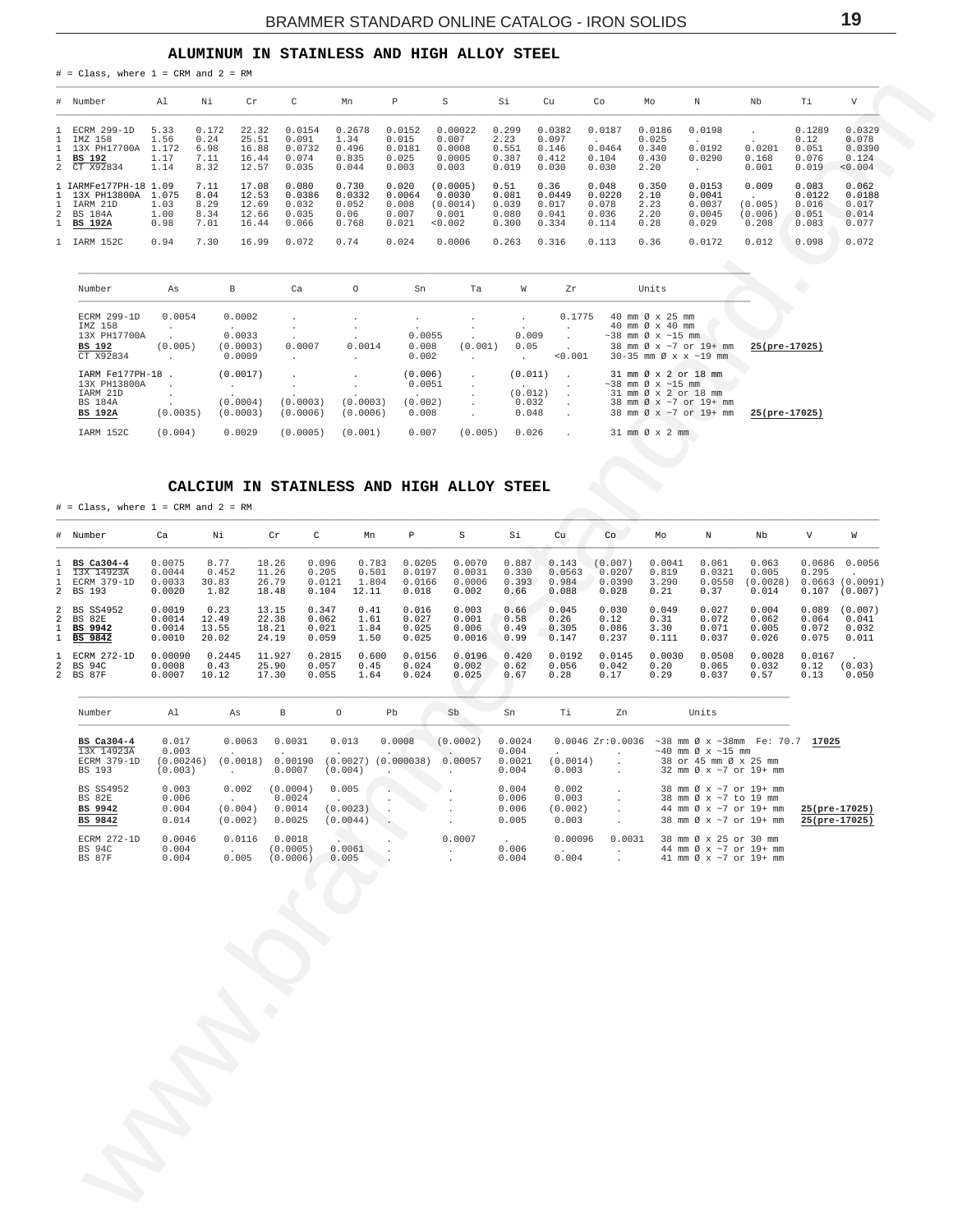#### **COPPER IN STAINLESS AND HIGH ALLOY STEEL**

<span id="page-19-0"></span>

|                                                                   | $\#$ = Class, where 1 = CRM and 2 = RM                                  |                                                                  |                                          |                                                                  |                                                                 |                                                    | * Provisional Analysis                              |                                                                     |                                         |                                                        |                                                                      |                                                             |                                                        |                                                          |                                                                                                          |                                                                                                                          |
|-------------------------------------------------------------------|-------------------------------------------------------------------------|------------------------------------------------------------------|------------------------------------------|------------------------------------------------------------------|-----------------------------------------------------------------|----------------------------------------------------|-----------------------------------------------------|---------------------------------------------------------------------|-----------------------------------------|--------------------------------------------------------|----------------------------------------------------------------------|-------------------------------------------------------------|--------------------------------------------------------|----------------------------------------------------------|----------------------------------------------------------------------------------------------------------|--------------------------------------------------------------------------------------------------------------------------|
|                                                                   | # Number                                                                | Cu                                                               | Νi                                       | Cr                                                               | C                                                               | Mn                                                 | Р                                                   | S                                                                   | Si                                      | Co                                                     | Mo                                                                   | Ν                                                           | Nb                                                     | Тi                                                       | V                                                                                                        | W                                                                                                                        |
| $\mathbf{1}$<br>1<br>2<br>2                                       | 1 13X PH 3N<br>13X PH 4P<br>13X PH 2M<br>BS 9621<br>BS 185A             | 5.83<br>5.53<br>4.03<br>3.42<br>3.41                             | 3.03<br>4.07<br>3.56<br>4.61<br>4.43     | 16.0<br>15.5<br>16.80<br>14.93<br>14.46                          | 0.110<br>0.033<br>0.0598<br>0.035<br>0.033                      | 0.39<br>0.69<br>1.184<br>0.31<br>0.49              | 0.0136<br>0.021<br>0.0201<br>0.017<br>0.022         | 0.019<br>0.019<br>0.0419<br>0.0011<br>0.002                         | 1.25<br>0.64<br>0.502<br>0.468<br>0.38  | 0.306<br>0.50<br>0.0927<br>0.029<br>0.026              | 0.74<br>0.255<br>1.009<br>0.063<br>0.30                              | 0.111<br>0.082<br>0.052<br>0.013<br>0.027                   | 0.45<br>0.355<br>0.143<br>0.27<br>0.32                 | 0.0193<br>0.075<br>0.049<br>(0.001)<br>(0.001)           | 0.246<br>0.55<br>0.1028<br>0.096<br>0.048                                                                | $\bullet$<br>(0.01)<br>(0.014)                                                                                           |
| 1<br>2<br>2<br>2<br>2                                             | <b>BS 17-4PHB</b><br>BS 9622<br>BS 17-4PHA<br>$CT 20$ $Cb-3$<br>CT 630  | 3.35<br>3.34<br>3.30<br>3.28<br>3.25                             | 4.52<br>4.34<br>4.69<br>33.55<br>4.20    | 15.60<br>14.34<br>15.40<br>19.63<br>15.94                        | 0.042<br>0.032<br>0.018<br>0.034<br>0.036                       | 0.559<br>0.63<br>0.85<br>0.19<br>0.39              | 0.022<br>0.019<br>0.023<br>0.017<br>0.018           | 0.023<br>0.004<br>0.022<br>0.003<br>0.013                           | 0.43<br>0.42<br>0.40<br>0.38<br>0.63    | 0.040<br>0.040<br>0.072<br>0.035<br>0.11               | 0.110<br>0.27<br>0.34<br>2.25<br>0.11                                | 0.047<br>0.028<br>0.022<br>0.028                            | 0.315<br>0.33<br>0.204<br>0.86<br>0.36                 | 0.0045<br>(0.001)<br>$\cdot$<br>$\cdot$<br>$\cdot$       | 0.061<br>0.074<br>0.043<br>0.053<br>0.022                                                                | (0.02)<br>(0.020)<br>$\sim$ $\sim$<br>$\sim$ $-$<br>$\sim$                                                               |
| 1<br>2<br>1<br>1<br>$\mathbf{1}$                                  | <b>BS 17-4PHC</b><br>BS 187A<br>ECRM 273-1D<br>VS LG64<br>SRM C2400     | 3.23<br>3.10<br>3.046<br>2.88<br>2.63                            | 4.24<br>33.06<br>4.85<br>28.3<br>4.07    | 15.40<br>19.75<br>14.747<br>24.7<br>17.06                        | 0.033<br>0.022<br>0.0336<br>0.049<br>0.036                      | 0.81<br>0.52<br>0.785<br>0.75<br>0.71              | 0.022<br>0.017<br>0.0131<br>0.017<br>0.013          | 0.027<br>0.0025<br>0.0004<br>0.0032<br>0.003                        | 0.399<br>0.26<br>0.378<br>0.76<br>0.61  | 0.077<br>0.32<br>0.0391<br>0.10                        | 0.45<br>2.06<br>0.2462<br>2.89<br>0.23                               | 0.027<br>0.0157<br>0.0444<br>$\sim$<br>$\ddot{\phantom{0}}$ | 0.258<br>0.57<br>0.221<br>0.048<br>0.15                | (0.001)<br>(0.002)<br>$\sim$<br>0.64<br>$\sim$ $\sim$    | 0.090<br>0.10<br>0.0512<br>0.094<br>0.092                                                                | 0.121<br>(0.02)<br>0.013<br>$\sim$                                                                                       |
| 2<br>2<br>1<br>1<br>$\mathbf{1}$                                  | CT 455<br><b>BS SS1962</b><br>13X 45500A<br>IARM 16C<br>SS 475          | 2.32<br>2.22<br>2.20<br>2.08<br>1.94                             | 8.22<br>8.32<br>8.36<br>8.23<br>5.66     | 11.37<br>11.42<br>11.39<br>11.34<br>14.14                        | 0.012<br>0.008<br>0.0041<br>0.003<br>0.050                      | 0.074<br>0.06<br>0.024<br>0.89                     | 0.010<br>0.006<br>$0.0263$ 0.0049<br>0.007<br>0.037 | 0.005<br>0.0025<br>0.0020<br>0.0046<br>0.008                        | 0.13<br>0.06<br>0.059<br>0.03<br>0.21   | (0.015)<br>0.0152<br>0.017<br>0.22                     | 0.027<br>0.008<br>0.0185<br>0.009<br>1.59                            | 0.002<br>0.0025<br>0.0030<br>0.0030<br>$\sim$               | 0.28<br>0.27<br>0.250<br>0.248<br>0.22                 | 1.18<br>1.11<br>1.187<br>1.16<br>No. 1                   | 0.071<br>0.0689<br>0.070<br>$\ddot{\phantom{a}}$                                                         | (< 0.02)<br>0.008<br>$\sim$                                                                                              |
| $\mathbf{1}$<br>1<br>$\mathbf{1}$<br>$\mathbf{1}$<br>$\mathbf{1}$ | BS 9812<br>BS 9811<br>IARM 318B<br>13X PH2S143A<br>BS 179B              | 1.65<br>1.63<br>1.63<br>1.61<br>1.56                             | 6.61<br>6.55<br>5.71<br>5.20<br>6.17     | 14.82<br>14.87<br>15.9<br>13.45<br>25.9                          | 0.031<br>0.027<br>0.050<br>0.044<br>0.0161                      | 0.485<br>0.380<br>1.02<br>0.544<br>0.890           | 0.018<br>0.016<br>0.022<br>0.0205<br>0.0243         | 0.004<br>0.0010<br>0.0006<br>0.0022<br>0.0002                       | 0.43<br>0.36<br>0.41<br>0.478<br>0.371  | 0.110<br>0.055<br>0.100<br>0.0475<br>0.0394            | 0.76<br>0.744<br>1.57<br>1.325<br>3.34                               | 0.0195<br>0.0196<br>0.032<br>0.024<br>0.239                 | 0.645<br>0.62<br>0.086<br>0.222<br>0.008               | (0.005)<br>(0.003)<br>0.014                              | 0.088<br>0.086<br>0.115<br>0.087<br>(0.0008) 0.079                                                       | 0.025<br>0.013<br>0.087<br>0.019<br>0.053                                                                                |
| 1<br>1<br>1<br>$\mathbf{1}$<br>$\overline{a}$                     | IARM 15C<br>13X NSA 7B<br><b>BS 179C</b><br>BS 450<br>CT 450            | 1.54<br>1.53<br>1.53<br>1.51<br>1.49                             | 6.35<br>6.37<br>6.10<br>6.24<br>6.36     | 14.39<br>25.69<br>25.9<br>14.4<br>15.20                          | 0.032<br>0.013<br>0.0164<br>0.029<br>0.036                      | 0.760<br>0.864<br>0.878<br>0.596<br>0.39           | 0.019<br>0.0160<br>0.0236<br>0.016<br>0.014         | 0.0018<br>0.0005<br>0.0003<br>0.0013<br>0.006                       | 0.26<br>0.278<br>0.373<br>0.323<br>0.29 | 0.024<br>0.047<br>0.0386<br>0.028<br>0.16              | 0.722<br>3.28<br>3.34<br>0.671<br>0.80                               | 0.0148<br>0.232<br>0.236<br>0.022<br>0.028                  | 0.63<br>(0.009)<br>0.009<br>0.59<br>0.67               | (0.002)<br>$\sim$<br>0.008<br>$\sim$                     | 0.041<br>0.080<br>(0.0005) 0.080<br>0.051<br>0.043                                                       | (0.020)<br>0.133<br>0.056<br>0.016<br>$\sim$                                                                             |
| 1<br>1<br>1                                                       | ECRM 295-1D<br>IARM 239B<br>13X NSA 7A<br>2 HRT FE2004-H<br>1 13X PH 7F | 1.481<br>1.48<br>1.42<br>1.33<br>0.77                            | 24.40<br>5.78<br>5.67<br>24.25<br>5.41   | 19.51<br>25.9<br>25.91<br>19.08<br>13.16                         | 0.0166<br>0.013<br>0.0209<br>0.021<br>0.118                     | 1.758<br>0.86<br>0.951<br>1.83<br>1.487            | 0.0167<br>0.025<br>0.022<br>0.021<br>0.028          | 0.0004<br>0.0005<br>0.0009<br>0.004<br>0.0057                       | 0.418<br>0.39<br>0.359<br>0.47<br>1.402 | 0.0450<br>0.048<br>0.046<br>0.049                      | 3.996<br>3.42<br>3.25<br>4.17<br>2.52                                | 0.0615<br>0.25<br>0.247<br>$\ddot{\phantom{a}}$<br>0.044    | 0.024<br>0.015<br>0.046<br>0.241                       | 0.002<br>$\sim$<br>0.005<br>0.0196                       | 0.0453<br>0.099<br>0.042<br>0.043                                                                        | 0.106<br>$\cdot$<br>$\cdot$                                                                                              |
|                                                                   | Number                                                                  | Al                                                               | Αg                                       | As                                                               | В                                                               | Ca                                                 | Cd                                                  | Fe                                                                  | Mg                                      | $\circ$                                                | Pb                                                                   | Sb                                                          | Sn                                                     | Ta                                                       | Units                                                                                                    |                                                                                                                          |
|                                                                   | 13X PH 3N<br>13X PH 4P<br>13X PH 2M<br>BS 9621<br><b>BS 185A</b>        | 0.050<br>0.029<br>0.0419<br>0.003<br>0.002                       | $\cdot$<br>$\cdot$<br>$\cdot$<br>$\cdot$ |                                                                  | 0.0042<br>0.0031<br>0.0047<br>0.0004<br>0.0017                  | $\cdot$<br>$\cdot$<br>(0.0001)<br>(0.0002)         | $\cdot$<br>$\cdot$                                  |                                                                     |                                         | (0.0021)                                               | ю,<br>$\cdot$<br>$\cdot$<br>$\cdot$                                  | $\cdot$                                                     | $\cdot$<br>$\cdot$<br>0.003<br>0.007                   | $\cdot$<br>$\cdot$<br>(0.002)<br>(0.002)                 | $\sim$ 40 mm Ø x $\sim$ 15 mm<br>$\sim$ 40 mm Ø x $\sim$ 15 mm<br>$\sim$ 40 mm Ø x $\sim$ 15 mm          | 38 mm Ø x ~7 or 19+ mm<br>38 mm Ø x ~7 or 19+ mm                                                                         |
|                                                                   | <b>BS 17-4PHB</b><br>BS 9622<br>BS 17-4PHA<br>CT 20 Cb-3<br>CT 630      | 0.034<br>0.002<br>$\cdot$<br>$\sim$<br>$\ddot{\phantom{a}}$      | $\cdot$<br>$\cdot$<br>0.0019<br>0.0004   | (0.003)<br>$\cdot$<br>$\cdot$<br>$\cdot$<br>$\ddot{\phantom{a}}$ | 0.0036<br>0.0004<br>0.0016<br>0.0023<br>0.0018                  | $(0.0004)$ 17025<br>$\cdot$<br>$\cdot$<br>$\cdot$  | $\cdot$<br>$\cdot$                                  | [74.8]<br>$\cdot$                                                   | $\cdot$<br>$\mathbf{L}_{\mathrm{max}}$  | $(0.0002)$ $(0.002)$<br>$\sim$<br>$\ddot{\phantom{a}}$ | $(0.001)$ $(0.002)$<br>$\sim$ $-$<br>0.002<br>0.001                  | $\sim$                                                      | 0.012<br>0.006<br>$\Delta \sim 10^4$<br>0.003<br>0.007 | (0.002)<br><b>Contract Contract</b><br>(0.002)<br>$\sim$ |                                                                                                          | 41 mm Ø x ~7 or 19+ mm<br>38 mm Ø x ~7 or 19+ mm<br>38 mm Ø x ~7 or 19+ mm<br>30-35 mm Ø x ~19 mm<br>30-35 mm Ø x ~16 mm |
|                                                                   | BS 17-4PHC<br>BS 187A<br>ECRM 273-1D<br>VS LG64<br>SRM C2400            | 0.0023<br>(0.009)<br><b>Contract Contract</b><br>0.189<br>$\sim$ | $\sim$<br>$\cdot$<br>$\cdot$<br>$\cdot$  | 0.0043<br>0.0030<br>$\cdot$                                      | 0.0026<br>0.0022<br>$\cdot$                                     | 0.0007<br>$\cdot$<br>$\cdot$                       | 17025<br>$\cdot$<br>$\cdot$<br>$\cdot$              | 74.8<br>$\sim$ $\sim$<br>$\cdot$<br>$\ddot{\phantom{a}}$<br>$\cdot$ | $\cdot$<br>$\cdot$<br>$\cdot$           | 0.010<br>0.0029<br>$\cdot$<br>$\cdot$                  | $(0.0001)$ .<br>last of stock<br>$\cdot$<br>$\cdot$                  | $\sim$                                                      | 0.0100<br>0.003<br>0.0021<br>$\cdot$<br>$\cdot$        | 0.002<br><b>Contract</b><br>$\cdot$                      | 41 mm $\varnothing$ x $\sim$ 7 mm<br>40 mm Ø x 20 mm<br>$\sim$ 47 mm Ø x $\sim$ 30 mm<br>32 mm Ø x 19 mm | 44 mm Ø x ~7 or 19+ mm                                                                                                   |
|                                                                   | CT 455<br>BS SS1962<br>13X 45500A<br>IARM 16C<br>SS 475                 | 0.067<br>0.073<br>0.072<br>0.013                                 | 0.0002                                   | 0.002<br>(0.003)<br>$\sim$                                       | 0.0024<br>0.0018<br>0.0011                                      | $\cdot$                                            | $\sim$                                              |                                                                     | $\sim$                                  | (0.001)<br>0.0014<br>$\sim$                            | 0.001                                                                |                                                             | 0.004<br>0.004<br>0.0048<br>(0.003)<br>0.015           | $(0.0050)$ ~38 mm Ø x ~15 mm<br>$\sim$                   | 38 mm Ø x 19 mm                                                                                          | 30-35 mm Ø x ~19 mm<br>38 mm Ø x ~7 or 19+ mm<br>31 mm Ø x 2 or 18 mm                                                    |
|                                                                   | BS 9812<br><b>BS 9811</b><br>IARM 318B<br>13X PH2S143A<br>BS 179B       | (0.002)<br>(0.003)<br>(0.004)<br>0.0070                          |                                          | (0.005)<br>(0.003)<br>(0.004)<br>0.0036                          | (0.0003)<br>(0.0003)<br>0.0003<br>0.0015                        | 0.0012<br>0.0014<br><b>. .</b><br>$(0.0004)$ 17025 |                                                     | [61.5]                                                              | (0.0004)                                | (0.007)<br>(0.0060)<br>0.009<br>0.0037                 | 25(pre-17025)<br>25(pre-17025)<br>$\cdot$<br>(0.00002)0.0005         | $\cdot$                                                     | 0.004<br>0.004<br>0.004<br>0.0019                      | (0.004)<br>$(0.0006)$ 38 mm Ø x 19+ mm                   | $\sim$ 40 mm Ø x $\sim$ 15 mm                                                                            | 50 mm Ø x ~7 or 19+ mm<br>38 mm Ø x ~7 or 19+ mm<br>31 mm Ø x 2 or 18 mm                                                 |
|                                                                   | IARM 15C<br>13X NSA 7B<br><b>BS 179C</b><br>BS 450<br>CT 450            | (0.005)<br>0.0142<br>0.0078<br>(0.003)<br><b>All Cards</b>       | 0.0013                                   | 0.0044<br>0.0034<br>0.0033<br>$\cdot$                            | $(0.0006)$ $(0.0004)$<br>0.0018<br>0.0015<br>(0.0003)<br>$\sim$ | $(0.0003)$ 17025<br>< 0.005                        | 17025<br>$\cdot$                                    | $\cdot$<br>[61.6]<br>75.5<br>$\sim$                                 | (0.0004)<br>$\cdot$<br>$\cdot$          | (0.003)<br>0.0038<br>0.0027 < 0.005<br>$\sim$          | $(0.003)$ $(0.003)$<br>$0.0009$ $0.0020$<br>(0.00002)0.0005<br>0.001 | 0.0010<br>$\blacksquare$                                    | 0.009<br>0.0018<br>0.0046<br>0.008                     | (0.004)<br>$\cdot$<br>$\cdot$                            | $\sim 41$ mm Ø x $\sim 15$ mm                                                                            | 31 mm Ø x 2 or 18 mm<br>$(0.0006)$ 38 mm Ø x ~7 or 19+ mm<br>44 mm Ø x ~7 or 19+ mm<br>30-35 mm Ø x ~15-19 mm            |
|                                                                   | ECRM 295-1D<br>IARM 239B<br>13X NSA 7A<br>HRT FE2004-H<br>13X PH 7F     | 0.0203<br>0.008<br>(0.009)<br>0.005<br>0.012                     |                                          | 0.0041<br>0.0008<br>$\cdot$                                      | 0.0018<br>$\cdot$<br>0.0021                                     |                                                    |                                                     | 48.36<br>$\blacksquare$<br>$\cdot$<br>$\cdot$                       | (0.0003)<br>$\cdot$                     | (0.004)<br>$\cdot$                                     |                                                                      | 0.0007<br>$\cdot$                                           | 0.0025<br>(0.003)<br>$\cdot$<br>$\cdot$                |                                                          | 31 mm Ø x 2 mm<br>42 mm Ø x 15 mm<br>32 mm Ø x 20 mm<br>$\sim$ 40 mm Ø x $\sim$ 15 mm                    | 38 mm Ø x 25 or 30 mm<br>last                                                                                            |
|                                                                   |                                                                         |                                                                  |                                          |                                                                  |                                                                 |                                                    |                                                     |                                                                     |                                         |                                                        |                                                                      |                                                             |                                                        |                                                          |                                                                                                          |                                                                                                                          |
|                                                                   |                                                                         |                                                                  |                                          |                                                                  |                                                                 |                                                    |                                                     |                                                                     |                                         |                                                        |                                                                      |                                                             |                                                        |                                                          |                                                                                                          |                                                                                                                          |

| Number                                                                   | Al                                                                   | Aq               | As                                                         | B                                              | Ca                                                   | Cd    | Fe                        | Mg                   | $\circ$                                         | Pb                                                                   | Sb                                       | Sn                                                           | Ta                                            | Units                                                                                                                                                          |
|--------------------------------------------------------------------------|----------------------------------------------------------------------|------------------|------------------------------------------------------------|------------------------------------------------|------------------------------------------------------|-------|---------------------------|----------------------|-------------------------------------------------|----------------------------------------------------------------------|------------------------------------------|--------------------------------------------------------------|-----------------------------------------------|----------------------------------------------------------------------------------------------------------------------------------------------------------------|
| 13X PH 3N<br>13X PH 4P<br>13X PH 2M<br>BS 9621<br><b>BS 185A</b>         | 0.050<br>0.029<br>0.0419<br>0.003<br>0.002                           |                  |                                                            | 0.0042<br>0.0031<br>0.0047<br>0.0004<br>0.0017 | (0.0001)<br>(0.0002)                                 |       |                           |                      | (0.0021)                                        |                                                                      |                                          | 0.003<br>0.007                                               | (0.002)<br>(0.002)                            | $\sim$ 40 mm Ø x $\sim$ 15 mm<br>$~\sim$ 40 mm Ø x $~\sim$ 15 mm<br>$\sim$ 40 mm Ø x $\sim$ 15 mm<br>38 mm Ø x ~7 or 19+ mm<br>38 mm Ø x ~7 or 19+ mm          |
| BS 17-4PHB<br>BS 9622<br>BS 17-4PHA<br>CT 20 Cb-3<br>CT 630              | 0.034<br>0.002<br>$\ddot{\phantom{0}}$<br>$\sim$                     | 0.0019<br>0.0004 | (0.003)<br>$\mathbf{r}$                                    | 0.0036<br>0.0004<br>0.0016<br>0.0023<br>0.0018 | $(0.0004)$ 17025                                     |       | 174.81                    | $(0.0002)$ $(0.002)$ |                                                 | $(0.001)$ $(0.002)$<br>0.002<br>0.001                                |                                          | 0.012<br>0.006<br>$\sim$<br>0.003<br>0.007                   | (0.002)<br>(0.002)<br>$\sim$                  | 41 mm Ø x ~7 or 19+ mm<br>38 mm Ø x ~7 or 19+ mm<br>38 mm Ø x ~7 or 19+ mm<br>$30 - 35$ mm $\varnothing$ x $\sim 19$ mm<br>$30 - 35$ mm $\varnothing$ x ~16 mm |
| BS 17-4PHC<br><b>BS 187A</b><br>ECRM 273-1D<br>VS LG64<br>SRM C2400      | 0.0023<br>(0.009)<br>$\sim$ 100 $\pm$<br>0.189<br>$\sim$ 100 $\pm$   |                  | 0.0043<br>$\sim$<br>0.0030<br>$\sim$                       | 0.0026<br>0.0022                               | 0.0007                                               | 17025 | 74.8                      |                      | 0.010<br>0.0029                                 | (0.0001)<br>last of stock                                            |                                          | 0.0100<br>0.003<br>0.0021<br>$\cdot$<br>$\ddot{\phantom{0}}$ | < 0.002                                       | 44 mm Ø x ~7 or 19+ mm<br>41 mm $\varnothing$ x $\sim$ 7 mm<br>40 mm Ø x 20 mm<br>$\sim$ 47 mm Ø x $\sim$ 30 mm<br>32 mm Ø x 19 mm                             |
| CT 455<br><b>BS SS1962</b><br>13X 45500A<br>IARM 16C<br>SS 475           | 0.067<br>0.073<br>0.072<br>0.013                                     | 0.0002           | 0.002<br>$\sim$<br>(0.003)                                 | 0.0024<br>0.0018<br>$\sim$<br>0.0011           |                                                      |       |                           |                      | (0.001)<br>$\sim 10^{-11}$<br>0.0014            | < 0.001                                                              |                                          | 0.004<br>0.004<br>0.0048<br>(0.003)<br>0.015                 | (0.0050)                                      | 30-35 mm $\varnothing$ x ~19 mm<br>38 mm Ø x ~7 or 19+ mm<br>$~138$ mm Ø x $~15$ mm<br>31 mm Ø x 2 or 18 mm<br>38 mm Ø x 19 mm                                 |
| BS 9812<br><b>BS 9811</b><br>IARM 318B<br>13X PH2S143A<br><b>BS 179B</b> | (0.002)<br>(0.003)<br>(0.004)<br><b>Contract Contract</b><br>0.0070  |                  | (0.005)<br>(0.003)<br>(0.004)<br><b>Contract</b><br>0.0036 | (0.0003)<br>(0.0003)<br>0.0003<br>0.0015       | 0.0012<br>0.0014<br>ALC: U<br>$(0.0004)$ 17025       |       | [61.5]                    | (0.0004)             | (0.007)<br>(0.0060)<br>0.009<br>0.0037          | 25(pre-17025)<br>25(pre-17025)<br>(0.00002)0.0005                    |                                          | 0.004<br>0.004<br>0.004<br>0.0019                            | (0.004)<br>(0.0006)                           | 50 mm Ø x ~7 or 19+ mm<br>38 mm Ø x ~7 or 19+ mm<br>31 mm Ø x 2 or 18 mm<br>$\sim$ 40 mm Ø x $\sim$ 15 mm<br>38 mm Ø x 19+ mm                                  |
| IARM 15C<br>13X NSA 7B<br><b>BS 179C</b><br><b>BS</b> 450<br>$CT$ 450    | (0.005)<br>0.0142<br>0.0078<br>(0.003)<br>$\mathcal{L}^{\text{max}}$ | 0.0013           | 0.0044<br>0.0034<br>0.0033<br>$\sim$                       | 0.0018<br>0.0015<br>(0.0003)                   | $(0.0006)$ $(0.0004)$<br>$(0.0003)$ 17025<br>< 0.005 | 17025 | [61.6]<br>75.5<br>$\cdot$ | (0.0004)<br>$\sim$   | (0.003)<br>0.0038<br>0.0027<br>$\sim$ 100 $\pm$ | $(0.003)$ $(0.003)$<br>0.0009<br>(0.00002)0.0005<br>< 0.005<br>0.001 | 0.0020<br>0.0010<br>$\ddot{\phantom{0}}$ | 0.009<br>$\sim$<br>0.0018<br>0.0046<br>0.008                 | (0.004)<br>(0.0006)<br>$\sim$<br>$\mathbf{r}$ | 31 mm Ø x 2 or 18 mm<br>$\sim$ 41 mm Ø x $\sim$ 15 mm<br>38 mm Ø x ~7 or 19+ mm<br>44 mm Ø x ~7 or 19+ mm<br>30-35 mm Ø x ~15-19 mm                            |
| ECRM 295-1D<br>IARM 239B<br>13X NSA 7A<br>HRT FE2004-H<br>13X PH 7F      | 0.0203<br>0.008<br>(0.009)<br>0.005<br>0.012                         |                  | 0.0041<br>0.0008<br>$\ddot{\phantom{a}}$                   | 0.0018<br>$\Delta$<br>0.0021                   |                                                      |       | 48.36                     | (0.0003)             | (0.004)                                         |                                                                      | 0.0007<br>$\ddot{\phantom{0}}$           | 0.0025<br>(0.003)                                            |                                               | 38 mm Ø x 25 or 30 mm<br>31 mm Ø x 2 mm<br>last<br>42 mm Ø x 15 mm<br>32 mm Ø x 20 mm<br>$\sim$ 40 mm Ø x $\sim$ 15 mm                                         |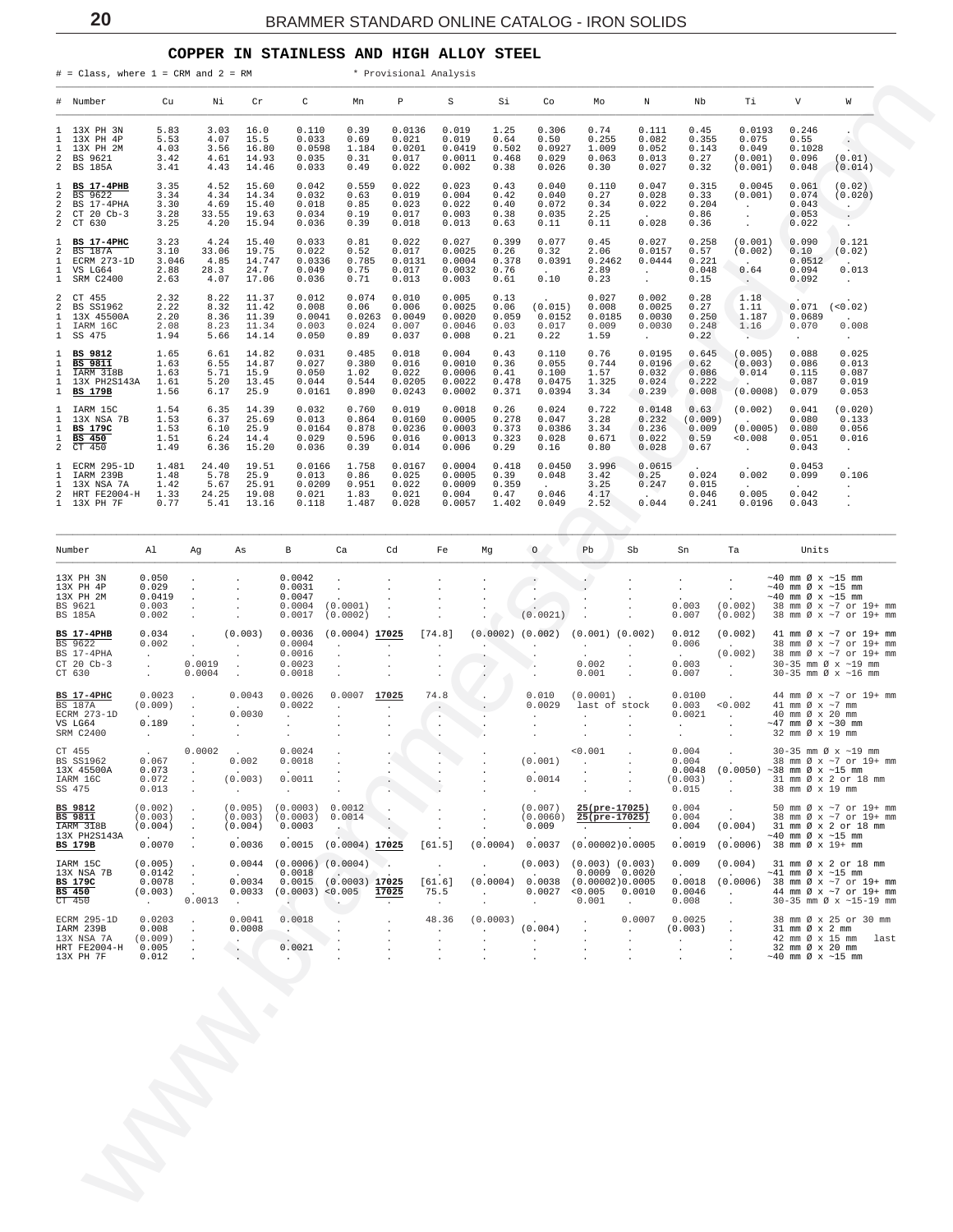## MARAGING STEEL AND COBALT IN STAINLESS AND HIGH ALLOY STEEL

<span id="page-20-0"></span>

|                                                                                  | $#$ = Class, where $1 = CRM$ , $2 = RM$                           |                                          |                                       |                                           |                                           |                                              |                                            |                                                              |                                                             |                                                 |                                                              |                                                   |                                               |                                                                                                                |                                                       |                                                |
|----------------------------------------------------------------------------------|-------------------------------------------------------------------|------------------------------------------|---------------------------------------|-------------------------------------------|-------------------------------------------|----------------------------------------------|--------------------------------------------|--------------------------------------------------------------|-------------------------------------------------------------|-------------------------------------------------|--------------------------------------------------------------|---------------------------------------------------|-----------------------------------------------|----------------------------------------------------------------------------------------------------------------|-------------------------------------------------------|------------------------------------------------|
| #                                                                                | Number                                                            | Co                                       | Mo                                    | Νi                                        | Cr                                        | $\mathsf C$                                  | Mn                                         | $\mathbb P$                                                  | S                                                           | Si                                              | Cu                                                           | Al                                                | B                                             | $\mathbb N$                                                                                                    | Nb                                                    | Τi                                             |
| $\mathbf{1}$<br>$\mathbf 1$<br>$\mathbf{1}$<br>$\mathbf{1}$<br>$\mathbf{1}$      | IMZ 521<br>IMZ 522<br>IMZ 520<br>IARM 98B<br>IMZ 523              | 20.25<br>18.72<br>17.66<br>17.0<br>14.44 | 4.84<br>6.45<br>4.92<br>0.010<br>6.67 | 8.63<br>11.47<br>10.10<br>29.4<br>15.94   | 0.040<br>0.022<br>0.242<br>0.012<br>0.048 | 0.015<br>0.0088<br>0.011<br>0.007<br>0.0098  | 0.039<br>0.032<br>0.070<br>0.18<br>0.051   | 0.0031<br>(0.003)<br>0.0043<br>0.002<br>(0.004)              | 0.0058<br>0.0043<br>0.019<br>0.0007<br>0.0039               | 0.072<br>0.048<br>0.094<br>0.17<br>0.043        | 0.027<br>0.019<br>0.080<br>0.028<br>0.059                    | $\cdot$<br>0.07<br>$\sim$                         | (0.001)<br>0.001<br>$\cdot$                   | 0.0113<br>0.0045<br>0.0105<br>0.0024<br>0.0037                                                                 | (0.008)<br>(0.008)<br>0.002<br>(0.008)                | 0.54<br>(0.007)<br>0.03<br>0.70                |
| $\mathbf{1}$<br>2<br>$\mathbf{1}$<br>$\mathbf{1}$<br>$\mathbf{1}$                | IARM 242A<br>CT ISO045A<br>IARM 309A<br>IMZ 524<br>DSZU C093      | 13.5<br>13.39<br>12.3<br>12.25<br>12.08  | 1.21<br>1.18<br>4.71<br>4.95<br>3.79  | 11.1<br>11.38<br>18.4<br>13.75<br>15.80   | 3.00<br>3.12<br>0.053<br>0.085<br>0.42    | 0.24<br>0.228<br>0.0059<br>0.012<br>0.013    | 0.018<br>0.002<br>0.018<br>0.68<br>0.32    | 0.002<br>0.001<br>0.004<br>(0.004)<br>(0.006)                | 0.0004<br>0.0004<br>0.0006<br>0.004<br>(0.007)              | 0.02<br>< 0.010<br>0.020<br>0.13<br>(0.10)      | 0.007<br>0.006<br>0.023<br>0.024<br>(0.12)                   | 0.004<br>0.004<br>0.11<br>$\sim$<br>0.17          | (0.0005)<br>i.<br>0.0032<br>$\sim$<br>$\cdot$ | 0.0003<br>$\mathbf{r}$<br>0.0010<br>0.0038                                                                     | 0.004<br><b>STATE</b><br>0.004<br>(0.007)             | 0.009<br>0.005<br>1.47<br>0.85<br>1.56         |
| $\mathbf{1}$<br>$\overline{\mathbf{c}}$<br>1<br>1<br>$\mathbf 1$                 | <b>BS 161A</b><br>CT 300<br>DSZU C091<br>IARM 308A<br>ECRM 285-2D | 9.22<br>9.07<br>8.07<br>7.80<br>7.76     | 4.82<br>4.97<br>4.98<br>4.78<br>4.99  | 18.40<br>18.51<br>18.20<br>18.53<br>18.07 | 0.12<br>0.034<br>0.12<br>0.023<br>0.0236  | 0.004<br>0.005<br>0.035<br>0.003<br>0.0018   | 0.031<br>0.032<br>0.092<br>0.019<br>0.0168 | 0.004<br>0.005<br>(0.006)<br>0.004<br>0.0053                 | 0.0007<br>0.004<br>(0.011)<br>0.0005<br>0.0025              | 0.032<br>0.030<br>(0.09)<br>0.014<br>0.0117     | 0.22<br>0.047<br>(0.12)<br>0.018<br>0.0094                   | 0.14<br>0.12<br>0.05<br>0.097<br>0.1067           | 0.0023<br>0.0020<br>0.0029<br>0.0009          | (0.002)<br>$\cdot$<br>0.0013<br>0.0007                                                                         | (0.004)<br>0.003                                      | 0.65<br>0.69<br>0.81<br>0.46<br>0.520          |
| $\overline{\mathbf{c}}$<br>$\,2$<br>$\mathbf{1}$<br>$\overline{\mathbf{c}}$<br>2 | CT 250<br>DSZU C55<br>DSZU C092<br>DSZU C53<br>DSZU C54           | 7.54<br>5.75<br>5.21<br>5.20<br>5.19     | 4.88<br>1.32<br>5.50<br>1.71<br>1.47  | 18.44<br>2.24<br>20.12<br>1.47<br>1.88    | 0.008<br>14.9<br>0.23<br>14.8<br>18.5     | 0.002<br>(0.19)<br>0.015<br>(0.26)<br>(0.06) | 0.006<br>0.73<br>0.27<br>0.82<br>0.60      | 0.003<br>(0.042)<br>(0.006)<br>(0.036)<br>(0.036)            | 0.002<br>$\sim$<br>(0.009)<br>$\mathcal{L}^{\pm}$<br>$\Box$ | 0.008<br>0.68<br>(0.10)<br>0.29<br>0.56         | 0.008<br>$\sim$<br>(0.16)<br>$\ddot{\phantom{a}}$<br>$\cdot$ | 0.058<br>(0.006)                                  | 0.0024<br>$\cdot$<br><b>PAGE</b>              | (0.11)<br>$\cdot$<br>(0.13)                                                                                    | 0.27<br>$\sim$<br>0.13<br>0.40                        | 0.41<br>$\sim$<br>(0.008)<br>$\sim$<br>$\cdot$ |
| $\overline{\mathbf{c}}$<br>2<br>$\mathbf{1}$                                     | DSZU C51<br>DSZU C52<br><b>BS 85D</b>                             | 4.07<br>3.35<br>0.97                     | 0.68<br>1.08<br>0.59                  | 1.67<br>1.68<br>9.98                      | 10.8<br>11.0<br>17.09                     | (0.16)<br>(0.17)<br>0.048                    | 0.40<br>0.24<br>1.69                       | (0.019)<br>(0.018)<br>0.024                                  | $\sim$<br>0.024                                             | 0.25<br>0.12<br>0.54                            | $\cdot$<br>0.45                                              | 0.13                                              | (0.001)                                       | (0.09)<br>(0.02)                                                                                               | 0.10<br>0.15<br>0.062                                 | $\ddot{\phantom{a}}$<br>0.48                   |
|                                                                                  | Number                                                            | As                                       | Ca                                    | Fe                                        | Mg                                        | $\circ$                                      | Sb                                         | Sn                                                           | Ta                                                          | $\mathbf{V}$                                    | W                                                            | Zr                                                |                                               | Units                                                                                                          |                                                       |                                                |
|                                                                                  | IMZ 521<br>IMZ 522<br>IMZ 520<br>IARM 98B<br>IMZ 523<br>IARM 242A | < 0.002                                  | < 0.0005                              | 52.9                                      | 0.0040<br>$\ddot{\phantom{a}}$<br>$\cdot$ | 0.0021<br>0.0006                             |                                            | (0.002)<br>(0.001)<br>(0.002)<br>0.002<br>(0.001)<br>(0.001) | $\cdot$<br>< 0.05<br>$\ddot{\phantom{0}}$<br>0.008          | 3.97<br>2.21<br>4.03<br>(0.003)<br>2.01<br>0.01 | 5.23<br>2.25<br>4.90<br>(0.02)<br>1.87<br>0.01               | $\cdot$<br>0.01                                   |                                               | 38 mm Ø x 20 mm<br>38 mm Ø x 20 mm<br>38 mm Ø x 20 mm<br>31 mm Ø x 2 mm<br>38 mm Ø x 20 mm<br>31 mm Ø x 2 mm   |                                                       |                                                |
|                                                                                  | CT ISO045A<br>IARM 309A<br>IMZ 524<br>DSZU C093                   | (0.003)                                  |                                       | 70.70                                     |                                           | 0.0005                                       |                                            | (0.001)                                                      | (0.006)<br>$\cdot$<br>$\cdot$                               | 0.01<br>3.02<br>$\sim$                          | $\sim$<br>0.01<br>1.84<br>$\overline{\mathcal{C}}$           | 0.008<br>$\mathbf{r}$<br>$\blacksquare$           |                                               | 30-35 mm Ø x ~19 mm<br>31 mm Ø x 2 or 18 mm<br>38 mm Ø x 20 mm<br>$~17$ mm $\varnothing$ x 17 mm               |                                                       |                                                |
|                                                                                  | <b>BS 161A</b><br>CT 300<br>DSZU C091<br>IARM 308A<br>ECRM 285-2D | (0.002)                                  | (0.0008)                              | $\mathbf{r}$                              | 25(pre-17025)<br>$\mathbf{r}$             | (0.0004)<br>$\sim$<br>0.0005                 |                                            | (0.0015)<br>$\cdot$<br>0.001                                 | (0.03)<br>$\ddot{\phantom{0}}$<br>0.01                      | 0.031<br>$\cdot$<br>0.01                        | (0.008)<br>$\sim$<br>0.01<br>$\ddot{\phantom{0}}$            | (0.002)<br>$\ddot{\phantom{a}}$<br>0.01<br>0.0050 |                                               | 30-35 mm Ø x ~16 mm<br>$\sim$ 40 mm $\varnothing$ x 17 mm<br>38 mm Ø x 25 or 30 mm                             | 38 mm Ø x ~12 or 19 mm<br>31 mm Ø x 2 or 18 (last) mm | last                                           |
|                                                                                  | CT 250<br>DSZU C55<br>DSZU C092<br>DSZU C53<br>DSZU C54           |                                          |                                       |                                           |                                           |                                              |                                            |                                                              |                                                             | 0.29<br>$\cdot$<br>0.33<br>0.47                 | (1.17)<br>(0.59)<br>(0.71)                                   |                                                   |                                               | 30-35 mm Ø x ~19 mm<br>42 mm Ø x 25 mm<br>$~17$ mm $\varnothing$ x 17 mm<br>42 mm Ø x 25 mm<br>42 mm Ø x 25 mm |                                                       |                                                |
|                                                                                  | DSZU C51<br>DSZU C52<br><b>BS 85D</b>                             | (0.01)                                   | 0.0004                                | [67.8]                                    |                                           | (0.002)                                      | (0.001)                                    | 0.0062                                                       | (0.001)                                                     | 0.15<br>0.10<br>0.132                           | (0.32)<br>(0.91)<br>(0.07)                                   | (0.004)                                           |                                               | 42 mm Ø x 25 mm<br>42 mm Ø x 25 mm                                                                             | 38 mm Ø x ~7 or 19+ mm                                | 17025                                          |

|                   |                                                      |                                                      |                               | TUNGSTEN IN STAINLESS AND HIGH ALLOY STEEL |                                                                     |                                   |                                                                      |                                                           |                                           |                                                                                                                                  |                                  |                             |                                          | $\#$ = Class, where 1 = CRM and 2 = RM             |                                   |
|-------------------|------------------------------------------------------|------------------------------------------------------|-------------------------------|--------------------------------------------|---------------------------------------------------------------------|-----------------------------------|----------------------------------------------------------------------|-----------------------------------------------------------|-------------------------------------------|----------------------------------------------------------------------------------------------------------------------------------|----------------------------------|-----------------------------|------------------------------------------|----------------------------------------------------|-----------------------------------|
|                   | # Number                                             | W                                                    | Νi                            | C<br>$\operatorname{Cr}$                   | Mn                                                                  | $\mathbb P$                       | S.                                                                   | Si                                                        | Cu                                        | Co                                                                                                                               | Mo                               | N                           | Nb                                       | Τi                                                 | V                                 |
| $\mathbf{1}$      | 1 VS LG57<br>13X 14219K<br>1 13X 14212S<br>1 VS LG59 | 4.24<br>4.17<br>3.68<br>3.08                         | 25.2<br>12.66<br>8.81<br>35.1 | 13.70<br>21.46<br>21.64<br>15.81           | 0.016<br>0.52<br>0.0997<br>0.482<br>0.119<br>0.166<br>0.073<br>1.15 | 0.011<br>0.0401<br>0.032<br>0.011 | 0.0023<br>0.0456<br>0.0386<br>0.0083                                 | 0.56<br>1.504<br>2.47<br>0.63                             | 0.080<br>0.138<br>0.611<br>0.083          | $\mathbf{r}$<br>0.0475<br>0.1090                                                                                                 | 0.401<br>0.169<br>0.520<br>0.094 | $\cdot$<br>0.0055<br>$\sim$ | $\sim$<br>0.140<br>0.550<br>0.106        | 1.81<br>$\sim$<br>1.12                             | 0.65<br>0.0188<br>0.1175<br>0.273 |
| 2<br>$\mathbf{1}$ | 1 113X 14215L<br>BS 183A<br>IARM 20C<br>1 IMZ 161    | 3.02<br>2.60<br>2.59<br>1.05                         | 15.86<br>1.85<br>1.93<br>0.55 | 22.89<br>12.14<br>12.15<br>0.18<br>12.90   | 0.136<br>1.110<br>0.172<br>0.35<br>0.30<br>0.074<br>0.29            | 0.0050<br>0.016<br>0.018<br>0.023 | 0.0068<br>0.0040<br>0.007<br>0.023                                   | 0.596<br>0.37<br>0.35<br>0.65                             | 0.0110<br>0.093<br>0.060<br>0.56          | 0.0057<br>0.036<br>0.031<br>$\epsilon$                                                                                           | 0.0048<br>0.12<br>0.12<br>1.10   | 0.0256<br>0.0222<br>$\cdot$ | 0.0196<br>0.006<br>0.010<br>$\mathbf{r}$ | $\sim$<br>0.002<br>(0.003)<br>$\ddot{\phantom{0}}$ | 0.0480<br>0.090<br>0.086<br>0.33  |
|                   | Number                                               | A1                                                   | As                            | <sub>B</sub>                               | Ca                                                                  | $\circ$                           | Sb                                                                   | Sn                                                        |                                           | Units                                                                                                                            |                                  |                             |                                          |                                                    |                                   |
|                   | VS LG57<br>13X 14219K<br>13X 14212S<br>VS LG59       | 0.151<br>$\sim$<br>$\overline{\phantom{a}}$<br>0.079 | $\mathbf{r}$<br>Ò.<br>$\cdot$ |                                            |                                                                     | $\ddot{\phantom{0}}$              | $\ddot{\phantom{0}}$<br>$\ddot{\phantom{0}}$<br>$\ddot{\phantom{0}}$ | $\sim$<br>$\ddot{\phantom{0}}$<br>$\cdot$<br>$\mathbf{r}$ |                                           | $\sim$ 47 mm Ø x $\sim$ 30 mm<br>$\sim$ 40 mm Ø x $\sim$ 15 mm<br>$\sim$ 40 mm Ø x $\sim$ 15 mm<br>$\sim$ 47 mm Ø x $\sim$ 30 mm |                                  |                             |                                          |                                                    |                                   |
|                   | 13X 14215L<br><b>BS 183A</b>                         | $\cdot$<br>0.002                                     | (0.002)                       | < 0.0005                                   | 0.0020                                                              | 0.0065                            | $\ddot{\phantom{1}}$<br>(0.001)                                      |                                                           | $0.003$ 38 mm $0 \times \sim 7$ or 19+ mm | $\sim$ 40 mm Ø x $\sim$ 15 mm                                                                                                    |                                  |                             |                                          |                                                    |                                   |

| ---------- |         |         |            |        |        |                  |                                      | $\sim$ $\sim$ $\sim$ $\sim$                      |  | . |  |
|------------|---------|---------|------------|--------|--------|------------------|--------------------------------------|--------------------------------------------------|--|---|--|
| BS 183A    | 0.002   | (0.002) | (< 0.0005) | 0.0020 |        | $0.0065$ (0.001) | 0.003                                | 38 mm Ø x ~7 or 19+                              |  |   |  |
| IARM 20C   | (0.004) |         |            |        | 0.0068 |                  | $0.004$ 31 mm $\varnothing \ge 2$ mm |                                                  |  |   |  |
| IMZ 161    |         |         |            |        |        |                  |                                      | $40 \text{ mm} \varnothing \times 40 \text{ mm}$ |  |   |  |
|            |         |         |            |        |        |                  |                                      |                                                  |  |   |  |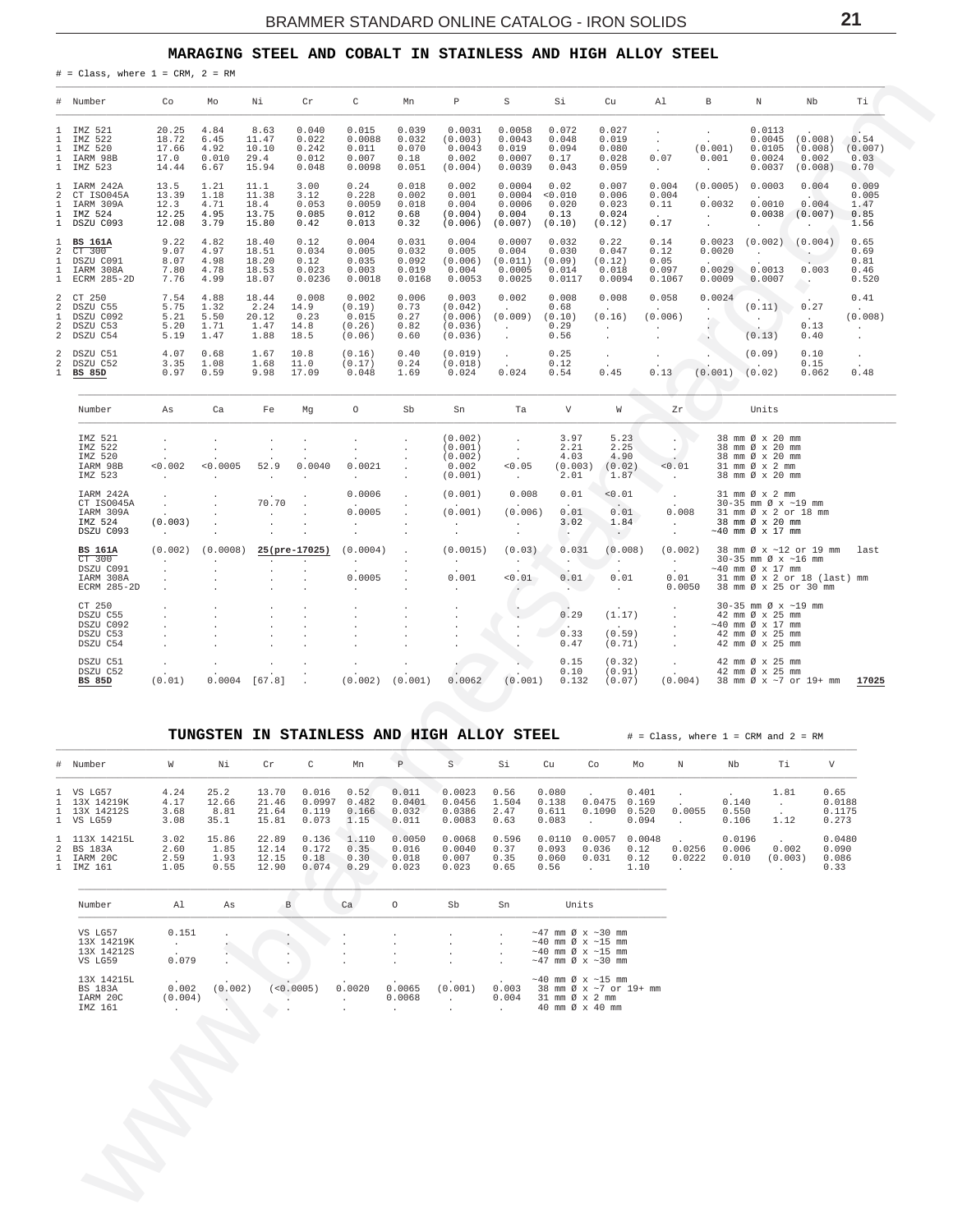#### **MANGANESE STAINLESS STEEL**

<span id="page-21-0"></span># = Class, where  $1 = \text{CRM}$ ,  $2 = \text{RM}$ , and  $3 = \text{RM}$  with no uncertainties \_\_\_\_\_\_\_\_\_\_\_\_\_\_\_\_\_\_\_\_\_\_\_\_\_\_\_\_\_\_\_\_\_\_\_\_\_\_\_\_\_\_\_\_\_\_\_\_\_\_\_\_\_\_\_\_\_\_\_\_\_\_\_\_\_\_\_\_\_\_\_\_\_\_\_\_\_\_\_\_\_\_\_\_\_\_\_\_\_\_\_\_\_\_\_\_\_\_\_\_\_\_\_\_\_\_\_\_\_\_\_\_\_\_\_\_\_\_\_\_\_\_\_\_\_\_\_\_\_\_\_\_\_\_\_\_\_\_\_\_\_\_\_\_\_\_\_\_\_

| # Number                                                                   | Mn                                                             | Νi                                                                      | Cr                                          | С                                                                | Р                                                      | S                                                | Si                                     | Cu                                                                                | Mo                                                                                | Al                                                            | Co                                                    |         | Ν                                                          | Nb                                                                                       | V      |                                                                                                                           | W                                             |
|----------------------------------------------------------------------------|----------------------------------------------------------------|-------------------------------------------------------------------------|---------------------------------------------|------------------------------------------------------------------|--------------------------------------------------------|--------------------------------------------------|----------------------------------------|-----------------------------------------------------------------------------------|-----------------------------------------------------------------------------------|---------------------------------------------------------------|-------------------------------------------------------|---------|------------------------------------------------------------|------------------------------------------------------------------------------------------|--------|---------------------------------------------------------------------------------------------------------------------------|-----------------------------------------------|
| 1 IARM 294A<br>1 IARM 295A<br>1 ECRM 294-1D<br>1 IARM 214A<br>1 VS RG20/1  | 21.6<br>19.7<br>18.68<br>18.3<br>15.77                         | 2.9<br>1.84<br>0.429<br>2.33<br>0.673                                   | 19.7<br>18.0<br>17.98<br>12.36<br>14.35     | 0.017<br>0.021<br>0.0657<br>0.018<br>0.064                       | 0.026<br>0.028<br>0.0271<br>0.033<br>(0.02)            | 0.0028<br>0.0041<br>0.00031<br>0.002<br>(0.01)   | 0.43<br>0.36<br>0.283<br>1.00<br>0.81  | 0.34<br>0.113<br>0.0242<br>0.36<br>0.265                                          | 1.8<br>0.97<br>0.0861<br>0.44<br>0.089                                            | (0.01)<br>(0.01)<br>(0.0095)<br>(0.002)<br>$\sim$             | 0.021<br>0.021<br>0.0288<br>0.021<br>$\cdot$          |         | 0.78<br>0.62<br>0.566<br>0.27<br>$\ddot{\phantom{a}}$      | (0.03)<br>0.018<br>(0.00117)<br>0.23<br>0.175                                            |        | 0.046<br>0.046<br>0.0694<br>0.04<br>0.166                                                                                 | (0.01)<br>0.016<br>(0.00114)<br>0.02<br>0.007 |
| 1 VS RG22/1<br>2 BS 193<br>2 CT ISO035A<br>1 13X NSC3AB<br>1 IARM 296A     | 13.41<br>12.11<br>12.04<br>11.00<br>10.6                       | 3.94<br>1.82<br>1.81<br>3.19<br>1.71                                    | 13.25<br>18.48<br>18.48<br>24.1<br>11.2     | 0.054<br>0.104<br>0.102<br>0.74<br>0.074                         | (0.02)<br>0.018<br>0.023<br>0.019<br>0.027             | (0.008)<br>0.002<br>0.002<br>0.010<br>0.002      | 0.63<br>0.66<br>0.59<br>1.39<br>0.38   | 0.358<br>0.088<br>0.17<br>0.287<br>0.12                                           | 0.121<br>0.21<br>0.28<br>0.059<br>0.60                                            | (0.003)<br>0.004<br>0.035<br>(0.005)                          | 0.028<br>0.037<br>0.019<br>0.018                      |         | 0.37<br>0.33<br>0.51<br>0.23                               | 0.38<br>0.014<br>0.004<br>2.56<br>0.043                                                  |        | 0.125<br>0.107<br>0.058<br>0.158<br>0.056                                                                                 | 0.137<br>(0.007)<br>0.002<br>0.034<br>(0.01)  |
| 2 BS 190<br>2 CT ISO129A<br>1 13X NSC6A<br>1 VS RG23/1<br>2 BS 181A        | 9.72<br>9.31<br>8.85<br>8.74<br>8.16                           | 6.74<br>6.86<br>6.52<br>1.98<br>8.15                                    | 19.57<br>19.62<br>20.47<br>18.5<br>16.52    | 0.022<br>0.030<br>0.0266<br>0.045<br>0.071                       | 0.015<br>0.002<br>0.0049<br>(0.02)<br>0.019            | 0.001<br>< 0.001<br>0.0055<br>(0.004)<br>0.001   | 0.46<br>0.40<br>0.523<br>0.49<br>4.03  | 0.072<br>0.152<br>0.0064<br>0.099<br>0.18                                         | 0.15<br>0.25<br>(0.002)<br>0.401<br>0.21                                          | (0.004)<br>0.014<br>(0.009)<br><b>College</b><br>0.022        | 0.044<br>0.102<br>$\sim$<br>0.072                     |         | 0.255<br>0.264<br>0.235<br>$\sim$<br>0.148                 | (0.004)<br>0.025<br>$\sim 10^{-11}$<br>0.24<br>0.017                                     |        | 0.11<br>0.144<br>0.0052<br>0.69<br>0.094                                                                                  | 0.015<br>0.03<br>0.3<br>0.04                  |
| 1 BS 181B<br>1 13X NSC2Q<br>1 13X 21800A<br>1 13X NSC4G<br>1 NM 303        | 8.07<br>8.02<br>8.00<br>7.78<br>7.21                           | 8.18<br>3.63<br>8.32<br>7.52<br>1.59                                    | 16.17<br>20.95<br>16.81<br>31.7<br>12.68    | 0.070<br>0.574<br>0.0765<br>0.470<br>0.16                        | 0.021<br>$\sim$ $-$<br>0.032<br><b>Carlos</b><br>0.035 | 0.0009<br>0.014<br>0.0011<br>0.0065<br>0.050     | 3.94<br>1.02<br>4.03<br>1.53<br>0.40   | 0.206<br>1.01<br>0.431<br>0.208<br>0.68                                           | 0.173<br>0.339<br>0.325<br>1.31<br>0.17                                           | 0.0119<br>0.37<br>0.012<br>0.26<br>$\sim$                     | 0.044<br><b>Allen</b><br>0.0943<br>0.238<br>0.063     |         | 0.158<br>0.299<br>0.125<br>0.90<br>$\left( \cdot \right)$  | 0.026<br>2.03<br>0.007<br>2.37<br>Service Co                                             |        | 0.044<br>0.293<br>0.0619<br>0.224<br>0.071                                                                                | 0.016<br>0.063<br>0.208<br>$\sim$             |
| 1 SRM 1297<br>1 13X NSC1Q<br>1 VS RG21/1<br>3 CZ SL-5A<br>2 BS 191         | 7.11<br>6.79<br>6.39<br>5.8<br>5.71                            | 5.34<br>5.10<br>7.52<br>4.94<br>5.34                                    | 16.69<br>19.46<br>15.53<br>11.7<br>16.33    | 0.066<br>0.269<br>0.169<br>0.37<br>0.098                         | 0.038<br>0.0103<br>(0.02)<br>0.021<br>0.024            | 0.0033<br>(0.007)<br>(0.008)<br>0.014<br>0.023   | 0.397<br>0.93<br>1.95<br>0.36<br>3.73  | 0.442<br>0.438<br>0.17<br>2.90<br>0.33                                            | 0.331<br>0.240<br>0.88<br>4.12<br>0.36                                            | 0.034<br>$\sim$<br>0.035<br>(0.002)                           | 0.127<br>0.015<br>$\Delta \sim 10$<br>0.26<br>0.11    |         | 0.087<br>$\mathbb{R}^2$<br>0.117                           | 1.48<br>0.48<br>0.20<br>0.024                                                            |        | 0.080<br>0.540<br>1.71<br>0.21<br>0.083                                                                                   | 0.104<br>(0.2)<br>0.78<br>0.033               |
| 1 VS RG19/1<br>1 13X NSA4B<br>1 IARM FeN50-18<br>1 13X NSA10A<br>2 BS 180A | 5.63<br>5.55<br>5.27<br>5.23<br>5.05                           | 17.73<br>17.62<br>11.90<br>12.98<br>13.19                               | 24.5<br>23.85<br>21.0<br>20.67<br>21.09     | 0.064<br>0.115<br>0.030<br>0.0180<br>0.018                       | (0.02)<br>0.0302<br>0.026<br>0.0206<br>0.012           | (0.009)<br>0.0095<br>(0.0013)<br>0.0007<br>0.001 | 0.90<br>0.519<br>0.24<br>0.375<br>0.32 | (0.2)<br>0.595<br>0.28<br>0.170<br>0.067                                          | 0.166<br>4.32<br>2.01<br>2.636<br>2.04                                            | 0.0048<br>(0.006)<br>$\sim$<br>0.012                          | $\sim$<br>0.081<br>0.060<br>0.039                     |         | 0.446<br>0.26<br>0.342<br>0.334                            | 0.108<br>0.154<br>0.18<br>0.143<br>0.20                                                  |        | 0.407<br>$\sim 10^{-11}$<br>0.121<br>0.151<br>0.20                                                                        | 0.206<br>$\sim$<br>0.023<br>(0.061)<br>0.02   |
| 1 IARM 292A<br>1 BS 180B<br>2 HRT FE2017-H<br>1 IARM 17D<br>1 13X NSC7B    | 5.0<br>4.65<br>4.43<br>4.15<br>3.55                            | 1.47<br>11.9<br>15.45<br>11.83<br>7.50                                  | 21.35<br>21.5<br>20.15<br>21.06<br>23.9     | 0.030<br>0.022<br>0.015<br>0.041<br>0.397                        | 0.018<br>0.017<br>0.022<br>0.026<br>0.019              | 0.001<br>0.0008<br>0.002<br>0.0018<br>0.0098     | 0.75<br>0.46<br>0.34<br>0.416<br>0.88  | 0.29<br>0.201<br>0.21<br>0.412<br>0.220                                           | 0.097<br>2.20<br>3.17<br>1.52<br>0.435                                            | 0.010<br>(0.007)<br>$\sim$ .<br>0.0032<br>0.204               | 0.031<br>0.111<br>$\sim$<br>0.23<br>0.297             |         | 0.245<br>0.315<br>0.311<br>0.311<br>0.429                  | 0.009<br>0.131<br>0.131<br>0.14<br>0.82                                                  |        | 0.084<br>0.149<br>0.118<br>0.167                                                                                          | 0.01<br>0.050<br>0.056<br>0.041               |
| 1 13X NSC5C                                                                | 2.06                                                           | 4.42                                                                    | 21.6                                        | 0.524                                                            |                                                        | 0.024                                            | 1.18                                   | 0.84                                                                              | 0.472                                                                             | 0.24                                                          | 0.093                                                 |         | 0.265                                                      | 2.31                                                                                     |        | 0.102                                                                                                                     | 0.050                                         |
| Number<br>IARM 294A<br>IARM 295A<br>ECRM 294-1D<br>IARM 214A<br>VS RG20/1  | As<br>$\cdot$<br>0.0037<br>$\sim$<br>$\ddot{\phantom{a}}$      | В<br>(0.003)<br>0.002<br>(< 0.00005)<br>(0.001)<br>$\ddot{\phantom{a}}$ | Ca<br>$\cdot$<br>(0.00026)<br>$\sim$        | 0<br>(0.003)<br>(0.003)<br><b>Contractor</b><br>0.0026<br>$\sim$ | Pb<br>$\sim$                                           |                                                  | Sb<br>$\sim$                           | Sn<br>(0.006)<br>0.004<br>$(0.000128)$ $(0.00053)$ $(0.0014)$<br>0.008<br>$\cdot$ | Ta<br>(0.003)<br>$\ddot{\phantom{a}}$<br>$\sim$<br>$\sim$<br>$\ddot{\phantom{1}}$ | Te<br>$\ddot{\phantom{a}}$<br>$\sim$<br>(<0.00008)<br>$\cdot$ | Тi<br>(0.002)<br>0.0019<br>(0.0008)<br>0.002<br>0.093 |         | Ζr<br>(0.002)<br>(0.001)<br>(0.0001)<br>$\cdot$<br>$\cdot$ | 40 mm Ø x 20 mm<br>31 mm Ø x 2 mm                                                        | Units  | 31 mm Ø x 2 or 18 mm<br>31 mm Ø x 2 or 18 mm<br>$\sim$ 45 mm Ø x $\sim$ 30 mm                                             |                                               |
| VS RG22/1<br><b>BS 193</b><br>CT ISO035A<br>13X NSC3AB<br>IARM 296A        |                                                                | $\cdot$<br>0.0007<br>$\sim$<br>(0.001)                                  | $\cdot$<br>0.0020<br>Fe: 65.91              | $\cdot$<br>(0.004)<br>$\sim$<br>(0.003)                          | (<0.0001)                                              |                                                  |                                        | $\left\langle \cdot ,\cdot \right\rangle$<br>0.004<br>0.003<br>(0.0035)<br>0.007  |                                                                                   |                                                               | 0.33<br>0.003<br>0.001<br>(0.009)<br>(0.002)          |         | $\cdot$<br>< 0.001<br>$\cdot$                              | 31 mm Ø x 2 mm                                                                           |        | $\sim$ 45 mm Ø x $\sim$ 30 mm<br>32 mm Ø x ~7 or 19+ mm<br>30-35 mm Ø x ~19 mm<br>$\sim$ 40 mm Ø x $\sim$ 15 mm           |                                               |
| BS 190<br>CT ISO129A<br>13X NSC6A<br>VS RG23/1<br><b>BS 181A</b>           | $\ddot{\phantom{a}}$<br>$\blacksquare$<br>$\ddot{\phantom{a}}$ | 0.0005<br><b>Service</b><br>$\cdot$<br>0.0009                           | Fe: 62.62<br>$\sim$<br>$\ddot{\phantom{0}}$ | 0.0045<br>$\cdot$<br>$\cdot$<br>0.0010                           |                                                        |                                                  | $\bullet$<br>$\sim$<br>$\blacksquare$  | 0.003<br>$\sim$ $\sim$<br>$\sim$<br>0.005                                         |                                                                                   |                                                               | 0.002<br>$\sim$<br>0.21<br>0.007                      |         | $\cdot$<br>$\cdot$<br>$\ddot{\phantom{a}}$<br>last         | 38 mm Ø x ~7 mm                                                                          |        | 38 mm Ø x ~7 or 19+ mm<br>$30-35$ mm $\varnothing$ x $\sim$ 16 mm<br>40 mm Ø x 13 mm HIP<br>$\sim$ 45 mm Ø x $\sim$ 30 mm |                                               |
| <b>BS 181B</b><br>13X NSC2Q<br>13X 21800A<br>13X NSC4G<br>NM 303           | (0.002)                                                        | (0.0008)<br>(0.001)                                                     | (0.001)                                     | 0.0010                                                           | (0.0005)                                               |                                                  | (0.0007)                               |                                                                                   | $(0.004)$ Fe:62.9                                                                 | 17025                                                         | 0.0051                                                |         | (0.0004)                                                   | $\sim$ 38 mm Ø x $\sim$ 15 mm<br>$\sim 40$ mm Ø x $\sim 15$ mm                           |        | 38 mm Ø x ~7 or 19+ mm<br>$\sim\!40\,$ mm $\,\emptyset\,$ x $\,\sim\!15\,$ mm<br>35 mm Ø x 20 mm                          |                                               |
| SRM 1297<br>13X NSC1Q<br>VS RG21/1<br>CZ SL-5A<br><b>BS</b> 191            | $\cdot$<br>0.005<br>$\mathcal{L}$                              | (0.0006)                                                                |                                             | 0.002                                                            |                                                        |                                                  |                                        | 0.0026<br>0.004<br>(0.006)                                                        | 0.07<br>0.002                                                                     | $\cdot$<br>$\cdot$                                            | 0.004<br>0.18<br>0.004<br>0.012                       |         | $\cdot$                                                    | $\sim$ 40 mm Ø x $\sim$ 15 mm<br>$\sim$ 45 mm Ø x $\sim$ 30 mm<br>$\sim$ 39 mm Ø x 25 mm |        | 32 mm Ø x 19 mm<br>38 mm Ø x ~7 or 19+ mm                                                                                 |                                               |
| VS RG19/1<br>13X NSA4B<br>IARM FeN50-18<br>13X NSA10A<br><b>BS 180A</b>    | $\cdot$<br>$\cdot$<br>$\cdot$                                  | $\cdot$<br>$\cdot$<br>0.0031<br>(0.0023)                                | $\ddot{\phantom{a}}$<br>$\blacksquare$      | $\ddot{\phantom{0}}$<br>(0.006)<br>$\sim$<br>0.003               | $\bullet$<br>$\cdot$                                   |                                                  | $\cdot$                                | $\cdot$<br>(0.007)<br>$\sim$<br>(0.002)                                           |                                                                                   | last                                                          | 0.14<br>(0.002)<br>$\sim$ $\sim$<br>(0.002)           |         | $\cdot$<br>$\cdot$                                         |                                                                                          |        | $\sim$ 45 mm Ø x $\sim$ 30 mm<br>$\sim$ 40 mm Ø x $\sim$ 15 mm<br>31 mm Ø x 2 or 18 mm<br>$\sim$ 38 mm Ø x $\sim$ 15 mm   | 37 mm Ø x ~7-12 mm last                       |
| IARM 292A<br><b>BS 180B</b><br>HRT FE2017-H<br>IARM 17D<br>13X NSC7B       | (0.004)<br>0.005<br>$\cdot$                                    | 0.0011<br>0.0011<br>0.001<br>$\cdot$                                    | 0.0009<br>(0.002)                           | 0.0024<br>0.0043<br>0.003<br>$\cdot$                             | 17025<br>(0.0002)<br>$\cdot$                           |                                                  | (0.0007)<br>(0.001)<br>$\cdot$         | 0.004<br>0.0040<br>0.0044<br>$\ddot{\phantom{a}}$                                 | (0.006)<br>(0.003)<br>$\cdot$                                                     | $(0.003)$ Fe:58.5                                             | 0.005<br>(0.005)<br>0.010<br>$\cdot$                  |         | (0.0009)<br>(0.002)<br>$\cdot$                             | 31 mm Ø x 2 mm                                                                           |        | 38 mm Ø x ~7 or 19+ mm<br>30 mm x 30 mm x 10 mm<br>31 mm Ø x 2 or 18 mm<br>$\sim$ 40 mm Ø x $\sim$ 15 mm                  |                                               |
| 13X NSC5C                                                                  |                                                                |                                                                         |                                             |                                                                  |                                                        |                                                  |                                        | $\cdot$                                                                           |                                                                                   |                                                               |                                                       |         | $\mathbf{r}$                                               | $\sim$ 40 mm Ø x $\sim$ 15 mm                                                            |        |                                                                                                                           |                                               |
| CRM                                                                        |                                                                |                                                                         | NICKEL BINARIES                             |                                                                  |                                                        |                                                  |                                        | analysis listed in mass %                                                         |                                                                                   |                                                               |                                                       |         |                                                            |                                                                                          |        |                                                                                                                           | $\sim$ 40 mm Ø x $\sim$ 15 mm                 |
| Number                                                                     | Νi                                                             | C                                                                       | Mn                                          | Р                                                                | S                                                      | Si                                               | Cu                                     | Cr                                                                                | Al                                                                                | Co                                                            | Ν                                                     | Mg      | Mo                                                         |                                                                                          | Nb     | Тi                                                                                                                        | W                                             |
| 14X FeNi50C<br>14X FeNi45C                                                 | 51.5<br>45.88                                                  | 0.0245<br>0.0082                                                        | 0.057<br>0.0222                             | 0.0168<br>0.026                                                  | 0.16<br>0.0015                                         | 0.151<br>0.77                                    | 0.089<br>0.089                         | 0.066<br>0.076                                                                    | 0.319<br>0.98                                                                     | 0.416<br>0.572                                                | $\cdot$                                               |         |                                                            |                                                                                          |        |                                                                                                                           |                                               |
| 14X FeNi40C<br>14X 94100A                                                  | 40.1<br>41.00                                                  | 0.012<br>0.0055                                                         | 0.031<br>0.443                              | 0.0148<br>0.0051                                                 | 1.03<br>0.0027                                         | 0.050<br>0.103                                   | 0.081<br>0.0628                        | 0.64<br>0.0265                                                                    | 2.00<br>$\sim$                                                                    | 1.057<br>0.0208                                               | 0.0016                                                | 0.0021  |                                                            | 0.0053                                                                                   | (0.01) | 0.0011                                                                                                                    | 0.0017                                        |
|                                                                            | 10.12                                                          | 0.095                                                                   | 0.272<br>0.330                              | 0.015<br>0.015                                                   | 0.027<br>0.029                                         | 0.061<br>0.097                                   | 0.029<br>0.030                         | 0.070<br>0.250                                                                    | 0.025<br>0.029                                                                    | $\cdot$                                                       | 0.0055<br>0.0061                                      | $\cdot$ | $\cdot$                                                    |                                                                                          |        |                                                                                                                           | $\cdot$                                       |

| <b>CRM</b>                              |                       | <b>NICKEL</b>           | <b>BINARIES</b>         |                          |                         |                         |                         | analysis listed in mass % |                         |                 |                            |        |        |        | $\sim$ 40 mm Ø x $\sim$ 15 mm |        |
|-----------------------------------------|-----------------------|-------------------------|-------------------------|--------------------------|-------------------------|-------------------------|-------------------------|---------------------------|-------------------------|-----------------|----------------------------|--------|--------|--------|-------------------------------|--------|
| Number                                  | Νi                    | ۱C.                     | Mn                      | P                        | S                       | Si                      | Cu                      | Cr                        | Al                      | Co              | N                          | Mq     | Mо     | Nb     | Тi                            | W      |
| 14X FeNi50C<br>14X FeNi45C              | 51.5<br>45.88         | 0.0245<br>0.0082        | 0.057<br>0.0222         | 0.0168<br>0.026          | 0.16<br>0.0015          | 0.151<br>0.77           | 0.089<br>0.089          | 0.066<br>0.076            | 0.319<br>0.98           | 0.416<br>0.572  |                            |        |        |        |                               |        |
| 14X FeNi40C<br>14X 94100A               | 40.1<br>41.00         | 0.012<br>0.0055         | 0.031<br>0.443          | 0.0148<br>0.0051         | 1.03<br>0.0027          | 0.050<br>0.103          | 0.081<br>0.0628         | 0.64<br>0.0265            | 2.00                    | 1.057<br>0.0208 | 0.0016                     | 0.0021 | 0.0053 | (0.01) | 0.0011                        | 0.0017 |
| 14X FeNi10A<br>14X FeNi8A<br>14X FeNi6A | 10.12<br>8.10<br>6.08 | 0.095<br>0.097<br>0.100 | 0.272<br>0.330<br>0.330 | 0.015<br>0.015<br>0.0155 | 0.027<br>0.029<br>0.028 | 0.061<br>0.097<br>0.075 | 0.029<br>0.030<br>0.028 | 0.070<br>0.250<br>0.073   | 0.025<br>0.029<br>0.025 |                 | 0.0055<br>0.0061<br>0.0055 |        |        |        | $\cdot$                       |        |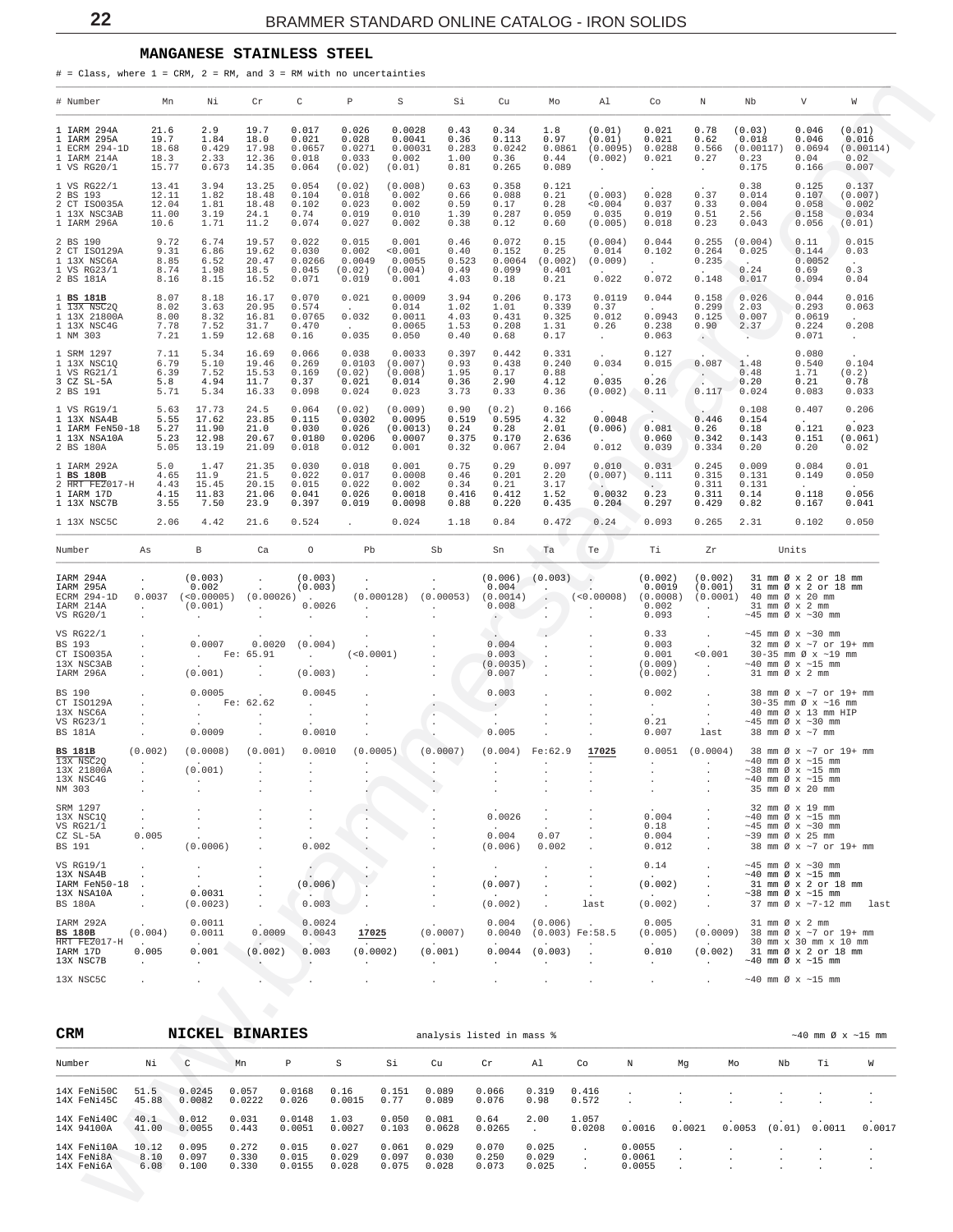### SULFUR AND PHOSPHORUS IN STAINLESS AND HIGH ALLOY STEEL

<span id="page-22-0"></span># = Class, where  $1$  = CRM,  $2$  = RM, and  $3$  = RM with no uncertainties

|                | # Number                                                                                | S                                            | P                                                      | Νi                                     | Cr                                        | C                                          | Mn                                     | Si                                      | Cu                                        | Al                                                                 | Co                                         | Mo                                      | N                                                          | Nb                                                      | Тi                                                                 | V                                                            |
|----------------|-----------------------------------------------------------------------------------------|----------------------------------------------|--------------------------------------------------------|----------------------------------------|-------------------------------------------|--------------------------------------------|----------------------------------------|-----------------------------------------|-------------------------------------------|--------------------------------------------------------------------|--------------------------------------------|-----------------------------------------|------------------------------------------------------------|---------------------------------------------------------|--------------------------------------------------------------------|--------------------------------------------------------------|
| $\overline{a}$ | 2 CT 416<br>1 IARM 10D<br>BS 150<br>1 SRM 1223<br>2 BS 90F                              | 0.36<br>0.334<br>0.33<br>0.329<br>0.328      | 0.018<br>0.0178<br>0.020<br>0.018<br>0.023             | 0.24<br>0.291<br>0.19<br>0.232<br>0.30 | 13.15<br>12.42<br>18.61<br>12.64<br>13.01 | 0.088<br>0.110<br>0.048<br>0.127<br>0.085  | 0.52<br>1.11<br>1.71<br>1.08<br>0.53   | 0.63<br>0.475<br>0.43<br>0.327<br>0.58  | 0.004<br>0.192<br>0.042<br>0.081<br>0.12  | $\ddot{\phantom{0}}$<br>(0.0027)<br>0.002<br>$\sim$ $-$<br>(0.006) | 0.019<br>0.0187<br>0.024<br>0.021          | 0.065<br>0.148<br>1.97<br>0.053<br>0.14 | 0.020<br>0.0241<br>0.029<br>$\sim 10^{-11}$<br>0.037       | $\sim$<br>0.0027<br>0.003<br>$\sim$ 100 $\pm$<br>0.011  | $\sim$ $\sim$<br>0.0015<br>$\mathbf{r}$                            | 0.025<br>0.051<br>0.054<br>0.068<br>0.076                    |
|                | 1 BS 303<br>$1\quad \overline{13}X\quad 30}300A$<br>2 CT 303<br>1 IARM 355A<br>2 BS 154 | 0.326<br>0.312<br>0.31<br>0.31<br>0.302      | 0.028<br>0.0205<br>0.029<br>0.0186<br>0.027            | 8.17<br>8.60<br>9.08<br>0.427<br>0.25  | 17.23<br>17.62<br>17.78<br>17.81<br>17.58 | 0.044<br>0.041<br>0.070<br>0.0274<br>0.030 | 1.80<br>1.83<br>1.64<br>0.47<br>0.40   | 0.415<br>0.422<br>0.58<br>0.435<br>1.26 | 0.627<br>0.025<br>0.49<br>0.083<br>0.063  | 0.0019<br>$\sim$<br>$\sim 10^{-1}$<br>0.0016<br>(0.002)            | 0.071<br>0.0255<br>0.16<br>0.047<br>0.019  | 0.410<br>0.334<br>0.41<br>0.337<br>0.31 | 0.023<br>0.034<br><b>Allen Control</b><br>0.0439<br>0.039  | 0.008<br>$\sim$<br>$\sim$<br>0.0095<br>0.005            | 0.017<br><b>Service</b><br>$\cdot$<br>0.0020                       | 0.056<br>0.091<br>0.044<br>0.038<br>0.046                    |
|                | 2 13X 12549K<br>2 BS 153<br>2 BS 152<br>3 CZ SP-1A<br>1 IARM 352A                       | 0.29<br>0.280<br>0.275<br>0.26<br>0.21       | 0.092<br>0.018<br>0.022<br>0.024<br>0.0182             | 1.26<br>0.140<br>0.14<br>8.6<br>0.269  | 11.70<br>17.38<br>13.41<br>17.7<br>13.11  | 0.16<br>0.026<br>0.320<br>0.047<br>0.341   | 0.34<br>0.41<br>0.36<br>1.87<br>1.13   | 0.43<br>0.53<br>0.44<br>0.33<br>0.357   | 0.10<br>0.052<br>0.050<br>0.52<br>0.148   | <b>Allen</b><br>0.002<br>(0.002)<br>0.004<br>(0.0025)              | 0.52<br>0.017<br>0.015<br>0.095<br>(0.016) | 1.49<br>0.30<br>0.061<br>0.42<br>0.38   | $\sim 10^{-10}$<br>0.021<br>0.020<br><b>Allen</b><br>0.029 | 0.23<br>0.002<br>0.006<br>0.012<br>(0.012)              | (0.004)<br><b>Contract Contract</b><br>0.02<br>0.0015              | 0.045<br>0.051<br>0.058<br>0.028                             |
|                | 1 13X 43020A<br>1 IMZ 154<br>1 NCS HS41751A<br>2 BS 155<br>1 13X 12536T                 | 0.189<br>0.16<br>0.16<br>0.145<br>0.090      | 0.0246<br>0.040<br>0.035<br>0.014<br>$0.0449$ 12.12    | 0.517<br>9.86<br>8.07<br>0.13          | 16.07<br>17.71<br>17.41<br>16.64<br>16.09 | 0.147<br>0.076<br>0.075<br>1.00<br>0.146   | 1.439<br>2.18<br>1.70<br>0.35<br>0.374 | 0.415<br>0.89<br>0.71<br>0.40<br>0.546  | 0.0687<br>0.33<br>0.26<br>0.035<br>0.0793 | 0.0047<br>(0.16)<br>(0.001)<br>0.108                               | 0.0191<br>0.105<br>0.13<br>0.019<br>0.280  | 0.226<br>2.58<br>0.33<br>0.46<br>2.48   | 0.0212<br>$\sim 10^{-10}$<br>0.077<br>0.032<br>0.0084      | 0.0102<br>$\sim 10^{-11}$<br>0.002<br>0.060             | <b>CONTRACTOR</b><br>1.00<br>$\left  \cdot \right\rangle$<br>0.444 | 0.0542<br>0.073<br>0.068<br>0.10<br>0.0513                   |
|                | 1 13X 12535BE<br>SRM C1154a<br>1 VS LG58<br>2 13X 19004B<br>1 13X 19004C                | 0.0591<br>0.051<br>0.0280<br>0.014<br>0.0135 | 0.0400 14.79<br>0.06<br>0.0135<br>0.069<br>0.074 17.90 | 13.08<br>4.26<br>17.9                  | 16.95<br>19.31<br>23.4<br>22.8<br>22.77   | 0.229<br>0.100<br>0.48<br>0.066<br>0.075   | 0.342<br>1.44<br>0.99<br>1.96<br>2.01  | 1.407<br>0.53<br>0.292<br>0.36<br>0.35  | 0.130<br>0.44<br>0.388<br>0.022<br>0.0112 | 0.194<br>$\sim$<br>$\sim$<br>$\mathcal{L}^{\text{max}}$<br>0.030   | 0.146<br>0.38<br>$\sim$<br>0.0501          | 4.09<br>0.068<br>2.41<br>3.62<br>3.43   | 0.029<br>$\sim$<br><b>COLLEGE</b>                          | $\Delta$ .<br><b>Contract</b><br>0.214<br>0.18<br>0.152 | 0.625<br><b>Contractor</b><br>0.039<br>$\sim$<br>$\sim$            | 0.252<br>0.135<br>0.264<br><b>Contract Contract</b><br>0.041 |

| Number                                                           | Aq                                   | As                                                               | $\mathbf{B}$                                                                                                                                                                             | $\circ$                                                                           | Pb                                                                                              | Sn                                                                    | Ta                                                               | W                                                                       | Units                                                                                                                                                               |       |
|------------------------------------------------------------------|--------------------------------------|------------------------------------------------------------------|------------------------------------------------------------------------------------------------------------------------------------------------------------------------------------------|-----------------------------------------------------------------------------------|-------------------------------------------------------------------------------------------------|-----------------------------------------------------------------------|------------------------------------------------------------------|-------------------------------------------------------------------------|---------------------------------------------------------------------------------------------------------------------------------------------------------------------|-------|
| CT 416<br>IARM 10D<br><b>BS 150</b><br>SRM 1223                  | 0.0002<br>$\mathcal{L}^{\text{max}}$ | $\sim$<br>$\sim$                                                 | <b>Contract Contract Contract</b><br>$(0.007)$ $(0.002)$<br>$\mathbf{r}$                                                                                                                 | <b>Contract Contract Contract</b><br>(0.005)<br>0.012<br><b>Contract Contract</b> | < 0.001<br>$\sim$ $\sim$<br>$\sim$<br>$\ddot{\phantom{0}}$                                      | 0.005<br>0.010<br>(0.003)<br><b>Contract Contract</b>                 | $\sim$<br>$\mathbf{r}$<br>$\ddot{\phantom{0}}$                   | <b>Contract Contract</b><br>(0.005)<br>0.01<br><b>Contract Contract</b> | $30 - 35$ mm $\emptyset$ x ~16 mm<br>31 mm Ø x 2 or 18 mm<br>35 mm Ø x ~7 or 19+ mm<br>32 mm Ø x 19 mm                                                              |       |
| BS 90F                                                           |                                      |                                                                  |                                                                                                                                                                                          | 0.011                                                                             | $\mathbf{r}$                                                                                    | 0.005                                                                 | $\mathbf{r}$                                                     | 0.032                                                                   | 38 mm Ø x ~7 to 19 mm                                                                                                                                               | last  |
| <b>BS 303</b><br>13X 30300A<br>CT 303<br>IARM 355A<br>BS 154     | $\mathbf{r}$<br>0.0003               | $\sim$                                                           | 0.0013<br>0.0035<br><b>Contract Contract</b><br>$(0.004)$ $(0.0011)$<br>and the company of the company of the company of the company of the company of the company of the company of the | 0.0058<br><b>Contract Contract Contract</b><br><b>Contract</b>                    | <b>Contract</b><br><b>Carl Corporation</b><br>0.001<br>$(0.010)$ $(0.0002)(0.005)$<br>$0.008$ . | 0.0091<br><b>Contract Contract Contract</b><br>0.007<br>(0.005)       | $\mathbf{r}$<br>$\sim$<br>$\mathbf{r}$<br>$\mathbf{r}$<br>$\sim$ | 0.023<br><b>Contract Contract</b><br>$\sim$<br>(0.018)<br>(0.01)        | 44 mm $\varnothing$ x ~7 or 19+ mm<br>$\sim$ 40 mm Ø x $\sim$ 15 mm<br>$30-35$ mm $\varnothing$ x $\sim$ 16 mm<br>31 mm Ø x 2 or 18 mm<br>38 mm Ø x ~7 or 19+ mm    | 17025 |
| 13X 12549K<br>BS 153<br>BS 152<br>CZ SP-1A<br>IARM 352A          | a.                                   | $\sim$ 100 $\mu$<br>(0.004)<br><b>Contract Contract</b><br>0.006 | $\mathbf{r}$<br>$\cdot$<br>0.0007<br>$(0.005)$ $(0.0007)$                                                                                                                                | $\sim$<br>$\ddot{\phantom{a}}$<br>$(0.005)$ .                                     | (0.001)<br>$\mathbf{r}$<br>$\mathbf{r}$                                                         | <b>Contract Contract Contract</b><br>0.002<br>0.003<br>0.01<br>0.0046 | $\ddot{\phantom{0}}$<br>$\sim$<br>$\mathbf{r}$<br>$\sim$         | <b>Contract Contract Contract</b><br>(0.002)<br>< 0.01<br>0.03          | 40 mm Ø x 15 mm<br>35 mm $\emptyset$ x $\sim$ 7 or 19+ mm<br>41 mm $\emptyset$ x ~7 or 19+ mm<br>$\sim$ 39 mm Ø x 25 mm<br>$(0.005)$ 31 mm $\emptyset$ x 2 or 18 mm |       |
| 13X 43020A<br>IMZ 154<br>NCS HS41751A<br>BS 155<br>13X 12536T    |                                      | $\mathbf{r}$                                                     | (0.0032)<br>$\mathbf{r}$<br>$\ddot{\phantom{a}}$<br>$\cdot$<br>0.0214                                                                                                                    | 0.0048<br><b>Service</b>                                                          | $\mathbf{r}$<br>$\mathbf{r}$                                                                    | (0.003)<br>0.0068                                                     | $\mathbf{r}$<br>$\bullet$<br>$\ddot{\phantom{0}}$                | 0.0108<br>$\sim$<br>$0.104$ .                                           | $\sim$ 40 mm Ø x $\sim$ 15 mm<br>40 mm $\varnothing \times 40$ mm<br>38 mm Ø x 38 mm<br>36 mm Ø x ~7 or 19+ mm<br>$\sim$ 40 mm Ø x $\sim$ 15 mm                     |       |
| 13X 12535BE<br>SRM C1154a<br>VS LG58<br>13X 19004B<br>13X 19004C |                                      | $\mathbf{r}$                                                     | 0.0051<br>$\mathbf{r}$<br>(0.001)                                                                                                                                                        | $\ddot{\phantom{0}}$<br>$\ddot{\phantom{0}}$                                      | <b>Contract Contract</b><br>0.017<br>$\mathbf{r}$<br>$\mathbf{r}$                               | $0.0194(0.020)$ .<br>(0.001)                                          | <b>Contract Contract</b><br>and the contract of the con-         | <b>Contract Contract</b><br>0.21<br>$0.011$ .                           | $\sim$ 40 mm Ø x $\sim$ 15 mm<br>32 mm Ø x 19 mm<br>$\sim$ 47 mm Ø x $\sim$ 30 mm<br>$\sim$ 40 mm Ø x $\sim$ 15 mm<br>$\sim$ 40 mm Ø x $\sim$ 15 mm                 |       |

### SELENIUM IN STAINLESS AND HIGH ALLOY STEEL

 $#$  = Class, where 1 = CRM and 2 = RM

| # Number                                               | Se                             | Νi                             | Cr                               | $\mathbf{C}$                     | Mn                           | P                                | S                                   | Si                           | Cu                              | A1                                   | Co                               | Mo                                | N                                   | Nb                                   | Тi                                       |
|--------------------------------------------------------|--------------------------------|--------------------------------|----------------------------------|----------------------------------|------------------------------|----------------------------------|-------------------------------------|------------------------------|---------------------------------|--------------------------------------|----------------------------------|-----------------------------------|-------------------------------------|--------------------------------------|------------------------------------------|
| 2 BS 151<br>2 BS 186A<br>1 IARM 253A<br>1 IARM 24B     | 0.328<br>0.229<br>0.21<br>0.19 | 0.24<br>35.86<br>9.17<br>35.86 | 13.19<br>0.16<br>17.90<br>0.121  | 0.090<br>0.040<br>0.041<br>0.053 | 0.41<br>0.72<br>1.50<br>0.82 | 0.021<br>0.008<br>0.140<br>0.009 | 0.018<br>0.0053<br>0.0089<br>0.0010 | 0.65<br>0.19<br>0.50<br>0.28 | 0.11<br>0.016<br>0.223<br>0.052 | (0.002)<br>(0.001)<br>0.003<br>0.002 | 0.018<br>0.028<br>0.088<br>0.036 | 0.088<br>0.0032<br>0.348<br>0.011 | 0.022<br>0.0026<br>0.0373<br>0.0017 | 0.005<br>(<0.002)<br>0.016<br>< 0.01 | ( < 0.003)<br>(<0.003)<br>0.002<br>0.002 |
| 1 IARM 353A<br>2 CT ISO124A<br>2 BS 156<br>1 IARM 253B | 0.17<br>0.167<br>0.142<br>0.13 | 0.265<br>48.07<br>0.35<br>9.11 | 17.01<br>0.079<br>16.87<br>17.64 | 0.98<br>0.011<br>1.06<br>0.051   | 0.95<br>0.73<br>1.15<br>1.61 | 0.019<br>0.007<br>0.022<br>0.13  | 0.025<br>0.006<br>0.007<br>0.011    | 0.49<br>0.40<br>0.47<br>0.46 | 0.13<br>0.015<br>0.09<br>0.44   | 0.0018<br>(<0.002)<br>(0.004)        | 0.032<br>0.012<br>0.047<br>0.145 | 0.50<br>0.009<br>0.50<br>0.59     | 0.027<br>0.041<br>0.031             | (0.011)<br>0.005<br>0.021            | 0.0015<br>0.001<br>0.0027                |

| Number                                                   | B.                                  | Fe    | $\Omega$                   | Sn                                 | Ta                 | V                                      | W                                         | Zr      | Units                                                                                                                                                                                                                               |
|----------------------------------------------------------|-------------------------------------|-------|----------------------------|------------------------------------|--------------------|----------------------------------------|-------------------------------------------|---------|-------------------------------------------------------------------------------------------------------------------------------------------------------------------------------------------------------------------------------------|
| <b>BS 151</b><br><b>BS 186A</b><br>IARM 253A<br>IARM 24B | $\overline{a}$<br>0.0003<br>(0.001) | 62.6  | 0.009<br>0.009<br>0.003    | 0.005<br>(0.002)<br>0.01<br>0.0018 | < 0.005            | 0.046<br>0.0012<br>0.106<br>< 0.005    | 0.010<br>(0.01)<br>0.10<br>< 0.04         | < 0.005 | 50 mm $\varnothing$ x $\sim$ 7 or 19+ mm<br>38 mm $\varnothing$ x $\sim$ 7. $\sim$ 12 or 19 mm<br>$31 \text{ mm}$ $\emptyset$ $\times$ $2 \text{ or } 18 \text{ mm}$<br>$31 \text{ mm}$ $\emptyset$ $\times$ $2$ or $18 \text{ mm}$ |
| IARM 353A<br>CT ISO124A<br>BS 156<br>IARM 253B           | (0.0006)<br>0.0007                  | 50.65 | (0.005)<br>0.0045<br>0.007 | 0.0056<br>(0.004)<br>(0.012)       | (0.004)<br>(0.003) | 0.116<br>$\mathbf{r}$<br>0.13<br>0.092 | 0.041<br>$\overline{a}$<br>0.11<br>(0.05) | (0.002) | $31 \text{ mm} \varnothing \times 2 \text{ mm}$<br>44-47 mm $\varnothing$ x ~11 or ~19 mm<br>41 mm $\emptyset$ x $\sim$ 7 or 19+ mm<br>$31 \text{ mm}$ $\emptyset$ $\times$ $2 \text{ or } 18 \text{ mm}$                           |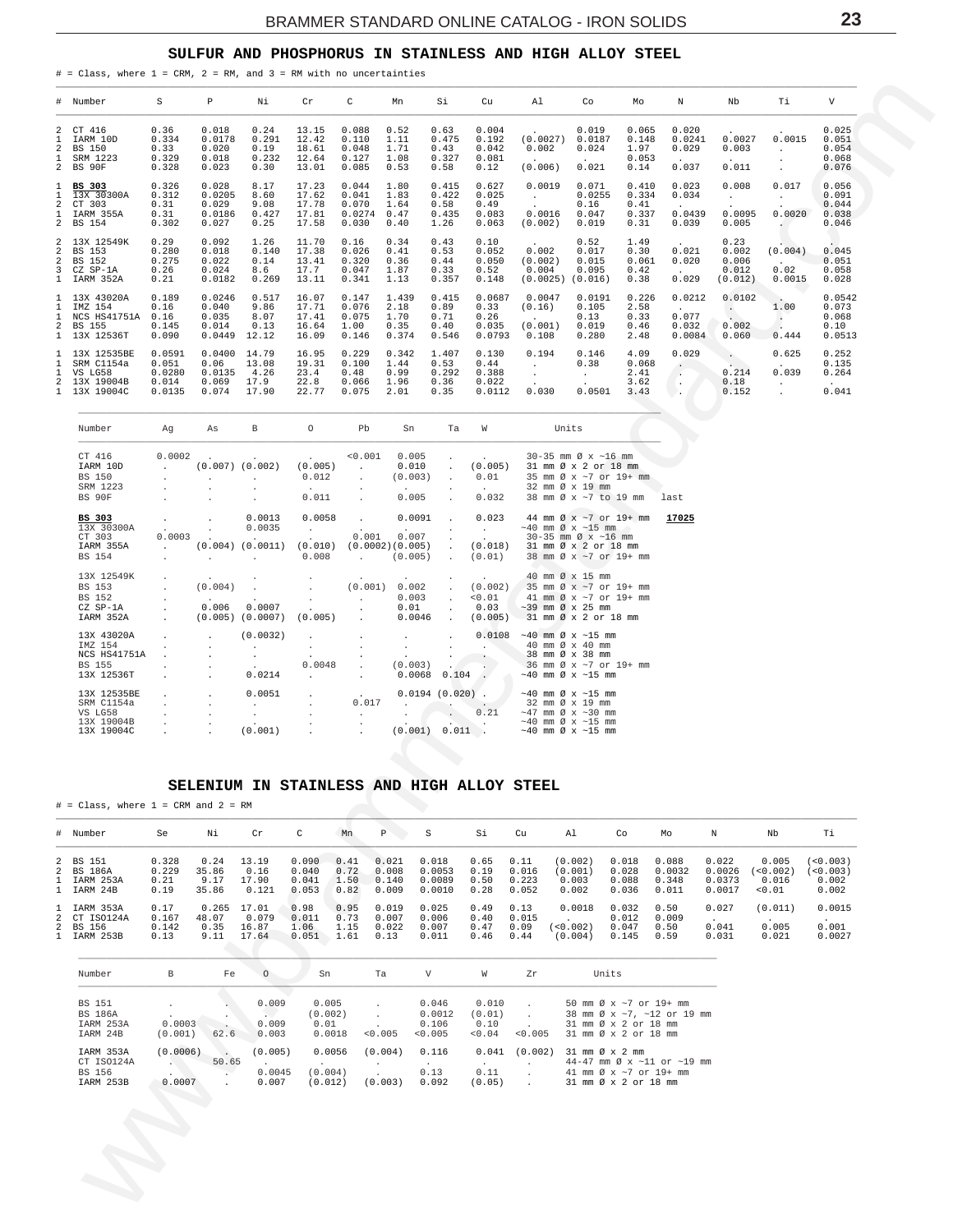**STAINLESS STEEL WITH NI < 5.0 % CONTINUED ON THE NEXT PAGE**

<span id="page-23-0"></span>

|                            | # = Class, 1=CRM, 2=RM, and 3=RM with no uncertainties                                           |                                                     |                                                  |                                                         |                                                             |                                                    |                                                       | ** Provisional Analysis                            |                                                        |                                                            |                                                     |                                                       |                                                                         |                                                          |                                                        |                                                                          |
|----------------------------|--------------------------------------------------------------------------------------------------|-----------------------------------------------------|--------------------------------------------------|---------------------------------------------------------|-------------------------------------------------------------|----------------------------------------------------|-------------------------------------------------------|----------------------------------------------------|--------------------------------------------------------|------------------------------------------------------------|-----------------------------------------------------|-------------------------------------------------------|-------------------------------------------------------------------------|----------------------------------------------------------|--------------------------------------------------------|--------------------------------------------------------------------------|
| #                          | Number                                                                                           | С                                                   | Mn                                               | Ρ                                                       | S                                                           | Si                                                 | Cu                                                    | Νi                                                 | Cr                                                     | Co                                                         | Mo                                                  | N                                                     | Nb                                                                      | Тi                                                       | V                                                      | W                                                                        |
| 3<br>2<br>2                | CZ SL-4A<br>BS 156<br><b>BS 93F</b><br>IARM 13D<br>13X 44004B<br>BS 155                          | 1.38<br>1.06<br>1.047<br>1.040<br>1.012<br>1.00     | 2.85<br>1.15<br>0.59<br>0.697<br>0.378<br>0.35   | 0.038<br>0.022<br>0.0266<br>0.0195<br>0.0232<br>0.014   | 0.017<br>0.007<br>(< 0.0025)<br>0.0012<br>0.0018<br>0.145   | 2.28<br>0.47<br>0.49<br>0.614<br>0.440<br>0.40     | 0.75<br>0.09<br>0.132<br>0.184<br>0.0687<br>0.035     | 2.04<br>0.35<br>0.187<br>0.256<br>0.197<br>0.13    | 26.3<br>16.87<br>16.72<br>16.36<br>16.50<br>16.64      | 0.11<br>0.047<br>0.021<br>0.0212<br>0.0167<br>0.019        | 0.92<br>0.50<br>0.46<br>0.488<br>0.468<br>0.46      | 0.041<br>0.051<br>0.0492<br>0.0308<br>0.032           | 1.11<br>0.005<br>0.0029<br>0.0074<br>0.008<br>0.002                     | 0.8<br>0.001<br>0.0012<br>0.0035<br>(0.004)<br>$\cdot$   | 0.54<br>0.13<br>0.057<br>0.058<br>0.0484<br>0.10       | 0.35<br>0.11<br>0.0016<br>0.046<br>0.0156<br>ч.,                         |
| 2                          | NCS HS41752<br>ECRM 291-1D<br>VS LG40/1<br>VS LG39/1<br>HRT FE2018-H<br>13X 14122A               | 0.97<br>0.90<br>0.66<br>0.406<br>0.37<br>0.356      | 0.46<br>0.81<br>0.318<br>0.64<br>0.73<br>0.480   | 0.023<br>0.017<br>(0.02)<br>(0.02)<br>0.026<br>0.0177   | 0.0016<br>0.0088<br>(0.006)<br>(0.007)<br>(0.003)<br>0.0021 | 0.48<br>0.91<br>0.289<br>0.94<br>0.33<br>0.449     | 0.082<br>0.071<br>(0.15)<br>(0.12)<br>0.29<br>0.066   | 0.192<br>0.56<br>0.271<br>0.42<br>0.56<br>0.632    | $17.61$<br>$17.15$<br>13.67<br>13.11<br>16.34<br>15.91 | 0.0233<br>$\sim$<br>$\sim$<br>0.0224                       | 0.057<br>2.10<br>0.039<br>0.136<br>1.04<br>0.855    | 0.1142<br>$\cdot$<br>0.0134<br>0.0290                 | $\cdot$<br>0.006                                                        |                                                          | 0.088<br>0.39<br>0.038<br>0.135<br>0.064<br>0.101      | $\ddot{\phantom{0}}$<br>0.004                                            |
| 2<br>2<br>2                | 13X 40900A<br>BS SS4952<br>IARM 154C<br><b>BS SS4951</b><br>BS 152<br>IRSID 1825                 | 0.035<br>0.347<br>0.339<br>0.333<br>0.320<br>0.305  | 0.716<br>0.41<br>0.423<br>0.58<br>0.36<br>0.650  | 0.0032<br>0.016<br>0.0174<br>0.016<br>0.022<br>0.019    | 0.0059<br>0.003<br>0.0043<br>0.0012<br>0.275<br>0.022       | 0.616<br>0.66<br>0.37<br>0.62<br>0.44<br>0.336     | 0.134<br>0.045<br>0.120<br>0.033<br>0.050<br>0.100    | 0.231<br>0.23<br>0.215<br>0.15<br>0.14<br>0.308    | 10.98<br>13.15<br>12.41<br>13.55<br>13.41<br>12.90     | 0.053<br>0.030<br>0.016<br>0.013<br>0.015<br>0.026         | 0.102<br>0.049<br>0.036<br>0.009<br>0.061<br>0.052  | 0.007<br>0.027<br>0.054<br>0.0127<br>0.020            | 0.032<br>0.004<br>0.014<br>0.006<br>0.006                               | 0.530<br>0.002<br>0.0015<br>0.002<br>$\cdot$             | 0.099<br>0.089<br>0.043<br>0.032<br>0.051<br>0.052     | (0.007)<br>(0.005)<br>0.01                                               |
|                            | 13X 42027A<br>ECRM 272-1D<br>SS 469<br>VS LG38/1<br>IMZ 168<br>IARM 205D                         | 0.294<br>0.2815<br>0.279<br>0.255<br>0.24<br>0.232  | 0.356<br>0.600<br>0.598<br>0.73<br>1.36<br>0.736 | 0.0139<br>0.0156<br>0.015<br>(0.02)<br>0.019<br>0.0209  | 0.0005<br>0.0196<br>0.020<br>(0.01)<br>0.012<br>0.0028      | 0.544<br>0.420<br>0.421<br>0.81<br>1.12<br>0.257   | 0.035<br>0.0192<br>(0.02)<br>(0.16)<br>0.093<br>0.122 | 0.163<br>0.2445<br>0.246<br>0.551<br>0.17<br>0.841 | 15.25<br>11.927<br>11.93<br>11.75<br>13.91<br>12.18    | 0.0191<br>0.0145<br>(0.01)<br>(0.019)<br>0.043             | 0.990<br>0.0030<br>0.344<br>0.026<br>1.002          | 0.402<br>0.0508<br>$\cdot$<br>(0.057)<br>0.0484       | 0.004<br>0.0028<br>$\bullet$<br>0.013                                   | (0.002)<br>0.00096<br>(0.003)<br>0.0022                  | 0.048<br>0.0167<br>(0.02)<br>0.190<br>0.053<br>0.319   | 0.019<br>$\cdot$<br>1.07                                                 |
|                            | BS 422<br>SS 472<br>13X 42200A<br>NCS HS41749<br>13X 42000A<br>13X 14923A                        | 0.232<br>0.227<br>0.220<br>0.21<br>0.208<br>0.205   | 0.640<br>1.02<br>0.651<br>0.39<br>0.679<br>0.501 | 0.0169<br>0.032<br>0.0182<br>0.023<br>0.0241<br>0.0197  | 0.0013<br>0.029<br>0.0012<br>0.012<br>0.0253<br>0.0031      | 0.404<br>1.05<br>0.314<br>0.56<br>0.496<br>0.330   | 0.080<br>(0.02)<br>0.136<br>1.15<br>0.202<br>0.0563   | 0.676<br>1.95<br>0.738<br>1.52<br>0.295<br>0.452   | 11.25<br>15.82<br>11.41<br>12.27<br>12.56<br>11.26     | 0.0293<br>(0.02)<br>0.0114<br>0.0161<br>0.0207             | 0.896<br>0.661<br>1.042<br>0.158<br>0.0398<br>0.819 | 0.050<br>0.0585<br>0.0273<br>0.0321                   | 0.045<br>0.0203<br>$\bullet$<br>0.005                                   | 0.0011                                                   | 0.274<br>(0.02)<br>0.246<br>0.074<br>0.046<br>0.295    | 0.95<br>1.177<br>$\cdot$                                                 |
| 2                          | VS LG41/1<br>IMZ 171<br>NCS HS41748<br>HRT FE2015-H<br>13X 12548M<br>HRT FE2010-H 0.18           | 0.200<br>0.195<br>0.194<br>0.19<br>0.188            | 0.91<br>0.42<br>0.62<br>0.52<br>0.577<br>0.60    | (0.02)<br>0.020<br>0.016<br>0.021<br>0.027<br>0.024     | (0.008)<br>0.014<br>0.011<br>0.002<br>0.219<br>0.004        | 0.64<br>0.21<br>0.54<br>0.37<br>0.425<br>0.39      | (0.12)<br>0.116<br>0.008<br>0.07<br>0.230<br>0.08     | 1.53<br>0.59<br>0.077<br>0.25<br>1.075<br>1.94     | 15.90<br>11.44<br>12.70<br>12.87<br>12.96<br>15.95     | 0.024<br>$\sim$<br>0.353<br>0.023                          | 0.277<br>1.23<br>0.010<br>0.07<br>1.318<br>0.13     | 0.057<br>0.045<br>0.0500<br>$\ddot{\phantom{a}}$      | $\bullet$<br>0.586<br>$\cdot$                                           | (0.001)<br>$\cdot$                                       | 0.303<br>0.26<br>0.048<br>0.055<br>0.044               | 0.031<br>0.024                                                           |
|                            | SS 70<br>IARM 20B<br>IARM 20C<br>IMZ 167<br>SS 473<br>13X 41800A                                 | 0.18<br>0.18<br>0.18<br>0.175<br>0.172<br>0.172     | 0.38<br>0.35<br>0.30<br>1.16<br>0.494<br>0.328   | 0.024<br>0.019<br>0.018<br>0.016<br>0.019<br>0.0176     | 0.020<br>0.004<br>0.007<br>0.0025<br>0.030<br>0.0006        | 0.35<br>0.40<br>0.35<br>0.755<br>0.604<br>0.316    | (0.06)<br>0.069<br>0.060<br>0.106<br>(0.02)<br>0.104  | 0.40<br>1.94<br>1.93<br>0.16<br>(0.06)<br>2.05     | 16.35<br>12.42<br>12.15<br>13.07<br>9.06<br>12.30      | 0.030<br>0.031<br>(0.021)<br>(0.01)<br>0.0357              | 0.32<br>0.12<br>0.024<br>0.95<br>0.068              | 0.0434<br>0.0222<br>0.053<br>0.028                    | 0.010<br>0.010<br>$\ddot{\phantom{a}}$<br>(0.006)                       | 0.004<br>(0.003)<br>(0.002)<br>$\cdot$                   | 0.17<br>0.086<br>0.054<br>(0.02)<br>0.020              | 3.52<br>2.59<br>$\ddot{\phantom{0}}$<br>2.75                             |
| 2<br>2                     | BS 183A<br>IARM Fe418-18 0.168<br>13X 15024X<br>13X 43100A<br>13X 12549K<br>IARM 12C             | 0.172<br>0.166<br>0.166<br>0.16<br>0.155            | 0.35<br>0.429<br>0.610<br>0.378<br>0.34<br>0.55  | 0.016<br>0.016<br>0.0284<br>0.0199<br>0.092<br>0.022    | 0.0040<br>(0.0005)<br>0.0294<br>0.0050<br>0.29<br>0.0032    | 0.37<br>0.32<br>0.750<br>0.535<br>0.43<br>0.34     | 0.093<br>0.22<br>0.332<br>0.134<br>0.10<br>0.33       | 1.85<br>2.00<br>2.99<br>2.10<br>1.26<br>2.23       | 12.14<br>12.4<br>14.65<br>16.39<br>11.70<br>15.78      | 0.036<br>0.029<br>0.1059<br>0.0239<br>0.52<br>0.048        | 0.12<br>0.104<br>0.299<br>0.0768<br>1.49<br>0.125   | 0.0256<br>0.031<br>0.0156<br>0.075<br>0.056           | 0.006<br>(0.019)<br>0.099<br>0.006<br>0.23<br>0.020                     | 0.002<br>$\cdot$<br>$\sim$<br>(0.002)                    | 0.090<br>0.046<br>0.150<br>0.0577<br>0.040             | 2.60<br>2.63<br>0.039<br>0.004<br>0.015                                  |
| 2                          | SS 470<br>BS 92B<br>SRM 1219<br>BS 431<br>IARM 335A<br>BS 355                                    | 0.153<br>0.150<br>0.149<br>0.146<br>0.138<br>0.136  | 0.235<br>0.42<br>0.42<br>0.579<br>0.85<br>0.862  | 0.024<br>0.021<br>0.026<br>0.0232<br>0.016<br>0.0171    | 0.035<br>0.003<br>0.001<br>0.0047<br>0.0005<br>0.0003       | 0.335<br>0.42<br>0.545<br>0.393<br>0.39<br>0.374   | (0.02)<br>0.13<br>0.162<br>0.282<br>0.086<br>0.173    | 0.369<br>2.12<br>2.16<br>2.25<br>4.27<br>4.18      | 17.68<br>15.92<br>15.64<br>15.8<br>15.30<br>15.43      | (0.02)<br>0.04<br>0.050<br>0.063<br>0.053                  | 0.17<br>0.164<br>0.092<br>2.72<br>2.73              | 0.073<br>0.078<br>0.049<br>0.085<br>0.081             | (0.006)<br>0.034<br>0.015<br>0.0103                                     | $\cdot$<br>0.0007<br>(0.002)<br>0.0007                   | (0.02)<br>0.07<br>0.062<br>0.094<br>0.106              | 0.02<br>0.056<br>0.012<br>0.008<br>0.0069                                |
|                            | 13X 41001A<br>IARM Fe410-18 0.132<br>NCS HS28747<br><b>BS 410C</b><br><b>BS 0021</b><br>TARM 10C | 0.136<br>0.132<br>0.131<br>0.128<br>0.128           | 0.464<br>0.50<br>0.453<br>0.381<br>0.420<br>0.35 | 0.0142<br>0.017<br>0.027<br>0.0206<br>0.021<br>0.026    | 0.0037<br>0.0014<br>0.0068<br>0.0051<br>0.008<br>0.29       | 0.298<br>0.29<br>0.502<br>0.366<br>0.354<br>0.37   | 0.056<br>0.046<br>0.126<br>0.084<br>0.040<br>0.155    | 0.0939<br>0.280<br>1.79<br>0.352<br>0.100<br>0.24  | 12.06<br>12.2<br>16.24<br>12.78<br>12.00<br>12.25      | 0.0143<br>0.012<br>0.051<br>0.0185<br>0.015<br>0.022       | 0.0102<br>0.146<br>0.153<br>0.055<br>0.016<br>0.08  | 0.0316<br>0.046<br>0.030<br>0.039<br>0.029<br>0.015   | 0.0021<br>0.0056<br>(0.001)<br>0.003                                    | $\cdot$<br>(0.002)<br>0.0006<br>(0.003)<br>0.002         | 0.079<br>0.065<br>0.075<br>0.042<br>0.029<br>0.024     | (0.008)<br>0.0131<br>0.005<br>0.011                                      |
| #                          | Number                                                                                           | C                                                   | Mn                                               | Ρ                                                       | S                                                           | Si                                                 | Cu                                                    | Νi                                                 | Cr                                                     | Co                                                         | Mo                                                  | Ν                                                     | Nb                                                                      | Тi                                                       | V                                                      | W                                                                        |
| 1<br>1                     | SRM 1223<br><b>ECRM 296-1D</b><br><b>BS 416</b><br>13X 15035U<br>13X 64152A<br>13X 41600A        | 0.127<br>0.1166<br>0.116<br>0.115<br>0.114<br>0.111 | 1.08<br>0.676<br>0.64<br>0.674<br>0.666<br>0.627 | 0.018<br>0.0178<br>0.0237<br>0.0415<br>0.0123<br>0.0253 | 0.329<br>0.0026<br>0.35<br>0.0456<br>0.0020<br>0.302        | 0.327<br>0.242<br>0.232<br>0.636<br>0.224<br>0.442 | 0.081<br>0.1498<br>0.154<br>0.204<br>0.0622<br>0.160  | 0.232<br>2.790<br>0.371<br>2.38<br>2.50<br>0.331   | 12.64<br>11.82<br>13.41<br>14.00<br>11.34<br>13.23     | 0.0218<br>0.0241<br>0.199<br>0.0185<br>0.0216              | 0.053<br>1.700<br>0.030<br>0.399<br>1.567<br>0.0499 | 0.0214<br>0.043<br>0.0584<br>0.0339<br>0.0245         | (0.006)<br>0.500<br>0.0053                                              | $\cdot$<br>0.0012<br>$\sim$                              | 0.068<br>0.363<br>0.100<br>0.160<br>0.275<br>0.0888    | 0.0034<br>0.048<br>(0.003)                                               |
| 1<br>2<br>1                | IARM 291A<br>CT 410<br>IMZ 156<br>SS 471<br>NCS HS11721-4<br>IMZ 158                             | 0.11<br>0.11<br>0.101<br>0.095<br>0.093<br>0.091    | 0.71<br>0.48<br>0.84<br>0.417<br>0.531<br>1.34   | 0.016<br>0.015<br>0.031<br>0.018<br>0.029<br>0.015      | 0.009<br>0.023<br>0.008<br>0.023<br>0.026<br>0.007          | 0.23<br>0.27<br>1.11<br>0.326<br>0.506<br>2.23     | 0.060<br>0.079<br>0.071<br>(0.02)<br>0.169<br>0.097   | 2.62<br>0.34<br>0.64<br>0.96<br>0.632<br>0.24      | 11.3<br>12.04<br>16.96<br>23.85<br>17.43<br>25.51      | $0.021$<br>$0.023$<br>(0.033)<br>(0.02)<br>0.176<br>$\sim$ | 1.61<br>0.053<br>0.035<br>0.089<br>0.025            | 0.035<br>0.036<br>$\sim$<br>0.023<br>$\sim$ $\sim$    | 0.022<br>0.001<br>$\cdot$<br>$\ddot{\phantom{a}}$<br>$\cdot$<br>$\cdot$ | 0.0011<br>0.001<br>(0.032)<br>0.288<br>0.12              | 0.29<br>0.025<br>0.073<br>(0.03)<br>0.241<br>0.078     | (0.01)<br>0.004<br>$\ddot{\phantom{0}}$<br>$\cdot$<br>$\cdot$<br>$\cdot$ |
| 2<br>1<br>1<br>2<br>1<br>1 | BS 151<br>13X 15023W ** 0.09<br>13X 14742A<br><b>BS 90F</b><br>13X 14762A<br>IMZ 155             | 0.090<br>0.084<br>0.085<br>0.082<br>0.078           | 0.41<br>1.76<br>0.714<br>0.53<br>0.662<br>0.84   | 0.021<br>0.01<br>0.0214<br>0.023<br>0.0275<br>0.018     | 0.018<br>0.005<br>0.0008<br>0.328<br>0.0007<br>0.012        | 0.65<br>0.35<br>0.910<br>0.58<br>1.069<br>0.49     | 0.11<br>0.03<br>0.1267<br>0.12<br>0.0801<br>0.084     | 0.24<br>0.96<br>0.449<br>0.30<br>0.346<br>0.77     | 13.19<br>11.2<br>17.60<br>13.01<br>24.38<br>11.07      | 0.018<br>0.05<br>0.0186<br>0.021<br>0.0293<br>$\sim$       | 0.088<br>0.98<br>0.0968<br>0.14<br>0.0553<br>0.056  | 0.022<br>0.01<br>0.0209<br>0.037<br>0.0285<br>$\sim$  | 0.005<br>1.43<br>0.0202<br>0.011<br>0.0277<br>$\cdot$                   | (< 0.003)<br>0.0051<br>$\sim$<br>0.0058<br>0.19          | 0.046<br>0.03<br>0.0463<br>0.076<br>0.0993<br>0.045    | 0.010<br>0.039<br>0.032<br>$\sim$<br>(0.095)                             |
| 3<br>1<br>1<br>1           | CZ SL-1A<br>IMZ 161<br>IARM 11D<br>BS 430<br>IARM 14C<br>IMZ 163A                                | 0.078<br>0.074<br>0.070<br>0.064<br>0.061<br>0.058  | 0.46<br>0.29<br>0.400<br>0.706<br>0.385<br>1.38  | 0.024<br>0.023<br>0.023<br>0.0239<br>0.021<br>0.018     | 0.011<br>0.023<br>0.004<br>0.0022<br>0.0015<br>0.010        | 1.39<br>0.65<br>0.83<br>0.38<br>0.63<br>0.39       | 0.09<br>0.56<br>0.085<br>0.120<br>0.19<br>0.061       | 0.23<br>0.55<br>0.60<br>0.223<br>0.364<br>4.59     | 13.4<br>12.90<br>17.35<br>16.58<br>24.9<br>22.62       | 0.02<br>0.024<br>0.018<br>0.043<br>(0.020)                 | 0.03<br>1.10<br>0.075<br>0.052<br>0.101<br>2.40     | 0.025<br>0.021<br>0.057<br>0.058<br>0.221             | $\sim$<br>0.009<br>(0.007)<br>0.013<br>0.13                             | 0.004<br>(0.003)<br>(0.002)<br>0.013<br>(0.002)          | 0.017<br>0.33<br>0.052<br>0.055<br>0.078<br>0.029      | 0.1<br>1.05<br>0.008<br>(0.007)<br>0.031<br>(0.016)                      |
| 2<br>1<br>2<br>1<br>1      | BS 94C<br>BS 0022<br>BS 150<br>13X 14418A<br>NCS HS28748<br><b>BS 17-4PHB</b>                    | 0.057<br>0.050<br>0.048<br>0.0450<br>0.045<br>0.042 | 0.45<br>0.41<br>1.71<br>0.819<br>0.742<br>0.559  | 0.024<br>0.018<br>0.020<br>0.0265<br>0.028<br>0.022     | 0.002<br>0.011<br>0.33<br>0.0108<br>0.013<br>0.023          | 0.62<br>0.62<br>0.43<br>0.291<br>0.644<br>0.43     | 0.056<br>0.036<br>0.042<br>0.173<br>3.23<br>3.35      | 0.43<br>0.23<br>0.19<br>4.65<br>3.85<br>4.52       | 25.90<br>12.36<br>18.61<br>15.44<br>15.88<br>15.60     | 0.042<br>0.017<br>0.024<br>0.1004<br>0.119<br>0.040        | 0.20<br>0.117<br>1.97<br>0.847<br>0.259<br>0.110    | 0.065<br>0.033<br>0.029<br>0.0423<br>0.030<br>0.047   | 0.032<br>0.007<br>0.003<br>(0.009)<br>0.230<br>0.315                    | 0.002<br>$\sim 10^{-11}$<br>(0.002)<br>0.0045            | 0.12<br>0.034<br>0.054<br>0.0539<br>0.076<br>0.061     | (0.008)<br>0.01<br>0.013<br>(0.02)                                       |
| 1<br>2<br>2<br>1<br>2      | SRM C1296<br>SRM C2400<br>HRT FE2009-H 0.035<br>BS 9621<br>ECRM 273-1<br>BS 185A                 | 0.038<br>0.036<br>0.035<br>0.0336<br>0.033          | 0.256<br>0.71<br>0.78<br>0.31<br>0.785<br>0.49   | 0.024<br>0.013<br>0.034<br>0.017<br>0.0131<br>0.022     | 0.013<br>0.003<br>0.003<br>0.0011<br>0.0004<br>0.002        | 0.66<br>0.61<br>0.35<br>0.468<br>0.378<br>0.38     | 0.056<br>2.63<br>0.08<br>3.42<br>3.046<br>3.41        | 0.373<br>4.07<br>3.89<br>4.61<br>4.85<br>4.43      | 27.90<br>17.06<br>12.83<br>14.93<br>14.747<br>14.46    | 0.026<br>0.10<br>0.029<br>0.0391<br>0.026                  | 3.43<br>0.23<br>0.42<br>0.063<br>0.2462<br>0.30     | $\cdot$<br>(0.0339)<br>0.013<br>0.0444<br>0.027       | 0.20<br>0.15<br>0.27<br>0.221<br>0.32                                   | 0.23<br><b>Contract</b><br>(0.001)<br>(0.001)            | 0.134<br>0.092<br>0.043<br>0.096<br>0.0512<br>0.048    | $\cdot$<br>0.058<br>(0.01)<br>(0.014)                                    |
| 2<br>2                     | 13X 32101A<br>BS 9622<br>BS 154<br>13X 41008A<br>SRM 1295                                        | 0.0325<br>0.032<br>0.030<br>0.029<br>0.027<br>0.026 | 4.91<br>0.63<br>0.40<br>0.711<br>0.387<br>0.41   | 0.0194<br>0.019<br>0.027<br>0.010<br>0.022<br>0.018     | (0.0004)<br>0.004<br>0.302<br>0.0048<br>0.0003<br>0.280     | 0.777<br>0.42<br>1.26<br>0.641<br>0.321<br>0.53    | 0.295<br>3.34<br>0.063<br>0.091<br>0.260<br>0.052     | 1.476<br>4.34<br>0.25<br>0.319<br>0.194<br>0.140   | 21.12<br>14.34<br>17.58<br>12.36<br>13.52<br>17.38     | 0.0347<br>0.040<br>0.019<br>0.049<br>0.020<br>0.017        | 0.0970<br>0.27<br>0.31<br>0.036<br>0.023<br>0.30    | 0.241<br>0.028<br>0.039<br>0.0131<br>0.021            | 0.0070<br>0.33<br>0.005<br>0.020<br>(< 0.0005)<br>0.002                 | (0.001)<br><b>Contract Contract</b><br>(0.01)<br>(0.004) | 0.0830<br>0.074<br>0.046<br>0.056<br>0.082<br>0.045    | (0.020)<br>(0.01)<br>(0.002)<br>(0.002)                                  |
| 1<br>1<br>2                | BS 153                                                                                           |                                                     |                                                  |                                                         |                                                             |                                                    |                                                       |                                                    |                                                        |                                                            |                                                     |                                                       |                                                                         |                                                          |                                                        |                                                                          |
| 1<br>2                     | IARM 317A<br>13X 40930A<br>IMZ 300<br>BS 17-4PHA<br>IARM 327A<br>13X 14775S                      | 0.025<br>0.0227<br>0.020<br>0.018<br>0.018<br>0.006 | 1.26<br>0.707<br>0.78<br>0.85<br>0.54<br>1.405   | 0.028<br>0.0104<br>0.032<br>0.023<br>0.018<br>0.047     | 0.0007<br>0.0046<br>0.0071<br>0.022<br>0.0010<br>0.154      | 0.39<br>0.689<br>0.71<br>0.40<br>0.43<br>0.552     | 0.21<br>0.222<br>0.159<br>3.30<br>0.082<br>0.167      | 4.19<br>0.301<br>0.311<br>4.69<br>3.83<br>1.949    | 22.5<br>11.09<br>17.20<br>15.40<br>12.73<br>17.78      | 0.064<br>0.0241<br>(0.004)<br>0.072<br>0.019<br>0.153      | 0.249<br>0.0328<br>(0.010)<br>0.34<br>0.53<br>0.529 | 0.123<br>0.0075<br>0.008<br>0.022<br>0.0157<br>$\sim$ | (0.004)<br>0.051<br>0.36<br>0.204<br>0.008<br>0.691                     | (0.002)<br>0.434<br>0.165<br>0.0026<br>$\sim$            | 0.061<br>0.0339<br>(0.008)<br>0.043<br>0.036<br>0.0287 | 0.015<br>0.011<br>0.009<br>$\sim$                                        |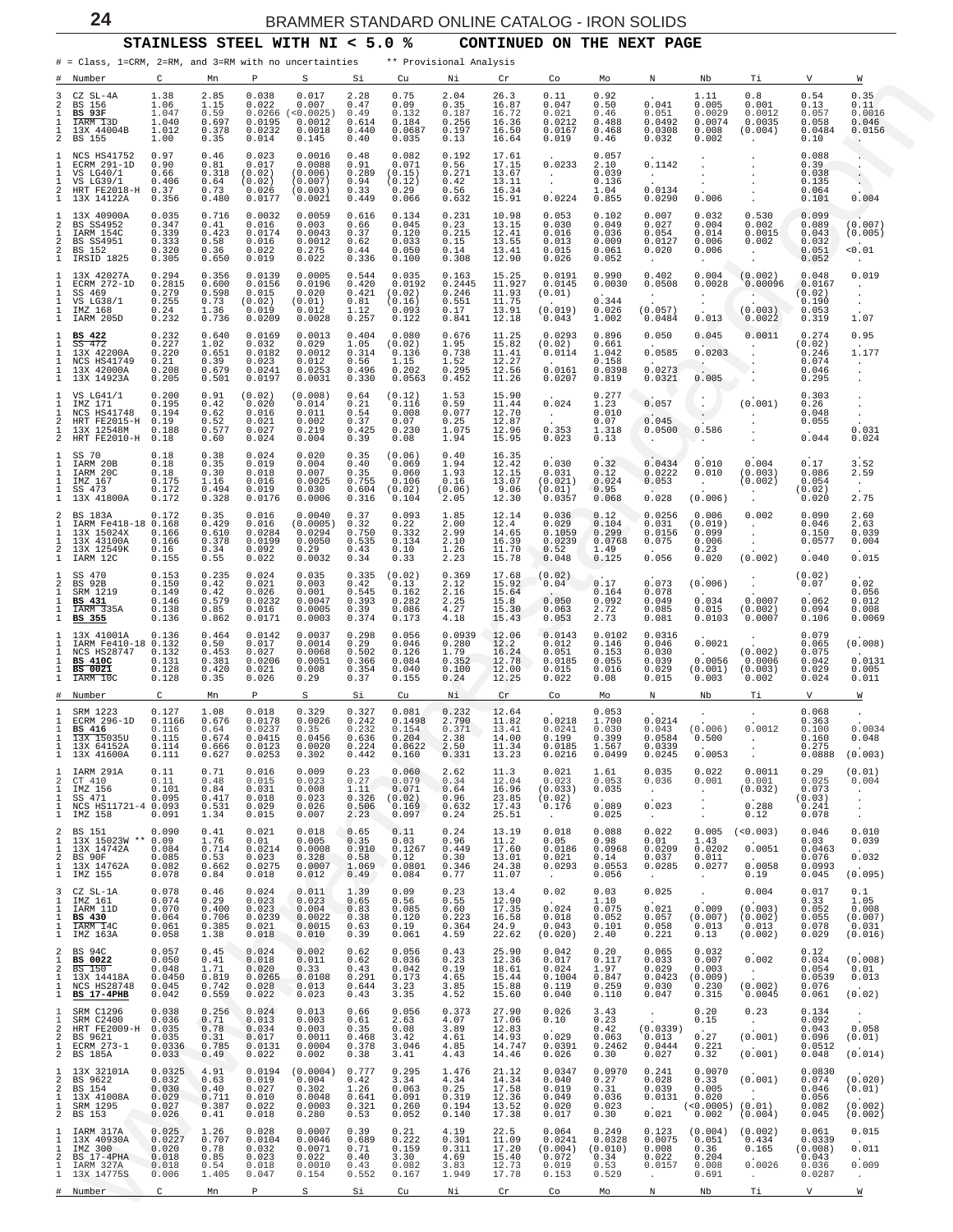<span id="page-24-0"></span>

| STAINLESS STEEL WITH NI $<$ 5.0 % |  |  | CONTINUED FROM THE PREVIOUS PAGE |  |  |  |  |
|-----------------------------------|--|--|----------------------------------|--|--|--|--|
|-----------------------------------|--|--|----------------------------------|--|--|--|--|

|                                                                                                   |                                                                |                                                                    | analysis listed in mass % except * which is mg/kg                                       |                                                   |                                                         |                                   |                                                                                                                 | ** Provisional Analysis                             |                                           |                                                       |                                                                                          |                                                   |                                                                                                                 |                                                                                                                                       |       |                                                                                                                     |       |
|---------------------------------------------------------------------------------------------------|----------------------------------------------------------------|--------------------------------------------------------------------|-----------------------------------------------------------------------------------------|---------------------------------------------------|---------------------------------------------------------|-----------------------------------|-----------------------------------------------------------------------------------------------------------------|-----------------------------------------------------|-------------------------------------------|-------------------------------------------------------|------------------------------------------------------------------------------------------|---------------------------------------------------|-----------------------------------------------------------------------------------------------------------------|---------------------------------------------------------------------------------------------------------------------------------------|-------|---------------------------------------------------------------------------------------------------------------------|-------|
| Number                                                                                            | Al                                                             | As                                                                 | в                                                                                       | $Ca*$                                             |                                                         |                                   | Mg* Pb* 0                                                                                                       | Sb                                                  | Se                                        | Sn                                                    | Ta                                                                                       | Zn                                                | Zr                                                                                                              |                                                                                                                                       | Units |                                                                                                                     |       |
| CZ SL-4A<br>BS 156<br><b>BS 93F</b><br>IARM 13D<br>13X 44004B<br>BS 155                           | 0.12<br>(<0.002)<br>0.0052<br>(0.006)<br>0.0160<br>(0.001)     | 0.0056<br>(0.008)<br>$\sim$<br>$\cdot$                             | 0.0013<br>(0.0001)<br>0.0005<br>$\cdot$                                                 | 19<br>(7)                                         | $\cdot$                                                 | $(6)$ $(2)$                       | 0.0045<br>0.0031<br>0.0031<br>0.0048                                                                            | 0.0016<br>(0.0027)                                  | 0.142<br><b>Contract</b><br>$\cdot$       | 0.02<br>(0.004)<br>0.0059<br>(0.003)                  | $0.011$ $(0.004)$                                                                        | 17025<br>$\sim$<br>$\ddot{\phantom{a}}$           | (0.001)<br>(0.0017)<br><b>Contract</b><br>$\cdot$                                                               | $\sim$ 39 mm Ø x 25 mm<br>$\sim$ 40 mm Ø x $\sim$ 15 mm                                                                               |       | 41 mm Ø x ~7 or 19+ mm<br>38 mm Ø x ~7 or 19+ mm Fe: [80.2]<br>31 mm Ø x 2 or 18 mm<br>36 mm Ø x ~7 or 19+ mm       |       |
| NCS HS41752<br>ECRM 291-1D<br>VS LG40/1<br>VS LG39/1<br>HRT FE2018-H 0.010<br>13X 14122A          | (0.032)<br>$\sim$ $\sim$<br>$\ddot{\phantom{0}}$<br>(0.002)    |                                                                    | (0.0004)<br>$\sim$ $\sim$                                                               |                                                   |                                                         |                                   |                                                                                                                 |                                                     |                                           | 0.0041                                                |                                                                                          |                                                   |                                                                                                                 | 38 mm Ø x 35 mm<br>$\sim$ 45 mm Ø x $\sim$ 28 mm<br>$\sim$ 45 mm Ø x $\sim$ 28 mm<br>36 mm Ø x 20 mm<br>$\sim$ 40 mm Ø x $\sim$ 15 mm |       | 36-41 mm Ø x 28-35 mm                                                                                               |       |
| 13X 40900A<br>BS SS4952<br>IARM 154C<br>BS SS4951<br>BS 152<br>IRSID 1825                         | 0.0311<br>0.003<br>$(0.0034)$ $(0.004)$<br>0.002<br>(0.002)    | 0.002<br>0.002<br>$\ddot{\phantom{a}}$                             | $(0.0004)$ 19<br>0.0007<br><b>Service</b>                                               |                                                   |                                                         |                                   | 0.005<br>$(0.0042)$ $(0.001)$ $(0.0003)$ 0.0058<br>0.0055                                                       | $\sim$                                              | $\sim$                                    | 0.0080<br>0.004<br>0.003<br>0.003<br>$\sim 100$       |                                                                                          |                                                   | $\cdot$<br>(0.0014)<br>$\sim$ $-$                                                                               | $\sim$ 40 mm Ø x $\sim$ 15 mm<br>41 mm Ø x 19+ mm<br>40 mm Ø x 30 mm                                                                  |       | 38 mm Ø x ~7 or 19+ mm<br>31 mm Ø x 2 or 18 mm<br>42 mm Ø x ~7 to 19+ mm                                            |       |
| 13X 42027A<br>ECRM 272-1D<br>SS 469<br>VS LG38/1<br>IMZ 168<br>IARM 205D                          | 0.004<br>0.0046<br>$\sim$<br>(0.004)<br>0.0021                 | 0.0116<br>$\sim$<br>0.004                                          | 0.0018<br>$\sim$<br>0.0007                                                              | 9.0<br>$\cdot$<br>(20)                            | (2)<br>$\cdot$                                          | $(7)$ $(20)$                      |                                                                                                                 | 0.0007<br>$\sim$<br>$0.0053$ (<0.007)(<0.005)       |                                           | 0.0026<br><b>Carl Corporation</b><br>$\cdot$<br>0.009 | $0.0047 \, (< 0.005) \, (< 0.005)$                                                       | 0.0031<br>$\sim$                                  | 0.0022                                                                                                          | $\sim$ 40 mm Ø x $\sim$ 15 mm<br>35 mm Ø x 19 mm<br>$\sim$ 45 mm Ø x $\sim$ 28 mm<br>40 mm Ø x 40 mm                                  |       | 38 mm Ø x 25 or 30 mm<br>31 mm Ø x 2 or 18 mm                                                                       |       |
| BS 422<br>SS 472<br>13X 42200A<br>NCS HS41749<br>13X 42000A<br>13X 14923A                         | 0.0135<br>0.0020<br>$\sim 10^{-11}$<br>0.003                   | 0.0041<br>$\cdot$<br>$\cdot$                                       | $(0.0002)$ 31<br>$\sim$<br>0.0013<br>$\cdot$                                            | $\cdot$<br>44                                     |                                                         |                                   | $(9)$ $(0.5)$ 0.0030 $(0.0007)$ .                                                                               |                                                     |                                           | 0.0052<br>0.0073<br>0.004                             | $0.0043$ (0.0001) 17025                                                                  |                                                   | (0.001)<br>$\sim$                                                                                               | 35 mm Ø x 19 mm<br>$\sim$ 38 mm Ø x $\sim$ 15 mm<br>38 mm Ø x 35 mm<br>$\sim$ 38 mm Ø x $\sim$ 15 mm<br>$\sim$ 40 mm Ø x $\sim$ 15 mm |       | 38 mm Ø x ~7 or 19+ mm Fe:84.5                                                                                      |       |
| VS LG41/1<br>IMZ 171<br>NCS HS41748<br>HRT FE2015-H<br>13X 12548M<br>HRT FE2010-H                 | 0.036<br>$\sim$                                                |                                                                    |                                                                                         |                                                   |                                                         |                                   |                                                                                                                 | (0.003)<br>$\sim$<br>0.022<br>$\sim$                |                                           | 0.008<br>$\blacksquare$                               |                                                                                          |                                                   | $\mathcal{L}_{\mathcal{P}}$<br>$\cdot$<br>$\sim$<br>$\cdot$<br>$\cdot$                                          | $\sim$ 45 mm Ø x $\sim$ 28 mm<br>40 mm Ø x 40 mm<br>38 mm Ø x 35 mm<br>30 mm Ø x 20 mm<br>40 mm Ø x 15 mm<br>35 mm Ø x 20 mm          |       |                                                                                                                     |       |
| SS 70<br>IARM 20B<br>IARM 20C<br>IMZ 167<br>SS 473<br>13X 41800A                                  | 0.006<br>(0.004)<br>(0.018)<br>(0.003)                         |                                                                    |                                                                                         |                                                   |                                                         |                                   | 0.0056<br>0.0068<br>$\cdot$                                                                                     |                                                     |                                           | 0.005<br>0.004<br>0.009<br>0.0040                     |                                                                                          | $\cdot$                                           |                                                                                                                 | 44 mm Ø x 13 mm<br>31 mm Ø x 2 mm<br>31 mm Ø x 2 mm<br>40 mm Ø x 40 mm<br>35 mm Ø x 19 mm<br>$\sim$ 38 mm Ø x $\sim$ 15 mm            |       |                                                                                                                     |       |
| BS 183A<br>IARM Fe418-18(0.004)<br>13X 15024X<br>13X 43100A<br>13X 12549K<br>IARM 12C             | 0.002<br>0.0049<br>$\sim 10^{-1}$<br>(0.004)                   | $\cdot$<br>$\cdot$<br>(0.004)                                      | $(0.002)$ $(0.0005)$<br>$\cdot$<br>0.0004                                               | 20<br>7                                           | (2)                                                     | (5)                               | 0.0065<br>(0.004)<br>$\cdot$<br>(0.005)                                                                         | (0.001)<br>$\sim$                                   |                                           | 0.003<br>(0.005)<br>0.004<br>0.008                    | $(0.0005)$ .                                                                             |                                                   | $\cdot$<br>$\cdot$<br>(0.001)                                                                                   | $\sim$ 40 mm Ø x $\sim$ 15 mm<br>$\sim$ 38 mm Ø x $\sim$ 15 mm<br>40 mm Ø x 15 mm                                                     |       | 38 mm Ø x ~7 or 19+ mm<br>31 mm Ø x 2 or 18 mm<br>31 mm Ø x 2 or 18 mm                                              |       |
| SS 470<br><b>BS 92B</b><br>SRM 1219<br>BS 431<br>IARM 335A<br>BS 355                              | (0.002)<br>0.0019<br>0.019<br>0.0192                           | $\cdot$<br>0.0038<br>(0.01)<br>0.0039                              | 0.0003<br>0.0007<br>(0.0001)                                                            | (9)<br>7<br>(10)<br>(2)                           | $\cdot$<br>(2)                                          | $\cdot$                           | 0.0064<br>0.0059<br>0.0020<br>$(2)$ $(0.3)$ 0.0020                                                              | 0.0011<br>(0.0009)                                  |                                           | 0.006<br>0.0134                                       | 0.0034(0.01)<br>0.0038(0.0001)                                                           | 17025<br>$\sim$                                   | $\cdot$<br>$\sim$<br>(0.001)<br>(0.002)<br>(0.003)                                                              | 35 mm Ø x 19 mm<br>34 mm Ø x 19 mm                                                                                                    |       | 44 mm Ø x ~7 or 19+ mm<br>38 mm Ø x ~7 or 19+ mm Fe: 80.2<br>31 mm Ø x 2 or 18 mm<br>41 mm Ø x ~7 or 19+ mm 17025   |       |
| 13X 41001A<br>IARM Fe410-18(0.003)<br>NCS HS28747<br><b>BS 410C</b><br><b>BS</b> 0021<br>IARM 10C | (0.004)<br>0.0079<br>0.008<br>0.003                            | 0.0063<br>0.0029<br>$\sim$                                         | $(0.0001)$ 22<br>$(0.004)$ $(<0.0002)$ $(2)$<br>< 0.0005                                | 10<br>$\sim$<br>$\ddot{\phantom{1}}$              | $\cdot$<br>$\sim$ $\sim$                                | $\mathbf{1}$<br>(3) (1)<br>$\sim$ | (0.009)<br>0.0051<br>(0.004)<br>0.008                                                                           | $\cdot$<br>(0.0002)<br>$\sim 100$<br>$\cdot$        | $\ddot{\phantom{0}}$                      | 0.0051<br>0.0057<br>0.003<br>0.009                    | $\sim$<br>0.0023(0.001)<br><b>Contractor</b><br>$\cdot$                                  | $\sim 100$<br>last of stock                       | $\sim$<br>$\sim 10^{-11}$<br>(0.0002)<br>25 (pre-17025)                                                         | $\sim$ 41 mm Ø x $\sim$ 15 mm                                                                                                         |       | 31 mm Ø x 2 or 18 mm<br>38 mm Ø x 35 mm<br>38 mm Ø x ~7 or 19+ mm<br>40 mm Ø x ~7 or 19+ mm<br>31 mm Ø x 2 or 18 mm | 17025 |
| Number                                                                                            | Al                                                             | As                                                                 | В                                                                                       | $Ca*$                                             | Mg*                                                     | $Pb*$                             | $\circ$                                                                                                         | Sb                                                  | Se                                        | Sn                                                    | Ta                                                                                       | Zn                                                | Ζr                                                                                                              |                                                                                                                                       | Units |                                                                                                                     |       |
| SRM 1223<br>ECRM 296-1D<br><b>BS</b> 416<br>13X 15035U<br>13X 64152A<br>13X 41600A                | 0.0275<br>(0.002)<br>(0.093)<br>0.0315<br>(0.004)              | 0.0139<br>0.0039<br>$\sim$                                         | (0.0003)<br>(0.001)<br>$\cdot$                                                          | (3)<br>$\ddot{\phantom{1}}$<br>$\cdot$            |                                                         | 1.6<br>$(3)$ $(6)$<br>$\,$ .      | $\sim$                                                                                                          | $0.0081 - (0.002)$                                  |                                           | 0.0131<br>0.0053<br>0.0066                            | $(0.005)$ $(0.004)$ 17025                                                                | $\sim$                                            | (0.002)<br>$\sim$ $-$                                                                                           | 32 mm Ø x 19 mm<br>$\sim$ 40 mm Ø x $\sim$ 15 mm<br>$\sim$ 38 mm Ø x $\sim$ 15 mm<br>$\sim$ 41 mm Ø x $\sim$ 15 mm                    |       | 38 mm Ø x 25 or 30 mm<br>38 mm Ø x ~7 or 19+ mm Fe: [84.3]                                                          |       |
| IARM 291A<br>CT 410<br>IMZ 156<br>SS 471<br>NCS HS11721-4 0.124<br>IMZ 158                        | (0.004)<br>0.015<br>(0.034)<br>1.56                            | $\cdot$<br>$\sim$<br>0.022<br>$\sim$                               | 0.001<br>$\sim$<br>$\cdot$                                                              | $\cdot$<br>$\cdot$                                | $\cdot$<br>$\cdot$                                      | . 10<br>(2)                       | 0.014<br>$\sim$<br>$\sim$<br>$\cdot$                                                                            | $\cdot$                                             | $\cdot$<br>$\cdot$                        | 0.004<br>0.006<br>$\sim$<br>0.034<br>$\sim 100$       | (0.001)<br>$\overline{a}$<br>$\cdot$                                                     | $\ddot{\phantom{a}}$                              | < 0.005<br>$\sim$<br>$\cdot$                                                                                    | 40 mm Ø x 40 mm<br>35 mm Ø x 19 mm<br>40 mm Ø x 40 mm                                                                                 |       | 31 mm Ø x 2 or 18 mm<br>30-35 mm Ø x ~16 mm Ag: 2 ppm<br>38 mm Ø x 30 mm last                                       |       |
| <b>BS</b> 151<br>13X 15023W ** 0.003<br>13X 14742A<br>BS 90F<br>13X 14762A<br>IMZ 155             | (0.002)<br>0.804<br>(0.006)<br>1.318<br>(0.20)                 | $\cdot$<br>$\sim$<br>$\sim$<br>0.0025<br><b>Contract</b>           | $\cdot$<br>$\cdot$                                                                      | $\cdot$<br>$\cdot$                                | $\sim$<br>22<br>$\overline{\phantom{a}}$<br>24          | $\cdot$<br>$\cdot$<br>$\cdot$     | 0.009<br>$\sim$<br>0.011<br>$\sim$                                                                              |                                                     | 0.328<br>$\cdot$<br>$\cdot$               | 0.005<br>0.0046<br>0.005<br>0.0048<br>$\sim 10^{-11}$ | $\cdot$<br>$\cdot$                                                                       | $\ddot{\phantom{a}}$<br>0.0055<br><b>Contract</b> | $\cdot$<br>$\cdot$                                                                                              | $\sim$ 40 mm Ø x $\sim$ 15 mm<br>$\sim$ 40 mm Ø x $\sim$ 15 mm<br>$\sim$ 40 mm Ø x $\sim$ 15 mm<br>40 mm $\varnothing \times 40$ mm   |       | 50 mm Ø x ~7 or 19+ mm<br>38 mm Ø x ~7 to 19 mm                                                                     | last  |
| CZ SL-1A<br>IMZ 161<br>IARM 11D<br>BS 430<br>IARM 14C<br>IMZ 163A                                 | 0.86<br>0.015<br>0.0015<br>0.018                               | $\cdot$<br>(0.005)<br>0.0037<br>$0.0041$ (0.003)<br>(0.0035)       | 0.0006<br>$(0.0004)$ (3)<br>$0.0005$ (10)<br>$\sim$                                     | $\overline{\phantom{a}}$<br>(20)<br>$\sim$ $\sim$ | $\blacksquare$<br>(30)<br>$(5)$ $(1)$<br>$\bullet$ (iō) | (5)<br>$(2)$ (6)                  | (0.004)<br>0.0075<br>$(0.006)$ $(0.002)$ $(0.0001)$ $0.004$ $(0.002)$ $\overline{(0.0003)}$ $(0.001)$<br>$\sim$ | $\cdot$<br>$(0.001)$ .<br><b>Contract Contract</b>  | $\ddot{\phantom{a}}$<br><b>Contractor</b> | 0.01<br>$(0.003)$ .                                   |                                                                                          | <b>Contract Contract</b>                          | $(0.001)$ $0.006$ $(0.003)$ $(0.004)$ $(0.001)$<br>$0.0084$ (0.001) $17025$ (0.001)<br><b>Contract Contract</b> | $\sim$ 39 mm Ø x 25 mm<br>40 mm Ø x 40 mm                                                                                             |       | 31 mm Ø x 2 or 18 mm<br>44 mm Ø x ~7 or 19+ mm Fe:81.7<br>31 mm Ø x 2 or 18 mm<br>40 mm Ø x 40 mm last              |       |
| BS 94C<br>BS 0022<br>BS 150<br>13X 14418A<br>NCS HS28748<br><b>BS 17-4PHB</b>                     | 0.004<br>0.078<br>0.002<br>(0.003)<br>0.034                    | 0.003<br><b>Contract Contract</b><br>0.0047<br>(0.003)             | 0.0007<br><b>CONTRACTOR</b><br>0.0036                                                   | 8<br>(4)                                          |                                                         | $\mathbf{1}$<br>$(2)$ $(10)$      | 0.0061<br>$(5)$ (6) (0.002)<br>0.012<br><b>Contract</b><br>(0.002)                                              | $(0.0004)$ .<br><b>Contract Contract</b><br>(0.002) | $\sim$<br>$\sim$                          | 0.006<br>$0.004$ .<br>$(0.003)$ .<br>0.005<br>0.0063  | $\sim$<br>$\sim 10^6$<br>$0.012$ $(0.002)$ 17025                                         | 25 (pre-17025)<br>1947 F                          | $\sim 100$<br>(0.002)                                                                                           | 44 mm Ø x 19+ mm<br>$\sim$ 40 mm Ø x $\sim$ 15 mm<br>38 mm Ø x 35 mm                                                                  |       | 38 mm Ø x ~7 or 19+ mm<br>35 mm Ø x ~7 or 19+ mm<br>41 mm Ø x ~7 or 19+ mm                                          |       |
| SRM C1296<br>SRM C2400<br>HRT FE2009-H<br>BS 9621<br>ECRM 273-1<br>BS 185A                        | 0.035<br>$\sim 100$<br>0.003<br>$\Delta \sim 10^{-1}$<br>0.002 | $\cdot$<br>$\sim$<br>$\cdot$ $\cdot$<br>0.0030<br>$\sim$ 10 $\sim$ | $\sim$<br>$\ddot{\phantom{a}}$<br>0.0004<br>0.0017                                      | (10)<br>(1)<br>(2)                                |                                                         | $\cdot$<br>$\cdot$                | $\cdot$<br>(0.0021)                                                                                             |                                                     | $\cdot$<br>$\cdot$                        | $\cdot$<br>$\sim$<br>$0.0021$ .                       | $\cdot$<br>$\cdot$<br>$0.003$ $(0.002)$<br>$0.007$ (0.002)                               |                                                   |                                                                                                                 | 32 mm Ø x 19 mm<br>32 mm Ø x 19 mm<br>40 mm Ø x 40 mm<br>40 mm Ø x 20 mm                                                              |       | 38 mm Ø X ~7 or 19+ mm<br>38 mm Ø x ~7 or 19+ mm                                                                    |       |
| 13X 32101A<br>BS 9622<br>BS 154<br>13X 41008A<br>SRM 1295<br>BS 153                               | 0.0122<br>0.002<br>(0.002)<br>0.076<br>(0.20)<br>0.002         | $\cdot$<br>$\mathbf{L}$<br>(0.004)                                 | 0.0014<br>0.0004<br><b>Service</b><br>$(0.006)$ $(<0.0004)$<br><b>Contract Contract</b> | $\cdot$                                           | $\cdot$                                                 | $\cdot$<br>(1)<br>(10)            | $\cdot$<br>0.008<br>$\bullet$<br>$\cdot$                                                                        | $(0.003)$ $(<1*)$<br>$\ddot{\phantom{a}}$           | $\cdot$                                   | 0.006<br>(0.005)<br>0.0077<br>0.002                   | 0.0035(0.115)<br><b>Contractor</b><br>$\sim$<br>$(0.02)$ $(<0.001)$<br><b>Contractor</b> |                                                   | $\sim$<br>0.007<br><b>Contract</b><br>$\cdot$                                                                   | $\sim$ 38 mm Ø x $\sim$ 15 mm<br>$\sim$ 40 mm Ø x $\sim$ 15 mm<br>32 mm Ø x 19 mm                                                     |       | 38 mm Ø x ~7 or 19+ mm<br>38 mm Ø x ~7 or 19+ mm<br>35 mm Ø x ~7 or 19+ mm                                          |       |
| IARM 317A<br>13X 40930A<br>IMZ 300<br>BS 17-4PHA<br>IARM 327A<br>13X 14775S                       | 0.005<br>0.0362<br>0.012                                       | (0.006)<br>(0.004)<br>$(0.003)$ $(0.004)$<br>$0.0301$ $(0.002)$    | 0.0019<br>(0.0005)<br>0.0016<br>(0.001)                                                 | (3)<br>$\cdot$<br>$\cdot$<br>$\sim$               | $\cdot$<br>$\cdot$<br>(3)                               | $\cdot$<br>$\blacksquare$         | 0.0032<br>$\sim$<br>0.0047<br>$\cdot$                                                                           |                                                     | $\cdot$                                   | 0.0069<br>0.007<br>0.006<br>$\sim$                    | $0.008$ $(0.004)$<br>$\langle \sigma \rangle$ .<br>(0.002)<br>(0.004)<br>$\sim$ $\sim$   | $\sim 100$<br>$\sim$                              | $\sim$<br>$\sim$<br>(0.002)<br><b>Contract</b>                                                                  | $\sim$ 40 mm Ø x $\sim$ 15 mm<br>38 mm Ø x 20 mm<br>$\sim$ 40 mm Ø x $\sim$ 15 mm                                                     |       | 31 mm Ø x 2 or 18 mm<br>36 mm Ø x ~7 or 19+ mm<br>31 mm Ø x 2 or 18 mm                                              |       |
| Number                                                                                            | Al                                                             | As                                                                 | B                                                                                       | Ca*                                               | Mg*                                                     | Pb*                               | $\circ$                                                                                                         | Sb                                                  | Se                                        | Sn                                                    | Ta                                                                                       | Zn                                                | Zr                                                                                                              |                                                                                                                                       | Units |                                                                                                                     |       |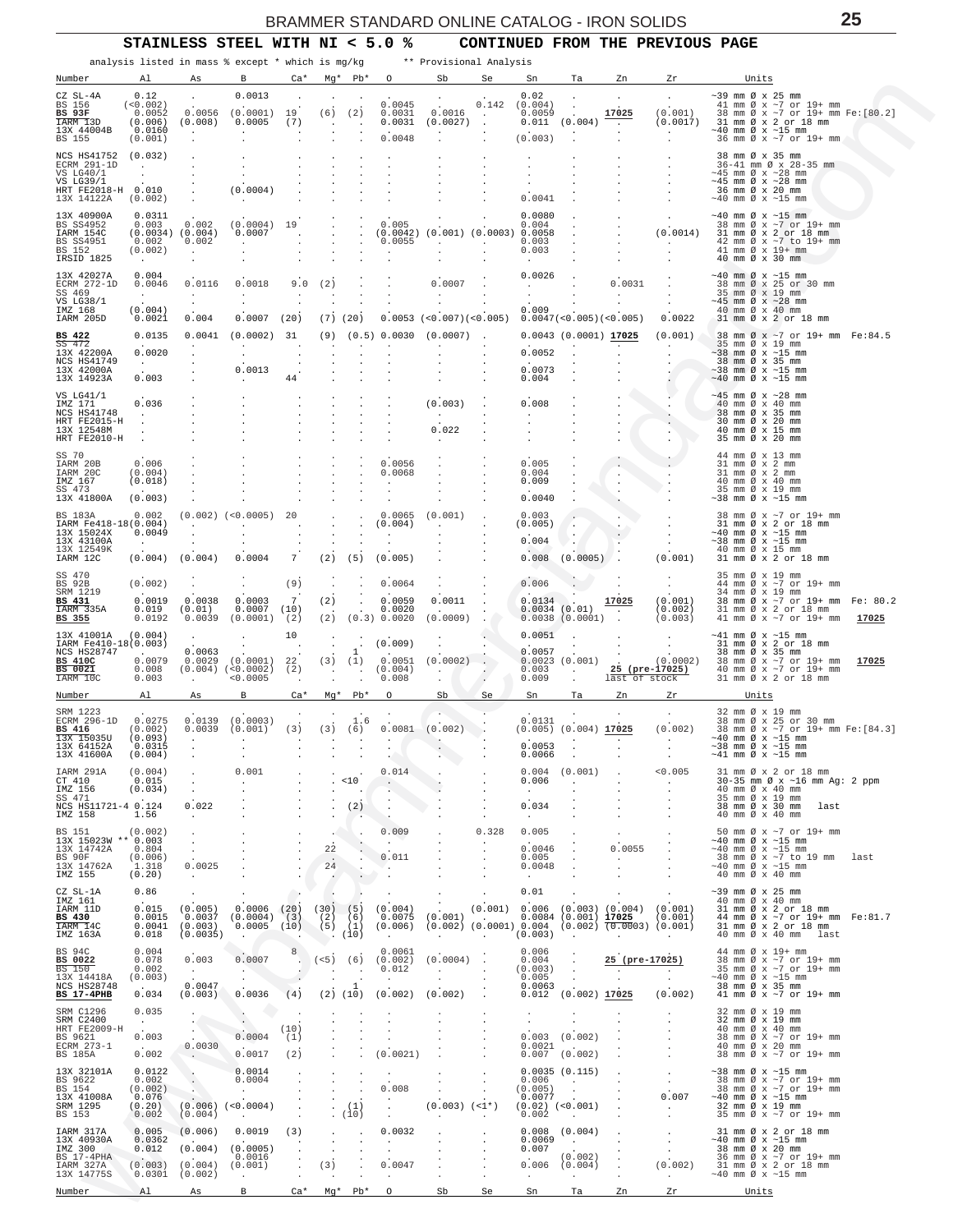#### **STAINLESS STEEL WITH C > 0.05 % CONTINUED ON THE NEXT PAGE**

<span id="page-25-0"></span>

|                                             | # = Class, where 1 = CRM, 2 = RM, and 3 = RM with no uncertainties     |                                             |                                          |                                                     |                                                 |                                          |                                               |                                          |                                           |                                                      |                                              |                                                           |                                                           |                                                    |                                                          |                                                  |
|---------------------------------------------|------------------------------------------------------------------------|---------------------------------------------|------------------------------------------|-----------------------------------------------------|-------------------------------------------------|------------------------------------------|-----------------------------------------------|------------------------------------------|-------------------------------------------|------------------------------------------------------|----------------------------------------------|-----------------------------------------------------------|-----------------------------------------------------------|----------------------------------------------------|----------------------------------------------------------|--------------------------------------------------|
| #<br>1                                      | Number<br>VS LG76                                                      | C<br>0.445                                  | Mn<br>0.342                              | P<br>0.021                                          | S<br>0.0076                                     | Si<br>0.455                              | Cu<br>0.098                                   | Νi<br>13.39                              | Cr<br>13.77                               | Co                                                   | Mo<br>0.263                                  | N<br>0.031                                                | Nb<br>$\cdot$                                             | Тi<br>0.020                                        | V<br>0.041                                               | W<br>2.38                                        |
| 1<br>1<br>2<br>1                            | VS LG74<br>KUT S21<br>CZ CM-19A<br>VS LG79                             | 0.373<br>0.37<br>0.361<br>0.313             | 0.962<br>0.19<br>0.783<br>1.28           | 0.024<br>0.017<br>0.0440<br>0.017                   | 0.0049<br>0.021<br>0.0182<br>0.0036             | 2.49<br>1.26<br>1.588<br>0.703           | 0.093<br>0.11<br>0.986<br>0.065               | 23.66<br>22.3<br>15.27<br>8.72           | 18.30<br>3.99<br>13.12<br>19.23           | 0.031<br>0.222<br>$\ddot{\phantom{a}}$               | 0.104<br>4.12<br>1.023<br>1.18               | 0.030<br>(0.021)<br>$\ddot{\phantom{a}}$                  | $\cdot$<br>0.091<br>0.47                                  | 0.030<br>0.50<br>0.254<br>$\cdot$                  | $\sim$<br>1.235<br>0.049                                 | 0.052<br>0.311<br>1.16                           |
| 2<br>1<br>3<br>1<br>1                       | CZ SP-3C<br>DSZU C016<br>CZ SP-3B<br>KUT S19<br>SRM C1153a             | 0.30<br>0.281<br>0.27<br>0.26<br>0.225      | 0.43<br>3.26<br>0.29<br>0.32<br>0.544    | 0.026<br>0.0192<br>0.023<br>0.012<br>0.030          | 0.011<br>0.0174<br>0.008<br>0.021<br>0.019      | 0.84<br>1.16<br>0.72<br>2.32<br>1.00     | 0.185<br>0.054<br>0.62<br>0.19<br>0.226       | 5.31<br>7.47<br>5.65<br>12.8<br>8.76     | 16.42<br>21.9<br>15.1<br>7.00<br>16.70    | 0.041<br>0.02<br>0.127                               | 0.26<br>0.52<br>0.24<br>0.11<br>0.24         | 0.010<br>$\cdot$<br>$\cdot$                               | (0.04)<br>$\sim$<br>0.81                                  | (0.17)<br>0.72<br>0.13<br>0.048                    | 0.19<br>0.036<br>0.10<br>0.176                           | 0.12<br>0.014<br>0.12<br>$\sim$                  |
| 1<br>1<br>2<br>2                            | 13X 18001B<br>KUT H6/1<br>CZ SP-3D<br>13X NSB1D                        | 0.207<br>0.20<br>0.171                      | 0.463<br>0.49<br>0.34                    | 0.0090<br>0.021<br>0.021                            | 0.0786<br>0.024<br>0.015                        | 0.203<br>0.67<br>0.71                    | 0.149<br>0.10<br>0.73                         | 6.13<br>0.15<br>5.36                     | 15.92<br>18.9<br>16.44                    | 0.0231<br>0.033                                      | 0.816<br>0.25                                | $\cdot$<br>0.0347<br>$\cdot$                              | $\ddot{\phantom{0}}$<br>0.612<br>(0.04)                   | $\cdot$<br>0.10<br>0.088                           | 0.0996<br>0.11                                           | $\cdot$<br>(0.12)<br>0.12                        |
| 1<br>1                                      | IARM 339A<br>13X 18002D                                                | 0.17<br>0.16<br>0.159                       | 0.44<br>1.71<br>0.722                    | 0.004<br>0.0245                                     | 0.009<br>0.0487                                 | 0.58<br>0.64<br>0.352                    | 0.021<br>0.116                                | 10.0<br>12.9<br>7.92                     | 19.1<br>17.0<br>17.77                     | 0.007<br>0.0514                                      | 0.11<br>2.79<br>0.209                        | 0.04<br>0.0060<br>0.072                                   | (0.005)<br>1.531                                          | (0.002)<br>$\cdot$                                 | 0.007<br>0.0542                                          | (0.0119)                                         |
| 2<br>1<br>1<br>$\mathbf{1}$                 | CZ CM-18A<br>SS 468/1<br>SRM C1152a<br>VS LG32/5                       | 0.143<br>0.143<br>0.142<br>0.138            | 1.792<br>1.70<br>0.95<br>0.54            | 0.0182<br>0.014<br>0.023<br>0.0057                  | 0.0119<br>0.020<br>0.0064<br>0.039              | 0.903<br>1.41<br>0.64<br>0.185           | 2.393<br>0.097<br>0.019                       | 20.44<br>8.90<br>10.86<br>7.10           | 20.59<br>17.96<br>17.76<br>19.75          | 0.097<br>0.018<br>0.22<br>$\ddot{\phantom{a}}$       | 2.282<br>$\overline{a}$<br>0.44<br>0.110     | 0.0848<br>$\cdot$<br>$\cdot$<br>$\cdot$                   | $\mathbf{r}$<br>$\cdot$<br>$\cdot$                        | $\sim$<br>0.92                                     | 0.113<br>0.033<br>0.317                                  | 0.097<br>$\sim$<br>0.205                         |
| 1<br>1<br>1<br>1<br>1                       | 13X NSA2J<br>IARM 289A<br>IARM 241D<br>DSZU C018<br>13X NSB3G          | 0.132<br>0.126<br>0.125<br>0.125<br>0.121   | 1.03<br>1.67<br>1.94<br>1.09<br>0.632    | 0.0252<br>0.006<br>(0.003)<br>0.0268<br>$\cdot$     | 0.0275<br>0.0019<br>0.0023<br>0.0099<br>$\cdot$ | 0.739<br>0.58<br>1.00<br>0.53<br>0.471   | 0.259<br>0.016<br>0.242<br>0.163<br>$\cdot$   | 10.08<br>7.12<br>8.98<br>9.33<br>9.26    | 17.82<br>17.0<br>18.12<br>17.54<br>15.22  | 0.054<br>0.022<br>$\cdot$<br>$\ddot{\phantom{a}}$    | 2.013<br>(0.005)<br>(0.02)<br>0.189<br>0.630 | 0.131<br>0.0032<br>(0.008)<br>0.009<br>0.198              | 0.155<br>0.008<br>0.028<br>$\sim$<br>$\ddot{\phantom{0}}$ | 0.028<br>0.018<br>0.54<br>$\ddot{\phantom{1}}$     | 0.139<br>0.01<br>0.031<br>0.048<br>$\ddot{\phantom{0}}$  | 0.01<br>(0.012)<br>0.066<br>$\ddot{\phantom{a}}$ |
| 1<br>1<br>1<br>1<br>1                       | KUT H5<br>13X 18003C<br>IRSID 1819<br>13X 17002E<br>NCS HS28743        | 0.12<br>0.113<br>0.112<br>0.112<br>0.110    | 0.48<br>1.000<br>0.903<br>0.801<br>0.841 | 0.017<br>0.0545<br>0.023<br>0.0409<br>0.024         | (0.003)<br>0.0245<br>0.0112<br>0.0250<br>0.0082 | 0.70<br>0.805<br>0.616<br>0.486<br>0.780 | 0.22<br>0.0433<br>0.064<br>0.1012<br>0.089    | 0.20<br>10.08<br>7.10<br>7.87<br>18.02   | 21.8<br>19.56<br>17.31<br>17.45<br>23.71  | 0.100<br>0.117<br>0.0702<br>0.102                    | 0.401<br>0.110<br>0.204<br>0.115             | 0.090<br>0.0288<br>0.061<br>0.057                         | 1.042<br>0.487<br>0.016                                   | 0.03<br>$\cdot$<br>$\ddot{\phantom{0}}$<br>(0.003) | 0.0750<br>0.0587<br>0.077                                | 0.10<br>$\cdot$<br>$\cdot$<br>$\cdot$            |
| 1<br>1<br>1<br>1<br>1                       | IMZ 166A<br>13X 12855N<br>13X 14828A<br>VS LG81<br>VS LG77             | 0.108<br>0.107<br>0.104<br>0.104<br>0.101   | 1.99<br>0.918<br>1.52<br>0.29<br>0.34    | 0.019<br>0.0020<br>0.0268<br>0.0121<br>0.0149       | 0.005<br>0.0063<br>0.0067<br>0.0014<br>0.0021   | 2.51<br>0.863<br>2.19<br>0.231<br>0.44   | 0.025<br>0.340<br>0.409<br>0.088<br>0.116     | 21.93<br>11.79<br>11.25<br>22.5<br>4.32  | 25.53<br>16.29<br>19.3<br>11.51<br>15.67  | 0.030<br>0.155<br>0.143<br>$\bullet$<br>$\cdot$      | (0.025)<br>2.96<br>0.301<br>1.22<br>0.020    | 0.077<br>0.0078<br>0.037<br>0.054                         | 0.098<br>0.016<br>0.004<br>0.109                          | 0.003<br>0.083<br>2.93<br>$\ddot{\phantom{a}}$     | 0.038<br>0.080<br>0.040<br>0.022                         | 0.199<br>0.0167<br>0.012<br>0.006                |
| 1<br>2<br>1<br>1<br>1                       | IMZ 164<br>13X 17003A<br>VS LG73<br>KUT S20<br>VS LG80                 | 0.100<br>0.10<br>0.098<br>0.097<br>0.097    | 1.77<br>0.85<br>1.26<br>1.50<br>0.709    | 0.019<br>0.037<br>0.019<br>0.011<br>0.025           | 0.002<br>0.035<br>0.0073<br>0.025<br>0.0029     | 0.82<br>0.78<br>0.570<br>1.80<br>2.15    | 0.26<br>0.08<br>0.140<br>0.44<br>0.166        | 6.75<br>11.9<br>17.74<br>18.2<br>19.38   | 20.96<br>11.89<br>22.60<br>2.06<br>24.7   | 0.035<br>0.07<br>0.247<br>$\sim$<br>$\cdot$          | 3.48<br>0.27<br>0.061<br>3.15<br>0.086       | 0.249<br>0.0319<br>$\sim$<br>0.064                        | 0.049<br>0.34<br>1.22<br>$\sim$                           | (0.003)<br>0.0022<br>(0.01)<br>0.015               | 0.053<br>$\bullet$<br>$\sim$<br>0.032                    | (0.025)<br>0.102<br>0.029                        |
| 2<br>1<br>1<br>$\mathbf{1}$<br>$\mathbf{1}$ | BS 253<br>IARM 234C<br>SS 462<br>DSZU C015<br>SS 464/1                 | 0.094<br>0.092<br>0.092<br>0.087<br>0.086   | 0.58<br>1.93<br>0.74<br>0.420<br>0.791   | 0.018<br>0.0090<br>0.010<br>0.0118<br>0.020         | 0.001<br>(0.0027)<br>0.018<br>0.059<br>0.028    | 1.81<br>0.88<br>0.46<br>0.214<br>0.57    | 0.14<br>3.41<br>0.070<br>$\ddot{\phantom{a}}$ | 10.89<br>9.00<br>12.53<br>12.15<br>20.05 | 20.68<br>18.15<br>12.37<br>15.36<br>25.39 | 0.15<br>0.034<br>$\mathcal{L}$<br>0.054              | 0.21<br>0.012<br>0.89                        | 0.146<br>(0.01)<br>0.020                                  | 0.017<br>0.053<br>$\cdot$                                 | 0.005<br>0.026<br>0.177                            | 0.050<br>0.055<br>0.021                                  | 0.03<br>(0.006)<br>0.023                         |
| 1<br>1<br>1<br>1                            | 13X 17004B<br>IMZ 165<br>SS 467/1<br>13X 12854M                        | 0.084<br>0.082<br>0.082<br>0.081            | 0.497<br>0.98<br>0.788<br>1.84           | 0.018<br>0.017<br>0.018<br>0.038                    | 0.039<br>0.007<br>0.019<br>0.028                | 1.23<br>1.42<br>0.52<br>0.89             | 0.0449<br>0.040<br>0.205                      | 16.04<br>19.01<br>9.21<br>11.38          | 21.37<br>23.28<br>18.09<br>15.64          | 0.055<br>0.029<br>0.344                              | $\sim$<br>0.455<br>0.025<br>2.00             | $\ddot{\phantom{0}}$<br>0.0086<br>0.105<br>0.0097         | 0.179<br>0.99<br>0.33                                     | $\cdot$<br>0.034<br>(0.002)<br>0.052               | $\ddot{\phantom{0}}$<br>0.042<br>$\sim$                  | $\cdot$<br>$\cdot$<br>0.141                      |
| #                                           | 1 VS LG35/5<br>Number                                                  | 0.078<br>$\mathsf{C}$                       | 0.81<br>Mn                               | 0.042<br>P                                          | 0.0094<br>S                                     | 1.01<br>Si                               | 0.066<br>Cu                                   | 8.23<br>Νi                               | 18.44<br>$\operatorname{Cr}$              | $\ddot{\phantom{0}}$<br>Co                           | 0.39<br>Mo                                   | $\cdot$<br>N                                              | $\sim$<br>Nb                                              | 0.73<br>Тi                                         | 0.041<br>V                                               | 0.107<br>W                                       |
| 1<br>1<br>1<br>$\mathbf{1}$<br>1            | 13X 17001C<br>KUT S26<br>NCS HS41750<br>ECRM 270-1D<br>VS LG78         | 0.0769<br>0.076<br>0.075<br>0.0742<br>0.074 | 1.543<br>0.99<br>1.43<br>0.540<br>1.60   | 0.055<br>0.027<br>0.031<br>0.0196<br>0.017          | 0.0134<br>0.026<br>0.012<br>0.0007<br>0.0017    | 0.215<br>0.67<br>0.33<br>1.517<br>0.58   | 0.0161<br>0.14<br>0.276<br>0.1076<br>0.053    | 6.31<br>3.31<br>6.35<br>10.86<br>35.4    | 14.83<br>18.9<br>16.31<br>20.88<br>14.71  | 0.0979<br>$\cdot$<br>0.0685<br>$\cdot$               | 0.0967<br>2.59<br>0.107<br>0.2099<br>0.061   | 0.058<br>0.1417<br>0.0062                                 | 0.546<br>0.07<br>$\sim$<br>0.004                          | 0.11<br>(0.001)<br>(0.0019)<br>1.31                | 0.064<br>0.0256<br>0.020                                 | (0.0244)<br>3.16                                 |
| 1<br>2<br>$\mathbf{1}$                      | BS 192<br><b>BS 83G</b><br>NM 301<br>1 VS LG72<br>1 NM 302             | 0.074<br>0.073<br>0.073<br>0.072<br>0.072   | 0.835<br>1.66<br>1.38<br>1.32<br>1.06    | 0.025<br>0.024<br>0.037<br><b>Contract</b><br>0.031 | 0.0005<br>0.004<br>0.021<br>0.0050<br>0.018     | 0.387<br>0.56<br>0.39<br>0.334<br>0.49   | 0.412<br>0.114<br>0.41<br>0.306<br>0.40       | 7.11<br>19.15<br>7.89<br>12.4<br>10.12   | 16.44<br>24.50<br>18.0<br>16.36<br>16.92  | 0.104<br>0.153<br>0.17<br>0.090<br>0.19              | 0.430<br>0.085<br>0.36<br>2.07<br>2.03       | 0.0290<br>0.026<br>0.0073<br>$\sim$                       | 0.168<br>0.061<br>$\sim$<br>$\sim$                        | 0.076<br>(0.003)<br>0.57<br>$\sim$ $-$             | 0.124<br>0.077<br>0.07<br><b>Carl Corporate</b><br>0.066 | 0.05<br>0.007<br>0.077<br>$\sim$                 |
|                                             | 1 13X 12534X<br>1 IARM 316A<br>1 IARM 18D<br>1 13X 12853L<br>1 VS LG63 | 0.0716<br>0.070<br>0.069<br>0.069<br>0.068  | 0.589<br>0.61<br>8.1<br>1.156<br>0.356   | 0.0192<br>0.023<br>0.032<br>0.0053<br>0.010         | 0.0086<br>0.0011<br>0.0025<br>0.0062<br>0.0050  | 0.811<br>1.50<br>3.68<br>0.994<br>0.285  | 0.0586<br>0.19<br>0.421<br>0.092<br>0.024     | 8.50<br>10.81<br>8.39<br>12.31<br>22.15  | 17.71<br>21.07<br>16.7<br>17.13<br>10.13  | 0.0602<br>0.118<br>0.086<br>$0.0415$ 2.718<br>$\sim$ | 2.04<br>0.250<br>0.325<br>1.65               | 0.16<br>0.170<br>0.0086<br>$\sim$                         | 0.201<br>(0.003)<br>(0.031)<br>0.180<br>0.113             | 0.348<br>(0.002)<br>0.012<br>0.0455<br>2.98        | 0.110<br>0.042<br>0.064<br>$\sim$<br>0.086               | 0.010<br>0.022<br>(0.026)<br>0.089<br>0.43       |
| $\mathbf{1}$<br>$\mathbf{1}$                | 1 KUT S25<br>1 SRM 1171<br>BS 9841<br>SS 465/1<br>1 BS 192A            | 0.067<br>0.067<br>0.067<br>0.066<br>0.066   | 1.90<br>1.81<br>1.69<br>1.380<br>0.768   | 0.045<br>(0.019)<br>0.024<br>0.021<br>0.021         | 0.015<br>(0.013)<br>0.024<br>0.012<br>< 0.002   | 1.49<br>0.536<br>0.54<br>0.405<br>0.300  | 0.07<br>0.1205<br>0.356<br>0.098<br>0.334     | 13.8<br>11.18<br>19.55<br>9.24<br>7.01   | 15.6<br>17.50<br>24.30<br>17.31<br>16.44  | (0.097) 0.167<br>0.116<br>0.053<br>0.114             | 1.77<br>0.57<br>0.092<br>0.28                | $\sim$<br>0.064<br><b>Carl Corporation</b><br>0.029       | 0.07<br>0.070<br>$\sim 10^{-10}$<br>0.208                 | 0.46<br>0.346<br>(0.002)<br>0.40<br>0.083          | $\sim$<br>0.070<br>0.102<br>0.077                        | (0.012)<br>0.06<br>0.048                         |
|                                             | 1 IMZ 152<br>1 IMZ 152A<br>1 VS LG71<br>2 CT 304<br>2 BS 82E           | 0.065<br>0.065<br>0.064<br>0.063<br>0.062   | 1.42<br>1.38<br>1.33<br>0.78<br>1.61     | 0.010<br>0.0115<br>0.032<br>0.026<br>0.027          | 0.0025<br>0.0072<br>0.0072<br>0.023<br>0.001    | 0.52<br>0.55<br>0.602<br>0.56<br>0.58    | 0.061<br>0.065<br>0.204<br>0.34<br>0.26       | 9.48<br>8.47<br>10.40<br>9.60<br>12.49   | 18.04<br>17.10<br>17.63<br>18.57<br>22.38 | (0.006) 0.010<br>0.188<br>0.20<br>0.12               | 0.017<br>0.161<br>0.33<br>0.31               | 0.083<br>$\sim 10^{-11}$<br>$\ddot{\phantom{a}}$<br>0.072 | (0.003)<br>$\sim 10^{-11}$<br>0.043<br>0.062              | (0.003)<br>0.473<br><b>Allen</b><br>0.003          | 0.030<br>0.013<br>0.037<br>0.064                         | (0.004)<br>0.048<br>0.041                        |
|                                             | 1 13X 31008A<br>1 KUT H7/1<br>2 CT 316<br>1 VS LG36/5<br>1 BS 321D     | 0.062<br>0.062<br>0.061<br>0.060<br>0.060   | 1.232<br>0.35<br>1.64<br>1.97<br>1.76    | 0.030<br>0.018<br>0.029<br>0.017<br>0.024           | 0.0040<br>0.022<br>0.023<br>0.027<br>0.022      | 0.510<br>0.42<br>0.69<br>0.70<br>0.27    | 0.157<br>0.085<br>0.25<br>0.085<br>0.358      | 19.35<br>0.10<br>12.61<br>12.6<br>9.09   | 24.45<br>9.07<br>17.60<br>14.95<br>17.42  | 0.078<br>$\sim$ $-$<br>0.14<br>$\sim$<br>0.096       | 0.337<br>$\sim$<br>2.45<br>0.197<br>0.274    | 0.063<br>$\sim$<br>$\sim$<br>0.0083                       | 0.012<br>$\sim$ $\sim$<br>$\sim$<br>(0.009)               | 0.21<br>$\sim$<br>0.39<br>0.55                     | 0.079<br>$\sim$<br>0.051<br>0.156<br>0.054               | 0.166<br>0.15<br>0.056<br>(0.03)                 |
| $\mathbf{1}$                                | 2 13X NSB2D<br>BS 9842<br>2 BS 82D<br>1 SRM 1172<br>1 VS LG82          | 0.06<br>0.059<br>0.058<br>0.056<br>0.056    | 0.62<br>1.50<br>1.85<br>1.7<br>0.308     | 0.025<br>0.020<br>0.025<br>0.023                    | 0.0016<br>0.009<br>0.01<br>0.0027               | 0.66<br>0.99<br>0.63<br>0.59<br>0.69     | 0.147<br>0.16<br>0.10<br>2.89                 | 11.1<br>20.02<br>14.12<br>11.3<br>27.3   | 18.2<br>24.19<br>22.40<br>17.4<br>23.2    | 0.237<br>0.042<br>0.12<br>$\sim$ $-$                 | 0.21<br>0.111<br>0.144<br>0.22<br>2.95       | 0.095<br>0.037<br>0.070<br>0.0076                         | 0.026<br>0.053<br>0.65<br>0.037                           | 0.003<br>0.005<br>0.85                             | 0.075<br>0.087<br>0.050                                  | 0.011<br>0.028<br>0.116                          |
|                                             | 2 BS 87F<br>2 BS 86F<br>1 DSZU C017<br>1 IARM Fe304H-18 0.052          | 0.055<br>0.054<br>0.053<br>0.051            | 1.64<br>1.30<br>2.03<br>1.82<br>1.57     | 0.024<br>0.021<br>0.040<br>0.031<br>0.028           | 0.025<br>0.0011<br>0.0298<br>0.027<br>0.026     | 0.67<br>1.22<br>0.61<br>0.298<br>0.51    | 0.28<br>0.23<br>0.36<br>0.460<br>0.15         | 10.12<br>34.99<br>10.85<br>8.35<br>9.16  | 17.30<br>18.74<br>19.21<br>18.4<br>17.24  | 0.17<br>0.098<br>$\sim$<br>0.136<br>0.05             | 0.29<br>0.24<br>2.36<br>0.43<br>0.38         | 0.037<br>0.035<br>0.018<br>0.072<br>0.056                 | 0.57<br>0.19<br>$\sim$<br>(0.010)<br>0.71                 | 0.004<br>(0.006)<br>0.32<br>(0.002)                | 0.13<br>0.061<br>0.084<br>0.075<br>0.04                  | 0.050<br>(0.03)<br>0.20<br>0.027<br>(0.005)      |
|                                             | 2 BS 347B                                                              |                                             |                                          |                                                     |                                                 | 0.54                                     | 0.31                                          | 9.20                                     | 17.44                                     | 0.054                                                | 0.326                                        | 0.044                                                     | 0.79                                                      | (0.002)                                            | 0.10                                                     | (0.03)                                           |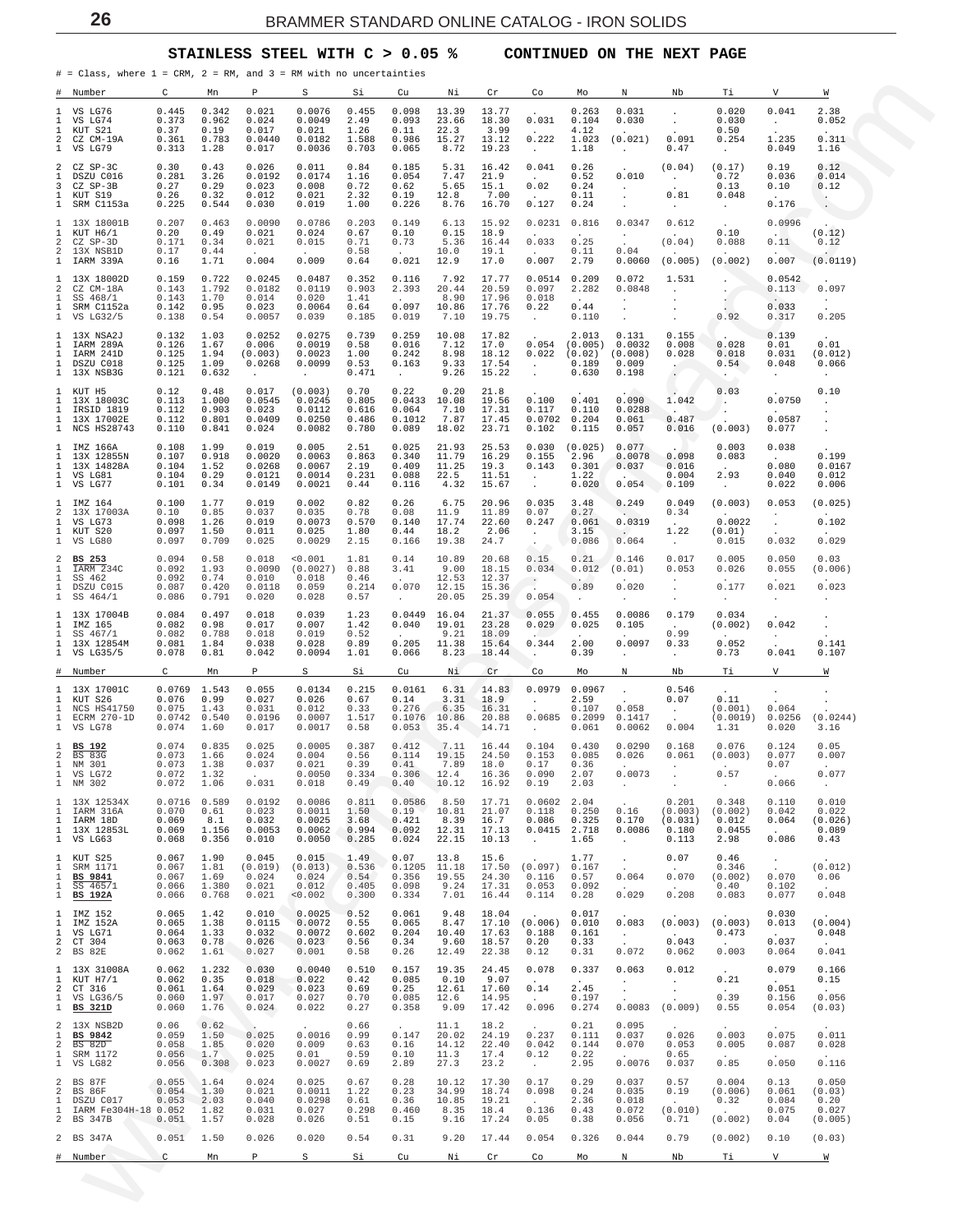## **STAINLESS STEEL WITH C > 0.05 % CONTINUED FROM THE PREVIOUS PAGE**

<span id="page-26-0"></span>

| Number                              | Al                                        | As                              | В                                     | Вi                   | Ca                | Ce                   | Ω                  | Pb                            | Sb                         | Sn                   | Ta                            | Ζr                   | Units                                                                  |  |
|-------------------------------------|-------------------------------------------|---------------------------------|---------------------------------------|----------------------|-------------------|----------------------|--------------------|-------------------------------|----------------------------|----------------------|-------------------------------|----------------------|------------------------------------------------------------------------|--|
| VS LG76<br>VS LG74                  | 0.034<br>0.035                            |                                 |                                       |                      |                   |                      |                    |                               |                            |                      | $\cdot$                       |                      | $\sim$ 45 mm Ø x $\sim$ 28 mm<br>$\sim$ 45 mm Ø x $\sim$ 28 mm         |  |
| KUT S21<br>CZ CM-19A                | 0.0788                                    |                                 | (0.091)                               |                      | (0.0036)          |                      |                    |                               |                            | 0.0283               |                               |                      | $30-35$ mm $\varnothing \times 18$ mm<br>$\sim$ 37 mm Ø x $\sim$ 25 mm |  |
| VS LG79                             | 0.059                                     |                                 | $\sim$                                |                      |                   |                      |                    |                               |                            | $\sim$               |                               |                      | $\sim$ 45 mm Ø x $\sim$ 28 mm                                          |  |
| CZ SP-3C                            | 0.095<br>0.007                            | (0.03)                          | 1.67                                  |                      | 0.0004            |                      |                    |                               |                            | (0.02)               |                               |                      | $\sim$ 39 mm Ø x 25 mm                                                 |  |
| DSZU C016<br>CZ SP-3B               | 0.08                                      |                                 | 0.88                                  |                      |                   |                      |                    |                               |                            | 0.01                 |                               |                      | 40 mm Ø x 25 mm<br>$\sim$ 39 mm Ø x 25 mm                              |  |
| KUT S19<br>SRM C1153a               | $\sim$<br>$\bullet$                       |                                 | $\cdot$                               |                      |                   |                      |                    | 0.006                         |                            |                      |                               |                      | $30-35$ mm $\varnothing \times 18$ mm<br>32 mm Ø x 19 mm               |  |
| 13X 18001B                          | 0.0157                                    |                                 | $\cdot$                               |                      |                   |                      |                    |                               |                            |                      |                               |                      | $\sim$ 40 mm Ø x $\sim$ 15 mm                                          |  |
| KUT H6/1<br>CZ SP-3D                | 0.037                                     | (0.03)                          | 2.45                                  |                      |                   |                      |                    |                               |                            | (0.04)               |                               |                      | 30-35 mm Ø x 18 mm<br>$\sim$ 39 mm Ø x 25 mm                           |  |
| 13X NSB1D<br>IARM 339A              | 0.004                                     | (0.001)                         | 0.0006                                |                      | 0.0014            |                      | 0.016              |                               |                            | (0.002)              |                               |                      | 40 mm Ø x 15 mm<br>$(0.005)$ $(0.003)$ 31 mm Ø x 2 or 18 mm            |  |
| 13X 18002D                          | 0.0617                                    |                                 |                                       |                      |                   |                      |                    |                               |                            |                      |                               |                      | $\sim$ 40 mm Ø x $\sim$ 15 mm                                          |  |
| CZ CM-18A<br>SS 468/1               | 0.0344<br>$\mathcal{A}^{\mathcal{A}}$ and |                                 |                                       |                      |                   |                      |                    |                               |                            |                      |                               |                      | $\sim$ 37 mm Ø x $\sim$ 25 mm<br>38 mm Ø x 19 mm                       |  |
| SRM C1152a<br>VS LG32/5             | 0.156                                     |                                 |                                       |                      |                   |                      |                    | 0.0047                        |                            |                      |                               |                      | 32 mm Ø x 19 mm<br>$\sim$ 38 mm Ø x $\sim$ 25 mm                       |  |
| 13X NSA2J                           |                                           |                                 |                                       |                      |                   |                      |                    |                               |                            |                      |                               |                      | $\sim$ 40 mm Ø x $\sim$ 15 mm                                          |  |
| IARM 289A<br>IARM 241D              | 0.01<br>0.022                             | (0.001)                         | 0.0003<br>0.0016                      |                      | (0.0012)          |                      | 0.0104<br>(0.005)  | (0.0003)                      |                            |                      | $(0.002)$ <0.005              |                      | 31 mm Ø x 2 mm<br>$(0.0022)$ $(0.007)$ $(0.005)$ 31 mm Ø x 2 or 18 mm  |  |
| DSZU C018                           | 0.086                                     | $\sim$                          | $\sim$                                |                      | 0.0003            |                      | $\cdot$            |                               |                            |                      |                               |                      | 40 mm Ø x 25 mm                                                        |  |
| 13X NSB3G                           | $\sim$                                    |                                 |                                       |                      |                   |                      |                    | 0.006                         |                            |                      |                               |                      | 42 mm Ø x 15 mm                                                        |  |
| KUT H5<br>13X 18003C                | 0.0292                                    |                                 |                                       |                      |                   |                      |                    |                               |                            |                      | $\sim$                        |                      | 30-35 mm Ø x 18 mm<br>$\sim$ 40 mm Ø x $\sim$ 15 mm                    |  |
| IRSID 1819<br>13X 17002E            | <b>Carl Corporation</b><br>(0.030)        |                                 | (0.0004)<br>0.0012                    |                      |                   |                      |                    |                               |                            |                      | (0.012)                       |                      | 47 mm x 47 mm x 30 mm<br>$\sim$ 40 mm Ø x $\sim$ 15 mm                 |  |
| NCS HS28743                         | 0.0056                                    | 0.0042                          |                                       |                      |                   |                      |                    | 0.0004                        |                            | 0.0025               | <b>Contract</b>               |                      | 38 mm Ø x 35 mm                                                        |  |
| IMZ 166A<br>13X 12855N              | 0.036<br>0.048                            | (0.0026)<br>$\sim$              | 0.0098                                |                      |                   |                      |                    |                               | 0.093                      | (0.0035)             | 0.122                         |                      | 40 mm Ø x 40 mm<br>$\sim$ 40 mm Ø x $\sim$ 15 mm                       |  |
| 13X 14828A<br>VS LG81               | 0.008<br>0.409                            |                                 | $\ddot{\phantom{0}}$                  |                      |                   |                      |                    |                               | $\sim$                     | 0.0128               | $\sim$ $\sim$<br>$\cdot$      |                      | $\sim$ 40 mm Ø x $\sim$ 15 mm<br>$\sim$ 45 mm Ø x $\sim$ 28 mm         |  |
| VS LG77                             | $\sim$                                    |                                 |                                       |                      |                   |                      |                    |                               |                            | <b>COLLEGE</b>       | $\cdot$ )                     |                      | $\sim$ 45 mm Ø x $\sim$ 28 mm                                          |  |
| IMZ 164                             | 0.040                                     | (0.005)                         |                                       |                      |                   |                      |                    | (0.002)                       |                            | (0.003)              |                               |                      | 40 mm Ø x 40 mm                                                        |  |
| 13X 17003A<br>VS LG73               | $\sim$<br>$\sim$                          | $\cdot$                         |                                       |                      |                   |                      |                    |                               |                            | $\sim$               |                               |                      | 40 mm Ø x 15 mm<br>$\sim$ 45 mm Ø x $\sim$ 28 mm                       |  |
| KUT S20<br>VS LG80                  | 0.025                                     |                                 |                                       |                      |                   |                      |                    |                               |                            | $\ddot{\phantom{1}}$ |                               |                      | 30-35 mm Ø x 18 mm<br>$\sim$ 45 mm Ø x $\sim$ 28 mm                    |  |
| BS 253                              | 0.016                                     | 0.005                           |                                       |                      |                   | 0.044                |                    |                               |                            | 0.006                | 25(pre-17025)                 |                      | 38 mm Ø X ~7 or 19+ mm                                                 |  |
| IARM 234C<br>SS 462                 | 0.035                                     | (0.001)<br>0.007                | 0.0023<br>$\sim$                      |                      | (0.0017)          | $\sim$               | (0.005)<br>$\cdot$ | (0.001)<br>0.0005             | $\sim$                     | 0.0017<br>$\sim$     | $(0.003)$ $(0.006)$<br>$\sim$ |                      | 31 mm Ø x 2 or 18 mm<br>38 mm Ø x 19 mm                                |  |
| DSZU C015<br>SS 464/1               | (0.008)<br>$\sim 10^{-1}$                 | (0.003)                         |                                       |                      | 0.0017            |                      |                    | 0.0004                        |                            | $\sim$               |                               | $\cdot$              | 40 mm Ø x 25 mm<br>38 mm Ø x 19 mm                                     |  |
| 13X 17004B                          | 0.043                                     |                                 | 0.0066                                |                      |                   |                      |                    |                               |                            |                      | 0.057                         | $\ddot{\phantom{a}}$ | $~10$ mm $\varnothing$ x $~15$ mm                                      |  |
| IMZ 165<br>SS 467/1                 | 0.038<br>$\sim 10^{-1}$                   | (0.003)<br>0.004                | $\sim$                                | $\cdot$              |                   |                      |                    | (0.001)<br>0.004              |                            | 0.003<br>$\sim$      | 0.0017                        | $\ddot{\phantom{0}}$ | 40 mm Ø x 40 mm<br>38 mm Ø x 19 mm                                     |  |
| 13X 12854M<br>VS LG35/5             | 0.087                                     |                                 | 0.0101                                | 0.0052               |                   |                      |                    | $\sim$ $\sim$                 | 0.068                      |                      | 0.020<br>$\sim$               |                      | $0.0146 - 40$ mm $\emptyset$ x ~15 mm<br>$\sim$ 38 mm Ø x $\sim$ 25 mm |  |
| Number                              | Al                                        | Αs                              | B                                     | $\cdot$<br>Вi        | Ca                | Ce                   | О                  | Pb                            | $\ddot{\phantom{0}}$<br>Sb | Sn                   | Ta                            | Zr                   |                                                                        |  |
| 13X 17001C                          | 0.0312                                    |                                 | 0.0085                                |                      |                   |                      |                    |                               |                            |                      | 0.0124                        |                      | Units<br>$~10$ mm $\varnothing$ x $~15$ mm                             |  |
| KUT S26                             |                                           | $\cdot$                         | $\sim$                                |                      |                   |                      |                    |                               |                            | $\cdot$              | $\sim$                        | $\ddot{\phantom{a}}$ | 30-35 mm Ø x 18 mm                                                     |  |
| NCS HS41750<br>ECRM 270-1D          | 0.009                                     | $(0.0023)$ $(0.0034)$           | Ce: 0.0487 La: 0.0154                 |                      |                   |                      |                    |                               |                            | (0.0007)(0.0035)     |                               |                      | 38 mm Ø x 35 mm<br>$(0.002)$ 38 mm Ø x 25 mm                           |  |
| VS LG78                             | 0.15                                      |                                 |                                       |                      |                   |                      |                    |                               |                            |                      |                               |                      | $\sim$ 45 mm Ø x $\sim$ 28 mm                                          |  |
| BS 192<br><b>BS 83G</b>             | 1.17<br>(0.004)                           | (0.005)<br>$\sim$               | (0.0003)<br>(0.001)                   |                      | 0.0007<br>$\cdot$ |                      | 0.0014<br>0.0064   | 25(pre-17025)<br>$\cdot$      |                            | 0.008<br>0.003       | (0.001)<br>$\sim$             | $\sim$               | 38 mm Ø x ~7 or 19+ mm<br>38 mm Ø x ~7 or 19+ mm                       |  |
| NM 301<br>VS LG72                   | 0.089                                     |                                 |                                       |                      |                   |                      |                    |                               |                            |                      |                               |                      | 35 mm Ø x 20 mm<br>$\sim$ 45 mm Ø x $\sim$ 28 mm                       |  |
| NM 302                              | $\sim$                                    | $\cdot$                         |                                       |                      |                   |                      |                    |                               |                            |                      |                               |                      | 35 mm Ø x 20 mm                                                        |  |
| 13X 12534X<br>IARM 316A             | 0.0485<br>0.006                           | 0.007                           | (0.0003)                              |                      | 0.0017            | 0.064                | 0.0052             | (0.0001)                      |                            | 0.006                | 0.031<br>(0.003)              |                      | $\sim$ 40 mm Ø x $\sim$ 15 mm<br>31 mm Ø x 2 or 18 mm                  |  |
| IARM 18D<br>13X 12853L              | (0.006)<br>0.18                           | $\ddot{\phantom{a}}$            | (0.0011)<br>0.0018                    |                      | $\cdot$           | $\cdot$              | $\cdot$            | $\ddot{\phantom{a}}$          |                            | (0.007)<br>$\cdot$   | 0.034                         |                      | 31 mm Ø x 18 mm<br>$\sim$ 40 mm Ø x $\sim$ 15 mm                       |  |
| VS LG63                             | 0.45                                      | $\blacksquare$                  | $\cdot$                               |                      |                   |                      |                    |                               |                            |                      | $\mathcal{L}_{\mathcal{A}}$   |                      | $\sim$ 47 mm Ø x $\sim$ 30 mm                                          |  |
| KUT S25<br>SRM 1171                 | $\cdot$                                   |                                 | $\cdot$                               |                      |                   |                      |                    |                               |                            | $\cdot$              | $\cdot$                       | $\cdot$              | 30-35 mm Ø x 18 mm<br>31 mm Ø x 19 mm                                  |  |
| <b>BS 9841</b><br>SS 465/1          | (<0.006)                                  | (0.003)                         | 0.0026                                |                      | 25(pre-17025)     |                      | (0.011)            | (0.001)<br>(<0.001)           | (0.006)                    | 0.006                |                               | (0.002)              | 44 mm Ø x ~7 or 19+ mm<br>38 mm Ø x 19 mm                              |  |
| BS 192A                             | 0.026<br>0.98                             | (0.0035)                        | 0.0006<br>(0.0003)                    |                      | (0.0006)          |                      | (0.0006)           | $\cdot$                       |                            | 0.008                | 25(pre-17025)                 |                      | 38 mm Ø x ~7 or 19+ mm                                                 |  |
| IMZ 152                             |                                           |                                 |                                       |                      |                   |                      |                    |                               |                            |                      |                               |                      | 40 mm Ø x 40 mm                                                        |  |
| IMZ 152A<br>VS LG71                 | (0.004)<br>0.072                          | (0.002)<br>$\ddot{\phantom{a}}$ | 0.0022<br>$\mathcal{C}^{\mathcal{C}}$ |                      |                   |                      |                    |                               |                            | (0.001)              |                               |                      | 38 mm Ø x 20 mm<br>$\sim$ 45 mm Ø x $\sim$ 28 mm                       |  |
| CT 304<br>BS 82E                    | 0.006                                     |                                 | 0.0024                                |                      | 0.0014            |                      |                    | 0.001<br>$\ddot{\phantom{0}}$ |                            | 0.017<br>0.006       | $\cdot$                       |                      | 30-35 mm Ø x ~16 mm Ag: 7ppm<br>38 mm Ø x ~7 to 19 mm                  |  |
| 13X 31008A                          | $\sim$                                    | $\cdot$                         |                                       |                      |                   |                      |                    | $\cdot$                       |                            | $\cdot$              | $\cdot$                       |                      | $\sim$ 38 mm Ø x $\sim$ 15 mm                                          |  |
| KUT H7/1<br>CT 316                  | $\sim$                                    | $\cdot$                         |                                       |                      |                   |                      |                    | 0.001                         |                            | 0.006                |                               |                      | 30-35 mm Ø x 18 mm<br>30-35 mm Ø x ~19 mm Ag: 5ppm                     |  |
| VS LG36/5<br>BS 321D                | 0.080<br>0.103                            | 0.0040                          | 0.0012                                |                      | (0.0003)          |                      | 0.0009             | $(0.0003)$ $(0.001)$          |                            | 0.0091               | 17025                         | (0.001)              | $\sim$ 38 mm Ø x $\sim$ 25 mm<br>44 mm Ø x ~7 or 19+ mm Fe,Mg          |  |
| 13X NSB2D                           |                                           |                                 |                                       |                      |                   |                      |                    |                               |                            |                      |                               |                      | 40 mm Ø x 15 mm                                                        |  |
| BS 9842<br>BS 82D                   | 0.014<br>(0.002)                          | (0.002)<br>$\cdot$              | 0.0025<br>0.0040                      |                      | 0.0010<br>0.0007  |                      | (0.0044)<br>0.007  |                               |                            | 0.005<br>0.004       | 25(pre-17025)                 | last                 | 38 mm Ø x ~7 or 19+ mm<br>38 mm $\varnothing$ x $\sim$ 7 mm            |  |
| SRM 1172                            |                                           |                                 | $\cdot$                               |                      |                   |                      | $\cdot$            |                               |                            | $\cdot$              | 0.001                         | $\mathbf{r}$         | 32 mm Ø x 19 mm                                                        |  |
| VS LG82                             | 0.076                                     |                                 |                                       |                      |                   |                      | $\cdot$            |                               |                            | $\cdot$              | $\ddot{\phantom{0}}$          |                      | $\sim$ 45 mm Ø x $\sim$ 28 mm                                          |  |
| BS 87F<br>BS 86F                    | 0.004<br>(0.007)                          | 0.005<br>(0.003)                | (0.0006)<br>0.0026                    |                      | 0.0007<br>(0.001) |                      | 0.005<br>$\sim$    | (0.001)                       |                            | 0.004<br>0.004       | $\overline{\phantom{a}}$      |                      | 41 mm Ø x ~7 or 19+ mm<br>44 mm Ø x ~7 or 19+ mm                       |  |
| DSZU C017<br>IARM Fe304H-18 (0.005) | 0.28                                      | $\sim$<br>0.0076                | $\sim$                                |                      | 0.0031            |                      | (0.008)            | $\cdot$                       |                            | (0.014)              |                               |                      | 40 mm Ø x 25 mm<br>31 mm Ø x 2 or 18 mm                                |  |
| BS 347B                             | 0.002                                     | (0.003)                         | 0.0036                                | $\cdot$              | (0.0005)          | $\ddot{\phantom{a}}$ | 0.005              |                               |                            | 0.006                | (<0.004)                      |                      | 38 mm Ø x ~7 or 19+ mm                                                 |  |
| BS 347A                             | (0.002)                                   | (0.003)                         | (0.0004)                              | $\ddot{\phantom{0}}$ | $(0.0002)$ .      |                      | 0.0047             |                               | $\cdot$                    | 0.007                | (< 0.004)                     | $\sim$               | 38 mm Ø x 19+ mm                                                       |  |
| Number                              | Al                                        | As                              | B                                     | Βi                   | Ca                | Ce                   | $\circ$            | Pb                            | Sb                         | Sn                   | Ta                            | Zr                   | Units                                                                  |  |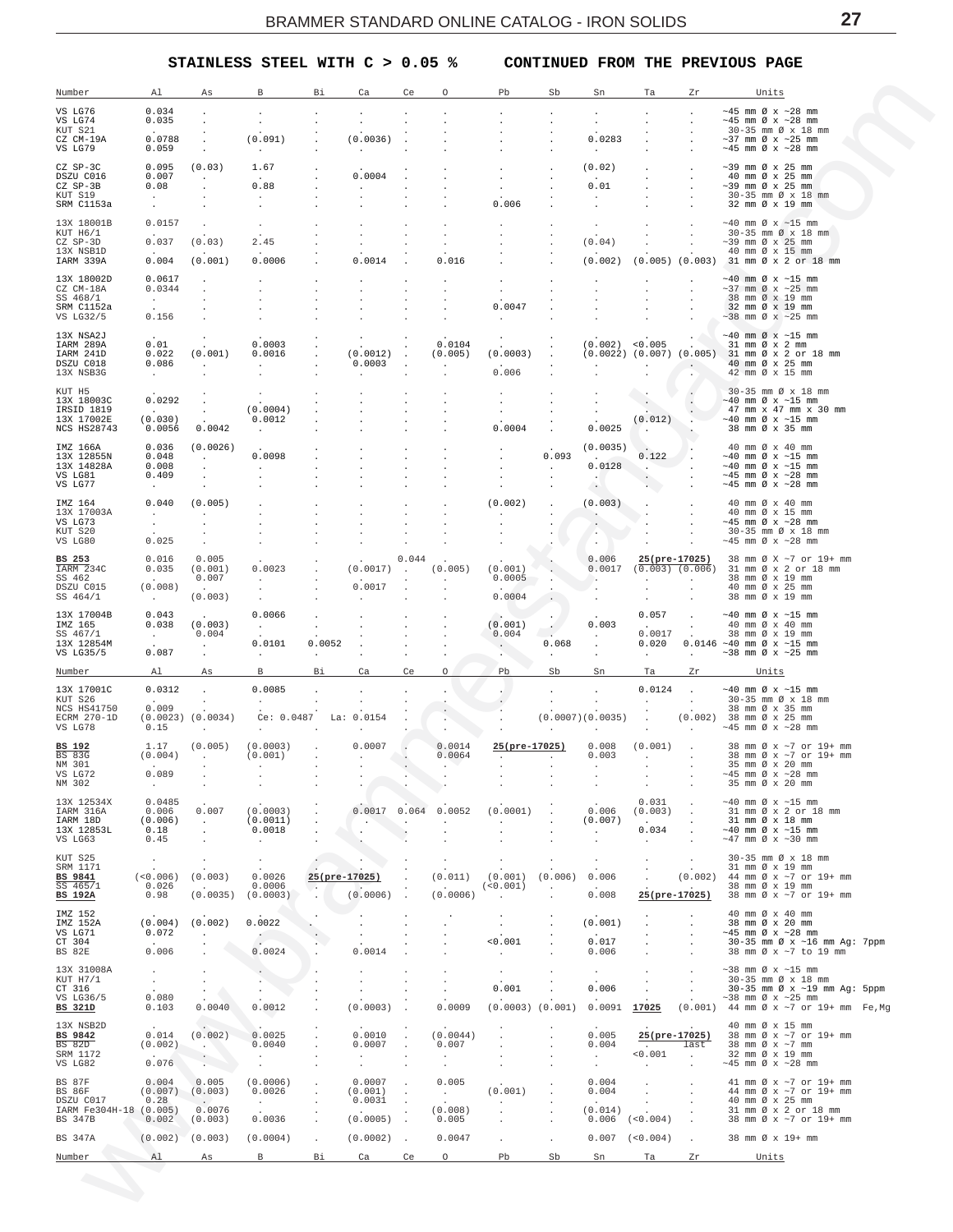#### **STAINLESS STEEL WITH C < 0.05 % CONTINUED ON THE NEXT PAGE**

<span id="page-27-0"></span>

|                                                                   | $\#$ = Class, where 1 = CRM, 2 = RM, and 3 = RM with no uncertainties                   |                                               |                                            |                                               |                                                               |                                           |                                             |                                          |                                                          | analysis listed in mass %                                 |                                           |                                                  |                                               |                                                    |                                              |                                                          |
|-------------------------------------------------------------------|-----------------------------------------------------------------------------------------|-----------------------------------------------|--------------------------------------------|-----------------------------------------------|---------------------------------------------------------------|-------------------------------------------|---------------------------------------------|------------------------------------------|----------------------------------------------------------|-----------------------------------------------------------|-------------------------------------------|--------------------------------------------------|-----------------------------------------------|----------------------------------------------------|----------------------------------------------|----------------------------------------------------------|
| #<br>1<br>1                                                       | Number<br>ECRM 269-1D<br>IARM 8H *                                                      | С<br>0.0499<br>0.049                          | Mn<br>1.262<br>1.81                        | Р<br>0.0313<br>0.0250                         | S<br>0.0010<br>(0.002)                                        | Si<br>0.441<br>0.40                       | Cu<br>0.366<br>0.192                        | Νi<br>8.044<br>9.08                      | Cr<br>18.150<br>17.14                                    | Co<br>0.1116<br>0.083                                     | Mo<br>0.397<br>0.237                      | N<br>0.0460<br>0.027                             | Nb<br>0.0242<br>0.48                          | Тi<br>0.0006<br>0.0027                             | V<br>0.0991<br>0.049                         | W<br>0.0306<br>(0.016)                                   |
| 1<br>1<br>1                                                       | IARM 6i<br>ECRM 289-1D<br>IMZ 150A                                                      | 0.049<br>0.0489<br>0.048                      | 1.76<br>1.016<br>1.35                      | 0.0208<br>0.0114<br>0.0064                    | (0.023)<br>0.0027<br>0.0095                                   | 0.31<br>0.531<br>0.59                     | 0.202<br>0.090                              | 9.20<br>24.68<br>12.75                   | 17.76<br>14.63<br>18.89                                  | 0.052<br>0.065<br>0.125                                   | 0.133<br>1.102<br>0.12                    | (0.013)<br>$\blacksquare$<br>$\sim$              | (0.018)<br>0.0026                             | 0.60<br>2.01<br>0.021                              | 0.048<br>0.260<br>(0.027)                    | (0.023)<br>0.11                                          |
| 1<br>1<br>1<br>$\mathbf{1}$<br>$\mathbf{1}$                       | IARM 4F<br>13X 14211R<br>13X 32100A<br>IARM Fe303-18<br><b>BS 188B</b>                  | 0.047<br>0.047<br>0.0463<br>0.046<br>0.046    | 1.17<br>0.787<br>1.52<br>1.55<br>0.247     | 0.0195<br>0.0093<br>0.0298<br>0.033<br>0.016  | 0.0015<br>0.008<br>0.0011<br>0.35<br>(0.0007)                 | 0.494<br>1.73<br>0.498<br>0.47<br>0.266   | 0.146<br>0.336<br>0.415<br>0.61<br>0.120    | 20.1<br>12.64<br>9.32<br>8.12<br>24.81   | 24.5<br>24.48<br>17.39<br>17.2<br>14.32                  | 0.067<br>0.034<br>0.105<br>0.140<br>0.274                 | 0.142<br>0.395<br>0.282<br>0.42<br>1.30   | 0.056<br>0.0115<br>0.069<br>0.0021               | 0.007<br>0.150<br>0.0191<br>0.015<br>0.099    | 0.0031<br>0.206<br>0.376<br>2.20                   | 0.146<br>0.039<br>0.106<br>0.072<br>0.264    | 0.012<br>2.99<br>0.021<br>0.029<br>0.043                 |
| $\mathbf{1}$<br>1<br>$\mathbf{1}$<br>1<br>$\mathbf{1}$            | IARM 4G<br>IARM 6J<br>BS 303<br>IARM 4E<br>13X 18004C                                   | 0.0454<br>0.045<br>0.044<br>0.044<br>0.0430   | 1.36<br>1.52<br>1.80<br>1.07<br>1.57       | 0.027<br>0.028<br>0.028<br>0.0224<br>0.0060   | 0.0008<br>(0.002)<br>0.326<br>0.0006<br>0.0063                | 0.630<br>0.62<br>0.415<br>0.514<br>1.21   | 0.320<br>0.383<br>0.627<br>0.234<br>0.048   | 19.2<br>9.00<br>8.17<br>20.18<br>12.26   | 24.9<br>17.74<br>17.23<br>24.25<br>21.62                 | 0.085<br>0.191<br>0.071<br>0.066<br>0.168                 | 0.580<br>0.387<br>0.410<br>0.32<br>0.562  | 0.058<br>0.0109<br>0.023<br>0.038<br>0.0225      | 0.008<br>0.010<br>0.008<br>0.024<br>0.748     | 0.029<br>0.34<br>0.017<br>(0.003)<br>0.095         | 0.092<br>0.081<br>0.056<br>0.052<br>0.152    | 0.017<br>0.026<br>0.023<br>0.046<br>0.004                |
| 3<br>$\mathbf{1}$<br>1<br>$\mathbf{1}$<br>$\mathbf{1}$            | CZ SL-3A<br>KUT S15<br>IARM 8i<br>13X 14216P<br>IARM 8G                                 | 0.043<br>0.043<br>0.0424<br>0.0424<br>0.042   | 1.73<br>0.38<br>1.395<br>0.663<br>1.468    | 0.024<br>(0.02)<br>0.0352<br>0.0048<br>0.0327 | 0.002<br>0.013<br>0.0118<br>0.0070<br>0.0126                  | 0.53<br>0.26<br>0.38<br>1.566<br>0.36     | 0.22<br>1.54<br>0.441<br>0.231<br>0.390     | 19.6<br>3.90<br>9.01<br>12.06<br>9.02    | 24.6<br>16.7<br>17.08<br>23.44<br>17.20                  | 0.06<br>0.301<br>0.248<br>0.162                           | 0.38<br>2.46<br>0.416<br>0.209<br>0.359   | 0.065<br>0.052<br>0.0152<br>0.046                | 0.013<br>0.64<br>0.60<br>0.248<br>0.53        | 0.003<br>(0.008)<br>0.0024                         | 0.066<br>0.057<br>0.0722<br>0.062            | 0.03<br>0.060<br>2.25<br>0.032                           |
| $\mathbf{1}$<br>1<br>1<br>$\mathbf{1}$                            | VS LG70<br>NILAB 500HA D<br>13X 12538J<br>NCS HS28741<br>1 13X 14207L                   | 0.042<br>0.041<br>0.04<br>0.039<br>0.0388     | 0.834<br>1.541<br>0.78<br>1.07<br>0.597    | 0.042<br>0.024<br>0.037<br>0.0061             | 0.0020<br>0.012<br>0.016<br>0.0060                            | 0.382<br>0.720<br>0.64<br>0.425<br>1.448  | 0.062<br>0.182<br>0.399<br>0.186            | 9.17<br>11.00<br>6.07<br>8.19<br>12.43   | 17.10<br>16.93<br>23.72<br>18.31<br>19.63                | 0.209<br>0.139<br>0.208<br>0.0089                         | 0.096<br>2.73<br>1.53<br>0.027<br>0.573   | 0.0134<br>0.1154<br>0.069<br>0.0099              | 0.023<br>$\sim$<br>0.258                      | 0.305<br>$\cdot$<br>(0.002)<br>0.0119              | 0.074<br>0.106<br>0.0043                     | 0.0053<br>$\cdot$<br>$\cdot$<br>2.99                     |
| $\mathbf{1}$<br>$\mathbf{1}$<br>$\mathbf{1}$<br>$\overline{a}$    | IRSID 1821<br>IMZ 153A<br>ECRM 292-1D<br><b>BS 184A</b><br>$1$ SS $462/1$               | 0.037<br>0.037<br>0.0367<br>0.035<br>0.0345   | 1.72<br>1.49<br>1.744<br>0.06<br>0.722     | (0.025)<br>0.021<br>0.0175<br>0.007<br>0.0053 | (0.004)<br>0.0073<br>0.0055<br>0.001<br>0.0041                | 0.542<br>0.73<br>0.402<br>0.080<br>0.463  | 0.058<br>0.102<br>0.0391<br>0.041<br>0.0112 | 10.42<br>13.57<br>10.09<br>8.34<br>12.85 | 17.04<br>16.45<br>18.00<br>12.66<br>11.888               | 0.266<br>0.015<br>0.0255<br>0.036<br>$\ddot{\phantom{a}}$ | 2.04<br>2.61<br>0.0464<br>2.20<br>0.0304  | 0.0125<br>0.107<br>0.0640<br>0.0045<br>$\sim$    | 0.034<br>0.571<br>(0.006)<br>$\cdot$          | 0.297<br>0.036<br>0.051<br>$\cdot$                 | 0.020<br>0.014<br>$\sim$                     | $\cdot$<br>0.032<br>$\cdot$                              |
| $\mathbf{1}$<br>1<br>1<br>$\mathbf{1}$<br>$\mathbf{1}$            | SRM C1151a<br>13X 31400A<br>BS 9812<br>13X NSA9B<br>13X 30403B                          | 0.034<br>0.033<br>0.031<br>0.030<br>0.0277    | 2.37<br>1.60<br>0.485<br>1.52<br>1.820     | 0.017<br>0.026<br>0.018<br>0.0237<br>0.0321   | 0.038<br>0.0006<br>0.004<br>0.0009<br>0.0266                  | 0.29<br>2.23<br>0.43<br>0.290<br>0.288    | 0.385<br>0.210<br>1.65<br>0.154<br>0.497    | 7.25<br>18.76<br>6.61<br>5.75<br>8.13    | 22.59<br>24.38<br>14.82<br>22.39<br>18.30                | 0.033<br>0.129<br>0.110<br>0.033<br>0.178                 | 0.79<br>0.240<br>0.76<br>3.27<br>0.313    | 0.0288<br>0.0195<br>0.184<br>0.083               | 0.018<br>0.645<br>0.021<br>0.0201             | $\cdot$<br>(0.005)<br>0.0013                       | 0.040<br>0.092<br>0.088<br>0.060<br>0.0700   | 0.015<br>0.025<br>0.033<br>0.035                         |
| 2<br>1<br>$\mathbf{1}$<br>1<br>$\mathbf{1}$                       | HRT FE2014-H<br>VS LG75<br><b>BS 9811</b><br>SRM 1155a<br>13X 32900A                    | 0.027<br>0.027<br>0.027<br>0.0260<br>0.0251   | 1.91<br>0.728<br>0.380<br>1.593<br>1.478   | 0.023<br>0.0046<br>0.016<br>0.0271<br>0.0276  | (0.002)<br>0.0026<br>0.0010<br>(0.0020)<br>0.0269             | 0.39<br>0.298<br>0.36<br>0.521<br>0.556   | 0.25<br>0.029<br>1.63<br>0.2431<br>0.354    | 9.92<br>24.5<br>6.55<br>12.471<br>5.57   | 17.16<br>14.80<br>14.87<br>17.803<br>24.91               | 0.190<br>0.055<br>0.225<br>0.0724                         | 0.41<br>0.052<br>0.744<br>2.188<br>1.310  | (0.018)<br>0.0044<br>0.0196<br>(0.0428)<br>0.097 | $\bullet$<br>0.62<br>0.0082<br>$\sim$         | 0.31<br>1.76<br>(0.003)<br>0.0039<br>0.0139        | $\cdot$<br>0.086<br>0.0725<br>0.0938         | 4.14<br>0.013<br>0.0809<br>0.017                         |
| <u>#</u><br>1                                                     | Number<br><b>BS 317L</b>                                                                | C<br>0.025                                    | Mn<br>1.17                                 | P<br>0.029                                    | S<br>0.0017                                                   | Si<br>0.67                                | Cu<br>0.23                                  | Νi<br>13.51                              | Cr<br>18.2                                               | Co<br>0.14                                                | Mo<br>3.07                                | N<br>0.055                                       | Nb<br>0.031                                   | Тi<br>0.0034                                       | V<br>0.091                                   | $\overline{\mathsf{w}}$<br>0.017                         |
| 1<br>$\mathbf{1}$<br>$\mathbf{1}$<br>$\mathbf{1}$                 | IARM 162D<br>IARM Fe304L-18 0.024<br>NCS HS28764<br>IARM 153C                           | 0.0240<br>0.024<br>0.0225                     | 1.82<br>1.39<br>0.985<br>1.60              | 0.0296<br>0.034<br>0.032<br>0.0289            | 0.0271<br>0.029<br>0.024<br>0.0288                            | 0.570<br>0.43<br>0.454<br>0.349           | 0.52<br>0.54<br>0.203<br>0.442              | 8.15<br>8.17<br>11.68<br>11.10           | 18.31<br>18.34<br>18.78<br>18.22                         | 0.074<br>0.156<br>0.105<br>0.251                          | 0.573<br>0.462<br>3.23<br>3.00            | 0.097<br>0.081<br>0.086                          | 0.0090<br>0.013<br>0.145<br>0.015             | 0.013<br>0.0056<br>0.004                           | 0.063<br>0.076<br>0.059<br>0.058             | 0.028<br>0.056<br>0.046<br>0.043                         |
| $\mathbf{1}$<br>$\mathbf{1}$<br>$\mathbf{1}$<br>$\mathbf{1}$<br>1 | ECRM 297-1D<br>NCS HS28746<br>BS 9942<br><b>BS 9941</b><br>IARM Fe316L-18 0.021         | 0.0223<br>0.021<br>0.021<br>0.021             | 0.897<br>1.87<br>1.84<br>1.78<br>1.70      | 0.0137<br>0.031<br>0.025<br>0.027<br>0.033    | 0.0101<br>0.0009<br>0.006<br>0.024<br>0.029                   | 0.344<br>0.510<br>0.49<br>0.33<br>0.438   | 0.204<br>0.340<br>0.305<br>0.424<br>0.550   | 12.33<br>8.24<br>13.55<br>13.68<br>10.12 | 18.37<br>17.19<br>18.21<br>18.48<br>16.7                 | 0.0413<br>0.191<br>0.086<br>0.178<br>0.209                | 0.290<br>0.069<br>3.30<br>3.24<br>2.02    | 0.0152<br>0.011<br>0.071<br>0.036<br>0.067       | (0.0089)<br>0.005<br>0.015<br>(0.027)         | 0.0072<br>0.184<br>(0.002)<br>(0.002)<br>(0.003)   | 0.0535<br>0.096<br>0.072<br>0.062<br>(0.067) | (0.0057)<br>0.032<br>0.068<br>(0.06)                     |
| $\mathbf{1}$<br>1<br>$\mathbf{1}$<br>$\mathbf{1}$                 | IRSID 1820<br><b>BS 2205A</b><br><b>NCS HS28742</b><br>13X NSA8B<br>1 13X NSA13A        | 0.021<br>0.021<br>0.021<br>0.0206<br>0.020    | 1.61<br>1.48<br>0.940<br>0.596<br>0.761    | (0.021)<br>0.029<br>0.034<br>0.0248<br>0.0249 | 0.0079<br>0.0006<br>0.0028<br>0.0007<br>0.0005                | 0.428<br>0.53<br>0.414<br>0.285<br>0.257  | 0.045<br>0.300<br>0.043<br>0.589<br>0.156   | 9.07<br>5.26<br>8.11<br>7.48<br>6.73     | 19.51<br>22.73<br>18.2<br>25.49<br>25.27                 | 0.151<br>0.071<br>0.216<br>0.0448<br>0.032                | 0.115<br>3.17<br>0.025<br>3.49<br>3.73    | 0.064<br>0.157<br>0.059<br>0.232<br>0.269        | 0.010<br>0.026<br>0.028                       | (0.002)<br>0.006<br>$\cdot$                        | 0.083<br>0.089<br>0.0583<br>0.0712           | (0.02)<br>0.599<br>0.035                                 |
| $\mathbf{1}$<br>$\mathbf{1}$<br>1<br>2                            | SS 463/1<br>1 13X NSA12A<br>IARM 212D<br>13X FV520BA<br>HRT FE2000-H                    | 0.019<br>0.0192<br>0.019<br>0.0181<br>0.018   | 1.400<br>1.272<br>1.21<br>0.655<br>2.02    | 0.025<br>0.0267<br>0.024<br>0.0221<br>0.022   | 0.019<br>0.0007<br>0.0007<br>0.0016<br>(0.003)                | 0.270<br>0.492<br>0.34<br>0.342<br>0.36   | 0.276<br>1.485<br>0.125<br>1.462<br>0.15    | 10.20<br>24.84<br>5.53<br>5.29<br>5.98   | 18.46<br>19.63<br>22.60<br>13.73<br>22.15                | 0.116<br>0.090<br>0.049<br>0.030<br>0.048                 | 0.265<br>4.20<br>3.27<br>1.334<br>3.27    | 0.063<br>0.0662<br>0.182<br>0.0197<br>0.20       | 0.0088<br>0.301<br>0.010                      | $(0.009)$ $(0.002)$ 0.063<br>0.005                 | 0.0660<br>0.080<br>0.042                     | 0.047<br>0.014<br>0.020<br>0.063                         |
| 1<br>1<br>1<br>1<br>$\mathbf{1}$                                  | IARM Fe2205-18 0.018<br>NCS HS28745<br>SS 476<br><b>BS 304B</b><br>IARM 239C            | 0.018<br>0.0171<br>0.017<br>0.017             | 1.18<br>1.17<br>1.755<br>1.72<br>0.87      | 0.023<br>0.042<br>0.0302<br>0.022<br>0.023    | (0.0013)<br>0.0057<br>0.0234<br>0.023<br>(0.0010)             | 0.46<br>0.317<br>0.323<br>0.540<br>0.38   | 0.208<br>0.334<br>0.302<br>0.257<br>1.49    | 5.57<br>10.34<br>10.17<br>8.68<br>6.14   | 22.6<br>16.61<br>16.88<br>18.3<br>25.8                   | 0.104<br>0.185<br>0.162<br>0.220<br>0.039                 | 3.20<br>2.05<br>2.04<br>0.42<br>3.33      | 0.17<br>0.070<br>0.0794<br>0.081<br>0.228        | 0.011<br>0.0107<br>0.074<br>(0.006)           | (0.003)<br>(0.002)<br>(0.0018)<br>(0.004)          | 0.063<br>0.070<br>0.066<br>0.097<br>0.083    | 0.024<br>0.041<br>(0.01)<br>(0.05)                       |
| 1<br>1<br>1<br>$\mathbf{1}$                                       | IARM FeZ100-18 0.017<br><b>BS 179C</b><br><b>BS 179B</b><br>ECRM 287-1D<br>1 13X 34700A | 0.0164<br>0.0161<br>0.016<br>0.016            | 0.52<br>0.878<br>0.890<br>1.48<br>1.290    | 0.026<br>0.0236<br>0.0243<br>0.027<br>0.028   | (0.0009)<br>0.0003<br>0.0002<br>0.0014<br>(0.0006)            | 0.24<br>0.373<br>0.371<br>0.569<br>0.483  | 0.55<br>1.53<br>1.56<br>0.203<br>0.163      | 7.1<br>6.10<br>6.17<br>10.35<br>9.38     | 25.5<br>25.9<br>25.9<br>18.61<br>17.19                   | 0.123<br>0.0386<br>0.0394<br>0.148<br>0.131               | 3.61<br>3.34<br>3.34<br>0.247<br>0.393    | 0.22<br>0.236<br>0.239<br>0.019<br>0.0166        | (0.005)<br>0.009<br>0.008<br>0.330            | (0.0005)<br>(0.0008)<br>$\cdot$                    | 0.090<br>0.080<br>0.079<br>0.123             | 0.56<br>0.056<br>0.053<br>0.146                          |
| 1<br>$\mathbf{3}$<br>1<br>$\mathbf{1}$<br>$\mathbf{1}$            | 13X NSA11A<br>CZ SL-2A<br><b>BS 316F</b><br>IARM 319A<br>SS 466/2                       | 0.0159<br>0.015<br>0.015<br>0.015<br>0.0141   | 0.640<br>1.84<br>1.46<br>0.53<br>1.311     | 0.0186<br>0.025<br>0.029<br>0.024<br>0.0105   | 0.001<br>0.027<br>0.026<br>0.0006<br>0.0069                   | 0.275<br>0.64<br>0.55<br>0.23<br>0.480    | 0.187<br>0.50<br>0.437<br>0.51<br>0.0278    | 23.89<br>11.0<br>10.09<br>6.92<br>10.20  | 20.18<br>16.9<br>16.79<br>25.2<br>17.84                  | 0.0981<br>0.09<br>0.126<br>0.051<br>0.0184                | 6.16<br>2.03<br>2.10<br>3.56<br>2.776     | 0.203<br>0.04<br>0.061<br>0.240<br>0.0508        | 0.150<br>$\sim$<br>0.011<br>(0.006)<br>$\sim$ | 0.06<br>0.011<br>(0.003)<br>$\ddot{\phantom{0}}$   | 0.0513<br>0.075<br>0.062<br>0.076<br>0.0346  | 0.038<br>0.03<br>0.045<br>0.52<br>$\sim$                 |
| 1<br>2<br>1<br>1                                                  | IARM 163E *<br>HRT FE2016-H<br>SS 461/1<br>13X 30600A<br>2 BS SS1961                    | 0.014<br>0.011<br>0.0103<br>0.0090<br>0.009   | 1.48<br>1.83<br>0.686<br>0.648<br>0.049    | 0.028<br>0.023<br>0.0053<br>0.0091<br>0.008   | 0.031<br>0.007<br>0.0051<br>0.0007<br>0.0038                  | 0.530<br>0.35<br>0.374<br>4.23<br>0.056   | 0.47<br>0.21<br>0.0091<br>0.0121<br>2.11    | 10.17<br>11.33<br>14.96<br>8.31          | 16.74<br>16.85<br>6.124 14.727 (0.004)<br>17.43<br>11.61 | 0.115<br>0.0149<br>0.036                                  | 2.05<br>2.03<br>0.0138<br>0.0040<br>0.020 | 0.061<br>0.073<br>0.027<br>0.0025                | 0.034<br>$\sim$<br>(0.004)<br>0.26            | (0.020)<br>$\ddot{\phantom{a}}$<br>$\cdot$<br>1.16 | 0.063<br>0.061<br>0.0206<br>0.074            | 0.035<br>$\ddot{\phantom{a}}$<br>$\cdot$<br>(0.01)       |
| 1<br>2<br>$\mathbf{1}$<br>2                                       | JK 27B<br>BS SS1962<br>IARM 354A<br>CT ISO123A<br>1 13X 46500A                          | 0.0089<br>0.008<br>0.0076<br>0.003<br>(0.003) | 1.510<br>0.06<br>(0.012)<br>0.035<br>0.004 | 0.0298<br>0.006<br>0.007<br>0.0020            | 0.0207<br>0.0025<br>$(0.0029)$ $(0.0019)$<br>0.0005<br>0.0010 | 0.401<br>0.06<br>(0.04)<br>0.031<br>0.075 | 0.265<br>2.22<br>(0.018)<br>0.010<br>0.0373 | 12.56<br>8.32<br>11.05<br>11.10<br>10.91 | 17.36<br>11.42<br>11.61<br>11.67<br>11.70                | 0.142<br>(0.015)<br>0.022<br>0.016<br>0.0101              | 2.510<br>0.008<br>0.95<br>0.92<br>0.948   | 0.0630<br>0.0025<br>0.0018<br>0.003<br>0.0031    | 0.27<br>(0.02)<br>0.001<br>0.005              | 1.11<br>1.56<br>1.58<br>1.51                       | 0.057<br>0.071<br>(0.02)<br>0.014<br>0.0049  | 0.031<br>(< 0.02)<br>(0.02)<br>$\cdot$<br>$\blacksquare$ |
|                                                                   | 1 ECRM 284-3D                                                                           | 0.0025                                        | 0.0615                                     | 0.0049                                        | 0.0066                                                        | 0.0442                                    | 0.0105                                      | 12.09                                    | 17.37                                                    | 0.0366                                                    | 2.236                                     | 0.0418                                           | $\bullet$                                     | 0.0050                                             | $\cdot$                                      | 0.0039                                                   |
| #                                                                 | Number                                                                                  | C                                             | Mn                                         | Р                                             | S                                                             | Si                                        | Cu                                          | Νi                                       | Cr                                                       | Co                                                        | Mo                                        | N                                                | Nb                                            | Тi                                                 | V                                            | W                                                        |
|                                                                   | W                                                                                       |                                               |                                            |                                               |                                                               |                                           |                                             |                                          |                                                          |                                                           |                                           |                                                  |                                               |                                                    |                                              |                                                          |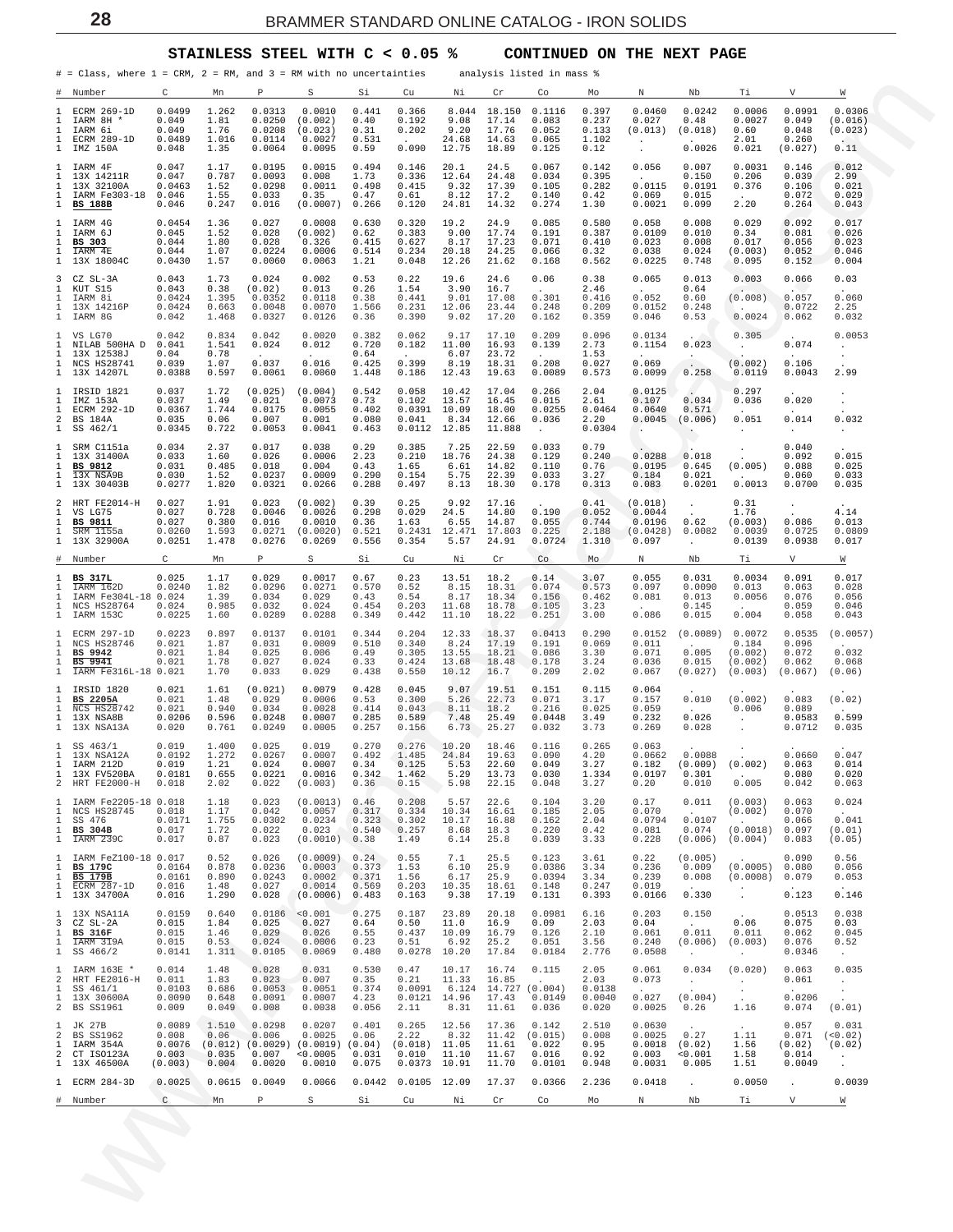**STAINLESS STEEL WITH C < 0.05 % CONTINUED FROM THE PREVIOUS PAGE**

<span id="page-28-0"></span>

| Number                                                                               | Al                                                                            | As                                                                                | B                                                                 | Ca                                                                                                                                                            | $\circ$                                                                           | Pb                                                                                      | Sb                                                             | Sn                                                               | Та                                              | Units                                                                                                                                                                                                                                                |                                      |
|--------------------------------------------------------------------------------------|-------------------------------------------------------------------------------|-----------------------------------------------------------------------------------|-------------------------------------------------------------------|---------------------------------------------------------------------------------------------------------------------------------------------------------------|-----------------------------------------------------------------------------------|-----------------------------------------------------------------------------------------|----------------------------------------------------------------|------------------------------------------------------------------|-------------------------------------------------|------------------------------------------------------------------------------------------------------------------------------------------------------------------------------------------------------------------------------------------------------|--------------------------------------|
| ECRM 269-1D<br>IARM 8H<br>IARM 6i<br>ECRM 289-1D<br>IMZ 150A                         | (0.005)<br>0.084<br>0.199<br>0.022                                            | 0.0061<br><b>Contract Contract</b><br><b>Contractor</b><br>$\cdot$                | (0.0002)<br>(0.005) 0.0034<br>0.0044<br>$\sim 10^{-11}$           | $\cdot$<br>(0.0004)<br><b>Contract Contract</b>                                                                                                               | $\sim$<br>0.0012<br><b>Carl Corporation</b>                                       | $\sim$<br>$\sim$<br>$\sim$                                                              | $\sim$<br>$\sim$<br>$\ddot{\phantom{a}}$<br>$\cdot$<br>$\cdot$ | $0.0099$ .<br>$(0.0060)$ .<br>0.111<br><b>Contract</b>           | $\sim$                                          | 35 mm Ø x 25 mm<br>$(0.008)$ $(0.01)$ 31 mm Ø x 2 or 18 mm<br>31 mm Ø x 2 or 18 mm<br>38 mm Ø x 30 mm<br>40 mm Ø x 40 mm                                                                                                                             |                                      |
| IARM 4F<br>13X 14211R<br>13X 32100A<br>IARM Fe303-18<br>BS 188B                      | 0.015<br>0.089<br>0.0247<br><b>Contract Contract</b><br>0.168                 | $\frac{1}{2}$ .                                                                   | $(0.003)$ $(0.0012)$ $(0.002)$<br>0.0025<br>$0.007$ (0.0012)      | <b>Contractor</b><br>$\frac{1}{2}$ , $\frac{1}{2}$<br>$0.0045 \qquad 0.0047 \qquad (0.00003) \quad 0.0006 \quad (0.0001) \quad (0.0006) \quad 0.0051 \quad .$ | (0.004)<br>$\mathcal{L}(\mathcal{L})$ , and $\mathcal{L}(\mathcal{L})$<br>(0.006) | <b>Contractor</b><br>$\langle \uparrow \rangle$ .                                       | <b>Contractor</b>                                              | <b>Contractor</b><br>$(0.015)$ .                                 |                                                 | $(0.001)$ $(0.005)$ $(0.007)$ 31 mm Ø x 2 or 18 mm<br>$0.0152 - 40$ mm $\emptyset$ x ~15 mm<br>$0.0115$ . $\sim 38$ mm $\emptyset$ x $\sim 15$ mm<br>31 mm Ø x 2 or 18 mm<br>38 mm Ø x ~7 or 19+ mm Fe: 55.8                                         | 17025                                |
| IARM 4G<br>IARM 6J<br>BS 303<br>IARM 4E<br>13X 18004C                                | 0.008<br>0.0195<br>0.0019<br>0.004<br>0.011                                   | (0.005)<br>$\frac{1}{2}$ .<br>(0.005)<br><b>Contractor</b>                        | 0.0032<br>0.0024<br>0.0013<br>0.0011<br><b>Contract Contract</b>  | (0.001)<br><b>Contractor</b><br>(0.0015)<br><b>Contractor</b>                                                                                                 | 0.0058<br>0.0021<br><b>Carl Corporation</b>                                       | $(0.001)$ .<br>$\sim$<br>$\sim$                                                         | <b>Contractor</b>                                              | $(0.002)$ 0.0091 .                                               |                                                 | $(0.003)$ $(0.0005)$ $(0.001)$ $0.008$ $(0.008)$ 31 mm $\emptyset \times 2$ mm<br>$(0.009)(0.01)$ 31 mm Ø x 2 or 18 mm<br>44 mm Ø x ~7 or 19+ mm 17025 Fe: [70.7]<br>$0.0060$ $0.005$ 31 mm Ø x 2 mm<br>$(0.0025)$ . $~40$ mm $\emptyset$ x $~15$ mm |                                      |
| CZ SL-3A<br>KUT S15<br>IARM 8i<br>13X 14216P<br>IARM 8G                              | 0.007<br>(0.0030)                                                             |                                                                                   | 0.002<br>(0.0005)                                                 | $0.0030$ $(0.007)$ $(0.0005)$ $(0.0005)$                                                                                                                      | (0.004)<br>(0.003)                                                                |                                                                                         |                                                                | 0.006<br>(0.012)                                                 | $\sim$<br>$\sim$                                | $\sim$ 39 mm Ø x 25 mm<br>30-35 mm Ø x 18 last<br>31 mm Ø x 2 or 18 mm<br>$\sim$ 40 mm Ø x $\sim$ 15 mm<br>$0.0107$ (0.004) 31 mm Ø x 2 mm                                                                                                           |                                      |
| VS LG70<br>NILAB 500HA D<br>13X 12538J<br>NCS HS28741<br>13X 14207L                  | 0.029<br>$\sim 10^{-10}$ m $^{-1}$<br>$\frac{1}{2}$ , $\frac{1}{2}$<br>0.0226 | $\cdot$<br>0.0035<br><b>Contract Contract</b>                                     | $\cdot$                                                           |                                                                                                                                                               |                                                                                   | $\cdot$<br>$\sim$<br>0.0001<br><b>Allen Control</b>                                     | $\cdot$                                                        | $\sim$<br>$\sim$<br>$0.0051$ .<br><b>Contract Contract</b>       | $\cdot$<br>$\sim$<br>$\sim$                     | $\sim$ 45 mm Ø x $\sim$ 28 mm<br>38 mm Ø x 20 mm<br>40 mm Ø x 15 mm<br>38 mm Ø x 35 mm<br>$0.082 -40$ mm $\emptyset$ x ~15 mm                                                                                                                        |                                      |
| IRSID 1821<br>IMZ 153A<br>ECRM 292-1D<br>BS 184A<br>SS 462/1                         | 0.036<br>1.00<br><b>Carl Corporate</b>                                        | $\cdot$<br>$(0.002)$ $(0.008)$<br><b>Contractor</b>                               | $\sim$<br>$\frac{1}{2}$ .                                         | $\cdot$<br>(0.0006)<br>$(0.0004)$ $(0.0003)$ $(0.0003)$<br>$\sim 100$                                                                                         | $\sim$                                                                            | $\sim$<br>$\sim$ $-$                                                                    | $\sim$<br>$\sim$<br>$\sim$                                     | $\sim$ $-$<br><b>Carl Corp.</b>                                  | $\sim 100$<br>$\sim$ 100 $\sim$                 | 47 mm x 47 mm x 30 mm<br>38 mm Ø x 20 mm<br>. 38 mm $\varnothing \times 20$ mm<br>. (0.001) 38 mm $\varnothing \times 25$ or 30 mm<br>$(0.002)$ $(0.002)$ 38 mm Ø x ~7 or 19+ mm<br>38 mm Ø x 19 mm                                                  |                                      |
| SRM C1151a<br>13X 31400A<br>BS 9812<br>13X NSA9B<br>13X 30403B                       | 0.022<br>$\sim 10^{-10}$ m $^{-1}$<br>0.0056                                  | $(0.002)$ $(0.005)$ $(0.0003)$<br><b>Contract Contract</b>                        | $\sim$<br>0.0018<br>$\sim 100$                                    | 0.0024<br>0.0012<br><b>Carl Corporation</b><br>0.0027                                                                                                         | (0.007)<br>$\sim$                                                                 | 0.0039                                                                                  | $\sim$<br>$\sim$                                               | <b>Contract</b><br>0.004<br>$\Delta \sim 10^{-11}$<br>$0.0139$ . | $\sim$<br>$\sim$<br>$\sim$<br>$\sim$            | 32 mm Ø x 19 mm<br>$\sim$ 40 mm Ø x $\sim$ 15 mm<br>50 mm Ø x ~7 or 19+ mm 25(pre-17025)<br>$\sim$ 40 mm Ø x $\sim$ 15 mm<br>$\sim$ 40 mm Ø x $\sim$ 15 mm                                                                                           |                                      |
| HRT FE2014-H<br>VS LG75<br>BS 9811<br>SRM 1155a<br>13X 32900A                        | 0.113<br>< 0.01<br>0.007                                                      | $(0.003)$ $(0.003)$ $(0.0003)$<br>$(0.007)$ $(0.002)$<br><b>Contract Contract</b> | 0.0028                                                            | $\sim$<br>0.0014<br>$\Delta \sim 10^{-1}$<br>0.0033                                                                                                           | (0.0060)<br>$(0.003)$ <0.005<br>$\sim$                                            | $\sim$<br><b>Service</b>                                                                | $\sim$<br>$\sim$<br>$\sim$                                     | <b>Contract</b><br>0.004<br>(0.0069)<br>$\sim$ 10                | $\sim$<br>$\mathcal{L}_{\mathcal{L}}$<br>$\sim$ | 35mm Ø x 20 mm<br>$\sim$ 45 mm Ø x $\sim$ 28 mm<br>38 mm Ø x ~7 or 19+ mm 25(pre-17025)<br>32 mm Ø x 19 mm<br>$\sim$ 40 mm Ø x $\sim$ 15 mm                                                                                                          |                                      |
| Number<br>BS 317L<br>IARM 162D<br>IARM Fe304L-18 (0.003)<br>NCS HS28764<br>IARM 153C | Al<br>$\sim 10^{11}$ km $^{-1}$<br>(0.003)                                    | As<br>$0.0044$ (0.003) 0.0012<br>$(0.0026)$ 0.0072 0.0027                         | $\mathbf{B}$<br>$0.007$ (0.0012)<br>. Bi:0.013<br>$0.0061$ 0.0009 | Ca<br>0.0017<br>(0.003)<br><b>Contractor</b><br>(0.0026)                                                                                                      | $\circ$<br>0.005<br>(0.006)                                                       | Pb<br>$\sim$                                                                            | Sb<br><b>Contractor</b>                                        | Sn<br>$(0.013)$ .<br>$\sim$                                      | Ta                                              | Units<br>$(0.006)$ $(0.0002)$ $(0.002)$ 0.0049 $(0.002)$ 37 mm $\varnothing$ x ~7 or 19+ mm 17025<br>. $(0.0019)$ 0.0102 $(0.005)$ 31 mm Ø x 2 mm<br>31 mm Ø x 2 mm<br>40 mm Ø x 30 mm<br>$0.006$ (0.001) (0.002) 0.010 (0.006) 31 mm Ø x 2 or 18 mm |                                      |
| ECRM 297-1D<br>NCS HS28746<br>BS 9942<br>BS 9941<br>IARM Fe316L-18 (0.006)           | 0.0195<br>0.086<br>0.004<br>0.004                                             | 0.0040<br>0.0032<br>(0.004)<br>(0.010)<br><b>Contractor</b>                       | 1.146<br><b>Contractor</b><br>0.0014<br>0.0025<br>$\sim$ $\sim$   | (0.0002)<br>0.0014<br>$(0.0003)$ $(0.0058)$<br><b>Contract Contract</b>                                                                                       | (0.0023)<br>(0.005)                                                               | 0.0002<br><b>Contract Contract</b><br>$\sim$<br>$\ddot{\phantom{a}}$                    |                                                                | $0.0065$ .<br>0.006<br>0.007<br>$(0.013)$ .                      | $\sim$<br>$\sim$                                | 40 mm Ø x 30 mm<br>38 mm Ø x 35 mm<br>44 mm $\emptyset$ x ~7 or 19+ mm 25(pre-17025)<br>38 mm Ø x ~7 or 19+ mm<br>31 mm Ø x 18 mm                                                                                                                    | $25(pre-17025)$                      |
| IRSID 1820<br>BS 2205A<br>NCS HS28742<br>13X NSA8B<br>13X NSA13A                     | (0.004)<br>$\sim 10^{11}$ km s $^{-1}$<br>(0.007)                             | 0.0072<br>0.0025<br>$\sim 100$ km s $^{-1}$<br>$\sim$                             | (0.0013)<br>0.0022<br>0.0017<br>0.0030                            | 0.0007<br>$\Delta \sim 10^{-11}$<br>0.0011<br>and the company                                                                                                 | 0.0046<br><b>Contract Contract</b><br>$\sim$ $\sim$<br>$\sim$                     | 0.0001<br>(0.0008)                                                                      | $\sim$ $\rightarrow$                                           | 0.0058<br>(0.0001)<br>$0.0046$ .                                 | $\bullet$<br>$\sim$<br>$\sim 10^{-1}$           | 47 mm x 47 mm x 30 mm<br>38 mm Ø x ~7 or 19+ mm 17025 Fe: 66.2<br>38 mm Ø x 35 mm<br>$\sim$ 38 mm Ø x $\sim$ 15 mm<br>$\sim$ 40 mm Ø x $\sim$ 15 mm                                                                                                  |                                      |
| SS 463/1<br>13X NSA12A<br>IARM 212D<br>13X FV520BA<br>HRT FE2000-H                   | 0.0169<br>(0.005) (0.01)<br>$\sim$ $\sim$                                     | $\cdot$                                                                           | 0.0022<br>0.0020<br>0.001<br>0.0013                               | $\cdot$<br>(0.001)                                                                                                                                            | $\sim$<br>$\cdot$                                                                 | $0.0034$ (0.001)<br>$\ddot{\cdot}$                                                      | $\sim$                                                         | $\sim$<br><b>Contract</b><br>$\sim$                              | $\bullet$<br>$\sim 10^{-11}$                    | 38 mm Ø x 19 mm<br>$\sim$ 40 mm Ø x $\sim$ 15 mm<br>(0.003) (0.003) 31 mm Ø x 2 mm last of stock<br>$\sim$ 40 mm Ø x $\sim$ 15 mm<br>40 mm Ø x 20 mm                                                                                                 |                                      |
| IARM Fe2205-18 (0.007)<br>NCS HS28745<br>SS 476<br>BS 304B<br>IARM 239C              | <b>Contractor</b><br>0.0036<br>0.007                                          | 0.0055<br>0.0053                                                                  | $\sim$<br>$\sim$ $-$<br>$0.0051$ $(0.0004)$<br>(0.004) 0.0014     | $\cdot$<br>0.0028<br>0.0009<br><b>Contractor</b>                                                                                                              | (0.004)<br>$\triangle$                                                            | $\cdot$<br>0.0001<br><b>Contractor</b><br>$0.0038$ $(0.0008)$<br>* Provisional Analysis | $\sim$<br>$\sim$<br>$\cdot$<br>$\sim 100$                      | $(0.006)$ .<br>0.0073<br>0.0059<br>$0.0057$ .                    | $\sim$<br>$\sim$                                | 31 mm Ø x 2 or 18 mm<br>38 mm Ø x 35 mm<br>38 mm Ø x 19 mm<br>38 mm Ø x ~7 or 19+ mm 17025 Fe: 69.6<br>$(0.003)$ $(0.004)$ 31 mm $\emptyset$ x 2 or 18 mm                                                                                            |                                      |
| IARM FeZ100-18 (0.017)<br>BS 179C<br><b>BS 179B</b><br>ECRM 287-1D<br>13X 34700A     | 0.0078<br>0.0070<br><b>Contractor</b><br>0.023                                | 0.0034<br>0.0036<br><b>Service</b><br>$\sim$                                      | 0.002<br>0.0015<br>0.0015<br>0.924<br>0.0008                      | (0.0003)<br>(0.0004)<br>$\sim$                                                                                                                                | (0.003)<br>$\sim$                                                                 | $0.0037$ (0.00002) 0.0005                                                               |                                                                | $(0.006)$ .<br><b>Service</b><br>$\ddot{\phantom{0}}$            | $\sim 100$<br>$\sim$                            | 31 mm Ø x 2 or 18 mm<br>0.0038 (0.00002) 0.0005 0.0018 (0.0006) 38 mm $\emptyset \times \sim 7$ or 19+ mm<br>$0.0019$ (0.0006) 38 mm $\varnothing$ x 19+ mm<br>38 mm Ø x 25 or 30 mm<br>$\sim$ 38 mm Ø x $\sim$ 15 mm                                | 17025 Fe: [61.6]<br>17025 Fe: [61.5] |
| 13X NSA11A<br>CZ SL-2A<br>BS 316F<br>IARM 319A<br>SS 466/2                           | (0.021)<br>0.005<br>(0.002)<br>(0.010)<br>0.0018                              | 0.008<br>0.0067<br>(0.004)<br>0.0020                                              | 0.002<br>0.0019<br>0.0020<br>0.0039                               | <b>Section</b><br>0.0018<br>$\sim$ $\sim$<br>$\cdot$                                                                                                          | $\cdot$<br>0.0055<br>0.0025<br>$\sim$ $-$                                         | $\cdot$<br>(0.0002)<br><b>All Control</b><br>$\cdot$                                    | $\sim$<br>$\cdot$                                              | 0.01<br><b>Contract</b>                                          | $\sim$<br><b>Contract</b><br>$\sim$ $-$         | $\sim$ 38 mm Ø x $\sim$ 15 mm<br>$\sim$ 39 mm Ø x 25 mm<br>0.0092 Fe:68.1 38 mm Ø x ~7 or 19+ mm 17025<br>$0.0055$ $(0.002)$ 31 mm Ø x 2 mm<br>38 mm Ø x 19 mm                                                                                       |                                      |
| IARM 163E *<br>HRT FE2016-H                                                          |                                                                               | $0.0039$ $(0.008)$<br><b>Contract</b>                                             | 0.0019<br><b>CONTRACTOR</b>                                       | (0.002)<br>and the contract of                                                                                                                                | 0.007<br><b>Contract</b>                                                          | $\cdot$<br>$\sim$                                                                       | (0.002)<br>$\sim$                                              | 0.012<br><b>Allen</b>                                            | $\ddot{\phantom{0}}$<br>$\cdot$                 | 31 mm Ø x 2 mm * Provisional Analysis, last<br>30 mm Ø x 20 mm                                                                                                                                                                                       |                                      |
| SS 461/1<br>13X 30600A<br>BS SS1961                                                  | 0.069<br>0.020<br>0.067                                                       | $1.8$<br>0.004                                                                    | 0.0022                                                            | $\cdot$<br>$\sim$                                                                                                                                             | Mg:0.0016<br>(0.002)                                                              | $\cdot$<br>$\sim$                                                                       | $\cdot$                                                        | $\sim$<br>0.004                                                  | $\cdot$<br>$\cdot$<br>$\sim$                    | 38 mm Ø x 19 mm<br>$\sim$ 32 mm Ø x $\sim$ 20 mm<br>38 mm Ø x 12 mm last                                                                                                                                                                             |                                      |
| JK 27B<br>BS SS1962<br>IARM 354A<br>CT ISO123A<br>13X 46500A                         | 0.062<br>(0.05)<br>0.027<br>0.069                                             | 0.002<br>(0.002)<br>$\sim$ $-$                                                    | 0.00072<br>0.0018<br>0.0023<br>0.0021<br>0.0016                   | 0.0022<br><b>Contract Contract</b><br>(0.0003)<br>$\cdot$<br>$\cdot$                                                                                          | (0.001)<br>(0.0012)(0.004)<br>$\sim$                                              |                                                                                         | $\sim$<br>(0.0002)                                             | 0.0068<br>0.004<br>(0.002)<br>0.0030                             | $\cdot$<br>$\sim$<br>$\cdot$                    | $\sim$ 37 mm Ø x 25 mm<br>38 mm Ø x ~7 or 19+ mm<br>31 mm Ø x 2 or 18 mm<br>44-47 mm Ø x ~16 mm Fe: 74.72<br>$\sim$ 32 mm Ø x $\sim$ 20 mm                                                                                                           |                                      |
| ECRM 284-3D                                                                          | $\sim$                                                                        |                                                                                   | 0.00131 0.00020                                                   | $\sim$                                                                                                                                                        | $\sim$                                                                            | $\ddot{\phantom{0}}$                                                                    | $\sim$                                                         | $0.00074$ .                                                      |                                                 | 39 mm Ø x 28 mm                                                                                                                                                                                                                                      |                                      |
| Number                                                                               | A1                                                                            | As                                                                                | $\mathbf{B}$                                                      | Ca                                                                                                                                                            | $\circ$                                                                           | Pb                                                                                      | Sb                                                             | Sn                                                               | Ta                                              | Units                                                                                                                                                                                                                                                |                                      |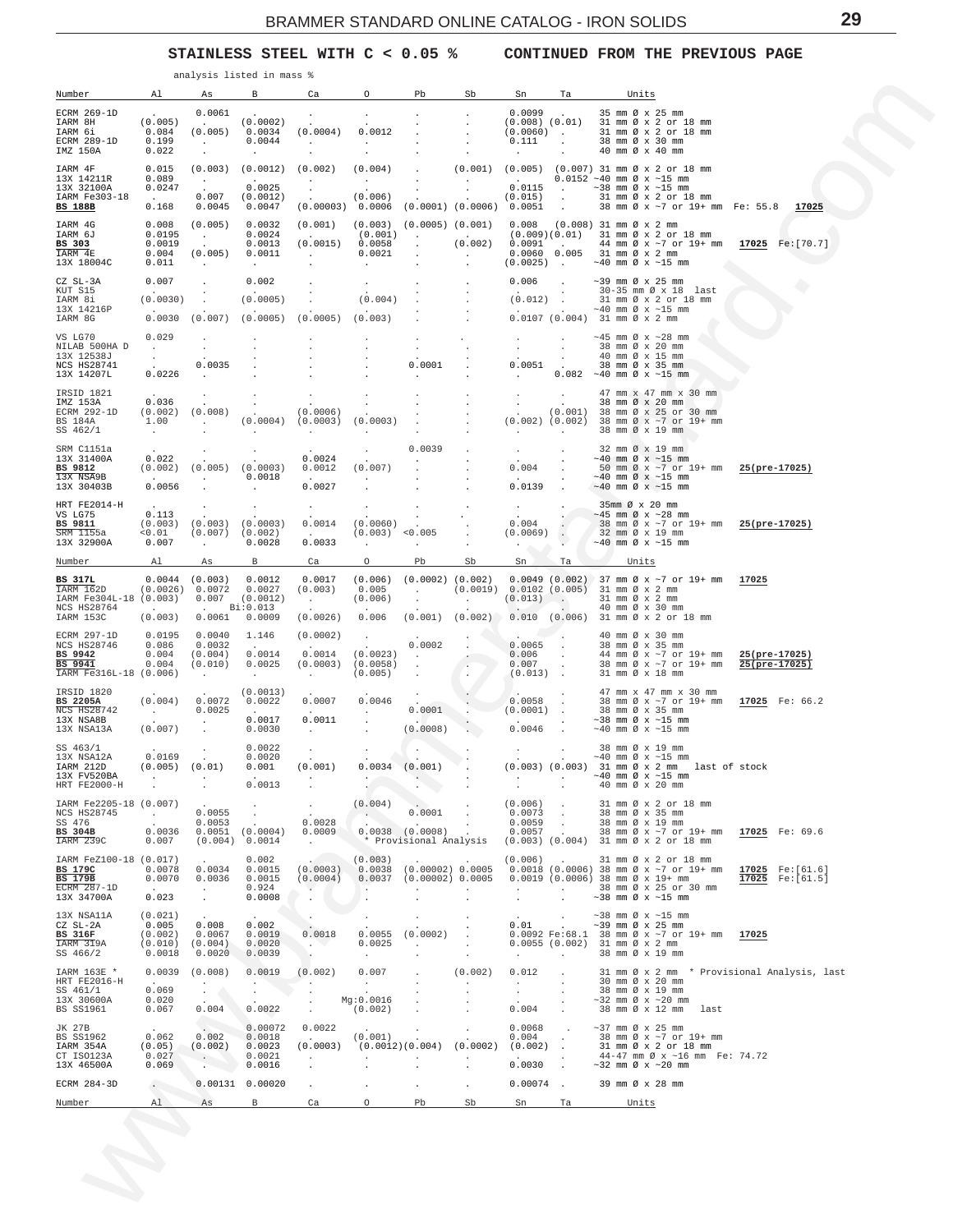<span id="page-29-0"></span>

| RM                                           |                                  |                                    | <b>TRACE ELEMENTS</b>            |                                  | IN.                               | STAINLESS STEEL |                          |                          |                              |                          |                          |                         |                 |                          |                              |                               |                                   |                      |               |
|----------------------------------------------|----------------------------------|------------------------------------|----------------------------------|----------------------------------|-----------------------------------|-----------------|--------------------------|--------------------------|------------------------------|--------------------------|--------------------------|-------------------------|-----------------|--------------------------|------------------------------|-------------------------------|-----------------------------------|----------------------|---------------|
|                                              | certified analysis               |                                    |                                  |                                  |                                   |                 |                          |                          | informational analysis       |                          |                          |                         |                 |                          |                              |                               | 40 mm Ø x 20 mm                   |                      |               |
| Number                                       | As                               | Pb                                 | Sb                               | Sn                               | Zn                                |                 | C                        | Mn                       | $\mathbb{P}$                 | Si                       | Cu                       | Νi                      | Cr              | Mo                       | N                            | B                             | Ca                                | V                    |               |
| DSZU C25<br>DSZU C22<br>DSZU C33<br>DSZU C24 | 0.093<br>0.051<br>0.021<br>0.014 | 0.038<br>0.023<br>0.0046<br>0.0017 | 0.094<br>0.050<br>0.015<br>0.010 | 0.095<br>0.051<br>0.020<br>0.011 | 0.034<br>0.019<br>0.019<br>0.0035 |                 | 0.3<br>0.4<br>0.1<br>0.4 | 0.1<br>0.1<br>1.1<br>∩ ' | 0.02<br>0.02<br>0.03<br>0.02 | 0.3<br>0.2<br>1.0<br>0.2 | 0.7<br>0.5<br>0.3<br>0.3 | 1.6<br>1.5<br>16<br>- 5 | 13<br>13<br>า ว | 0.1<br>0.1<br>1.2<br>0.1 | 0.10<br>0.04<br>0.14<br>0.12 | 0.03<br>0.03<br>0.02<br>0.007 | 0.004<br>0.002<br>0.0004<br>0.003 | 0.03<br>0.03<br>0.03 | last of stock |
| DSZU C23<br>DSZU C26<br>DSZU C21             | 0.008<br>0.0077<br>0.005         | 0.0008<br>0.0025<br>.0002          | 0.006<br>0.0019<br>0.0011        | 0.010<br>0.0042<br>0.003         | 0.0028<br>0.0189<br>0.0026        |                 | 0.4<br>0.3<br>0.4        | 0.1<br>0.1               | 0.02<br>0.02<br>0.02         | 0.3<br>0.3<br>0.3        | 0.2<br>0.7<br>0.2        | 1.4<br>1.6              | 13<br>13<br>1 3 | 0.1<br>0.1               | 0.10<br>0.025<br>0.03        | 0.004<br>0.0003<br>0.002      | 0.002<br>0.0009<br>0.001          | 0.03<br>0.03<br>0.03 |               |

### **STAINLESS STEEL XRF SETS**

| Number                                                                                 | As                                                                            | Pb                                                            | Sb                                               |                                                  | Sn                                                | Zn                                                          | C                                                        | Mn                                                  | P                                               | Si                           | Cu                                                       | Νi                                               | Cr                                     | Мo                              | N                                                                 | В                                           | Ca                                                       | V                                             |               |
|----------------------------------------------------------------------------------------|-------------------------------------------------------------------------------|---------------------------------------------------------------|--------------------------------------------------|--------------------------------------------------|---------------------------------------------------|-------------------------------------------------------------|----------------------------------------------------------|-----------------------------------------------------|-------------------------------------------------|------------------------------|----------------------------------------------------------|--------------------------------------------------|----------------------------------------|---------------------------------|-------------------------------------------------------------------|---------------------------------------------|----------------------------------------------------------|-----------------------------------------------|---------------|
| DSZU C25<br>DSZU C22<br>DSZU C33<br>DSZU C24                                           | 0.093<br>0.051<br>0.021<br>0.014                                              | 0.038<br>0.023<br>0.0046<br>0.0017                            | 0.094<br>0.050<br>0.015<br>0.010                 |                                                  | 0.095<br>0.051<br>0.020<br>0.011                  | 0.034<br>0.019<br>0.019<br>0.0035                           | 0.3<br>0.4<br>0.1<br>0.4                                 | 0.1<br>0.1<br>1.1<br>0.1                            | $0.02$<br>$0.02$<br>0.03<br>0.02                | $0.3$<br>$0.2$<br>1.0<br>0.2 | $0.7$<br>$0.5$<br>0.3<br>0.3                             | $\frac{1}{1.5}$<br>16<br>1.5                     | 13<br>13<br>17<br>13                   | 0.1<br>$\frac{0.1}{1.2}$<br>0.1 | 0.10<br>0.04<br>0.14<br>0.12                                      | 0.03<br>0.03<br>0.02<br>0.007               | 0.004<br>0.002<br>0.0004<br>0.003                        | 0.03<br>0.03<br>0.03                          | last of stock |
| DSZU C23<br>DSZU C26<br>DSZU C21                                                       | 0.008<br>0.0077<br>0.005                                                      | 0.0008<br>0.0025<br>0.0002                                    | 0.006                                            | 0.0019<br>0.0011                                 | 0.010<br>0.0042<br>0.003                          | 0.0028<br>0.0189<br>0.0026                                  | 0.4<br>0.3<br>0.4                                        | 0.1<br>0.1<br>0.1                                   | 0.02<br>0.02<br>0.02                            | 0.3<br>0.3<br>0.3            | 0.2<br>$0.7$<br>$0.2$                                    | 1.4<br>$\frac{1}{1}$ $\cdot \frac{6}{2}$         | 13<br>$\frac{13}{13}$                  | $0.1\,$<br>$0.1$<br>$0.1$       | 0.10<br>0.025<br>0.03                                             | 0.004<br>0.0003<br>0.002                    | 0.002<br>0.0009<br>0.001                                 | 0.03<br>0.03<br>0.03                          |               |
|                                                                                        |                                                                               |                                                               |                                                  |                                                  |                                                   |                                                             |                                                          |                                                     |                                                 |                              |                                                          |                                                  |                                        |                                 |                                                                   |                                             |                                                          |                                               |               |
|                                                                                        |                                                                               |                                                               |                                                  |                                                  | STAINLESS STEEL XRF SETS                          |                                                             |                                                          |                                                     |                                                 |                              |                                                          |                                                  |                                        |                                 |                                                                   |                                             |                                                          |                                               |               |
|                                                                                        | AVAILABLE IN SETS OR INDIVIDUALLY                                             |                                                               |                                                  |                                                  |                                                   |                                                             |                                                          |                                                     |                                                 |                              |                                                          |                                                  |                                        |                                 |                                                                   |                                             |                                                          | $~1$ mm discs                                 |               |
| Grade                                                                                  | Number                                                                        |                                                               | C                                                | Mn                                               | $\, {\mathbb P}$                                  | S                                                           | Si                                                       | Cu                                                  | Νi                                              |                              | $\operatorname{Cr}$                                      | Co                                               | Мo                                     |                                 | $\rm N$                                                           | Nb                                          | $\mathbf V$                                              | W                                             |               |
| SET BS SS-17<br>$15-5PH$<br>$17-4$ PH<br>17-7PH<br>253 MA<br>255                       | <b>BS 185A</b><br>BS 17-4PHA<br>BS 192<br>BS 253<br><b>BS 179C</b>            |                                                               | 0.033<br>0.018<br>0.075<br>0.094<br>0.0164 0.878 | 0.49<br>0.85<br>0.84<br>0.58                     | 0.022<br>0.023<br>0.025                           | 0.002<br>0.022<br>0.001<br>0.018 < 0.001<br>$0.0236$ 0.0003 | 0.38<br>0.40<br>0.38<br>1.81<br>0.373                    | 3.41<br>3.30<br>0.41<br>0.14<br>1.53                | 4.43<br>4.69<br>7.10<br>10.89<br>6.10           |                              | 14.46<br>15.40<br>16.42<br>20.68<br>25.9                 | 0.026<br>0.072<br>0.104<br>0.15<br>0.0386        | 0.30<br>0.34<br>0.42<br>0.21<br>3.34   |                                 | 0.027<br>0.022<br>0.029<br>0.146<br>0.236                         | 0.32<br>0.204<br>0.17<br>0.017<br>0.009     | 0.048<br>0.043<br>0.13<br>0.050<br>0.080                 | (0.014)<br>$\sim$<br>0.04<br>0.03<br>0.056    |               |
| 2205 (318) BS 2205<br>303<br>304 L<br>309<br>310                                       | BS 303<br>BS 81P<br>BS 82E<br><b>BS 83G</b>                                   |                                                               | 0.0199 1.029<br>0.044<br>0.026<br>0.062<br>0.073 | 1.80<br>1.35<br>1.61<br>1.66                     | 0.0227<br>0.028<br>0.023<br>0.027<br>0.024        | 0.0005<br>0.326<br>0.012<br>0.001<br>0.004                  | 0.564<br>0.415<br>0.36<br>0.58<br>0.56                   | 0.196<br>0.627<br>0.19<br>0.26                      | 5.27<br>8.17<br>10.06<br>12.49<br>$0.114$ 19.15 |                              | 22.92<br>17.23<br>18.15<br>22.38<br>24.50                | 0.041<br>0.071<br>0.21<br>0.12<br>0.153          | 3.26<br>0.410<br>0.41<br>0.31<br>0.085 |                                 | 0.169<br>0.023<br>0.069<br>0.072<br>0.026                         | 0.0052<br>0.008<br>$\sim$<br>0.062<br>0.061 | 0.0560<br>0.056<br>0.078<br>0.064<br>0.077               | 0.0309<br>0.023<br>0.037<br>0.041<br>0.007    |               |
| 316<br>317 L<br>321<br>330<br>347                                                      | <b>BS 316F</b><br><b>BS 317L</b><br><b>BS 85D</b><br>BS 86F<br><b>BS 347B</b> |                                                               | 0.015<br>0.025<br>0.048<br>0.054<br>0.051        | 1.46<br>1.17<br>1.69<br>1.30<br>1.57             | 0.029<br>0.029<br>0.024<br>0.021<br>0.028         | 0.026<br>0.0017<br>0.024<br>0.0011<br>0.026                 | 0.55<br>0.67<br>0.54<br>1.22<br>0.51                     | 0.23<br>0.45<br>0.23<br>0.15                        | $0.437$ 10.09<br>13.51<br>9.98<br>34.99<br>9.16 |                              | 16.79<br>18.2<br>17.09<br>18.74<br>17.24                 | 0.126<br>0.14<br>0.97<br>0.098<br>0.05           | 2.10<br>3.07<br>0.59<br>0.24<br>0.38   |                                 | 0.061<br>0.055<br>(0.02)<br>0.035<br>0.056                        | 0.011<br>0.031<br>0.062<br>0.19<br>0.71     | 0.062<br>0.091<br>0.132<br>0.061<br>0.04                 | 0.045<br>0.017<br>(0.07)<br>(0.03)<br>(0.005) |               |
| 355<br>$PH13-8$ Mo                                                                     | BS 355<br>BS 184A                                                             |                                                               | 0.136<br>0.035                                   | 0.862<br>0.06                                    | 0.0171<br>0.007                                   | 0.0003<br>0.001                                             | 0.374<br>0.080                                           | 0.173<br>0.041                                      | 4.18<br>8.34                                    |                              | 15.43<br>12.66                                           | 0.053<br>0.036                                   | 2.73<br>2.20                           |                                 | 0.081<br>0.0045(0.006)                                            | $0.0103$ $0.106$                            | 0.014                                                    | 0.0069<br>0.032                               |               |
| SET BS 400-SS-16<br>182PM<br>410<br>416<br>416 Se<br>420                               | BS 150<br><b>BS 410C</b><br>BS 90F<br>BS 151<br><b>BS 98</b>                  |                                                               | 0.048<br>0.131<br>0.085<br>0.090<br>0.309        | 1.71<br>0.381<br>0.53<br>0.41<br>0.48            | 0.020<br>0.0206<br>0.023<br>0.021<br>0.019        | 0.33<br>0.0051<br>0.328<br>0.018<br>0.0014                  | 0.43<br>0.366<br>0.58<br>0.65<br>0.72                    | 0.042<br>0.084<br>0.12<br>0.11<br>0.098             | 0.19<br>0.352<br>0.30<br>0.24<br>0.21           |                              | 18.61<br>12.78<br>13.01<br>13.19<br>13.35                | 0.024<br>0.0185 0.055<br>0.021<br>0.018<br>0.020 | 1.97<br>0.14<br>0.088<br>0.034         |                                 | 0.029<br>0.039<br>0.037<br>0.022<br>0.0181                        | 0.003<br>0.011<br>0.005<br>0.003            | 0.054<br>0.0056 0.0006 0.0131<br>0.076<br>0.046<br>0.075 | 0.01<br>0.032<br>0.010<br>0.009               |               |
| 420F<br>422<br>430<br>430F<br>431                                                      | BS 152<br>BS 97<br>BS 91E<br>BS 153<br>BS 92B                                 |                                                               | 0.32<br>0.216<br>0.066<br>0.026<br>0.150         | 0.36<br>0.71<br>0.42<br>0.41<br>0.42             | 0.022<br>0.021<br>0.017<br>0.018<br>0.021         | 0.275<br>0.0004<br>0.002<br>0.280<br>0.003                  | 0.44<br>0.39<br>0.52<br>0.53<br>0.42                     | 0.050<br>0.066<br>0.05<br>0.052<br>0.13             | 0.14<br>0.76<br>0.17<br>0.140<br>2.12           |                              | 13.41<br>11.82<br>16.58<br>17.38<br>15.92                | 0.015<br>0.041<br>0.02<br>$-0.017$<br>0.04       | 0.061<br>1.05<br>0.035<br>0.30<br>0.17 |                                 | 0.020<br>0.030<br>$0.032$ $(0.004)$<br>0.021<br>$0.073$ $(0.006)$ | 0.006<br>0.007<br>0.002                     | 0.051 < 0.01<br>0.21<br>0.09<br>0.045<br>0.07            | 0.95<br>0.01<br>(0.002)<br>0.02               |               |
| 440C<br>440F<br>440F Se<br>446<br>450                                                  | BS 93E<br>BS 155<br>BS 156<br><b>BS 94C</b><br><b>BS 95A</b>                  |                                                               | 1.02<br>1.00<br>1.06<br>0.057<br>0.035           | 0.52<br>0.35<br>1.15<br>0.45<br>0.58             | 0.022<br>0.014<br>0.022<br>0.024<br>0.026         | 0.0010<br>0.145<br>0.007<br>0.002<br>0.004                  | 0.90<br>0.40<br>0.47<br>0.62<br>0.46                     | 0.12<br>0.035<br>0.09<br>0.056<br>1.50              | 0.35<br>0.13<br>0.35<br>0.43<br>6.42            |                              | 17.33<br>16.64<br>16.87<br>25.90<br>14.72                | 0.048<br>0.019<br>0.047<br>0.042<br>0.081        | 0.50<br>0.46<br>0.50<br>0.20<br>0.73   |                                 | 0.0359<br>0.032<br>0.041<br>0.065<br>0.0255                       | 0.005<br>0.002<br>0.005<br>0.032<br>0.55    | 0.24<br>0.10<br>0.13<br>0.12<br>0.052                    | 0.11<br>0.11<br>(0.03)<br>0.02                |               |
| 455                                                                                    | <b>BS 96A</b>                                                                 |                                                               | 0.009                                            | 0.04                                             | 0.007                                             | 0.004                                                       | 0.06                                                     | 2.07                                                | 8.38                                            |                              | 11.62                                                    | 0.03                                             | 0.021                                  |                                 | $\sim$                                                            | 0.26                                        | 0.07                                                     | $\cdot$                                       |               |
| Number                                                                                 |                                                                               | Al                                                            | в                                                |                                                  | Ca                                                | Se                                                          | Sn                                                       | Тi                                                  |                                                 |                              |                                                          |                                                  |                                        |                                 |                                                                   |                                             |                                                          |                                               |               |
| SET BS SS-17<br>BS 185A<br>BS 17-4PHA<br>BS 192<br>BS 253<br><b>BS 179C</b><br>BS 2205 |                                                                               | 0.002<br><b>Contract</b><br>1.15<br>0.016<br>0.0078<br>0.0080 |                                                  | 0.0017<br>0.0016<br>(0.0004)<br>0.0015<br>0.0016 | (0.0002)<br>0.0007<br>(0.0003)<br>0.0014          | $\ddot{\phantom{a}}$                                        | $0.007$ (0.001)<br>0.009<br>0.006<br>0.0050              | 0.078                                               |                                                 | Ta:(0.002)                   | 0.005 Ce: 0.044 As: 0.005<br>0.0019 As: 0.0059 Fe:[67.0] |                                                  |                                        |                                 | 0.0018 (0.0005) As: 0.0034 0: 0.0038 Sb: 0.0005 17025             | 0: 0.0034 Sb:0.0010 17025                   |                                                          |                                               |               |
| BS 303<br>BS 81P<br>BS 82E<br><b>BS 83G</b>                                            |                                                                               | 0.0019<br>(0.003)<br>0.006<br>(0.004)                         | (0.001)                                          | 0.0013<br>0.0026<br>0.0024                       | (0.0015)<br>(0.0004)<br>0.0014<br>0:0.0064        | $\cdot$<br>$\bullet$<br>$\bullet$                           | $0.0091$ $0.017$<br>0.007 0.003<br>0.006<br>0.003        | 0.003<br>(0.003)                                    |                                                 | 0:(0.0064)                   | $0: 0.0058$ 17025                                        |                                                  |                                        |                                 |                                                                   |                                             |                                                          |                                               |               |
| <b>BS 316F</b><br><b>BS 317L</b><br><b>BS 85D</b><br><b>BS 86F</b><br>BS 347B          |                                                                               | (0.002)<br>0.0044<br>0.13<br>(0.007)<br>0.002                 | 0.0012<br>(0.001)<br>0.0026                      | 0.0019<br>0.0036                                 | 0.0018<br>0.0017<br>0.0004<br>(0.001)<br>(0.0005) | $\sim$<br>$\mathcal{I}_{\ell}$                              | 0.0092<br>0.0049<br>0.0062<br>0.004<br>0.006             | 0.011<br>0.0034 17025<br>0.48<br>(0.006)<br>(0.002) | 17025                                           |                              | As:0.0067 Fe: 68.1                                       |                                                  |                                        |                                 | $0: 0.0055$ 17025                                                 |                                             |                                                          |                                               |               |
| BS 355<br>BS 184A                                                                      |                                                                               | 0.0192<br>1.00                                                |                                                  | 0.0039<br>(0.0004)                               | (0.0002)<br>(0.0003)                              | <b>Contract</b><br>$\sim$ $\sim$                            | 0.0038<br>(0.002)                                        | 0.0007<br>0.051                                     |                                                 | 0: 0.0020                    |                                                          |                                                  |                                        |                                 |                                                                   |                                             |                                                          |                                               |               |
| BS 150<br><b>BS 410C</b><br>BS 90F<br><b>BS</b> 151<br>BS 98                           | SET BS 400-SS-16                                                              | 0.002<br>0.0079<br>(0.006)<br>(0.002)<br>0.003                | $\ddot{\phantom{0}}$                             | (0.0001)                                         | 0.0022<br>$\sim$ $-$<br>(0.0005)                  | 0.328<br>$\sim$                                             | $(0.003)$ $(0.002)$<br>0.0023<br>0.005<br>0.005<br>0.006 | 0.0006<br>(0.002)<br>(< 0.003)<br>0.002             | 17025                                           |                              |                                                          |                                                  |                                        |                                 |                                                                   |                                             |                                                          |                                               |               |
| BS 152<br>BS 97<br>BS 91E<br>BS 153<br>BS 92B                                          |                                                                               | (0.002)<br>0.018<br>(0.002)<br>(0.004)<br>(0.002)             | $\blacksquare$                                   |                                                  | 0.0008<br>(0.0009)                                |                                                             | 0.003<br>(0.003)<br>0.004<br>0.002<br>0.006              | (0.002)<br>(0.002)<br>(0.002)<br>(0.004)<br>(0.002) |                                                 |                              |                                                          |                                                  |                                        |                                 |                                                                   |                                             |                                                          |                                               |               |
| BS 93E<br>BS 155<br>BS 156<br><b>BS 94C</b><br><b>BS 95A</b>                           |                                                                               | 0.009<br>(0.001)<br>(<0.002)<br>0.004<br>0.002                |                                                  | 0.0010                                           | 0.0008<br>0.0008                                  | 0.142<br>$\sim$                                             | 0.003<br>(0.003)<br>(0.004)<br>0.006<br>0.008            | 0.007<br>(0.002)<br>0.001<br>(0.003)                |                                                 |                              |                                                          |                                                  |                                        |                                 |                                                                   |                                             |                                                          |                                               |               |
| <b>BS 96A</b>                                                                          |                                                                               | 0.08                                                          |                                                  | (0.0017)                                         | $\cdot$                                           | $\cdot$                                                     | $\ddot{\phantom{a}}$                                     | 1.18                                                |                                                 |                              |                                                          |                                                  |                                        |                                 |                                                                   |                                             |                                                          |                                               |               |

| /1-00 00 140<br><b>BS 185A</b><br>BS 17-4PHA<br>BS 192<br>BS 253<br><b>BS 179C</b>      | 0.002<br><b>Contract</b><br>1.15<br>0.016<br>0.0078 | 0.0017<br>0.0016<br>(0.0004)<br>$\sim$<br>0.0015 | (0.0002)<br>$\sim$<br>0.0007<br>$\sim$<br>(0.0003)               | $\cdot$                                                                                                                                                                                                                                               | 0.007<br><b>Contract Contract</b><br>0.009<br>0.006<br>0.0018 | (0.001)<br><b>Contract Contract</b><br>0.078<br>0.005             | Ta:(0.002)<br>Ce: 0.044<br>$(0.0005)$ As: $0.0034$ 0: 0.0038       | As: 0.005 | Sb: 0.0005 17025                   |                       |       |
|-----------------------------------------------------------------------------------------|-----------------------------------------------------|--------------------------------------------------|------------------------------------------------------------------|-------------------------------------------------------------------------------------------------------------------------------------------------------------------------------------------------------------------------------------------------------|---------------------------------------------------------------|-------------------------------------------------------------------|--------------------------------------------------------------------|-----------|------------------------------------|-----------------------|-------|
| BS 2205<br><b>BS 303</b><br><b>BS 81P</b><br>BS 82E<br><b>BS 83G</b>                    | 0.0080<br>0.0019<br>(0.003)<br>0.006<br>(0.004)     | 0.0016<br>0.0013<br>0.0026<br>0.0024             | 0.0014<br>(0.0015)<br>(0.0004)<br>0.0014<br>$(0.001)$ $0:0.0064$ | $\ddot{\phantom{0}}$<br>$\ddot{\phantom{0}}$<br>$\ddot{\phantom{0}}$<br>$\ddot{\phantom{a}}$<br>$\sim$                                                                                                                                                | 0.0050<br>0.0091<br>0.007<br>0.006<br>0.003                   | 0.017<br>0.003<br>0.003<br>(0.003)                                | $0.0019$ As: $0.0059$ Fe:[67.0]<br>$0: 0.0058$ 17025<br>0:(0.0064) |           |                                    | $0: 0.0034$ Sb:0.0010 | 17025 |
| <b>BS 316F</b><br><b>BS 317L</b><br>$BS$ 85D<br><b>BS 86F</b><br><b>BS 347B</b>         | (0.002)<br>0.0044<br>0.13<br>(0.007)<br>0.002       | 0.0019<br>0.0012<br>(0.001)<br>0.0026<br>0.0036  | 0.0018<br>0.0017<br>0.0004<br>(0.001)<br>(0.0005)                |                                                                                                                                                                                                                                                       | 0.0092<br>0.0049<br>0.0062<br>0.004<br>0.006                  | 0.011<br>0.0034 17025<br>0.48<br>(0.006)<br>(0.002)               | 17025                                                              |           | As:0.0067 Fe: 68.1 0: 0.0055 17025 |                       |       |
| BS 355<br>BS 184A                                                                       | 0.0192<br>1.00                                      | 0.0039<br>(0.0004)                               | (0.0002)<br>(0.0003)                                             | <b>The Contract of the Contract of the Contract of the Contract of the Contract of the Contract of the Contract of the Contract of the Contract of The Contract of The Contract of The Contract of The Contract of The Contract </b><br>$\sim$ $\sim$ | 0.0038<br>(0.002)                                             | 0.0007<br>0.051                                                   | 0: 0.0020                                                          |           |                                    |                       |       |
| SET BS 400-SS-16<br><b>BS 150</b><br><b>BS 410C</b><br>BS 90F<br>BS 151<br><b>BS 98</b> | 0.002<br>0.0079<br>(0.006)<br>(0.002)<br>0.003      | (0.0001)<br>$\cdot$                              | 0.0022<br>(0.0005)                                               | $\cdot$<br>$\sim$ $-$<br>0.328<br><b>Contract Contract</b>                                                                                                                                                                                            | (0.003)<br>0.0023<br>0.005<br>0.006                           | (0.002)<br>0.0006 17025<br>(0.002)<br>$0.005$ $(<0.003)$<br>0.002 |                                                                    |           |                                    |                       |       |
| <b>BS 152</b><br>BS 97<br>BS 91E<br>BS 153<br>BS 92B                                    | (0.002)<br>0.018<br>(0.002)<br>(0.004)<br>(0.002)   |                                                  | $\ddot{\phantom{0}}$<br>$\cdot$<br>0.0008<br>$\sim$<br>(0.0009)  | $\ddot{\phantom{0}}$<br>$\ddot{\phantom{0}}$<br>$\mathbf{r}$<br>$\ddot{\phantom{0}}$<br>$\mathbf{r}$                                                                                                                                                  | 0.003<br>(0.003)<br>0.004<br>0.002<br>0.006                   | (0.002)<br>(0.002)<br>(0.002)<br>(0.004)<br>(0.002)               |                                                                    |           |                                    |                       |       |
| BS 93E<br>BS 155<br>BS 156<br><b>BS 94C</b><br>BS 95A                                   | 0.009<br>(0.001)<br>(< 0.002)<br>0.004<br>0.002     | $\cdot$<br>$\cdot$<br>0.0010                     | $\cdot$<br>0.0008<br>0.0008                                      | $\ddot{\phantom{0}}$<br>$\sim$<br><b>Contractor</b><br><b>Contract Contract</b>                                                                                                                                                                       | 0.003<br>(0.003)<br>$0.142$ $(0.004)$<br>0.006<br>0.008       | 0.007<br>(0.002)<br>0.001<br>$\sim$ 100 $\mu$<br>(0.003)          |                                                                    |           |                                    |                       |       |
| <b>BS 96A</b>                                                                           | 0.08                                                | (0.0017)                                         | $\cdot$                                                          | $\sim$                                                                                                                                                                                                                                                | $\cdot$                                                       | 1.18                                                              |                                                                    |           |                                    |                       |       |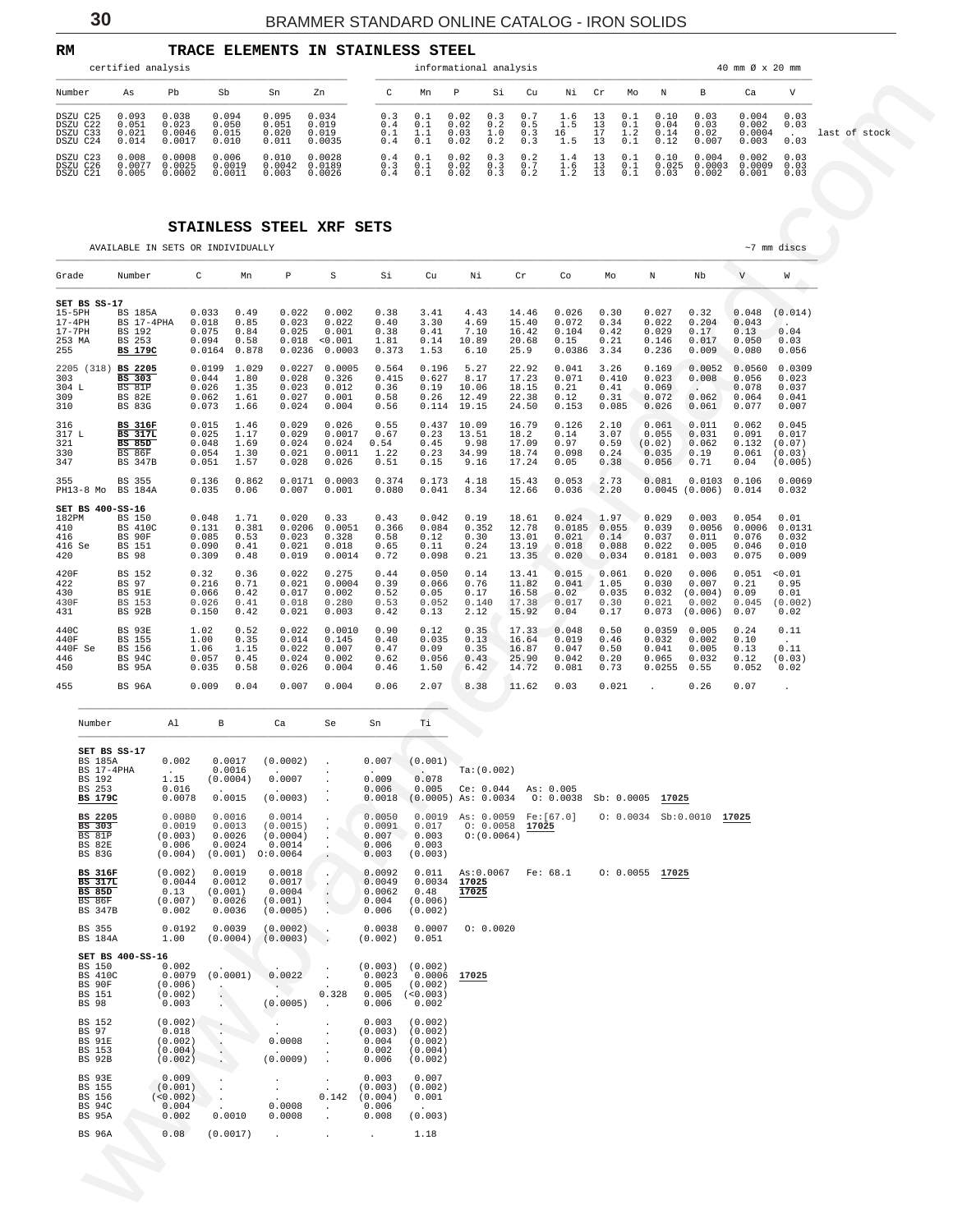| <b>HIGH ALLOY STEEI</b> |  |
|-------------------------|--|
|                         |  |

<span id="page-30-0"></span>

| #<br>3<br>2<br>1<br>2            | Number<br>CZ SP-8B<br>CZ SP-4C<br>IARM 242A<br>SRM 1246                      | C<br>2.37<br>0.34                                                   |                                                      | Mn                                        | Р                                                                 | S                                                            | Si                                                                                       | Cu                                         | Νi                                                         | Cr                                                      | Al                                                                                                                                                     | Co                                                                            | Mo                                               | Ν                                                                            | Nb                                                                                                                                                                                                                                                                                                                                                      | Тi                                                | V                                                                                                                   |
|----------------------------------|------------------------------------------------------------------------------|---------------------------------------------------------------------|------------------------------------------------------|-------------------------------------------|-------------------------------------------------------------------|--------------------------------------------------------------|------------------------------------------------------------------------------------------|--------------------------------------------|------------------------------------------------------------|---------------------------------------------------------|--------------------------------------------------------------------------------------------------------------------------------------------------------|-------------------------------------------------------------------------------|--------------------------------------------------|------------------------------------------------------------------------------|---------------------------------------------------------------------------------------------------------------------------------------------------------------------------------------------------------------------------------------------------------------------------------------------------------------------------------------------------------|---------------------------------------------------|---------------------------------------------------------------------------------------------------------------------|
|                                  |                                                                              |                                                                     |                                                      |                                           |                                                                   |                                                              |                                                                                          |                                            |                                                            |                                                         |                                                                                                                                                        |                                                                               |                                                  |                                                                              |                                                                                                                                                                                                                                                                                                                                                         |                                                   |                                                                                                                     |
|                                  | 23X DS5E                                                                     | 0.24<br>0.082<br>0.080                                              |                                                      | 0.86<br>1.66<br>0.018<br>0.91<br>1.04     | 0.022<br>0.020<br>0.002<br>0.018<br>$\cdot$                       | 0.012<br>0.010<br>0.0004<br>0.001<br>$\sim$                  | 1.40<br>1.75<br>0.02<br>0.18<br>1.98                                                     | 0.075<br>0.056<br>0.007<br>0.49<br>0.30    | 2.72<br>37.1<br>11.1<br>30.8<br>36.6                       | 37.6<br>22.1<br>3.00<br>20.1<br>8.64                    | 0.13<br>0.011<br>0.004<br>0.30<br>0.083                                                                                                                | 0.075<br>0.065<br>13.5<br>0.076<br>0.50                                       | 0.10<br>0.105<br>1.21<br>0.36<br>0.30            | (0.04)<br>0.0003<br>(0.018)<br>$\cdot$                                       | 0.04<br>0.022<br>0.004<br>(0.09)<br>$\cdot$                                                                                                                                                                                                                                                                                                             | 0.13<br>0.031<br>0.009<br>0.32<br>0.17            | 0.13<br>0.059<br>0.01<br>(0.040)                                                                                    |
| 1<br>3<br>2<br>1<br>$\mathbf{1}$ | NCS HS41747<br>HH 5157A<br>DSZU C103<br>IARM 24B<br>SS 479                   | 0.071<br>0.067<br>0.064<br>0.053                                    | 0.0529                                               | 0.807<br>0.95<br>0.287<br>0.82<br>0.680   | 0.015<br>0.012<br>0.027<br>0.009<br>0.0029                        | 0.0006<br>0.003<br>(0.006)<br>0.0010<br>0.0030               | 0.36<br>0.43<br>0.34<br>0.28<br>0.553                                                    | 0.038<br>0.33<br>0.066<br>0.052<br>0.0052  | 32.27<br>29.31<br>0.21<br>35.86<br>24.87                   | 20.72<br>21.48<br>27.04<br>0.121<br>19.922              | 0.299<br>0.45<br>5.28<br>0.002<br>(0.013)                                                                                                              | 0.050<br>$\cdot$<br>0.036<br>(0.002)                                          | 0.297<br>0.013<br>0.011<br>(0.003)               | $\cdot$<br>$\cdot$<br>0.0017<br>0.0057                                       | $\ddot{\phantom{0}}$<br>(0.002)<br>0.01<br>0.625                                                                                                                                                                                                                                                                                                        | 0.49<br>0.55<br>0.29<br>0.002<br>0.0306           | $\cdot$<br>0.035<br>< 0.005<br>0.0052                                                                               |
| 1<br>1<br>3<br>2<br>2            | BS CD4MCU<br>SRM 1230<br>HH 5179A<br>BS 186A<br>DSZU C102                    | 0.045<br>0.044<br>0.042<br>0.040<br>0.038                           |                                                      | 0.568<br>0.64<br>0.87<br>0.72<br>0.265    | 0.025<br>0.023<br>0.012<br>0.008<br>0.025                         | 0.021<br>0.0007<br>0.003<br>0.0053<br>(0.006)                | 0.71<br>0.43<br>0.38<br>0.19<br>1.27                                                     | 2.93<br>0.14<br>0.26<br>0.016<br>0.031     | 5.62<br>24.2<br>34.13<br>35.86<br>0.19                     | 24.46<br>14.8<br>22.20<br>0.16<br>24.41                 | 0.0063<br>0.24<br>0.30<br>(0.001)<br>4.98                                                                                                              | (0.03)<br>0.15<br>0.028<br>$\ddot{\phantom{a}}$                               | 1.98<br>1.18<br>0.0032<br>0.022                  | 0.229<br>$\ddot{\phantom{a}}$<br>$\cdot$                                     | (0.004)<br>$\ddot{\phantom{a}}$<br>$0.0026$ (<0.002) (<0.003)<br>(0.005)                                                                                                                                                                                                                                                                                | 0.021<br>2.12<br>0.46<br>0.25                     | 0.108<br>0.23<br>0.0012<br>0.089                                                                                    |
| 3<br>3<br>1<br>2<br>2            | HH 5196A<br>HH 5300A<br>SRM 1158<br>DSZU C101<br>BS 187A                     | 0.036<br>0.026<br>0.025<br>0.024<br>0.022                           |                                                      | 1.05<br>0.86<br>0.468<br>0.198<br>0.52    | 0.011<br>0.013<br>0.004<br>0.013<br>0.017                         | 0.002<br>0.003<br>0.005<br>(0.006)<br>0.0025                 | 0.45<br>0.35<br>0.194<br>0.32<br>0.26                                                    | 0.24<br>0.28<br>0.039<br>0.055<br>3.10     | 31.46<br>33.56<br>36.03<br>0.34<br>33.06                   | 20.66<br>18.18<br>0.062<br>21.77<br>19.75               | 0.31<br>0.45<br>$\sim$<br>5.06<br>(0.009)                                                                                                              | $\ddot{\phantom{0}}$<br>0.008<br>0.32                                         | $\cdot$<br>0.010<br>0.026<br>2.06                | $\cdot$<br>$\cdot$<br>$\cdot$<br>0.0157                                      | $\ddot{\phantom{0}}$<br>(0.011)<br>0.57                                                                                                                                                                                                                                                                                                                 | 1.13<br>0.54<br>0.31<br>(0.002)                   | $\cdot$<br>0.001<br>0.023<br>0.10                                                                                   |
| 1<br>2<br>1<br>1<br>2            | 13X 17005E<br>CT ISO139A<br>SRM 1247<br>BS CD4MCU-A<br>CT ISO141A            | 0.021<br>0.021<br>0.021                                             | 0.0217<br>0.0199                                     | 0.209<br>1.00<br>0.38<br>0.38<br>0.31     | 0.0040<br>0.001<br>0.018<br>(0.008)<br>0.001                      | 0.0431<br>0.0005<br>0.002<br>0.0072<br>< 0.001               | 1.739<br>0.015<br>0.32<br>0.31<br>0.28                                                   | 0.120<br>0.001<br>1.75<br>2.92<br>0.001    | 20.06<br>41.69<br>43.5<br>5.18<br>47.16                    | 24.65<br>0.004<br>23.4<br>24.6<br>0.001                 | 0.049<br>0.060<br>(0.009)<br>0.001                                                                                                                     | 0.0265<br>0.066<br>0.089<br>(0.005)<br>0.030                                  | 0.599<br>< 0.001<br>2.73<br>1.92<br>< 0.001      | 0.0097<br>(0.017)<br>0.0112<br>< 0.001                                       | 0.101<br>(0.46)<br>(0.009)<br>$\ddot{\phantom{1}}$                                                                                                                                                                                                                                                                                                      | 0.0073<br>0.75<br>0.021<br>0.014                  | $\cdot$<br>(0.048)<br>(0.006)<br>0.024                                                                              |
| 2<br>1<br>1<br>1<br>1            | CT ISO136A<br>IARM 157D<br>ECRM 299-1D<br><b>BS 189A</b><br>NILAB 501HA D    | 0.018<br>0.014                                                      | 0.0154<br>0.0154<br>0.0147                           | 0.44<br>0.626<br>0.2678<br>0.639<br>0.858 | 0.001<br>0.016<br>0.0152<br>0.019<br>0.020                        | 0.001<br>0.0005<br>0.00022<br>(0.001)<br>0.003               | 0.198<br>0.28<br>0.299<br>0.30<br>$\sim$                                                 | 0.001<br>0.196<br>0.0382<br>0.184<br>0.761 | 44.92<br>23.9<br>0.172<br>23.8<br>17.69                    | 0.002<br>20.31<br>22.32<br>20.4<br>19.79                | 0.020<br>5.33<br>0.0129<br>0.003                                                                                                                       | 0.009<br>0.102<br>0.0187<br>0.100<br>0.159                                    | 0.001<br>6.08<br>0.0186<br>6.04<br>6.14          | 0.203<br>0.0198<br>0.198<br>0.2243                                           | 0.149<br>(0.13)<br>0.007                                                                                                                                                                                                                                                                                                                                | 0.009<br>0.1289<br>0.0065<br>$\ddot{\phantom{a}}$ | 0.050<br>0.0329<br>0.054<br>0.044                                                                                   |
| 1<br>1<br>1<br>2<br>$\mathbf{1}$ | KUT S22<br>ECRM 379-1D<br>NCS HS41753a<br>CT ISO124A<br>14X 93603A           | 0.014<br>0.012<br>0.011                                             | 0.0121<br>0.0101                                     | 0.34<br>1.804<br>0.973<br>0.73<br>0.339   | 0.009<br>0.0166<br>0.021<br>0.007<br>0.0050                       | 0.008<br>0.0006<br>0.013<br>0.006<br>0.0045                  | 0.61<br>0.393<br>0.480<br>0.40<br>0.153                                                  | (0.02)<br>0.984<br>1.26<br>0.015<br>0.0460 | 28.2<br>30.83<br>24.28<br>48.07<br>35.79                   | 1.00<br>26.79<br>19.16<br>0.079<br>0.024                | $\sim$<br>0.0404                                                                                                                                       | $(0.00246)$ 0.0390<br>0.180<br>0.012<br>0.0974                                | 0.82<br>3.290<br>4.25<br>0.009<br>0.0145         | 0.0550<br>0.041<br>0.0057                                                    | (0.0028)<br>0.812<br>$\cdot$<br>$\ddot{\phantom{a}}$                                                                                                                                                                                                                                                                                                    | 0.13<br>(0.0014) 0.0663<br>0.004<br>0.0011        | 0.075<br>$\cdot$<br>$\ddot{\phantom{a}}$                                                                            |
| 1<br>1<br>1<br>1<br>1            | SRM 1159<br>IARM 98B<br><b>BS 160A</b><br><b>BS 161A</b><br>IARM 26D         | 0.007<br>0.007<br>0.004<br>0.038                                    | 0.0064                                               | 0.30<br>0.18<br>0.180<br>0.031<br>0.224   | 0.003<br>0.002<br>0.0007<br>0.004<br>0.013                        | 0.003<br>0.0007<br>(0.0002)<br>0.0007<br>$(0.0008)$ $(0.05)$ | 0.32<br>0.17<br>0.158<br>0.032                                                           | 0.038<br>0.028<br>0.026<br>0.22<br>0.047   | 48.2<br>29.4<br>29.6<br>18.40<br>24.6                      | 0.06<br>0.012<br>0.0138<br>0.12<br>14.29                | 0.07<br>0.088<br>0.14<br>0.29                                                                                                                          | 0.022<br>17.0<br>17.0<br>9.22<br>0.040                                        | 0.01<br>0.010<br>0.0100<br>4.82<br>1.23          | 0.0024<br>0.0026<br>(0.002)<br>0.0035                                        | 0.002<br>0.0014<br>(0.004)<br>(0.007)                                                                                                                                                                                                                                                                                                                   | 0.03<br>0.026<br>0.65<br>2.17                     | (0.003)<br>0.0008<br>0.031<br>0.223                                                                                 |
| 2                                | CT ISO138A<br>ECRM 285-2D                                                    | 0.002                                                               | 0.0018                                               | 0.48<br>0.0168                            | 0.001<br>0.0053                                                   | 0.006<br>0.0025                                              | 0.010<br>0.0117                                                                          | 0.001<br>0.0094                            | 39.98<br>18.07                                             | 0.001<br>0.0236                                         | 0.1067                                                                                                                                                 | 0.64<br>7.76                                                                  | 0.001<br>4.99                                    | 0.0007                                                                       |                                                                                                                                                                                                                                                                                                                                                         | 0.34<br>0.520                                     |                                                                                                                     |
| Number                           |                                                                              | As                                                                  | в                                                    | Ca                                        | Ce                                                                | Mg                                                           | O                                                                                        | Se                                         | Sn                                                         | Ta                                                      | W                                                                                                                                                      | Ζr                                                                            | Units                                            |                                                                              |                                                                                                                                                                                                                                                                                                                                                         |                                                   |                                                                                                                     |
|                                  | CZ SP-8B<br>CZ SP-4C<br>IARM 242A<br>SRM 1246<br>23X DS5E                    | 0.05<br>$\sim$<br>(0.004) < 0.001<br>$\Delta$                       | 0.03<br>(0.0005)                                     | Ga:                                       | (0.004)                                                           |                                                              | $\cdot$<br>0.0006<br>(0.003)<br>$\cdot$                                                  |                                            | 0.06<br>(0.001)                                            | $\cdot$<br>0.008                                        | 0.05<br>(0.01)<br>< 0.01<br>(0.004)<br>$\cdot$                                                                                                         | $\ddot{\phantom{0}}$<br>$\blacksquare$<br>$\cdot$<br>$\ddot{\phantom{a}}$     | $\sim$ 39 mm Ø x 25 mm<br>$\sim$ 39 mm Ø x 25 mm | 31 mm Ø x 2 mm<br>35 mm Ø x 19 mm<br>40 mm Ø x 15 mm                         |                                                                                                                                                                                                                                                                                                                                                         | Fe:(36.6)<br>Fe: 46.2                             |                                                                                                                     |
| SS 479                           | NCS HS41747<br>HH 5157A<br>DSZU C103<br>IARM 24B                             | ٠<br>$\cdot$<br>$< 0.005$ (0.001)<br>(0.002) < 0.0005               |                                                      |                                           |                                                                   |                                                              | 0.003<br>$\cdot$                                                                         | 0.19                                       | 0.0018                                                     | 0.005<br>$\sim$                                         | (0.004)<br>0.04<br>$\cdot$                                                                                                                             | (0.001)<br>< 0.005<br>$\sim$                                                  |                                                  | 38 mm Ø x 30 mm<br>44 mm Ø x 12 mm<br>38 mm Ø x 18 mm<br>38 mm Ø x 19 mm     | sale price<br>31 mm Ø x 2 or 18 mm Fe: 62.6                                                                                                                                                                                                                                                                                                             |                                                   |                                                                                                                     |
|                                  | BS CD4MCU<br>SRM 1230<br>HH 5179A<br>BS 186A<br>DSZU C102                    | $0.0040$ $0.0028$ $(0.001)$<br>$\cdot$<br>$\cdot$                   | 0.0055<br>$\sim$                                     |                                           |                                                                   |                                                              | $(0.0003)$ $0.019$ 17025 $(0.03)$                                                        | in the<br>0.229<br>$\ddot{\phantom{a}}$    | $\sim$ $\sim$<br>(0.002)<br>$\sim$                         |                                                         | $0.024$ $(0.002)$<br><b>Contract Contract</b><br>(0.01)                                                                                                | $\sim$ 100 $\sim$<br>$\sim 10^{-10}$<br>$(0.020)$ $(0.003)$ 38 mm Ø x 18 mm   |                                                  | 36 mm Ø x 26 mm<br>32 mm Ø x 19 mm                                           | 41 mm Ø x 12 mm sale price<br>38 mm Ø x ~7, ~12 or 19 mm                                                                                                                                                                                                                                                                                                | Fe: 63.2                                          |                                                                                                                     |
|                                  | HH 5196A<br>HH 5300A<br>SRM 1158<br>DSZU C101<br>BS 187A                     | $\cdot$<br>$\cdot$<br>$\cdot$                                       | $\cdot$<br>$\ddot{\phantom{0}}$<br>$\cdot$<br>0.0022 |                                           | (0.025)                                                           |                                                              | $\cdot$<br>$\ddot{\phantom{a}}$<br>0.0029                                                | $\mathbf{r}$<br>$\ddot{\phantom{0}}$       | $\sim$<br>$\sim$<br>0.003                                  | $\cdot$<br>$\ddot{\phantom{a}}$<br>< 0.002              | $\cdot$<br>$\cdot$<br>$(0.011)$ $(0.003)$<br>(0.02)                                                                                                    | $\ddot{\phantom{0}}$<br><b>Contractor</b>                                     |                                                  | 32 mm Ø x 19 mm<br>38 mm Ø x 18 mm<br>41 mm $\varnothing$ x $\sim$ 7 mm last | 44 mm Ø x 12 mm sale price<br>41 mm Ø x 12 mm sale price                                                                                                                                                                                                                                                                                                |                                                   |                                                                                                                     |
|                                  | 13X 17005E<br>CT ISO139A<br>SRM 1247<br>BS CD4MCU-A<br>CT ISO141A            | $\sim$<br>the company of the com-                                   | 0.0030                                               | $\sim 100$                                | $(0.003)$ 0.002 Ga: $(0.011)$<br>$0.0022$ (0.0008) (0.001) .      | $\sim$<br>(0.0003) 0.0061 17025<br>$0.0002$ .                | (0.005)                                                                                  | $\ddot{\phantom{a}}$<br>$\sim$             | $\cdot$<br>$\sim$<br>0.0024<br>$\sim 10^{-11}$             | 0.015<br>$\sim$<br>$\cdot$                              | $\sim$ 100 $\mu$<br>(0.005) 35 mm $\varnothing$ x 19 mm Fe: 26.5<br>(0.009) (0.002) 44 mm $\varnothing$ x 19+ mm Fe: 64.5<br>$\sim 10^{-10}$ m $^{-1}$ | $\sim$<br>$\frac{1}{2}$ , $\frac{1}{2}$<br><b>Contract</b>                    |                                                  | $\sim$ 40 mm Ø x $\sim$ 15 mm                                                | 30-35 mm Ø x ~16 mm Fe: 57.10<br>30-35 mm Ø x ~16 mm Fe: 52.12                                                                                                                                                                                                                                                                                          |                                                   |                                                                                                                     |
|                                  | CT ISO136A<br>IARM 157D<br>ECRM 299-1D<br>BS 189A<br>NILAB 501HA D.          | $\sim$<br>$0.0054$ 0.0002<br>0.0039(0.0002)(0.0004)                 | 0.0007<br><b>Contractor</b>                          | $\sim$                                    | $\sim$                                                            |                                                              | 0.0024 17025<br>$\sim$                                                                   | $\sim$                                     | 0.0036<br>0.0035<br>$\sim$                                 |                                                         | 0.036<br><b>Contract Contract</b><br>0.037<br><b>Contract</b>                                                                                          | $\sim 100$                                                                    |                                                  | 38 mm Ø x 20 mm                                                              | 30-35 mm Ø x ~16 mm Fe: 54.27<br>31 mm Ø x 2 or 18 mm Fe: 48.0<br>0.1775 40 mm $\varnothing$ x 25 mm<br>(0.001) 38 mm $\varnothing$ x ~7 or 19+ mm Fe: [48.1]                                                                                                                                                                                           |                                                   |                                                                                                                     |
|                                  | KUT S22<br>ECRM 379-1D (0.0018) 0.00190 0.0033 .<br>CT ISO124A<br>14X 93603A | $\cdot$<br>$\cdot$                                                  |                                                      | $\mathcal{L}$                             | <b>Contractor</b><br>$\langle \cdot \rangle$<br>$\cdot$           | <b>Contractor</b><br>0.0019                                  | $(0.0006)(0.0027)$ .<br>$\sim$ $\sim$                                                    | $\sim$<br>0.167<br>$\sim$                  | 0.0021<br><b>Carl Corporation</b><br>$\sim$                | $\ddot{\phantom{0}}$<br>$\ddot{\phantom{a}}$            | (0.0091) (0.00033) 38 or 45 mm Ø x 25 mm Sb: 0.00057<br>$\sim 10^{-10}$<br><b>Contract Contract</b>                                                    | $0.058$ . 37 mm $\emptyset$ x 35 mm<br>$(0.0009)$ ~40 mm $\emptyset$ x ~15 mm |                                                  |                                                                              | 30-35 mm Ø x 18 or 40 mm<br>44-47 mm $\emptyset$ x $\sim$ 11 or $\sim$ 19 mm Fe: 50.65                                                                                                                                                                                                                                                                  |                                                   |                                                                                                                     |
|                                  | SRM 1159<br>IARM 98B<br><b>BS 160A</b><br>BS 161A<br>IARM 26D                | $0.002$ $0.001$<br>$(0.002)$ 0.0023 $(0.0008)$<br><b>Contractor</b> | 0.0063                                               | - 2                                       | < 0.0005<br>$\sim 10$<br>$0.0011$ $0.0010$ $(0.0004)$ .<br>$\sim$ | $\cdot$                                                      | $0.0040$ $0.0021$ .<br>$0.0032$ $0.0022$ $17025$<br>$(0.0004)$ .<br>$\ddot{\phantom{a}}$ |                                            | 0.002<br>0.0024<br>$(0.0015)$ $(0.03)$ $(0.008)$<br>0.0039 | $0.05$ $(0.02)$<br>Ta, W: (0.0001)<br><b>Contractor</b> | 0.036                                                                                                                                                  | < 0.01<br><b>Contractor</b>                                                   |                                                  | 31 mm Ø x 2 or 18 mm                                                         | $\begin{tabular}{llllll} 31\hspace{1mm} \text{mm} & $\varnothing$ \hspace{1mm} $\times$ \hspace{1mm} 19$ \hspace{1mm} \text{mm} & & & \hspace{1mm} \text{Fe}: \hspace{1mm} 51.0 \\ 31\hspace{1mm} \text{mm} & $\varnothing$ \hspace{1mm} $\times$ \hspace{1mm} 2$ \hspace{1mm} \text{mm} & & & \hspace{1mm} \text{Fe}: \hspace{1mm} 52.9 \end{tabular}$ |                                                   | 0.0048 38 mm $\varnothing$ x ~7 or 19+ mm Fe: 52.9<br>(0.002) 38 mm $\varnothing$ x ~12 or 19 mm last 25(pre-17025) |
|                                  | CT ISO138A<br>ECRM 285-2D                                                    |                                                                     | 0.0009                                               | $\mathbf{r}$                              |                                                                   |                                                              |                                                                                          | $\cdot$                                    | $\cdot$<br>$\cdot$                                         | $\cdot$<br>$\cdot$                                      | $\sim$                                                                                                                                                 | 0.0050 38 mm Ø x 25 or 30 mm                                                  |                                                  |                                                                              | 30-35 mm Ø x ~16 mm Fe: 58.53                                                                                                                                                                                                                                                                                                                           |                                                   |                                                                                                                     |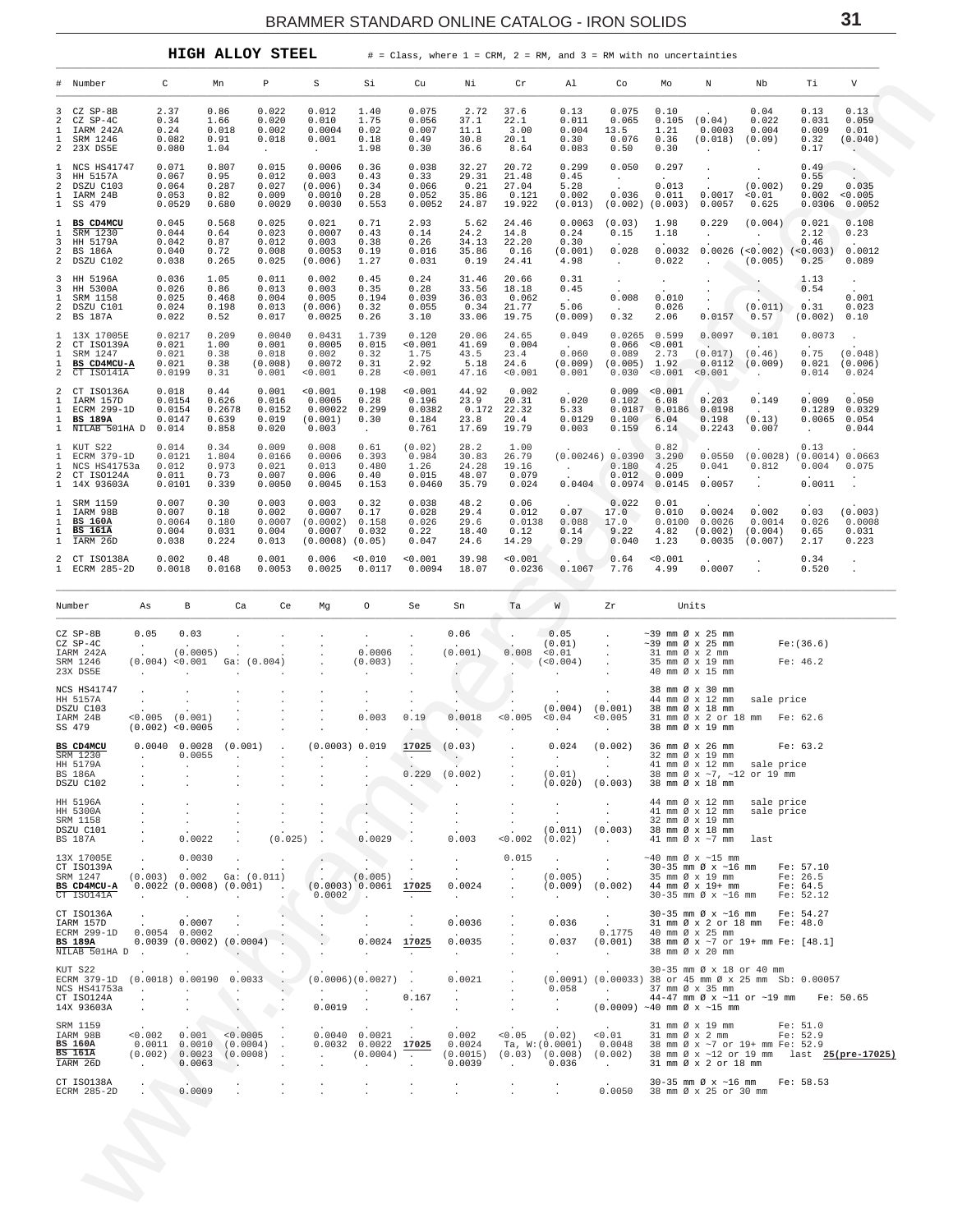## **HIGH ALLOY STEEL XRF SET**

<span id="page-31-0"></span>

| Part Number: BS HAS-12                                                                                                                        |                                                      |                                                           |                                                             |                                                              |                                                           |                                                           |                                                             |                                                             |                                                     | RM except CRM as noted, available as set or individually    |                                                                        |                                                             |                                                                     | * Provisional Analysis                                                      |                                                                             |                         |                                    | $~1$ mm $\varnothing$ discs                                    |
|-----------------------------------------------------------------------------------------------------------------------------------------------|------------------------------------------------------|-----------------------------------------------------------|-------------------------------------------------------------|--------------------------------------------------------------|-----------------------------------------------------------|-----------------------------------------------------------|-------------------------------------------------------------|-------------------------------------------------------------|-----------------------------------------------------|-------------------------------------------------------------|------------------------------------------------------------------------|-------------------------------------------------------------|---------------------------------------------------------------------|-----------------------------------------------------------------------------|-----------------------------------------------------------------------------|-------------------------|------------------------------------|----------------------------------------------------------------|
| Number<br>C<br>Grade                                                                                                                          | Mn                                                   | $\mathbb P$                                               | S                                                           | Si                                                           | Cu                                                        | Νi                                                        | Cr                                                          | Mo                                                          | Al                                                  | В                                                           | Co                                                                     | Ν                                                           | Nb                                                                  | Sn                                                                          | Тi                                                                          | V                       | W                                  | $\circ$                                                        |
| <b>BS 189A</b><br>AL6XN<br>CRM                                                                                                                | 17025                                                | $0.0147$ 0.639 0.019                                      | (0.001)                                                     | 0.30                                                         | 0.184                                                     | 23.8                                                      | 20.4                                                        | 6.04                                                        |                                                     | 0.0129(0.0002)                                              | 0.100                                                                  | 0.198                                                       | (0.13)                                                              | 0.0035                                                                      | 0.0065                                                                      | 0.054                   | 0.037                              | 0.0024                                                         |
| <b>BS 179A</b><br>0.017<br>Alloy 255                                                                                                          | 1.04                                                 | 0.021                                                     | 0.001                                                       | $0.44$ 1.94                                                  |                                                           | 5.84                                                      | 25.45 3.24                                                  |                                                             | $(0.009)$ $(0.001)$                                 |                                                             | 0.58                                                                   | 0.184                                                       | 0.030                                                               | 0.005                                                                       | 0.006                                                                       | $0.070$ $(0.2)$         |                                    | $\cdot$                                                        |
| <b>BS 183B</b><br>0.181<br>Greek Ascoloy                                                                                                      | CRM                                                  | $0.344$ 0.018<br>17025                                    |                                                             | $0.0042$ $0.41$ $0.074$                                      |                                                           |                                                           | 1.96 12.45 0.33                                             |                                                             |                                                     | 0.0009(0.0007)                                              | 0.032                                                                  | 0.044                                                       |                                                                     | $(0.0075)$ 0.0046                                                           | (0.0016) 0.165                                                              |                         | 3.5                                | (0.0054)                                                       |
| 0.040<br><b>BS 186A</b><br>Invar 36                                                                                                           | 0.72                                                 | 0.008                                                     |                                                             | $0.0053$ $0.19$ $0.016$                                      |                                                           | 35.86                                                     |                                                             |                                                             | $0.16$ 0.0032 (0.001)                               | $\ddot{\phantom{a}}$                                        | 0.028                                                                  |                                                             |                                                                     | $0.0026$ (<0.002) (0.002) (<0.003)                                          |                                                                             |                         | 0.0012(0.01)                       |                                                                |
| <b>BS 187A</b><br>0.022<br>Carp. 20Cb3                                                                                                        | 0.52                                                 | 0.017                                                     |                                                             | $0.0025$ $0.26$ 3.10                                         |                                                           |                                                           | 33.06 19.75 2.06                                            |                                                             | (0.009)                                             | 0.0022                                                      | 0.32                                                                   | 0.0157                                                      | 0.57                                                                | 0.003                                                                       | (0.002)                                                                     | 0.10                    | (0.02)                             |                                                                |
| <b>BS 188B</b><br>0.046<br>$A - 286$<br>CRM                                                                                                   | 17025                                                | $0.247$ 0.016                                             |                                                             | $(0.0007)$ 0.266 0.120                                       |                                                           |                                                           | 24.81 14.32 1.30                                            |                                                             | 0.168                                               | 0.0047                                                      | 0.274                                                                  | 0.0021                                                      | 0.099                                                               | 0.0051                                                                      | 2.20                                                                        | 0.264                   | 0.043                              | 0.0006                                                         |
| BS 190<br>0.022<br>Nitronic® 40                                                                                                               | 9.72                                                 | 0.015                                                     | 0.001                                                       |                                                              | $0.46$ 0.072                                              |                                                           | 6.74 19.57 0.15                                             |                                                             | (0.004)                                             | 0.0005                                                      | 0.044                                                                  | 0.255                                                       | (0.004)                                                             | 0.003                                                                       | 0.002                                                                       | 0.11                    | 0.015                              | 0.0045                                                         |
| <b>BS 180A</b><br>0.018<br>Nitronic® 50                                                                                                       | 5.05                                                 | 0.012                                                     | 0.001                                                       |                                                              | $0.32 \quad 0.067$                                        |                                                           | 13.19 21.09 2.04                                            |                                                             | 0.012                                               | (0.0024)                                                    | 0.039                                                                  | 0.334                                                       | 0.20                                                                | (0.002)                                                                     | (0.002)                                                                     | 0.20                    | 0.02                               | 0.003                                                          |
| 0.071<br><b>BS 181A</b><br>Nitronic® 60                                                                                                       | 8.16                                                 | 0.019                                                     | 0.001                                                       | 4.03                                                         | 0.18                                                      |                                                           | 8.15 16.52 0.21                                             |                                                             | 0.022                                               | 0.0009                                                      | 0.072                                                                  | 0.148                                                       | 0.017                                                               | 0.005                                                                       | 0.007                                                                       | 0.094                   | 0.04                               | 0.0010                                                         |
| BS 193<br>$18Cr-12Mn$                                                                                                                         | $0.104$ 12.11                                        | 0.018                                                     | 0.002                                                       | 0.66                                                         | 0.088                                                     |                                                           | 1.82 18.48 0.21                                             |                                                             | (0.003)                                             | 0.0007                                                      | 0.028                                                                  | 0.37                                                        | 0.014                                                               | 0.004                                                                       | 0.003                                                                       | 0.107                   | (0.007)                            |                                                                |
| BS 182<br>$17Cr-15Mn$                                                                                                                         | $0.037$ 15.09                                        | 0.022                                                     | (0.003)                                                     | 0.46                                                         | 0.56                                                      |                                                           | 1.11 16.67 0.99                                             |                                                             |                                                     |                                                             | 0.032                                                                  | (0.40)                                                      | $(0.005)$ $(0.003)$                                                 |                                                                             | (0.003)                                                                     | 0.059                   | (0.01)                             |                                                                |
| BS 191<br>0.098<br>16Cr-6Mn-4Si                                                                                                               | 5.71                                                 | 0.024                                                     | 0.023                                                       | 3.66 0.33                                                    |                                                           |                                                           | 5.34 16.33 0.36                                             |                                                             |                                                     | $(0.002)$ $(0.0006)$                                        | 0.11                                                                   | 0.117                                                       |                                                                     | $0.024$ (0.006)                                                             | 0.012                                                                       | 0.083                   | 0.033                              |                                                                |
| Number<br>C<br>Grade                                                                                                                          | Mn                                                   | Ρ                                                         | S                                                           | Si                                                           | Cu                                                        | Νi                                                        | Cr                                                          | Mo                                                          | Al                                                  | В                                                           | Co                                                                     | Ν                                                           | Nb                                                                  | Sn                                                                          | Тi                                                                          | V                       | W                                  | $\circ$                                                        |
|                                                                                                                                               |                                                      |                                                           |                                                             |                                                              |                                                           |                                                           |                                                             |                                                             |                                                     |                                                             |                                                                        |                                                             |                                                                     |                                                                             |                                                                             |                         |                                    |                                                                |
|                                                                                                                                               |                                                      |                                                           |                                                             |                                                              |                                                           |                                                           |                                                             |                                                             |                                                     |                                                             |                                                                        |                                                             |                                                                     |                                                                             |                                                                             |                         |                                    |                                                                |
| CRM                                                                                                                                           |                                                      | CAST IRON SETS                                            |                                                             |                                                              |                                                           |                                                           |                                                             |                                                             | AVAILABLE IN SETS ONLY, as grouped                  |                                                             |                                                                        |                                                             |                                                                     |                                                                             |                                                                             |                         |                                    |                                                                |
| Number                                                                                                                                        | C                                                    | Mn                                                        | $\, {\mathbb P}$                                            | $\rm S$                                                      | Si                                                        | Cu                                                        | Νi                                                          | Cr                                                          | Al                                                  | Mo                                                          | Sn                                                                     | Τi                                                          | V                                                                   | Ce                                                                          | La                                                                          | Mg                      |                                    | Ν                                                              |
| 30 mm Ø x 28 mm<br>NCS HS11712a-6<br>NCS HS11712a-7<br>NCS HS11712a-5<br>NCS HS11712a-4<br>NCS HS11712a-2<br>NCS HS11712a-3<br>NCS HS11712a-1 | 4.02<br>3.94<br>3.52<br>3.16<br>2.22<br>2.55<br>1.75 | 1.41<br>1.38<br>0.311<br>0.462<br>0.301<br>0.878<br>0.080 | 0.021<br>0.085<br>0.420<br>0.396<br>0.043<br>0.071<br>0.580 | 0.026<br>0.0048<br>0.019<br>0.017<br>0.058<br>0.045<br>0.119 | 0.163<br>0.918<br>1.17<br>1.96<br>2.44<br>1.50<br>3.40    | 1.83<br>1.10<br>0.389<br>0.921<br>0.458<br>0.641<br>0.025 | 1.89<br>1.37<br>1.03<br>0.778<br>0.341<br>0.519<br>0.030    | 0.112<br>1.05<br>0.766<br>1.40<br>2.13<br>0.417<br>2.48     | 0.019<br>0.214<br>0.0073<br>0.060<br>0.034<br>0.248 | 0.726<br>0.168<br>0.629<br>0.428<br>0.087<br>0.354<br>0.031 | 0.057<br>0.134<br>0.013<br>0.024<br>0.044<br>0.021<br>0.0031           | 0.238<br>0.114<br>0.161<br>0.065<br>0.065<br>0.027<br>0.038 | 0.509<br>0.390<br>0.324<br>0.166<br>0.055<br>0.085<br>0.021         | < 0.0001<br>< 0.0001<br>< 0.0001<br>< 0.0001<br>0.0010<br>0.027<br>< 0.0001 | < 0.0001<br>< 0.0001<br>< 0.0001<br>< 0.0001<br>0.010<br>0.0061<br>< 0.0001 | 0.056<br>0.021<br>0.025 | 0.104<br>0.0085<br>0.024<br>0.0006 | 0.013<br>0.0063<br>0.0047<br>0.0073<br>0.024<br>0.024<br>0.015 |
| 30 mm Ø x 30 mm<br>NCS HS19701-7<br>NCS HS19701-6<br>NCS HS19701-5<br>NCS HS19701-4<br>NCS HS19701-3<br>NCS HS19701-2<br>NCS HS19701-1        | 4.13<br>3.93<br>3.67<br>3.70<br>3.29<br>2.99<br>2.46 | 2.06<br>1.46<br>0.596<br>0.857<br>1.22<br>0.329<br>0.072  | 0.306<br>0.168<br>0.072<br>0.087<br>0.045<br>0.033<br>0.011 | 0.111<br>0.124<br>0.117<br>0.076<br>0.056<br>0.038<br>0.019  | 1.85<br>0.99<br>0.183<br>0.451<br>0.689<br>0.937<br>0.099 | $\cdot$<br>$\cdot$<br>$\cdot$<br>$\cdot$                  | 0.026<br>0.094<br>0.502<br>0.032<br>0.046<br>0.194<br>0.183 | 0.157<br>0.387<br>0.171<br>0.117<br>0.030<br>0.080<br>0.511 | $\cdot$<br>$\cdot$<br>$\cdot$<br>$\cdot$            | (0.112)<br>(0.68)                                           | 0.043<br>0.0018<br>0.0022<br>(0.031) 0.0017<br>0.009<br>0.024<br>0.005 | 0.399<br>0.105<br>0.066<br>0.030<br>0.043<br>0.216          | 0.821<br>0.506<br>0.335<br>0.158<br>0.071<br>0.044<br>0.0059 0.0090 | $\cdot$<br>$\cdot$<br>$\cdot$<br>$\cdot$                                    |                                                                             |                         |                                    |                                                                |
|                                                                                                                                               |                                                      |                                                           |                                                             |                                                              |                                                           |                                                           |                                                             |                                                             |                                                     |                                                             |                                                                        |                                                             |                                                                     |                                                                             |                                                                             |                         |                                    |                                                                |

| CRM | CAST IRON SETS |  | AVAILABLE IN SETS ONLY, as grouped |  |  |  |
|-----|----------------|--|------------------------------------|--|--|--|
|-----|----------------|--|------------------------------------|--|--|--|

| Number          | C    | Mn    | P     | S      | Si    | Cu    | Νi    | Cr    | A1     | Mo      | Sn     | Ti     | V      | Ce       | La       | Mq      | N      |
|-----------------|------|-------|-------|--------|-------|-------|-------|-------|--------|---------|--------|--------|--------|----------|----------|---------|--------|
| 30 mm Ø x 28 mm |      |       |       |        |       |       |       |       |        |         |        |        |        |          |          |         |        |
| NCS HS11712a-6  | 4.02 | 1.41  | 0.021 | 0.026  | 0.163 | 1.83  | 1.89  | 0.112 | 0.019  | 0.726   | 0.057  | 0.238  | 0.509  | < 0.0001 | < 0.0001 | 0.104   | 0.013  |
| NCS HS11712a-7  | 3.94 | 1.38  | 0.085 | 0.0048 | 0.918 | 1.10  | 1.37  | 1.05  | 0.214  | 0.168   | 0.134  | 0.114  | 0.390  | < 0.0001 | < 0.0001 | 0.056   | 0.0063 |
| NCS HS11712a-5  | 3.52 | 0.311 | 0.420 | 0.019  | 1.17  | 0.389 | 1.03  | 0.766 |        | 0.629   | 0.013  | 0.161  | 0.324  | < 0.0001 | < 0.0001 | 0.021   | 0.0047 |
| NCS HS11712a-4  | 3.16 | 0.462 | 0.396 | 0.017  | 1.96  | 0.921 | 0.778 | 1.40  | 0.0073 | 0.428   | 0.024  | 0.065  | 0.166  | < 0.0001 | < 0.0001 | 0.025   | 0.0073 |
| NCS HS11712a-2  | 2.22 | 0.301 | 0.043 | 0.058  | 2.44  | 0.458 | 0.341 | 2.13  | 0.060  | 0.087   | 0.044  | 0.065  | 0.055  | 0.0010   | 0.010    | 0.0085  | 0.024  |
| NCS HS11712a-3  | 2.55 | 0.878 | 0.071 | 0.045  | 1.50  | 0.641 | 0.519 | 0.417 | 0.034  | 0.354   | 0.021  | 0.027  | 0.085  | 0.027    | 0.0061   | 0.024   | 0.024  |
| NCS HS11712a-1  | 1.75 | 0.080 | 0.580 | 0.119  | 3.40  | 0.025 | 0.030 | 2.48  | 0.248  | 0.031   | 0.0031 | 0.038  | 0.021  | < 0.0001 | < 0.0001 | 0.0006  | 0.015  |
|                 |      |       |       |        |       |       |       |       |        |         |        |        |        |          |          |         |        |
| 30 mm Ø x 30 mm |      |       |       |        |       |       |       |       |        |         |        |        |        |          |          |         |        |
| NCS HS19701-7   | 4.13 | 2.06  | 0.306 | 0.111  | 1.85  |       | 0.026 | 0.157 |        |         | 0.043  | 0.399  | 0.821  |          |          |         |        |
| NCS HS19701-6   | 3.93 | 1.46  | 0.168 | 0.124  | 0.99  |       | 0.094 | 0.387 |        | (0.112) | 0.0018 | 0.105  | 0.506  |          |          |         |        |
| NCS HS19701-5   | 3.67 | 0.596 | 0.072 | 0.117  | 0.183 |       | 0.502 | 0.171 |        | (0.68)  | 0.0022 | 0.066  | 0.335  |          |          | $\cdot$ |        |
| NCS HS19701-4   | 3.70 | 0.857 | 0.087 | 0.076  | 0.451 |       | 0.032 | 0.117 |        | (0.031) | 0.0017 | 0.030  | 0.158  |          |          | $\cdot$ |        |
| NCS HS19701-3   | 3.29 | 1.22  | 0.045 | 0.056  | 0.689 |       | 0.046 | 0.030 |        |         | 0.009  | 0.043  | 0.071  |          |          | $\cdot$ |        |
| NCS HS19701-2   | 2.99 | 0.329 | 0.033 | 0.038  | 0.937 |       | 0.194 | 0.080 |        |         | 0.024  | 0.216  | 0.044  |          |          |         |        |
| NCS HS19701-1   | 2.46 | 0.072 | 0.011 | 0.019  | 0.099 |       | 0.183 | 0.511 |        |         | 0.005  | 0.0059 | 0.0090 |          |          | $\cdot$ |        |
|                 |      |       |       |        |       |       |       |       |        |         |        |        |        |          |          |         |        |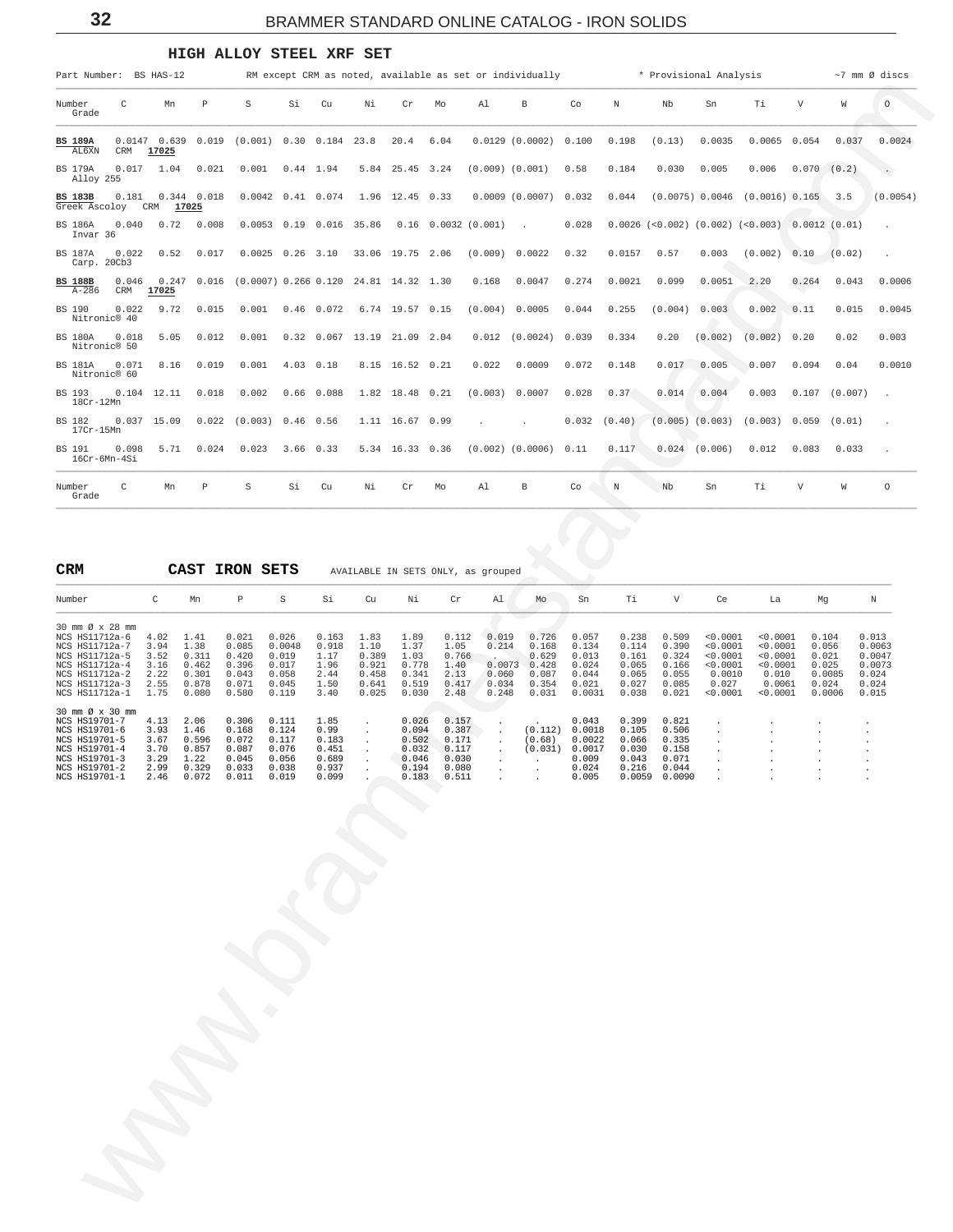<span id="page-32-0"></span>

| RM                                                                         |                                      | <b>GRAY IRON</b>                     |                                           |                                           |                                        |                      |                                          |                                 |                |                                                                                                                    |                |                                  |                                                                                                   |                |                                           |                                           | as cast (not chill cast) CONTAINS FREE GRAPHITE OES regularly requires extension of preburn time to analyze correctly |
|----------------------------------------------------------------------------|--------------------------------------|--------------------------------------|-------------------------------------------|-------------------------------------------|----------------------------------------|----------------------|------------------------------------------|---------------------------------|----------------|--------------------------------------------------------------------------------------------------------------------|----------------|----------------------------------|---------------------------------------------------------------------------------------------------|----------------|-------------------------------------------|-------------------------------------------|-----------------------------------------------------------------------------------------------------------------------|
| Number                                                                     |                                      | Mn                                   | P.                                        | S.                                        | Si                                     | Cu                   | Ni                                       | Cr                              | Al             | As                                                                                                                 | Co             | Mo                               | .sb                                                                                               | Sn             |                                           | V                                         | mm Øx mm H                                                                                                            |
| BS 20G<br><b>BS 20W</b><br><b>BS 20R</b><br><b>BS 20E</b><br><b>BS 20P</b> | 3.33<br>3.27<br>3.25<br>3.24<br>3.22 | 0.58<br>0.62<br>0.62<br>0.80<br>0.63 | 0.028<br>0.045<br>0.047<br>0.042<br>0.032 | 0.029<br>0.036<br>0.034<br>0.044<br>0.044 | 3.02 0.54 0.38<br>2.64<br>2.72<br>2.29 | 0.29<br>0.35<br>0.23 | 0.082<br>0.096<br>2.62 0.067 0.143 0.079 | 0.092<br>0.094<br>$0.156$ 0.088 | 0.004<br>0.005 | $0.086$ $0.008$ $0.004$ $0.022$ $0.19$<br>0.004<br>0.004<br>$0.006$ $(0.003)$ $0.006$<br>$0.008$ $(0.004)$ $0.018$ | 0.005<br>0.006 | 0.054<br>0.053<br>0.042<br>0.033 | $($ < 0.001) 0.12<br>$($ < 0 . 001 ) 0 . 086<br>(< 0.001)<br>(< 0.002)<br>$($ < 0 . 001 ) 0 . 099 | 0.104<br>0.093 | 0.012<br>0.015<br>0.015<br>0.017<br>0.018 | 0.018<br>0.007<br>0.007<br>0.007<br>0.017 | $47 \times 19+$<br>$47 \times 13$<br>$47 \times 19+$<br>$47 \times 19+$<br>$44 \times 19+$                            |

|                   | Number                                                              | С                                                                                       | Mn                                   | Ρ                                                 | S                                              | Si                                             | Cu                                                | Νi                                     | Cr                                         | Al                                                                                   | As                                                        | Co                                          | Mo                                             | Sb                                                                          | Sn                                                            | Τi                                                        | V                                                                                                                                                                 | mm Ø x mm H                                                                                                                                                                             |                                           |
|-------------------|---------------------------------------------------------------------|-----------------------------------------------------------------------------------------|--------------------------------------|---------------------------------------------------|------------------------------------------------|------------------------------------------------|---------------------------------------------------|----------------------------------------|--------------------------------------------|--------------------------------------------------------------------------------------|-----------------------------------------------------------|---------------------------------------------|------------------------------------------------|-----------------------------------------------------------------------------|---------------------------------------------------------------|-----------------------------------------------------------|-------------------------------------------------------------------------------------------------------------------------------------------------------------------|-----------------------------------------------------------------------------------------------------------------------------------------------------------------------------------------|-------------------------------------------|
|                   | <b>BS 20G</b><br><b>BS 20W</b><br><b>BS 20R</b><br>BS 20E<br>BS 20P | 3.33<br>3.27<br>3.25<br>3.24<br>3.22                                                    | 0.58<br>0.62<br>0.62<br>0.80<br>0.63 | 0.028<br>0.045<br>0.047<br>0.042<br>0.032         | 0.029<br>0.036<br>0.034<br>0.044<br>0.044      | 3.02<br>2.64<br>2.72<br>2.29<br>2.62           | 0.54<br>0.29<br>0.35<br>0.23<br>$0.067$ 0.143     | 0.38<br>0.082<br>0.096<br>0.156        | 0.086<br>0.092<br>0.094<br>0.088<br>0.079  | 0.008<br>0.004<br>0.005<br>0.006<br>0.008                                            | 0.004<br>0.004<br>0.004<br>(0.003) 0.006<br>(0.004) 0.018 | 0.022<br>0.005<br>0.006                     | 0.19<br>0.054<br>0.053<br>0.042<br>0.033       | $(<0.001)$ 0.12<br>(< 0.001)<br>( < 0.001)<br>(< 0.002)<br>$(<0.001)$ 0.099 | 0.086<br>0.104<br>0.093                                       | 0.012<br>0.015<br>0.015<br>0.017<br>0.018                 | 0.018<br>0.007<br>0.007<br>0.007<br>0.017                                                                                                                         | $47 \times 19+$<br>47 x 13<br>47 x 19+<br>$47 \times 19+$<br>$44 \times 19+$                                                                                                            |                                           |
|                   |                                                                     |                                                                                         |                                      |                                                   |                                                |                                                | DUCTILE / NODULAR IRON                            |                                        |                                            |                                                                                      |                                                           |                                             |                                                | # = Class, where 1 = CRM and 2 = RM * Provisional Analysis                  |                                                               |                                                           |                                                                                                                                                                   |                                                                                                                                                                                         |                                           |
|                   | # Number                                                            |                                                                                         |                                      | C                                                 | Mn                                             | $\, {\mathbb P}$                               | S                                                 | Si                                     | Cu                                         | Νi                                                                                   | Cr                                                        | Al                                          | Ce                                             | Co                                                                          | Mg                                                            | Мo                                                        | Τi                                                                                                                                                                | $\mathbf{V}$                                                                                                                                                                            |                                           |
| 1<br>1<br>1       | <b>BS 285BH</b><br><b>BS 286CI</b><br><b>BS 285BG</b>               | SCRM 666/12<br>SCRM 667/13                                                              |                                      | 3.599<br>3.04<br>3.43<br>3.27<br>3.44             | 0.106<br>0.222<br>0.732<br>0.714<br>0.731      | $\cdot$<br>0.0470<br>0.20<br>0.0469            | $\cdot$<br>0.0128<br>(0.012)<br>0.0126            | 1.763<br>2.866<br>1.93<br>2.00<br>1.93 | 0.0581<br>0.497<br>0.321<br>0.363<br>0.321 | 1.709<br>1.303<br>1.38<br>1.43<br>1.39                                               | 0.102<br>0.294<br>1.05<br>0.349<br>1.05                   | 0.0168<br>0.012<br>0.0165                   | 0.110<br>$\sim$<br>(0.03)<br>$\sim$            | $\sim$<br>0.0034<br>0.027<br>0.0038                                         | 0.083<br>0.070<br>0.052<br>0.052<br>0.051                     | 0.0979<br>0.238<br>0.258<br>0.238                         | 0.1069<br>0.0429<br>0.052<br>0.0427                                                                                                                               | 0.103<br>0.122<br>0.150<br>0.122                                                                                                                                                        | 0.0486                                    |
| 1                 | <b>BS 285BF</b><br><b>BS 286CG</b><br><b>BS 286CF</b>               | <b>BS 286CH</b><br><b>BS 285BE</b>                                                      |                                      | 3.27<br>3.43<br>3.27<br>3.45<br>3.27              | 0.714<br>0.732<br>0.714<br>0.732<br>0.714      | 0.20<br>0.0472<br>0.20<br>0.0474<br>0.20       | (0.012)<br>0.0127<br>(0.012)<br>0.0128<br>(0.012) | 2.00<br>1.93<br>2.00<br>1.93<br>2.00   | 0.363<br>0.320<br>0.363<br>0.321<br>0.363  | 1.43<br>1.386<br>1.43<br>1.38<br>1.43                                                | 0.349<br>1.047<br>0.349<br>1.047<br>0.349                 | 0.012<br>0.0164<br>0.012<br>0.0162<br>0.012 | (0.03)<br>(0.03)<br>(0.03)                     | 0.027<br>0.0033<br>0.027<br>(0.003)<br>0.027                                | 0.051<br>0.050<br>0.050<br>0.049<br>0.049                     | 0.258<br>0.238<br>0.258<br>0.238<br>0.258                 | 0.052<br>0.0424<br>0.052<br>0.0428<br>0.052                                                                                                                       | 0.150<br>0.122<br>0.150<br>0.122<br>0.150                                                                                                                                               |                                           |
| 1<br>1            |                                                                     | <b>BS 285BD</b><br><b>BS 286CE</b><br><b>BS 286CD</b><br>SCRM 670/23<br><b>BS 286CC</b> |                                      | 3.45<br>3.27<br>3.27<br>3.585<br>3.27             | 0.730<br>0.714<br>0.714<br>0.318<br>0.714      | 0.0471<br>0.20<br>0.20<br>0.0464<br>0.20       | 0.0126<br>(0.012)<br>(0.012)<br>0.0098<br>(0.012) | 1.93<br>2.00<br>2.00<br>2.234<br>2.00  | 0.322<br>0.363<br>0.363<br>0.976<br>0.363  | 1.39<br>1.43<br>1.43<br>0.907<br>1.43                                                | 1.047<br>0.349<br>0.349<br>0.498<br>0.349                 | 0.0160<br>0.012<br>0.012<br>$\sim$<br>0.012 | (0.03)<br>(0.03)<br>0.0123<br>(0.03)           | 0.0036<br>0.027<br>0.027<br>0.027                                           | 0.048<br>0.048<br>0.047<br>0.0468<br>0.046                    | 0.238<br>0.258<br>0.258<br>0.0109<br>0.258                | 0.0427<br>0.052<br>0.052<br>0.111<br>0.052                                                                                                                        | 0.121<br>0.150<br>0.150<br>0.0257<br>0.150                                                                                                                                              |                                           |
| ı                 | <b>BS 286CB</b>                                                     | BS 291GK *<br>BS 291GJ *<br>BS 291GI *<br>BS 291GH *                                    |                                      | 3.34<br>3.34<br>3.34<br>3.27<br>3.34              | 0.50<br>0.50<br>0.50<br>0.714<br>0.50          | 0.034<br>0.034<br>0.034<br>0.20<br>0.034       | 0.014<br>0.014<br>0.014<br>(0.012)<br>0.014       | 2.31<br>2.31<br>2.31<br>2.00<br>2.31   | 0.23<br>0.23<br>0.23<br>0.363<br>0.23      | 0.098<br>0.098<br>0.098<br>1.43<br>0.098                                             | 0.069<br>0.069<br>0.069<br>0.349<br>0.069                 | 0.044<br>0.043<br>0.043<br>0.012<br>0.042   | $\cdot$<br>$\sim$<br>(0.03)<br>$\sim$          | 0.004<br>0.004<br>0.004<br>0.027<br>0.004                                   | 0.046<br>0.045<br>0.044<br>0.043<br>0.043                     | 0.030<br>0.030<br>0.030<br>0.258<br>0.030                 | 0.027<br>0.027<br>0.027<br>0.052<br>0.027                                                                                                                         | 0.033<br>0.033<br>0.033<br>0.150<br>0.033                                                                                                                                               |                                           |
| 1<br>1<br>1       |                                                                     | BS 291GG *<br>BS 291GF *<br>BS 291GD *<br>BS 291GC *<br>BS 291GB *                      |                                      | 3.34<br>3.34<br>3.34<br>3.34<br>3.34              | 0.50<br>0.50<br>0.50<br>0.50<br>0.50           | 0.034<br>0.034<br>0.034<br>0.034<br>0.034      | 0.014<br>0.014<br>0.014<br>0.014<br>0.014         | 2.31<br>2.31<br>2.31<br>2.31<br>2.31   | 0.23<br>0.23<br>0.23<br>0.23<br>0.23       | 0.098<br>0.098<br>0.098<br>0.098<br>0.098                                            | 0.069<br>0.069<br>0.069<br>0.069<br>0.069                 | 0.041<br>0.040<br>0.039<br>0.038<br>0.037   | $\cdot$<br>$\sim$                              | 0.004<br>0.004<br>0.004<br>0.004<br>0.004                                   | 0.042<br>0.041<br>0.039<br>0.038<br>0.037                     | 0.030<br>0.030<br>0.030<br>0.030<br>0.030                 | 0.027<br>0.027<br>0.027<br>0.027<br>0.027                                                                                                                         | 0.033<br>0.033<br>0.033<br>0.033<br>0.033                                                                                                                                               |                                           |
| 2<br>1<br>1<br>-1 |                                                                     | BAS SIMO 1/5<br>SRM C1137a<br>BAS SIMO 2/2<br>SCRM 669/15<br>SCRM 668/14                |                                      | 2.72<br>2.86<br>2.14<br>3.09<br>3.77              | 0.330<br>0.52<br>0.434<br>0.52<br>0.702        | 0.031<br>0.087<br>0.025<br>0.041<br>0.045      | 0.014<br>0.017<br>0.007<br>0.0108<br>0.0220       | 3.94<br>1.15<br>4.75<br>2.41<br>1.72   | 0.005<br>0.192<br>0.010<br>0.217<br>0.65   | 0.035<br>2.17<br>0.0189<br>0.48<br>0.096                                             | 0.889<br>0.643<br>0.856<br>0.260<br>0.99                  | 0.029<br>(0.007)<br>0.013<br>$\sim$ $\sim$  | 0.016<br>0.006<br>0.040<br>0.023               | 0.004<br>0.0029<br>$\cdot$<br>$\cdot$                                       | 0.034<br>0.032<br>0.026<br>0.023<br>0.009                     | 0.738<br>0.86<br>0.484<br>0.057<br>0.0179                 | 0.008<br>(0.04)<br>0.005<br>0.058<br>0.086                                                                                                                        | 0.004<br>0.019<br>0.009<br>0.50<br>0.195                                                                                                                                                |                                           |
|                   |                                                                     | SRM C2424                                                                               |                                      | 2.68                                              | 0.268                                          | 0.041                                          | 0.024                                             | 3.37                                   | 0.125                                      | 0.061                                                                                | 0.13                                                      | (< 0.01)                                    | 0.0046                                         | (0.05)                                                                      | 0.006                                                         | 0.019                                                     | 0.050                                                                                                                                                             | 0.083                                                                                                                                                                                   |                                           |
|                   | Number                                                              |                                                                                         |                                      | As                                                | В                                              | Ca                                             | Fe                                                | La                                     |                                            | Nb                                                                                   | Pb                                                        | Sb                                          | Sn                                             | W                                                                           | Zr                                                            |                                                           | Units                                                                                                                                                             |                                                                                                                                                                                         |                                           |
|                   | <b>BS 285BH</b><br><b>BS 286CI</b>                                  | SCRM 666/12<br>SCRM 667/13<br><b>BS 285BG</b>                                           |                                      | $\sim$<br>0.0007<br>(0.002)<br>0.0008             | $\cdot$<br>0.0084<br>0.0086<br>0.0084          | $\sim$<br>0.0010<br>0.0012<br>0.0010           | $\sim$<br>90.54<br>91.1<br>90.54                  | $\cdot$<br>$\sim$ $-$                  | (0.005)                                    | $\cdot$<br>0.0040<br>(0.005)<br>0.0039                                               | $\sim$<br>0.0009<br>(0.0007)<br>0.0009                    | $\cdot$<br>(0.2)<br>$\sim$<br>(0.2)         | $\cdot$<br>0.0017<br>(0.01)<br>0.0017          | $\sim$<br>0.0612<br>0.0025<br>0.0611                                        | $\sim$<br>0.0055<br>(0.003)<br>0.0055                         |                                                           | $\sim$ 35 mm Ø x $\sim$ 30 mm<br>$\sim$ 35 mm Ø x $\sim$ 30 mm                                                                                                    | 48 mm x 42 mm x 12 mm<br>48 mm x 42 mm x 12 mm<br>$\sim$ 35 mm Ø x $\sim$ 30 mm <b>17025</b>                                                                                            | 17025<br>17025                            |
|                   | <b>BS 285BF</b>                                                     | <b>BS 286CH</b><br><b>BS 286CG</b><br><b>BS 285BE</b><br><b>BS 286CF</b>                |                                      | (0.002)<br>0.0009<br>(0.002)<br>0.0010<br>(0.002) | 0.0086<br>0.0084<br>0.0086<br>0.0084<br>0.0086 | 0.0012<br>0.0010<br>0.0012<br>0.0009<br>0.0012 | 91.1<br>90.54<br>91.1<br>90.53<br>91.1            | $\sim 10^{-11}$                        | (0.005)<br>(0.005)<br>(0.005)              | (0.005)<br>0.0039<br>(0.005)<br>0.0038<br>$(0.005)$ $(0.0007)$                       | (0.0007)<br>0.0008<br>(0.0007)<br>0.0007                  | (0.2)<br>$\sim$<br>(0.2)<br>$\sim$          | (0.01)<br>0.0018<br>(0.01)<br>0.0016<br>(0.01) | 0.0025<br>0.0608<br>0.0025<br>0.0607<br>0.0025                              | (0.003)<br>0.0054<br>(0.003)<br>0.0054<br>(0.003)             |                                                           | $\sim$ 35 mm Ø x $\sim$ 30 mm<br>$\sim$ 35 mm Ø x $\sim$ 30 mm<br>$\sim$ 35 mm Ø x $\sim$ 30 mm<br>$\sim$ 35 mm Ø x $\sim$ 30 mm<br>$\sim$ 35 mm Ø x $\sim$ 30 mm |                                                                                                                                                                                         | 17025<br>17025<br>17025<br>17025<br>17025 |
|                   |                                                                     | <b>BS 285BD</b><br><b>BS 286CE</b><br><b>BS 286CD</b><br>SCRM 670723<br><b>BS 286CC</b> |                                      | 0.0010<br>(0.002)<br>(0.002)<br>(0.002)           | 0.0084<br>0.0086<br>0.0086<br>0.0086           | 0.0009<br>0.0012<br>0.0012<br>0.0012           | 90.54<br>91.1<br>91.1<br>91.1                     |                                        | (0.005)<br>(0.005)                         | $0.0039$ 0.0007<br>$(0.005)$ $(0.0007)$<br>$(0.005)$ $(0.005)$ $(0.0007)$<br>(0.005) | (0.0007)                                                  | (0.2)<br>$\sim 1000$ km s $^{-1}$           | 0.0017<br>(0.01)<br>(0.01)<br>(0.01)           | 0.0608<br>0.0025                                                            | 0.0055<br>$0.0025$ $(0.003)$<br>$0.0025$ $(0.003)$<br>(0.003) |                                                           | $\sim$ 35 mm Ø x $\sim$ 30 mm<br>$\sim$ 35 mm Ø x $\sim$ 30 mm                                                                                                    | $\sim$ 35 mm Ø x $\sim$ 30 mm<br>48 mm x 42 mm x 12 mm<br>$\sim$ 35 mm Ø x $\sim$ 30 mm <b>17025</b>                                                                                    | 17025<br>17025<br>17025                   |
|                   |                                                                     | BS 291GJ *<br>BS 291GJ *<br>BS 291GI *<br>BS 286CB<br>BS 291GH *                        |                                      | 0.005<br>0.005<br>0.005<br>(0.002)<br>0.005       | 0.016<br>0.016<br>0.016<br>0.0086<br>0.016     | 0.001<br>0.001<br>0.001<br>0.0012<br>0.001     | [93.1]<br>[93.1]<br>[93.1]<br>91.1<br>[93.1]      | - 11<br>$\ddot{\phantom{a}}$           | (0.005)                                    | 0.004<br>0.004<br>0.004<br>(0.005)<br>0.004                                          | 0.005<br>0.005<br>0.005<br>(0.0007)<br>0.005              | 0.003<br>0.003<br>0.003<br>$\sim$<br>0.003  | 0.048<br>0.048<br>0.048<br>(0.01)<br>0.048     | 0.004<br>0.004<br>0.004<br>0.0025<br>0.004                                  | 0.002<br>0.002<br>0.002<br>(0.003)<br>0.002                   |                                                           |                                                                                                                                                                   | $~33-35$ mm Ø x $~28-32$ mm<br>$~33-35$ mm Ø x $~28-32$ mm<br>$\sim$ 33-35 mm Ø x $\sim$ 28-32 mm<br>$\sim$ 35 mm Ø x $\sim$ 30 mm <b>17025</b><br>$\sim$ 33-35 mm Ø x $\sim$ 28-32 mm  |                                           |
|                   |                                                                     | BS 291GG *<br>BS 291GF *<br>BS 291GD *<br>BS 291GC *<br>BS 291GB *                      |                                      | 0.005<br>0.005<br>0.005<br>0.005<br>0.005         | 0.016<br>0.016<br>0.016<br>0.016<br>0.016      | 0.001<br>0.001<br>0.001<br>0.001<br>0.001      | [93.1]<br>[93.1]<br>[93.1]<br>[93.1]<br>[93.1]    | $\sim$                                 |                                            | 0.004<br>0.004<br>0.004<br>0.004<br>0.004                                            | < 0.005<br>< 0.005<br>< 0.005<br>0.005<br>< 0.005         | 0.003<br>0.003<br>0.003<br>0.003<br>0.003   | 0.048<br>0.048<br>0.048<br>0.048<br>0.048      | 0.004<br>0.004<br>0.004<br>0.004<br>0.004                                   | 0.002<br>0.002<br>0.002<br>0.002<br>0.002                     |                                                           |                                                                                                                                                                   | $~33-35$ mm Ø x $~28-32$ mm<br>$\sim$ 33-35 mm Ø x $\sim$ 28-32 mm<br>$\sim$ 33-35 mm Ø x $\sim$ 28-32 mm<br>$\sim$ 33-35 mm Ø x $\sim$ 28-32 mm<br>$\sim$ 33-35 mm Ø x $\sim$ 28-32 mm |                                           |
|                   |                                                                     | BAS SIMO 1/5<br>SRM C1137a<br>BAS SIMO 2/2<br>SCRM 669/15<br>SCRM 668/14                |                                      | (0.001)<br>0.039<br>$\sim$<br>$\cdot$             | $\cdot$<br>÷<br>$\cdot$                        |                                                | $\blacksquare$                                    |                                        |                                            | $\cdot$                                                                              |                                                           | $\cdot$                                     | 0.052<br>0.038<br>$\cdot$<br>$\cdot$           | $\cdot$<br>$\cdot$                                                          |                                                               |                                                           | 32 mm Ø x 19 mm                                                                                                                                                   | 48 mm x 42 mm x 12 mm<br>48 mm x 42 mm x 12 mm<br>48 mm x 42 mm x 12 mm<br>48 mm x 42 mm x 12 mm                                                                                        |                                           |
|                   |                                                                     | SRM C2424                                                                               |                                      | $\cdot$                                           | (0.002)                                        |                                                | $\ddot{\phantom{0}}$                              |                                        | 0.0011                                     |                                                                                      |                                                           |                                             |                                                |                                                                             | $\cdot$                                                       |                                                           | 32 mm Ø x 19 mm                                                                                                                                                   |                                                                                                                                                                                         |                                           |
| RM                |                                                                     |                                                                                         |                                      |                                                   | Si-Mo CAST                                     | <b>IRON</b>                                    |                                                   |                                        |                                            | BAS SIMO: 48 mm x 42 mm x 12 mm block                                                |                                                           |                                             |                                                |                                                                             |                                                               | CTIF: each unit = one pair 43 mm $\emptyset$ x 5 mm discs |                                                                                                                                                                   |                                                                                                                                                                                         |                                           |
|                   | Number                                                              |                                                                                         | C                                    | Mn                                                | Ρ                                              | S                                              | Si                                                | Cu                                     | Νi                                         | Cr                                                                                   | Mo                                                        | Al                                          | Тi                                             | V                                                                           | Co                                                            | As                                                        | Sn                                                                                                                                                                | Ce                                                                                                                                                                                      | Mg                                        |
|                   | CTIF SiMo-3<br>CTIF SiMo-1<br>CTIF SiMo-5                           |                                                                                         | 3.18<br>2.98<br>2.94                 | 0.61<br>0.365<br>0.439                            | 0.053<br>0.013<br>0.0282                       | (0.0006)<br>(0.0015)<br>$\cdot$                | 4.02<br>4.03<br>4.31                              | 0.0325<br>0.035<br>0.0121              | 0.066<br>0.065<br>0.194                    | 0.110<br>0.036<br>0.032                                                              | 0.604<br>0.752<br>0.841                                   | 1.15<br>$\cdot$<br>$\cdot$                  | 0.0176<br>(0.018)<br>0.010                     | 0.0171<br>(0.018)<br>$(0.0095)$ $(0.013)$                                   | 0.0296<br>(0.03)                                              | $\cdot$                                                   |                                                                                                                                                                   |                                                                                                                                                                                         | 0.013<br>0.019<br>$\sim$                  |
|                   | CTIF SiMo-2<br>BAS SIMO 1/3<br>CTIF SiMo-4<br>BAS SIMO 2/3          |                                                                                         | (2.85)<br>2.70<br>2.70<br>2.20       | 0.335<br>0.333<br>0.280<br>0.463                  | 0.0260<br>0.040<br>0.0211<br>0.035             | (0.001)<br>0.007<br>(0.0015)<br>0.010          | 3.85<br>4.07<br>4.35<br>4.78                      | 0.036<br>0.028<br>0.0657<br>0.007      | (0.061)<br>0.030<br>(0.029)<br>0.011       | 0.038<br>0.899<br>0.0845<br>0.903                                                    | 1.04<br>0.776<br>0.400<br>0.486                           | 1.51<br>0.026<br>(0.038)<br>0.026           | (0.016)<br>0.007<br>0.0171<br>0.010            | (0.017)<br>0.007<br>0.0133<br>0.005                                         | (0.030)<br>0.013<br>(0.015)<br>0.005                          | 0.047<br>$\sim$<br>(0.001)                                | 0.048<br>0.052                                                                                                                                                    | (0.001) 0.024                                                                                                                                                                           | 0.072<br>0.036<br>0.100                   |
|                   |                                                                     |                                                                                         |                                      |                                                   |                                                |                                                |                                                   |                                        |                                            |                                                                                      |                                                           |                                             |                                                |                                                                             |                                                               |                                                           |                                                                                                                                                                   |                                                                                                                                                                                         |                                           |

| RM                         |              |               | Si-Mo CAST IRON |                      |              | BAS SIMO: 48 mm x 42 mm x 12 mm block |                 |                |                |         |                   |                              |         |         | CTIF: each unit = one pair 43 mm $\emptyset$ x 5 mm discs |         |                |
|----------------------------|--------------|---------------|-----------------|----------------------|--------------|---------------------------------------|-----------------|----------------|----------------|---------|-------------------|------------------------------|---------|---------|-----------------------------------------------------------|---------|----------------|
| Number                     |              | М'n           | P               | s                    | Si           | Cu                                    | Νi              | Cr             | Mo             | Al      | Тi                | V                            | Co      | As      | Sn                                                        | Ce.     | Mq             |
| CTIF SiMo-3<br>CTIF SiMo-1 | 3.18<br>2.98 | 0.61<br>0.365 | 0.053<br>0.013  | (0.0006)<br>(0.0015) | 4.02<br>4.03 | 0.0325<br>0.035                       | 0.066<br>0.065  | 0.110<br>0.036 | 0.604<br>0.752 | 1.15    | 0.0176<br>(0.018) | 0.0171<br>$(0.018)$ $(0.03)$ | 0.0296  |         |                                                           |         | 0.013<br>0.019 |
| CTIF SiMo-5                | 2.94         | 0.439         | 0.0282          |                      | 4.31         | 0.0121                                | 0.194           | 0.032          | 0.841          |         | 0.010             | $(0.0095)$ $(0.013)$         |         |         |                                                           |         |                |
| CTIF SiMo-2                | (2.85)       | 0.335         | 0.0260          | (0.001)              | 3.85         | 0.036                                 | $(0.061)$ 0.038 |                | 1.04           | 1.51    | (0.016)           | (0.017)                      | (0.030) |         |                                                           |         | 0.072          |
| BAS SIMO 1/3               | 2.70         | 0.333         | 0.040           | 0.007                | 4.07         | 0.028                                 | 0.030           | 0.899          | 0.776          | 0.026   | 0.007             | 0.007                        | 0.013   | 0.047   | 0.048                                                     |         | 0.036          |
| CTIF SiMo-4                | 2.70         | 0.280         | 0.0211          | (0.0015)             | 4.35         | 0.0657                                | (0.029)         | 0.0845         | 0.400          | (0.038) | 0.0171            | 0.0133                       | (0.015) |         |                                                           |         | 0.100          |
| BAS SIMO 2/3               | 2.20         | 0.463         | 0.035           | 0.010                | 4.78         | 0.007                                 | 0.011           | 0.903          | 0.486          | 0.026   | 0.010             | 0.005                        | 0.005   | (0.001) | 0.052                                                     | (0.001) | 0.024          |

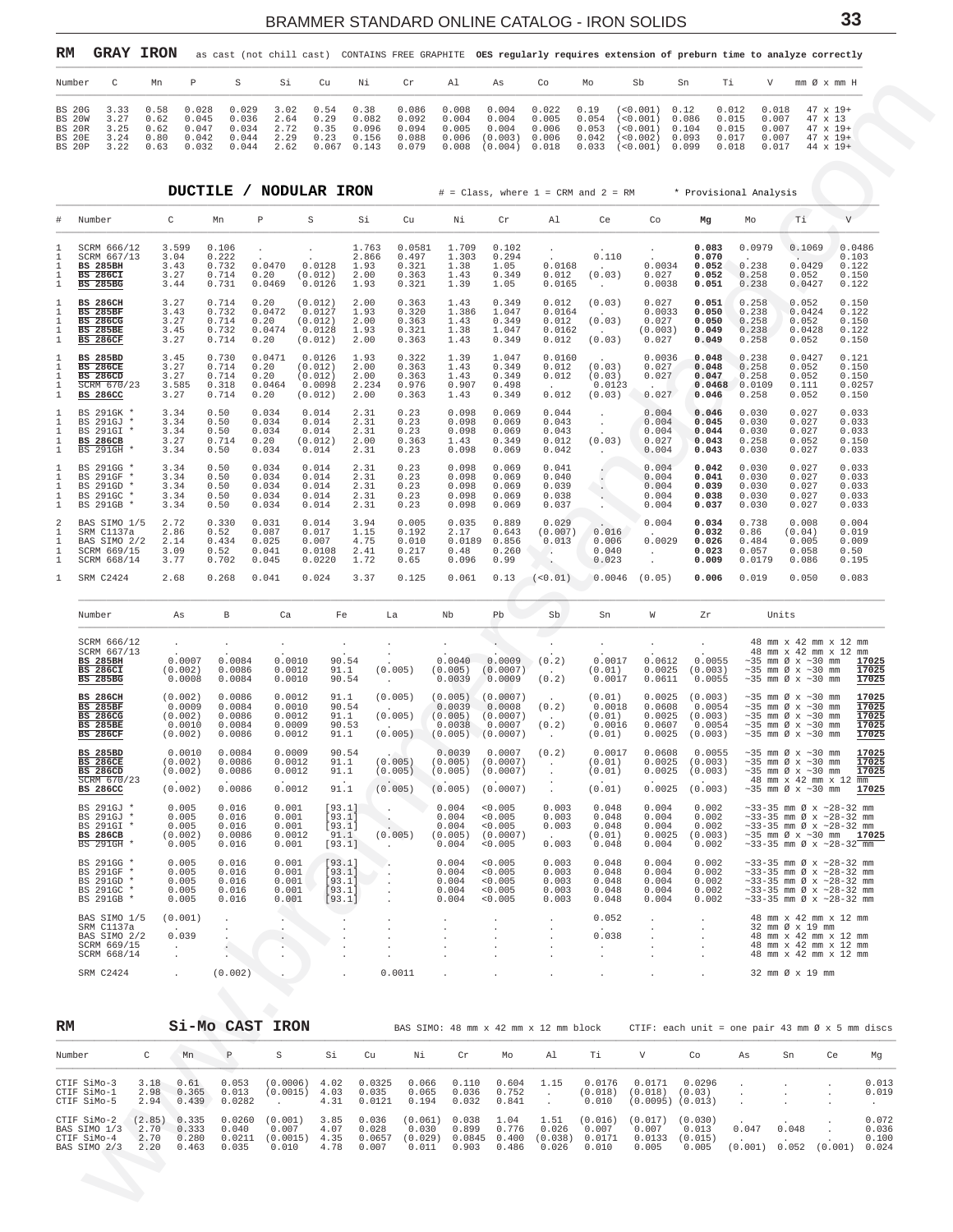### **CAST IRON WITH MAGNESIUM - continued on the next page**

<span id="page-33-0"></span>

|                                          | # = Class, where 1 = CRM and 2 = RM * Provisional Analysis                                       |                                      |                                           |                                                               |                                                                        |                                         |                                                              |                                                    |                                                             |                                             |                                                                                              |                                                                            |                                                                 |                                                                            |                                                          |                                               |                                            |
|------------------------------------------|--------------------------------------------------------------------------------------------------|--------------------------------------|-------------------------------------------|---------------------------------------------------------------|------------------------------------------------------------------------|-----------------------------------------|--------------------------------------------------------------|----------------------------------------------------|-------------------------------------------------------------|---------------------------------------------|----------------------------------------------------------------------------------------------|----------------------------------------------------------------------------|-----------------------------------------------------------------|----------------------------------------------------------------------------|----------------------------------------------------------|-----------------------------------------------|--------------------------------------------|
|                                          | # Number                                                                                         | $\overline{C}$                       | Mn                                        | P                                                             | S                                                                      | Si Si                                   | Cu                                                           | Ni                                                 | Cr                                                          | Mg                                          | Te                                                                                           | Al                                                                         | Ce                                                              | Co                                                                         | Mo                                                       | Ti                                            | V                                          |
| 1<br>1<br>1<br>1<br>2                    | CZ 20034 17b<br>CZ 20034 17a<br>CZ 20034 17c<br>Y 2863-11<br>CZ SPL17 43A                        | 4.38<br>4.30<br>4.08<br>4.03<br>3.98 | 0.501<br>0.494<br>0.503<br>0.61<br>1.322  | 0.089<br>0.115<br>0.104<br>0.613<br>0.190                     | 0.0040<br>0.0034<br>0.0033<br>0.026<br>0.008                           | 0.178<br>0.170<br>0.150<br>0.79<br>1.63 | 0.111<br>0.082<br>0.037<br>0.96<br>0.385                     | 2.34<br>2.38<br>2.32<br>0.46<br>0.411              | 0.200<br>0.200<br>0.178<br>1.65<br>0.032                    | 0.009<br>0.007<br>0.007<br>0.0075<br>(0.04) | $\sim$<br>$\ddot{\phantom{a}}$<br>$\cdot$<br>$\ddot{\phantom{a}}$<br>$\sim$                  | $(0.002)$ $(0.003)$<br>$(0.002)$ $(0.003)$<br>$(0.002)$ $(0.003)$<br>0.024 | 0.017                                                           | 0.043<br>0.043<br>0.043<br>0.045                                           | 0.030<br>0.030<br>0.030<br>0.94<br>0.152                 | 0.016<br>0.016<br>0.015<br>0.29<br>0.065      | 0.086<br>0.086<br>0.076<br>0.079<br>0.152  |
| 2<br>1<br>1<br>$\mathbf{1}$              | CZ SPL17 42A<br>Y 451045<br>CZ 02033 2g<br>SCRM 668/14<br>1 Y 2863-12                            | 3.94<br>3.90<br>3.78<br>3.77<br>3.77 | 0.764<br>0.12<br>0.096<br>0.702<br>0.158  | 0.294<br>0.023<br>0.125<br>0.045<br>0.053                     | 0.0040<br>0.0027<br>0.009<br>0.0220<br>0.057                           | 1.94<br>2.29<br>1.10<br>1.72<br>0.150   | 0.199<br>0.022<br>0.88<br>0.65<br>0.55                       | 0.492<br>0.45<br>0.650<br>0.096<br>0.192           | 0.145<br>0.028<br>0.027<br>0.99<br>2.31                     | (0.06)<br>0.033<br>0.036<br>0.009<br>0.0024 | $\sim$<br>(0.004)<br>$\sim 10^{-11}$                                                         | 0.087<br>0.019<br>$\sim 10^{-1}$<br>$\sim$                                 | 0.039<br>0.013<br>0.023<br>$\sim 100$                           | 0.010<br>0.012<br>$\sim 10^{-11}$<br>$\sim 10^{-1}$                        | 0.021<br>0.0030<br>(0.002)<br>0.0179<br>0.44             | 0.126<br>0.016<br>0.029<br>0.086<br>0.030     | 0.093<br>0.0014<br>0.017<br>0.195<br>0.229 |
| $\mathbf{1}$<br>$\mathbf{1}$             | 1 CZ 02033 2f 3.77<br>1 Y 4510251B-16 3.75<br>CZ 02033 3c<br>SCRM 666/12<br>2 Y 4510058B-18 3.59 | 3.68<br>3.599                        | 0.091<br>0.39<br>0.333<br>0.106<br>0.435  | 0.159<br>0.034<br>0.026<br><b>Contractor</b><br>0.047         | 0.009<br>0.012<br>0.007<br><b>Contractor</b><br>0.020                  | 1.23<br>1.69<br>2.15<br>1.763<br>1.68   | 0.89<br>0.423<br>0.421<br>0.0581<br>0.268                    | 0.658<br>0.60<br>0.040<br>1.709<br>0.595           | 0.022<br>0.52<br>0.100<br>0.102<br>0.526                    | 0.053<br>0.053<br>0.006<br>0.0838<br>0.042  | (0.005)<br><b>Contract</b>                                                                   | 0.024<br>0.061<br>0.024<br><b>Contract</b><br>$\sim$ $-$                   | 0.018<br>0.034<br>0.013<br>0.022                                | <b>Contractor</b><br>0.026<br><b>Contractor</b><br>$\sim 100$ km s $^{-1}$ | $(0.003)$ $(0.002)$<br>0.203<br>0.490<br>0.0979<br>0.180 | 0.021<br>0.036<br>0.021<br>0.1069<br>0.044    | 0.010<br>0.198<br>0.016<br>0.0486<br>0.174 |
| 2<br>2<br>$\overline{a}$<br>$\mathbf{1}$ | Y 4510058C-18 3.59<br>Y 4510058D-18 3.59<br>Y 4510058E-18 3.59<br>SCRM 670/22<br>2 CZ SPL17 31A  | 3.55<br>3.54                         | 0.435<br>0.435<br>0.435<br>0.300<br>0.041 | 0.047<br>0.047<br>0.047<br>0.040<br>0.025                     | 0.020<br>0.020<br>0.020<br>0.009<br>0.006                              | 1.68<br>1.68<br>1.68<br>2.25<br>2.10    | 0.268<br>0.268<br>0.268<br>0.96<br>0.005                     | 0.595<br>0.595<br>0.595<br>0.87<br>0.538           | 0.526<br>0.526<br>0.526<br>0.49<br>0.019                    | 0.039<br>0.036<br>0.032<br>0.044<br>0.070   | $\sim 10^{-1}$<br>$\alpha$ , $\alpha$ , $\alpha$ , $\alpha$                                  | $\sim$<br>$\sim$ $\sim$<br>$\sim 10^{-1}$                                  | 0.022<br>0.022<br>0.022<br>0.013<br>$0.005$ $(0.004)$ 0.022     | <b>Contract Contract</b><br><b>Contract</b><br>$\rightarrow$               | 0.180<br>0.180<br>0.180<br>0.014<br>0.004                | 0.044<br>0.044<br>0.044<br>0.104<br>0.007     | 0.174<br>0.174<br>0.174<br>0.019<br>0.008  |
| -1.<br>2<br>$\mathbf{1}$<br>2            | CZ 20034 15b<br>CZ SPL17 34A<br>CZ 20034 15c<br>CZ SPL17 32A<br>1 CZ 02033 3b                    | 3.52<br>3.48<br>3.47<br>3.39<br>3.38 | 0.048<br>0.980<br>0.060<br>0.288<br>0.260 | 0.054<br>0.105<br>0.054<br>0.037<br>0.012                     | 0.0031<br>0.008<br>0.0028<br>0.007<br>0.012                            | 1.66<br>2.29<br>1.68<br>2.74<br>1.74    | 1.322<br>0.230<br>1.123<br>0.306<br>0.400                    | 0.681<br>0.493<br>0.728<br>0.015<br>0.049          | 0.067<br>0.102<br>0.078<br>0.060<br>0.235                   | 0.037<br>0.026<br>0.040<br>0.024<br>0.012   | <b>Contract</b><br>$\sim 100$<br>$\sim$ $\sim$<br>$\sim 100$                                 | 0.029<br>0.010<br>0.010<br>0.029<br>0.026                                  | 0.021<br>0.008<br>0.030<br>(0.004)<br>0.006                     | 0.027<br>0.025<br>0.026<br>(0.002)<br>0.012                                | 0.004<br>0.072<br>(0.002)<br>0.116<br>0.456              | 0.025<br>0.044<br>0.036<br>0.044<br>0.023     | 0.013<br>0.073<br>0.019<br>0.005<br>0.009  |
|                                          | # Number C Mn P                                                                                  |                                      |                                           |                                                               | S                                                                      | Si                                      | Cu                                                           | Ni                                                 | Cr                                                          | Mg                                          | Te                                                                                           | Al <i>A</i>                                                                | Ce                                                              | Co                                                                         | Mo                                                       | Ti                                            | V                                          |
| $\mathbf{1}$<br>$\mathbf{1}$             | 2 CZ SPL17 40A<br>VS ChG 28<br>CZ 20034 14b<br>1 CZ 02033 3d<br>1 CZ 02033 1f                    | 3.38<br>3.29<br>3.26<br>3.24<br>3.23 | 0.042<br>0.414<br>0.240<br>0.317<br>0.693 | 0.021<br>0.025<br>0.008<br>0.043                              | 0.0035<br>0.015<br>$0.0115$ 0.0096<br>0.006<br>0.005                   | 1.98<br>2.22<br>2.34<br>2.12<br>2.68    | 0.010<br>1.29<br>0.640<br>0.396<br>0.018                     | 0.045<br>0.166<br>0.020<br>0.025<br>0.373          | 0.031<br>0.127<br>0.042<br>0.236<br>0.035                   | 0.007<br>0.010<br>0.015<br>0.016<br>0.070   | $\cdot$<br>$\sim$<br>$\sim 10^{-11}$                                                         | 0.015<br>0.012<br>0.055 0.006<br>$(0.007)$ 0.073 0.036                     | $0.096$ $0.012$<br>$\sim$ $\sim$<br>0.012                       | 0.027<br><b>Contract Contract</b><br>0.005<br>0.014<br>0.024               | 0.005<br>0.0024<br>0.635<br>0.453<br>0.182               | 0.015<br>0.0041<br>0.021<br>0.016<br>0.041    | 0.014<br>0.0020<br>0.012<br>0.072<br>0.014 |
| $\mathbf{1}$<br>$\mathbf{1}$             | 1 CZ 20034 13c<br>CZ 20034 14c<br>CZ 20034 13a<br>1 CZ 20034 13b 3.12<br>1 VS ChG 24             | 3.15<br>3.14<br>3.13<br>3.05         | 0.704<br>0.275<br>0.691<br>0.692<br>0.245 | 0.0261<br>0.0162<br>0.0244<br>$0.0243$ $0.0041$<br>0.260      | 0.0044<br>0.0081<br>0.0046<br>0.0048                                   | 2.23<br>2.49<br>2.19<br>2.12<br>2.50    | 0.089<br>0.585<br>0.021<br>0.021<br>0.100                    | 1.299<br>0.030<br>1.266<br>1.313<br>0.87           | 0.124<br>0.045<br>0.122<br>0.125<br>0.031                   | 0.064<br>0.017<br>0.053<br>0.054<br>0.015   | $\sim$<br>$\sqrt{1 + \frac{1}{2}}$<br>$\sim$ $\sim$                                          | 0.022<br>0.007<br>0.017<br>0.007                                           | 0.011<br>0.019<br>0.011<br>$0.019$ $0.011$<br><b>Contractor</b> | 0.024<br>0.009<br>0.024<br>0.024<br><b>Contract</b>                        | 0.360<br>0.646<br>0.364<br>0.364<br>0.031                | 0.015<br>0.018<br>0.014<br>0.012<br>0.060     | 0.043<br>0.013<br>0.048<br>0.048<br>0.0067 |
| $\mathbf{1}$<br>$\mathbf{1}$             | 1 Y 2863-9<br>VS ChM5/1<br>SCRM 667/13<br>1 BS CC-11A<br>$1$ BS $CC-11B$                         | 3.04<br>3.04<br>3.04<br>3.07<br>2.97 | 1.43<br>0.311<br>0.222<br>1.23<br>1.17    | 0.049<br>0.056<br><b>Contractor</b><br>0.020                  | 0.015<br>0.016<br><b>Contractor</b><br>$0.020$ $0.011$ $1.90$<br>0.008 | 1.53<br>1.37<br>2.866<br>1.94           | 0.269<br><b>Carl Corporation</b><br>0.497<br>0.007<br>0.0210 | 1.59<br>$\sim 10^{-11}$<br>1.303<br>0.046<br>0.173 | 0.72<br><b>Contract Contract</b><br>0.294<br>0.048<br>0.189 | 0.043<br>0.045<br>0.070<br>0.014<br>0.025   | $\mathcal{O}(\mathcal{O}_\mathcal{A})$<br><b>Contract</b><br>$\sim$ $\sim$<br>0.026<br>0.019 | 0.013<br>$\sim 10^{-10}$<br>0.0055 0.018<br>0.028                          | 0.110<br>0.045                                                  | $\sim 10^{-11}$<br>$\frac{1}{2}$ .<br>(0.007)<br>(0.022)                   | 1.38<br>$\sim 10^{-10}$ m $^{-1}$<br>0.0063<br>0.018     | 0.212<br><b>Contractor</b><br>0.0091<br>0.031 | 0.41<br>0.103<br>0.0066<br>0.0179          |
| 1<br>2                                   | $1$ VS ChM $6/1$<br>VS ChM8/1<br>CZ SPL17 36A 3.02<br>1 VS ChM13<br>1 SCRM 669/14                | 3.03<br>3.02<br>2.96<br>2.955        | 0.54<br>0.83<br>0.057<br>1.05<br>0.526    | 0.055<br>0.055<br>0.026<br>$0.043$ 0.009<br><b>Contractor</b> | 0.0074<br>0.0034<br>0.010<br><b>Contractor</b>                         | 2.75<br>3.39<br>2.13<br>2.98<br>2.201   | $\sim 10^{-11}$<br>0.007<br>0.062<br>0.194                   | $\sim$ $-$<br>0.011<br>1.65<br>0.473               | 0.014<br>0.273<br>0.214                                     | 0.072<br>0.105<br>0.012<br>0.09<br>0.0224   | $\sim$<br>$\sim 10^{-1}$<br>$\sim 10^{-1}$<br>$\sim 10^{-11}$<br>$\sim 100$                  | 0.022<br>0.041<br>0.065<br><b>Contractor</b>                               | $(0.003)$ 0.0007 $(0.004)$<br><b>Contractor</b><br>0.0415       | $\cdot$                                                                    | 0.004<br><b>Contract Contract</b><br>0.0550              | <b>Contractor</b><br>0.021<br>0.018<br>0.0499 | 0.021<br>0.0096<br>0.532                   |
| 1<br>1                                   | 1 VS ChG 26<br>VS ChM10<br>SRM C1137a<br>2 CZ SPL17 33A 2.75<br>1 SRM C2424                      | (2.9)<br>2.89<br>2.86<br>2.68        | 0.126<br>0.43<br>0.52<br>0.710<br>0.268   | 0.123<br>0.067<br>0.087<br>0.060<br>0.041                     | 0.0041<br>0.017<br>0.017<br>0.007<br>0.024                             | 2.98<br>1.13<br>1.15<br>3.10<br>3.37    | 0.014<br>0.082<br>0.192<br>0.730<br>0.125                    | 1.52<br>0.85<br>2.17<br>0.389<br>0.061             | 0.050<br>0.067<br>0.643<br>0.239<br>0.13                    | 0.044<br>0.024<br>0.032<br>0.021<br>0.006   | $\sim$<br>$\sim 10^{-11}$<br>$\sim 10^{-1}$<br>$\sim 10^{-1}$                                | 0.038<br>0.005<br>(0.007) 0.016<br>0.054<br>(< 0.01)                       | 0.026                                                           | $\sim$<br>0.015<br>$0.0046$ (0.05)                                         | 0.075<br><b>Contract</b><br>0.86<br>0.220<br>0.019       | 0.0026<br>0.028<br>(0.04)<br>0.130<br>0.050   | 0.040<br>0.079<br>0.019<br>0.356<br>0.083  |
|                                          | 1 VS ChM9<br>1 VS ChM11<br>1 Y 2863-7                                                            | 2.61<br>2.26<br>1.98                 | 1.28<br>0.77<br>3.42                      | 0.075<br>0.032<br>0.067                                       | 0.021<br>0.011<br>$0.0061$ 3.10                                        | 1.59<br>2.32                            | 0.095<br>0.067<br>0.089                                      | 0.38<br>1.75<br>4.47                               | 0.083<br>0.122<br>0.150                                     | 0.011<br>0.066<br>0.050                     | $\sim 10^{-10}$                                                                              | 0.016<br>0.035                                                             | $\sim 10^{-11}$<br>0.019                                        | <b>SALE</b>                                                                | 0.052                                                    | 0.027<br>0.014<br>0.060                       | 0.068<br>0.0044<br>0.87                    |
|                                          | # Number                                                                                         | C                                    | Mn                                        | Р                                                             | $\rm S$                                                                | Si                                      | Cu                                                           | Νi                                                 | Cr                                                          | Mq                                          | Te                                                                                           | Al                                                                         | Ce                                                              | Co                                                                         | Mo                                                       | Тi                                            | V                                          |
|                                          |                                                                                                  |                                      |                                           | BS: 28-34 mm Ø x 17-35 mm                                     |                                                                        |                                         | CKD 24x: 37 mm x 37 mm x ~15-20 mm<br>CZ: 40 mm Ø x 18 mm    |                                                    |                                                             |                                             | SCRM: 48 mm x 42 mm x 12 mm<br>SRM: 32 mm Ø x 19 mm                                          |                                                                            |                                                                 |                                                                            | VS: $\sim$ 40 mm Ø x $\sim$ 40 mm<br>Y: 30 mm Ø x 30 mm  |                                               |                                            |
|                                          |                                                                                                  |                                      |                                           |                                                               |                                                                        |                                         |                                                              |                                                    |                                                             |                                             |                                                                                              |                                                                            |                                                                 |                                                                            |                                                          |                                               |                                            |
|                                          |                                                                                                  |                                      |                                           |                                                               |                                                                        |                                         |                                                              |                                                    |                                                             |                                             |                                                                                              |                                                                            |                                                                 |                                                                            |                                                          |                                               |                                            |
|                                          |                                                                                                  |                                      |                                           |                                                               |                                                                        |                                         |                                                              |                                                    |                                                             |                                             |                                                                                              |                                                                            |                                                                 |                                                                            |                                                          |                                               |                                            |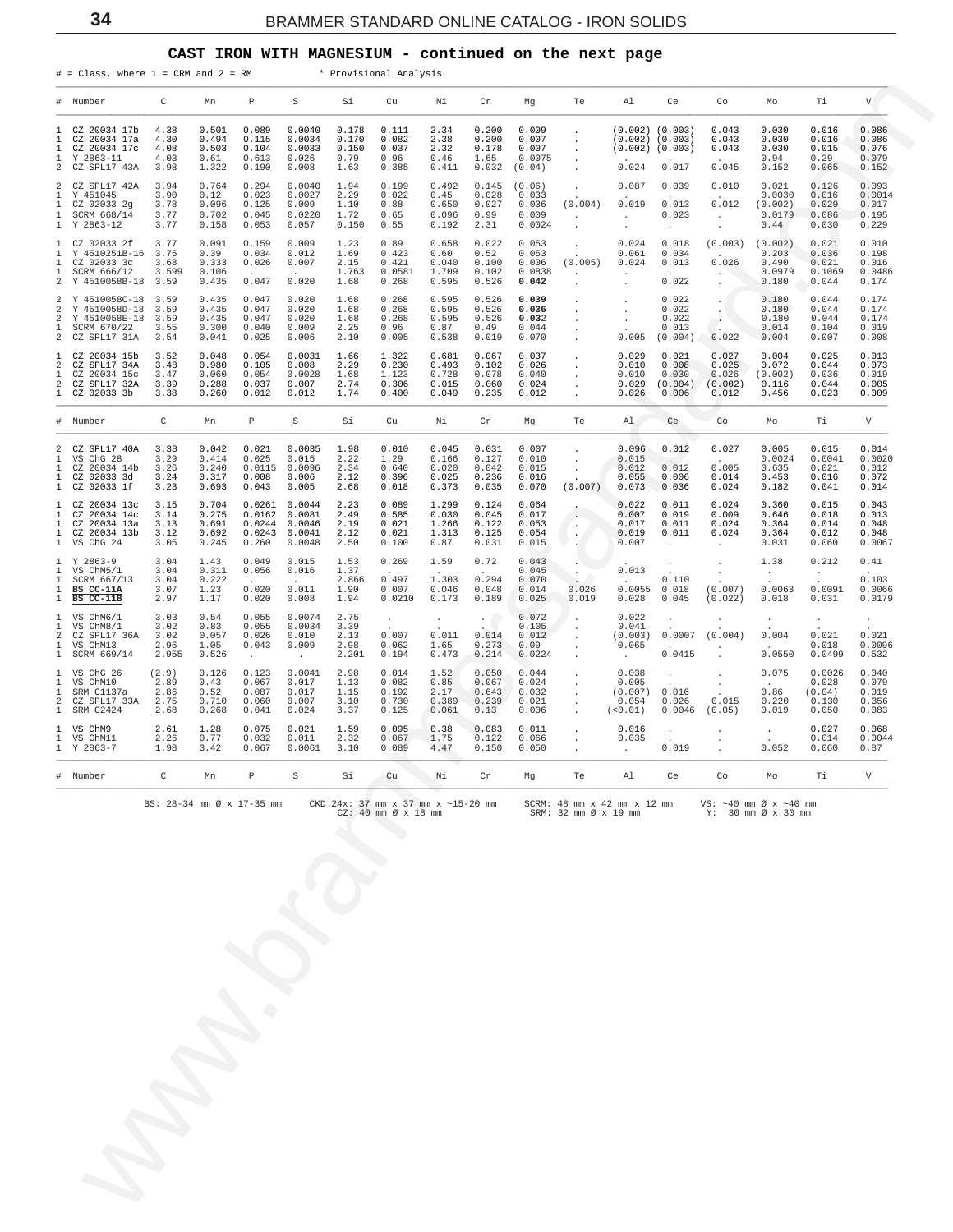### **CAST IRON WITH MAGNESIUM - continued from the previous page**

<span id="page-34-0"></span>

| (0.0002)<br>(0.001)<br>(0.002)<br>(0.002)<br>0.004<br>$\cdot$<br>$\ddot{\phantom{a}}$<br>(0.0002)<br>(0.001)<br>(0.002)<br>(0.002)<br>0.004<br>$\sim$<br>$\cdot$<br>(0.0006)<br>(0.002)<br>(0.002)<br>(0.002)<br>0.004<br>$\mathbf{r}$<br>$\ddot{\phantom{a}}$<br>(0.022)<br>0.053<br>0.33<br>(0.0057)<br>(0.174)<br>(0.108)<br>0.010<br>$\sim$<br>0.0014<br>(0.002)<br>0.008<br>0.014<br>(0.004)<br>0.067<br>0.038 Zn:0.013<br>$\sim$<br>$\cdot$<br>0.0036<br>(0.002)<br>0.045<br>0.020<br>0.015<br>0.027<br>0.020 Zn:0.013<br>$\cdot$<br>$\overline{\phantom{a}}$<br>$\cdot$<br>$\cdot$<br>0.0023<br>0.008<br>0.006<br>0.029<br>0.015<br>(0.004)<br>Zn: 0.020<br>$\cdot$<br>$\cdot$<br><b>Carl Corporation</b><br>$\sim$<br>$\sim$<br>$\sim$<br>$\sim$<br>$\sim$<br>$\mathbf{r}$<br>0.0078<br>(0.0097)<br>0.21<br>(0.056)<br>(0.471)<br>(0.307)<br>0.13<br>$\cdot$<br>0.0020<br>(0.002)<br>0.005<br>0.028<br>0.014<br>(0.003)<br>(0.005)<br>Zn: 0.018<br>$\cdot$<br>0.0044<br>0.016<br>0.030<br>last<br>$\sim$ $\sim$<br>$\sim$<br>$\sim$<br>$\cdot$<br>$\sim 100$<br>$\ddot{\phantom{0}}$<br>0.005<br>0.0044<br>(0.002)<br>0.009<br>(0.003)<br>$\cdot$<br>$\ddot{\phantom{0}}$<br>$\ddot{\phantom{0}}$<br>$\sim 10^{-10}$<br><b>Contract Contract</b><br>$\sim$<br>$\ddot{\phantom{a}}$<br>$\cdot$<br>$\cdot$<br>0.024<br>$\cdot$<br>0.024<br><b>COLL</b><br>0.024<br>$\sim$<br>0.024<br>last<br>$\hat{\mathbb{R}}$<br>$\cdot$<br>$\sim$<br>$\mathbf{A} = \mathbf{0}$ .<br>$\sim$<br>$\cdot$<br>(0.0004)<br>(0.003)<br>(0.005)<br>$\overline{a}$<br>0.0033<br>0.010<br>0.058<br>0.005<br>0.007<br>0.0076<br>(0.005)<br>0.014<br>(0.006)<br>0.007<br>0.051<br>$0.016$ $Zn:0.007$<br><b>Carl Corporation</b><br>0.0057<br>0.008<br>0.056<br>0.006<br>0.004<br>Maria Bar<br>$\sim$<br>$\cdot$<br>0.022<br>(0.0005)<br>(0.007)<br>0.023<br>(0.012)<br>$(0.008)$ Zn: $0.011$<br>$\sim 10^{-11}$<br>$\cdot$<br>0.0042<br>0.001<br>0.009<br>0.019<br>$\sim$<br>$\sim 100$<br>$\mathbf{r}$<br>$\sim$<br>В<br>Bi<br>Fe<br>Nb<br>Pb<br>Sb<br>W<br>Other<br>As<br>Ca<br>La<br>Se<br>Sn<br>Zr<br>0.0008<br>(0.004)<br>Zn:(0.002)<br>$\cdot$<br>$\cdot$<br>$\sim$<br>0.015<br>0.0017<br><b>Contract Contract</b><br>$\sim$<br>$\sim$<br>$\sim$<br>0.0100<br>0.007<br>(0.005)<br>0.016<br>0.028<br>(0.005)<br>0.014<br>Zn: 0.009<br>0.0071<br>(0.002)<br>0.005<br>0.007<br>0.009<br>$\sim$<br>$\cdot$<br>0.022<br>0.0043<br>(0.001)<br>0.009<br>0.030<br>(0.008)<br>$\sim 10^{-11}$<br>$\mathcal{A}^{\mathcal{A}}$<br>Ŀ.<br>(0.002)<br>0.014<br>(0.003)<br>(0.02)<br>$\cdot$<br>0.0123<br>0.020<br>0.025<br>(0.003)<br>0.013<br>Zn: 0.010<br>$\cdot$<br>(0.002)<br>0.014<br>(0.003)<br>0.029<br>$\sim$<br>$\cdot$<br>(0.002)<br>0.014<br>(0.003)<br>0.023<br>$\blacksquare$<br>$\cdot$<br>0.009<br>0.077<br>$\sim 10^{-11}$<br>$\cdot$<br>$\sim$<br>$\sim$<br>$\blacksquare$<br>(0.041)<br>0.153<br>0.11<br>$(0.093)$ $(0.116)$<br>(0.124)<br>$\sim 10^{-11}$<br>$\sim$<br>$\sim$<br>$\sim$<br>$\sim$<br>$\sim$ $-$<br>$\cdot$<br>$\sim$<br>0.0018<br>0.0008<br>(0.005)<br>(0.0009)<br>93.6<br>(0.004)<br>(0.007)<br>(0.002)<br>$(0.01)$ Zn:0.0032 $(0.004)$<br>(0.017)<br>(0.0025)<br>17025<br>0.0074<br>0.0033<br>(0.016)<br>(0.002)<br>93.2<br>(0.008)<br>0.043<br>0.014<br>$0.026$ Zn:0.008<br>0.021<br>0.028<br>0.0165<br>17025<br>$\cdot$<br>$\cdot$<br>$\ddot{\phantom{1}}$<br>$\cdot$<br>$\cdot$<br>$\cdot$<br>0.022<br>(0.007)<br>0.016<br>(0.002)<br>Zn:(0.002)<br>$\blacksquare$ .<br>$\blacksquare$<br>$\ddot{\phantom{a}}$<br>$\mathbf{r}$<br>$\cdot$<br>$\cdot$<br>$\ddot{\phantom{a}}$<br>$\cdot$<br>0.031<br>$\cdot$<br>$\blacksquare$<br>$\cdot$<br>$\cdot$<br>$\sim$<br>$\cdot$<br>$\cdot$<br>$\cdot$<br>0.0064<br>(0.002)<br>0.032<br>0.010<br>0.019<br>0.039<br>$0.079$ Zn: $0.009$<br>$\ddot{\phantom{a}}$<br>$\sim$<br>(0.002)<br>0.0011<br>$\lambda$<br>$\cdot$<br>$\cdot$<br>$\ddot{\phantom{a}}$<br>$\cdot$<br>(0.021)<br>0.100<br>0.041<br>$(0.0025)$ $(0.010)$<br>(0.0073)<br>В<br>Bi<br>Ca<br>Nb<br>Pb<br>W<br>Zr<br>Other<br>As<br>Fe<br>La<br>Sb<br>Se<br>Sn<br>BS: 28-35 mm Ø x 17-35 mm<br>$CZ: 40$ mm $\varnothing \times 18$ mm<br>SRM: 32 mm Ø x 19 mm<br>VS ChM: $\sim$ 39 mm Ø x $\sim$ 39 mm<br>SCRM: 48 mm x 42 mm x 12 mm<br>Y: 30-35 mm Ø x 18-30 mm<br>VS ChG: $\sim$ 34 mm x $\sim$ 35 mm X $\sim$ 22 mm | CZ 20034 17b 0.008<br>CZ 20034 17a 0.007<br>CZ 20034 17c 0.0005<br>$Y$ 2863-11<br>CZ SPL17 43A<br>CZ SPL17 42A<br>Y 451045<br>CZ 02033 2g<br>SCRM 668/14<br>$Y$ 2863-12<br>CZ 02033 2f<br>∪4 ∪4∪33 2t .<br>Y 4510251B-16 .<br>CZ 02033 3c (0.007)<br>SCRM 666/12<br>Y 4510058B-18 0.0021<br>Y 4510058C-18 0.0021<br>Y 4510058D-18 0.0021<br>Y 4510058E-18 0.0021<br>SCRM 670/22<br>CZ SPL17 31A<br>CZ 20034 15b (0.003)<br>CZ SPL17 34A<br>CZ 20034 15c (0.003)<br>CZ SPL17 32A<br>CZ 02033 3b<br>Number<br>CZ SPL17 40A<br>VS ChG 28<br>CZ 20034 14b 0.034<br>CZ 02033 3d (0.018)<br>CZ 02033 1f<br>CZ 20034 13c (0.002)<br>CZ 20034 14c 0.035<br>CZ 20034 13a (0.002)<br>CZ 20034 13b (0.002)<br>VS ChG 24<br>$Y$ 2863-9<br>VS ChM5/1<br>SCRM 667/13<br>BS CC-11A<br>BS CC-11B<br>VS ChM6/1<br>VS ChM8/1<br>CZ SPL17 36A<br>VS ChM13<br>SCRM 669/14<br>VS ChG 26<br>VS ChM10<br>SRM C1137a<br>CZ SPL17 33A<br>SRM C2424<br>VS ChM9<br>VS ChM11<br>$Y$ 2863-7<br>Number | Number | Αs | В | Bi | Ca | Fe | La | Nb | Pb | Sb | Se | Sn | W | Zr | Other |
|------------------------------------------------------------------------------------------------------------------------------------------------------------------------------------------------------------------------------------------------------------------------------------------------------------------------------------------------------------------------------------------------------------------------------------------------------------------------------------------------------------------------------------------------------------------------------------------------------------------------------------------------------------------------------------------------------------------------------------------------------------------------------------------------------------------------------------------------------------------------------------------------------------------------------------------------------------------------------------------------------------------------------------------------------------------------------------------------------------------------------------------------------------------------------------------------------------------------------------------------------------------------------------------------------------------------------------------------------------------------------------------------------------------------------------------------------------------------------------------------------------------------------------------------------------------------------------------------------------------------------------------------------------------------------------------------------------------------------------------------------------------------------------------------------------------------------------------------------------------------------------------------------------------------------------------------------------------------------------------------------------------------------------------------------------------------------------------------------------------------------------------------------------------------------------------------------------------------------------------------------------------------------------------------------------------------------------------------------------------------------------------------------------------------------------------------------------------------------------------------------------------------------------------------------------------------------------------------------------------------------------------------------------------------------------------------------------------------------------------------------------------------------------------------------------------------------------------------------------------------------------------------------------------------------------------------------------------------------------------------------------------------------------------------------------------------------------------------------------------------------------------------------------------------------------------------------------------------------------------------------------------------------------------------------------------------------------------------------------------------------------------------------------------------------------------------------------------------------------------------------------------------------------------------------------------------------------------------------------------------------------------------------------------------------------------------------------------------------------------------------------------------------------------------------------------------------------------------------------------------------------------------------------------------------------------------------------------------------------------------------------------------------------------------------------------------------------------------------------------------------------------------------------------------------------------------------------------------------------------------------------------------------------------------------------------------------------------|--------------------------------------------------------------------------------------------------------------------------------------------------------------------------------------------------------------------------------------------------------------------------------------------------------------------------------------------------------------------------------------------------------------------------------------------------------------------------------------------------------------------------------------------------------------------------------------------------------------------------------------------------------------------------------------------------------------------------------------------------------------------------------------------------------------------------------------------------------------------------------------------------------------------------------------------------------------------------|--------|----|---|----|----|----|----|----|----|----|----|----|---|----|-------|
|                                                                                                                                                                                                                                                                                                                                                                                                                                                                                                                                                                                                                                                                                                                                                                                                                                                                                                                                                                                                                                                                                                                                                                                                                                                                                                                                                                                                                                                                                                                                                                                                                                                                                                                                                                                                                                                                                                                                                                                                                                                                                                                                                                                                                                                                                                                                                                                                                                                                                                                                                                                                                                                                                                                                                                                                                                                                                                                                                                                                                                                                                                                                                                                                                                                                                                                                                                                                                                                                                                                                                                                                                                                                                                                                                                                                                                                                                                                                                                                                                                                                                                                                                                                                                                                                                                                                          |                                                                                                                                                                                                                                                                                                                                                                                                                                                                                                                                                                                                                                                                                                                                                                                                                                                                                                                                                                          |        |    |   |    |    |    |    |    |    |    |    |    |   |    |       |
|                                                                                                                                                                                                                                                                                                                                                                                                                                                                                                                                                                                                                                                                                                                                                                                                                                                                                                                                                                                                                                                                                                                                                                                                                                                                                                                                                                                                                                                                                                                                                                                                                                                                                                                                                                                                                                                                                                                                                                                                                                                                                                                                                                                                                                                                                                                                                                                                                                                                                                                                                                                                                                                                                                                                                                                                                                                                                                                                                                                                                                                                                                                                                                                                                                                                                                                                                                                                                                                                                                                                                                                                                                                                                                                                                                                                                                                                                                                                                                                                                                                                                                                                                                                                                                                                                                                                          |                                                                                                                                                                                                                                                                                                                                                                                                                                                                                                                                                                                                                                                                                                                                                                                                                                                                                                                                                                          |        |    |   |    |    |    |    |    |    |    |    |    |   |    |       |
|                                                                                                                                                                                                                                                                                                                                                                                                                                                                                                                                                                                                                                                                                                                                                                                                                                                                                                                                                                                                                                                                                                                                                                                                                                                                                                                                                                                                                                                                                                                                                                                                                                                                                                                                                                                                                                                                                                                                                                                                                                                                                                                                                                                                                                                                                                                                                                                                                                                                                                                                                                                                                                                                                                                                                                                                                                                                                                                                                                                                                                                                                                                                                                                                                                                                                                                                                                                                                                                                                                                                                                                                                                                                                                                                                                                                                                                                                                                                                                                                                                                                                                                                                                                                                                                                                                                                          |                                                                                                                                                                                                                                                                                                                                                                                                                                                                                                                                                                                                                                                                                                                                                                                                                                                                                                                                                                          |        |    |   |    |    |    |    |    |    |    |    |    |   |    |       |
|                                                                                                                                                                                                                                                                                                                                                                                                                                                                                                                                                                                                                                                                                                                                                                                                                                                                                                                                                                                                                                                                                                                                                                                                                                                                                                                                                                                                                                                                                                                                                                                                                                                                                                                                                                                                                                                                                                                                                                                                                                                                                                                                                                                                                                                                                                                                                                                                                                                                                                                                                                                                                                                                                                                                                                                                                                                                                                                                                                                                                                                                                                                                                                                                                                                                                                                                                                                                                                                                                                                                                                                                                                                                                                                                                                                                                                                                                                                                                                                                                                                                                                                                                                                                                                                                                                                                          |                                                                                                                                                                                                                                                                                                                                                                                                                                                                                                                                                                                                                                                                                                                                                                                                                                                                                                                                                                          |        |    |   |    |    |    |    |    |    |    |    |    |   |    |       |
|                                                                                                                                                                                                                                                                                                                                                                                                                                                                                                                                                                                                                                                                                                                                                                                                                                                                                                                                                                                                                                                                                                                                                                                                                                                                                                                                                                                                                                                                                                                                                                                                                                                                                                                                                                                                                                                                                                                                                                                                                                                                                                                                                                                                                                                                                                                                                                                                                                                                                                                                                                                                                                                                                                                                                                                                                                                                                                                                                                                                                                                                                                                                                                                                                                                                                                                                                                                                                                                                                                                                                                                                                                                                                                                                                                                                                                                                                                                                                                                                                                                                                                                                                                                                                                                                                                                                          |                                                                                                                                                                                                                                                                                                                                                                                                                                                                                                                                                                                                                                                                                                                                                                                                                                                                                                                                                                          |        |    |   |    |    |    |    |    |    |    |    |    |   |    |       |
|                                                                                                                                                                                                                                                                                                                                                                                                                                                                                                                                                                                                                                                                                                                                                                                                                                                                                                                                                                                                                                                                                                                                                                                                                                                                                                                                                                                                                                                                                                                                                                                                                                                                                                                                                                                                                                                                                                                                                                                                                                                                                                                                                                                                                                                                                                                                                                                                                                                                                                                                                                                                                                                                                                                                                                                                                                                                                                                                                                                                                                                                                                                                                                                                                                                                                                                                                                                                                                                                                                                                                                                                                                                                                                                                                                                                                                                                                                                                                                                                                                                                                                                                                                                                                                                                                                                                          |                                                                                                                                                                                                                                                                                                                                                                                                                                                                                                                                                                                                                                                                                                                                                                                                                                                                                                                                                                          |        |    |   |    |    |    |    |    |    |    |    |    |   |    |       |
|                                                                                                                                                                                                                                                                                                                                                                                                                                                                                                                                                                                                                                                                                                                                                                                                                                                                                                                                                                                                                                                                                                                                                                                                                                                                                                                                                                                                                                                                                                                                                                                                                                                                                                                                                                                                                                                                                                                                                                                                                                                                                                                                                                                                                                                                                                                                                                                                                                                                                                                                                                                                                                                                                                                                                                                                                                                                                                                                                                                                                                                                                                                                                                                                                                                                                                                                                                                                                                                                                                                                                                                                                                                                                                                                                                                                                                                                                                                                                                                                                                                                                                                                                                                                                                                                                                                                          |                                                                                                                                                                                                                                                                                                                                                                                                                                                                                                                                                                                                                                                                                                                                                                                                                                                                                                                                                                          |        |    |   |    |    |    |    |    |    |    |    |    |   |    |       |
|                                                                                                                                                                                                                                                                                                                                                                                                                                                                                                                                                                                                                                                                                                                                                                                                                                                                                                                                                                                                                                                                                                                                                                                                                                                                                                                                                                                                                                                                                                                                                                                                                                                                                                                                                                                                                                                                                                                                                                                                                                                                                                                                                                                                                                                                                                                                                                                                                                                                                                                                                                                                                                                                                                                                                                                                                                                                                                                                                                                                                                                                                                                                                                                                                                                                                                                                                                                                                                                                                                                                                                                                                                                                                                                                                                                                                                                                                                                                                                                                                                                                                                                                                                                                                                                                                                                                          |                                                                                                                                                                                                                                                                                                                                                                                                                                                                                                                                                                                                                                                                                                                                                                                                                                                                                                                                                                          |        |    |   |    |    |    |    |    |    |    |    |    |   |    |       |
|                                                                                                                                                                                                                                                                                                                                                                                                                                                                                                                                                                                                                                                                                                                                                                                                                                                                                                                                                                                                                                                                                                                                                                                                                                                                                                                                                                                                                                                                                                                                                                                                                                                                                                                                                                                                                                                                                                                                                                                                                                                                                                                                                                                                                                                                                                                                                                                                                                                                                                                                                                                                                                                                                                                                                                                                                                                                                                                                                                                                                                                                                                                                                                                                                                                                                                                                                                                                                                                                                                                                                                                                                                                                                                                                                                                                                                                                                                                                                                                                                                                                                                                                                                                                                                                                                                                                          |                                                                                                                                                                                                                                                                                                                                                                                                                                                                                                                                                                                                                                                                                                                                                                                                                                                                                                                                                                          |        |    |   |    |    |    |    |    |    |    |    |    |   |    |       |
|                                                                                                                                                                                                                                                                                                                                                                                                                                                                                                                                                                                                                                                                                                                                                                                                                                                                                                                                                                                                                                                                                                                                                                                                                                                                                                                                                                                                                                                                                                                                                                                                                                                                                                                                                                                                                                                                                                                                                                                                                                                                                                                                                                                                                                                                                                                                                                                                                                                                                                                                                                                                                                                                                                                                                                                                                                                                                                                                                                                                                                                                                                                                                                                                                                                                                                                                                                                                                                                                                                                                                                                                                                                                                                                                                                                                                                                                                                                                                                                                                                                                                                                                                                                                                                                                                                                                          |                                                                                                                                                                                                                                                                                                                                                                                                                                                                                                                                                                                                                                                                                                                                                                                                                                                                                                                                                                          |        |    |   |    |    |    |    |    |    |    |    |    |   |    |       |
|                                                                                                                                                                                                                                                                                                                                                                                                                                                                                                                                                                                                                                                                                                                                                                                                                                                                                                                                                                                                                                                                                                                                                                                                                                                                                                                                                                                                                                                                                                                                                                                                                                                                                                                                                                                                                                                                                                                                                                                                                                                                                                                                                                                                                                                                                                                                                                                                                                                                                                                                                                                                                                                                                                                                                                                                                                                                                                                                                                                                                                                                                                                                                                                                                                                                                                                                                                                                                                                                                                                                                                                                                                                                                                                                                                                                                                                                                                                                                                                                                                                                                                                                                                                                                                                                                                                                          |                                                                                                                                                                                                                                                                                                                                                                                                                                                                                                                                                                                                                                                                                                                                                                                                                                                                                                                                                                          |        |    |   |    |    |    |    |    |    |    |    |    |   |    |       |
|                                                                                                                                                                                                                                                                                                                                                                                                                                                                                                                                                                                                                                                                                                                                                                                                                                                                                                                                                                                                                                                                                                                                                                                                                                                                                                                                                                                                                                                                                                                                                                                                                                                                                                                                                                                                                                                                                                                                                                                                                                                                                                                                                                                                                                                                                                                                                                                                                                                                                                                                                                                                                                                                                                                                                                                                                                                                                                                                                                                                                                                                                                                                                                                                                                                                                                                                                                                                                                                                                                                                                                                                                                                                                                                                                                                                                                                                                                                                                                                                                                                                                                                                                                                                                                                                                                                                          |                                                                                                                                                                                                                                                                                                                                                                                                                                                                                                                                                                                                                                                                                                                                                                                                                                                                                                                                                                          |        |    |   |    |    |    |    |    |    |    |    |    |   |    |       |
|                                                                                                                                                                                                                                                                                                                                                                                                                                                                                                                                                                                                                                                                                                                                                                                                                                                                                                                                                                                                                                                                                                                                                                                                                                                                                                                                                                                                                                                                                                                                                                                                                                                                                                                                                                                                                                                                                                                                                                                                                                                                                                                                                                                                                                                                                                                                                                                                                                                                                                                                                                                                                                                                                                                                                                                                                                                                                                                                                                                                                                                                                                                                                                                                                                                                                                                                                                                                                                                                                                                                                                                                                                                                                                                                                                                                                                                                                                                                                                                                                                                                                                                                                                                                                                                                                                                                          |                                                                                                                                                                                                                                                                                                                                                                                                                                                                                                                                                                                                                                                                                                                                                                                                                                                                                                                                                                          |        |    |   |    |    |    |    |    |    |    |    |    |   |    |       |
|                                                                                                                                                                                                                                                                                                                                                                                                                                                                                                                                                                                                                                                                                                                                                                                                                                                                                                                                                                                                                                                                                                                                                                                                                                                                                                                                                                                                                                                                                                                                                                                                                                                                                                                                                                                                                                                                                                                                                                                                                                                                                                                                                                                                                                                                                                                                                                                                                                                                                                                                                                                                                                                                                                                                                                                                                                                                                                                                                                                                                                                                                                                                                                                                                                                                                                                                                                                                                                                                                                                                                                                                                                                                                                                                                                                                                                                                                                                                                                                                                                                                                                                                                                                                                                                                                                                                          |                                                                                                                                                                                                                                                                                                                                                                                                                                                                                                                                                                                                                                                                                                                                                                                                                                                                                                                                                                          |        |    |   |    |    |    |    |    |    |    |    |    |   |    |       |
|                                                                                                                                                                                                                                                                                                                                                                                                                                                                                                                                                                                                                                                                                                                                                                                                                                                                                                                                                                                                                                                                                                                                                                                                                                                                                                                                                                                                                                                                                                                                                                                                                                                                                                                                                                                                                                                                                                                                                                                                                                                                                                                                                                                                                                                                                                                                                                                                                                                                                                                                                                                                                                                                                                                                                                                                                                                                                                                                                                                                                                                                                                                                                                                                                                                                                                                                                                                                                                                                                                                                                                                                                                                                                                                                                                                                                                                                                                                                                                                                                                                                                                                                                                                                                                                                                                                                          |                                                                                                                                                                                                                                                                                                                                                                                                                                                                                                                                                                                                                                                                                                                                                                                                                                                                                                                                                                          |        |    |   |    |    |    |    |    |    |    |    |    |   |    |       |
|                                                                                                                                                                                                                                                                                                                                                                                                                                                                                                                                                                                                                                                                                                                                                                                                                                                                                                                                                                                                                                                                                                                                                                                                                                                                                                                                                                                                                                                                                                                                                                                                                                                                                                                                                                                                                                                                                                                                                                                                                                                                                                                                                                                                                                                                                                                                                                                                                                                                                                                                                                                                                                                                                                                                                                                                                                                                                                                                                                                                                                                                                                                                                                                                                                                                                                                                                                                                                                                                                                                                                                                                                                                                                                                                                                                                                                                                                                                                                                                                                                                                                                                                                                                                                                                                                                                                          |                                                                                                                                                                                                                                                                                                                                                                                                                                                                                                                                                                                                                                                                                                                                                                                                                                                                                                                                                                          |        |    |   |    |    |    |    |    |    |    |    |    |   |    |       |
|                                                                                                                                                                                                                                                                                                                                                                                                                                                                                                                                                                                                                                                                                                                                                                                                                                                                                                                                                                                                                                                                                                                                                                                                                                                                                                                                                                                                                                                                                                                                                                                                                                                                                                                                                                                                                                                                                                                                                                                                                                                                                                                                                                                                                                                                                                                                                                                                                                                                                                                                                                                                                                                                                                                                                                                                                                                                                                                                                                                                                                                                                                                                                                                                                                                                                                                                                                                                                                                                                                                                                                                                                                                                                                                                                                                                                                                                                                                                                                                                                                                                                                                                                                                                                                                                                                                                          |                                                                                                                                                                                                                                                                                                                                                                                                                                                                                                                                                                                                                                                                                                                                                                                                                                                                                                                                                                          |        |    |   |    |    |    |    |    |    |    |    |    |   |    |       |
|                                                                                                                                                                                                                                                                                                                                                                                                                                                                                                                                                                                                                                                                                                                                                                                                                                                                                                                                                                                                                                                                                                                                                                                                                                                                                                                                                                                                                                                                                                                                                                                                                                                                                                                                                                                                                                                                                                                                                                                                                                                                                                                                                                                                                                                                                                                                                                                                                                                                                                                                                                                                                                                                                                                                                                                                                                                                                                                                                                                                                                                                                                                                                                                                                                                                                                                                                                                                                                                                                                                                                                                                                                                                                                                                                                                                                                                                                                                                                                                                                                                                                                                                                                                                                                                                                                                                          |                                                                                                                                                                                                                                                                                                                                                                                                                                                                                                                                                                                                                                                                                                                                                                                                                                                                                                                                                                          |        |    |   |    |    |    |    |    |    |    |    |    |   |    |       |
|                                                                                                                                                                                                                                                                                                                                                                                                                                                                                                                                                                                                                                                                                                                                                                                                                                                                                                                                                                                                                                                                                                                                                                                                                                                                                                                                                                                                                                                                                                                                                                                                                                                                                                                                                                                                                                                                                                                                                                                                                                                                                                                                                                                                                                                                                                                                                                                                                                                                                                                                                                                                                                                                                                                                                                                                                                                                                                                                                                                                                                                                                                                                                                                                                                                                                                                                                                                                                                                                                                                                                                                                                                                                                                                                                                                                                                                                                                                                                                                                                                                                                                                                                                                                                                                                                                                                          |                                                                                                                                                                                                                                                                                                                                                                                                                                                                                                                                                                                                                                                                                                                                                                                                                                                                                                                                                                          |        |    |   |    |    |    |    |    |    |    |    |    |   |    |       |
|                                                                                                                                                                                                                                                                                                                                                                                                                                                                                                                                                                                                                                                                                                                                                                                                                                                                                                                                                                                                                                                                                                                                                                                                                                                                                                                                                                                                                                                                                                                                                                                                                                                                                                                                                                                                                                                                                                                                                                                                                                                                                                                                                                                                                                                                                                                                                                                                                                                                                                                                                                                                                                                                                                                                                                                                                                                                                                                                                                                                                                                                                                                                                                                                                                                                                                                                                                                                                                                                                                                                                                                                                                                                                                                                                                                                                                                                                                                                                                                                                                                                                                                                                                                                                                                                                                                                          |                                                                                                                                                                                                                                                                                                                                                                                                                                                                                                                                                                                                                                                                                                                                                                                                                                                                                                                                                                          |        |    |   |    |    |    |    |    |    |    |    |    |   |    |       |
|                                                                                                                                                                                                                                                                                                                                                                                                                                                                                                                                                                                                                                                                                                                                                                                                                                                                                                                                                                                                                                                                                                                                                                                                                                                                                                                                                                                                                                                                                                                                                                                                                                                                                                                                                                                                                                                                                                                                                                                                                                                                                                                                                                                                                                                                                                                                                                                                                                                                                                                                                                                                                                                                                                                                                                                                                                                                                                                                                                                                                                                                                                                                                                                                                                                                                                                                                                                                                                                                                                                                                                                                                                                                                                                                                                                                                                                                                                                                                                                                                                                                                                                                                                                                                                                                                                                                          |                                                                                                                                                                                                                                                                                                                                                                                                                                                                                                                                                                                                                                                                                                                                                                                                                                                                                                                                                                          |        |    |   |    |    |    |    |    |    |    |    |    |   |    |       |
|                                                                                                                                                                                                                                                                                                                                                                                                                                                                                                                                                                                                                                                                                                                                                                                                                                                                                                                                                                                                                                                                                                                                                                                                                                                                                                                                                                                                                                                                                                                                                                                                                                                                                                                                                                                                                                                                                                                                                                                                                                                                                                                                                                                                                                                                                                                                                                                                                                                                                                                                                                                                                                                                                                                                                                                                                                                                                                                                                                                                                                                                                                                                                                                                                                                                                                                                                                                                                                                                                                                                                                                                                                                                                                                                                                                                                                                                                                                                                                                                                                                                                                                                                                                                                                                                                                                                          |                                                                                                                                                                                                                                                                                                                                                                                                                                                                                                                                                                                                                                                                                                                                                                                                                                                                                                                                                                          |        |    |   |    |    |    |    |    |    |    |    |    |   |    |       |
|                                                                                                                                                                                                                                                                                                                                                                                                                                                                                                                                                                                                                                                                                                                                                                                                                                                                                                                                                                                                                                                                                                                                                                                                                                                                                                                                                                                                                                                                                                                                                                                                                                                                                                                                                                                                                                                                                                                                                                                                                                                                                                                                                                                                                                                                                                                                                                                                                                                                                                                                                                                                                                                                                                                                                                                                                                                                                                                                                                                                                                                                                                                                                                                                                                                                                                                                                                                                                                                                                                                                                                                                                                                                                                                                                                                                                                                                                                                                                                                                                                                                                                                                                                                                                                                                                                                                          |                                                                                                                                                                                                                                                                                                                                                                                                                                                                                                                                                                                                                                                                                                                                                                                                                                                                                                                                                                          |        |    |   |    |    |    |    |    |    |    |    |    |   |    |       |
|                                                                                                                                                                                                                                                                                                                                                                                                                                                                                                                                                                                                                                                                                                                                                                                                                                                                                                                                                                                                                                                                                                                                                                                                                                                                                                                                                                                                                                                                                                                                                                                                                                                                                                                                                                                                                                                                                                                                                                                                                                                                                                                                                                                                                                                                                                                                                                                                                                                                                                                                                                                                                                                                                                                                                                                                                                                                                                                                                                                                                                                                                                                                                                                                                                                                                                                                                                                                                                                                                                                                                                                                                                                                                                                                                                                                                                                                                                                                                                                                                                                                                                                                                                                                                                                                                                                                          |                                                                                                                                                                                                                                                                                                                                                                                                                                                                                                                                                                                                                                                                                                                                                                                                                                                                                                                                                                          |        |    |   |    |    |    |    |    |    |    |    |    |   |    |       |
|                                                                                                                                                                                                                                                                                                                                                                                                                                                                                                                                                                                                                                                                                                                                                                                                                                                                                                                                                                                                                                                                                                                                                                                                                                                                                                                                                                                                                                                                                                                                                                                                                                                                                                                                                                                                                                                                                                                                                                                                                                                                                                                                                                                                                                                                                                                                                                                                                                                                                                                                                                                                                                                                                                                                                                                                                                                                                                                                                                                                                                                                                                                                                                                                                                                                                                                                                                                                                                                                                                                                                                                                                                                                                                                                                                                                                                                                                                                                                                                                                                                                                                                                                                                                                                                                                                                                          |                                                                                                                                                                                                                                                                                                                                                                                                                                                                                                                                                                                                                                                                                                                                                                                                                                                                                                                                                                          |        |    |   |    |    |    |    |    |    |    |    |    |   |    |       |
|                                                                                                                                                                                                                                                                                                                                                                                                                                                                                                                                                                                                                                                                                                                                                                                                                                                                                                                                                                                                                                                                                                                                                                                                                                                                                                                                                                                                                                                                                                                                                                                                                                                                                                                                                                                                                                                                                                                                                                                                                                                                                                                                                                                                                                                                                                                                                                                                                                                                                                                                                                                                                                                                                                                                                                                                                                                                                                                                                                                                                                                                                                                                                                                                                                                                                                                                                                                                                                                                                                                                                                                                                                                                                                                                                                                                                                                                                                                                                                                                                                                                                                                                                                                                                                                                                                                                          |                                                                                                                                                                                                                                                                                                                                                                                                                                                                                                                                                                                                                                                                                                                                                                                                                                                                                                                                                                          |        |    |   |    |    |    |    |    |    |    |    |    |   |    |       |
|                                                                                                                                                                                                                                                                                                                                                                                                                                                                                                                                                                                                                                                                                                                                                                                                                                                                                                                                                                                                                                                                                                                                                                                                                                                                                                                                                                                                                                                                                                                                                                                                                                                                                                                                                                                                                                                                                                                                                                                                                                                                                                                                                                                                                                                                                                                                                                                                                                                                                                                                                                                                                                                                                                                                                                                                                                                                                                                                                                                                                                                                                                                                                                                                                                                                                                                                                                                                                                                                                                                                                                                                                                                                                                                                                                                                                                                                                                                                                                                                                                                                                                                                                                                                                                                                                                                                          |                                                                                                                                                                                                                                                                                                                                                                                                                                                                                                                                                                                                                                                                                                                                                                                                                                                                                                                                                                          |        |    |   |    |    |    |    |    |    |    |    |    |   |    |       |
|                                                                                                                                                                                                                                                                                                                                                                                                                                                                                                                                                                                                                                                                                                                                                                                                                                                                                                                                                                                                                                                                                                                                                                                                                                                                                                                                                                                                                                                                                                                                                                                                                                                                                                                                                                                                                                                                                                                                                                                                                                                                                                                                                                                                                                                                                                                                                                                                                                                                                                                                                                                                                                                                                                                                                                                                                                                                                                                                                                                                                                                                                                                                                                                                                                                                                                                                                                                                                                                                                                                                                                                                                                                                                                                                                                                                                                                                                                                                                                                                                                                                                                                                                                                                                                                                                                                                          |                                                                                                                                                                                                                                                                                                                                                                                                                                                                                                                                                                                                                                                                                                                                                                                                                                                                                                                                                                          |        |    |   |    |    |    |    |    |    |    |    |    |   |    |       |
|                                                                                                                                                                                                                                                                                                                                                                                                                                                                                                                                                                                                                                                                                                                                                                                                                                                                                                                                                                                                                                                                                                                                                                                                                                                                                                                                                                                                                                                                                                                                                                                                                                                                                                                                                                                                                                                                                                                                                                                                                                                                                                                                                                                                                                                                                                                                                                                                                                                                                                                                                                                                                                                                                                                                                                                                                                                                                                                                                                                                                                                                                                                                                                                                                                                                                                                                                                                                                                                                                                                                                                                                                                                                                                                                                                                                                                                                                                                                                                                                                                                                                                                                                                                                                                                                                                                                          |                                                                                                                                                                                                                                                                                                                                                                                                                                                                                                                                                                                                                                                                                                                                                                                                                                                                                                                                                                          |        |    |   |    |    |    |    |    |    |    |    |    |   |    |       |
|                                                                                                                                                                                                                                                                                                                                                                                                                                                                                                                                                                                                                                                                                                                                                                                                                                                                                                                                                                                                                                                                                                                                                                                                                                                                                                                                                                                                                                                                                                                                                                                                                                                                                                                                                                                                                                                                                                                                                                                                                                                                                                                                                                                                                                                                                                                                                                                                                                                                                                                                                                                                                                                                                                                                                                                                                                                                                                                                                                                                                                                                                                                                                                                                                                                                                                                                                                                                                                                                                                                                                                                                                                                                                                                                                                                                                                                                                                                                                                                                                                                                                                                                                                                                                                                                                                                                          |                                                                                                                                                                                                                                                                                                                                                                                                                                                                                                                                                                                                                                                                                                                                                                                                                                                                                                                                                                          |        |    |   |    |    |    |    |    |    |    |    |    |   |    |       |
|                                                                                                                                                                                                                                                                                                                                                                                                                                                                                                                                                                                                                                                                                                                                                                                                                                                                                                                                                                                                                                                                                                                                                                                                                                                                                                                                                                                                                                                                                                                                                                                                                                                                                                                                                                                                                                                                                                                                                                                                                                                                                                                                                                                                                                                                                                                                                                                                                                                                                                                                                                                                                                                                                                                                                                                                                                                                                                                                                                                                                                                                                                                                                                                                                                                                                                                                                                                                                                                                                                                                                                                                                                                                                                                                                                                                                                                                                                                                                                                                                                                                                                                                                                                                                                                                                                                                          |                                                                                                                                                                                                                                                                                                                                                                                                                                                                                                                                                                                                                                                                                                                                                                                                                                                                                                                                                                          |        |    |   |    |    |    |    |    |    |    |    |    |   |    |       |
|                                                                                                                                                                                                                                                                                                                                                                                                                                                                                                                                                                                                                                                                                                                                                                                                                                                                                                                                                                                                                                                                                                                                                                                                                                                                                                                                                                                                                                                                                                                                                                                                                                                                                                                                                                                                                                                                                                                                                                                                                                                                                                                                                                                                                                                                                                                                                                                                                                                                                                                                                                                                                                                                                                                                                                                                                                                                                                                                                                                                                                                                                                                                                                                                                                                                                                                                                                                                                                                                                                                                                                                                                                                                                                                                                                                                                                                                                                                                                                                                                                                                                                                                                                                                                                                                                                                                          |                                                                                                                                                                                                                                                                                                                                                                                                                                                                                                                                                                                                                                                                                                                                                                                                                                                                                                                                                                          |        |    |   |    |    |    |    |    |    |    |    |    |   |    |       |
|                                                                                                                                                                                                                                                                                                                                                                                                                                                                                                                                                                                                                                                                                                                                                                                                                                                                                                                                                                                                                                                                                                                                                                                                                                                                                                                                                                                                                                                                                                                                                                                                                                                                                                                                                                                                                                                                                                                                                                                                                                                                                                                                                                                                                                                                                                                                                                                                                                                                                                                                                                                                                                                                                                                                                                                                                                                                                                                                                                                                                                                                                                                                                                                                                                                                                                                                                                                                                                                                                                                                                                                                                                                                                                                                                                                                                                                                                                                                                                                                                                                                                                                                                                                                                                                                                                                                          |                                                                                                                                                                                                                                                                                                                                                                                                                                                                                                                                                                                                                                                                                                                                                                                                                                                                                                                                                                          |        |    |   |    |    |    |    |    |    |    |    |    |   |    |       |
|                                                                                                                                                                                                                                                                                                                                                                                                                                                                                                                                                                                                                                                                                                                                                                                                                                                                                                                                                                                                                                                                                                                                                                                                                                                                                                                                                                                                                                                                                                                                                                                                                                                                                                                                                                                                                                                                                                                                                                                                                                                                                                                                                                                                                                                                                                                                                                                                                                                                                                                                                                                                                                                                                                                                                                                                                                                                                                                                                                                                                                                                                                                                                                                                                                                                                                                                                                                                                                                                                                                                                                                                                                                                                                                                                                                                                                                                                                                                                                                                                                                                                                                                                                                                                                                                                                                                          |                                                                                                                                                                                                                                                                                                                                                                                                                                                                                                                                                                                                                                                                                                                                                                                                                                                                                                                                                                          |        |    |   |    |    |    |    |    |    |    |    |    |   |    |       |
|                                                                                                                                                                                                                                                                                                                                                                                                                                                                                                                                                                                                                                                                                                                                                                                                                                                                                                                                                                                                                                                                                                                                                                                                                                                                                                                                                                                                                                                                                                                                                                                                                                                                                                                                                                                                                                                                                                                                                                                                                                                                                                                                                                                                                                                                                                                                                                                                                                                                                                                                                                                                                                                                                                                                                                                                                                                                                                                                                                                                                                                                                                                                                                                                                                                                                                                                                                                                                                                                                                                                                                                                                                                                                                                                                                                                                                                                                                                                                                                                                                                                                                                                                                                                                                                                                                                                          |                                                                                                                                                                                                                                                                                                                                                                                                                                                                                                                                                                                                                                                                                                                                                                                                                                                                                                                                                                          |        |    |   |    |    |    |    |    |    |    |    |    |   |    |       |
|                                                                                                                                                                                                                                                                                                                                                                                                                                                                                                                                                                                                                                                                                                                                                                                                                                                                                                                                                                                                                                                                                                                                                                                                                                                                                                                                                                                                                                                                                                                                                                                                                                                                                                                                                                                                                                                                                                                                                                                                                                                                                                                                                                                                                                                                                                                                                                                                                                                                                                                                                                                                                                                                                                                                                                                                                                                                                                                                                                                                                                                                                                                                                                                                                                                                                                                                                                                                                                                                                                                                                                                                                                                                                                                                                                                                                                                                                                                                                                                                                                                                                                                                                                                                                                                                                                                                          |                                                                                                                                                                                                                                                                                                                                                                                                                                                                                                                                                                                                                                                                                                                                                                                                                                                                                                                                                                          |        |    |   |    |    |    |    |    |    |    |    |    |   |    |       |
|                                                                                                                                                                                                                                                                                                                                                                                                                                                                                                                                                                                                                                                                                                                                                                                                                                                                                                                                                                                                                                                                                                                                                                                                                                                                                                                                                                                                                                                                                                                                                                                                                                                                                                                                                                                                                                                                                                                                                                                                                                                                                                                                                                                                                                                                                                                                                                                                                                                                                                                                                                                                                                                                                                                                                                                                                                                                                                                                                                                                                                                                                                                                                                                                                                                                                                                                                                                                                                                                                                                                                                                                                                                                                                                                                                                                                                                                                                                                                                                                                                                                                                                                                                                                                                                                                                                                          |                                                                                                                                                                                                                                                                                                                                                                                                                                                                                                                                                                                                                                                                                                                                                                                                                                                                                                                                                                          |        |    |   |    |    |    |    |    |    |    |    |    |   |    |       |
|                                                                                                                                                                                                                                                                                                                                                                                                                                                                                                                                                                                                                                                                                                                                                                                                                                                                                                                                                                                                                                                                                                                                                                                                                                                                                                                                                                                                                                                                                                                                                                                                                                                                                                                                                                                                                                                                                                                                                                                                                                                                                                                                                                                                                                                                                                                                                                                                                                                                                                                                                                                                                                                                                                                                                                                                                                                                                                                                                                                                                                                                                                                                                                                                                                                                                                                                                                                                                                                                                                                                                                                                                                                                                                                                                                                                                                                                                                                                                                                                                                                                                                                                                                                                                                                                                                                                          |                                                                                                                                                                                                                                                                                                                                                                                                                                                                                                                                                                                                                                                                                                                                                                                                                                                                                                                                                                          |        |    |   |    |    |    |    |    |    |    |    |    |   |    |       |
|                                                                                                                                                                                                                                                                                                                                                                                                                                                                                                                                                                                                                                                                                                                                                                                                                                                                                                                                                                                                                                                                                                                                                                                                                                                                                                                                                                                                                                                                                                                                                                                                                                                                                                                                                                                                                                                                                                                                                                                                                                                                                                                                                                                                                                                                                                                                                                                                                                                                                                                                                                                                                                                                                                                                                                                                                                                                                                                                                                                                                                                                                                                                                                                                                                                                                                                                                                                                                                                                                                                                                                                                                                                                                                                                                                                                                                                                                                                                                                                                                                                                                                                                                                                                                                                                                                                                          |                                                                                                                                                                                                                                                                                                                                                                                                                                                                                                                                                                                                                                                                                                                                                                                                                                                                                                                                                                          |        |    |   |    |    |    |    |    |    |    |    |    |   |    |       |
|                                                                                                                                                                                                                                                                                                                                                                                                                                                                                                                                                                                                                                                                                                                                                                                                                                                                                                                                                                                                                                                                                                                                                                                                                                                                                                                                                                                                                                                                                                                                                                                                                                                                                                                                                                                                                                                                                                                                                                                                                                                                                                                                                                                                                                                                                                                                                                                                                                                                                                                                                                                                                                                                                                                                                                                                                                                                                                                                                                                                                                                                                                                                                                                                                                                                                                                                                                                                                                                                                                                                                                                                                                                                                                                                                                                                                                                                                                                                                                                                                                                                                                                                                                                                                                                                                                                                          |                                                                                                                                                                                                                                                                                                                                                                                                                                                                                                                                                                                                                                                                                                                                                                                                                                                                                                                                                                          |        |    |   |    |    |    |    |    |    |    |    |    |   |    |       |

sizes shown below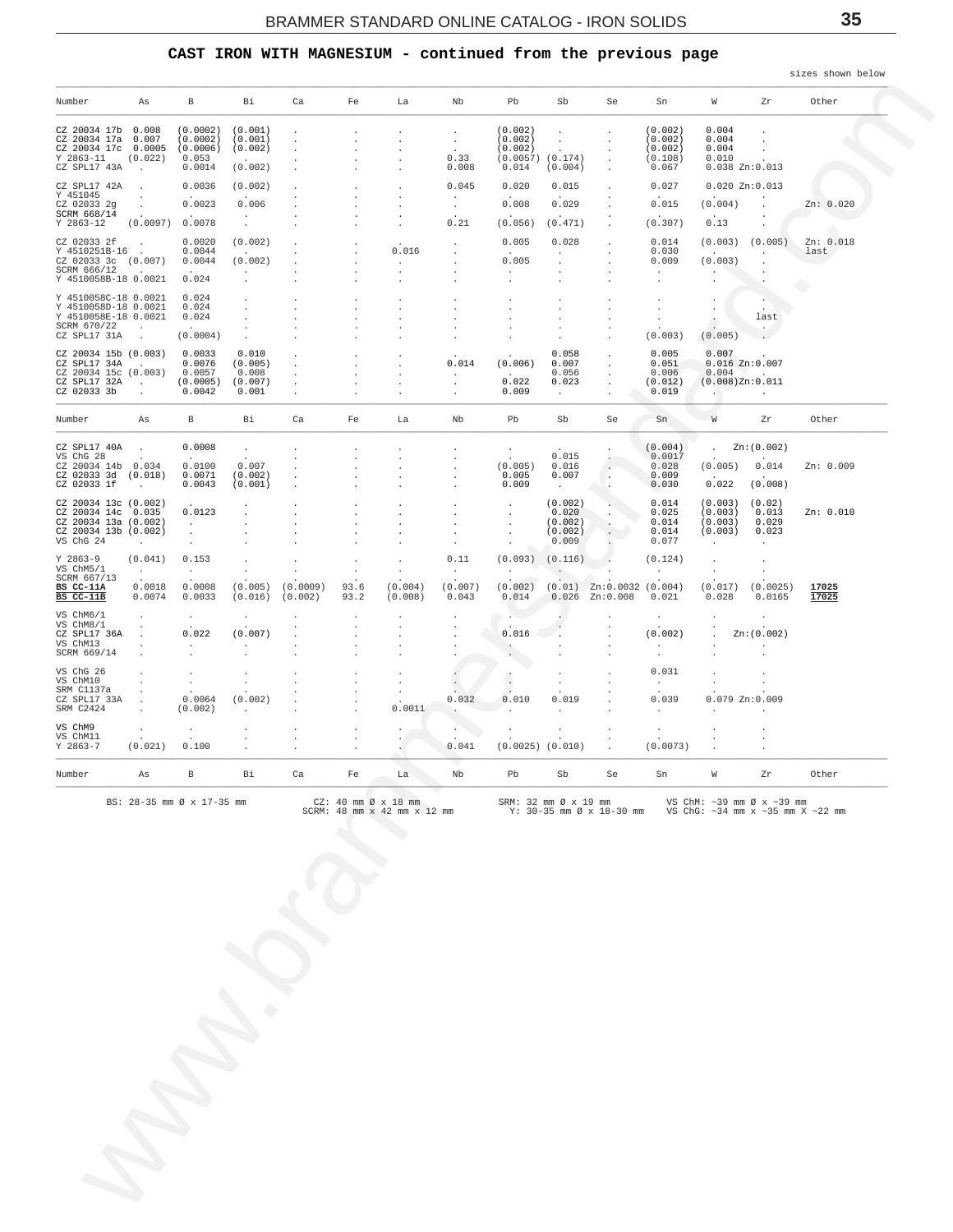36

## BRAMMER STANDARD ONLINE CATALOG - IRON SOLIDS

<span id="page-35-0"></span>

| RM                                                |                             |                               |                                  | CAST IRON WITH YOUR CHOICE OF MAGNESIUM LEVELS |                             |                                            |                               |                                  |                                         |                            |                                      |                                              |                          |                                   | each unit: 2 pcs mushroom 43 mm $\emptyset$ x 5 mm |     |                                        |
|---------------------------------------------------|-----------------------------|-------------------------------|----------------------------------|------------------------------------------------|-----------------------------|--------------------------------------------|-------------------------------|----------------------------------|-----------------------------------------|----------------------------|--------------------------------------|----------------------------------------------|--------------------------|-----------------------------------|----------------------------------------------------|-----|----------------------------------------|
| Number                                            | C                           | Mn                            | P                                | S                                              | Si                          | Cu                                         | Νi                            | Cr                               | Mq                                      | Al                         | Ce                                   | Co                                           | Sn                       | Ti                                | V                                                  | 7.n | Other                                  |
| CTIF 6134<br>CTIF 8532<br>CTIF 6135<br>CTIF 4500  | 3.70<br>3.7<br>3.6<br>3.38  | 0.25<br>0.288<br>0.38<br>0.60 | 0.030<br>0.05<br>0.0130<br>0.059 | < 0.01<br>(0.003)<br>(0.002)                   | 1.60<br>2.6<br>0.9<br>1.97  | 0.020<br>0.0443<br>0.0219                  | 2.00<br>0.888<br>1.98<br>1.45 | 0.040<br>0.04<br>0.04<br>0.014   | $\star$<br>$\star$<br>$\ast$            | $\sim$<br>(0.006)<br>0.033 | < 0.03<br>< 0.025<br>$\sim$<br>0.023 | $\sim$<br>0.037<br>0.065                     | 0.0303<br>$\sim$         | 0.02<br>0.007                     | 0.07<br>0.0155                                     |     |                                        |
| CTIF 5781<br>CTIF 4497<br>CTIF 7160<br>CTIF 5037  | 3.35<br>3.12<br>3.1<br>3.04 | 0.26<br>0.605<br>0.57<br>0.76 | 0.030<br>0.043<br>0.05<br>0.043  | (0.0025)<br>< 0.002<br>(0.001)<br>(0.0025)     | 2.50<br>2.66<br>2.4<br>3.40 | 0.0061<br>0.048<br>0.08<br><b>Contract</b> | 0.83<br>1.90<br>1.0<br>0.64   | 0.040<br>0.040<br>(0.1)<br>0.014 | $\star$<br>$\star$<br>$\star$<br>$\ast$ | (0.02)                     | $\sim$<br>0.02                       | $(0.004)$ .<br>0.09                          | 0.094<br>$\sim$          | 0.0208<br>0.031<br>0.013<br>0.029 | 0.0150<br>0.44<br>0.018                            |     | As: 0.009                              |
| CTIF 3601B<br>CTIF 8018<br>CTIF 6736<br>CTIF 5783 | 3.0<br>3.0<br>2.8<br>2.55   | 0.35<br>0.7<br>0.65<br>0.2    | 0.037<br>0.07<br>0.012<br>0.0266 | (0.005)<br>(0.0015)<br>(0.002)<br>(0.003)      | 2.1<br>3.0<br>1.6<br>2.3    | 0.019<br>0.08<br>0.0258<br>0.110           | 1.08<br>0.127<br>1.7<br>1.23  | 0.029<br>0.09<br>0.03<br>0.05    | $\star$<br>$\star$<br>$\ast$<br>$\ast$  | $\sim$<br>0.02             | < 0.01<br>(< 0.02)                   | $\ddot{\phantom{0}}$<br>$\sim$<br>$0.0074$ . | $\sim$<br>0.07<br>$\sim$ | 0.016<br>0.06<br>0.008<br>0.015   | $(0.005)$ <0.05<br>0.39<br>(0.03)<br>0.0127        |     | Pb:(<0.002)<br>Sb:(0.01)<br>As: 0.0016 |

Magnesium level available in the below samples.  $X = \alpha$ vailable

| For Mg Range                                                                                                   | Order Suffix | 3601B  | 4497                 | 4500                 | 5037         | 5781                 | 5783         | 6134         | 6135                 | 6736 | 7160      | 8018               | 8532         |
|----------------------------------------------------------------------------------------------------------------|--------------|--------|----------------------|----------------------|--------------|----------------------|--------------|--------------|----------------------|------|-----------|--------------------|--------------|
| < 0.005                                                                                                        | < 0.005      | X      |                      | $\mathbf{r}$         | $\cdot$      | Χ                    | X            |              | $\mathbf{r}$         |      |           | Χ                  | Х.           |
| $0.005 - 0.009$                                                                                                | 0.005        | X      | $\mathbf{r}$         | $\mathbf{r}$         | X            | X                    | Χ            | $\mathbf{r}$ | $\sim$               | Χ    |           | Χ                  |              |
| $0.010 - 0.014$                                                                                                | 0.01         |        | $\mathbf{r}$         | $\mathbf{r}$         | X            | X                    | X            |              | $\mathbf{r}$         | X    | X         | X                  |              |
| $0.015 - 0.024$                                                                                                | 0.02         | X      | $\mathbf{r}$         | $\mathbf{r}$         | X            | X                    | X            |              | X                    | X    | X         | X                  |              |
| $0.025 - 0.034$                                                                                                | 0.03         |        | $\mathbf{r}$         | $\sim$               | X            | $\ddot{\phantom{0}}$ | X            | $\mathbf{r}$ | X                    | Χ    | X         | X                  |              |
| $0.035 - 0.044$                                                                                                | 0.04         | $\sim$ | $\mathbf{r}$         | $\sim$               | X            | $\mathbf{r}$         | X            | $\mathbf{r}$ | $\mathbf{x}$         | X    | X         | X                  |              |
| $0.045 - 0.054$                                                                                                | 0.05         |        | $\mathbf{r}$         | $\mathbf{r}$         | X            | s.                   | X            | ÷.           | X                    | X    | X         | $\mathbf X$        |              |
| $0.055 - 0.064$                                                                                                | 0.06         |        | X                    | $\mathbf{r}$         | $\mathbf{r}$ | $\mathbf{r}$         | X            |              | X                    | X    | X         | X                  |              |
| $0.065 - 0.074$                                                                                                | 0.07         | $\sim$ | X                    | X                    | $\sim$       | $\sim$               | X            | $\mathbf{r}$ | X                    | Χ    | X         | Χ                  |              |
| $0.075 - 0.084$                                                                                                | 0.08         |        | $\mathbf{r}$         | X                    |              |                      | $\mathbf{r}$ | X            | X                    | X    | X         | X                  |              |
| $0.085 - 0.094$                                                                                                | 0.09         |        | X                    | X                    |              | $\mathbf{r}$         | $\mathbf{r}$ | X            | X                    | X    | X         | X                  |              |
| $0.095 - 0.104$                                                                                                | 0.10         |        | $\mathbf{r}$         | $\mathbf{r}$         |              | $\ddot{\phantom{0}}$ | $\mathbf{r}$ | X            | X                    | X    | X         | X                  |              |
| $0.105 - 0.114$                                                                                                | 0.11         |        | $\ddot{\phantom{0}}$ | $\bullet$            | $\mathbf{r}$ | $\cdot$              | $\cdot$      | X            | X                    | Χ    | X         | X                  | $\cdot$      |
| $0.115 - 0.124$                                                                                                | 0.12         |        | $\mathbf{r}$         | $\sim$               | $\mathbf{r}$ | $\sim$               | $\mathbf{r}$ | X            | X                    | X    | X         | X                  | $\mathbf{r}$ |
| $0.125 - 0.134$                                                                                                | 0.13         |        | $\mathbf{r}$         | $\sim$               | $\mathbf{r}$ | $\mathbf{r}$         | $\mathbf{r}$ | X            | $\mathbf{r}$         | X    | X         | $\mathbf{r}$       | $\mathbf{r}$ |
| $0.135 - 0.144$                                                                                                | 0.14         |        | $\mathbf{r}$         | $\ddot{\phantom{0}}$ |              | $\mathbf{r}$         | $\lambda$    | X            | $\mathbf{r}$         |      | X         |                    | $\cdot$      |
| $0.145 - 0.154$                                                                                                | 0.15         |        |                      |                      |              |                      |              |              |                      |      | X         | ÷.                 | $\mathbf{r}$ |
| $0.155 - 0.164$                                                                                                | 0.16         |        | $\mathbf{r}$         | $\ddot{\phantom{0}}$ | $\mathbf{r}$ | $\mathbf{r}$         | $\mathbf{r}$ | $\cdot$      | $\ddot{\phantom{0}}$ |      | X         | $\blacksquare$     | $\cdot$      |
| $0.165 - 0.174$                                                                                                | 0.17         |        |                      |                      |              |                      |              |              |                      |      | $\bar{x}$ |                    |              |
| $0.175 - 0.184$                                                                                                | 0.18         |        |                      | $\mathbf{r}$         | $\mathbf{r}$ |                      | $\mathbf{r}$ |              |                      |      |           |                    |              |
| mmata shahara dagama dagaan dagama dagama ta san magaalama dagama dagama dagama dagama dagama dagama dagama da |              |        |                      |                      |              |                      |              |              |                      |      |           | The course I was a |              |

The above cast iron samples can be ordered with your choice of Magnesium. Examples:<br>to order CTIF 6736 with Mg 0.035 - 0.044 then order as part number CTIF 6736 0.04<br>to order CTIF 8018 with 0.08 % Mg, order as part number

| <b>CRM</b>                                        |                               | WHITE                         | <b>IRON</b>                     |                                   |                               |                |               | analysis listed in mass %       |                            |               |       |                           |                                  |       |
|---------------------------------------------------|-------------------------------|-------------------------------|---------------------------------|-----------------------------------|-------------------------------|----------------|---------------|---------------------------------|----------------------------|---------------|-------|---------------------------|----------------------------------|-------|
| Number                                            | C                             | Mn                            | Р                               | S                                 | Si                            | Cu             | Νi            | Cr                              | Co                         | Mo            | Nb    | Τi                        | V                                |       |
| BS WI-2<br>SRM C1145<br>VS ChG 8/6<br>VS ChG 10/6 | 3.61<br>2.92<br>(2.7)<br>2.7) | 0.80<br>0.187<br>1.51<br>0.86 | 0.22<br>0.215<br>0.040<br>0.103 | 0.056<br>0.191<br>0.013<br>0.0072 | 0.52<br>0.271<br>3.93<br>2.86 | 0.0124<br>0.46 | 0.254<br>0.62 | 0.229<br>0.63<br>(0.2)<br>(0.2) | 0.0118<br>0.058<br>$\cdot$ | 0.219<br>0.48 | 0.128 | 0.089<br>0.012<br>$\cdot$ | 0.215<br>0.112<br>(0.3)<br>(0.3) | 17025 |
| VS ChG 11/6<br>VS ChG 9/6<br>BS WI-1              | 2.7)<br>(2.7)<br>1.75         | 0.312<br>0.155<br>0.24        | 0.23<br>0.38<br>0.051           | 0.039<br>0.071<br>0.114           | 1.79<br>0.80<br>1.90          | 0.027          | 0.053         | (0.2)<br>(0.2)<br>0.048         | 0.0074                     | 0.0103        | 0.027 | 0.020                     | (0.3)<br>(0.3)<br>0.008          | 17025 |

| Number                  | Al     | As                                         |        | Bi     | Ca        | Fe     | Mq       | Pb     | Sb     | Sn     | W     | Zr      | Units                                            |
|-------------------------|--------|--------------------------------------------|--------|--------|-----------|--------|----------|--------|--------|--------|-------|---------|--------------------------------------------------|
| $BS WI-2$               | 0.0192 | 0.0016                                     | 0.0008 |        | (0.00013) | [93.6] | (0.0002) | 0.013  | 0.023  | 0.0042 | 0.023 | 0.0045  | $\sim$ 35 mm Ø x $\sim$ 30 mm                    |
| SRM C1145<br>VS ChG 8/6 | (0.04) | (0.03)                                     | (0.02) | < 0.01 |           |        |          | 0.0012 | (0.04) | (0.10) |       | (0.002) | 32 mm Ø x 19 mm<br>$\sim$ 38 mm Ø x $\sim$ 40 mm |
| VS ChG 10/6             |        | $(0.003 - 0.006)$ .<br>$(0.003 - 0.006)$ . |        |        |           | . .    | $\sim$   |        |        |        |       |         | $\sim$ 38 mm Ø x $\sim$ 40 mm                    |
|                         |        |                                            |        |        |           |        |          |        |        |        |       |         |                                                  |
| VS ChG 11/6             |        | $(0.003 - 0.006)$ .                        |        |        |           |        |          |        |        |        |       |         | $\sim$ 38 mm Ø x $\sim$ 40 mm                    |
| VS $ChG$ 9/6            |        | $(0.003 - 0.006)$ .                        |        |        |           |        |          |        |        |        |       |         | $\sim$ 38 mm Ø x $\sim$ 40 mm                    |
| BS WI-1                 | 0.075  | 0.0067                                     | 0.0032 |        | 0.0005    | [95.5] | 0.0009   | 0.115  |        | 0.0081 | 0.185 | 0.0034  | $\sim$ 35 mm Ø x $\sim$ 30 mm                    |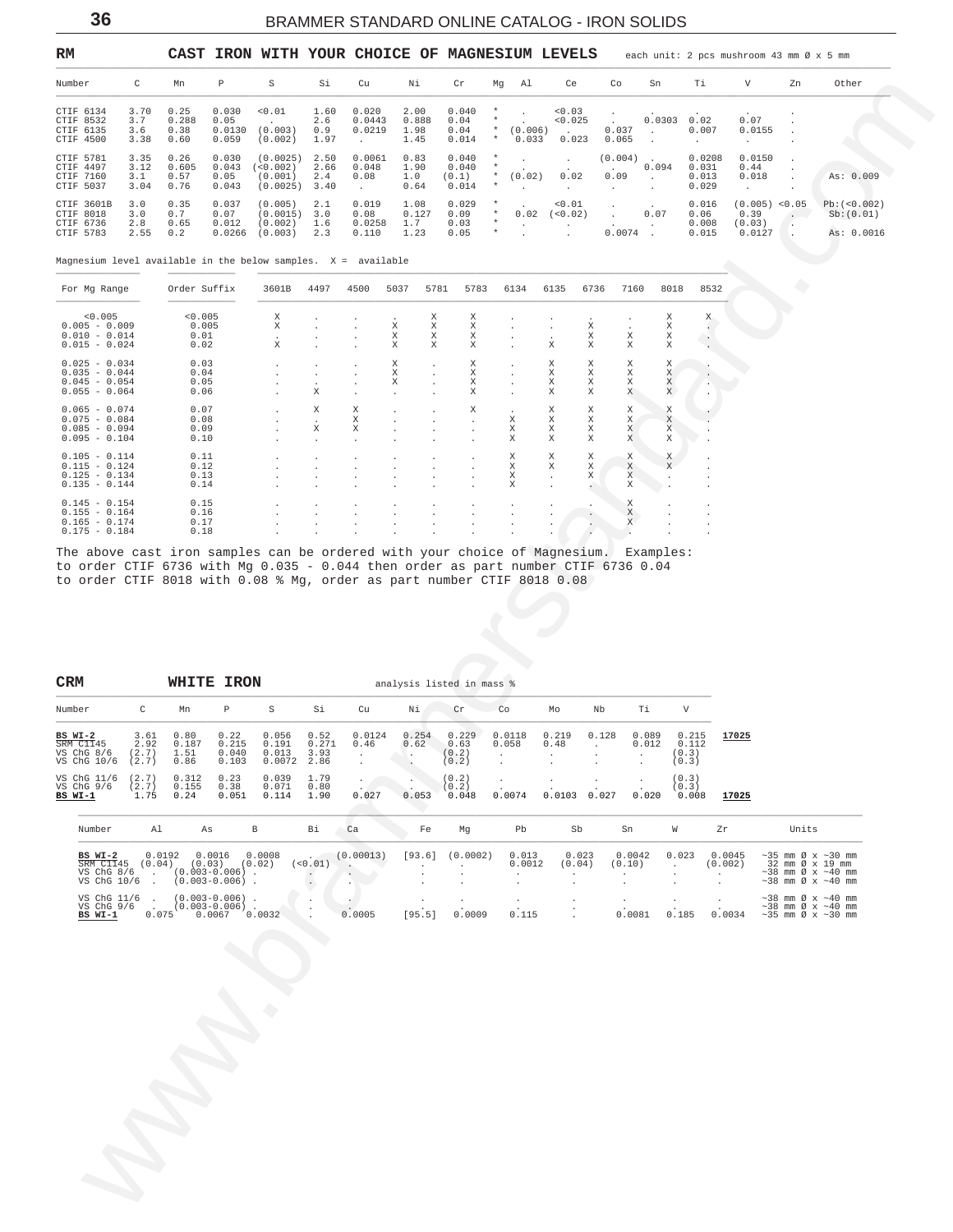<span id="page-36-0"></span>

|                                                        | CAST IRON WITH $C > 2.75\%$                                                         |                                          |                                           |                                                 |                                                                                                                               |                                           | <b>CONTINUED ON THE NEXT PAGE</b>                        |                                                          |                                                 |                                                                               |                                                         |                                           |                                                                                | $#$ = Class, 1 = CRM and 2 = RM                                                                                                          |                                                               |                                             |                                                     |
|--------------------------------------------------------|-------------------------------------------------------------------------------------|------------------------------------------|-------------------------------------------|-------------------------------------------------|-------------------------------------------------------------------------------------------------------------------------------|-------------------------------------------|----------------------------------------------------------|----------------------------------------------------------|-------------------------------------------------|-------------------------------------------------------------------------------|---------------------------------------------------------|-------------------------------------------|--------------------------------------------------------------------------------|------------------------------------------------------------------------------------------------------------------------------------------|---------------------------------------------------------------|---------------------------------------------|-----------------------------------------------------|
|                                                        | Number                                                                              | C                                        | Mn                                        | Р                                               | S                                                                                                                             | Si                                        | Cu                                                       | Νi                                                       | Cr                                              | Al                                                                            | Co                                                      | Mo                                        | Nb                                                                             | Sn                                                                                                                                       | Тi                                                            | V                                           | Zn                                                  |
| 2<br>$\mathbf{1}$<br>$\mathbf{1}$<br>1<br>1            | CZ SPL17 35A<br>CZ 02033 4e<br>SCRM 672/1<br>CZ 02033 4d<br>SCRM 659/9              | 4.55<br>4.45<br>4.322<br>4.19<br>4.174   | 0.096<br>0.034<br>0.474<br>0.112<br>1.010 | 0.024<br>0.023<br>0.198<br>0.050<br>0.0215      | 0.011<br>0.006<br>0.036<br>0.041<br>0.0372                                                                                    | 0.078<br>0.090<br>0.143<br>0.259<br>1.361 | 0.004<br>0.005<br>0.100<br>0.084<br>$\sim$               | 0.024<br>0.049<br>0.083<br>0.063<br>$\ddot{\phantom{0}}$ | 0.022<br>0.030<br>0.056<br>$\ddot{\phantom{0}}$ | (0.002)<br>(0.003) 0.033<br>$0.0186$ $0.0102$ $0.139$<br>$\ddot{\phantom{1}}$ | 0.023<br>$0.007$ $(0.003)$ $0.024$                      | 0.003<br>0.002<br>0.117                   | $\sim$<br>$\sim$<br>$\sim$<br>$\sim$                                           | (0.001) 0.011<br>(0.001) 0.009                                                                                                           | $(0.002)$ $(0.002)$ 0.009<br>0.0047 0.0373                    | 0.015<br>0.0988<br>0.012                    | 0.009                                               |
| -1<br>1<br>1<br>1<br>1                                 | Y 2582-7<br>DSZU CH04<br>DSZU CH05<br>CZ 02033 4b 3.95<br>VS ChG 2/9                | 4.13<br>4.01<br>3.99<br>3.93             | 2.06<br>1.77<br>2.23<br>0.145<br>0.456    | 0.306<br>0.074<br>0.119<br>0.041<br>0.513       | 0.111<br>0.018<br>0.039<br>0.046<br>0.078                                                                                     | 1.85<br>0.73<br>0.46<br>0.252<br>0.387    | 0.55<br>0.61<br>0.062<br>0.082                           | 0.026<br>0.273<br>0.85<br>0.023<br><b>Contract</b>       | 0.157<br>0.100<br>1.63<br>0.049<br>0.060        | $(0.002)$ $(0.07)$<br>$0.003$ 0.005<br>$\ddot{\phantom{a}}$                   | $0.014$ (0.05)                                          | 0.005<br>$\sim$                           | $\sim 100$<br>$\sim$                                                           | $(0.004)$ $(0.005)$ $(0.002)$ 0.025<br>$0.109$ $(0.3)$ $(0.01)$<br>$0.001$ $0.006$<br><b>Contract Contract</b>                           | 0.399<br>0.070<br>0.080                                       | 0.821<br>(0.004)<br>0.200<br>0.004<br>0.049 | 0.008<br>$\sim$ $\sim$                              |
| -1<br>1<br>1<br>1<br>1                                 | DSZU CH06<br>CZ 20034 16c 3.87<br>CZ 20034 16a 3.80<br>11X C6W<br>CZ 20034 16b 3.78 | 3.88<br>3.80                             | 0.85<br>1.311<br>1.292<br>0.967<br>1.327  | 0.050<br>0.173<br>0.171<br>0.088<br>0.170       | 0.050<br>$0.0243$ 0.95<br>$0.0266$ 1.00<br>0.064<br>$0.0236$ 1.00                                                             | 0.28<br>0.81                              | 1.03<br>0.345<br>0.332<br>0.952<br>0.332                 | 1.23<br>0.376<br>0.390<br>0.072<br>0.388                 | (2.8)<br>0.332<br>0.374<br>0.396<br>0.378       | $0.025$ $(0.07)$<br>0.004<br>0.007<br>0.021<br>0.007                          | 0.006<br>0.010<br>0.046<br>0.010                        | 0.29<br>0.195<br>0.203<br>1.32<br>0.202   | $(0.05)$ $(0.03)$<br><b>Contractor</b><br><b>Contractor</b>                    | 0.125<br>0.125<br>0.010 0.030<br>0.121                                                                                                   | 0.33<br>0.057<br>$0.0763$ $0.021$<br>0.195<br>0.070           | 0.205<br>0.027<br>0.045<br>0.029            | 0.017<br>0.019<br>0.0045<br>0.020                   |
| -1<br>1<br>$\mathbf{1}$<br>2<br>1                      | VS ChG 32<br>SCRM 674/1<br>Y 2582-4<br>CZ SPL17 39A 3.70<br>Y 2582-5                | 3.74<br>3.71<br>3.70<br>3.67             | 1.90<br>1.437<br>0.857<br>0.812<br>0.596  | 0.061<br>0.087<br>0.160<br>0.072                | 0.018<br>0.0180 0.078<br>0.076<br>0.045<br>0.117                                                                              | 0.60<br>0.484<br>0.451<br>1.90<br>0.183   | 0.171<br><b>Contractor</b><br>0.298<br><b>Contractor</b> | 0.161<br>0.032<br>0.032<br>0.502                         | 0.031<br>0.117<br>0.488<br>0.171                | 0.0296 0.0061 0.0066 0.0497<br><b>Contractor</b>                              | (0.031)<br>$0.008$ $(0.002)$ 0.203<br><b>Contractor</b> | 0.113<br>$(0.68)$ .                       | $\sim$ $\sim$<br><b>Contract</b><br>$\langle \frac{1}{2} \rangle$              | 0.060<br>$0.0164$ $0.0131$ $0.0125$<br>$(0.003)$ $(0.074)$<br>$\sim$                                                                     | 0.040<br>$0.030 \t 0.158$<br>0.066                            | 0.294<br>0.232<br>0.335                     | $\cdot$<br>$\cdot$<br>0.035<br>$\ddot{\phantom{a}}$ |
| -1<br>1<br>1<br>1<br>1                                 | VS $ChG$ $1/9$<br>CZ 02033 7b<br>CZ 02033 7c<br>DSZU CH03<br>VS $ChG$ $3/9$         | 3.61<br>3.61<br>3.55<br>3.54<br>3.54     | 1.12<br>0.304<br>0.389<br>0.40<br>0.387   | 0.184<br>0.021<br>0.028<br>0.023<br>0.037       | 0.038<br>0.020<br>0.026<br>0.034<br>0.053                                                                                     | 1.13<br>1.82<br>1.73<br>0.57<br>0.516     | 0.041<br>$0.036$ 1.28<br>0.016<br>0.194<br>0.123         | 1.26<br>0.187<br>$\sim$                                  | 0.017<br>0.536<br>0.542<br>0.612<br>0.100       | 0.022<br>0.040<br>$\ddot{\phantom{a}}$                                        | 0.050<br>0.048<br>$0.035$ $(0.05)$                      | 0.96<br>0.966<br>$\sim$                   | $\sim$ 10 $\sim$<br>$\sim$                                                     | $\sim$<br>$(0.004)$ 0.026<br>$(0.019)$ $(0.010)$ $(0.004)$ 0.059                                                                         | 0.014<br>0.015<br>0.125                                       | 0.006<br>0.007<br>0.067<br>0.009<br>0.096   |                                                     |
| -1<br>1<br>$\mathbf{1}$<br>1<br>1                      | VS ChG 27<br>VS $ChG5/9$<br>11X HPC40<br>Y 2863-5<br>11X C3AD                       | 3.53<br>3.51<br>3.48<br>3.47<br>3.45     | 1.21<br>0.60<br>1.19<br>0.78<br>0.896     | 0.044<br>0.104<br>1.63<br>0.564<br>0.539        | 0.029<br>0.036<br>0.102<br>0.070<br>0.180                                                                                     | 1.82<br>0.84<br>1.70<br>0.89<br>1.06      | 0.348<br>0.037<br>0.078<br>0.365<br>0.351                | 0.022<br><b>Contract</b><br>2.03<br>0.62<br>4.34         | 0.162<br>0.307<br>0.788<br>1.53<br>1.669        | 0.008<br>$\sim$<br>$\sim$<br>$0.0104$ $0.240$                                 | $\sim$                                                  | 0.147<br>0.101<br>0.67<br>0.235           | $0.021$ 0.166                                                                  | 0.115<br>$\sim$ $\sim$ $\sim$ $\sim$<br>$\sum_{i=1}^n$                                                                                   | 0.056<br>(0.1)<br>0.133<br>0.127                              | 0.160<br>0.441<br>0.029<br>0.129<br>0.605   | 0.007                                               |
| 2<br>$\mathbf{1}$<br>2<br>1<br>1                       | CZ SPL17 41A 3.41<br>VS ChL1/1<br>CZ SPL17 38A 3.39<br>11X C10D<br>VS ChG 35        | 3.39<br>3.38<br>3.34                     | 0.512<br>0.53<br>0.401<br>0.754<br>1.23   | 0.199<br>0.048<br>0.067<br>0.104<br>0.102       | 0.068<br>0.029<br>0.036<br>0.086<br>0.021                                                                                     | 1.92<br>1.32<br>2.37<br>1.89<br>0.617     | 0.151<br>0.344<br>0.510<br>0.643<br>0.090                | 0.104<br>0.410<br>0.306<br>0.873<br>2.15                 | 0.125<br>0.264<br>0.141<br>0.429<br>0.233       | (0.003) 0.031<br>0.034<br>0.024<br>$\sim$                                     | 0.017<br>0.021<br>0.059                                 | 0.041<br>0.036<br>0.101<br>0.288<br>0.027 | <b>Contract Contract</b><br>0.008<br><b>Contract Contract</b><br>$\rightarrow$ | 0.066<br><b>Contract Contract</b><br>0.032<br><b>Contractor</b>                                                                          | 0.048<br>0.061<br>0.012<br>$0.035$ $0.0474$ $0.1048$<br>0.022 | 0.011<br>0.073<br>0.061<br>0.043            | (0.001)<br>0.028                                    |
| -1<br>1<br>1<br>1<br>1                                 | KUT 120<br>$Y$ 2863-3<br>KUT 121<br>KUT 205<br>KUT 206                              | 3.34<br>3.32<br>3.32<br>3.32<br>3.32     | 0.59<br>1.27<br>0.61<br>0.80<br>0.75      | 0.059<br>0.115<br>0.135<br>0.025<br>0.027       | 0.18<br>0.049<br>0.17<br>$(0.010)$ 1.88<br>(0.010)                                                                            | 1.84<br>2.27<br>(1.86)<br>1.84            | 0.62<br><b>Contract</b><br>0.81<br>1.01                  | 2.01<br>0.61<br>0.21                                     | 0.49<br>0.64<br>0.12                            |                                                                               | $\sim$                                                  | 0.313<br>1.79<br>2.14                     | $\cdot$                                                                        | (0.035)<br>(0.107)                                                                                                                       | 0.176                                                         | 0.45                                        |                                                     |
| -1<br>1<br>1<br>1<br>1                                 | KUT 122<br>KUT 123<br>NCS HS11784<br>Y 2582-3<br>11X HPC1H                          | 3.31<br>3.30<br>3.30<br>3.29<br>3.29     | 0.61<br>0.69<br>0.528<br>1.22<br>0.620    | 0.22<br>0.31<br>0.78<br>0.045<br>0.808          | 0.20<br>$0.074$ $(1.87)$<br>0.031<br>0.056<br>0.0035                                                                          | 1.72<br>2.68<br>0.689<br>3.27             | $\sim$<br>0.015<br>$\sim 10^{-10}$ m $^{-1}$             | $\sim$<br>0.024<br>0.046<br>$\sim$                       | $\sim$<br>0.812<br>0.030<br>1.056               | $(0.0012)$ .<br><b>Contract Contract Contract</b>                             | $\sim$                                                  | $\sim$<br>0.142<br>0.060                  |                                                                                | (0.0012) 0.0005 0.084                                                                                                                    | 0.043<br>$\ddot{\phantom{0}}$                                 | 0.020<br>0.071                              |                                                     |
| -1<br>$\mathbf{1}$<br>2<br>1<br>1                      | VS ChG $4/9$<br>11X HPC3K<br>BAS NCRM3<br>NCS HS11782<br>KUT 125                    | 3.24<br>3.24<br>3.24<br>3.21<br>3.20     | 1.42<br>1.00<br>0.67<br>1.09<br>0.73      | 0.030<br>2.52<br>0.125<br>0.088<br>0.70         | 0.024<br>0.078<br>0.090<br>0.035<br>0.019                                                                                     | 0.455<br>1.37<br>0.29<br>1.64<br>(1.87)   | 0.199<br>0.132<br>1.21<br>0.042<br>$\cdot$               | 1.52<br>3.64<br>0.014<br>$\ddot{\phantom{1}}$            | 0.155<br>1.19<br>3.95<br>0.061<br>$\sim$        | $\sim$                                                                        | $\overline{\phantom{a}}$                                | 0.172<br>0.78<br>0.0048                   |                                                                                |                                                                                                                                          | 0.10<br>$\sim 10^{-11}$<br>0.027<br>$\cdot$                   | 0.169<br>0.042<br>0.02<br>0.0079            |                                                     |
|                                                        | Number                                                                              | C                                        | Мn                                        | Р                                               | S                                                                                                                             | Si                                        | Cu                                                       | Νi                                                       | $\operatorname{Cr}$                             | Al                                                                            | Co                                                      | Mo                                        | Nb                                                                             | Sn                                                                                                                                       | Тi                                                            | V                                           | Zn                                                  |
| 1<br>$\mathbf{1}$<br>$\mathbf{1}$<br>$\mathbf{1}$      | VS ChG 31<br>NCS HS11785<br>DSZU CH02<br>11X C2V<br>VS ChM 12                       | 3.19<br>3.19<br>3.18<br>3.17<br>3.17     | 0.97<br>0.482<br>1.09<br>1.23<br>1.00     | 0.047<br>0.79<br>0.007<br>0.256<br>0.030        | 0.043<br>0.030 2.52<br>$0.0116$ 1.35<br>$0.077$ 1.180<br>$0.007$ 3.10                                                         | 1.60                                      | 0.281<br>0.038<br>0.191<br>0.062                         | $\mathbf{r}$<br>0.658<br>1.803<br>1.65                   | 0.156<br>0.59<br>1.126<br>0.039                 | $0.021$ $0.031$ $0.817$ $(0.0030)$ .<br>0.104<br>0.050                        | <b>Contract Contract</b><br>0.116<br>$\sim$             | 0.0069<br>0.116<br>$\sim$                 | 0.0160<br>$\cdot$                                                              | $0.013$ $0.0063$ $0.0035$<br>$0.139$ $(0.0009)$ $0.0010$ $0.076$ $0.018$<br>$0.026$ $(0.06)$ $0.224$ $(0.4)$ $(0.014)$ $0.161$ $(0.005)$ | $0.0627$ $0.0870$ $0.328$                                     | $0.013$ $0.0027$                            | 0.0115<br>$\cdot$                                   |
| $\mathbf{1}$<br>$\mathbf{1}$<br>1<br>1<br>1            | SCRM 671/1<br>KUT 126<br>KUT 202<br>SCRM 657/9<br>KUT 204                           | 3.165<br>3.16<br>3.16<br>3.157<br>3.15   | 0.811<br>0.81<br>0.81<br>0.112<br>0.80    | 0.108<br>1.41<br>0.024<br>0.101<br>0.023        | $0.0503$ $0.868$<br>$0.016$ 1.90<br>$(0.010)$ 1.77<br>$0.0401$ 3.209<br>$(0.009)$ 1.79                                        |                                           | <b>Allen</b><br>0.24<br>0.64                             | 0.0627<br>2.07<br>1.09                                   | 0.0609<br>2.36<br>1.22                          | 0.030                                                                         | 0.098                                                   | 0.0259<br>0.44<br>1.38                    |                                                                                | (0.21)<br>(0.215)                                                                                                                        | $0.0103$ 0.0407 0.0122                                        |                                             |                                                     |
| 1<br>$\mathbf{1}$<br>2<br>$\mathbf{1}$<br>2            | KUT 127<br>CZ 02033 6c 3.11<br>CZ SPL17 37A 3.07<br>VS ChG 30<br>BAS NCRM1          | 3.14<br>3.06<br>3.05                     | 0.79<br>1.25<br>0.211<br>2.10<br>1.22     | 1.55<br>0.097<br>0.025<br>0.090<br>0.300        | 0.014<br>0.019<br>0.023<br>0.035<br>0.156                                                                                     | 1.81<br>3.25<br>3.30<br>1.97<br>0.95      | 0.273<br>0.149<br>0.576<br>2.17                          | 0.021<br>0.106<br><b>Contractor</b><br>0.57              | 1.33<br>0.328<br>0.24<br>0.55                   | 0.024<br>0.039<br>$\sim 10^{-11}$<br>$\sim$                                   | 0.005<br>0.031<br>$\sim$<br>$\sim$                      | 0.006<br>0.325<br>0.0061<br>1.02          | $\sim$<br>$\sim$<br>$\sim$ 10 $\pm$<br>$\sim$                                  | 0.131<br>0.073<br>0.015<br>$\sim 10^{-1}$                                                                                                | 0.107<br>0.008<br>0.012<br>$\sim 10^{-11}$                    | 0.192<br>0.122<br>0.0074<br>0.03            | (0.001)<br>$\blacksquare$<br>$\cdot$                |
| 1<br>1<br>$\mathbf{1}$<br>$\mathbf{1}$<br>2            | VS ChL3/1<br>11X C9E<br>DSZU CH08<br>VS ChG 39<br>BAS LARM2                         | 3.04<br>3.03<br>3.02<br>3.01<br>(3.0)    | 0.250<br>1.87<br>0.79<br>0.82<br>(0.3)    | 0.067<br>0.045<br>0.056                         | 0.024<br>0.020<br>0.058<br>$0.304$ 0.088<br>$(0.05)$ $(<0.01)$ $(2.0)$                                                        | 2.39<br>1.39<br>2.05<br>1.45              | 0.60<br>0.433<br>1.60<br>0.414<br>$\sim 10^{-11}$        | 1.08<br>2.66<br>2.52<br>1.09<br>$\sim 10^{-1}$           | 0.533<br>1.48<br>2.13<br>1.08<br>2.50           | 0.072<br>0.29<br>0.066                                                        | 0.016<br>0.169<br>(0.07)<br>$\sim$                      | 0.262<br>0.166<br>0.96<br>0.113<br>0.22   | 0.077<br>(0.3)<br>$\sim 100$<br>$\Box$                                         | 0.047<br>$(0.008)$ 0.315<br>0.22                                                                                                         | 0.043<br>0.116<br>0.168<br>0.33                               | 0.103<br>0.437<br>0.34<br>0.274<br>$\sim$   | 0.0091<br>$\cdot$<br>$\cdot$                        |
| 2<br>2<br>2<br>2<br>$\mathbf{1}$                       | BAS LARM4<br>BAS LARM1<br>BAS LARM5<br>BAS LARM3<br>$Y 2863 - 4$                    | (3.0)<br>(3.0)<br>(3.0)<br>(3.0)<br>2.99 | (0.3)<br>(0.3)<br>(0.3)<br>(0.3)<br>0.93  | 0.310                                           | $(0.05)$ $(<0.01)$ $(2.0)$<br>$(0.05)$ $(<0.01)$ $(2.0)$<br>$(0.05)$ $(<0.01)$ $(2.0)$<br>$(0.05)$ $(<0.01)$ $(2.0)$<br>0.059 | 1.54                                      | 0.26<br>2.49<br>$\sim 10^{-11}$<br>$1\,.20$<br>0.97      | 0.49<br>2.46<br>1.80<br>0.93                             | 1.19<br>0.50<br>$\sim$ $-$<br>0.76              | 0.014<br>$\sim 10^{-11}$<br>0.042<br>$\sim 10^{-11}$                          | $\cdot$<br>$\cdot$                                      | 1.00<br>0.62<br>0.61                      | $\cdot$<br>$\ddot{\phantom{a}}$                                                | 0.11<br>0.025<br>$\Box$                                                                                                                  | 0.17<br>0.14<br>$\sim 10^{-11}$<br>0.090                      | 0.11<br>0.24<br>0.55<br>0.082               | $\cdot$                                             |
| 2<br>2<br>1<br>$\mathbf{1}$<br>$\mathbf{1}$            | BAS LARM5/1 2.98<br>BAS NCRM2<br>KUT 124<br>CZ 02033 6b 2.95<br>SCRM 662/4          | 2.97<br>2.97<br>2.95                     | 0.33<br>0.95<br>0.62<br>1.15<br>0.76      | 0.049<br>0.068<br>0.50<br>0.095<br>0.30         | 0.012<br>0.119<br>0.051<br>0.020<br>0.087                                                                                     | 2.02<br>1.82<br>1.63<br>3.23<br>2.33      | 1.67<br>0.272<br><b>Contract</b>                         | 2.56<br>2.10<br>0.026<br>$\sim 10^{-11}$                 | 1.99<br>1.36<br>(1)                             | $\sim$<br>0.007<br>$\sim 10^{-11}$                                            |                                                         | 0.58<br>0.36<br>0.005<br><b>Contract</b>  | $\cdot$<br>$\cdot$<br>$\cdot$                                                  | 0.023<br>$\sim 10^{-11}$<br>0.140<br>$\sim$                                                                                              | $\sim$<br>$\sim$<br>0.068<br>$\sim 10^{-11}$                  | 0.23<br>0.16<br>0.083<br>$\sim$             |                                                     |
| 1<br>$\mathbf{1}$<br>1<br>$\mathbf{1}$<br>$\mathbf{1}$ | VS ChG 36<br>CZ 20034 12b 2.92<br>SRM C1145a<br>VS ChG 34<br>CZ 20034 12a 2.82      | 2.94<br>2.92<br>2.87                     | 0.454<br>1.047<br>0.54<br>0.996           | 0.232<br>0.484<br>0.187 0.215<br>0.230<br>0.480 | 0.036<br>0.077<br>0.191<br>0.086<br>0.073                                                                                     | 1.50<br>2.96<br>0.271<br>1.20<br>2.57     | 0.70<br>0.223<br>0.46<br>0.140<br>0.160                  | 0.542<br>0.174<br>0.62<br>0.174                          | 0.476<br>0.638<br>0.63<br>1.22<br>0.640         | 0.077<br>(0.04)<br>0.077                                                      | 0.008<br>0.058<br>0.004                                 | 0.406<br>0.117<br>0.48<br>0.201<br>0.114  | $\sim$<br>$\sim$<br>$\sim$<br>$\sim$ $\sim$<br>$\sim$                          | 0.042<br>(0.10)<br>0.29<br>0.041                                                                                                         | 0.027<br>0.071<br>0.012<br>0.030<br>0.085                     | 0.086<br>0.326<br>0.112<br>0.115<br>0.340   | 0.004<br>$\sim$<br>(0.003)                          |
| 1<br>1<br>1                                            | NCS HS11786<br>11X C5Y<br>KUT 201                                                   | 2.82<br>2.78<br>2.77                     | 0.768<br>0.754<br>0.74                    | 1.70<br>0.092<br>0.024                          | 0.064<br>0.092<br>$(0.009)$ 1.71                                                                                              | 2.05<br>1.913                             | 0.044<br>0.443<br>0.10                                   | 0.048<br>1.186<br>2.47                                   | 1.98<br>0.950<br>2.90                           | (0.0094)<br>0.060<br>$\sim$                                                   | 0.0495<br>$\sim$                                        | 0.251<br>0.54<br>0.13                     | 0.012<br>0.020<br>$\sim$                                                       | $0.0062$ $0.102$<br>(0.31)                                                                                                               | 0.0357 0.0934 0.0739<br>$\sim$                                | 0.029<br>$\cdot$                            | 0.0107<br>$\sim$                                    |
| #                                                      | Number                                                                              | $\mathbb{C}$<br>N.                       | Mn                                        | P                                               | S                                                                                                                             | Si                                        | Cu                                                       | Νi                                                       | Cr                                              | Al                                                                            | Co                                                      | Mo                                        | Nb                                                                             | Sn                                                                                                                                       | Ti                                                            | V                                           | Zn                                                  |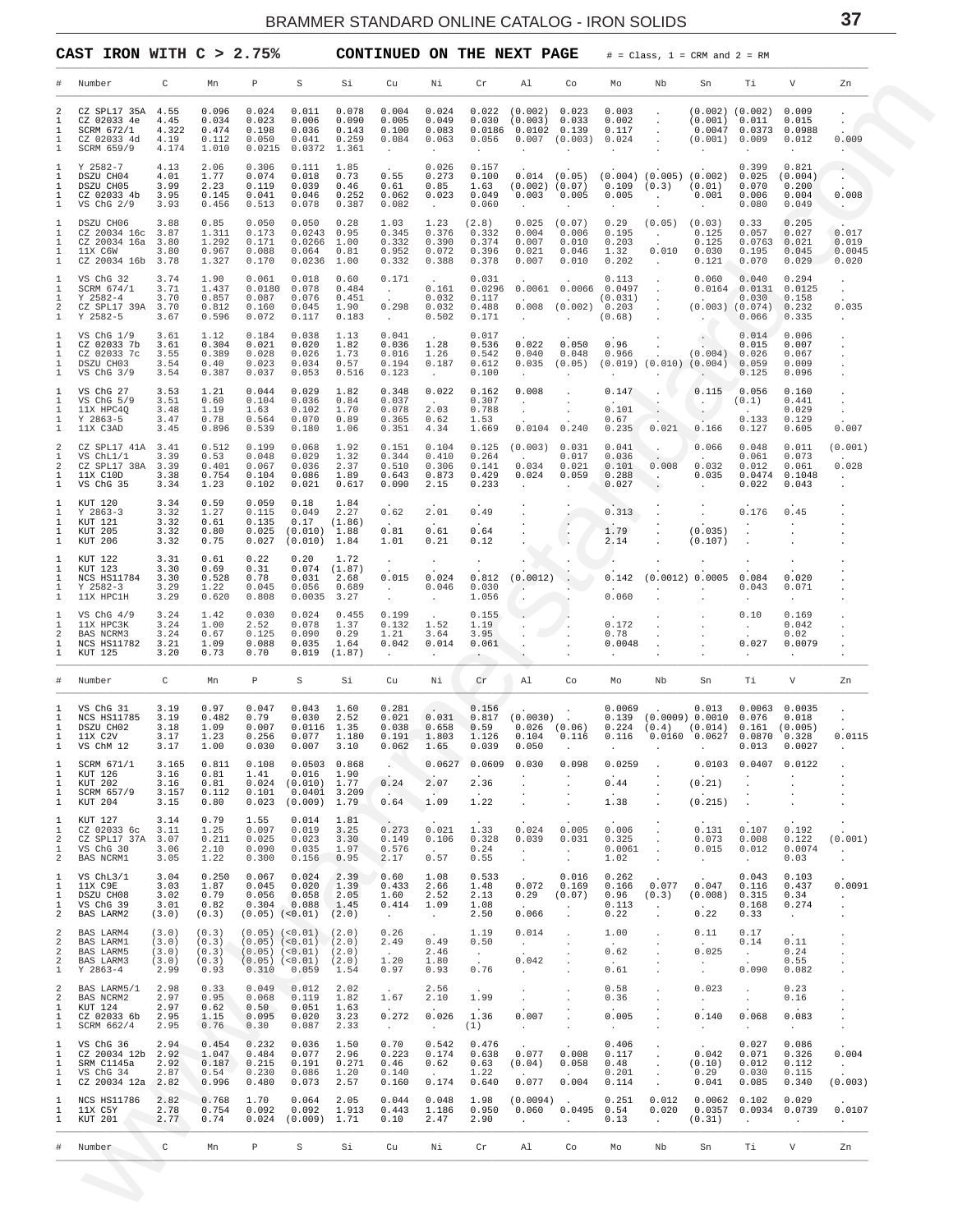<span id="page-37-0"></span>CAST IRON WITH  $C > 2.75$ %

CONTINUED FROM THE PREVIOUS PAGE

analysis in mass  $%$  except  $* = mg/kg$ 

| Number                                     | As                        | В                 | Вi                 | $Ca*$   | Ce                   | La         | Mg                      | Ν           | Pb                | Sb               | Se      | Te                | W                | Zr                 | Units                                                               |
|--------------------------------------------|---------------------------|-------------------|--------------------|---------|----------------------|------------|-------------------------|-------------|-------------------|------------------|---------|-------------------|------------------|--------------------|---------------------------------------------------------------------|
| CZ SPL17 35A                               |                           | (0.0002)          |                    |         |                      |            |                         |             | (0.002)           |                  |         |                   | (0.005)          |                    | 40 mm Ø x 18 mm                                                     |
| CZ 02033 4e<br>SCRM 672/1                  | 0.0079                    | $\sim$            | (0.002)            |         |                      |            |                         |             |                   | (0.002)          |         |                   |                  |                    | 40 mm Ø x 18 mm<br>40 mm x 37 mm x 10 mm                            |
| CZ 02033 4d<br>SCRM 659/9                  | (0.012)                   | (0.0001)          | (0.002)            |         |                      |            |                         |             |                   | 0.007            |         |                   |                  |                    | 40 mm Ø x 18 mm<br>48 mm x 42 mm x 12 mm                            |
|                                            | $\sim$                    | $\cdot$           |                    |         |                      |            |                         |             |                   |                  |         |                   |                  |                    |                                                                     |
| Y 2582-7<br>DSZU CH04                      | 0.043<br>$\cdot$          | (0.0007)          |                    | (7)     |                      |            | (0.0001)                |             | (0.007)           |                  |         |                   | (<0.0002)        |                    | 30 mm Ø x 18-30 mm<br>$\sim$ 30 mm x $\sim$ 35 mm x $\sim$ 19mm     |
| DSZU CH05<br>CZ 02033 4b                   |                           | (0.03)            |                    | (20)    |                      |            | (0.001)                 |             | 0.004             | (0.001)          |         |                   | $\blacksquare$   |                    | $\sim$ 30 mm x $\sim$ 35 mm x $\sim$ 19mm<br>40 mm Ø x 18 mm        |
| VS ChG 2/9                                 | (0.003)                   | $\cdot$           |                    | $\cdot$ |                      |            |                         |             |                   |                  |         |                   |                  |                    | $\sim$ 38 mm Ø x $\sim$ 40 mm                                       |
| DSZU CH06                                  |                           | (0.02)            |                    | (10)    |                      |            |                         |             |                   |                  |         |                   | 0.1              |                    | $\sim$ 35 mm x $\sim$ 35 mm x $\sim$ 19mm                           |
| CZ 20034 16c (0.003)<br>CZ 20034 16a 0.005 |                           | 0.020<br>0.018    |                    |         |                      |            |                         |             | 0.015<br>0.006    | 0.010<br>0.011   |         |                   | 0.015<br>0.019   | (0.002)<br>(0.002) | 40 mm Ø x 18 mm<br>40 mm Ø x 18 mm                                  |
| 11X C6W                                    | 0.0544                    | 0.0043            | 0.007              |         | Cd: (0.0003)         | Ag: 0.0042 |                         | 0.0070      | 0.007             | 0.058            | 0.006   | 0.013             | 0.0242           |                    | $~10$ mm Ø x $~15$ mm                                               |
| CZ 20034 16b 0.005                         |                           | 0.018             | $\cdot$            |         |                      |            |                         |             | 0.007             | 0.011            |         |                   | 0.019            | (0.002)            | 40 mm Ø x 18 mm                                                     |
| VS ChG 32<br>SCRM 674/1                    | $\cdot$                   |                   | 0.361<br>$\cdot$   |         |                      |            |                         |             |                   |                  |         |                   |                  |                    | $\sim$ 37 mm x $\sim$ 37 mm x $\sim$ 24 mm<br>40 mm x 37 mm x 10 mm |
| $Y$ 2582-4                                 | 0.0017                    | $\cdot$           |                    |         |                      |            |                         |             |                   |                  |         |                   |                  |                    | 30 mm Ø x 18-30 mm                                                  |
| CZ SPL17 39A<br>$Y$ 2582-5                 | $\sim 10^{-10}$<br>0.0022 | 0.0195<br>$\cdot$ | 0.008              |         |                      |            |                         |             | 0.017             | 0.037            |         |                   |                  |                    | 40 mm Ø x 18 mm<br>30 mm Ø x 18-30 mm                               |
| VS ChG 1/9                                 | (0.003)                   |                   |                    |         |                      |            |                         |             |                   |                  |         |                   |                  |                    | $\sim$ 38 mm Ø x $\sim$ 40 mm                                       |
| CZ 02033 7b                                | $\sim$                    | $\cdot$           |                    |         |                      |            |                         |             |                   |                  |         |                   | 0.045            |                    | 40 mm Ø x 18 mm                                                     |
| CZ 02033 7c<br>DSZU CH03                   | (0.004)                   | 0.0008<br>(0.001) | (0.002)<br>$\cdot$ | (20)    |                      |            | (0.0001)                |             | (0.01)            |                  |         | (0.006)           | 0.037<br>(0.006) |                    | 40 mm Ø x 18 mm<br>$\sim$ 30 mm x $\sim$ 35 mm x $\sim$ 16mm        |
| VS ChG 3/9                                 | (0.003)                   |                   |                    |         |                      |            |                         |             |                   |                  |         |                   | $\cdot$          |                    | $\sim$ 38 mm Ø x $\sim$ 40 mm                                       |
| VS ChG 27                                  |                           |                   |                    |         |                      |            |                         |             |                   | 0.029            |         |                   |                  |                    | $\sim$ 35 mm x $\sim$ 35 mm x $\sim$ 22 mm                          |
| VS ChG 5/9<br>11X HPC4Q                    | (0.003)                   |                   |                    |         |                      |            |                         |             |                   |                  |         |                   |                  |                    | $\sim$ 38 mm Ø x $\sim$ 40 mm<br>$~10$ mm Ø x $~15$ mm              |
| $Y$ 2863-5                                 | $\sim$                    | 0.060             |                    |         |                      |            |                         |             |                   |                  | $\cdot$ |                   | 0.158            |                    | 30 mm Ø x 18-30 mm                                                  |
| 11X C3AD                                   | 0.086                     | 0.0253            | 0.0124             |         |                      |            |                         | 0.0075      | 0.0170            | 0.243            | 0.028   |                   | 0.040            |                    | $~10$ mm Ø x $~15$ mm                                               |
| CZ SPL17 41A<br>VS ChL1/1                  | $\cdot$                   | (0.0004)          | (0.007)            |         |                      |            |                         |             | 0.010             | 0.016            |         |                   | 0.012            |                    | 40 mm Ø x 18 mm<br>$\sim$ 38 mm Ø x $\sim$ 38 mm                    |
| CZ SPL17 38A                               | $\sim$                    | 0.0027            | (0.002)            |         |                      |            |                         |             | (0.003)           | 0.018            |         |                   | (0.005)          |                    | 40 mm Ø x 18 mm                                                     |
| 11X C10D<br>VS ChG 35                      | 0.019                     | 0.0030<br>$\cdot$ | $\cdot$            |         | Cd: (0.0004)         |            |                         | 0.0057      | 0.006             | 0.040            |         |                   | 0.308            |                    | $~10$ mm Ø x $~15$ mm<br>$\sim$ 34 mm Ø x $\sim$ 37 mm              |
|                                            |                           |                   |                    |         |                      |            |                         |             |                   |                  |         |                   |                  |                    |                                                                     |
| KUT 120<br>$Y$ 2863-3                      |                           | 0.056             |                    |         |                      |            |                         |             |                   |                  |         |                   |                  |                    | 30 x 30 x 13 mm<br>30 mm Ø x 18-30 mm                               |
| KUT 121<br>KUT 205                         |                           | $\bullet$         |                    |         |                      |            |                         |             |                   |                  |         |                   |                  |                    | 30 x 30 x 13 mm<br>30 x 30 x 13 mm                                  |
| KUT 206                                    |                           |                   |                    |         |                      |            |                         |             |                   |                  |         |                   |                  |                    | 30 x 30 x 13 mm                                                     |
| KUT 122                                    |                           |                   |                    |         |                      |            |                         |             |                   |                  |         |                   |                  |                    | 30 x 30 x 13 mm                                                     |
| KUT 123<br>NCS HS11784                     | 0.0041                    |                   | 0.0083             |         |                      |            |                         |             | 0.0002            | 0.0007           |         |                   |                  |                    | 30 x 30 x 13 mm<br>31 mm Ø x 28 mm                                  |
| $Y$ 2582-3                                 | 0.009                     |                   |                    |         |                      |            |                         |             |                   |                  |         |                   |                  |                    | 30 mm Ø x 18-30 mm                                                  |
| 11X HPC1H                                  |                           |                   |                    |         |                      |            |                         |             |                   |                  |         |                   |                  |                    | $\sim$ 40 mm Ø x $\sim$ 15 mm                                       |
| VS ChG 4/9<br>11X HPC3K                    | (0.003)                   |                   |                    |         |                      |            |                         |             |                   |                  |         |                   |                  |                    | $\sim$ 38 mm Ø x $\sim$ 40 mm<br>$~10$ mm Ø x $~15$ mm              |
| <b>BAS NCRM3</b>                           | $\cdot$                   |                   |                    |         |                      |            |                         |             |                   |                  |         |                   |                  |                    | 40 mm x 37 mm x 10 mm                                               |
| NCS HS11782<br>KUT 125                     | 0.0065                    |                   |                    |         |                      |            |                         |             |                   |                  |         |                   |                  |                    | 31 mm Ø x 28 mm<br>30 x 30 x 13 mm                                  |
| Number                                     | As                        | В                 | Вi                 | $Ca*$   | Ce                   | La         | Mg                      | $\mathbb N$ | Pb                | Sb               | Se      | Te                | W                | Zr                 | Units                                                               |
|                                            |                           |                   |                    |         |                      |            |                         |             |                   |                  |         |                   |                  |                    |                                                                     |
| VS ChG 31<br>NCS HS11785                   | 0.0049                    |                   | 0.068<br>0.013     |         |                      |            |                         |             | 0.0002            | 0.0005           |         |                   |                  |                    | $\sim$ 37 mm $x \sim$ 37 mm $x \sim$ 24 mm<br>31 mm Ø x 28 mm       |
| DSZU CH02                                  |                           | (0.016)           |                    | (10)    |                      |            | (0.002)                 |             |                   |                  |         |                   |                  |                    | $~135$ mm Ø x $~18$ mm                                              |
| 11X C2V<br>VS ChM 12                       | 0.0541<br>$\sim$          | 0.0098<br>$\cdot$ | 0.0084<br>$\cdot$  | $\cdot$ |                      |            | $\sim$ $\sim$<br>(0.08) | 0.0096      | 0.0133<br>$\cdot$ | 0.115<br>$\cdot$ | 0.0157  |                   | 0.0228           |                    | $~\sim$ 40 mm Ø x $~\sim$ 15 mm<br>$\sim$ 38 mm Ø x $\sim$ 38 mm    |
| SCRM 671/1                                 |                           |                   |                    |         |                      |            |                         |             |                   |                  |         |                   |                  |                    | 40 mm x 37 mm x 12 mm                                               |
| KUT 126                                    |                           |                   |                    |         |                      |            |                         |             |                   |                  |         |                   |                  |                    | 30 x 30 x 13 mm                                                     |
| KUT 202<br>SCRM 657/9                      |                           |                   |                    |         |                      |            |                         |             |                   |                  |         |                   |                  |                    | 30 x 30 x 13 mm<br>48 mm x 42 mm x 12 mm                            |
| KUT 204                                    |                           |                   |                    |         |                      |            |                         |             |                   |                  |         |                   |                  |                    | 30 x 30 x 13 mm                                                     |
| KUT 127                                    |                           |                   |                    |         |                      | $\cdot$    |                         |             |                   |                  |         |                   |                  |                    | 30 x 30 x 13 mm                                                     |
| CZ 02033 6c<br>CZ SPL17 37A                |                           | 0.0024<br>0.0124  | (0.002)            |         |                      | $\cdot$    |                         |             | (0.002)           | (0.003)          | 0.044   |                   | 0.007<br>0.026   |                    | 40 mm Ø x 18 mm<br>40 mm Ø x 18 mm                                  |
| VS ChG 30                                  |                           | $\cdot$           | 0.082              |         |                      |            |                         |             | $\cdot$           |                  |         |                   | $\cdot$          |                    | $\sim$ 37 mm $x \sim$ 37 mm $x \sim$ 24 mm                          |
| BAS NCRM1                                  |                           |                   | $\cdot$            |         |                      |            |                         |             |                   |                  |         |                   |                  |                    | 40 mm x 37 mm x 10 mm                                               |
| VS ChL3/1                                  | 0.53                      | 0.0047            |                    |         |                      |            |                         |             | (0.0023)          | 0.145            |         | 0.0097            |                  |                    | $~1$ 38 mm Ø x $~1$ 38 mm<br>$(0.0017)$ ~40 mm Ø x ~15 mm           |
| 11X C9E<br>DSZU CH08                       | $\sim$                    | (0.08)            |                    | (10)    | $\cdot$              |            |                         |             | $\bullet$         |                  |         |                   | 0.31<br>$\cdot$  |                    | $\sim$ 35 mm x $\sim$ 35 mm x $\sim$ 19mm                           |
| VS ChG 39<br>BAS LARM2                     | 0.044                     | $\cdot$           |                    |         | 0.008                |            |                         |             | 0.007             |                  |         |                   |                  |                    | $\sim$ 34 mm Ø x $\sim$ 37 mm<br>40 mm x 37 mm x 10 mm              |
|                                            |                           |                   |                    |         |                      |            |                         |             |                   |                  |         |                   |                  |                    |                                                                     |
| BAS LARM4<br><b>BAS LARM1</b>              | $\cdot$                   | 0.006             | 0.011              |         | 0.008<br>0.005       |            |                         |             | 0.018             |                  |         |                   |                  |                    | 40 mm x 37 mm x 10 mm<br>40 mm x 37 mm x 10 mm                      |
| <b>BAS LARM5</b><br>BAS LARM3              | 0.018<br>0.092            | 0.0012<br>0.003   | 0.0010<br>0.022    |         | $\ddot{\phantom{a}}$ |            |                         |             | 0.0005            |                  |         |                   |                  |                    | 40 mm x 37 mm x 10 mm<br>40 mm x 37 mm x 10 mm                      |
| $Y$ 2863-4                                 | $\ddot{\phantom{0}}$      | 0.041             | $\cdot$            |         |                      |            |                         |             | $\cdot$           |                  |         |                   |                  |                    | 30 mm Ø x 18-30 mm                                                  |
| BAS LARM5/1                                |                           | 0.0016            | 0.0012             |         |                      |            |                         |             | < 0.001           |                  |         |                   |                  |                    | 40 mm x 37 mm x 10 mm                                               |
| BAS NCRM2                                  |                           | $\cdot$           | $\cdot$            |         |                      |            |                         |             | $\cdot$           |                  |         |                   |                  |                    | 40 mm x 37 mm x 10 mm                                               |
| KUT 124<br>CZ 02033 6b                     |                           |                   | $\cdot$            |         |                      |            |                         |             |                   | 0.049            |         |                   |                  |                    | 30 x 30 x 13 mm<br>40 mm Ø x 18 mm                                  |
| SCRM 662/4                                 |                           |                   |                    |         |                      |            |                         |             |                   | $\cdot$          |         |                   |                  |                    | 48 mm x 42 mm x 12 mm                                               |
| VS ChG 36                                  |                           |                   |                    |         |                      |            |                         |             |                   |                  |         |                   |                  |                    | $\sim$ 34 mm Ø x $\sim$ 37 mm                                       |
| CZ 20034 12b<br>SRM C1145a                 | 0.024<br>(0.03)           | 0.047<br>(0.02)   | 0.006              |         |                      |            |                         |             | 0.009<br>0.0012   | 0.046<br>(0.04)  |         |                   | 0.007<br>$\cdot$ | (0.002)<br>(0.002) | 40 mm Ø x 18 mm<br>32 mm Ø x 19 mm                                  |
| VS ChG 34                                  |                           | 0.036             | 0.223              |         |                      |            |                         |             | 0.007             |                  |         |                   | 0.011            |                    | $\sim$ 37 mm $x \sim$ 37 mm $x \sim$ 24 mm<br>40 mm Ø x 18 mm       |
| CZ 20034 12a 0.022                         |                           |                   | 0.005              |         |                      |            |                         |             |                   | 0.046            |         |                   |                  | (0.002)            |                                                                     |
| NCS HS11786<br>11X C5Y                     | 0.0075<br>0.0203          | 0.0058            | 0.015<br>0.005     |         |                      |            |                         | 0.0094      | 0.0003<br>0.0108  | 0.0008<br>0.030  |         | $0.0072$ (0.0022) | 0.0072           |                    | 31 mm Ø x 28 mm<br>$(0.0024)$ ~40 mm Ø x ~15 mm                     |
| KUT 201                                    | $\cdot$                   | $\cdot$           | $\cdot$            |         |                      |            |                         |             | $\cdot$           | $\cdot$          |         |                   | $\cdot$          | $\cdot$            | 30 x 30 x 13 mm                                                     |
| Number                                     | As                        | В                 | Вi                 | Ca*     | Ce                   | La         | Mg                      | Ν           | Pb                | Sb               | Se      | Te                | W                | Zr                 | Units                                                               |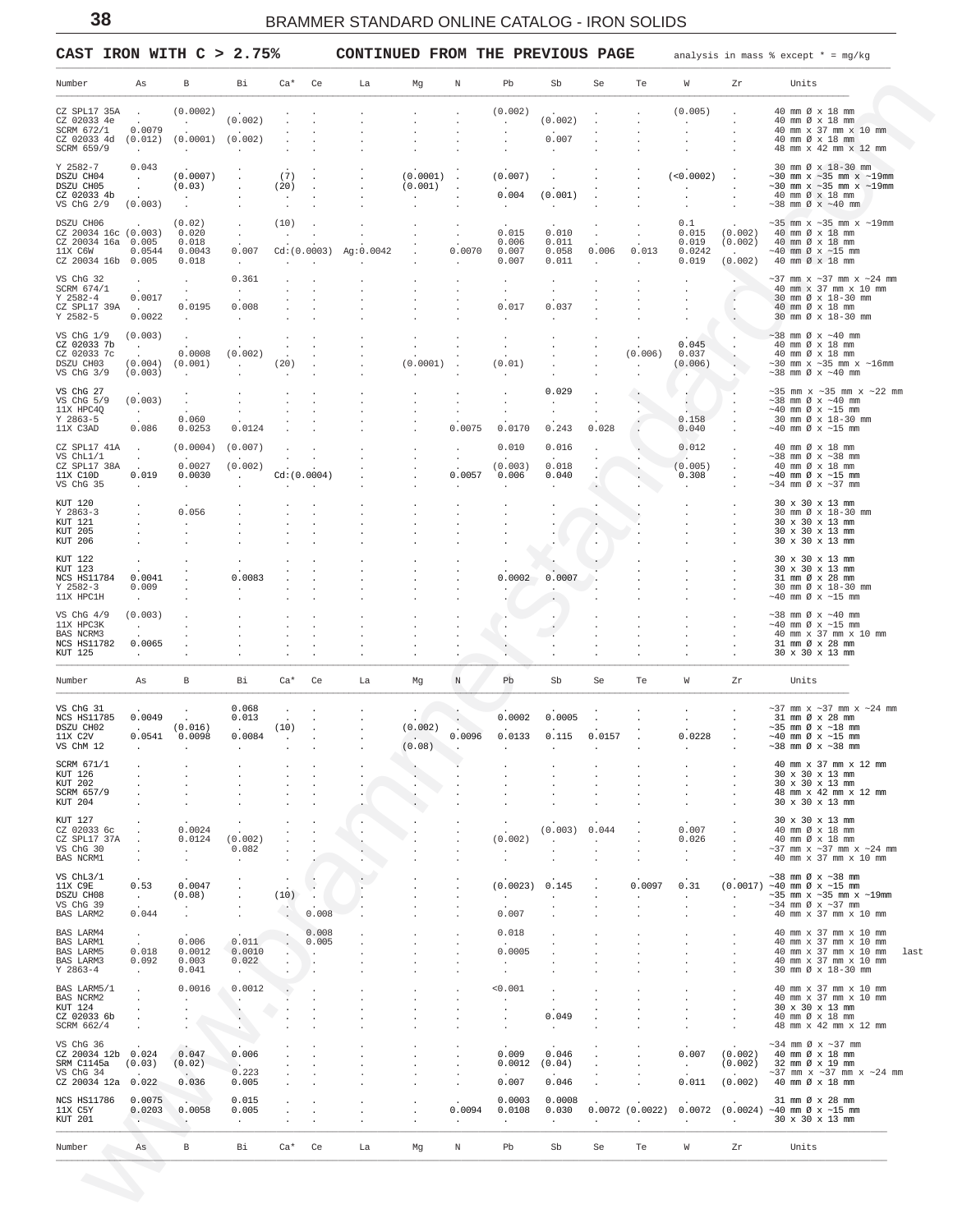<span id="page-38-0"></span>

| #<br>ı<br>1<br>1<br>1<br>1                       | Number<br>VS ChL4/1<br>SRM C1291<br>VS ChG 6/9<br>DSZU CH01<br>VS ChG 40 | C                                              |                                         |                                          |                                            |                                      | CAST IRON WITH $C < 2.75$ %            |                                       |                                         |                                                                  | $#$ = Class, 1 = CRM and 2 = RM                |                                            | analysis in mass $%$ except $* = mg/kg$              |                                              |                                        |                                                                                                                                                   |                                                                      |
|--------------------------------------------------|--------------------------------------------------------------------------|------------------------------------------------|-----------------------------------------|------------------------------------------|--------------------------------------------|--------------------------------------|----------------------------------------|---------------------------------------|-----------------------------------------|------------------------------------------------------------------|------------------------------------------------|--------------------------------------------|------------------------------------------------------|----------------------------------------------|----------------------------------------|---------------------------------------------------------------------------------------------------------------------------------------------------|----------------------------------------------------------------------|
|                                                  |                                                                          |                                                | Mn                                      | Р                                        | $\rm S$                                    | Si                                   | Cu                                     | Νi                                    | Cr                                      | Al                                                               | Co                                             | Mo                                         | Nb                                                   | Sn                                           | Тi                                     | V                                                                                                                                                 | Zn                                                                   |
| 1<br>ı<br>1<br>1                                 |                                                                          | 2.69<br>2.67<br>2.65<br>2.61<br>2.59           | 1.37<br>1.14<br>0.83<br>0.258<br>1.56   | 0.054<br>0.028<br>0.54<br>0.012<br>0.059 | 0.027<br>0.032<br>0.027<br>0.0045<br>0.019 | 1.99<br>1.34<br>0.53<br>1.95<br>1.60 | 0.161<br>0.26<br>0.34<br>0.097<br>0.98 | 0.725<br>4.34<br>0.072<br>1.61        | 0.92<br>2.78<br>0.241<br>0.88<br>1.47   | $\sim$<br>0.079<br>$\sim$                                        | 0.017<br>$\sim$<br>(0.06)<br>$\cdot$           | 0.116<br>0.32<br>0.070<br>0.229            | $\cdot$<br>$(0.010)$ $(0.05)$<br>$\cdot$             | $\cdot$                                      | 0.11<br>0.028<br>0.132<br>0.18         | 0.258<br>0.031<br>0.130<br>0.134<br>0.325                                                                                                         | $\cdot$<br>$\cdot$<br>$\ddot{\phantom{0}}$<br>$\ddot{\phantom{a}}$   |
| 1<br>1<br>1<br>1<br>$\mathbf{1}$                 | 11X C8V<br>SCRM 661/4<br>SCRM 656/9<br>$Y$ 2863-2                        | 2.60<br>2.56<br>2.537<br>2.50                  | 0.394<br>0.30<br>0.820<br>1.83          | 1.00<br>0.84<br>0.060<br>0.069           | 0.204<br>0.068<br>0.108<br>0.026           | 1.643<br>2.96<br>2.504<br>3.14       | 0.310<br>$\sim$<br>$\sim$<br>0.020     | 0.275<br>$\sim$<br>$\sim$<br>3.73     | 0.148<br>(1)<br>0.136                   | 0.086<br>$\sim$<br>$\cdot$<br>$\cdot$                            | 0.126<br>$\cdot$<br>$\cdot$<br>$\cdot$         | 0.148<br>$\sim$<br>$\overline{a}$<br>0.096 | 0.0217<br>$\cdot$<br>$\cdot$<br>$\cdot$              | 0.1063<br>$\cdot$<br>$\cdot$<br>$\cdot$      | 0.235<br>$\sim$ $-$<br>$\sim$<br>0.066 | 0.064<br>$\sim$<br>$\sim$<br>0.61                                                                                                                 | 0.0068<br>$\cdot$                                                    |
| $\mathbf{1}$<br>$1\,$<br>$1\,$<br>1<br>1         | VS ChG 37<br>SCRM 673/1<br>CZ 20034 11b<br>VS ChG 38                     | 2.49<br>2.455<br>2.44<br>2.43                  | 0.92<br>0.123<br>0.382<br>0.302         | 0.038<br>0.317<br>0.271<br>0.386         | 0.046<br>0.0112<br>0.140<br>0.084          | 2.03<br>1.702<br>3.67<br>2.30        | 0.512<br>0.130<br>1.20                 | 0.90<br>0.103<br>0.082<br>0.162       | 0.82<br>0.0423<br>1.178<br>1.98         | $\cdot$<br>0.0287<br>0.067<br>$\sim 10^{-11}$                    | 0.053<br>0.005<br>$\sim$ $-$                   | 0.55<br>0.0092<br>1.144<br>0.046           | $\cdot$<br>$\cdot$<br>$\cdot$                        | $0.0206$ 0.0718<br>0.074<br>$\cdot$          | 0.092<br>0.041<br>0.105                | 0.227<br>0.052<br>0.182<br>0.119                                                                                                                  | $\cdot$                                                              |
|                                                  | CZ 02033 5b<br>VS ChL2/1<br>CZ 20034 11a 2.37                            | 2.42<br>2.38                                   | 0.812<br>1.03<br>0.343                  | 0.033<br>0.054<br>0.271                  | 0.073<br>0.023<br>0.163                    | 1.32<br>0.55<br>3.31                 | 0.031<br>0.97<br>0.086                 | 0.188<br>0.114<br>0.084               | 0.061<br>0.077<br>1.219                 | 0.062<br>$\sim$ $-$<br>0.046                                     | 0.013<br>0.005                                 | 0.089<br>0.012<br>1.130                    | $\cdot$<br>$\cdot$<br>$\cdot$                        | $\cdot$<br>$\ddot{\phantom{a}}$<br>0.070     | 0.007<br>0.009<br>0.028                | 0.005<br>0.050<br>0.184                                                                                                                           |                                                                      |
| 1                                                | SCRM 652/4<br>DSZU CH07<br>CZ 02033 5a<br>CZ 02033 5c                    | 2.34<br>2.33<br>2.30<br>2.30                   | 1.19<br>1.36<br>0.804<br>0.704          | 0.071<br>0.090<br>0.035<br>0.027         | 0.129<br>0.064<br>0.100<br>0.091           | 0.878<br>3.01<br>1.26<br>1.40        | $\sim$<br>0.35<br>0.014<br>0.013       | $\sim$ $-$<br>0.403<br>0.096<br>0.188 | (1)<br>0.34<br>0.054<br>0.085           | $\sim$<br>0.036<br>0.060<br>0.103                                | $\cdot$<br>$\sim$<br>$\sim$<br>0.013           | 0.66<br>0.100<br>0.104                     | (0.08)<br>$\sim$<br>$\blacksquare$                   | (0.07)<br>$\sim$<br>$(0.002)$ 0.008          | $\sim$<br>0.150<br>0.008               | 0.52<br>0.005<br>0.054                                                                                                                            |                                                                      |
| $\mathbf{1}$<br>$1\,$<br>1<br>1                  | 11X C4S<br>SCRM 675<br>SCRM 655/4<br>$Y$ 2863-1                          | 1.954<br>1.92<br>1.90<br>1.78                  | 0.565<br>1.81<br>0.44<br>2.41           | 0.1014<br>0.045<br>0.180<br>0.021        | 0.096<br>0.072<br>0.076<br>0.009           | 2.98<br>1.29<br>2.110<br>3.62        | 0.095<br>0.012<br>0.022                | 3.21<br>0.210<br>4.77                 | 1.382<br>0.080<br>(1)<br>0.031          | 0.006<br>0.007<br>$\cdot$                                        | 0.0210<br>0.023                                | 0.177<br>0.034<br>0.038                    | 0.0233<br>$\blacksquare$<br>0.0052                   | 0.0140<br>0.0062                             | 0.080<br>0.007<br>0.068                | 0.0165<br>0.178<br>1.13                                                                                                                           | 0.0037<br>0.0006<br>$\cdot$<br>$\cdot$                               |
| #                                                | Number                                                                   | C                                              | Mn                                      | $\, {\mathbb P}$                         | S                                          | Si                                   | Cu                                     | Νi                                    | Cr                                      | Al                                                               | Co                                             | Mo                                         | Nb                                                   | Sn.                                          | Τi                                     | V                                                                                                                                                 | Zn                                                                   |
| Number                                           |                                                                          | As                                             | В                                       | Вi                                       | $Ca*$                                      | Ce                                   | Mg                                     | Ν                                     | Pb                                      | Sb                                                               | Se                                             | Te                                         | W                                                    | Ζr                                           |                                        | Units                                                                                                                                             |                                                                      |
| VS ChL4/1<br>SRM C1291<br>DSZU CH01<br>VS ChG 40 | VS ChG 6/9                                                               | $\cdot$<br>(0.003)<br>$\sim$ $\sim$<br>$\cdot$ | $\cdot$<br>(0.03)<br>$\cdot$            |                                          | $\blacksquare$<br>(10)                     | $\cdot$                              | $\cdot$<br>(0.0005)                    |                                       |                                         |                                                                  |                                                | $\cdot$<br>$\sim$<br>$\cdot$               | $\sim$<br>(0.02)<br>$\sim$                           |                                              |                                        | $\sim$ 38 mm Ø x $\sim$ 38 mm<br>32 mm Ø x 19 mm<br>$\sim$ 38 mm Ø x $\sim$ 40 mm<br>$\sim$ 30 mm $x \sim$ 35 mm<br>$\sim$ 34 mm Ø x $\sim$ 37 mm |                                                                      |
| 11X C8V<br>$Y$ 2863-2                            | SCRM 661/4<br>SCRM 656/9                                                 | 0.0812<br>$\sim$<br>$\cdot$<br>$\cdot$         | 0.0366<br>$\sim$<br>0.0025              | 0.014<br>$\cdot$<br>$\cdot$<br>$\cdot$   | $\cdot$                                    | $\cdot$                              |                                        | 0.0065<br>$\cdot$<br>$\cdot$          | 0.0052<br>$\cdot$<br>$\cdot$<br>$\cdot$ | 0.069<br>$\cdot$<br>$\ddot{\phantom{0}}$<br>$\ddot{\phantom{0}}$ | 0.0210<br>$\blacksquare$<br>$\cdot$<br>$\cdot$ | 0.0049<br>$\sim$                           | 0.0258<br>$\cdot$<br>$\cdot$<br>$\ddot{\phantom{a}}$ | 0.0064<br>$\mathbf{r}$<br>$\cdot$<br>$\cdot$ |                                        | $\sim$ 40 mm Ø x $\sim$ 15 mm<br>$\sim$ 34 mm Ø x $\sim$ 37 mm                                                                                    | 48 mm x 42 mm x 12 mm<br>48 mm x 42 mm x 12 mm<br>30 mm Ø x 18-30 mm |
| VS ChG 37<br>VS ChG 38                           | SCRM 673/1<br>CZ 20034 11b<br>CZ 02033 5b                                | $\cdot$<br>0.005<br>$\sim$<br>$\cdot$          | $\ddot{\phantom{a}}$<br>0.0032<br>0.014 | 0.007<br>0.020                           |                                            |                                      |                                        | $\cdot$<br>$\cdot$<br>$\cdot$         | 0.007<br>$\cdot$<br>$\cdot$             | 0.011<br>$\sim$<br>$\cdot$                                       |                                                |                                            | $\cdot$<br>(0.005)<br>$\sim$<br>$\cdot$              | 0.007<br>$\ddot{\phantom{0}}$<br>$\cdot$     |                                        | 40 mm Ø x 18 mm<br>$\sim$ 34 mm Ø x $\sim$ 37 mm<br>40 mm Ø x 18 mm                                                                               | 40 mm x 37 mm x 10 mm                                                |
| VS ChL2/1                                        | CZ 20034 11a<br>SCRM 652/4                                               | $\sim$<br>0.005                                | $\sim$<br>0.0018                        | $\cdot$<br>0.011                         |                                            |                                      |                                        |                                       | $\cdot$<br>0.017                        | $\ddot{\phantom{a}}$<br>0.013<br>$\mathcal{L}^{\mathcal{A}}$ .   |                                                |                                            | $\cdot$<br>(0.005)                                   | $\cdot$<br>0.007                             |                                        | $\sim$ 38 mm Ø x $\sim$ 38 mm<br>40 mm Ø x 18 mm                                                                                                  | 48 mm x 42 mm x 12 mm                                                |
| DSZU CH07                                        | CZ 02033 5a<br>CZ 02033 5c                                               | $\cdot$<br>$\cdot$                             | (0.13)<br>0.0078                        | $\cdot$<br>0.007                         | (10)                                       |                                      | (0.01)                                 | $\cdot$                               | $\cdot$                                 | $\cdot$                                                          | $(0.002)$ $(0.010)$                            |                                            | $\cdot$<br>$\ddot{\phantom{a}}$                      | $\cdot$<br>(0.009)                           |                                        | 40 mm Ø x 18 mm<br>40 mm Ø x 18 mm                                                                                                                | $\sim$ 35 mm x $\sim$ 35 mm x $\sim$ 19mm                            |
| 11X C4S<br>SCRM 675                              | SCRM 655/4                                                               | 0.0235<br>0.035<br>$\cdot$                     | 0.0351<br>$\sim$                        | 0.0070<br>$\cdot$                        |                                            |                                      |                                        | 0.0126<br>$\cdot$<br>$\cdot$          | 0.034<br>$\epsilon$ .<br>$\cdot$        | 0.0055<br>$\cdot$<br>$\cdot$                                     | 0.009<br>$\cdot$                               | $\cdot$                                    | 0.099<br>$\cdot$<br>$\cdot$                          | $\cdot$<br>$\ddot{\phantom{0}}$<br>$\cdot$   |                                        | $\sim$ 40 mm Ø x $\sim$ 15 mm                                                                                                                     | 40 mm x 37 mm x 10 mm<br>48 mm x 42 mm x 12 mm                       |
| $Y$ 2863-1<br>Number                             |                                                                          | $\cdot$<br>As                                  | 0.0024<br>$_{\rm B}$                    | $\cdot$<br>Вi                            | $Ca*$                                      | Ce                                   | Mg                                     | $\sim$<br>Ν                           | $\cdot$<br>Pb                           | Sb                                                               | Se                                             | Te                                         | W                                                    | Zr                                           |                                        | Units                                                                                                                                             | 30 mm Ø x 18-30 mm                                                   |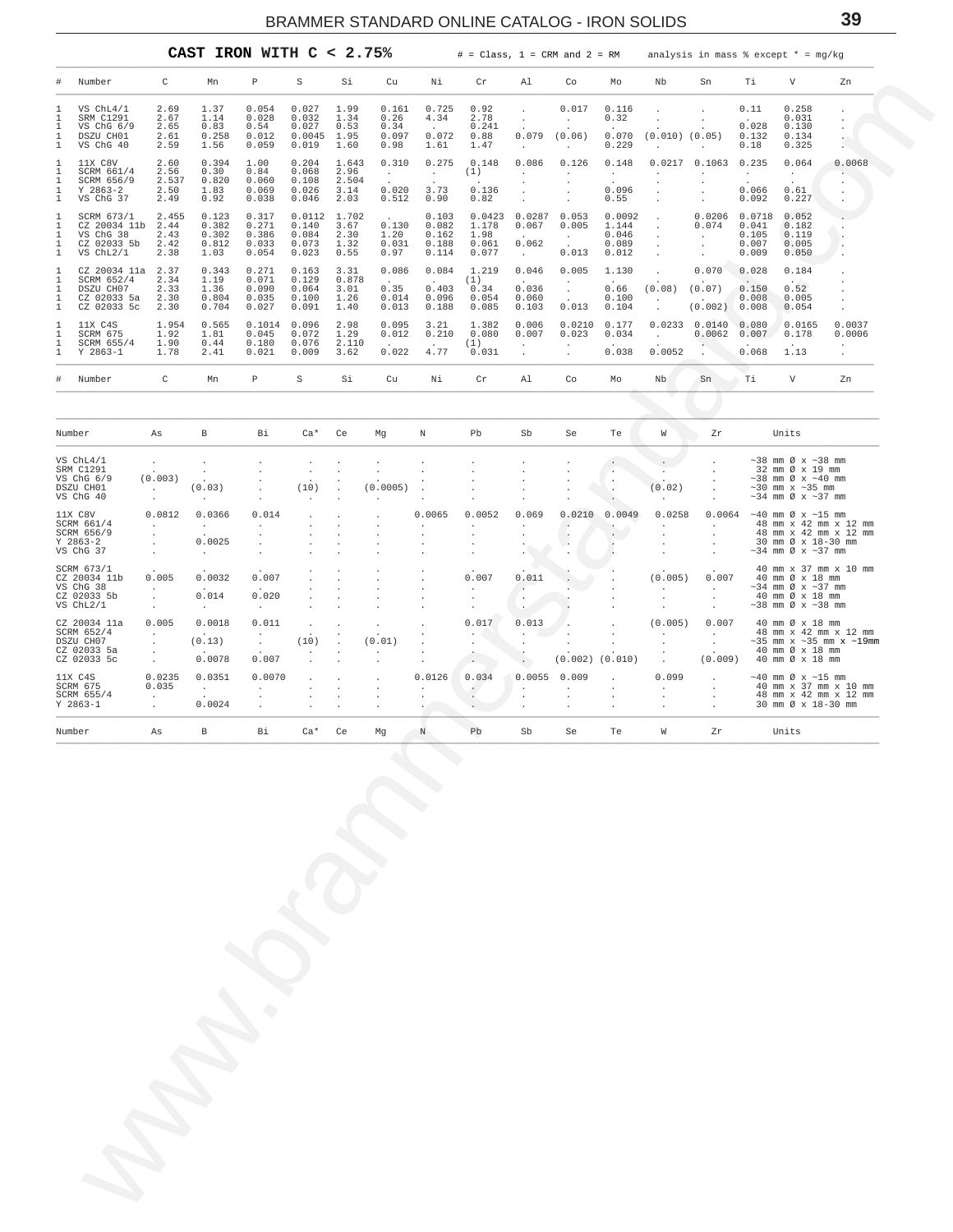<span id="page-39-0"></span>

|                                                                    |                                                                                    |                                       |                                        |                                             | ALLOYED CAST IRON, CHART 1 of 2              |                                         |                                         |                                          |                                         |                                                      |                                                                  | $#$ = Class, where $1$ = CRM and $2$ = RM |                           |                                         |                                           |                   |       |
|--------------------------------------------------------------------|------------------------------------------------------------------------------------|---------------------------------------|----------------------------------------|---------------------------------------------|----------------------------------------------|-----------------------------------------|-----------------------------------------|------------------------------------------|-----------------------------------------|------------------------------------------------------|------------------------------------------------------------------|-------------------------------------------|---------------------------|-----------------------------------------|-------------------------------------------|-------------------|-------|
| $_{\rm \#}$                                                        | Number                                                                             | C                                     | Mn                                     | $\mathbb P$                                 | S                                            | Si                                      | Cu                                      | Νi                                       | Cr                                      | Al                                                   | Mo                                                               | Pb                                        | Sn                        | Тi                                      | V                                         | Mq                | N     |
| 2<br>$\mathbf{1}$<br>$\overline{\mathcal{L}}$<br>$\mathbf{1}$<br>2 | DSZU CH021<br>VS CHG41/1<br><b>BAS NCRM5</b><br>SRM C1292<br>BAS CRRM5/2           | 3.93<br>3.88<br>3.70<br>3.47<br>3.43  | 3.66<br>1.23<br>0.27<br>0.55<br>0.30   | 0.064<br>0.037<br>0.025<br>0.049<br>0.029   | 0.009<br>0.090<br>0.015<br>0.016<br>0.018    | 0.52<br>1.77<br>1.15<br>0.59<br>0.20    | 0.369<br>0.56<br>0.204<br>0.36<br>0.22  | 5.86<br>5.84<br>6.74<br>5.04<br>0.36     | 9.07<br>8.7<br>10.44<br>11.4<br>30.35   | 0.168<br>$\mathbf{r}$<br>0.15                        | 4.42<br>0.50<br>0.10<br>0.25<br>0.63                             |                                           |                           | 0.093<br>0.21<br>0.009                  | 0.61<br>0.25<br>0.06<br>0.041<br>0.11     |                   |       |
| 1<br>$\mathbf{1}$<br>$\mathbf{1}$<br>1<br>1.                       | Y 451052-1<br>BS PM15<br>$\overline{\text{VS}}$ ChG 48<br>VS CHG44/1<br>11X 15309T | 3.31<br>3.54<br>3.44<br>3.25<br>3.18  | 1.54<br>0.416<br>0.100<br>1.91<br>1.53 | 0.369<br>0.0198<br>0.0070<br>0.018<br>0.034 | 0.0047<br>0.0127<br>0.0039<br>0.029<br>0.021 | 0.098<br>0.912<br>0.923<br>1.28<br>1.22 | 0.449<br>0.142<br>0.90<br>2.46<br>0.056 | 2.57<br>0.203<br>0.280<br>0.210<br>0.152 | 1.17<br>5.33<br>22.79<br>25.4<br>24.9   | 0.0025<br>0.049<br>$\sim$<br>0.097                   | 1.47<br>1.22<br>0.591<br>0.028<br>0.066                          | (0.00001) 0.0034                          | 0.0018<br>0.0047          | 0.0029 14.79<br>0.0022<br>0.43<br>0.013 | 0.952<br>0.0016<br>0.106<br>0.098         | (0.0002)<br>0.072 | 0.111 |
| 1<br>$\overline{2}$<br>$\mathbf{1}$<br>1<br>1                      | Y 451052-7<br>58A SC01141<br>SRM C1290<br>Y TSK205<br>Y 451054-2                   | 3.13<br>3.08<br>3.04<br>3.03<br>3.00  | 0.201<br>0.62<br>0.66<br>0.16<br>1.42  | 0.024<br>0.045<br>0.030<br>0.041<br>0.133   | 0.116<br>0.036<br>0.013<br>0.088<br>0.016    | 2.48<br>0.56<br>0.971<br>1.65<br>0.56   | 0.154<br>0.77<br>0.065<br>0.35<br>0.324 | 0.129<br>1.21<br>0.917<br>0.37<br>1.43   | 31.26<br>15.32<br>30.5<br>30.35<br>7.23 |                                                      | 0.086<br>2.70<br>(0.041)<br>0.22<br>2.48                         |                                           |                           | 0.033<br>0.020<br>0.015                 | 0.087<br>0.28<br>0.442<br>0.077<br>0.88   |                   | 0.108 |
| -1.<br>1<br>$\overline{2}$<br>$\overline{2}$<br>2                  | NCS HS11788<br>Y 451052-2<br>BAS NIRM5/1<br>58A ZS01036<br>BAS NIRM2/2             | 2.97<br>2.96<br>2.95<br>2.95<br>2.94  | 1.62<br>1.24<br>1.01<br>0.719<br>2.01  | 0.191<br>0.211<br>0.103<br>0.077<br>0.096   | 0.010<br>0.0077<br>0.005<br>0.024<br>0.007   | 3.29<br>0.491<br>1.50<br>0.970<br>1.43  | 0.51<br>1.57<br>0.21<br>0.448<br>5.93   | 17.77<br>1.99<br>21.7<br>0.806<br>13.69  | 2.56<br>9.75<br>0.51<br>13.89<br>1.48   | (0.0023) 0.0013                                      | 2.17<br>$\ddot{\phantom{0}}$<br>0.683<br>$\cdot$                 |                                           | 0.0003<br>0.048           | 0.043<br>0.300<br>0.035                 | 0.017<br>0.669<br>0.135                   | 0.055<br>0.044    |       |
| 2<br>$\overline{2}$<br>$\mathbf{1}$<br>$\mathfrak{D}$<br>2         | BAS CRRM4/2<br>11X 20003K<br>11X S/1 Cr3J<br>DSZU CH022<br>11X 20001J              | 2.93<br>2.91<br>2.91<br>2.90<br>2.90  | 0.58<br>1.53<br>0.861<br>1.76<br>0.58  | 0.049<br>0.174<br>0.072<br>0.033<br>0.005   | 0.042<br>0.007<br>0.023<br>0.018<br>0.143    | 0.45<br>3.03<br>1.07<br>0.43<br>1.01    | 0.53<br>0.52<br>9.01<br>2.53<br>0.01    | 0.58<br>17.8<br>14.53<br>2.19<br>21.4    | 21.93<br>2.53<br>1.61<br>14.85<br>1.50  | < 0.005<br>$\mathbf{r}$<br>0.053<br>$\mathbf{r}$     | 1.15<br>$\ddot{\phantom{a}}$<br>2.65<br>$\overline{\phantom{a}}$ |                                           |                           | 0.008<br>0.078                          | 0.11<br>0.45                              |                   |       |
| $\mathfrak{D}$<br>1<br>1<br>1<br>1.                                | 11X S/2 Cr1E<br>11X 15294W<br>Y 451054-3<br>VS ChG45<br>VS CHG42/1                 | 2.83<br>2.76<br>2.73<br>(2.7)<br>2.69 | 1.68<br>0.451<br>1.09<br>1.01<br>2.78  | 0.31<br>0.082<br>0.105<br>0.096<br>0.068    | 0.011<br>0.029<br>0.036<br>0.047<br>0.034    | 2.85<br>0.36<br>0.99<br>2.96<br>0.411   | 0.02<br>0.103<br>0.451<br>0.040<br>1.37 | 16.5<br>0.309<br>1.20<br>0.60<br>0.26    | 2.48<br>29.3<br>12.97<br>32.65<br>14.8  | (0.147)<br>$\overline{a}$                            | 0.091<br>2.08<br>0.198<br>1.87                                   | 0.012                                     | 0.036                     | 0.045<br>0.011<br>0.131                 | 0.132<br>0.66<br>0.111<br>0.48            |                   |       |
| $\overline{2}$<br>1<br>$\mathbf{1}$<br>1<br>1                      | BAS NCRM4<br>NCS HS11787<br>11X 15310B<br>11X 0331-2M<br>11X 15295S                | 2.66<br>2.65<br>2.63<br>2.62<br>2.58  | 0.40<br>1.08<br>0.97<br>1.85<br>1.02   | 0.203<br>0.067<br>0.070<br>0.050<br>0.059   | 0.012<br>0.037<br>0.029<br>(0.09)<br>0.048   | 2.13<br>2.07<br>0.99<br>3.14<br>0.783   | 0.68<br>0.306<br>2.37<br>6.68<br>0.213  | 5.34<br>19.84<br>4.59<br>15.1<br>0.326   | 7.94<br>1.98<br>20.7<br>1.54<br>28.5    | $\overline{a}$<br>(0.085)<br>0.018<br>0.137<br>0.122 | 0.57<br>0.0014<br>0.92<br>0.067<br>0.363                         | $\sim$<br>0.019<br>0.008                  | 0.0054<br>0.0271<br>0.026 | 0.022<br>0.034<br>0.198<br>0.008        | 0.11<br>0.0096<br>0.096<br>0.051<br>0.270 |                   |       |
| 1<br>2<br>$\overline{2}$<br>1<br>$\mathbf{1}$                      | Y TSK201<br>BAS NIRM6/1<br>BAS NIRM3<br>VS ChG 47<br>VS CHG45/1                    | 2.56<br>2.53<br>2.51<br>2.43<br>1.96  | 1.07<br>4.07<br>0.51<br>0.949<br>0.59  | 0.253<br>0.225<br>0.208<br>0.099<br>0.021   | 0.023<br>0.049<br>0.096<br>0.083<br>0.0091   | 0.66<br>2.68<br>2.21<br>2.73<br>3.08    | 1.53<br>0.11<br>1.00<br>0.0104<br>0.056 | 2.44<br>26.9<br>17.8<br>0.149<br>0.95    | 10.14<br>1.02<br>2.43<br>14.45<br>33.8  | $\sim$<br>0.0056                                     | 2.56<br>0.51<br>0.0019<br>0.209                                  |                                           | 0.093                     | 0.041                                   | 0.42<br>$\cdot$<br>0.129<br>0.21          |                   | 0.029 |
| $\mathbf{1}$                                                       | VS CHG43/1                                                                         | 0.87                                  | 1.02                                   | 0.063                                       | 0.076                                        | 4.44                                    | 0.171                                   | 0.439                                    | 23.7                                    |                                                      | 0.107                                                            |                                           |                           | 0.033                                   | 0.040                                     |                   |       |

| Number                                                                             | C                                     | Ρ<br>Mn                                                        | S                                           |                                              | Si                                                          |                                         |                                          |                                                                                                                       |                                                                                                                          |                                          |                                                                                      |                                         |                                         |                                           | Mg                                     | Ν                |
|------------------------------------------------------------------------------------|---------------------------------------|----------------------------------------------------------------|---------------------------------------------|----------------------------------------------|-------------------------------------------------------------|-----------------------------------------|------------------------------------------|-----------------------------------------------------------------------------------------------------------------------|--------------------------------------------------------------------------------------------------------------------------|------------------------------------------|--------------------------------------------------------------------------------------|-----------------------------------------|-----------------------------------------|-------------------------------------------|----------------------------------------|------------------|
| DSZU CH021<br>VS CHG41/1<br><b>BAS NCRM5</b><br>SRM C1292<br>BAS CRRM5/2           | 3.93<br>3.88<br>3.70<br>3.47<br>3.43  | 3.66<br>1.23<br>0.27<br>0.55<br>0.30                           | 0.064<br>0.037<br>0.025<br>0.049<br>0.029   | 0.009<br>0.090<br>0.015<br>0.016<br>0.018    | 0.52<br>1.77<br>1.15<br>0.59<br>0.20                        | 0.369<br>0.56<br>0.204<br>0.36<br>0.22  | 5.86<br>5.84<br>6.74<br>5.04<br>0.36     | 9.07<br>8.7<br>10.44<br>11.4<br>30.35                                                                                 | 0.168<br>$\cdot$<br>$\ddot{\phantom{1}}$<br>$\ddot{\phantom{a}}$<br>0.15                                                 | 4.42<br>0.50<br>0.10<br>0.25<br>0.63     |                                                                                      |                                         | 0.093<br>0.21<br>$\cdot$<br>0.009       | 0.61<br>0.25<br>0.06<br>0.041<br>0.11     |                                        |                  |
| Y 451052-1<br>BS PM15<br>$\overline{\text{VS}}$ ChG 48<br>VS CHG44/1<br>11X 15309T | 3.31<br>3.54<br>3.44<br>3.25<br>3.18  | 1.54<br>0.416<br>0.100<br>1.91<br>1.53                         | 0.369<br>0.0198<br>0.0070<br>0.018<br>0.034 | 0.0047<br>0.0127<br>0.0039<br>0.029<br>0.021 | 0.098<br>0.912<br>0.923<br>1.28<br>1.22                     | 0.449<br>0.142<br>0.90<br>2.46<br>0.056 | 2.57<br>0.203<br>0.280<br>0.210<br>0.152 | 1.17<br>5.33<br>22.79<br>25.4<br>24.9                                                                                 | 0.0025<br>0.049<br>$\ddot{\phantom{a}}$<br>0.097                                                                         | 1.47<br>1.22<br>0.591<br>0.028<br>0.066  | (0.00001) 0.0034<br>$\ddot{\phantom{a}}$<br>$\cdot$                                  | 0.0018<br>0.0047                        | 0.0029 14.79<br>0.0022<br>0.43<br>0.013 | 0.952<br>0.0016<br>0.106<br>0.098         | (0.0002)<br>0.072                      | 0.111<br>$\cdot$ |
| Y 451052-7<br>58A SC01141<br>SRM C1290<br>Y TSK205<br>$Y 451054 - 2$               | 3.13<br>3.08<br>3.04<br>3.03<br>3.00  | 0.201<br>0.62<br>0.66<br>0.16<br>1.42                          | 0.024<br>0.045<br>0.030<br>0.041<br>0.133   | 0.116<br>0.036<br>0.013<br>0.088<br>0.016    | 2.48<br>0.56<br>0.971<br>1.65<br>0.56                       | 0.154<br>0.77<br>0.065<br>0.35<br>0.324 | 0.129<br>1.21<br>0.917<br>0.37<br>1.43   | 31.26<br>15.32<br>30.5<br>30.35<br>7.23                                                                               | $\cdot$<br>$\cdot$<br>$\cdot$<br>$\cdot$<br>$\ddot{\phantom{a}}$                                                         | 0.086<br>2.70<br>(0.041)<br>0.22<br>2.48 |                                                                                      |                                         | 0.033<br>0.020<br>$\cdot$<br>0.015      | 0.087<br>0.28<br>0.442<br>0.077<br>0.88   |                                        | 0.108            |
| NCS HS11788<br>Y 451052-2<br>BAS NIRM5/1<br>58A ZS01036<br>BAS NIRM2/2             | 2.97<br>2.96<br>2.95<br>2.95<br>2.94  | 1.62<br>1.24<br>1.01<br>0.719<br>2.01                          | 0.191<br>0.211<br>0.103<br>0.077<br>0.096   | 0.010<br>0.0077<br>0.005<br>0.024<br>0.007   | 3.29<br>0.491<br>1.50<br>0.970<br>1.43                      | 0.51<br>1.57<br>0.21<br>0.448<br>5.93   | 17.77<br>1.99<br>21.7<br>0.806<br>13.69  | 2.56<br>9.75<br>0.51<br>13.89<br>1.48                                                                                 | (0.0023) 0.0013<br>$\cdot$<br>$\cdot$<br>$\ddot{\phantom{a}}$<br>$\cdot$                                                 | 2.17<br>0.683<br>$\cdot$                 |                                                                                      | 0.0003<br>0.048                         | 0.043<br>0.300<br>0.035<br>$\sim$       | 0.017<br>0.669<br>0.135<br>$\cdot$        | $\sqrt{2}$<br>0.055<br>$\sim$<br>0.044 |                  |
| BAS CRRM4/2<br>11X 20003K<br>11X S/1 Cr3J<br>DSZU CH022<br>11X 20001J              | 2.93<br>2.91<br>2.91<br>2.90<br>2.90  | 0.58<br>1.53<br>0.861<br>1.76<br>0.58                          | 0.049<br>0.174<br>0.072<br>0.033<br>0.005   | 0.042<br>0.007<br>0.023<br>0.018<br>0.143    | 0.45<br>3.03<br>1.07<br>0.43<br>1.01                        | 0.53<br>0.52<br>9.01<br>2.53<br>0.01    | 0.58<br>17.8<br>14.53<br>2.19<br>21.4    | 21.93<br>2.53<br>1.61<br>14.85<br>1.50                                                                                | < 0.005<br>$\ddot{\phantom{a}}$<br>0.053<br>$\ddot{\phantom{1}}$                                                         | 1.15<br>$\cdot$<br>2.65                  |                                                                                      |                                         | 0.008<br>$\sim$<br>0.078                | 0.11<br>0.45                              |                                        |                  |
| 11X S/2 Cr1E<br>11X 15294W<br>$Y 451054-3$<br>VS ChG45<br>VS CHG42/1               | 2.83<br>2.76<br>2.73<br>(2.7)<br>2.69 | 1.68<br>0.451<br>1.09<br>1.01<br>2.78                          | 0.31<br>0.082<br>0.105<br>0.096<br>0.068    | 0.011<br>0.029<br>0.036<br>0.047<br>0.034    | 2.85<br>0.36<br>0.99<br>2.96<br>0.411                       | 0.02<br>0.103<br>0.451<br>0.040<br>1.37 | 16.5<br>0.309<br>1.20<br>0.60<br>0.26    | 2.48<br>29.3<br>12.97<br>32.65<br>14.8                                                                                | (0.147)<br>$\ddot{\phantom{a}}$<br>$\cdot$<br>$\ddot{\phantom{a}}$                                                       | 0.091<br>2.08<br>0.198<br>1.87           | 0.012<br>$\ddot{\phantom{a}}$                                                        | 0.036<br>$\ddot{\phantom{0}}$<br>$\sim$ | 0.045<br>0.011<br>0.131                 | 0.132<br>0.66<br>0.111<br>0.48            |                                        |                  |
| BAS NCRM4<br>NCS HS11787<br>11X 15310B<br>11X 0331-2M<br>11X 15295S                | 2.66<br>2.65<br>2.63<br>2.62<br>2.58  | 0.40<br>1.08<br>0.97<br>1.85<br>1.02                           | 0.203<br>0.067<br>0.070<br>0.050<br>0.059   | 0.012<br>0.037<br>0.029<br>(0.09)<br>0.048   | 2.13<br>2.07<br>0.99<br>3.14<br>0.783                       | 0.68<br>0.306<br>2.37<br>6.68<br>0.213  | 5.34<br>19.84<br>4.59<br>15.1<br>0.326   | 7.94<br>1.98<br>20.7<br>1.54<br>28.5                                                                                  | (0.085)<br>0.018<br>0.137<br>0.122                                                                                       | 0.57<br>0.0014<br>0.92<br>0.067<br>0.363 | $\sim$<br>0.019<br>0.008                                                             | 0.0054<br>$\sim$<br>0.0271<br>0.026     | 0.022<br>0.034<br>0.198<br>0.008        | 0.11<br>0.0096<br>0.096<br>0.051<br>0.270 |                                        |                  |
| Y TSK201<br>BAS NIRM6/1<br>BAS NIRM3<br>VS ChG 47<br>VS CHG45/1                    | 2.56<br>2.53<br>2.51<br>2.43<br>1.96  | 1.07<br>4.07<br>0.51<br>0.949<br>0.59                          | 0.253<br>0.225<br>0.208<br>0.099<br>0.021   | 0.023<br>0.049<br>0.096<br>0.083<br>0.0091   | 0.66<br>2.68<br>2.21<br>2.73<br>3.08                        | 1.53<br>0.11<br>1.00<br>0.0104<br>0.056 | 2.44<br>26.9<br>17.8<br>0.149<br>0.95    | 10.14<br>1.02<br>2.43<br>14.45<br>33.8                                                                                | $\cdot$<br>$\sim$<br>0.0056                                                                                              | 2.56<br>0.51<br>0.0019<br>0.209          |                                                                                      | 0.093                                   | $\cdot$<br>$\cdot$<br>0.041             | 0.42<br>$\cdot$<br>0.129<br>0.21          |                                        | 0.029            |
| VS CHG43/1                                                                         | 0.87                                  | 1.02                                                           | 0.063                                       | 0.076                                        | 4.44                                                        | 0.171                                   | 0.439                                    | 23.7                                                                                                                  |                                                                                                                          | 0.107                                    |                                                                                      |                                         | 0.033                                   | 0.040                                     |                                        |                  |
| Number                                                                             | C                                     | Mn                                                             | Р                                           | S                                            | Si                                                          | Cu                                      | Νi                                       | Cr                                                                                                                    | Al.                                                                                                                      | Mo                                       | Pb                                                                                   | Sn                                      | Тi                                      | V                                         | Mg                                     | Ν                |
| Number<br>DSZU CH021<br>VS CHG41/1<br><b>BAS NCRM5</b><br>SRM C1292                | B                                     | Ce                                                             | Co                                          | Nb                                           | W                                                           | Ζr                                      |                                          | Units<br>~37 mm Ø x ~22 mm<br>32 mm Ø x 19 mm                                                                         | 35 mm x 35 mm x 16 mm<br>40 mm x 37 mm x 10 mm                                                                           |                                          |                                                                                      | Other                                   |                                         |                                           |                                        |                  |
| BAS CRRM5/2<br>Y 451052-1<br>BS PM15<br>VS ChG 48<br>VS CHG44/1<br>11X 15309T      | 0.177<br>As: 0.0021                   |                                                                | 0.0330<br>0.044<br>0.76                     | 0.018<br>0.014<br>$\cdot$<br>0.056           | 0.015<br>0.109<br>$\mathbf{r}$<br>0.022                     |                                         |                                          | 30 mm Ø x 18-30 mm<br>$Sb:0.0017$ ~35 mm Ø x ~17 mm<br>$\sim$ 37 mm Ø x $\sim$ 22 mm<br>$\sim$ 40 mm Ø x $\sim$ 15 mm | 48 mm x 42 mm x 12 mm                                                                                                    |                                          | $(0.0005)$ 38 mm $\emptyset$ x 19+ mm 17025 Fe: [73.0] As: 0.0040 N: 0.111 O: 0.0129 |                                         |                                         |                                           |                                        |                  |
| Y 451052-7<br>58A SC01141<br>SRM C1290<br>Y TSK205                                 | 0.015                                 |                                                                |                                             | 0.010                                        | 0.175                                                       |                                         |                                          | 30 mm Ø x 18-30 mm<br>~35 mm Øx ~30 mm                                                                                |                                                                                                                          |                                          |                                                                                      |                                         |                                         |                                           |                                        |                  |
| $Y 451054 - 2$                                                                     |                                       |                                                                |                                             |                                              |                                                             |                                         |                                          | 32 mm Ø x 19 mm<br>35 mm Ø x 18-30 mm<br>30 mm Ø x 18-30 mm                                                           |                                                                                                                          |                                          |                                                                                      |                                         |                                         |                                           |                                        |                  |
| NCS HS11788<br>Y 451052-2<br>BAS NIRM5/1<br>58A ZS01036<br>BAS NIRM2/2             | 0.0008<br>0.142<br>$\cdot$            | $\ddot{\phantom{a}}$<br>0.016<br>$\ddot{\phantom{a}}$<br>0.018 | (0.0063)<br>$\ddot{\phantom{a}}$<br>0.024   | $\sim$<br>0.182<br>0.15<br>0.025<br>٠.       | (0.0002)<br>1.99<br>$\overline{a}$<br>0.172<br>$\mathbf{r}$ |                                         |                                          | 30 mm Ø x 18-30 mm                                                                                                    | 31 mm Ø x 28 mm As: 0.014<br>48 mm x 42 mm x 12 mm<br>$\sim$ 32 mm Ø x $\sim$ 30 mm As: (0.003)<br>48 mm x 42 mm x 12 mm |                                          |                                                                                      |                                         |                                         |                                           |                                        |                  |
| BAS CRRM4/2<br>11X 20003K<br>11X S/1 Cr3J<br>11X 20001K<br>11X S/2 Cr1E            |                                       |                                                                |                                             |                                              |                                                             |                                         |                                          | 40 mm Ø x 15 mm<br>$\sim$ 40 mm Ø x $\sim$ 15 mm<br>40 mm Ø x 15 mm<br>40 mm Ø x 15 mm                                | 48 mm x 42 mm x 12 mm                                                                                                    |                                          |                                                                                      |                                         |                                         |                                           |                                        |                  |
| 11X 15294W<br>$Y 451054-3$<br>VS ChG45<br>VS CHG42/1<br>DSZU CH022                 |                                       |                                                                | 0.128                                       |                                              | 0.265                                                       |                                         |                                          | $\sim$ 40 mm Ø x $\sim$ 15 mm<br>30 mm Ø x 18-30 mm<br>$\sim$ 37 mm Ø x $\sim$ 22 mm                                  | $\sim$ 36 mm x $\sim$ 36 mm Ø x $\sim$ 18 mm<br>35 mm x 35 mm x 16 mm                                                    |                                          | last                                                                                 |                                         |                                         |                                           |                                        |                  |
| BAS NCRM4<br>NCS HS11787<br>11X 15310B<br>11X 0331-2M<br>11X 15295S                | 0.0007                                |                                                                | (0.0054)<br>0.157<br>0.179<br>1.55          | 0.134<br>0.091                               | (0.0002)<br>0.188<br>0.004<br>0.202                         |                                         |                                          | $\sim$ 40 mm Ø x $\sim$ 15 mm<br>$0.0022 - 40$ mm $\emptyset$ x ~15 mm<br>$(0.0012)$ ~40 mm Ø x ~15 mm                | 40 mm x 37 mm x 10 mm<br>31 mm Ø x 28 mm As: 0.0075                                                                      |                                          |                                                                                      |                                         |                                         |                                           |                                        |                  |
| Y TSK201<br>BAS NIRM6/1<br>BAS NIRM3<br>VS ChG 47<br>VS CHG45/1                    | As: 0.014                             | 0.006<br>0.007                                                 | $\cdot$<br>$\cdot$<br>0.0042                | $\cdot$<br>0.09                              |                                                             | Sb:0.040                                |                                          | 35 mm Ø x 18-30 mm<br>$\sim$ 35 mm Ø x $\sim$ 17 mm<br>~37 mm Ø x ~22 mm                                              | 48 mm x 42 mm x 12 mm<br>40 mm x 37 mm x 10 mm                                                                           |                                          |                                                                                      |                                         |                                         |                                           |                                        |                  |
| VS CHG43/1                                                                         |                                       |                                                                |                                             |                                              |                                                             |                                         |                                          | ~37 mm Ø x ~22 mm                                                                                                     |                                                                                                                          |                                          |                                                                                      |                                         |                                         |                                           |                                        |                  |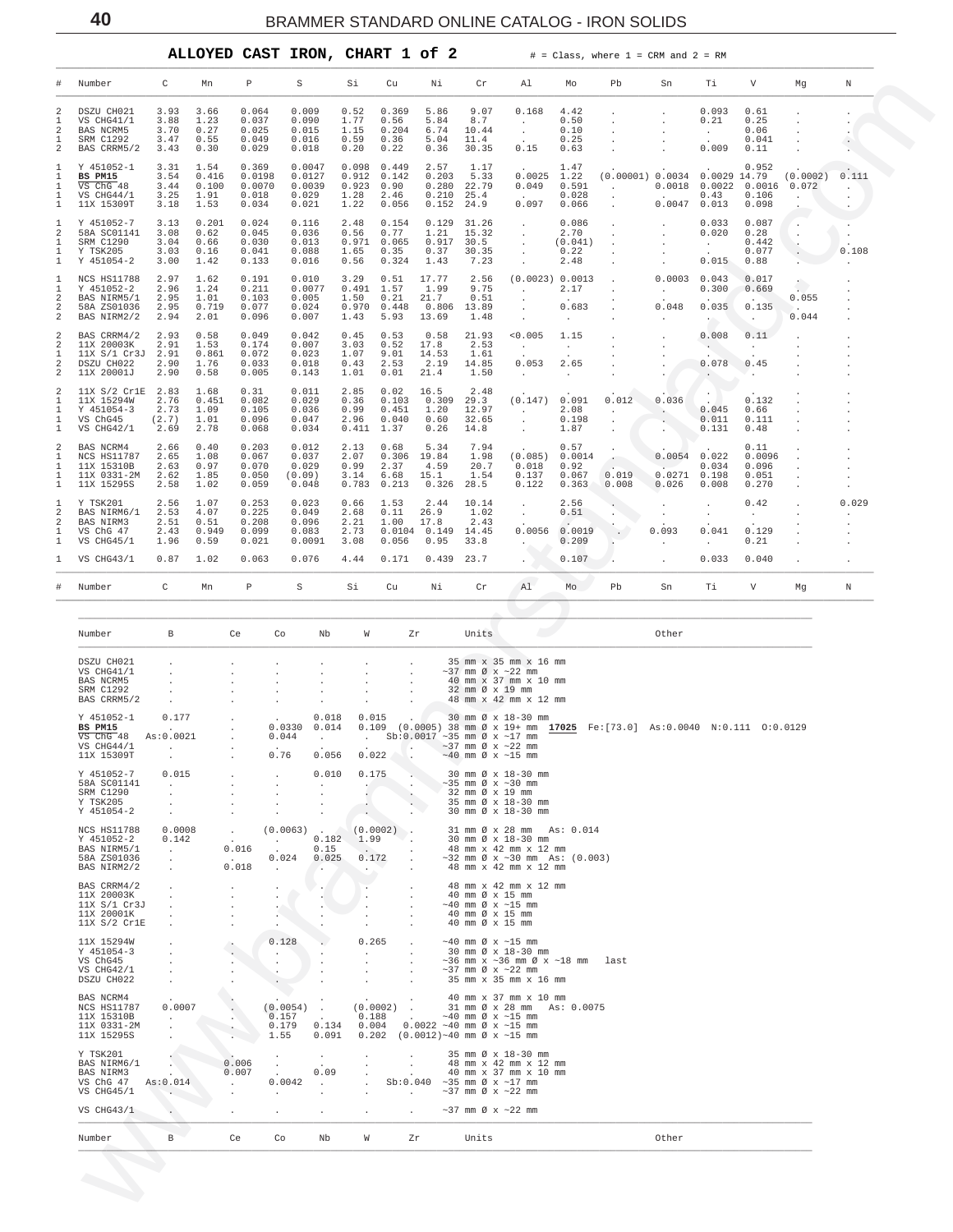<span id="page-40-0"></span>

|                                |                                                                      |                                      |                                         |                                            | ALLOYED CAST IRON, CHART 2 of 2           |                                       |                                         |                                         |                                           | #                                                      |                                         | $= Class, where 1 = CRM and 2 = RM$ |              |                                                         |                                             |                |                                                   |
|--------------------------------|----------------------------------------------------------------------|--------------------------------------|-----------------------------------------|--------------------------------------------|-------------------------------------------|---------------------------------------|-----------------------------------------|-----------------------------------------|-------------------------------------------|--------------------------------------------------------|-----------------------------------------|-------------------------------------|--------------|---------------------------------------------------------|---------------------------------------------|----------------|---------------------------------------------------|
| #                              | Number                                                               | C                                    | Mn                                      | P                                          | S                                         | Si                                    | Cu                                      | Νi                                      | $\operatorname{Cr}$                       | Al                                                     | Mo                                      | Pb                                  | Sn           | Τi                                                      | $\mathbf{V}$                                | Mq             | N                                                 |
|                                | Y 451052-3<br>BAS CRRM3/2<br>DSZU CH023<br>Y 451054-4<br>Y TSK200    | 2.40<br>2.37<br>2.33<br>2.31<br>2.11 | 1.06<br>0.92<br>0.43<br>0.725<br>0.82   | 0.115<br>0.073<br>0.023<br>0.071<br>0.319  | 0.015<br>0.087<br>0.073<br>0.046<br>0.022 | 0.821<br>1.21<br>0.98<br>1.40<br>0.17 | 0.953<br>1.09<br>0.054<br>0.739<br>1.86 | 1.55<br>1.35<br>0.715<br>0.914<br>3.22  | 13.30<br>18.78<br>23.45<br>17.60<br>4.97  | 0.102<br>0.255<br>$\mathbf{r}$                         | 0.869<br>1.58<br>1.46<br>1.44<br>3.50   |                                     | $\mathbf{r}$ | 0.171<br>0.015<br>0.38<br>0.084<br>$\ddot{\phantom{a}}$ | 0.482<br>0.042<br>0.288<br>0.46<br>0.60     |                | $\sim$<br>0.021                                   |
| $\overline{a}$                 | BAS NIRM1<br>DSZU CH024<br>Y 451052-4<br>BAS NIRM4<br>NCS HS11789    | 2.05<br>2.01<br>2.00<br>1.97<br>1.97 | 6.72<br>1.22<br>0.803<br>2.37<br>1.08   | 0.055<br>0.102<br>0.090<br>0.051<br>0.048  | 0.005<br>0.037<br>0.025<br>0.008<br>0.076 | 3.15<br>2.18<br>1.16<br>3.03<br>2.58  | 0.20<br>0.88<br>0.738<br>0.52<br>6.39   | 11.80<br>0.222<br>1.07<br>20.2<br>17.80 | 0.246<br>27.84<br>18.28<br>3.56<br>2.51   | 0.096<br>$\mathbf{r}$<br>0.061                         | 3.86<br>0.598<br>0.062                  | 0.015                               | 0.014        | 0.099<br>0.087<br>0.011                                 | $\cdot$<br>0.164<br>0.380<br>0.0093         | 0.021<br>0.014 |                                                   |
| $\mathfrak{D}$                 | BAS CRRM2/1<br>VS ChG 46<br>BAS CRRM1/1<br>Y 451054-5<br>Y TSK202    | 1.92<br>1.87<br>1.83<br>1.83<br>1.81 | 1.11<br>0.067<br>1.45<br>0.466<br>1.16  | 0.097<br>0.0106<br>0.132<br>0.043<br>0.201 | 0.079<br>0.108<br>0.099<br>0.091<br>0.057 | 1.18<br>3.24<br>1.53<br>1.80<br>2.00  | 1.59<br>0.0109<br>2.01<br>0.904<br>1.10 | 1.61<br>5.44<br>2.03<br>0.517<br>1.91   | 14.13<br>8.58<br>11.18<br>23.40<br>15.42  | 0.054<br>0.117                                         | 2.44<br>0.63<br>3.05<br>0.739<br>2.20   |                                     |              | 0.070<br>0.096<br>0.068<br>$\cdot$                      | 0.063<br>0.109<br>0.040<br>0.26<br>0.33     |                | 0.075                                             |
| 2<br>$\overline{\mathfrak{L}}$ | DSZU CH025<br>BAS CRRM1/2<br>DSZU CH026<br>Y 451052-5<br>BAS NIRM8/2 | 1.80<br>1.70<br>1.62<br>1.48<br>1.45 | 0.387<br>1.43<br>0.305<br>0.579<br>1.58 | 0.030<br>0.16<br>0.050<br>0.041<br>0.105   | 0.026<br>0.099<br>0.032<br>0.058<br>0.014 | 2.70<br>1.84<br>1.14<br>1.37<br>5.61  | 1.23<br>1.97<br>0.288<br>0.583<br>0.23  | 1.77<br>2.03<br>3.63<br>0.708<br>35.3   | 35.14<br>11.28<br>35.87<br>22.55<br>2.47  | 0.351<br>0.140<br>0.059<br>$\mathcal{L}_{\mathcal{A}}$ | 0.302<br>3.06<br>0.96<br>0.359<br>0.77  |                                     |              | 0.117<br>0.054<br>0.013<br>0.056<br>$\sim$              | 0.044<br>0.063<br>0.067<br>0.314<br>$\cdot$ | 0.033          | $\mathbf{r}$<br>$\mathbf{r}$                      |
|                                | Y 451054-6<br>VS ChG44<br>Y TSK203<br>Y 451052-6<br>Y TSK204         | 1.45<br>1.24<br>1.23<br>1.16<br>0.91 | 0.254<br>0.87<br>0.68<br>0.302<br>0.34  | 0.024<br>(1.2)<br>0.117<br>0.033<br>0.078  | 0.123<br>0.076<br>0.044<br>0.086<br>0.063 | 2.38<br>1.50<br>0.46<br>1.44<br>1.00  | 1.15<br>2.27<br>0.75<br>0.845<br>0.53   | 0.216<br>0.175<br>1.55<br>0.289<br>0.97 | 28.96<br>25.44<br>19.93<br>25.76<br>25.37 | $\lambda$                                              | 0.213<br>0.035<br>1.58<br>0.150<br>0.95 |                                     |              | 0.084<br>0.104<br>0.019                                 | 0.13<br>0.079<br>0.22<br>0.146<br>0.14      |                | $\cdot$<br>$\ddot{\phantom{0}}$<br>0.094<br>0.114 |
|                                | # Number                                                             | C                                    | Mn                                      | P                                          | s                                         | Si                                    | Cu                                      | Νi                                      | Cr                                        | Al                                                     | Mo                                      | Pb                                  | Sn           | Тi                                                      | V                                           | Mq             | N                                                 |

| Number                                                                          | $\overline{B}$                                                                   | ce ce                                                         | Co | Nb                                                 | <b>W</b>                                                                                                           | Units |                                                                                                                                                          | Other                                                  |
|---------------------------------------------------------------------------------|----------------------------------------------------------------------------------|---------------------------------------------------------------|----|----------------------------------------------------|--------------------------------------------------------------------------------------------------------------------|-------|----------------------------------------------------------------------------------------------------------------------------------------------------------|--------------------------------------------------------|
| Y 451052-3<br>BAS CRRM3/2<br>DSZU CH023<br>Y 451054-4<br>Y TSK200               | 0.102<br>$\mathbf{r}$                                                            |                                                               |    |                                                    | $0.149$ 1.57                                                                                                       |       | 30 mm Ø x 18-30 mm<br>40 mm x 37 mm x 10 mm<br>35 mm x 35 mm x 16 mm<br>30 mm Ø x 18-30 mm<br>35 mm Ø x 18-30 mm                                         |                                                        |
| <b>BAS NIRM1</b><br>DSZU CH024<br>Y 451052-4<br>BAS NIRM4<br><b>NCS HS11789</b> | <b>Carl Corporation</b><br>$\sim$<br>0.086<br><b>Contract Contract</b><br>0.0008 | 0.018<br><b>Contract Contract</b><br><b>Contract Contract</b> |    | $\overline{\phantom{a}}$<br>$\sim$ $\sim$<br>0.071 | $\sim$<br>$\sim$ $\sim$<br>$0.011$ . $0.37$ . 40 mm x 37 mm x 10 mm                                                |       | 40 mm x 37 mm x 10 mm<br>35 mm x 35 mm x 16 mm<br>$1.05$ 30 mm $\emptyset$ x 18-30 mm                                                                    | (0.0075) (0.0002) 31 mm Ø x 28 mm As: 0.0076 Bi: 0.067 |
| BAS CRRM2/1<br>VS ChG 46<br>BAS CRRM1/1<br>Y 451054-5<br>Y TSK202               |                                                                                  |                                                               |    |                                                    | . . 40 mm x 37 mm x 10 mm<br>. Sb:0.140 ~35 mm $\emptyset$ x ~17 mm<br>$\sim$ $\sim$ $\sim$<br><b>State Street</b> |       | . 40 mm x 37 mm x 10 mm last<br>$. 30 \text{ mm} \times 18-30 \text{ mm}$<br>35 mm Ø x 18-30 mm                                                          |                                                        |
| DSZU CH025<br>BAS CRRM1/2<br>DSZU CH026<br>Y 451052-5<br>BAS NIRM8/2            | $\mathbf{r}$<br>$\sim$<br>0.076<br><b>Contract Contract</b>                      | 0.013                                                         |    | 0.022<br>$\sim$ $\sim$                             | $\mathbf{r}$<br>$\mathbf{r}$<br>0.694<br><b>Contract Contract Contract</b>                                         |       | 35 mm x 35 mm x 16 mm<br>40 mm x 37 mm x 10 mm<br>35 mm x 35 mm x 16 mm<br>$30 \text{ mm } \emptyset \times 18 - 30 \text{ mm}$<br>48 mm x 42 mm x 12 mm |                                                        |
| Y 451054-6<br>VS ChG44<br>Y TSK203<br>Y 451052-6<br>Y TSK204                    | 0.055<br><b>Contract</b>                                                         |                                                               |    | $\sim$<br>0.014                                    | . . 35 mm Ø x 18-30 mm                                                                                             |       | $. 30 \text{ mm} \times 18-30 \text{ mm}$<br>$. 35 \text{ mm} \varnothing \times 18-30 \text{ mm}$<br>$0.370$ 30 mm $\emptyset \times 18-30$ mm          | $\sim$ 36 mm x ~ 36 mm $\emptyset$ x ~ 18 mm last      |
| Number                                                                          | B                                                                                | Ce                                                            | Co | Nb                                                 | W                                                                                                                  | Units |                                                                                                                                                          | Other                                                  |

41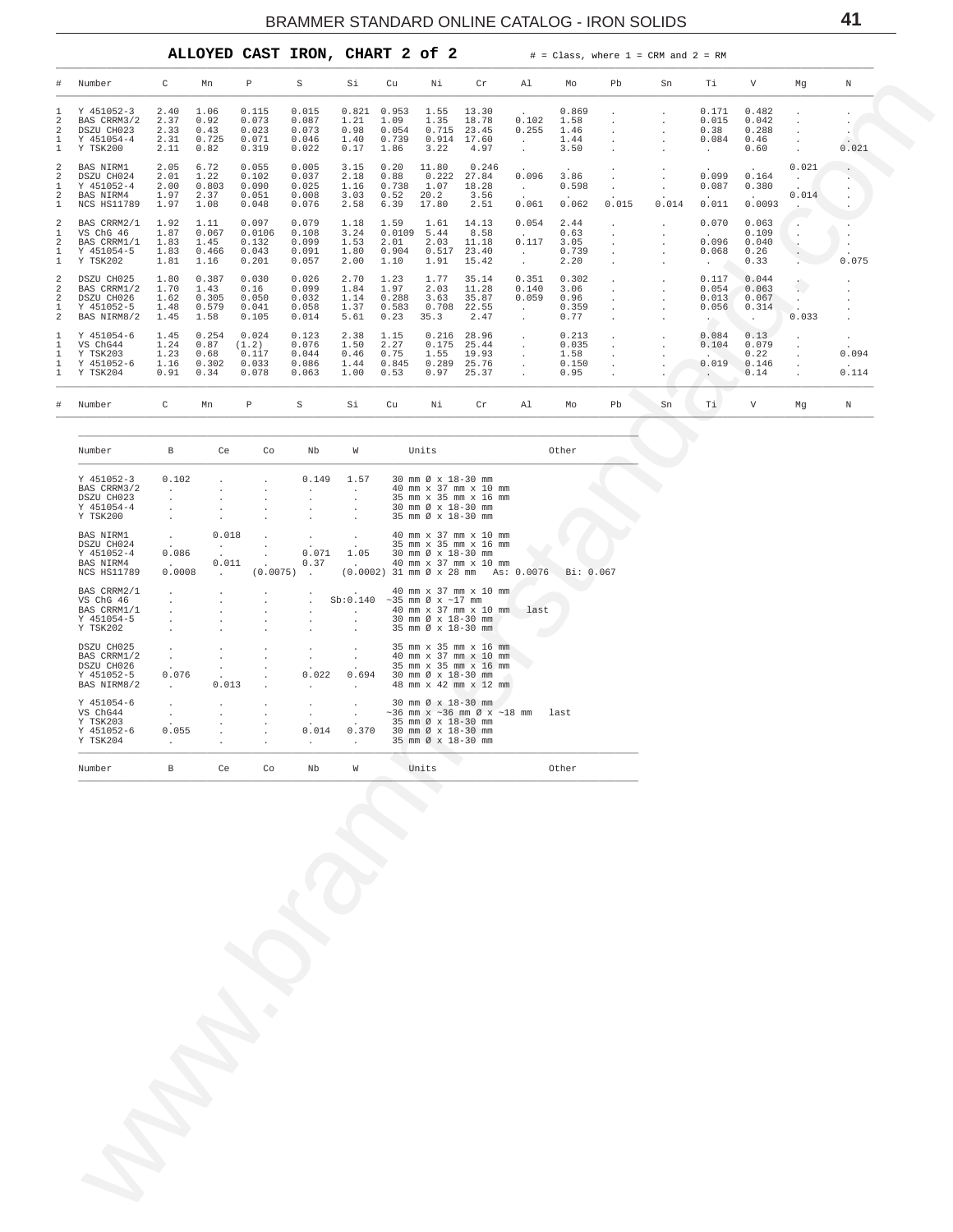<span id="page-41-0"></span>**RM CAST IRON MUSHROOMS CONTINUED ON THE NEXT PAGE** 

| Number<br>CTIF FO19<br>CTIF FO12<br>CTIF FO8<br>CTIF FCR7<br>CTIF FO6 | C                                    |                                         |                                                   |                                           |                                                  |                                            |                                            |                                                         |                                                   |                                    |                                                        |                                               |                                    |                                                  |        |
|-----------------------------------------------------------------------|--------------------------------------|-----------------------------------------|---------------------------------------------------|-------------------------------------------|--------------------------------------------------|--------------------------------------------|--------------------------------------------|---------------------------------------------------------|---------------------------------------------------|------------------------------------|--------------------------------------------------------|-----------------------------------------------|------------------------------------|--------------------------------------------------|--------|
|                                                                       |                                      | Si                                      | Mn                                                | P                                         | S                                                | Cu                                         | Νi                                         | Cr                                                      | Al                                                | Co                                 | Мo                                                     | Sn                                            | Тi                                 | V                                                | W      |
|                                                                       | 4.04<br>3.71<br>3.6<br>3.59<br>3.49  | 1.05<br>1.86<br>1.04<br>1.07<br>0.55    | 1.05<br>0.44<br>0.37<br>0.365<br>0.715            | 0.032<br>0.038<br>0.107<br>0.099<br>0.87  | 0.057<br>0.004<br>0.021<br>0.0427<br>0.106       | 0.77<br>0.215<br>0.704<br>0.120            | $\cdot$<br>0.30<br>0.947<br>0.128          | $\cdot$<br>0.30<br>33.65<br>0.45                        | 0.008<br>$\cdot$<br>$\cdot$                       |                                    | $\cdot$<br>0.005<br>2.62<br>0.202                      | 0.011<br>0.05<br>0.039                        | 0.055<br>0.080                     | $\cdot$<br>0.014<br>0.110                        |        |
| CTIF FO10<br>CTIF NH3<br>CTIF FO11<br>CTIF FO18<br>CTIF NH7-1         | 3.5<br>3.47<br>3.45<br>3.43<br>3.43  | 0.67<br>0.85<br>1.57<br>1.24<br>0.95    | 1.05<br>0.175<br>0.685<br>0.590<br>0.63           | 0.20<br>0.36<br>0.052<br>1.34<br>0.035    | 0.101<br>0.024<br>0.103<br>0.136<br>0.022        | 0.114<br>0.031<br>0.211<br>0.049<br>0.105  | 0.118<br>2.53<br>0.235<br>0.140<br>5.53    | 0.38<br>1.76<br>0.34<br>0.170<br>9.02                   | $\cdot$                                           | $\cdot$<br>(0.013)<br>$\cdot$      | 0.20<br>0.73<br>0.225<br>0.179<br>$\ddot{\phantom{a}}$ | $\cdot$<br>0.066<br>0.046<br>$\cdot$          | 0.1<br>0.078<br>0.057<br>$\cdot$   | 0.08<br>0.113<br>0.102<br>$\ddot{\phantom{0}}$   |        |
| CTIF FCR5<br>CTIF FT2-1<br>CTIF NiMol<br>CTIF FL7<br>CTIF FT3         | 3.43<br>3.39<br>3.22<br>3.22<br>3.2  | 0.35<br>1.415<br>2.585<br>2.550<br>1.55 | 0.62<br>0.78<br>0.200<br>0.100<br>0.345           | 0.052<br>0.045<br>0.0590<br>1.34<br>0.063 | 0.0175<br>0.095<br>(0.0030)<br>0.048<br>0.051    | 1.02<br>0.01<br>0.376<br>0.351<br>0.015    | 2.69<br>0.070<br>2.165<br>0.232<br>0.092   | 28.5<br>0.030<br>0.0353<br>0.043<br>0.685               |                                                   | $\cdot$<br>0.0205<br>$\cdot$       | 3.27<br>0.457<br>0.335<br>$\cdot$                      | $\cdot$<br>0.0020<br>0.0291<br>$\cdot$        | 0.100<br>0.0190<br>0.0525<br>0.2   | 0.405<br>0.0169<br>0.0796<br>0.016               |        |
| CTIF NH7-2<br>CTIF FO5<br>CTIF NH9<br>CTIF NR Cul<br>CTIF FL6         | 3.2<br>3.2<br>3.13<br>3.12<br>3.1    | 1.20<br>0.7<br>1.24<br>1.465<br>1.4     | 0.91<br>0.2<br>0.65<br>0.172<br>0.6               | 0.034<br>1.30<br>0.087<br>0.090<br>0.012  | 0.0120<br>0.027<br>0.029<br>0.99<br>0.18         | 0.108<br>0.12<br>0.203<br>4.95<br>0.079    | 5.53<br>0.172<br>4.11<br>18.02<br>1.03     | 8.87<br>0.3<br>11.70<br>0.994<br>0.167                  | (0.095)                                           | $\cdot$<br>0.028                   | 0.41<br>0.059<br>0.50                                  | 0.109<br>$\cdot$<br>0.005                     | 0.04<br>$\sim$<br>0.15             | 0.14<br>$\sim$<br>0.033                          |        |
| CTIF FL10<br>CTIF FPA 1<br>CTIF NR 8S<br>CTIF FO17<br>CTIF FAL 1      | 3.1<br>3.090<br>3.05<br>3.01<br>3.0  | 1.3<br>0.0300<br>1.41<br>2.48<br>1.0    | 0.85<br>0.100<br>4.39<br>0.475<br>0.2             | 0.323<br>0.0022<br>0.124<br>0.470<br>0.04 | 0.066<br>0.0009<br>0.168<br>0.001                | 0.104<br>0.0622<br>0.071<br>(0.006)<br>0.2 | 0.10<br>0.0450<br>14.20<br>0.021<br>0.06   | $(0.07)$ $(0.03)$<br>0.0710<br>0.191<br>(0.016)<br>0.04 | $\cdot$<br>$\cdot$<br>$\ddot{\phantom{a}}$<br>2.1 | 0.0097<br>0.032<br>$\cdot$         | 0.0335<br>0.0109<br>$\cdot$<br>0.015                   | 0.028<br>$\ddot{\phantom{a}}$<br>0.024<br>. . | 0.045<br>0.0010<br>0.032<br>0.01   | 0.048<br>0.0010<br>0.018<br>$\ddot{\phantom{0}}$ | (0.02) |
| CTIF NR 3L<br>CTIF NH1<br>CTIF NH8<br>CTIF NR 3S<br>CTIF FT1          | 2.99<br>2.98<br>2.98<br>2.92<br>2.9  | 3.05<br>1.35<br>0.80<br>2.91<br>2.12    | 0.72<br>0.90<br>0.57<br>0.77<br>0.71              | 0.088<br>0.060<br>0.052<br>0.024<br>0.12  | 0.052<br>0.105<br>0.076<br>0.025                 | 0.26<br>1.99<br>0.065<br>0.33<br>0.012     | 21.58<br>1.38<br>8.16<br>24.63<br>0.11     | 2.97<br>0.83<br>5.03<br>3.05<br>0.057                   |                                                   |                                    | 1.45<br>0.125                                          | $\ddot{\phantom{1}}$<br>$\cdot$<br>0.067      | 0.19                               | 0.525                                            |        |
| Number                                                                | C                                    | Si                                      | Mn                                                | Р                                         | S                                                | Cu                                         | Νi                                         | Cr                                                      | Al                                                | Co                                 | Mo                                                     | Sn                                            | Тi                                 | V                                                | W      |
| CTIF NR 8L<br>CTIF NH4<br>CTIF FO4<br>CTIF FCR2<br>CTIF FL5           | 2.89<br>2.84<br>2.81<br>2.86<br>2.8  | 1.70<br>0.49<br>1.51<br>1.07<br>2.3     | 5.19<br>0.28<br>0.64<br>0.740<br>0.4              | 0.054<br>0.12<br>0.58<br>0.137<br>0.02    | 0.030<br>0.022<br>0.009<br>0.055<br>(0.005)      | 0.075<br>0.09<br>0.31<br>0.135<br>0.5      | 13.33<br>3.60<br>0.32<br>1.87<br>0.05      | 0.165<br>2.46<br>0.17<br>11.8<br>0.35                   |                                                   | $\blacksquare$<br>$\cdot$<br>0.010 | 0.30<br>0.095<br>3.88<br>0.01                          | $\cdot$<br>0.013<br>0.07                      | 0.075<br>0.01                      | $\cdot$<br>0.049<br>0.01                         |        |
| CTIF FCR Ni3<br>CTIF NH6<br>CTIF FO9<br>CTIF FL4<br>CTIF NR 1S        | 2.74<br>2.70<br>2.7<br>2.6<br>2.58   | 0.69<br>2.28<br>1.5<br>2.91<br>3.02     | 0.47<br>0.355<br>0.7<br>0.5<br>1.54               | 0.036<br>0.066<br>0.02<br>0.288<br>0.19   | 0.011<br>0.036<br>0.015<br>0.137<br>0.0015       | 0.115<br>0.31<br>0.0168<br>0.11            | 11.05<br>7.06<br>0.355<br>0.061<br>20.60   | 31.65<br>6.60<br>0.18<br>0.45<br>2.00                   | $\blacksquare$<br>$\cdot$                         | $\cdot$<br>$\lambda$               | 0.11<br>0.13<br>0.090<br>$\ddot{\phantom{1}}$          | $\cdot$<br>0.144<br>0.011                     | $\cdot$<br>0.017<br>0.0296         | $\cdot$<br>0.022<br>0.116<br>$\cdot$             |        |
| CTIF NR 1L<br>CTIF NH2<br>CTIF NR Cu2<br>CTIF NR 4S<br>CTIF FCR4      | 2.50<br>2.50<br>2.48<br>2.47<br>2.47 | 3.00<br>1.81<br>2.07<br>4.87<br>1.40    | 1.34<br>1.04<br>1.078<br>1.71<br>2.05             | 0.125<br>0.047<br>0.113<br>0.145<br>0.097 | 0.10<br>0.058<br>0.049<br>0.066                  | 0.49<br>1.02<br>6.50<br>0.63<br>1.32       | 25.87<br>1.78<br>15.85<br>18.30<br>0.571   | 1.74<br>1.26<br>2.05<br>1.50<br>24.2                    | $\cdot$<br>÷                                      |                                    | 1.01<br>$\ddot{\phantom{1}}$<br>2.16                   |                                               |                                    |                                                  |        |
| CTIF FCR1<br>CTIF FO7<br>CTIF NR 4L<br>CTIF NR 2S<br>CTIF NH5         | 2.46<br>2.45<br>2.41<br>2.32<br>2.31 | 0.48<br>0.675<br>5.89<br>1.43<br>0.31   | 0.63<br>0.70<br>1.495<br>0.530<br>0.24            | 0.019<br>0.84<br>0.155<br>0.062<br>0.115  | 0.007<br>0.085<br>0.010<br>0.04                  | 0.031<br>0.125<br>0.758<br>0.210<br>0.035  | 1.30<br>0.15<br>15.90<br>36.3<br>4.90      | 18.71<br>0.455<br>1.403<br>0.51<br>2.85                 |                                                   |                                    | 1.41<br>0.26<br>$\cdot$<br>0.017                       |                                               | 0.065                              | 0.13<br>$\cdot$<br>٠<br>$\cdot$                  |        |
| CTIF FL3<br>CTIF NR 4G<br>CTIF NR 2G<br>CTIF FL2<br>CTIF FL1          | 2.3<br>2.24<br>2.25<br>2.18<br>2.1   | 2.1<br>5.60<br>1.47<br>3.61<br>3.2      | 0.27<br>1.72<br>0.380<br>$0.0400$ $0.049$<br>0.80 | 0.729<br>0.11<br>0.0476<br>0.118          | (0.013)<br>(0.002)<br>(0.003)<br>0.082<br>0.0765 | 0.102<br>0.64<br>0.232<br>0.0497<br>0.0195 | 0.553<br>21.30<br>36.34<br>0.0238<br>0.245 | 0.107<br>1.40<br>0.395<br>0.440<br>0.06                 |                                                   | $(0.006)$ 0.0263<br>(0.022)        | 0.106<br>$\cdot$<br>$(0.004)$ 0.140<br>0.038           | 0.111<br>$\cdot$<br>0.305                     | 0.05<br>$\cdot$<br>0.0750<br>0.020 | 0.049<br>$\cdot$<br>0.201<br>0.015               |        |
| CTIF FCR Ni2<br>CTIF NR Cu3<br>CTIF NR 6S<br>CTIF NR 5L<br>CTIF NR 6L | 2.02<br>1.94<br>1.82<br>1.77<br>1.76 | 1.50<br>3.12<br>2.44<br>2.99<br>2.07    | 0.61<br>0.60<br>0.99<br>1.207<br>0.70             | 0.185<br>0.046<br>0.019<br>0.037<br>0.031 | 0.024<br>0.016<br>$\sim$<br>0.083<br>0.063       | 8.05<br>0.03<br>0.48<br>0.020              | 13.05<br>13.3<br>30.75<br>33.89<br>30.37   | 29.00<br>3.50<br>1.06<br>0.27<br>3.49                   |                                                   |                                    |                                                        |                                               |                                    |                                                  |        |
| CTIF NR 5S<br>CTIF FCR6<br>CTIF FCR Nil                               | 1.67<br>1.44<br>1.27                 | 1.97<br>0.76<br>1.63                    | 1.23<br>1.47<br>0.71                              | 0.035<br>0.201<br>0.41                    | 0.086<br>0.06                                    | 0.50<br>0.480<br>0.02                      | 27.05<br>0.188<br>16.50                    | 0.24<br>30.84<br>26.20                                  |                                                   |                                    | 0.455<br>$\cdot$                                       |                                               |                                    |                                                  |        |
| Number                                                                | C                                    | Si                                      | Mn                                                | P                                         | $\rm S$                                          | Cu                                         | Νi                                         | Cr                                                      | Al                                                | Co                                 | Mo                                                     | Sn                                            | Тi                                 | V                                                | W      |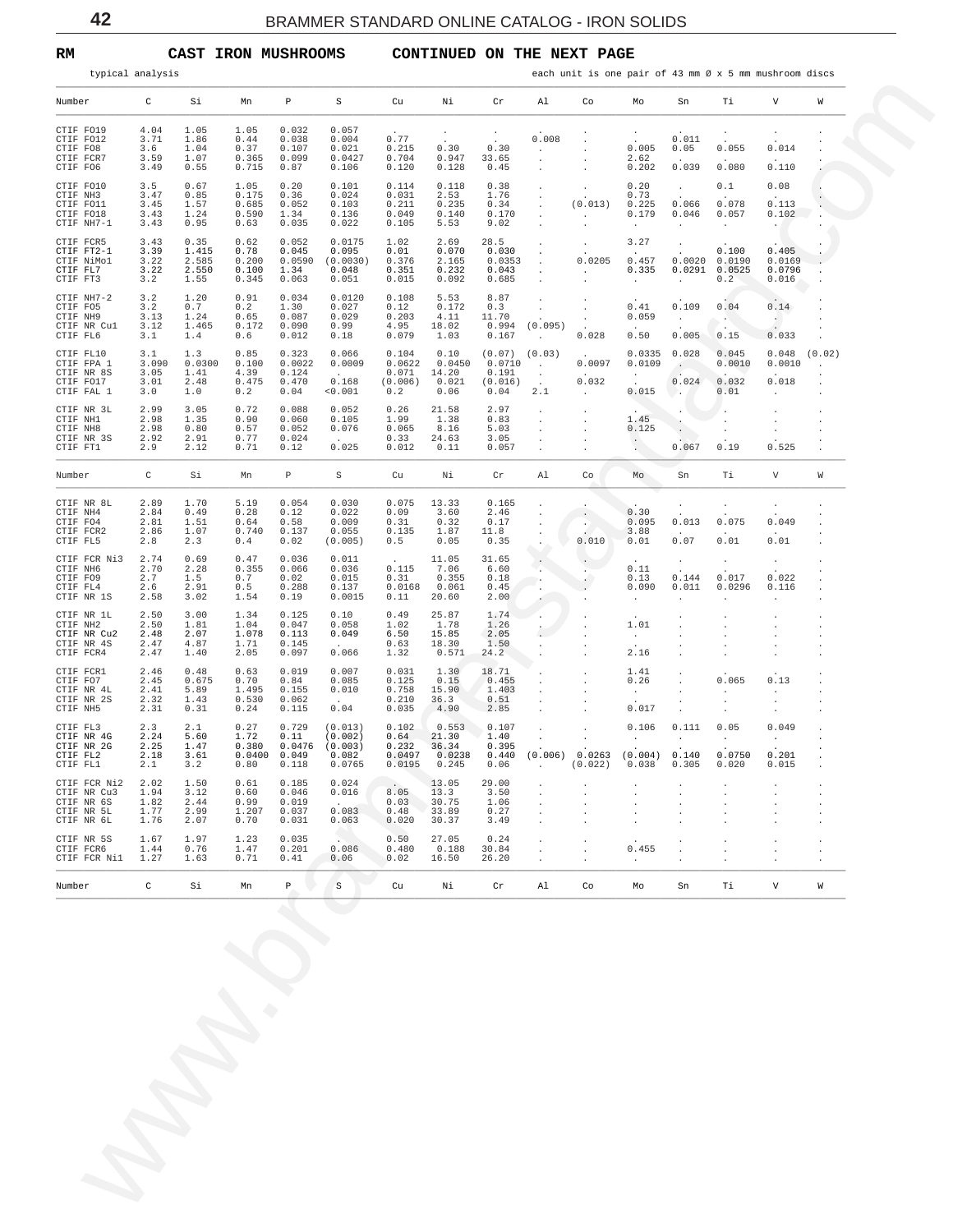<span id="page-42-0"></span> **CAST IRON MUSHROOMS CONTINUED FROM THE PREVIOUS PAGE**

| Number<br>CTIF FO19<br>CTIF FO12<br>CTIF FO8<br>CTIF FCR7<br>CTIF FO6<br>CTIF FO10<br>CTIF NH3<br>CTIF FO11<br>CTIF FO18 | As                                            | $\mathbf{B}$                       | Bs                              | Bi                           | Ce                              | N                               | Nb                 | Pb                                 | Sb                 |                                                   | Zn                 |
|--------------------------------------------------------------------------------------------------------------------------|-----------------------------------------------|------------------------------------|---------------------------------|------------------------------|---------------------------------|---------------------------------|--------------------|------------------------------------|--------------------|---------------------------------------------------|--------------------|
|                                                                                                                          |                                               |                                    |                                 |                              |                                 |                                 |                    |                                    |                    | Te                                                |                    |
|                                                                                                                          | $\cdot$                                       |                                    |                                 | $\cdot$                      |                                 |                                 |                    |                                    | $\cdot$            | 0.0005                                            | $\cdot$            |
|                                                                                                                          | $\cdot$<br>$\cdot$                            |                                    | $\cdot$<br>$\ddot{\phantom{0}}$ | $\cdot$<br>$\cdot$           | $\cdot$                         |                                 |                    | $\ddot{\phantom{a}}$<br>$\cdot$    | $\cdot$<br>$\cdot$ | $\ddot{\phantom{0}}$<br>$\cdot$                   | $\cdot$            |
|                                                                                                                          | $\cdot$<br>$\cdot$                            | $\cdot$                            | $\ddot{\phantom{0}}$<br>$\cdot$ | $\cdot$<br>$\cdot$           | $\cdot$<br>$\cdot$              | $\cdot$<br>$\cdot$              | $\cdot$            | $\cdot$<br>$\cdot$                 | $\cdot$<br>$\cdot$ | $\cdot$<br>$\cdot$                                |                    |
|                                                                                                                          | $\cdot$                                       |                                    | $\cdot$                         | $\cdot$                      |                                 | $\cdot$                         |                    |                                    |                    |                                                   |                    |
|                                                                                                                          | $\cdot$<br>$\cdot$                            |                                    | $\cdot$<br>$\cdot$              | $\cdot$<br>$\cdot$           |                                 | $\cdot$<br>$\sim$               |                    |                                    | $\cdot$            | $\cdot$<br>$\cdot$                                |                    |
| CTIF NH7-1                                                                                                               | $\cdot$<br>$\cdot$                            | $\cdot$                            | $\cdot$<br>$\cdot$              | $\cdot$<br>$\cdot$           | $\cdot$<br>$\cdot$              | 0.0040<br>$\sim$                | $\cdot$<br>$\cdot$ |                                    | $\cdot$            | $\cdot$                                           |                    |
| CTIF FCR5                                                                                                                | $\sim$                                        | $\cdot$                            | $\ddot{\phantom{a}}$            | $\cdot$                      | $\cdot$                         | $\cdot$                         | $\cdot$            |                                    |                    |                                                   |                    |
| CTIF FT2-1<br>CTIF NiMol                                                                                                 | $\sim$<br>$\ddot{\phantom{a}}$                | $\cdot$<br>$\cdot$                 | $\sim$<br>$\ddot{\phantom{1}}$  | $\cdot$                      | $\cdot$                         | $\cdot$<br>$\sim$               |                    |                                    | $\cdot$            |                                                   |                    |
| CTIF FL7<br>CTIF FT3                                                                                                     | (0.0266)(0.010)<br>and a strategic control of |                                    | $\sim$<br>$\ddot{\phantom{0}}$  | (0.010)<br>$\sim$            | $\cdot$                         | 0.0035<br>$\cdot$               |                    |                                    | $\cdot$            |                                                   |                    |
| CTIF NH7-2                                                                                                               | $\cdot$                                       | $\sim$                             | $\sim$                          | $\cdot$                      | $\cdot$                         | $\cdot$                         | $\cdot$            | $\cdot$                            | $\cdot$            | $\cdot$                                           |                    |
| CTIF FO5<br>CTIF NH9                                                                                                     | $\ddot{\phantom{a}}$<br>$\sim$                | $\cdot$<br>$\sim 100$ km s $^{-1}$ | $\ddot{\phantom{a}}$<br>$\cdot$ | $\cdot$<br>$\cdot$           |                                 | $\cdot$<br>$\cdot$              | $\cdot$            | $\cdot$<br>$\cdot$                 | $\cdot$<br>$\cdot$ | $\cdot$<br>$\cdot$                                | $\cdot$            |
| CTIF NR Cul<br>CTIF FL6                                                                                                  | $\sim 100$<br>$\sim 10^{-11}$                 | $\sim$ $-$<br>0.008                | $\cdot$<br>$\sim$               | $\cdot$<br>$\cdot$           | $\cdot$                         | $\cdot$<br>$\sim$               | $\cdot$<br>$\cdot$ | $\cdot$<br>$\cdot$                 | $\cdot$<br>$\cdot$ | $\cdot$<br>$\cdot$                                | $\cdot$<br>$\cdot$ |
| CTIF FL10                                                                                                                | (0.022)                                       | $\sim$ $-$                         |                                 | $(0.012)$ $(0.004)$          | $\cdot$                         | $\Delta \sim 10^4$              |                    |                                    |                    | $(0.018)$ $(0.002)$ $(0.032)$ $(0.001)$ $(0.029)$ |                    |
| CTIF FPA 1<br>CTIF NR 8S                                                                                                 | 0.0109<br><b>Contractor</b>                   | $\sim$<br>$\sim$                   | <b>Contractor</b><br>$\sim$     | <b>Carl Corp.</b><br>$\cdot$ | $\cdot$<br>$\cdot$              | 0.0125<br>$\sim$                | $\sim$<br>$\cdot$  | $\sim 100$ km s $^{-1}$<br>$\cdot$ | $\sim$<br>$\cdot$  | $\cdot$                                           | $\sim$<br>$\cdot$  |
| CTIF FO17<br>CTIF FAL 1                                                                                                  | $\sim$<br>$\ddot{\phantom{a}}$                | $\sim$<br>$\cdot$                  | $\ddot{\phantom{0}}$<br>$\cdot$ | $\cdot$<br>$\cdot$           | $\cdot$<br>$\cdot$              | $\cdot$<br>$\cdot$              | $\cdot$            | $\cdot$<br>$\cdot$                 | $\cdot$            |                                                   | $\cdot$            |
| CTIF NR 3L                                                                                                               | $\cdot$                                       | $\cdot$                            | $\cdot$                         | $\cdot$                      | $\cdot$                         | $\cdot$                         |                    | $\cdot$                            |                    |                                                   | $\cdot$            |
| CTIF NH1<br>CTIF NH8                                                                                                     | $\cdot$<br>$\cdot$                            | $\cdot$<br>$\cdot$                 | $\cdot$<br>$\ddot{\phantom{0}}$ | $\cdot$<br>$\cdot$           | $\cdot$<br>$\cdot$              | $\cdot$<br>$\cdot$              | $\cdot$<br>$\cdot$ | $\cdot$<br>$\cdot$                 | $\cdot$<br>$\cdot$ | $\cdot$<br>$\cdot$                                |                    |
| CTIF NR 3S<br>CTIF FT1                                                                                                   | $\cdot$<br>$\cdot$                            | $\cdot$<br>$\cdot$                 | $\ddot{\phantom{0}}$<br>$\cdot$ | $\cdot$<br>$\cdot$           | $\cdot$<br>$\cdot$              | $\cdot$                         | $\cdot$            | $\cdot$                            | $\cdot$<br>$\cdot$ | $\cdot$                                           |                    |
|                                                                                                                          |                                               |                                    |                                 |                              |                                 |                                 |                    |                                    |                    |                                                   |                    |
| Number                                                                                                                   | As                                            | В                                  | Bs                              | Bi                           | Ce                              | N                               | Nb                 | Pb                                 | Sb                 | Te                                                | Zn                 |
| CTIF NR 8L                                                                                                               | $\cdot$                                       | $\cdot$                            | $\cdot$                         | $\cdot$                      | $\cdot$                         | $\cdot$                         |                    |                                    |                    |                                                   |                    |
| CTIF NH4<br>CTIF FO4                                                                                                     | $\cdot$<br>$\sim$                             | $\cdot$<br><b>Allen</b>            | $\cdot$<br>$\sim$               | $\cdot$<br>$\sim$            | $\cdot$<br>$\cdot$              | $\ddot{\phantom{a}}$<br>$\cdot$ |                    |                                    |                    | $\cdot$                                           | $\sim$             |
| CTIF FCR2<br>CTIF FL5                                                                                                    | $\sim$<br>$\sim$                              | $\cdot$<br>(0.002)                 | $\cdot$<br>$\sim$ $\sim$        | (0.0005)                     | $\cdot$<br>$\ddot{\phantom{a}}$ | $\cdot$<br>$\cdot$              |                    |                                    |                    |                                                   | $\cdot$            |
| CTIF FCR Ni3                                                                                                             | $\cdot$                                       | $\cdot$                            | $\cdot$                         | $\cdot$                      | $\cdot$                         | $\cdot$                         |                    |                                    |                    |                                                   |                    |
| CTIF NH6<br>CTIF FO9                                                                                                     | $\sim$<br>$\ddot{\phantom{a}}$                | $\cdot$<br>$\cdot$                 | $\cdot$<br>$\cdot$              | $\cdot$                      | $\cdot$                         | $\cdot$<br>$\cdot$              |                    |                                    |                    |                                                   |                    |
| CTIF FL4<br>CTIF NR 1S                                                                                                   | (0.05)<br>$\sim 100$                          | $\sim$<br>$\cdot$                  | $\cdot$<br>$\cdot$              | (0.003)<br>$\sim$            | $\cdot$<br>$\cdot$              | 0.007<br>$\cdot$                |                    |                                    |                    | $\cdot$                                           |                    |
| CTIF NR 1L                                                                                                               | $\cdot$                                       | $\cdot$                            | $\cdot$                         | $\cdot$                      | $\cdot$                         | $\cdot$                         | $\cdot$            | $\cdot$                            |                    |                                                   |                    |
| CTIF NH2<br>CTIF NR Cu2                                                                                                  | $\cdot$<br>$\cdot$                            |                                    | $\cdot$<br>$\ddot{\phantom{0}}$ | $\cdot$<br>$\cdot$           | $\cdot$                         | (0.0079)                        |                    | ۰.                                 |                    |                                                   |                    |
| CTIF NR 4S<br>CTIF FCR4                                                                                                  | $\ddot{\phantom{a}}$<br>$\cdot$               | $\cdot$                            | $\cdot$<br>$\cdot$              | $\cdot$<br>$\cdot$           | $\cdot$                         | $\ddot{\phantom{a}}$            |                    | $\cdot$                            |                    |                                                   |                    |
| CTIF FCR1                                                                                                                | $\cdot$                                       |                                    | $\cdot$                         | $\cdot$                      |                                 |                                 |                    |                                    |                    |                                                   |                    |
| CTIF FO7<br>CTIF NR 4L                                                                                                   | $\cdot$<br>$\cdot$                            |                                    | $\cdot$<br>$\ddot{\phantom{0}}$ | $\cdot$<br>$\cdot$           |                                 | $\cdot$<br>$\cdot$              | $\cdot$<br>$\cdot$ | $\blacksquare$<br>$\cdot$          |                    |                                                   |                    |
| CTIF NR 2S<br>CTIF NH5                                                                                                   | $\cdot$<br>$\cdot$                            |                                    | $\cdot$<br>$\cdot$              | $\cdot$<br>$\cdot$           |                                 | $\cdot$<br>$\cdot$              | $\cdot$            | $\ddot{\phantom{a}}$               |                    |                                                   |                    |
| CTIF FL3                                                                                                                 | $\cdot$                                       |                                    |                                 | $\cdot$                      |                                 | 0.008                           | $\cdot$            |                                    |                    |                                                   |                    |
| CTIF NR 4G<br>CTIF NR 2G                                                                                                 | $\cdot$<br>$\cdot$                            |                                    | $\cdot$<br>$\bullet$            | $\sim$<br>$\sim$             | $\cdot$<br>$\cdot$              | $\sim$<br>$\sim$                | 0.27               |                                    |                    | $\cdot$                                           |                    |
| CTIF FL2<br>CTIF FL1                                                                                                     | $\cdot$<br>$\cdot$                            | $\cdot$                            | $\bullet$<br>$\cdot$            | (0.0135)<br>$\sim$           | $\cdot$<br>$\cdot$              | $\cdot$                         | <b>Alberta</b>     |                                    |                    |                                                   |                    |
| CTIF FCR Ni2                                                                                                             |                                               |                                    |                                 |                              |                                 |                                 |                    |                                    |                    |                                                   |                    |
| CTIF NR Cu3<br>CTIF NR 6S                                                                                                | $\cdot$                                       |                                    |                                 |                              |                                 |                                 |                    |                                    |                    |                                                   |                    |
| CTIF NR 5L<br>CTIF NR 6L                                                                                                 | $\cdot$<br>$\cdot$                            |                                    |                                 |                              |                                 |                                 |                    |                                    |                    |                                                   |                    |
| CTIF NR 5S                                                                                                               |                                               |                                    |                                 |                              |                                 |                                 |                    | $\ddot{\phantom{0}}$               |                    |                                                   |                    |
| CTIF FCR6<br>CTIF FCR Nil                                                                                                | $\cdot$                                       |                                    | ٠                               | $\cdot$                      |                                 |                                 |                    | $\cdot$                            |                    |                                                   |                    |
|                                                                                                                          |                                               |                                    |                                 |                              |                                 |                                 |                    |                                    |                    |                                                   |                    |
| Number                                                                                                                   | As                                            | $\, {\bf B}$                       | Bs                              | Вi                           | Ce                              | $\mathbb N$                     | Nb                 | Pb                                 | Sb                 | Te                                                | Zn                 |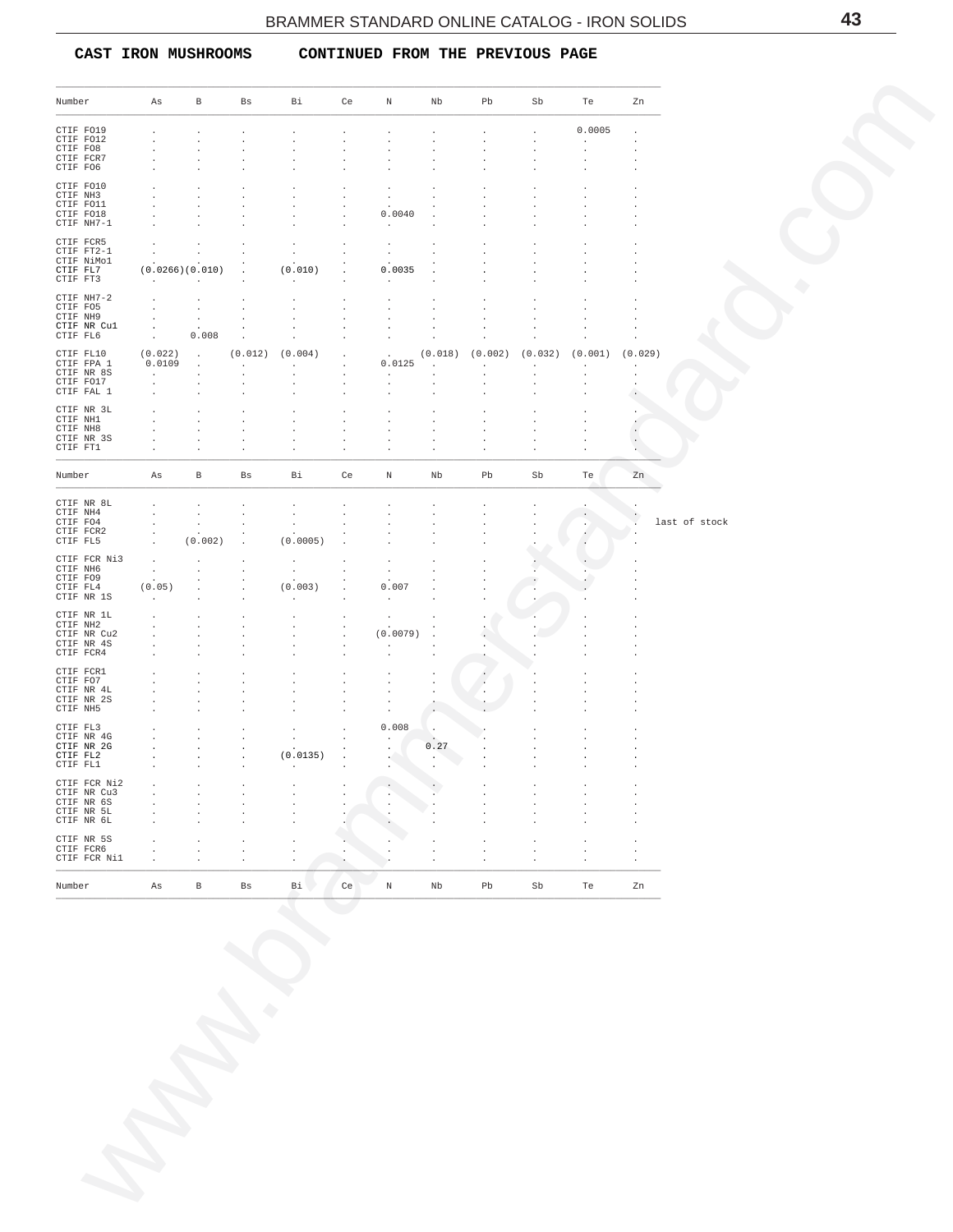<span id="page-43-0"></span>

|                                                                                                            |                                                | <b>CARBON STEEL</b>                           |                                             |                                                                     | $#$ = Class, where 1 = CRM and 2 = RM                   |                                                      |                                                    |                                                                            | * Provisional Analysis                          |                                        |                                                                                                 |                                                                              |                                                      |                                                     |
|------------------------------------------------------------------------------------------------------------|------------------------------------------------|-----------------------------------------------|---------------------------------------------|---------------------------------------------------------------------|---------------------------------------------------------|------------------------------------------------------|----------------------------------------------------|----------------------------------------------------------------------------|-------------------------------------------------|----------------------------------------|-------------------------------------------------------------------------------------------------|------------------------------------------------------------------------------|------------------------------------------------------|-----------------------------------------------------|
| Number                                                                                                     | C                                              | Mn                                            | P                                           | S                                                                   | Si                                                      | Cu                                                   | Ni                                                 | Cr                                                                         | Al                                              | Co                                     | Mo                                                                                              | N                                                                            | V                                                    | W                                                   |
| 1 VS UG128<br>$\mathbf{1}$<br>BS 54J<br>$\mathbf{1}$<br>VS UG129                                           | 0.816<br>0.78<br>0.728                         | 0.405<br>0.77                                 | 0.014<br>0.0090                             | 0.0139<br>0.0108<br>0.013                                           | 0.324<br>0.552                                          | 0.0235<br>0.080<br>$\sim 10^{-11}$                   | 0.032<br>0.037                                     | 0.038<br>0.177                                                             | 0.0078<br>0.0021<br>0.0014                      | $\sim$                                 | $0.0042$ 0.0138<br>$\ddot{\phantom{a}}$                                                         | 0.0088<br>0.0060<br>$\cdot$                                                  | 0.0046<br>0.0014<br>$\cdot$                          | 0.0024<br>$\cdot$                                   |
| $\mathbf{1}$<br>NM 309<br>IARM Fe1050-18<br>1                                                              | 0.57<br>0.499                                  | 0.80<br>0.79                                  | 0.037<br>0.0045                             | 0.046<br>0.027                                                      | 0.20<br>0.223                                           | 0.179                                                | 0.034<br>0.068                                     | 0.081<br>0.100                                                             | (0.003)                                         | $0.0056$ 0.018                         |                                                                                                 | 0.0097                                                                       | 0.0270                                               |                                                     |
| NM 306A<br>1<br>BS 1040 *<br>VS UG131<br><b>BS 1030A</b><br>1<br>$SS$ 452/1<br>1                           | 0.46<br>0.40<br>0.39<br>0.34<br>0.323          | 0.71<br>0.79<br>0.56<br>0.763<br>1.30         | 0.085<br>0.01<br>0.0100<br>0.0059<br>0.035  | 0.043<br>0.033<br>0.0031<br>0.016<br>0.017                          | 0.28<br>0.23<br>0.207<br>0.28<br>0.055                  | 0.24<br>0.030<br>0.189<br>0.22                       | 0.023<br>0.07<br>0.026<br>0.141<br>0.19            | 0.13<br>0.12<br>0.853<br>0.112<br>0.067                                    | 0.002<br>0.0021<br>$\sim$                       | 0.007<br>0.0061<br>$\sim$              | 0.02<br>0.029<br>0.054                                                                          | 0.01<br>0.0070<br>0.0082<br>$\sim$                                           | 0.03<br>0.0261<br>$\sim$                             | < 0.005<br>(0.0011)<br>0.054                        |
| VS UG121<br>1<br><b>BS 1026A</b><br>1<br>IARM Fe1020-18<br>-1<br>IMZ 112A<br>1<br>$\overline{a}$<br>BS 57F | (0.3)<br>0.270<br>0.226<br>0.212<br>0.196      | 0.55<br>0.76<br>0.547<br>0.471<br>0.554       | 0.014<br>0.0064<br>0.006<br>0.0055<br>0.009 | 0.027<br>0.021<br>0.024<br>0.0188<br>0.027                          | 0.244<br>0.180<br>0.235<br>0.257<br>0.202               | 0.180<br>0.094<br>0.198<br>0.068<br>0.197            | 0.078<br>0.081<br>0.078<br>0.055<br>0.070          | 0.126<br>0.123<br>0.125<br>0.099<br>0.120                                  | 0.023<br>0.0091<br>(0.003)<br>0.017<br>(0.002)  | (0.005)<br>0.0065<br>0.080<br>0.007    | 0.053<br>0.0252<br>0.054<br>0.018                                                               | 0.0068<br>0.100<br>0.0098<br>0.0058<br>0.0077                                | 0.0018<br>0.0257<br>0.036<br>0.043<br>0.063          | 0.0009<br>$\sim$<br>0.072<br>$\sim$                 |
| $\overline{a}$<br>BS 2971<br>VS UG132<br>1<br>12X 10180D<br>1<br>IMZ 71A<br>$\mathbf 1$<br>NM 308          | 0.187<br>0.180<br>0.179<br>0.126<br>0.11       | 1.01<br>0.466<br>0.807<br>0.493<br>0.47       | 0.015<br>0.0075<br>0.014<br>0.0126<br>0.013 | 0.024<br>0.0030<br>0.025<br>0.0075<br>0.008                         | 0.237<br>0.201<br>0.286<br>0.494<br>0.067               | 0.065<br>0.039<br>0.066<br>0.90<br>$\sim$            | 0.111<br>0.024<br>0.053<br>0.036<br>0.009          | 0.152<br>0.035<br>0.505<br>0.032                                           | 0.022<br>0.0251(0.003)<br>0.019<br>$\sim$       | $\sim$<br>0.007<br>0.025<br>$\sim$     | 0.040<br>0.0026<br>0.018                                                                        | 0.0084<br>0.0054<br>0.007<br>0.0065<br>$\sim$ $\sim$                         | (0.002)<br>$\sim$ $\sim$<br>0.055<br><b>Contract</b> | $\cdot$<br>$\cdot$<br>0.023<br>$\ddot{\phantom{1}}$ |
| VS UG122<br>1<br>1<br>VS UG120<br>DSZU C041a<br>1<br>IARM Fe1215-18<br>1<br>$\mathbf{1}$<br>BS XCAS        | (0.1)<br>0.096<br>0.085<br>0.043<br>0.024      | 0.433<br>0.685<br>1.35<br>0.96<br>0.471       | (0.02)<br>0.027<br>0.021<br>0.059<br>0.008  | (0.02)<br>(0.02)<br>0.0092<br>0.29<br>0.0064                        | 0.396<br>0.96<br>0.59<br>(0.006)<br>0.339               | 0.288<br>0.447<br>0.046<br>0.164<br>0.020            | 0.378<br>0.634<br>0.032<br>0.055<br>0.031          | 0.72<br>0.75<br>0.035<br>0.051<br>0.035                                    | 0.011<br>0.029<br>(0.027)                       | 0.010<br>$0.0055$ $0.016$              | 0.0038<br>$0.0086$ 0.0069                                                                       | 0.0038<br>(0.008)<br>(0.008)<br>0.0109<br>0.0055                             | 0.0040<br>0.0078<br>0.0033<br>0.0020<br>0.020        | (0.003)<br>(0.006)                                  |
| 1 BS XCCS-2<br>1 DSZU C040A                                                                                | 0.021<br>0.013                                 | 0.58<br>0.012                                 | 0.0055<br>0.0023                            | 0.0059<br>0.0029                                                    | 0.40<br>0.060                                           | 0.047<br>0.007                                       | 0.099<br>0.005                                     | 0.039<br>0.007                                                             | 0.073<br>0.039                                  | $0.016$ $0.013$<br>$(0.002)$ $(0.001)$ |                                                                                                 | 0.0139<br>0.0068                                                             | 0.018<br>(0.001)                                     | 0.020<br>(0.002)                                    |
| Number                                                                                                     | As                                             | В                                             | Fe                                          | Nb                                                                  | $\circ$                                                 | Sb                                                   | Sn                                                 | Ti                                                                         | Alloy                                           |                                        | Units                                                                                           |                                                                              | Others                                               |                                                     |
| VS UG128<br>BS 54J<br>VS UG129<br>NM 309                                                                   | 0.0025<br>$\sim 10^{-10}$ km $^{-1}$           | < 0.0005<br>$\sim$                            | 97.6<br>$\sim$                              | (0.002)<br>$\sim$                                                   | (0.0011)(0.0006)(0.005)<br>$\sim$                       | $\sim$                                               | $\sim 10^{-11}$                                    | 0.0020<br><b>Contract</b>                                                  | 1080<br>$1060 + P$                              |                                        | $\sim$ 38 mm Ø x $\sim$ 20 mm<br>$\sim$ 38 mm Ø x $\sim$ 20 mm<br>40 mm Ø x 20 mm               | 38 mm Ø x ~7 or 19+ mm 17025                                                 |                                                      |                                                     |
| IARM Fe1050-18<br>NM 306A                                                                                  |                                                | $(0.0030)$ $(0.0005)$                         | 98.0                                        | (0.0013)                                                            | 0.0026                                                  | 0.0015                                               | 0.0103                                             | 0.0008                                                                     | 1050<br>$1045 + P$                              |                                        | 40 mm Ø x 20 mm                                                                                 | 31 mm Ø x 2 or 18 mm                                                         |                                                      |                                                     |
| BS 1040 *<br>VS UG131<br><b>BS 1030A</b>                                                                   | 0.005<br>(0.005)                               | $0.0003$ [98.0]<br>$(0.0003)$ 98.0            |                                             | < 0.005<br>(0.0007)                                                 | < 0.05                                                  | 0.002<br>$0.0047$ $0.0014$ $(0.015)$                 | 0.009                                              | < 0.005<br>0.0014                                                          | 1040<br>1030                                    |                                        | $\sim$ 39 mm Ø x $\sim$ 25 mm                                                                   | 28 mm Ø x ~7 or 19+ mm                                                       |                                                      | 38 mm Ø x ~7 or 19+ mm 17025 Zn:0.0033              |
| SS 452/1<br>VS UG121<br><b>BS 1026A</b><br>IARM Fe1020-18<br>IMZ 112A<br><b>BS 57F</b>                     | 0.015<br>(0.005)<br>0.0044<br>0.023<br>(0.006) | $\sim$<br>$(0.0003)$ 98.3<br>0.0010<br>$\sim$ | $\ddot{\phantom{0}}$<br>98.5<br>Ca:(0.0003) | $\sim 10^{-11}$<br>0.0008<br>$0.0123$ $Pb:0.008$<br>$\sim 10^{-11}$ | $\sim$<br>$(0.0012)$ $(0.007)$ 0.0018 0.0080<br>(0.006) | $\cdot$<br>$0.0042$ 0.0013 0.0068<br>$0.021$ $0.162$ | 0.094<br>0.008                                     | 0.031<br>(0.0006)<br><b>Contract Contract Contract</b><br>0.0138<br>$\sim$ | <b>Contract</b><br>1026<br>1020<br>1023<br>1020 |                                        | 38 mm Ø x 19 mm<br>$\sim$ 45 mm Ø x $\sim$ 25 mm                                                | 31 mm Ø x 2 or 18 mm<br>38 mm Ø x 20 mm Zn: 0.0020<br>44 mm Ø X 17 or 19+ mm |                                                      | 38 mm Ø x ~7 or 19+ mm 17025 Ca:0.0025              |
| BS 2971<br>VS UG132<br>12X 10180D<br>IMZ 71A<br>NM 308                                                     | 0.003<br>0.0068<br>0.016<br>$\sim$             | $\cdot$<br>$\sim 100$<br>0.0009               |                                             | 0.0100                                                              |                                                         | $\sim$<br>0.013                                      | (0.005)<br>0.0033<br>0.015<br>$\ddot{\phantom{a}}$ | 0.0041<br>$\sim$                                                           | $LF-2$<br>1018<br>$1010 - 1013$<br>1010         |                                        | $\sim$ 39 mm Ø x $\sim$ 25 mm<br>$\sim$ 40 mm Ø x $\sim$ 15 mm<br>40 mm Ø x 20 mm               | 44 mm Ø X ~7 or 19+ mm<br>35 mm Ø x 20 mm Zr: 0.0065                         |                                                      |                                                     |
| VS UG122<br>VS UG120<br>DSZU C041a<br>IARM Fe1215-18<br>BS XCAS                                            | $\sim$<br>(0.004)<br>0.0043<br>0.0016          | $\cdot$<br>(0.0005)<br>(0.0002)               | $\blacksquare$<br>99.0                      | (0.002)<br>0.0012<br>(0.0015)                                       | $\cdot$<br>$\cdot$<br>0.008                             | 0.0006                                               | (0.004)<br>$0.0018$ $0.0083$<br>0.0017             | $\cdot$<br>0.0049<br>0.0007<br>0.0010                                      | 1215<br>1008                                    |                                        | $~10-45$ mm Ø x $~25$ mm<br>$\sim$ 45 mm Ø x $\sim$ 25 mm<br>40 mm Ø x 25 mm<br>38 mm Ø x 30 mm | $\sim$ 38 mm Ø x $\sim$ 3 or $\sim$ 19 mm                                    | 17025                                                |                                                     |
| BS XCCS-2<br>$DQZH$ $Q0403$                                                                                | (0.004)<br>(0.0002)                            | 0.021<br>0.00022                              | 98.6                                        | (0.003)<br>(0.0002)                                                 | $C0$ $\cdot$ 0 0 0 0 1                                  |                                                      | $0.0066$ $(0.0016)(0.0015)$<br>(0.0002)            | 0.011<br>0.0010                                                            | $1009 + A1$<br>100E                             |                                        | $AD$ mm $C \rightarrow D$ mm                                                                    | $\sim$ 37 mm D x $\sim$ 30 mm <b>17025</b>                                   |                                                      | Ca: 0.0032                                          |

|                            |                | RESULFURIZED STEEL |                  |                   |                 |                | $#$ = Class, where $1$ = CRM and $2$ = RM             |                |                  |                 |                |                   |                  |      |  |
|----------------------------|----------------|--------------------|------------------|-------------------|-----------------|----------------|-------------------------------------------------------|----------------|------------------|-----------------|----------------|-------------------|------------------|------|--|
| Number                     | C              | Mn                 | $\mathbb{P}$     | S                 | Si              | Cu             | Νi                                                    | Cr             | Al               | Co              | Mo             | N                 | V                | W    |  |
| 1 IARM 307B<br>2 CZ CM-22A | 0.162<br>0.154 | 1.45<br>1.443      | (0.012)<br>0.086 | 0.094<br>0.084    | (0.30)<br>0.248 | 0.191<br>0.419 | 0.195<br>3.10                                         | 0.105<br>0.167 | 0.034<br>(0.004) | 0.0101<br>0.130 | 0.045<br>0.132 | (0.011)<br>0.0065 | (0.003)<br>0.653 | 0.59 |  |
| Number                     | As             | Nb                 | Sn               | Ti                | Alloy           |                | Units                                                 |                |                  |                 |                |                   |                  |      |  |
| IARM 307B<br>CZ CM-22A     | 0.057          | (0.0013)<br>0.019  | 0.010<br>0.069   | (0.003)<br>0.0038 | 1118            |                | 31 mm Ø X 2 or 18 mm<br>$\sim$ 39 mm Ø x $\sim$ 25 mm |                |                  |                 |                |                   |                  |      |  |

44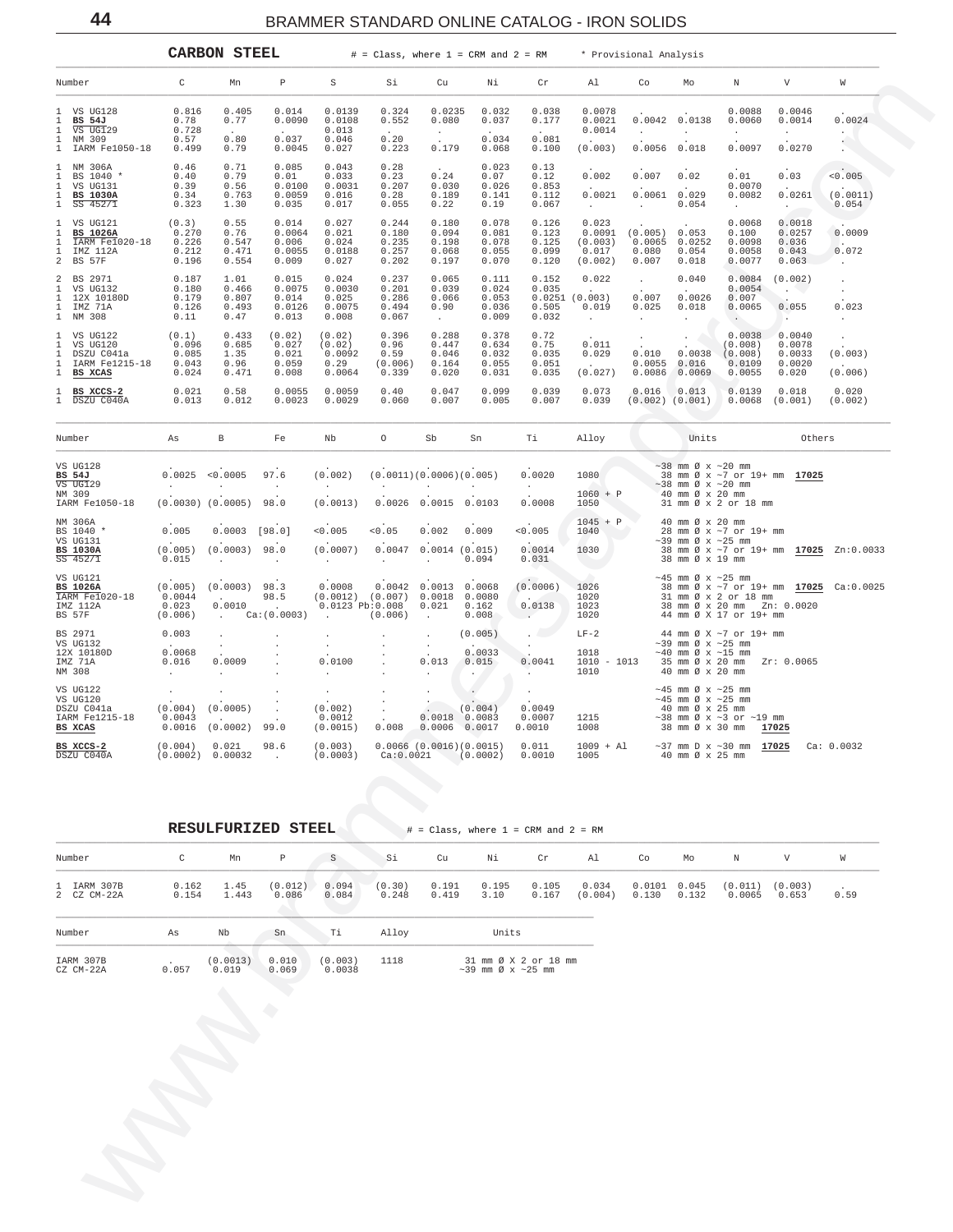<span id="page-44-0"></span>

|                                                            |                                                                                 |                                                   | LOW ALLOY AND TOOL STEEL, CHART 1 of 2                                                |                                                                                 |                                                  |                                                              |                                                                                                           |                                                      |                                                                 | <b>DINAIVIIVIEN JIANDAND UNLINE CATALOG - INUN JULIDJ</b><br>$#$ = Class, 1 = CRM and 2 = RM |                                                           |                                         | * Provisional Analysis                                                                                                                                       |                                                |                                                                   |
|------------------------------------------------------------|---------------------------------------------------------------------------------|---------------------------------------------------|---------------------------------------------------------------------------------------|---------------------------------------------------------------------------------|--------------------------------------------------|--------------------------------------------------------------|-----------------------------------------------------------------------------------------------------------|------------------------------------------------------|-----------------------------------------------------------------|----------------------------------------------------------------------------------------------|-----------------------------------------------------------|-----------------------------------------|--------------------------------------------------------------------------------------------------------------------------------------------------------------|------------------------------------------------|-------------------------------------------------------------------|
| Number                                                     |                                                                                 | c                                                 | Mn                                                                                    | Р                                                                               | s                                                | Si                                                           | Cu                                                                                                        | Νi                                                   | Cr                                                              | A1                                                                                           | Co                                                        | Mo                                      | N                                                                                                                                                            | v                                              | W                                                                 |
| 1<br>2<br>1<br>1<br>$\mathbf{1}$                           | IARM Fe15V-18<br>BS 37D<br>IARM FeM4-18<br>IARM FeM62-18<br><b>BS E52100</b>    | 3.51<br>1.54<br>1.42<br>1.32<br>0.99              | 0.39<br>0.28<br>0.298<br>0.27<br>0.371                                                | 0.022<br>0.021<br>0.013<br>0.016<br>0.011                                       | 0.010<br>0.015<br>0.062<br>0.015<br>0.004        | 0.89<br>0.29<br>0.60<br>0.37<br>0.270                        | 0.084<br>0.063<br>0.104<br>0.115<br>0.090                                                                 | 0.123<br>0.21<br>0.127<br>0.129<br>0.066             | 5.5<br>11.07<br>4.16<br>3.86<br>1.54                            | $\bullet$<br>(0.006)<br>0.019                                                                | 0.018<br>0.07<br>0.080<br>0.105<br>0.0067                 | 1.24<br>1.09<br>5.07<br>10.2<br>0.0209  | 0.016<br>0.042<br>0.045<br>0.0057                                                                                                                            | 15.6<br>0.80<br>3.97<br>2.02<br>0.0046         | 0.080<br>0.16<br>5.55<br>6.31<br>(0.0015)                         |
| 2<br>2<br>1<br>1<br>$\mathbf{1}$                           | BS 36C<br>BS TM1<br>IARM FeM2-18<br>IARM FeM1-18<br>BS 33F                      | 0.96<br>0.86<br>0.853<br>0.85<br>0.569            | 0.46<br>0.23<br>0.337<br>0.318<br>0.295                                               | 0.023<br>0.007<br>0.025<br>0.013<br>0.0134                                      | 0.027<br>0.012<br>(0.0010)<br>(0.003)<br>0.0009  | 0.31<br>0.46<br>0.26<br>0.44<br>0.76                         | 0.18<br>0.054<br>0.098<br>0.091<br>0.039                                                                  | 0.19<br>0.057<br>0.182<br>0.104<br>0.211             | 5.01<br>3.72<br>4.23<br>3.67<br>1.31                            | $\sim$<br>(0.014)<br>0.007<br>0.019                                                          | 0.03<br>0.45<br>0.28<br>0.226<br>0.017                    | 0.99<br>8.4<br>4.92<br>8.0<br>0.202     | $\sim$<br>0.0148<br>0.037<br>0.0124                                                                                                                          | 0.11<br>1.05<br>1.90<br>1.19<br>0.25           | (0.04)<br>1.7<br>5.81<br>1.98<br>2.28                             |
| 2<br>1<br>1<br>1<br>$\mathbf{1}$                           | BS TS7<br>BS TS-7A<br>IARM FeS7-18<br>BS D-6A<br>12X 41400B                     | 0.529<br>0.527<br>0.51<br>0.47<br>0.452           | 0.70<br>0.74<br>0.271<br>0.78<br>0.764                                                | 0.016<br>0.013<br>0.021<br>0.0076<br>0.0095                                     | 0.010<br>0.016<br>0.0032<br>0.0010<br>0.041      | 0.27<br>0.84<br>0.47<br>0.232<br>0.32                        | 0.05<br>0.127<br>0.128<br>0.136<br>0.161                                                                  | 0.10<br>(0.031)<br>0.170<br>0.60<br>0.156            | 3.18<br>3.35<br>3.28<br>0.99<br>0.999                           | 0.061<br>(0.015)<br>0.038<br>0.0137                                                          | 0.043<br>(0.005)<br>0.0106<br>0.013                       | 1.34<br>1.62<br>1.39<br>1.00<br>0.177   | 0.0124<br>0.0102<br>0.0031<br>0.0124                                                                                                                         | 0.35<br>0.265<br>0.233<br>0.123<br>$\sim$      | 0.19<br>(0.0014)<br>(0.016)<br>0.0019<br>$\sim$                   |
| 1<br>2<br>$\overline{a}$<br>$\mathbf{1}$<br>$\mathbf{1}$   | <b>BS 4140C</b><br>PV 101/1<br>BS TH11<br>BS 300A **<br>IARM Fe4140-19          | 0.43<br>0.424<br>0.423<br>0.416<br>0.401          | 0.922<br>0.798<br>0.31<br>0.716<br>(0.9)                                              | 0.010<br>0.014<br>0.016<br>0.0049<br>0.008                                      | 0.026<br>0.027<br>0.005<br>0.0008<br>0.022       | 0.29<br>0.177<br>0.88<br>1.71<br>0.22                        | 0.260<br>0.108<br>0.041<br>0.118<br>0.23                                                                  | 0.131<br>0.091<br>0.11<br>1.87<br>0.14               | 0.94<br>1.013<br>5.04<br>0.798<br>1.1                           | 0.0215<br>$\sim$ $\sim$<br>0.098<br>0.031                                                    | 0.0078<br>(0.008)<br>0.0087<br>0.009                      | 0.169<br>0.099<br>1.27<br>0.38<br>0.17  | 0.0064<br>$\ddot{\phantom{1}}$<br>0.0023<br>0.0110                                                                                                           | 0.0026<br>0.46<br>0.070<br>0.0030              | (0.003)<br>(0.01)<br>0.01<br>(0.003)                              |
| -1.<br>2<br>$\mathbf{1}$<br>$\overline{a}$<br>$\mathbf{1}$ | IARM 170B<br>BS 34D<br>BS 8740<br><b>BS 68C</b><br>IARM Fe5140H-18              | 0.400<br>0.395<br>0.39<br>0.38<br>0.37            | 0.821<br>0.38<br>0.86<br>0.60<br>0.93                                                 | (0.005)<br>0.017<br>0.011<br>0.018<br>0.014                                     | (0.004)<br>0.005<br>0.023<br>0.008<br>0.022      | 0.21<br>1.06<br>0.25<br>0.305<br>0.187                       | (0.005)<br>0.049<br>0.16<br>0.178<br>0.253                                                                | 0.197<br>0.10<br>0.55<br>0.166<br>0.266              | 0.009<br>5.15<br>0.49<br>1.77<br>0.67                           | 0.230<br>0.037<br>1.06<br>0.13                                                               | $(0.005)$ $(0.003)$<br>0.031<br>0.0086<br>0.011<br>0.0081 | 1.24<br>0.27<br>0.36<br>0.031           | 0.0073<br>0.0045<br>0.007                                                                                                                                    | (0.002)<br>0.94<br>0.0024<br>0.007<br>(0.0024) | 0.10<br>0.0023<br>(0.003)                                         |
| 2<br>1<br>1<br>2<br>$\mathbf{1}$                           | BS TH12<br><b>BS 4330MOD</b><br>IARM 378A<br>BS 9325<br>IARM 169B               | 0.372<br>$0.316$<br>$0.274$<br>0.25<br>0.232      | 0.40<br>0.92<br>1.38<br>0.91<br>0.75                                                  | 0.020<br>0.0052<br>0.018<br>0.008<br>(0.004)                                    | 0.005<br>0.0010<br>0.037<br>0.007<br>(0.004)     | 0.92<br>0.269<br>0.307<br>0.32<br>(0.32)                     | 0.064<br>0.105<br>0.299<br>0.13<br>(0.005)                                                                | 0.16<br>1.83<br>0.142<br>3.29<br>(0.010)             | 5.02<br>0.848<br>0.187<br>1.48<br>0.010                         | 0.031<br>(0.0029)<br>0.030<br>0.36                                                           | 0.07<br>0.034<br>0.013<br>0.010<br>$(0.003)$ $(0.004)$    | 1.41<br>0.478<br>0.031<br>0.31          | 0.0031<br>(0.02)<br>0.0089<br>$\ddot{\phantom{0}}$                                                                                                           | 0.62<br>0.083<br>0.0844<br>0.004<br>(0.002)    | 1.06<br>(0.001)<br>(0.006)<br>(0.003)                             |
| 2<br>1<br>$\mathbf{1}$<br>$\mathbf{1}$<br>2                | BS 8822<br>IARM Fe8620-18<br>BS 8822A *<br><b>BS 4820B</b><br>BS 1931           | 0.228<br>0.211<br>0.21<br>0.199<br>0.194          | 0.92<br>0.857<br>0.85<br>0.67<br>0.84                                                 | 0.011<br>0.012<br>0.021<br>0.0081<br>0.007                                      | 0.025<br>0.026<br>0.033<br>0.0113<br>0.018       | 0.26<br>0.23<br>0.28<br>0.269<br>0.235                       | 0.17<br>0.197<br>0.032<br>0.221<br>0.116                                                                  | 0.47<br>0.446<br>0.57<br>3.32<br>0.42                | 0.52<br>0.536<br>0.56<br>0.116<br>0.50                          | 0.022<br>0.0246<br>0.011<br>0.038<br>0.021                                                   | 0.019<br>0.0085<br>0.005<br>0.012<br>0.012                | 0.34<br>0.197<br>0.38<br>0.251<br>0.168 | 0.0085<br>0.007<br>0.008<br>0.0075<br>0.0079                                                                                                                 | 0.003<br>0.0061<br>0.003<br>0.0016<br>0.002    | (0.004)<br>0.05<br>(0.003)<br>$\blacksquare$                      |
| -1<br>2<br>2<br>2<br>$\mathbf{1}$                          | IARM Fe4820-18<br>BS 61C<br>PV 102/1<br>BS 8620A<br>BS 1982                     | 0.192<br>0.187<br>0.186<br>0.184<br>0.128         | 0.541<br>0.76<br>1.226<br>0.80<br>0.441                                               | (0.011)<br>0.014<br>0.024<br>0.008<br>0.012                                     | 0.0018<br>0.026<br>0.018<br>0.079<br>0.026       | 0.26<br>0.21<br>0.184<br>0.21<br>0.255                       | 0.167<br>0.030<br>0.109<br>0.15<br>0.177                                                                  | 3.51<br>0.55<br>0.140<br>0.44<br>0.197               | 0.144<br>0.505<br>0.995<br>0.48<br>2.09                         | 0.022<br>0.033<br>0.016<br>0.021                                                             | 0.0107<br>0.012<br>0.010<br>0.010                         | 0.287<br>0.169<br>0.030<br>0.16<br>0.89 | 0.007<br>0.0050<br>0.0107<br>0.0097                                                                                                                          | 0.0015<br>0.002<br>0.004<br>0.003              | (0.004)<br>$\blacksquare$                                         |
| 2<br>1<br>1<br>1<br>2                                      | <b>BS 58D</b><br>IARM FeE9310-18<br>IARM FeDP1080-18<br>BS 3310<br>HRT FE2003-H | 0.127<br>0.121<br>0.110<br>0.104<br>0.104         | 0.45<br>0.62<br>1.88<br>0.54<br>0.46                                                  | 0.010<br>0.009<br>0.014<br>0.0092<br>0.013                                      | 0.005<br>0.0128<br>(0.006)<br>0.0144<br>0.002    | 0.32<br>0.256<br>0.11<br>0.257<br>0.43                       | 0.156<br>0.158<br>0.042<br>0.199<br>0.05                                                                  | 3.02<br>3.07<br>0.554<br>3.49<br>0.26                | 1.35<br>1.09<br>0.554<br>1.55<br>8.66                           | 0.042<br>0.036<br>(0.002)<br>0.035<br>(0.004)                                                | 0.009<br>0.009<br>0.069<br>0.0096(0.052)<br>0.013         | 0.14<br>0.086<br>0.445<br>0.93          | 0.0147<br>0.0070<br>(0.009)<br>0.0075<br>$\sim$                                                                                                              | 0.005<br>0.0030<br>(0.0043)<br>0.0029<br>0.217 | (0.030)<br>(0.003)<br>$\cdot$                                     |
| -1.<br>1.<br>1<br>Number                                   | IARM FeF9-18<br>IARM Fe91-18<br>IARM FeP92-18<br>1 IARM FeT23-18                | 0.104<br>0.099<br>0.092<br>0.068<br>C             | 0.459<br>0.453<br>0.737<br>0.82<br>Mn                                                 | (0.011)<br>0.015<br>(0.005)<br>0.012<br>Р                                       | 0.0036<br>(0.002)<br>(0.005)<br>0.006<br>s       | 0.345<br>0.27<br>0.20<br>0.18<br>Si                          | 0.093<br>0.041<br>0.074<br>0.046<br>Cu                                                                    | 0.148<br>0.187<br>0.82<br>0.53<br>Ni                 | 8.72<br>8.24<br>9.4<br>2.47<br>Cr                               | $\ddot{\phantom{a}}$<br>(0.006)<br>(0.005)<br>Al                                             | 0.013<br>0.013<br>0.036<br>0.085<br>Co                    | 0.94<br>0.94<br>0.52<br>0.261<br>Mo     | 0.0323<br>0.046<br>(0.0036)<br>(0.003)<br>N                                                                                                                  | 0.214<br>0.198<br>0.188<br>0.238<br>v          | 0.0030<br>(0.003)<br>1.97<br>1.60<br>W                            |
| Number                                                     |                                                                                 | As                                                | в                                                                                     | Fe                                                                              | Nb                                               | o                                                            | Sb                                                                                                        | Sn                                                   | Тi                                                              | Alloy                                                                                        |                                                           | Units                                   |                                                                                                                                                              | Others                                         |                                                                   |
| BS 37D<br><b>BS E52100</b>                                 | IARM Fe15V-18<br>IARM FeM4-18<br>IARM FeM62-18                                  | $\cdot$<br>0.0058<br><b>Contract Contract</b>     | $\cdot$<br>(0.003)<br>$0.0033$ Ca: $0.0006$                                           | $\cdot$<br>79.0<br>96.6                                                         | $\cdot$<br>$\cdot$<br>(0.017)<br>(0.0010)        | 0.0031<br>(0.003)<br>0.0009                                  | $\cdot$<br>$\cdot$<br>0.0011                                                                              | 0.0054<br>0.004<br>0.0050<br>0.0049                  | 0.0027<br>0.0018<br>(0.003)<br>(0.0010)                         | CPM15V<br>$D-2$<br>$M-4$<br>M-62<br>E52100                                                   |                                                           |                                         | 38 mm Ø x 2 or 19 mm<br>37 mm Ø x ~7 or 19+ mm<br>$\sim$ 38 mm Ø x $\sim$ 3 or $\sim$ 19 mm<br>31 mm Ø x 2 or 18 mm<br>38 mm Ø x ~7 or 19+ mm 17025          |                                                |                                                                   |
| BS 36C<br>BS TM1<br>BS 33F                                 | IARM FeM2-18<br>IARM FeM1-18                                                    | (0.008)                                           | $(0.003)$ $(0.0007)$ 94.0                                                             | 81.4                                                                            | (0.021)<br>(0.002)                               | $(0.0016)$ .                                                 | 0.0024(0.01)(0.004)                                                                                       | (0.007)<br>0.0041                                    | (0.0016)<br>0.0044<br>(0.002)                                   | $A-2$<br>$M-1$<br>$M-2$<br>$M-1$<br>$S-1$ MOD                                                |                                                           |                                         | 38 mm Ø x ~7 or 19+ mm<br>41 mm Ø x ~7 or 19+ mm<br>31 mm Ø x 2 or 18 mm<br>$\sim$ 38 mm Ø x $\sim$ 3 or $\sim$ 19 mm<br>38 mm Ø x ~7 to 19+ mm              | 17025                                          | Zr: 0.0013                                                        |
| BS TS-7<br>BS TS-7A<br>BS D-6A                             | IARM FeS7-18<br>12X 41400B                                                      | (0.005)<br>(0.005)<br>0.0101<br>0.015             | 0.0021<br><b>Contract Contract</b><br>0.0004<br>$\sim 10^{-11}$                       | 92.3<br>(93.6)<br>95.6<br>$\sim$ 10 $\pm$                                       | < 0.01<br>(0.005)<br>< 0.01<br>$\sim$            | N.                                                           | $(0.005)$ < 0.01 $(0.004)$<br>$0.0023$ $(0.0016)(0.006)$<br>$0.0009$ $0.0014$ (0.009)<br>$\sim$ $\lambda$ | 0.0099                                               | (0.003)<br>0.0014<br>0.0024<br>$\sim 10^{-11}$                  | $S-7$<br>$S-7$<br>$S-7$<br>$D-6$<br>4140                                                     |                                                           |                                         | 38 mm Ø x ~7 or 19+ mm<br>36 mm Ø x 25 mm 17025 Ca: 0.0004<br>$31 \text{ mm } \emptyset \times 2 \text{ or } 18 \text{ mm}$<br>$\sim$ 38 mm Ø x $\sim$ 20 mm |                                                | Pb:0.0003<br>38 mm Ø x ~7 or 19+ mm 17025 Ca: 0.0011<br>Zn:0.0012 |
| <b>BS 4140C</b><br>$PV$ 101/1<br>BS TH11                   | BS 300A **<br>IARM Fe4140-19                                                    | 0.0052<br><b>Contract</b><br>0.0029<br>(0.005)    | $(0.0007)$ 96.8<br>$\sim$<br>$(0.00032)$ 93.8<br><b>Contractor</b>                    | $\sim 100$<br>$\sim 100$                                                        | 0.0019<br><b>Contract</b><br>(0.002)<br>(0.002)  | <b>ALCOHOL:</b><br>< 0.01<br>$\sim$                          | $0.0011$ $0.0021$ $0.0095$<br>$\sim$<br>(0.004) 0.010                                                     | <b>Contract</b><br>$0.0011$ $0.0065$                 | 0.0009<br><b>Contract</b><br>0.0095<br>0.0009                   | 4140<br>42CrMo4<br>$H-11$<br>300M<br>4140                                                    |                                                           | 40 mm Ø x 25 mm                         | 38 mm Ø x ~7 or 19+ mm<br>38 mm Ø x ~7 or 19+ mm<br>31 mm Ø x 2 or 18 mm                                                                                     | 17025                                          | 38 mm Ø x ~7 or 19+ mm Ca:0.0010 17025                            |
| IARM 170B<br>BS 34D<br>BS 8740<br><b>BS 68C</b>            | IARM Fe5140H-18                                                                 | <b>Contractor</b><br>0.0051<br>(0.004)<br>(0.011) | (0.0004)<br>$\sim$<br>0.0003<br><b>Contract Contract</b><br>$\sim$                    | $\sim 100$<br>96.91<br><b>Contract Contract</b><br>$\mathbf{r}$                 | (0.004)<br>(0.0007)<br><b>COLLEGE</b><br>(0.002) | $\sim$<br>(0.001)<br>$\ddot{\phantom{a}}$<br>$\mathbf{r}$    | $\ddot{\phantom{a}}$<br>0.0017<br>$\sim$<br>$\sim$                                                        | (0.002)<br>0.008<br>0.008<br>0.0089                  | (0.19)<br>$\sim$<br>0.0012<br><b>Carl Corporation</b><br>0.0015 | CLA7<br>$H-13$<br>8740<br>$P-20 + A1$<br>5140H                                               |                                                           |                                         | 31 mm Ø x 2 or 18 mm<br>41 mm Ø x ~7 or 19+ mm<br>38 mm Ø x ~7 or 19+ mm<br>37 mm Ø x ~7 or 19+ mm<br>31 mm Ø x 2 or 18 mm                                   | 17025                                          |                                                                   |
| BS TH12<br>BS 9325<br>IARM 169B                            | BS 4330MOD<br>IARM 378A                                                         | <b>Carl Corporation</b><br><b>Contractor</b>      | $0.0038$ $(0.0009)$ 95.1<br>(0.0006)<br>$0.004$ Ca: $0.0049$<br>0.0003                | $\sim 10$<br>$\mathcal{M}_{\mathcal{A}}$                                        | 0.007<br>(0.003)<br>(0.004)                      | <b>Contract Contract</b><br>0.0010<br><b>Contractor</b>      | $(0.001)$ $(0.0007)$ 0.0062<br><b>Contract</b><br>$\sim$<br>$\sim$ $\sim$                                 | 0.0236<br>0.009<br>(0.002)                           | 0.0027<br>(0.003)<br>$\sim$<br>0.23                             | $H-12$<br>4330MOD<br>A615-75<br>9325<br>CLA6                                                 |                                                           |                                         | 38 mm Ø x ~7 or 19+ mm<br>31 mm Ø x 2 or 18 mm<br>38 mm Ø x ~7 or 19+ mm<br>31 mm Ø x 2 or 18 mm                                                             |                                                | 44 mm Ø x ~7 or 19+ mm Zr:0.0016 17025                            |
| BS 8822<br><b>BS 4820B</b><br>BS 1931                      | IARM Fe8620-18<br>BS 8822A *                                                    | 0.007<br>0.009<br>< 0.05<br>0.007                 | $\cdot$<br><b>Service</b><br>$0.0005$ [97]<br>0.0055 Ca:0.0004 94.8<br><b>Section</b> | $\sim$                                                                          | $\sim$<br>0.002<br>0.0022<br><b>Contract</b>     | 0.0022<br><b>Contract Contract</b><br>< 0.05<br>$(0.0052)$ . | $\sim$<br>0.002<br>(0.0015) 0.0028                                                                        | 0.011<br>0.0072<br>0.004<br>0.0098<br>0.007          | 0.0015<br>0.002<br>0.0013<br>$\sim 10^{-10}$                    | 8822<br>8620<br>8822<br>4820<br>8620                                                         |                                                           |                                         | 47 mm Ø x ~7 or 19+ mm<br>31 mm Ø x 2 or 18 mm<br>37 mm Ø x 25 mm Ta: 0.007<br>38 mm Ø x ~7 to 19+ mm 17025<br>41 mm Ø x ~7 or 19+ mm                        |                                                |                                                                   |
| BS 61C<br>PV 102/1<br>BS 8620A<br>BS 1982                  | IARM Fe4820-18                                                                  | (0.006)<br>0.0029<br>0.007                        | $\backslash$<br><b>CONTRACTOR</b><br>$0.007$ Bi: $0.073$<br><b>Contractor</b>         | Ca:(0.0004)(<0.002)<br>$\sim 100$<br>$\sim$<br>$\sim 100$                       | (0.003)<br><b>Contractor</b><br>(0.003)          | (0.003)<br><b>Contractor</b><br>(0.004)<br>0.0017            | $\sim 10^{-11}$<br>$\sim$<br>$0.002$ $0.013$                                                              | $0.0004$ 0.0014<br><b>Contract Contract</b><br>0.009 | (0.0011)<br><b>Contract Contract</b><br>(0.002)<br>(0.001)      | 4820<br>8620<br>$16$ MnCr $5$<br>$8620 + Bi$<br>$F-22$                                       |                                                           | 40 mm Ø x 25 mm                         | 31 mm Ø x 2 or 18 mm<br>41 mm Ø x ~7 or 19+ mm<br>38 mm Ø x ~7 or 19+ mm<br>39 mm Ø x ~7 or 19+ mm                                                           |                                                |                                                                   |
| BS 58D<br>BS 3310                                          | IARM FeE9310-18<br>IARM FeDP1080-18<br>$HRT$ $FE2003-H$                         | 0.0058<br>$\sim$ $-$                              | (0.0008)<br>0.004                                                                     | 94.6<br>$\sim 100$<br>93.7<br>$\sim 100$ km s $^{-1}$                           | 0.285<br>0.014<br>(0.0009)<br>0.064              | $(0.0017)$ .<br>(0.0055)<br><b>Contractor</b>                | $\sim$<br>(0.0008) 0.0019 0.0103<br>$\sim 10^{-10}$                                                       | 0.012<br>0.008<br>(0.0064)<br>$\sim$ 100 $\mu$       | (0.0013)<br>0.0010<br>$\Delta \sim 100$                         | 9310<br>9310<br>DP1080<br>3310<br>$F-91$                                                     |                                                           | 40 mm Ø x 20 mm                         | 41 mm Ø x ~7 or 19+ mm<br>31 mm Ø x 2 or 18 mm<br>31 mm Ø x 2 or 18 mm                                                                                       |                                                | 44 mm Ø x ~7 or 19+ mm 17025 Ta:0.007                             |
|                                                            | IARM FeF9-18<br>IARM Fe91-18<br>IARM FeP92-18<br>IARM FeT23-18                  | 0.006<br>$\ddot{\phantom{1}}$<br>$\mathbf{r}$     | $\cdot$<br>$\sim$<br>0.0026<br>0.0020<br>в                                            | 88.9<br><b>Contract</b><br>$\mathcal{L}_{\mathcal{A}}$<br>$\sim 10^{-11}$<br>Fe | 0.078<br>0.014<br>(0.011)<br>0.052<br>Nb         | (0.003)<br>(0.013)<br>0.0044<br>$\circ$                      | $0.0025$ (0.0026) 0.0062<br>$\sim$ $\sim$<br>$\sim 100$<br>Sb                                             | (0.0064)<br>(0.006)<br>(0.004)                       | 0.0028<br>(0.0021)<br>(0.003)<br>(0.004)<br>Ti                  | $F-9$<br>$F-91$<br>$F-92$ MOD<br>T23<br>Alloy                                                |                                                           |                                         | 31 mm Ø x 2 or 18 mm<br>31 mm Ø x 2 or 18 mm<br>31 mm Ø x 2 or 18 mm<br>31 mm Ø x 2 or 18 mm                                                                 | Others                                         |                                                                   |
| Number                                                     |                                                                                 | As                                                |                                                                                       |                                                                                 |                                                  |                                                              |                                                                                                           | Sn                                                   |                                                                 |                                                                                              |                                                           | Units                                   |                                                                                                                                                              |                                                |                                                                   |

\*\* **BS 300A** also contains Ca: 0.0008 Pb: <0.0005 Ta: 0.0022 Zr: (0.002)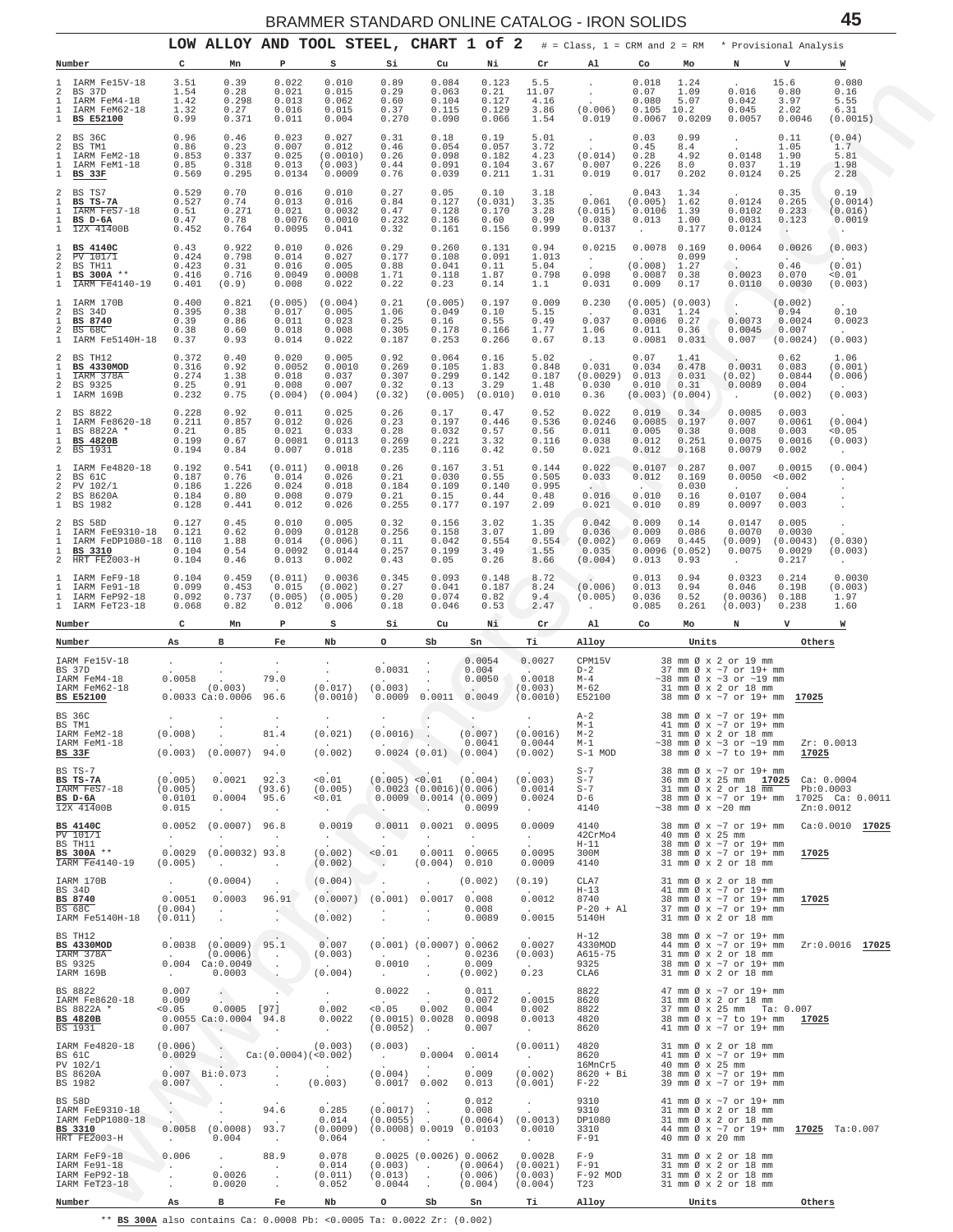#### **LOW ALLOY AND TOOL STEEL, CHART 2 of 2**

<span id="page-45-0"></span>

| $\#$ = Class, where 1 = CRM and 2 = RM                                                                 |                                                                               |                                                                   |                                                     |                                                             | * Provisional Analysis                                         |                                                                                     |                                                     |                                                      |                                                                                                                    |                                                                                            |                                                                 |                                                                |                                                                  |                                                         |  |
|--------------------------------------------------------------------------------------------------------|-------------------------------------------------------------------------------|-------------------------------------------------------------------|-----------------------------------------------------|-------------------------------------------------------------|----------------------------------------------------------------|-------------------------------------------------------------------------------------|-----------------------------------------------------|------------------------------------------------------|--------------------------------------------------------------------------------------------------------------------|--------------------------------------------------------------------------------------------|-----------------------------------------------------------------|----------------------------------------------------------------|------------------------------------------------------------------|---------------------------------------------------------|--|
| Number                                                                                                 | $\mathbb{C}$                                                                  | Mn                                                                | P.                                                  | S                                                           | Si                                                             | Cu                                                                                  | Ni                                                  | $\operatorname{Cr}$                                  | Al                                                                                                                 | Co                                                                                         | Mo                                                              | N                                                              | V                                                                | W                                                       |  |
| 2 HRT FE2019-H<br>2 CZ LA-4D<br>ECRM 268-1D<br>$\mathbf{1}$<br>1 VS UG127<br>1 VS UG126                | 1.54<br>1.143<br>1.134<br>0.962<br>0.856                                      | 0.39<br>1.266<br>0.293<br>0.93<br>0.78                            | 0.025<br>0.028<br>0.0209<br>0.020<br>0.0128         | (0.003)<br>0.0091<br>0.0154<br>0.029<br>0.0077              | 0.51<br>0.181<br>0.373<br>0.427<br>0.348                       | 0.08<br>0.066<br>0.123<br>0.145<br>0.030                                            | 0.14<br>0.367<br>0.143<br>0.151<br>0.029            | 11.89<br>1.83<br>4.57<br>0.188<br>0.591              | 0.015<br>0.067<br><b>Contractor</b><br>0.0051<br>0.0015                                                            | 0.037<br>$\sim$<br>$\sim$                                                                  | 0.86<br>0.136<br>$0.0290$ 3.20<br>$\sim$<br>$\sim$              | 0.0064<br>2.03<br>0.0155<br>0.0123                             | 0.80<br>0.103<br>8.47<br>0.141<br>0.075                          | 0.025<br>3.70<br>$\sim$<br>$\sim$                       |  |
| 1 VS UG130<br>2<br>CZ CM-1D<br>$\mathbf{1}$<br>12X LA5D<br>1 12X LA4C<br>1 NCS HS13752                 | 0.80<br>0.735<br>0.681<br>0.657<br>0.51                                       | 0.228<br>1.80<br>0.855<br>0.374<br>0.99                           | 0.0078<br>0.0218<br>0.040<br>0.050<br>0.027         | 0.0071<br>0.026<br>0.016<br>0.0258<br>0.011                 | 0.226<br>0.341<br>0.53<br>0.482<br>0.21                        | 0.252<br>0.186<br>0.107<br>0.265<br>$\sim 10^{-11}$                                 | 0.104<br>0.547<br>0.409<br>0.485<br><b>Contract</b> | 0.258<br>0.456<br>0.291<br>0.526<br>0.67             | 0.024<br>0.177<br>0.183<br>$\sim$ $-$                                                                              | 0.029<br>0.151<br>$\sim 10^{-11}$                                                          | 0.100<br>0.206<br>$0.099$ $0.405$<br>0.27                       | 0.0124<br><b>Carl Corp.</b><br>0.0116<br>$\sim 10^{-10}$       | 0.089<br>0.603<br>0.372<br>0.09                                  | 0.063<br>(0.004)<br>0.091<br>$\mathcal{N}(\mathcal{F})$ |  |
| 1 DSZU C051<br>1<br>IMZ 54/1<br>$\overline{a}$<br>CZ LA-5C<br>1 12X 15260X<br>1 SS 214/2               | 0.443<br>0.43<br>0.439<br>0.404<br>0.39                                       | 0.795<br>0.14<br>1.87<br>1.67<br>1.61                             | 0.0162<br>(0.009)<br>0.017<br>0.034<br>0.032        | 0.029<br>0.010<br>0.0088<br>0.086<br>0.043                  | 0.293<br>0.17<br>0.394<br>0.390<br>0.18                        | 0.140<br>(0.034)<br>0.138<br>0.119<br>0.21                                          | 0.041<br>4.01<br>2.59<br>0.499<br>0.15              | 0.048<br>0.12<br>3.815<br>2.48<br>0.09               | (0.010)<br>$\sim 10^{-10}$<br>0.081<br>0.57<br>$\sim 100$                                                          | (0.003)<br>$\sim 10^{-11}$                                                                 | (0.007)<br>$0.088$ 0.86<br>$0.085$ 0.093<br>0.26                | <b>Contract</b><br>0.024<br>$\sim$ $\sim$<br><b>CONTRACTOR</b> | (0.002)<br>0.19<br>0.536<br>0.417<br>$\mathcal{F}(\mathcal{E})$  | $\sim$<br>0.631<br>$\sim 10^{-11}$<br>$\sim$ $\sim$     |  |
| 2 HRT FE2021-N<br>$\mathbf{1}$<br>SS 408/1<br>$\mathbf{1}$<br>BS 9325B *<br>2 CZ CM-8B<br>1 IRSID 1658 | 0.33<br>0.285<br>0.25<br>0.185<br>0.180                                       | 0.31<br>0.51<br>0.50<br>1.95<br>0.618                             | 0.0178<br>0.037<br>0.031<br>0.015<br>0.014          | 0.0014<br>0.028<br>0.007<br>0.014<br>0.032                  | 0.28<br>0.23<br>0.38<br>0.112<br>0.160                         | 0.070<br>0.66<br>0.16<br>0.081<br>0.345                                             | 0.193<br>4.45<br>3.1<br>0.032<br>0.241              | 2.81<br>0.102<br>1.2<br>1.22<br>0.147                | 0.014<br><b>Contract</b><br>0.028<br>0.0028<br>0.029                                                               | $\sim 10^{-11}$<br>$\sim$ 100 $\pm$                                                        | $0.011$ $2.7$<br>0.09<br>0.007 0.20<br>$0.007$ $0.011$<br>0.046 | 0.007<br><b>Contract Contract</b><br>0.05<br><b>CONTRACTOR</b> | 0.52<br>0.031<br>0.008<br>$0.0075$ 0.0078<br>(0.002)             | 0.027<br>0.003<br>(0.009)<br>$\sim 100$                 |  |
| 2 HRT FE2019-N<br>1<br>VS RG31<br>DSZU C042a<br>1<br>1 12X 12746V<br>1 VS UG102                        | 0.17<br>0.169<br>0.132<br>0.048<br>0.045                                      | 1.27<br>0.291<br>0.488<br>1.19<br>1.78                            | 0.015<br>0.0048<br>0.0091<br>0.034<br>0.0082        | (0.001)<br>0.006<br>0.0062<br>0.064<br>$\ddot{\phantom{a}}$ | 0.30<br>0.39<br>0.286<br>0.156<br>0.222                        | 0.03<br>0.46<br>0.137<br>0.646<br>0.172                                             | 0.33<br>2.08<br>0.195<br>0.226<br>0.277             | 0.75<br>1.31<br>0.995<br>0.374<br>0.0143             | 0.068<br><b>Contract</b><br>0.018<br>0.459<br>0.036                                                                | 0.28<br>0.009<br>0.142<br>$\ddotsc$                                                        | (0.003) 0.40<br>0.306<br>0.31<br>0.658<br>0.209                 | $\sim$<br>(0.01)<br>$\sim$                                     | $0.0040$ $(0.003)$<br>0.207<br>0.189<br>$0.0208$ 0.105<br>$\sim$ | 0.39<br>(0.006)<br>$\sim$                               |  |
| Number                                                                                                 | $\overline{C}$                                                                | Mn                                                                | $_{\rm P}$                                          | S                                                           | Si                                                             | Cu                                                                                  | Νi                                                  | Cr                                                   | Al                                                                                                                 | Co                                                                                         | Mo                                                              | N                                                              | V                                                                | W                                                       |  |
|                                                                                                        |                                                                               |                                                                   |                                                     |                                                             |                                                                |                                                                                     |                                                     |                                                      |                                                                                                                    |                                                                                            |                                                                 |                                                                |                                                                  |                                                         |  |
| Number                                                                                                 | As                                                                            | B                                                                 | Fe                                                  | Nb                                                          | $\circ$                                                        | Sb                                                                                  | Sn                                                  | Ti                                                   | Units                                                                                                              |                                                                                            | Others                                                          |                                                                |                                                                  |                                                         |  |
| HRT FE2019-H<br>CZ LA-4D<br>ECRM 268-1D<br>VS UG127<br>VS UG126                                        | 0.010<br>0.0062<br>$\sim 100$ km s $^{-1}$<br>$\sim$ $-$                      | $\sigma_{\rm{max}}$<br>0.0009<br>$\Delta \sim 10^{-11}$<br>$\sim$ | $\cdot$<br>$\sim$<br>$\cdot$<br>$\sim$<br>$\cdot$   | 0.071<br>0.0046<br><b>Service</b><br>$\sim$<br>$\sim$       | $\sim$<br>$\sim$<br>$\cdot$<br>$\ddot{\phantom{a}}$<br>$\cdot$ | $\mathcal{L}^{\text{max}}$<br>$\sim$<br>$\sim$                                      | 0.014<br>$0.0017$ 0.0078<br>$\sim$ $-$<br>$\cdot$   | 0.012<br><b>Contract Contract</b><br>$\sim 10^{-11}$ | $0.0154 -39$ mm Ø x ~25 mm<br>0.0094 ~38 mm $\varnothing$ x ~20 mm<br>$\sim$ 38 mm Ø x $\sim$ 20 mm                | 40 mm Ø x 20 mm<br>38 mm Ø x 25 mm                                                         | Pb:0.040                                                        | Bi:0.011 Pb:0.0049<br>Bi:0.0055 Pb:0.009                       |                                                                  |                                                         |  |
| VS UG130<br>CZ CM-1D<br>12X LA5D<br>12X LA4C<br>NCS HS13752                                            | 0.0093<br><b>Contractor</b><br>0.0101<br>0.018<br><b>Contract</b>             | 0.0017<br><b>Service</b><br>$\cdot$                               | $\cdot$<br>$\cdot$                                  | 0.050<br>0.0039<br>$\sim$<br>$\cdot$                        | $\cdot$<br>$\cdot$<br>$\cdot$<br>$\cdot$                       | <b>Carl Corporation</b>                                                             | 0.0112 0.0144<br>0.0142                             | $\sim$<br>0.054<br>0.080<br>0.006                    | $\sim$ 39 mm Ø x $\sim$ 25 mm<br>$\sim$ 39 mm Ø x $\sim$ 25 mm<br>$\sim$ 40 mm Ø x $\sim$ 15 mm Zr:0.0013          | $\sim$ 40 mm Ø x $\sim$ 15 mm<br>38 mm Ø x 38 mm                                           | Zn:0.006                                                        |                                                                |                                                                  |                                                         |  |
| DSZU C051<br>IMZ 54/1<br>CZ LA-5C<br>12X 15260X<br>SS 214/2                                            | (0.002)<br>0.026<br>0.044<br>$\sim 100$                                       | $\sim$<br>$\sim$<br>$\cdot$<br>$\ddot{\phantom{0}}$               | $\cdot$<br>$\cdot$<br>$\cdot$                       | (0.001)<br>0.183<br>$\sim$                                  | $\ddot{\phantom{a}}$<br>$\mathcal{L}^{\text{max}}$<br>$\cdot$  | $\ddot{\phantom{a}}$<br>$0.057$ Pb:0.015 0.018 0.031<br>Pb:0.0012 0.0021<br>$\cdot$ | (0.004)<br>$\sim$                                   | (0.001)<br>$\sim$<br>0.048<br>$\sim$ $-$             | $\sim$ 37 mm Ø x 25 mm<br>$0.0064$ ~40 mm Ø x ~15 mm                                                               | 40 mm Ø x 25 mm<br>40 mm Ø x 40 mm<br>42 mm Ø x 19 mm                                      | Zr:0.0054                                                       |                                                                |                                                                  |                                                         |  |
| HRT FE2021-N<br>SS 408/1<br>BS 9325B *<br>CZ CM-8B<br>IRSID 1658                                       | 0.004<br>$0.004$ Ca: $0.003$ [94.0]<br>$0.0035$ 0.0023<br>0.034               | $\ddot{\phantom{a}}$                                              | $0.0006$ Ce: $0.0011$<br><b>Contract</b>            | 0.007<br>(0.002)<br>$\sim$                                  | $\sim$ 10 $\pm$<br>$0.002$ $Pb:0.002$<br><b>Contractor</b>     | 0.001<br>$0.003$ 0.004<br>(0.004) 0.0126<br><b>Contract Contract</b>                | 0.004<br>0.022                                      | 0.001<br>0.002<br>0.0008<br>(0.002)                  | $\sim$ 39 mm Ø x 25 mm                                                                                             | 36 mm Ø x 20 mm<br>38 mm Ø x 19 mm<br>38 mm Ø x 30 mm Ta:0.004 Zr:0.001<br>40 mm Ø x 30 mm | Zn:0.002                                                        |                                                                | Zr:0.0012                                                        |                                                         |  |
| HRT FE2019-N<br>VS RG31<br>DSZU C042a<br>12X 12746V<br>VS UG102                                        | <b>Contractor</b><br>$0.0069$ $(0.0005)$<br>0.051<br><b>Contract Contract</b> | 0.0016<br><b>Contractor</b><br>$\sim$ $\sim$                      | $\sim$<br>$\sim$ $\sim$<br><b>Contract Contract</b> | 0.029<br>0.0025<br>0.071                                    | $\sim$<br>$\frac{1}{2}$<br>$\sim$ $\sim$ $\sim$                | <b>Contract</b><br>$\begin{array}{ccc} 0.264 \end{array}$                           | <b>Contractor</b><br>0.0079<br>0.264                | 0.004<br>0.21<br><b>Carl Corporation</b>             | $0.0029$ 40 mm $\emptyset$ x 25 mm<br>0.088 ~40 mm Ø x ~15mm<br>$~10018$ mm Ø x $~25$ mm Ca:0.0018                 | 40 mm x 40 mm x 20 mm ca:0.0014<br>$~10-45$ mm Ø x $~28$ mm                                |                                                                 |                                                                |                                                                  |                                                         |  |
| Number                                                                                                 | As                                                                            | В                                                                 | Fe                                                  | Nb                                                          | O                                                              | Sb                                                                                  | Sn                                                  | Тi                                                   | Units                                                                                                              |                                                                                            | Others                                                          |                                                                |                                                                  |                                                         |  |
|                                                                                                        |                                                                               |                                                                   |                                                     |                                                             |                                                                |                                                                                     |                                                     |                                                      |                                                                                                                    |                                                                                            |                                                                 |                                                                |                                                                  |                                                         |  |
|                                                                                                        |                                                                               | <b>SILICON STEEL</b>                                              |                                                     |                                                             |                                                                |                                                                                     |                                                     | $\#$ = Class, where $1$ = CRM and $2$ = RM           |                                                                                                                    |                                                                                            |                                                                 |                                                                |                                                                  |                                                         |  |
| Number                                                                                                 | Si                                                                            | C                                                                 | Mn                                                  | $\mathbb P$                                                 | S                                                              | Cu                                                                                  | Νi                                                  | Cr                                                   | Al                                                                                                                 | Co                                                                                         | Mо                                                              | N                                                              | V                                                                | W                                                       |  |
| 2 CZ CM-12C<br>1 ECRM 191-3C<br>1<br>DSZU C047A<br>2 CZ CM-20A                                         | 3.7<br>3.226<br>1.94<br>1.74                                                  | 0.038<br>0.0027<br>0.789<br>0.63                                  | 0.275<br>0.153<br>0.411<br>0.594                    | 0.0103<br>0.0097<br>0.022<br>0.0383                         | 0.0110<br>0.0005<br>0.0107<br>0.020                            | 0.175<br>0.0097<br>0.150<br>0.237                                                   | 0.046<br>0.0124<br>0.311<br>1.007                   | 0.081<br>0.0242<br>4.76<br>0.97                      | 0.145<br>0.81<br>0.054<br>0.076                                                                                    | 0.0044<br>$\sim$<br>0.105<br>0.124                                                         | 0.012<br>0.00127<br>0.76<br>0.365                               | 0.0056<br>0.022<br>0.0086                                      | 0.027<br>0.00105 0.00043<br>1.21<br>0.225                        | (0.004)<br>$\overline{a}$<br>2.37<br>0.104              |  |
| $\mathbf{1}$<br>SS 405/1<br>$1$ SS $409/1$<br>1 IMZ 52/1<br>$2$ $CZ$ $LA-3G$                           | 1.71<br>1.46<br>1.38<br>1.29                                                  | 0.032<br>0.082<br>0.41<br>0.626                                   | 1.28<br>0.44<br>0.25<br>0.68                        | 0.018<br>0.025<br>0.012<br>0.047                            | 0.069<br>0.021<br>(0.009)<br>0.035                             | 0.013<br>0.048<br>0.094<br>0.236                                                    | 0.22<br>3.06<br>2.35<br>1.01                        | 0.15<br>0.94<br>0.12<br>1.377                        | $\cdot$<br>0.047                                                                                                   | 0.014<br>$\sim$<br>0.127                                                                   | (0.002)<br>0.65<br>(0.041)<br>0.326                             | $\cdot$<br>$\cdot$<br>0.011                                    | 0.28<br>0.09<br>0.232                                            | $\cdot$<br>$\sim$<br>0.105                              |  |
| Number                                                                                                 | As                                                                            | В                                                                 | Nb                                                  | Pb                                                          | Sb                                                             | Sn                                                                                  | Τi                                                  | Zr                                                   |                                                                                                                    | Units                                                                                      | Others                                                          |                                                                |                                                                  |                                                         |  |
| CZ CM-12C<br>ECRM 191-3C<br>DSZU C047A<br>CZ CM-20A                                                    | 0.0030<br>0.0014<br>(0.0095)<br>0.073                                         | 0.0033<br>0.00024<br>0.0006<br>0.0071                             | 0.0066<br>0.020<br>0.074                            | $\sim$<br>0.015                                             | $\cdot$<br>$\cdot$<br>0.025                                    | (0.005)<br>0.0013<br>0.0104<br>0.033                                                | 0.0128<br>0.0020<br>0.0096<br>0.175                 | $\ddot{\phantom{0}}$<br>$\sim$ $\sim$<br>0.083       | $\sim$ 39 mm Ø x $\sim$ 25 mm<br>$\sim$ 30 mm Ø x $\sim$ 39 mm<br>40 mm Ø x 25 mm<br>$\sim$ 37 mm Ø x $\sim$ 25 mm |                                                                                            | Ca:0.0010<br>Mg:0.0036<br>Ca:0.0022<br>Zn:0.007                 |                                                                |                                                                  |                                                         |  |
| SS 405/1<br>SS 409/1<br>IMZ 52/1                                                                       | $\cdot$<br>0.051                                                              | $\cdot$<br>0.0039                                                 | $\bullet$<br>$\cdot$<br>0.071                       | $\cdot$<br>$\cdot$<br>0.0098                                | $\cdot$<br>$\cdot$<br>0.024                                    | $\cdot$<br>0.031                                                                    | $\cdot$<br>0.143                                    | $\cdot$<br>0.068                                     | 38 mm Ø x 19 mm<br>38 mm Ø x 19 mm<br>40 mm Ø x 40 mm                                                              | $\sim$ 39 mm Ø x $\sim$ 25 mm                                                              | Ca:0.0016                                                       |                                                                |                                                                  |                                                         |  |

| Number                                                                               | Si                                    | C                                     | Mn                               | $\, {\mathbb P}$                    | S                                   | Cu                                   | Νi                                  | Cr                              | Al                              | Co                                                                                                                 | Mo                                              | N                                    | V                                         | W                                                                  |
|--------------------------------------------------------------------------------------|---------------------------------------|---------------------------------------|----------------------------------|-------------------------------------|-------------------------------------|--------------------------------------|-------------------------------------|---------------------------------|---------------------------------|--------------------------------------------------------------------------------------------------------------------|-------------------------------------------------|--------------------------------------|-------------------------------------------|--------------------------------------------------------------------|
| 2 CZ CM-12C<br>ECRM 191-3C<br>DSZU C047A<br>$\mathbf{1}$<br>2 CZ CM-20A              | 3.7<br>3.226<br>1.94<br>1.74          | 0.038<br>0.0027<br>0.789<br>0.63      | 0.275<br>0.153<br>0.411<br>0.594 | 0.0103<br>0.0097<br>0.022<br>0.0383 | 0.0110<br>0.0005<br>0.0107<br>0.020 | 0.175<br>0.0097<br>0.150<br>0.237    | 0.046<br>0.0124<br>0.311<br>1.007   | 0.081<br>0.0242<br>4.76<br>0.97 | 0.145<br>0.81<br>0.054<br>0.076 | 0.0044<br>$\mathbf{r}$<br>0.105<br>0.124                                                                           | 0.012<br>0.00127<br>0.76<br>0.365               | 0.0056<br>0.00105<br>0.022<br>0.0086 | 0.027<br>0.00043<br>1.21<br>0.225         | (0.004)<br>$\sim$<br>2.37<br>0.104                                 |
| $1$ SS $405/1$<br>SS 409/1<br>$\mathbf{1}$<br>IMZ 52/1<br>$\mathbf{1}$<br>2 CZ LA-3G | 1.71<br>1.46<br>1.38<br>1.29          | 0.032<br>0.082<br>0.41<br>0.626       | 1.28<br>0.44<br>0.25<br>0.68     | 0.018<br>0.025<br>0.012<br>0.047    | 0.069<br>0.021<br>(0.009)<br>0.035  | 0.013<br>0.048<br>0.094<br>0.236     | 0.22<br>3.06<br>2.35<br>1.01        | 0.15<br>0.94<br>0.12<br>1.377   | $\cdot$<br>0.047                | $\sim$<br>0.014<br>$\sim$<br>0.127                                                                                 | (0.002)<br>0.65<br>(0.041)<br>0.326             | $\mathbf{r}$<br>0.011                | 0.28<br>0.09<br>$\sim$ 100 $\pm$<br>0.232 | $\ddot{\phantom{0}}$<br>$\bullet$<br>$\ddot{\phantom{0}}$<br>0.105 |
| Number                                                                               | As                                    | B                                     | Nb                               | Pb                                  | Sb                                  | Sn                                   | Ti                                  | Zr                              |                                 | Units                                                                                                              | Others                                          |                                      |                                           |                                                                    |
| CZ CM-12C<br>ECRM 191-3C<br>DSZU C047A<br>CZ CM-20A                                  | 0.0030<br>0.0014<br>(0.0095)<br>0.073 | 0.0033<br>0.00024<br>0.0006<br>0.0071 | 0.0066<br>0.020<br>0.074         | 0.015                               | 0.025                               | (0.005)<br>0.0013<br>0.0104<br>0.033 | 0.0128<br>0.0020<br>0.0096<br>0.175 | 0.083                           |                                 | $\sim$ 39 mm Ø x $\sim$ 25 mm<br>$\sim$ 30 mm Ø x $\sim$ 39 mm<br>40 mm Ø x 25 mm<br>$\sim$ 37 mm Ø x $\sim$ 25 mm | Ca:0.0010<br>Mq:0.0036<br>Ca:0.0022<br>Zn:0.007 |                                      |                                           |                                                                    |
| SS 405/1<br>SS 409/1<br>IMZ 52/1<br>CZ LA-3G                                         | 0.051                                 | 0.0039                                | 0.071                            | 0.0098                              | 0.024                               | 0.031                                | $\mathbf{r}$<br>0.143               | 0.068                           |                                 | 38 mm Ø x 19 mm<br>38 mm Ø x 19 mm<br>40 mm Ø x 40 mm<br>$\sim$ 39 mm Ø x $\sim$ 25 mm                             | Ca:0.0016                                       |                                      |                                           |                                                                    |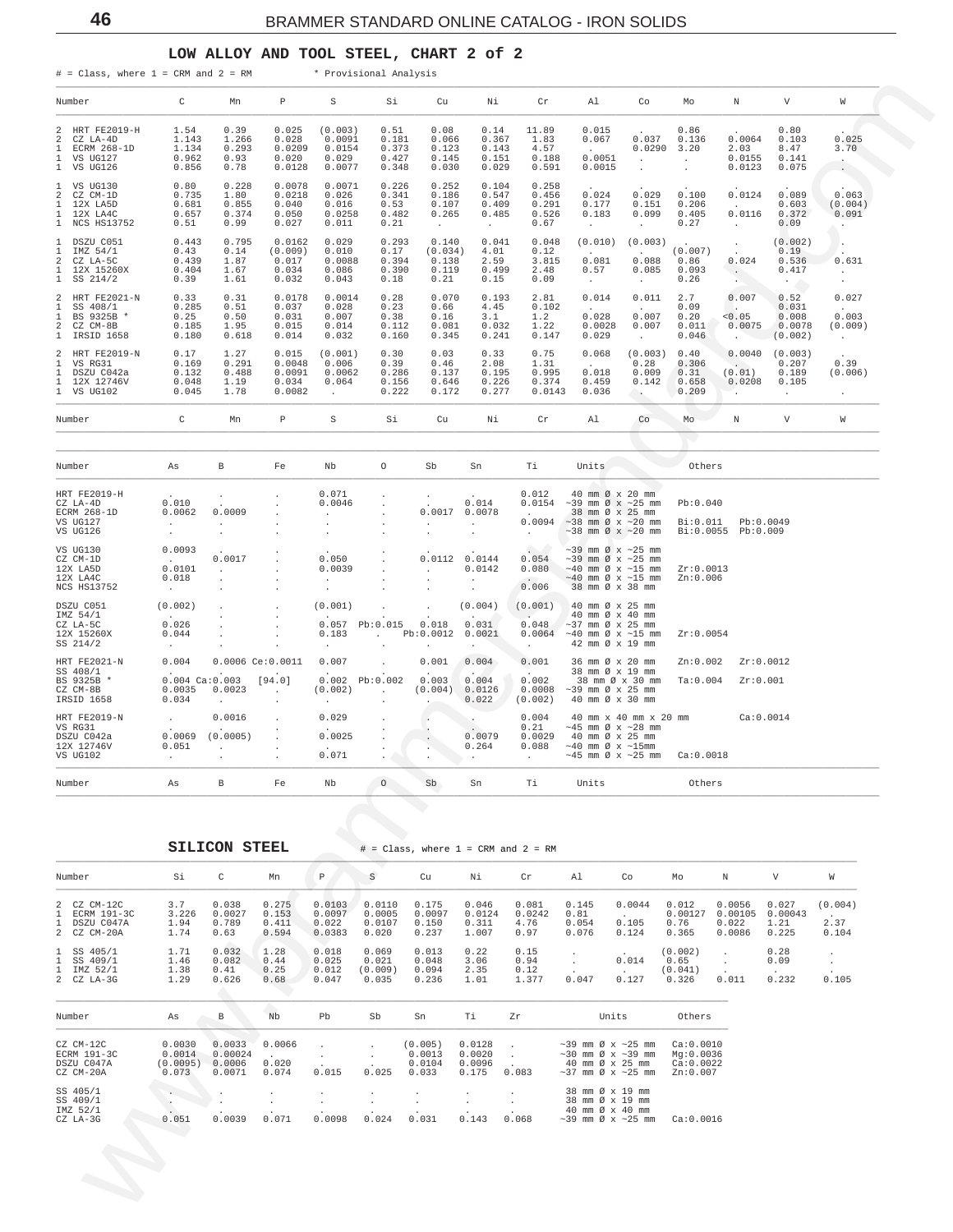**STAINLESS AND HIGH ALLOY STEEL** # = Class, where 1 = CRM and 2 = RM

<span id="page-46-0"></span>

| Number                                                                                                               | C                                                                         | Mn                                                                      | Ρ                                                     | S                                                 | Si                                                                           | Cu                                                                                                     | Νi                                              | Cr                                                              | Al                                                                                                                                         | Co                                                      | Mo                                                             | Ν                                                                                                         | V                                            | W                                                                                  |
|----------------------------------------------------------------------------------------------------------------------|---------------------------------------------------------------------------|-------------------------------------------------------------------------|-------------------------------------------------------|---------------------------------------------------|------------------------------------------------------------------------------|--------------------------------------------------------------------------------------------------------|-------------------------------------------------|-----------------------------------------------------------------|--------------------------------------------------------------------------------------------------------------------------------------------|---------------------------------------------------------|----------------------------------------------------------------|-----------------------------------------------------------------------------------------------------------|----------------------------------------------|------------------------------------------------------------------------------------|
| 2 BS 93E<br>$\overline{a}$<br>BS 98<br>$\boldsymbol{2}$<br>DSZU C116<br>$\mathbf{1}$<br>IARM FeA100-18<br>2<br>BS 97 | 1.02<br>0.309<br>0.296<br>0.222<br>0.216                                  | 0.52<br>0.48<br>0.464<br>(0.013)<br>0.71                                | 0.022<br>0.019<br>0.0214<br>(0.004)<br>0.021          | 0.0010<br>0.0014<br>0.0118<br>(<0.0010)<br>0.0004 | 0.90<br>0.72<br>0.295<br>(0.039)<br>0.39                                     | 0.12<br>0.098<br>0.082<br>(0.010)<br>0.066                                                             | 0.35<br>0.21<br>0.209<br>11.2<br>0.76           | 17.33<br>13.35<br>12.71<br>2.98<br>11.82                        | 0.009<br>0.003<br>(0.006)<br>(0.007)<br>0.018                                                                                              | 0.048<br>0.020<br>0.021<br>13.4<br>0.041                | 0.50<br>0.034<br>0.029<br>1.19<br>1.05                         | 0.0359<br>0.0181<br>0.022<br>(0.0010)<br>0.030                                                            | 0.24<br>0.075<br>0.029<br>(0.007)<br>0.21    | 0.11<br>0.009<br>(0.01)<br>(0.006)<br>0.95                                         |
| <b>BS 183B</b><br>1<br>13X 12548N<br>1<br><b>BS 183C</b><br>1<br><b>BS 431A</b><br>$\,2$<br>DSZU C115                | 0.181<br>0.175<br>0.173<br>0.159<br>0.145                                 | 0.344<br>0.510<br>0.368<br>0.53<br>0.341                                | 0.018<br>0.023<br>0.015<br>0.019<br>0.0278            | 0.0042<br>0.189<br>0.0040<br>0.0036<br>0.0026     | 0.41<br>0.193<br>0.427<br>0.31<br>0.389                                      | 0.074<br>0.264<br>0.060<br>0.111<br>0.122                                                              | 1.96<br>1.10<br>1.87<br>2.21<br>1.66            | 12.45<br>12.70<br>12.72<br>15.78<br>11.73                       | 0.0009<br>(0.02)<br>0.0020<br>(0.0012)<br>0.011                                                                                            | 0.032<br>0.388<br>0.027<br>0.041<br>0.028               | 0.33<br>1.42<br>0.189<br>0.172<br>0.368                        | 0.044<br>0.102<br>0.039<br>0.058<br>0.039                                                                 | 0.165<br>0.025<br>0.109<br>0.079<br>0.250    | 3.5<br>0.038<br>2.83<br>0.021<br>1.98                                              |
| DSZU C119<br>2<br>2<br>DSZU C120<br>2<br>DSZU C117<br>1<br>IARM Fe309-18<br>2<br>BS 91E                              | 0.128<br>0.078<br>0.071<br>0.066<br>0.066                                 | 0.229<br>0.158<br>0.200<br>1.61<br>0.42                                 | 0.027<br>0.0138<br>0.0240<br>0.029<br>0.017           | 0.0068<br>0.0030<br>0.0122<br>(0.002)<br>0.002    | 0.51<br>0.35<br>0.393<br>0.30<br>0.52                                        | 0.069<br>0.122<br>0.091<br>0.430<br>0.05                                                               | 0.244<br>8.46<br>0.52<br>12.2<br>0.17           | 25.38<br>30.8<br>16.89<br>22.42<br>16.58                        | 0.017<br>(0.02)<br>0.012<br>$\sim$<br>(0.002)                                                                                              | (0.01)<br>(0.03)<br>0.019<br>0.248<br>0.02              | 0.084<br>(0.03)<br>0.044<br>0.357<br>0.035                     | 0.010<br>0.042<br>0.008<br>$\sim$<br>0.032                                                                | 0.052<br>0.041<br>0.027<br>0.073<br>0.09     | 0.046<br>(0.01)<br>(0.04)<br>0.063<br>0.01                                         |
| 1<br>BS 309<br><b>BS 347C</b><br>2<br>CZ SP-1B<br>$\overline{a}$<br>PV 112/1<br>$\,2$<br>HRT FE2021-H                | 0.062<br>0.051<br>0.050<br>0.047<br>0.041                                 | 1.61<br>1.67<br>1.67<br>1.577<br>1.19                                   | 0.028<br>0.022<br>0.039<br>0.018<br>0.021             | 0.0011<br>0.022<br>0.30<br>0.023<br>0.002         | 0.24<br>0.677<br>0.505<br>0.515<br>0.34                                      | 0.349<br>0.110<br>0.47<br>0.102<br>0.17                                                                | 12.16<br>10.08<br>8.32<br>11.14<br>12.7         | 22.40<br>17.27<br>17.42<br>17.56<br>15.6                        | (0.0025)<br>(0.003)<br>(0.003)<br>$\sim$<br>0.007                                                                                          | 0.200<br>0.072<br>0.161<br>$\sim$<br>0.044              | 0.193<br>0.27<br>0.40<br>2.03<br>1.11                          | 0.073<br>0.039<br>0.063<br>$\sim$<br>0.088                                                                | 0.075<br>0.097<br>0.060<br>$\cdot$ .<br>0.59 | (0.031)<br>0.013<br>0.032<br>(0.025)                                               |
| IARM Fe174PH-18<br>13X 33425A<br>13X 41500A<br>$\boldsymbol{2}$<br>BS 95A<br>1<br>13X 41008B                         | 0.041<br>0.039<br>0.038<br>0.035<br>0.034                                 | 0.47<br>0.997<br>0.596<br>0.58<br>0.684                                 | 0.024<br>0.028<br>0.021<br>0.026<br>0.013             | (<0.0040)<br>0.0052<br>0.0101<br>0.004<br>0.0070  | 0.52<br>0.85<br>0.402<br>0.46<br>0.761                                       | 3.33<br>0.204<br>0.129<br>1.50<br>0.267                                                                | 4.73<br>20.90<br>3.52<br>6.42<br>0.338          | 15.10<br>22.3<br>13.00<br>14.72<br>12.36                        | 0.007<br>0.017<br>$\sim$<br>0.002<br>0.028                                                                                                 | 0.047<br>0.092<br>0.099<br>0.081<br>0.053               | 0.315<br>2.52<br>0.504<br>0.73<br>0.042                        | 0.0436<br>0.0106<br>0.0504<br>0.0255<br>0.0088                                                            | 0.051<br>(0.014)<br>0.091<br>0.052<br>0.061  | 0.015<br>(0.006)<br>0.02<br>$\sim$                                                 |
| BS 2507<br>2<br>TL 2001D<br>IARM FeKovar-18<br>2<br>PV 111/1<br>1<br>BS 186B                                         | 0.026<br>0.0244<br>0.024<br>0.0226<br>0.022                               | 0.79<br>0.679<br>0.26<br>1.538<br>0.288                                 | 0.023<br>0.022<br>(0.004)<br>0.019<br>(0.0027)        | (0.0005)<br>0.0006<br>(0.0055)<br>0.026<br>0.0016 | 0.32<br>0.27<br>(0.09)<br>0.485<br>0.254                                     | 0.222<br>0.612<br>0.077<br>0.105<br>0.057                                                              | 6.94<br>7.5<br>29.0<br>8.57<br>36.1             | 25.3<br>25.58<br>0.068<br>18.49<br>0.11                         | (0.004)<br>$\sim$<br>$\cdot$<br>0.0080                                                                                                     | 0.040<br>0.046<br>17.3<br>$\ddot{\phantom{a}}$<br>0.041 | 3.75<br>3.49<br>0.062<br>0.173<br>0.025                        | 0.273<br>0.279<br>$\ddot{\phantom{0}}$<br>0.0033                                                          | 0.064<br>0.079<br>$\sim$<br>(0.002)          | 0.074<br>0.57<br>(0.020)<br>(0.007)                                                |
| <b>BS 160B</b><br>2<br>TL 2003D<br>IARM FeN40-18<br>1<br>BS 254<br>$\,2$<br>DSZU C118                                | 0.022<br>0.0193<br>0.019<br>0.019<br>0.018                                | 0.27<br>1.068<br>9.13<br>0.95<br>1.23                                   | 0.0033<br>0.0274<br>0.025<br>0.026<br>0.0057          | 0.0032<br>0.0169<br>0.0012<br>0.0009<br>0.0098    | 0.112<br>0.5020<br>0.31<br>0.312<br>0.142                                    | 0.059<br>0.2773<br>0.421<br>0.612<br>0.344                                                             | 29.13<br>9.231<br>6.42<br>18.47<br>3.45         | 0.06<br>18.25<br>19.45<br>20.2<br>19.69                         | $(0.005)$ 17.24<br><b>Contract</b><br>< 0.01<br>(0.004)                                                                                    | 0.1270<br>0.122<br>0.08<br>0.093                        | 0.047<br>0.2871<br>0.343<br>6.07<br>0.337                      | 0.0006<br>0.0556<br>0.348<br>0.210<br>0.028                                                               | 0.0039<br>0.0711<br>0.086<br>0.062<br>0.109  | (0.011)<br>0.0150<br>0.030<br>(0.02)<br>0.32                                       |
| BS 179A<br>IARM Fe155PH-18<br>2<br>TL 2002D<br>1<br>ECRM 298-2D<br>SS 477<br>1                                       | 0.017<br>0.015<br>0.0149<br>0.0140<br>0.0102                              | 1.04<br>0.616<br>1.30<br>0.788<br>1.623                                 | 0.021<br>0.021<br>0.022<br>0.0210<br>0.0209           | 0.001<br>(0.0004)<br>0.0206<br>0.0006<br>0.00039  | 0.44<br>0.430<br>0.53<br>0.331<br>0.473                                      | 1.94<br>3.35<br>0.438<br>0.105<br>1.340                                                                | 5.84<br>4.79<br>11.0<br>6.87<br>25.07           | 25.45<br>15.13<br>16.7<br>24.91<br>20.38                        | (0.009)<br>0.014<br>0.0148<br>0.0303                                                                                                       | 0.58<br>0.024<br>0.087<br>0.0482<br>0.0875              | 3.24<br>0.129<br>2.05<br>3.78<br>4.23                          | 0.184<br>0.0494<br>0.0341<br>0.277<br>0.0562                                                              | 0.070<br>0.055<br>0.068<br>0.070<br>0.0527   | (0.2)<br>0.019<br>0.0094<br>$\cdot$                                                |
| 2<br>BS 96A<br>IARM 99D<br><b>BS 161B</b>                                                                            | 0.009<br>(0.006)<br>0.0031                                                | 0.04<br>(0.013)<br>0.010                                                | 0.007<br>(0.004)<br>(0.004)                           | 0.004<br>0.0011<br>0.0007                         | 0.06<br>(0.03)<br>0.0107                                                     | 2.07<br>(0.045)<br>0.010                                                                               | 8.38<br>18.4<br>18.56                           | 11.62<br>(0.12)<br>0.034                                        | 0.08<br>0.117<br>0.073                                                                                                                     | 0.03<br>9.24<br>9.28                                    | 0.021<br>4.8<br>4.87                                           | 0.0014<br>0.0011                                                                                          | 0.07<br>(0.037)<br>0.0011                    | (0.010)<br>0.010                                                                   |
| Number                                                                                                               | C                                                                         | Mn                                                                      | P                                                     | S                                                 | Si                                                                           | Cu                                                                                                     | Νi                                              | Cr                                                              | Al                                                                                                                                         | Co                                                      | Mo                                                             | Ν                                                                                                         | V                                            | W                                                                                  |
|                                                                                                                      |                                                                           |                                                                         |                                                       |                                                   |                                                                              |                                                                                                        |                                                 |                                                                 |                                                                                                                                            |                                                         |                                                                |                                                                                                           |                                              |                                                                                    |
| Number                                                                                                               | As                                                                        | В                                                                       | Fe                                                    | Nb                                                | $\circ$                                                                      | Sb                                                                                                     | Sn                                              | Тi                                                              | Alloy                                                                                                                                      |                                                         | Units                                                          |                                                                                                           |                                              |                                                                                    |
| BS 93E<br>BS 98<br>DSZU C116<br>IARM FeA100-18<br>BS 97                                                              | (0.003)<br>$\sim$<br>$\ddot{\phantom{a}}$                                 | (0.0002)<br>$\ddot{\phantom{a}}$                                        |                                                       | 0.005<br>0.003<br>(0.01)<br>0.070<br>0.007        | 0.0040<br>0.0038<br>(0.0009)<br>$\ddot{\phantom{a}}$                         | $\mathcal{A}$                                                                                          | 0.003<br>0.006<br>(0.005)<br>(0.004)<br>(0.003) | 0.007<br>0.002<br>(0.002)<br>(0.008)<br>(0.002)                 | 440C<br>420<br>Aermet 100<br>422                                                                                                           |                                                         | 40 mm Ø x 20 mm                                                | 41 mm Ø x ~7 or 19+ mm<br>38 mm Ø x ~7 mm last of stock<br>31 mm Ø x 2 or 18 mm<br>35 mm Ø x ~7 or 19+ mm |                                              |                                                                                    |
| <b>BS 183B</b><br>13X 12548N<br>BS 183C<br><b>BS 431A</b><br>DSZU C115                                               | (0.003)<br>0.0041<br>0.0033<br>$\cdot$                                    | $(0.005)$ $(0.0007)$ 80.4<br>(0.0008)<br>0.0002<br>$\ddot{\phantom{a}}$ | 81.1<br>80.5<br>$\cdot$                               | (0.0075)<br>0.49<br>0.0054<br>0.0062<br>0.015     | <b>CONTRACTOR</b>                                                            | (0.0054) 0.0009 0.0046<br>0.019<br>(0.005) 0.0007 0.0039<br>$0.0067$ $0.0012$ 0.0047                   | 0.0064<br>0.006                                 | (0.002)<br>0.0010<br>(0.0020)                                   | $(0.0016)$ Greek Ascoloy 38 mm $\emptyset$ x ~7 or 19+ mm 17025<br>0.0027 Resulfurized ~40 mm $\emptyset$ x ~15 mm<br>Greek Ascoloy<br>431 |                                                         | 40 mm Ø x 20 mm                                                |                                                                                                           |                                              | 38 mm Ø x ~7 or 19+ mm 17025 Ca: 0.0006<br>38 mm Ø x ~7 or 19+ mm 17025 Zr: 0.0012 |
| DSZU C119<br>DSZU C120<br>DSZU C117<br>IARM Fe309-18<br>BS 91E                                                       | $\cdot$<br>$\cdot$<br>0.0065<br>$\sim 10^{-11}$                           | $\cdot$                                                                 | $\cdot$<br>$\cdot$<br>$\cdot$<br>$\cdot$              | (0.02)<br>0.015<br>(0.02)<br>0.021<br>(0.004)     | $\mathcal{L}_{\mathcal{A}}$<br>$\sim$                                        | $\blacksquare$ .<br>$0.0018$ $0.012$<br>$\cdot$                                                        | (0.006)<br>0.004<br>(0.005)<br>0.004            | 1.02<br>0.005<br>0.59<br>$\sim 10^{-11}$<br>(0.002)             | 309<br>430                                                                                                                                 |                                                         | 40 mm Ø x 20 mm<br>40 mm Ø x 20 mm<br>40 mm Ø x 20 mm          | $\sim$ 38 mm Ø x $\sim$ 3 or $\sim$ 19 mm<br>41 mm Ø x ~7 or 19+ mm                                       |                                              |                                                                                    |
| BS 309<br>BS 347C<br>CZ SP-1B<br>PV 112/1<br>HRT FE2021-H                                                            | 0.0048<br>(0.003)<br>(0.003)<br>0.004                                     | (0.0004)<br>0.0018<br>0.0007<br>0.0021                                  | 62.6<br>69.1<br>$\cdot$<br>$\cdot$<br>$\sim$          | 0.0090<br>0.58<br>(0.012)<br>0.57                 | $\sim$                                                                       | $0.0027$ (0.0017) 0.0089<br>0.0053(0.002)<br>$\sim$<br>0.003                                           | 0.0034<br>0.013<br>0.005                        | 0.0020<br>(0.004)<br>(0.002)<br>0.394<br>0.004                  | 309, 309H<br>347<br>316 Ti<br>X8CrNiMoVNb16-13 50 mm Ø x 20 mm                                                                             |                                                         | $\sim$ 37 mm Ø x $\sim$ 25 mm<br>40 mm Ø x 25 mm               | 44 mm Ø x ~7 or 19+ mm 17025                                                                              |                                              | 38 mm Ø x ~7 or 19+ mm 17025 Ca: 0.0010                                            |
| IARM Fe174PH-18<br>13X 33425A<br>13X 41500A<br>BS 95A<br>13X 41008B                                                  | (0.0021)<br>$\sim$<br>$\cdot$<br>$\cdot$                                  | $\cdot$<br>$\cdot$<br>0.0010<br>AND OF                                  | $\cdot$<br>$\cdot$<br>$\cdot$<br>$\ddot{\phantom{0}}$ | (0.0015)<br>0.047<br>0.040<br>0.55<br>0.019       | 0.0035<br>$\cdot$<br>$\cdot$<br>$\ddot{\phantom{0}}$<br>$\ddot{\phantom{0}}$ | $\sim$<br>(0.002)<br>$\ddot{\phantom{0}}$<br>$\cdot$<br>$\cdot$                                        | 0.0069<br>0.0106<br>$\sim$<br>0.008<br>0.0081   | 0.178<br>0.0012<br>(0.003)<br><b>Contract</b>                   | 17-4 PH<br>415<br>450<br>410                                                                                                               |                                                         | $\sim$ 40 mm Ø x $\sim$ 15 mm<br>$\sim$ 40 mm Ø x $\sim$ 15 mm | 31 mm Ø x 2 or 18 mm<br>38 mm Ø x ~7 or 19+ mm<br>$\sim$ 40 mm Ø x $\sim$ 15 mm Zr:0.047                  |                                              |                                                                                    |
| BS 2507<br>TL 2001D<br>IARM FeKovar-18<br>PV 111/1<br><b>BS 186B</b>                                                 | 0.0046<br>$\cdot$<br>$\sim$<br>0.0022                                     | 0.0021<br>$\cdot$<br>Ò<br>(0.0006)                                      | 62.3<br>$\sim$ $\sim$<br>53.3<br>63.0                 | (0.011)<br>0.024<br><b>Contract</b><br>(0.002)    | $\ddot{\phantom{a}}$<br>$\sim$                                               | $0.0038$ $0.0008$<br>$0.0011$ (0.0007) 0.0025                                                          | 0.0050<br>0.0021                                | 0.0028<br>$\sim$<br>$\ddot{\phantom{a}}$<br>0.0028              | 2507<br>Super Duplex<br>Kovar<br>304 L<br>Invar 36                                                                                         |                                                         | 40 mm Ø x 20 mm<br>40 mm Ø x 25 mm                             | 38 mm Ø x ~7 or 19+ mm 17025<br>31 mm Ø x 2 or 18 mm                                                      |                                              | 43 mm Ø x ~7 or 19+ mm 17025 Zr: 0.0020                                            |
| <b>BS 160B</b><br>TL 2003D<br>IARM FeN40-18<br>BS 254<br>DSZU C118                                                   | 0.005<br>$\sim 10^{-11}$<br>(0.006)<br>$\mathcal{A} \subset \mathcal{A}$  | 0.0003<br>0.0018<br>$\sim$ $\rightarrow$                                | 53.0<br>$\sim$ 100 $\mu$<br>52.9<br>$\sim$            | 0.0015<br>0.0150<br>0.032<br>(0.03)<br>0.116      | <b>Contract</b><br><b>Contract Contract</b>                                  | $0.0010$ $(0.0009)$ $0.0020$<br><b>Contract</b><br>$\sim$<br>$0.0038$ $0.0014$ 0.0063<br>$\sim$ $\sim$ | 0.0081<br>0.026                                 | (0.003)<br>$\frac{1}{2}$ .<br>0.0019<br>0.117                   | Kovar<br>304 L<br>Nitronic 40<br>254 SMO                                                                                                   |                                                         | 40 mm Ø x 20 mm<br>40 mm Ø x 20 mm                             | $\sim$ 38 mm Ø x $\sim$ 3 or $\sim$ 19 mm                                                                 |                                              | 38 mm Ø x ~7 or 19+ mm 17025 Ca: 0.0004<br>38 mm Ø x ~7 or 19+ mm 17025 Zr: 0.0026 |
| BS 179A<br>IARM Fe155PH-18<br>TL 2002D<br>ECRM 298-2D<br>SS 477                                                      | $(0.003)$ $(0.001)$<br>$(0.0026)$ $(0.0005)$<br>0.0028<br>0.00399 0.00198 | 0.0024                                                                  | 75.03<br>$\sim$ $-$<br>$\sim$<br>$\sim$               | 0.030<br>0.273<br>$\sim$<br>0.0011<br>Mg: 0.00053 | 0.0028<br>$\ddot{\phantom{a}}$<br>$\cdot$<br>$\ddot{\phantom{a}}$            | $\sim$<br>$\ddot{\phantom{a}}$<br>$0.0006$ 0.0029<br>0.00078 0.00453                                   | 0.005<br>0.0021                                 | 0.006<br>$\sim 10^{-11}$<br>0.0098<br>0.0023<br><b>Contract</b> | 15-5PH<br>316 MOD<br>1.4410                                                                                                                |                                                         | 40 mm Ø x 20 mm<br>38 mm Ø x 25 mm<br>38 mm Ø x 19 mm          | Ferralium 255 31 mm $\emptyset$ x ~7 or 19+ mm<br>31 mm Ø x 2 or 18 mm                                    |                                              |                                                                                    |
| BS 96A<br>IARM 99D                                                                                                   | $\cdot$                                                                   | (0.0017)<br>0.0026<br>0.0027                                            | $\sim$<br>$\overline{a}$<br>66.6                      | 0.26<br>(0.011)<br>(0.0034)                       | $\sim$<br>$\sim$<br>0.0005                                                   | $\cdot$                                                                                                | $\cdot$<br>(0.0011)                             | 1.18<br>0.67<br>0.67                                            | 455<br>Maraging 300<br>Maraging 300                                                                                                        |                                                         |                                                                | 38 mm Ø x ~7 or 19+ mm<br>31 mm Ø x 2 or 18 mm<br>41 mm Ø x ~7 or 19+ mm 17025                            |                                              |                                                                                    |
| <b>BS 161B</b>                                                                                                       |                                                                           |                                                                         |                                                       |                                                   |                                                                              |                                                                                                        |                                                 |                                                                 |                                                                                                                                            |                                                         |                                                                |                                                                                                           |                                              |                                                                                    |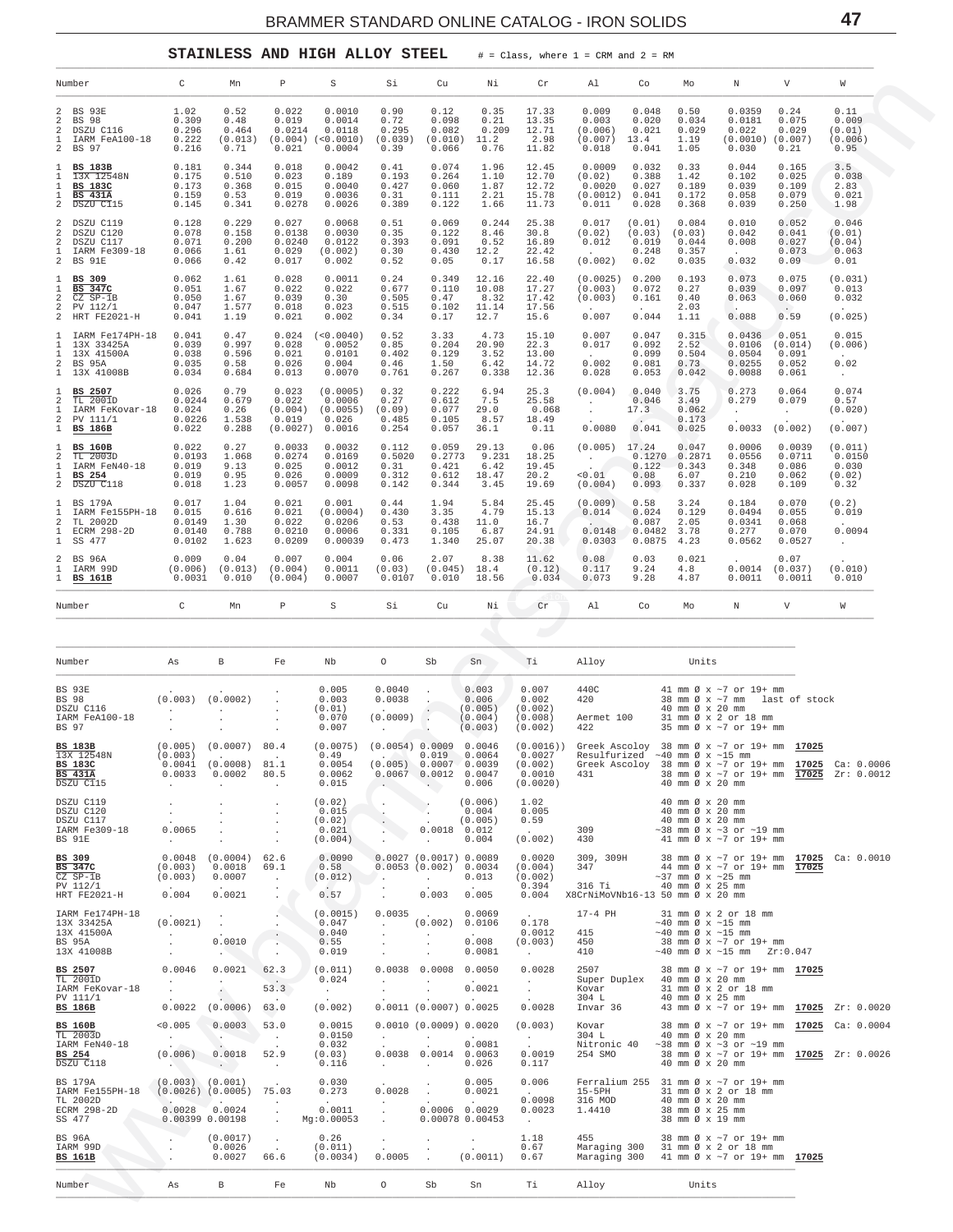<span id="page-47-0"></span>

| CRM                                                                                               |                                        | CAST IRON                                                     |                                                                 |                                                               |                                                            |                                                                                                                                  |                                                                |                                                              |                                                               |                                                           |                                                          |                                                                                       |                                                                                                       |                      |                                                                                                               |
|---------------------------------------------------------------------------------------------------|----------------------------------------|---------------------------------------------------------------|-----------------------------------------------------------------|---------------------------------------------------------------|------------------------------------------------------------|----------------------------------------------------------------------------------------------------------------------------------|----------------------------------------------------------------|--------------------------------------------------------------|---------------------------------------------------------------|-----------------------------------------------------------|----------------------------------------------------------|---------------------------------------------------------------------------------------|-------------------------------------------------------------------------------------------------------|----------------------|---------------------------------------------------------------------------------------------------------------|
| Number                                                                                            | $\mathbb{C}$                           | Mn                                                            | $\mathbb{P}$                                                    | $S$ and $S$                                                   | Si                                                         | Cu                                                                                                                               | Νi                                                             | Cr                                                           | Al                                                            | Co                                                        | Ce                                                       | La                                                                                    | Mg                                                                                                    | Se                   | Te                                                                                                            |
| NCS AH11112<br>NCS HS11799<br>VS ChG 56<br>VS ChG 57<br>NCS HS11798                               | 3.95<br>3.95<br>(3.8)<br>(3.8)<br>3.78 | 0.511<br>0.511<br>(0.2)<br>(0.2)<br>0.606                     | 0.055<br>0.055<br>(0.8)<br>1.17<br>0.053                        | 0.014<br>0.014<br>(0.01)<br>(0.03)<br>0.020                   | 2.30<br>2.30<br>$(0.5)$ $(0.4)$<br>$(0.6)$ $(0.3)$<br>2.73 | 0.487<br>0.487<br>0.526                                                                                                          | 0.141<br>0.141<br>(0.1)<br>(0.3)<br>0.856                      | 0.251<br>0.251<br>(0.1)<br>(0.4)<br>0.700                    | 0.014<br>0.014<br>(0.01)<br>(0.06)<br>0.042                   | $\cdot$<br>$\sim$<br>(0.005)<br>(0.01)<br>$\sim 10^{-11}$ | <b>Carl Corporation</b>                                  | $0.012$ $0.0064$ 0.032<br><b>Contractor</b><br>$\cdot$<br>$0.0097$ $0.0042$ $(0.034)$ | 0.032<br><b>Contract Contract</b>                                                                     |                      | $\cdot$                                                                                                       |
| SCRM 660/11<br>NCS HS92744c 3.59<br>NCS HS92746a<br>SCRM 658/12<br>11X C7P                        | 3.62<br>3.59<br>3.33<br>3.24           | 0.444<br>0.435<br>0.226<br>0.55<br>2.21                       | 0.137<br>0.047<br>0.046<br>0.243<br>0.058                       | 0.115<br>0.020<br>0.012<br>0.076<br>0.0081                    | 1.74<br>1.68<br>2.25<br>2.03                               | 0.268<br>0.263<br>$0.604$ 0.072                                                                                                  | 0.595<br>0.501<br>$0.0273$ $0.61$                              | 0.526<br>0.097                                               | $\ddot{\phantom{0}}$<br>$\mathcal{L}^{(1)}$<br>0.014<br>0.029 | $\sim$<br>$\sim$ $\sim$<br>0.006                          | 0.022<br><b>Carl Corporation</b><br>$\ddot{\phantom{0}}$ | $\sim$                                                                                | 0.042<br>0.029<br>$\cdot$<br>$\cdot$                                                                  |                      |                                                                                                               |
| NCS AH11353<br>BS CC-23<br>CKD 242A                                                               | 3.15<br>2.96<br>1.84                   | 0.47<br>0.73<br>0.060                                         | 0.020<br>0.53<br>0.039                                          | 0.0006<br>0.082<br>0.036                                      | 2.30<br>0.43<br>3.06                                       | 0.029<br>0.307<br>0.055                                                                                                          | 0.59<br>0.56<br>0.039                                          | 0.025<br>0.467<br>0.029                                      | 0.023<br>0.060<br>0.036                                       | 0.015                                                     |                                                          |                                                                                       | 0.029<br>$0.090$ $(0.0006)(0.0008)(0.0006)$ .<br>$0.002$ $(0.00)$ $(0.00)$ $0.000$ $(0.000)$ $(0.08)$ |                      | (0.03)                                                                                                        |
| continued                                                                                         |                                        |                                                               |                                                                 |                                                               |                                                            |                                                                                                                                  |                                                                |                                                              |                                                               |                                                           |                                                          |                                                                                       |                                                                                                       |                      |                                                                                                               |
| Number                                                                                            | As                                     | B                                                             | Bi                                                              | Fe                                                            | Mo                                                         | Nb                                                                                                                               | Pb                                                             | Sb                                                           | Sn                                                            | Тi                                                        | V                                                        | W                                                                                     | Zn                                                                                                    | Zr                   | Units in mm                                                                                                   |
| NCS AH11112<br>NCS HS11799<br>VS ChG 56<br>VS ChG 57<br>NCS HS11798                               | $\sim$<br>$\sim$<br>$\sim$             | $\sim$<br>$0.18$ $(0.001)$<br>$0.095$ $(0.002)$<br>$\sim$ $-$ | $\cdot$<br>$\cdot$<br>$\sim$<br>$\cdot$<br>$\ddot{\phantom{0}}$ | $\sim$<br>$\cdot$<br>$\sim$<br>$\sim$<br>$\ddot{\phantom{1}}$ | 0.474<br>0.474<br>(0.01)<br>0.359                          | $\sim$<br>$(0.01)$ $(0.002)$<br>(0.004)<br>$\sim$                                                                                | $\sim$<br>$\sim$ $-$<br>$\sim$ $-$<br>$\sim 10^{-1}$<br>$\sim$ | $\sim 100$<br>$\sim$<br>0.014<br>$(0.001)$ $(0.01)$<br>0.025 | 0.055<br>0.055<br><b>Contract</b><br>0.032                    | 0.117<br>0.117<br>(0.06)<br>(0.08)<br>0.117               | 0.312<br>0.312<br>(0.02)<br>(0.04)<br>0.018              | $\sim$<br>(0.004)<br>(0.01)<br>$\sim$                                                 | $\cdot$<br>$\ddot{\phantom{a}}$<br>$\ddot{\phantom{a}}$                                               | $\ddot{\phantom{0}}$ | 31 Ø x 30<br>31 Ø x 30<br>$\sim$ 37 Ø x $\sim$ 17<br>$\sim$ 37 Ø x $\sim$ 17<br>31 Ø x 30                     |
| SCRM 660/11<br>NCS HS92744c 0.0021 0.024<br>NCS HS92746a (0.003) 0.0086<br>SCRM 658/12<br>11X C7P |                                        | 0.0110 0.0099                                                 | $\blacksquare$<br>$\ddot{\phantom{0}}$<br>N:0.0153              | $\blacksquare$<br>$\cdot$<br>$\cdot$                          | 0.180<br>0.214<br>0.040                                    | $\cdot$<br>$\cdot$<br>$\cdot$                                                                                                    | $\cdot$<br>$\cdot$<br>$\cdot$<br>$0.0195$ 0.0106 0.009         | $\cdot$<br>$\cdot$<br>$\cdot$                                | $\cdot$<br>$\cdot$<br>0.0110                                  | 0.044<br>0.040<br>0.064                                   | 0.174<br>0.033<br>0.0079                                 | $\cdot$<br>$\sim$<br>0.053                                                            | $\sim$<br>$\sim$<br>0.0152                                                                            | $\sim 10$            | 48 x 42 x 12<br>35 Ø x 30<br>35 Ø x 30<br>48 x 42 x 12<br>$\sim40$ Ø x $\sim15$                               |
| <b>NCS AH11353</b><br>BS CC-23<br>$CKD$ 242A                                                      | 0.008<br>0.016                         | 0.004<br>0.067                                                |                                                                 | (92.8)                                                        |                                                            | 0.002 N:0.003<br>$0.267$ $(0.002)$ $0.008$ $0.17$<br>$0.015$ $0.008$ $(0.015)$ $(92.9)$ $1.13$ $0.013$ $(0.012)$ $0.007$ $0.010$ | $\sim$                                                         |                                                              | $0.0005$ 0.003<br>0.052                                       | 0.027<br>0.091<br>0.19                                    | 0.032<br>0.37                                            | 0.003                                                                                 |                                                                                                       |                      | 30 Ø x 25<br>0.195 (0.002) 17025 0.057 ~32 Ø x ~17 17025<br>$(0.007)$ $(0.00)$ $(0.000)$ $37x37x -18-20$ last |
|                                                                                                   |                                        |                                                               |                                                                 |                                                               |                                                            |                                                                                                                                  |                                                                |                                                              |                                                               |                                                           |                                                          |                                                                                       |                                                                                                       |                      |                                                                                                               |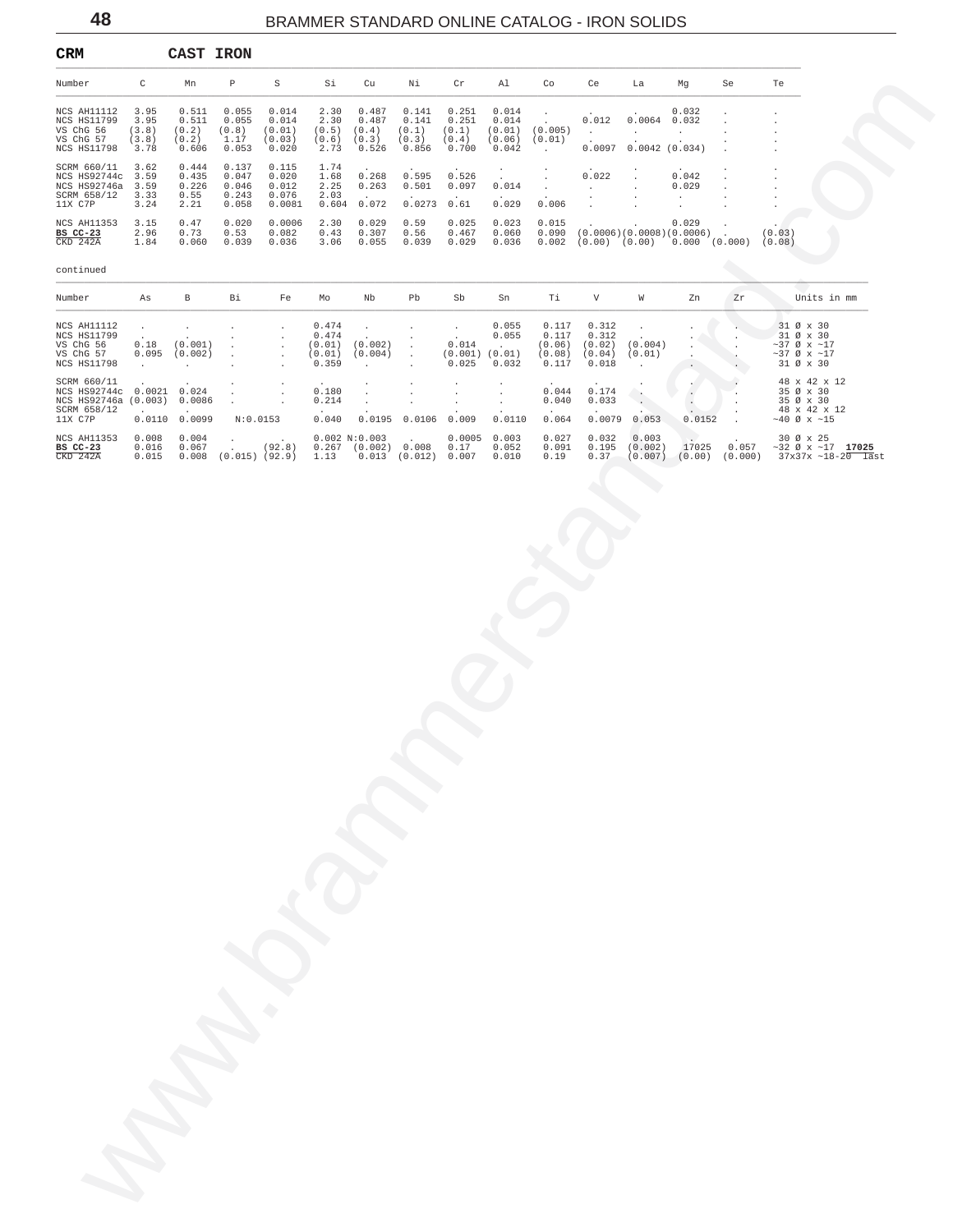<span id="page-48-0"></span>

| <b>ALLOY</b>              | ISO?                | <b>NUMBER</b>                   | <b>ALLOY</b>                                                     | ISO?                        | <b>NUMBER</b>                                                                                                                                                                                                                                                                                                                                     | ALLOY                                     | ISO?                           | <b>NUMBER</b>                  |
|---------------------------|---------------------|---------------------------------|------------------------------------------------------------------|-----------------------------|---------------------------------------------------------------------------------------------------------------------------------------------------------------------------------------------------------------------------------------------------------------------------------------------------------------------------------------------------|-------------------------------------------|--------------------------------|--------------------------------|
| 1.0812<br>1.2344          |                     | ECRM 191-2D<br>ECRM 271-1D      | 1541                                                             |                             | IPT 504<br>IRSID 1648                                                                                                                                                                                                                                                                                                                             | 310<br>310                                |                                | CZ SL-3A<br>IARM 4E            |
| 1.2367<br>1.4410          |                     | HRT FE2012-H<br>ECRM 298-2D     |                                                                  |                             | IRSID 1644<br>BS 185A                                                                                                                                                                                                                                                                                                                             | 310<br>310                                |                                | IARM 4F<br>IARM 4G             |
| 1.4435, 1.4436<br>1.4765  |                     | JK 27B<br>ECRM 299-1D           |                                                                  |                             | BS 9621<br>BS 9622                                                                                                                                                                                                                                                                                                                                | 310<br>3115                               |                                | SS 464/1<br>BS XCCT            |
| 1.5415                    |                     | HRT FE2012-N                    | 1544<br>15-5PH<br>15-5PH<br>15-5PH<br>15-5PH<br>16-0PH<br>16-0PH |                             | IARM Fe155PH-18                                                                                                                                                                                                                                                                                                                                   | 314                                       |                                | IMZ 165                        |
| 1.6587<br>1.7149 20MnCrS5 |                     | HRT FE2013-N<br>ECRM 187-2D     | 16MnCr5<br>17-4PH                                                |                             | ECRM 273-1D<br>PV 102/1                                                                                                                                                                                                                                                                                                                           | 314<br>316 H                              |                                | IMZ 166A<br>13X NSA2           |
| 1.7160<br>1.8550          |                     | ECRM 194-1D<br>ECRM 129-3D      | $17-4PH$                                                         |                             | 13X PH2<br>BS 17-4PHA                                                                                                                                                                                                                                                                                                                             | 316 H<br>316 H                            |                                | CT 316<br>IARM 339A            |
| 1.8519<br>1.8928          |                     | HRT FE2010-N<br>ECRM 194-2D     | 17-4PH<br>17-4PH                                                 | 17025<br>17025              | $BS$ 17-4PHB<br>BS 17-4PHC                                                                                                                                                                                                                                                                                                                        | 316 H<br>316 L                            | 17025                          | NILAB 500HAD<br><b>BS 316F</b> |
| 1005<br>1005              | 17025               | BS 1005<br>DSZU C040a           | $17-4PH$<br>$17-4PH$                                             |                             | IARM Fe174PH-18<br>SRM C2400                                                                                                                                                                                                                                                                                                                      | 316 L<br>316 L                            |                                | $CZ$ $SL-2A$<br>IARM Fe316L-18 |
| 1005<br>1005              |                     | ECRM 064-2D<br>RM Fe 1/5        | 17-7PH                                                           |                             | 13X PH17700                                                                                                                                                                                                                                                                                                                                       | 316 L<br>316 L                            |                                | IARM 163E<br>SRM 1155A         |
| 1005                      |                     | SRM 1765                        |                                                                  |                             | 17-7PH 25(preceeded 17025) BS 192<br>17-7PH 25(preceeded 17025) BS 192A<br>$\begin{array}{c} 20.192 \\ \text{BS} 192A \\ \text{IARM} 152C \\ \text{M} F^{a177} \end{array}$                                                                                                                                                                       | 316 L                                     |                                | SS 466/2                       |
| 1005<br>1005              |                     | SRM 1766<br>SS 111/1            | 17-7PH<br>17-7PH                                                 |                             | IARM Fe177PH-18                                                                                                                                                                                                                                                                                                                                   | 316 MOD<br>316 Ti                         |                                | TL 2002<br>IRSID 1821          |
| 1008<br>1008              | 17025               | BS XCAS<br>ECRM 057-2D          | 182FM<br>18Cr2Ni12Mn                                             |                             | BS 150<br>CT ISO035A<br>BS 191<br>SRM 1297<br>PS 1073<br>CT ISO035A                                                                                                                                                                                                                                                                               | 316 Ti<br>316 Ti                          |                                | PV 112/1<br>VS LG72            |
| 1009<br>$1009 + A1$       | 17025<br>17025      | BS 1009<br>BS XCCS-2            | 201                                                              |                             | BS 191<br>SRM 1297<br>BS 187A<br>CT 20 Cb-3<br>ECRM 197-1D<br>TAPM 197-1D                                                                                                                                                                                                                                                                         | 317 L<br>317 L                            | 17025<br>25(pre-17025)         | <b>BS 317L</b><br>BS 9941      |
| 100C6<br>1010             |                     | IRSID 1747<br>IMZ 111           | 20 <sub>cb3</sub><br>20 <sub>cb3</sub>                           |                             |                                                                                                                                                                                                                                                                                                                                                   | 317 L<br>317 L                            | 25(pre-17025)                  | BS 9942<br>IARM 153C           |
| 1010<br>1011              |                     | NM 308<br>IMZ 73                | 20MoCr4<br>2101                                                  |                             |                                                                                                                                                                                                                                                                                                                                                   | 318<br>318                                | 17025                          | BS 2205<br>BS 2205A            |
| 1012, 1013<br>1016        | 17025               | IMZ 71A<br>BS 1016              | 21Cr6Ni9Mn<br>2205                                               |                             | IARM 292A<br>CT ISO129A<br>13x NSA9                                                                                                                                                                                                                                                                                                               | $\begin{array}{c} 321 \\ 321 \end{array}$ | 17025                          | 13X 32100<br><b>BS 85D</b>     |
| 1017<br>1017              |                     | IMZ 112B                        | 2205<br>2205                                                     | 17025<br>17025              | BS 2205                                                                                                                                                                                                                                                                                                                                           | 321<br>321                                | 17025                          | <b>BS 321D</b><br>IARM 6i      |
| 1018                      |                     | IRSID 1664<br>12X 10180B        | 2205                                                             |                             | BS 2205A<br>IARM 212D                                                                                                                                                                                                                                                                                                                             | 321                                       |                                | IARM 6J                        |
| 1018<br>1018              | 17025               | 12X 10180C<br>BS 1018           | 2205<br>2205                                                     |                             | HRT FE2000-H<br>IARM Fe2205-18                                                                                                                                                                                                                                                                                                                    | 321<br>321                                |                                | SRM 1171<br>SS 465/1           |
| 1018<br>1018              |                     | ECRM 087-1D<br>IARM 28K         | 2304<br>2507                                                     | 17025                       | IARM 317A<br>BS 2507                                                                                                                                                                                                                                                                                                                              | $321 - Ti$<br>32750                       |                                | IMZ 152<br>13X NSA13           |
| 1020<br>1020              | 17025               | BS 1020<br>BS 57F               | 2507<br>253 MA                                                   | 25(pre-17025)               | IARM 301B<br>BS 253                                                                                                                                                                                                                                                                                                                               | 3310<br>347                               |                                | BS 3310<br>13X 34700           |
| 1020<br>1023              |                     | IARM Fe1020-18<br>IMZ 112A      | 253 MA<br>254 SMO                                                | 17025                       | IARM 316A                                                                                                                                                                                                                                                                                                                                         | 347                                       |                                | BS 347A<br><b>BS 347B</b>      |
| 1026<br>1026              | 17025<br>17025      | BS 1026<br>BS 1026A             | 254 SMO<br>255, Duplex                                           |                             | $\begin{tabular}{c c} \bf 3S & \bf 251 \\ \bf NLARM & \bf 239B & \bf 347 \\ \bf 74RM & \bf 239C & \bf 347 \\ \bf 12M & \bf 129D & \bf 347 \\ \bf 14M & \bf 239C & \bf 347 \\ \bf 14M & \bf 347 \\ \bf 14M & \bf 14M \\ \bf 15M & \bf 14M \\ \bf 16M & \bf 12M \\ \bf 18M & \bf 12M \\ \bf 18M & \bf 12M \\ \bf 19M & \bf 12M \\ \bf 19M & \bf 12$ |                                           |                                | BS 347C<br>IARM 8G             |
| 1026<br>1030              | 17025               | IARM 359A<br>BS 1030            | 255, Duplex<br>300M                                              |                             |                                                                                                                                                                                                                                                                                                                                                   |                                           |                                | IARM 8H<br>IARM 8i             |
| 1030                      | 17025               | BS 1030A                        | 300M                                                             | 17025                       | BS 300<br>BS 300A                                                                                                                                                                                                                                                                                                                                 | 347 H                                     |                                | <b>BS 87F</b>                  |
| 1030<br>1033              |                     | IARM 209D<br>IRSID 1663         | 300M<br>300M                                                     | 17025                       | IARM 340A                                                                                                                                                                                                                                                                                                                                         | 348                                       | 17025                          | SRM 1172<br>BS 355             |
| 1035<br>1035              | 17025               | BS 1035<br>IARM 360A            | 301<br>301                                                       |                             | IARM 289A<br>IARM 289B                                                                                                                                                                                                                                                                                                                            | $355$<br>$355$<br>$35MV7$                 |                                | IARM 335A<br>IRSID 1750        |
| 1039<br>1040              | 17025               | IRSID 1637<br>BS 3941           | 301<br>302                                                       |                             | IRSID 1819<br>IARM 241D                                                                                                                                                                                                                                                                                                                           | 35MV7<br>405<br>409<br>409                |                                | SRM 1295<br>13X 40900          |
| 1040<br>1040              |                     | IARM 210D<br>IRSID 1657         | 302 HQ<br>303                                                    |                             | IARM 234C<br>13X 30300                                                                                                                                                                                                                                                                                                                            |                                           | $409$<br>$409$<br>$409$ + Cr   | 13X 40930<br>NCS HS20743       |
| 1042<br>1042              |                     | IRSID 1656<br>NM EN-8           | 303<br>303                                                       | 17025                       | BS 303                                                                                                                                                                                                                                                                                                                                            | 410<br>410                                | 25(pre-17025)                  | 13X 41008<br>BS 0021           |
| 1043<br>1045              | 17025               | IRSID 1652<br>BS 1045           | 303<br>303                                                       |                             | CT 303<br>CZ SP-1A<br>IARM Fe303-18                                                                                                                                                                                                                                                                                                               | 410, F6NM<br>410                          | 25(pre-17025) BS 0022<br>17025 | BS 410C                        |
| 1045                      |                     | BS 56E                          | 303 Se<br>303 Se                                                 |                             | IARM 253A                                                                                                                                                                                                                                                                                                                                         | 410                                       |                                | CT 410                         |
| 1045<br>1045              |                     | IARM 200D<br>IPT 503            | 304 H                                                            |                             | IARM 253B<br>13X NSB1                                                                                                                                                                                                                                                                                                                             | 410<br>$410 + Mo$                         |                                | IARM Fe410-18<br>ECRM 296-1D   |
| $1045 + P$<br>1050        |                     | NM 306A<br>IARM Fe1050-18       | $304$ H + Ca<br>304 H                                            | 17025                       | BS CA304-4<br>CT 304                                                                                                                                                                                                                                                                                                                              | $410 + Mo$<br>410 H                       |                                | IMZ 161<br>13X 41001           |
| 1060<br>$1060 + P$        |                     | IARM 373A<br>NM 309             | 304 H<br>304 H                                                   |                             | IARM Fe304H-18<br>SS 468/1                                                                                                                                                                                                                                                                                                                        | 4130<br>4130                              | 17025                          | BS 4130<br>IARM 143F           |
| 1069<br>1070              | 17025               | ECRM 059-2D<br><b>BS 54H</b>    | 304 L<br>304 L                                                   | 17025                       | 13X 30403<br>BS 304B                                                                                                                                                                                                                                                                                                                              | 4130<br>4130 H                            |                                | SRM 1225<br>IPT 501            |
| 1078<br>1078              |                     | ECRM 056-2D<br>SRM 1224         | 304 L<br>304 L                                                   |                             | IARM 162D<br>IARM Fe304L-18                                                                                                                                                                                                                                                                                                                       | 4140<br>4140                              | 25(pre-17025)                  | 12X 41400<br>BS 1962           |
| 1080<br>1090              |                     | <b>BS 54J</b><br>SS 602/2       | 304 L<br>304 L                                                   |                             | ECRM 287-1D<br><b>ECRM 292-1D</b>                                                                                                                                                                                                                                                                                                                 | 4140<br>4140                              | 17025                          | <b>BS 4140C</b><br>IARM 30H    |
| 1095<br>1095              |                     | BS 64C<br>SRM 1227              | 304 L<br>304 L                                                   |                             | IARM 162C<br>PV 111/1                                                                                                                                                                                                                                                                                                                             | 4140<br>4140                              |                                | IARM 30J<br>IARM Fe4140-19     |
| 1117<br>1117              | 25(preceeded 17025) | BS 3993<br>BS 65C               | 304 L<br>304 L                                                   |                             | TL 2003D<br>SS 463/1                                                                                                                                                                                                                                                                                                                              | 4140 Bi<br>4140 Bi                        |                                | BS 4140A<br>BS 4140B           |
| 1117<br>1118              |                     | IARM 29E<br>IARM 307A           | 305<br>306                                                       |                             | ECRM 297-1D<br>13X 30600A                                                                                                                                                                                                                                                                                                                         | 41L40MOD<br>41L40MOD                      | 17025<br>17025                 | BS<br>70 B<br><b>BS 70C</b>    |
| 1118                      |                     | IARM 307B                       | 308                                                              |                             | DSZU C017                                                                                                                                                                                                                                                                                                                                         | 4150 Bi & S                               |                                | BS 4150MOD                     |
| 1140 P<br>1141            |                     | <b>BS 52D</b><br><b>BS 66B</b>  | 309<br>309                                                       | 17025                       | BS 82E<br>BS 309                                                                                                                                                                                                                                                                                                                                  | 4150 S<br>4150 S                          | 17025<br>17025                 | BS 4150MOD-A<br>BS 42          |
| 1141<br>1144              | 17025               | IARM 348A<br>BS 1144            | 309<br>310                                                       |                             | IARM Fe309-18<br>13X 31008                                                                                                                                                                                                                                                                                                                        | 4150 S<br>415                             |                                | BS 42A<br>13X 41500A           |
| 1144<br>1144              | 17025               | <b>BS 1144A</b><br>IARM 199C    | 310<br>310                                                       | 25(pre-17025)               | <b>BS 83G</b><br>BS 9841                                                                                                                                                                                                                                                                                                                          | 416<br>416                                | 17025                          | BS 90F<br>BS 416               |
| 11L17<br>11L17            | 17025<br>17025      | <b>BS 75F</b><br>75G<br>BS      | 310                                                              | 25(pre-17025)               | BS 9842                                                                                                                                                                                                                                                                                                                                           | 416<br>416                                |                                | CT 416<br>IARM 10D             |
| 1215<br>1215              | 17025               | <b>BS 66K</b><br><b>BS 66L</b>  |                                                                  |                             |                                                                                                                                                                                                                                                                                                                                                   | 416<br>416 H                              |                                | SRM 1223<br>13X 41600          |
| 1215<br>12L14             |                     | IARM Fe1215-18<br><b>BS 74B</b> |                                                                  |                             |                                                                                                                                                                                                                                                                                                                                                   | 416 Se<br>418                             |                                | BS 151<br>IARM Fe418-18        |
| 12L14<br>12L14            | 17025<br>17025      | BS<br>74C                       |                                                                  | <b>Please use the Adobe</b> |                                                                                                                                                                                                                                                                                                                                                   | 41CAD7                                    | 17025                          | IRSID 1749<br><b>BS 70B</b>    |
| 12L14                     |                     | <b>BS 74D</b><br>IARM 183C      |                                                                  |                             | <b>Acrobat "search" function</b>                                                                                                                                                                                                                                                                                                                  | 41L40<br>41L50                            | 17025                          | <b>BS 72B</b>                  |
| 12Mn18Cr<br>1345          |                     | BS 193<br>BS XCCV               |                                                                  | to find the complete        |                                                                                                                                                                                                                                                                                                                                                   | 42<br>42                                  |                                | CT ISO138A<br>CT ISO139A       |
| $13-8$ PH<br>$13-8$ PH    |                     | 13X PH13800<br>BS 184A          |                                                                  | chemistry of these          |                                                                                                                                                                                                                                                                                                                                                   | 42CrMo4<br>420                            |                                | PV 101/1<br><b>BS 98</b>       |
| $13-8$ PH<br>$13-8$ PH    |                     | CT X92834<br>IARM 21D           |                                                                  | samples listed within       |                                                                                                                                                                                                                                                                                                                                                   | 420<br>420                                |                                | <b>BS SS4951</b><br>BS SS4952  |
| 1429<br>1513              |                     | ECRM 058-2D<br>IMZ 76           |                                                                  | this catalog.               |                                                                                                                                                                                                                                                                                                                                                   | 420<br>420                                |                                | ECRM 272-1D<br>IARM 154C       |
| 1526 MOD<br>1541          |                     | SRM 1269<br>IARM 349A           |                                                                  |                             |                                                                                                                                                                                                                                                                                                                                                   | 420<br>420 F                              |                                | SS 469<br>BS 152               |
|                           |                     |                                 |                                                                  |                             |                                                                                                                                                                                                                                                                                                                                                   |                                           |                                |                                |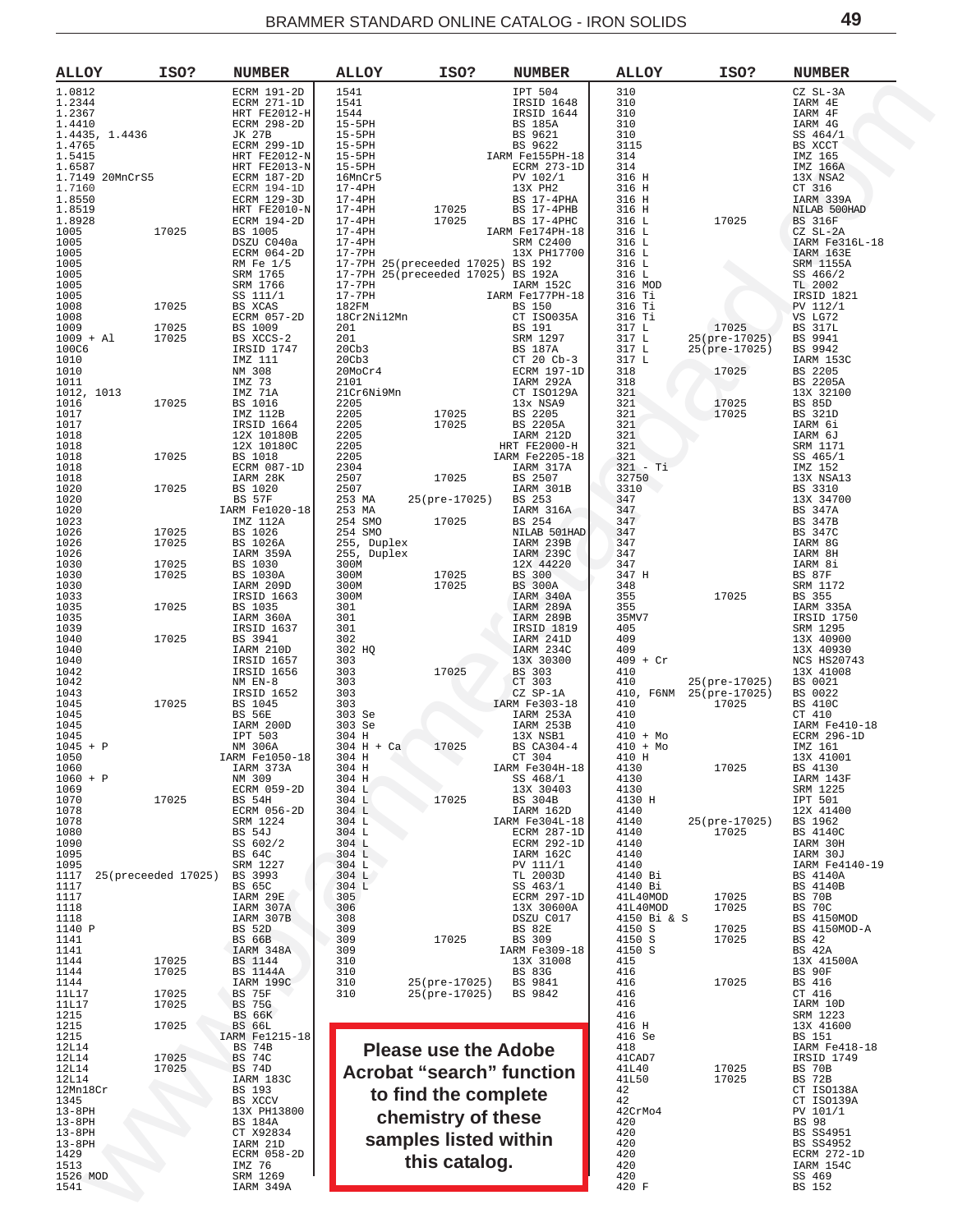| <b>ALLOY</b>         | ISO?                      | <b>NUMBER</b>                   | <b>ALLOY</b>                               | ISO?  | <b>NUMBER</b>               | <b>ALLOY</b>                                      | ISO?                | <b>NUMBER</b>                    |
|----------------------|---------------------------|---------------------------------|--------------------------------------------|-------|-----------------------------|---------------------------------------------------|---------------------|----------------------------------|
| 420 F S              |                           | IARM 352A                       | A-242 Mod                                  |       | <b>SRM C1285</b>            | HY 130                                            |                     | SRM 1226                         |
| 422<br>422           |                           | 13X 42200<br>BS 97              | $A - 286$<br>$A - 286$                     | 17025 | <b>BS 188B</b><br>IARM 26D  | HY 80<br>Hy-Tuff                                  |                     | SRM 1286<br>IARM 342A            |
| 422                  | 17025                     | BS 422                          | A-286                                      |       | SRM 1230                    | Invar                                             |                     | 14X 93603                        |
| 422                  |                           | IARM 205D                       | A-36                                       |       | IARM 213C                   | Invar-36                                          | 17025               | <b>BS 186B</b>                   |
| 430<br>430           | 17025                     | BS 91E<br>BS 430                | $A-36$<br>$A - 36$                         |       | IARM 213D<br>SRM 1767       | $Invar-36 + Se$<br>$Invar-36 + Se$                |                     | <b>BS 186A</b><br>IARM 24B       |
| 430                  |                           | IARM 11D                        | $A-485-1$                                  |       | BS A485-1                   | Invar 42                                          |                     | 14X 94100                        |
| 430<br>430 F         |                           | NCS HS20742<br>BS 153           | $A-6$<br>$A-6$                             |       | BS 40B<br>IARM 40B          | ISO 898-1<br>Kovar                                | 17025               | SS 457/2<br><b>BS 160A</b>       |
| 430 F                |                           | BS 154                          | $A-6$                                      |       | IARM 40C                    | Kovar                                             | 17025               | <b>BS 160B</b>                   |
| 430 F S              | 17025                     | IARM 355A                       | A615-75<br>A706-60                         |       | IARM 378A                   | Kovar                                             |                     | IARM 98B                         |
| 431<br>431           |                           | BS 431<br>BS 92B                | A706-60                                    |       | IARM 380A<br>IARM 380B      | Kovar<br>$L-2$                                    | 17025               | IARM FeKovar-18<br>BS 43A        |
| 431                  |                           | IARM 12C                        | A706-80                                    |       | IARM 381A                   | $L-6$                                             | 17025               | <b>BS 39B</b>                    |
| 431<br>431           |                           | HRT FE2010-H<br>SRM 1219        | Aermet 100<br>Aermet 100                   |       | CT ISO045A<br>IARM 242A     | LDX2101<br>$LF-2$                                 |                     | 13X 32101<br>BS 2971             |
| 4320                 |                           | BS 3961                         | Aermet 100                                 |       | IARM FeA100-18              | $LF-2$                                            | 17025               | BS LF2B                          |
| 4330 MOD<br>4330 MOD |                           | BS 4330MOD<br>IARM 330B         | AL6XN<br>AL6XN                             | 17025 | <b>BS 189A</b><br>IARM 157D | $LF-2$<br>$LF-3$                                  |                     | SS 601/2<br>BS LF3               |
| 4340                 | 17025                     | BS 4340                         | $C-$ .5 $Mo$                               |       | BS 3952                     | $M-1$                                             |                     | BS TM1                           |
| 4340                 | 17025                     | BS 4340A                        | $C-$ .5 $Mo$                               |       | IARM 229B                   | $M-1$                                             |                     | CT M1                            |
| 4340<br>439 MOD      |                           | IARM 31G<br>NCS HS11721-4       | $C - 250$<br>$C - 350$                     |       | IARM 308A<br>IARM 309A      | $M-1$<br>$M-1$                                    |                     | IARM 304A<br>IARM FeM1-18        |
| 440 C                |                           | 13X 44004                       | CA6NM                                      |       | HRT FE2009-H                | $M-10$                                            |                     | CT M10                           |
| 440 C<br>440 C       | 17025                     | BS 93E<br>BS 93F                | CA6NM<br>CD3MN                             |       | IARM 327A<br>ECRM 298-2D    | $M-10$<br>$M - 152$                               |                     | IARM 324A<br>13X 64152           |
| 440 C                |                           | IARM 13D                        | CD4MCU                                     | 17025 | BS CD4MCU                   | $M - 152$                                         |                     | IARM 291A                        |
| 440 F                |                           | <b>BS</b> 155                   | CD4MCU                                     | 17025 | BS CD4MCU-A                 | $M-2$                                             |                     | BS 32D                           |
| 440 F Se<br>440 F Se |                           | <b>BS</b> 156<br>IARM 353A      | CD6MN<br>$CF-3$                            |       | VS LG58<br>IRSID 1820       | $M-2$<br>$M-2$                                    |                     | CT M2<br>IARM 44C                |
| 441                  |                           | NCS HS11721-4                   | CLA6                                       |       | IARM 169B                   | $M-2$                                             |                     | IARM FeM2-18                     |
| 446<br>450           |                           | <b>BS 94C</b><br><b>BS 95A</b>  | CLA7<br>CLA11                              |       | IARM 170B<br>IARM 180A      | $M-2$<br>$M - 35$                                 |                     | SRM 1157<br>IARM 320A            |
| 450                  | 17025                     | BS 450                          | CLA5                                       |       | IARM 168A                   | $M-4$                                             |                     | IARM 251A                        |
| 450                  | 25(pre-17025) BS 9811     |                                 | CLA9                                       |       | IARM 172A                   | $M - 4$                                           |                     | IARM FeM4-18                     |
| 450<br>450           | 25(pre-17025)             | BS 9812<br>IARM 15C             | CPM15V<br>CPM15V                           | 17025 | BS PM15<br>IARM Fe15V-18    | $M - 42$<br>$M - 47$                              | 17025               | SS 487/1<br>BS M-47              |
| 450                  |                           | CT 450                          | $D-2$                                      |       | <b>BS 37G</b>               | $M-50$                                            | 17025               | BS M-50                          |
| 455<br>455           |                           | 13X 45500<br><b>BS 96A</b>      | $D-2$<br>$D-2$                             |       | CT D2<br>IARM 41D           | $M-50$<br>$M - 65$                                |                     | IARM 306B<br>IARM FeM62-18       |
| 455                  |                           | <b>BS SS1962</b>                | $D-3$ , $D-4$                              |       | ECRM 288-1D                 | $M - 7$                                           |                     | CT M7                            |
| 455                  |                           | CT 455                          | D-6                                        | 17025 | $BS$ $D-6$                  | Maraging 250                                      |                     | CT 250                           |
| 455<br>446           |                           | IARM 16C<br>IARM 14C            | D-6<br>D6-AC                               | 17025 | BS D-6A<br>IARM 299A        | Maraging 250<br>Maraging 300 25(pre17025) BS 161A |                     | ECRM 285-2                       |
| 4615                 |                           | BS 3962                         | DP1080                                     |       | IARM FeDP1080-18            | Maraging 300                                      | 17025               | <b>BS 161B</b>                   |
| 4620<br>4620         | 17025                     | BS 4620<br>BS 51F               | Duplex<br>Duplex                           | 17025 | 13X NSA9<br>BS 2205         | Maraging 300<br>Maraging 300                      |                     | CT 300<br>IARM 99D               |
| 4620                 |                           | IARM 33D                        | Duplex                                     |       | IMZ 163A                    | Mold Steel                                        | 17025               | BS PP20                          |
| 465                  |                           | 13X 46500                       | Duplex                                     |       | IMZ 164                     | NIT 135M                                          |                     | IARM 305B                        |
| 465<br>465           |                           | IARM 354A<br>CT ISO123A         | Duplex<br>E52100                           |       | TL 2001<br>BS 53G           | Nitriding 135G<br>Nitriding 135G 17025            |                     | BS 68B<br>BS 68E                 |
| 4820                 | 17025                     | BS 4820A                        | E52100                                     | 17025 | <b>BS E52100</b>            | Nitronic 40                                       |                     | 13X NSC6                         |
| 4820<br>4820         |                           | BS 4820B<br>IARM 155F           | E52100<br>E52100 Bi                        |       | IARM 49E<br>BS 53MOD        | Nitronic 40<br>Nitronic 40                        |                     | BS 190<br>IARM FeN40-18          |
| 4820                 |                           | IARM Fe4820-18                  | Elect./ Magnetic                           |       | SRM 1159                    | Nitronic 50                                       |                     | <b>BS 180A</b>                   |
| 5140H                |                           | IARM Fe5140H-18                 | Electrolytic                               |       | SRM 1265a                   | Nitronic 50                                       | 17025               | <b>BS 180B</b>                   |
| 5160<br>6150         | 17025                     | IMZ 116<br>BS 43A               | $F-11$<br>$F-11$                           | 17025 | BS 45A<br>BS 45B            | Nitronic 50<br>Nitronic 50                        |                     | IARM 17D<br>IARM FeN50-18        |
| 6150                 |                           | BS 4941                         | $F-11$                                     |       | IARM 35L                    | Nitronic 60                                       |                     | 13X 21800                        |
| 6150<br>630          |                           | IARM 34C<br>CT 630              | $F-2$<br>$F-22$                            | 17025 | CT X27081<br>BS 46B         | Nitronic 60<br>Nitronic 60                        | 17025               | <b>BS 181A</b><br><b>BS 181B</b> |
| 6418                 |                           | BS 6418                         | F-22 25 (preceeded 17025)                  |       | BS 1982                     | Nitronic 60                                       |                     | IARM 18D                         |
| 6418                 |                           | BS 69B                          | $F-22$                                     |       | IARM 36C                    | <b>NMS 100</b>                                    |                     | IARM 214A                        |
| 6526<br>709          |                           | $BS \, 9 - 4 - 30$<br>CT X67975 | $F-22$<br>$F-22 + Cr$                      |       | SRM 1270<br>HRT FE2009-N    | NMS 140<br>NMS J38                                |                     | IARM 295A<br>IARM 294A           |
| 8620                 |                           | BS 1931                         | $F-5$                                      |       | BS 47A                      | $O - 1$                                           | 17025               | BS 35D                           |
| $8620 + Bi$<br>8620  | 17025                     | BS 8620A<br>BS 8620F            | $F-5$<br>$F - 5$                           |       | BS 47B<br>IARM 37C          | $O - 1$<br>$O - 6$                                | 17025               | CT 01<br>BS 41                   |
| 8620                 |                           | IARM Fe8620-18                  | $F-51$                                     | 17025 | BS 2205                     | $O - 6$                                           | 25(preceeded 17025) | BS 41A                           |
| 8620                 |                           | IPT 502                         | $F-51$                                     |       | BS 2205A                    | $O - 6$                                           |                     | IARM 45A                         |
| 86L20                | 86L20 25(preceeded 17025) | BS 73B<br><b>BS 73C</b>         | $F-9$<br>$F-9$                             | 17025 | BS 48B<br>IARM FeF9-18      | $O - 6$<br>$P-20$                                 | 17025               | IARM 45B<br><b>BS 55G</b>        |
| 8630                 | 17025                     | BS 8630                         | $F-91$                                     |       | 13X 90901                   | $P-20 + A1$                                       |                     | <b>BS 68C</b>                    |
| 8740<br>8740         | 17025                     | <b>BS 67B</b><br>BS 8740        | $F-91$<br>$F-91$                           | 17025 | BS 9905A<br>HRT FE2003-H    | $PP-20$<br><b>RA330</b>                           | 17025               | BS PP20<br><b>BS 86F</b>         |
| 8740                 |                           | IARM 252C                       | $F-91$                                     |       | IARM Fe91-18                | Railroad Steel 17025                              |                     | <b>BS 54H</b>                    |
| 8740                 |                           | IARM 252D                       | Ferralium 255                              |       | <b>BS 179A</b>              | S-1                                               |                     | BS 33D                           |
| 8740<br>8740         |                           | IARM 252E<br>IARM 252F          | Ferallium 255 17025<br>Ferallium 255 17025 |       | <b>BS 179B</b><br>BS 179C   | $S-1$<br>$S-1$                                    |                     | BS 33E<br>IARM 46B               |
| 8822                 |                           | BS 8822                         | F6NM 25(preceded 17025)                    |       | BS 0022                     | S-1 MOD                                           | 17025               | BS 33F                           |
| 8822<br>904L         |                           | BS 8822A<br>13X NSA12           | Greek Ascoloy<br>Greek Ascoloy 17025       |       | BS 183A<br><b>BS 183B</b>   | $S-5$<br>$S-5$                                    |                     | <b>BS 38C</b><br>IARM 47B        |
| 904L                 |                           | ECRM 295-1D                     | Greek Ascoloy 17025                        |       | BS 183C                     | $S-7$                                             |                     | BS TS7                           |
| 9310                 |                           | BS 58C                          | Greek Ascoloy                              |       | IARM 20C                    | $S-7$                                             | 17025               | BS TS-7A                         |
| 9310<br>9310         |                           | <b>BS 58D</b><br><b>BS 58E</b>  | $H-10$<br>$H-11$                           |       | BS 49<br>BS TH11            | $S-7$<br>$S-7$                                    |                     | IARM 259A<br>IARM FeS7-18        |
| 9310                 |                           | IARM FeE9310-18                 | $H-11$                                     |       | ECRM 276-2D                 | $S-7$                                             |                     | SRM 1772                         |
| 9325<br>9325         | 17025                     | BS 9325<br>BS 9325A             | $H-11$<br>$H-11$                           |       | IARM 255A<br>IARM 255B      | S42027<br>SA213-T22                               |                     | 13X 42027A<br>IMZ 159            |
| $9 - 4 - 30$         |                           | IARM 341A                       | $H-11$                                     |       | IMZ 173                     | SA213-T22                                         |                     | IMZ 160                          |
| $A-10$               |                           | BS A-10                         | $H-12$                                     |       | BS TH12                     | SA213-T22                                         |                     | IMZ 169                          |
| $A-11$<br>A-11       | 17025                     | BS 10V<br>BS A-11               | $H-13$<br>$H-13$                           | 17025 | BS 34D<br>BS H-13A          | SAE G2500<br>STA 361                              |                     | BS 20E<br>IARM 268B              |
| A-106 Gr B           |                           | SRM 1228                        | $H-13$                                     |       | CT H13                      | $T-1$                                             | 17025               | BS 30D                           |
| A-193 B16            |                           | BS 4942                         | $H-13$                                     |       | IARM 42C                    | $T-1$                                             |                     | IARM FeT1-18                     |
| A-193 B16<br>A-2     | 17025                     | BS 4942A<br>BS 36C              | $H-13$<br>H-19                             | 17025 | IMZ 174<br>BS H-19          | $T-4$<br>$T - 15$                                 | 17025               | IARM 281A<br>BS TS15             |
| $A-2$                |                           | BS 36D                          | HC 250+V                                   |       | SRM C1290                   | T23                                               |                     | IARM FeT23-18                    |
| $A-2$                |                           | CT A2                           | High Perm                                  |       | CT ISO124A                  | VM12                                              |                     | IMZ 196                          |
| $A-2$<br>$A-2$       |                           | IARM 39B<br>IARM 39C            | High Perm<br>High Perm 49                  |       | CT ISO136A<br>CT ISO141A    | $W - 5$<br>Z30C13                                 |                     | 14X 72305<br>IRSID 1825          |
| $A - 242$            |                           | IPT 500                         | HSLA 100                                   |       | SRM 1271                    | Zeron 100, Duplex                                 |                     | 13X NSA8                         |
|                      |                           |                                 |                                            |       |                             | Zeron 100, Duplex<br>Zeron 100, Duplex            |                     | IARM 319A<br>IARM FeZ100-18      |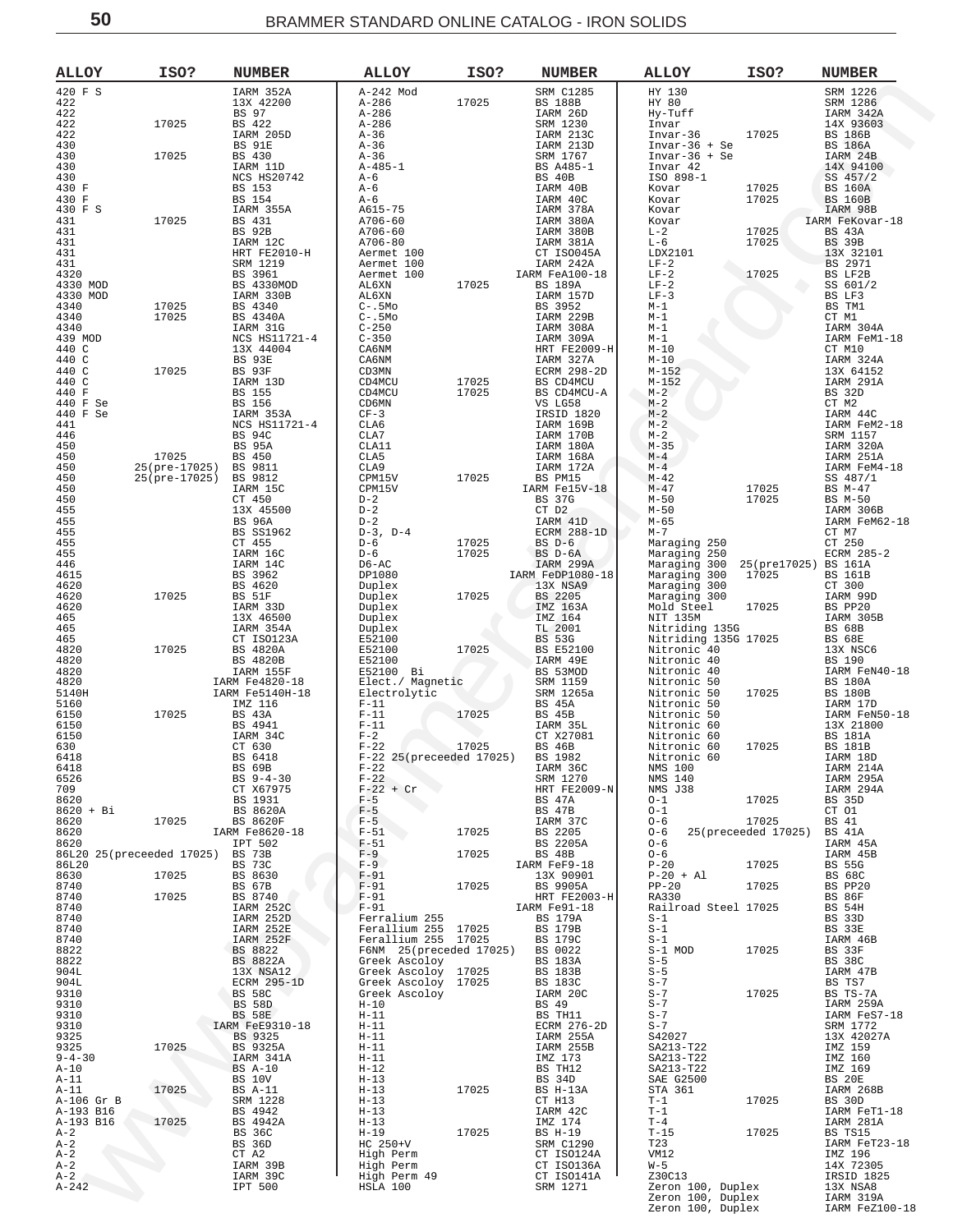#### <span id="page-50-0"></span>**CARBON STEEL SPECIFICATIONS** \_\_\_\_\_\_\_\_\_\_\_\_\_\_\_\_\_\_\_\_\_\_\_\_\_\_\_\_\_\_\_\_\_\_\_\_\_\_\_\_\_\_\_\_\_\_\_

| Number C                             |                                                                                   | Mn                                                                                | $\mathbb{P}$                           | $\mbox{\bf S}$                               | Number C                             |                                                                                   | Mn                                                                                | $\mathbb P$                                                 | S                                            | Si                                                                                |  |  |
|--------------------------------------|-----------------------------------------------------------------------------------|-----------------------------------------------------------------------------------|----------------------------------------|----------------------------------------------|--------------------------------------|-----------------------------------------------------------------------------------|-----------------------------------------------------------------------------------|-------------------------------------------------------------|----------------------------------------------|-----------------------------------------------------------------------------------|--|--|
| 1005<br>1006<br>1008<br>1009<br>1010 | 0.06<br>0.08<br>0.10<br>0.15<br>$0.08 - 0.13$                                     | 0.35<br>$0.25 - 0.40$<br>$0.30 - 0.50$<br>0.60<br>$0.30 - 0.60$                   | 0.03<br>0.03<br>0.03<br>0.03<br>0.03   | < 0.05<br>< 0.05<br>< 0.05<br>< 0.05<br>0.05 | 1513<br>1522<br>1524<br>1526<br>1527 | $0.10 - 0.16$<br>$0.18 - 0.24$<br>$0.19 - 0.25$<br>$0.22 - 0.29$<br>$0.22 - 0.29$ | $1.10 - 1.40$<br>$1.10 - 1.40$<br>$1.35 - 1.65$<br>$1.10 - 1.40$<br>$1.20 - 1.50$ | < 0.03<br>0.04<br>0.04<br>0.04<br>0.04                      | < 0.05<br>0.05<br>0.05<br>0.05<br>0.05       |                                                                                   |  |  |
| 1011<br>1012<br>1013<br>1015<br>1016 | $0.09 - 0.14$<br>$0.10 - 0.15$<br>$0.11 - 0.16$<br>$0.13 - 0.18$<br>$0.13 - 0.18$ | $0.60 - 0.90$<br>$0.30 - 0.60$<br>$0.50 - 0.80$<br>$0.30 - 0.60$<br>$0.60 - 0.90$ | < 0.03<br>0.03<br>0.03<br>0.03<br>0.03 | < 0.05<br>< 0.05<br>< 0.05<br>< 0.05<br>0.05 | 1533<br>1534<br>1541<br>1544<br>1545 | $0.30 - 0.37$<br>$0.30 - 0.37$<br>$0.36 - 0.44$<br>$0.40 - 0.47$<br>$0.43 - 0.50$ | $1.10 - 1.40$<br>$1.20 - 1.50$<br>$1.35 - 1.65$<br>$0.80 - 1.10$<br>$0.80 - 1.10$ | 0.04<br>0.04<br>0.04<br>0.04<br>0.04                        | 0.05<br>< 0.05<br>< 0.05<br>0.05<br>0.05     | $\cdot$<br>$\cdot$                                                                |  |  |
| 1017<br>1018<br>1019<br>1020<br>1021 | $0.15 - 0.20$<br>$0.15 - 0.20$<br>$0.15 - 0.20$<br>$0.18 - 0.23$<br>$0.18 - 0.23$ | $0.30 - 0.60$<br>$0.60 - 0.90$<br>$0.70 - 1.00$<br>$0.30 - 0.60$<br>$0.60 - 0.90$ | 0.03<br>0.03<br>0.03<br>0.03<br>< 0.03 | < 0.05<br>< 0.05<br>< 0.05<br>< 0.05<br>0.05 | 1546<br>1548<br>1552<br>1553<br>1566 | $0.44 - 0.52$<br>$0.44 - 0.52$<br>$0.47 - 0.55$<br>$0.48 - 0.55$<br>$0.60 - 0.70$ | $1.00 - 1.30$<br>$1.10 - 1.40$<br>$1.20 - 1.50$<br>$0.80 - 1.10$<br>$0.85 - 1.15$ | 0.04<br>0.04<br>0.04<br>0.04<br>0.04                        | < 0.05<br>< 0.05<br>< 0.05<br>< 0.05<br>0.05 |                                                                                   |  |  |
| 1022<br>1023<br>1025<br>1026<br>1029 | $0.18 - 0.23$<br>$0.20 - 0.25$<br>$0.22 - 0.28$<br>$0.22 - 0.28$<br>$0.25 - 0.31$ | $0.70 - 1.00$<br>$0.30 - 0.60$<br>$0.30 - 0.60$<br>$0.60 - 0.90$<br>$0.60 - 0.90$ | 0.03<br>0.03<br>0.03<br>0.03<br>< 0.03 | < 0.05<br>< 0.05<br>< 0.05<br>< 0.05<br>0.05 | 1570<br>1580<br>1590<br>LF2          | $0.65 - 0.75$<br>$0.75 - 0.88$<br>$0.85 - 0.98$<br>0.30                           | $0.80 - 1.10$<br>$0.80 - 1.10$<br>$0.80 - 1.10$<br>$0.60 - 1.35$                  | 0.04<br>0.04<br>0.04<br>< 0.035                             | 0.05<br>< 0.05<br>0.05<br>< 0.04             | $\cdot$<br>$0.15 - 0.30$                                                          |  |  |
| 1030<br>1033<br>1034<br>1035<br>1037 | $0.28 - 0.34$<br>$0.29 - 0.36$<br>$0.32 - 0.38$<br>$0.32 - 0.38$<br>$0.32 - 0.38$ | $0.60 - 0.90$<br>$0.70 - 1.00$<br>$0.50 - 0.80$<br>$0.60 - 0.90$<br>$0.70 - 1.00$ | 0.03<br>0.03<br>0.03<br>0.03<br>< 0.03 | < 0.05<br>< 0.05<br>< 0.05<br>< 0.05<br>0.05 | Number C                             |                                                                                   | Mn                                                                                | $\, {\mathbb P}$                                            | S                                            | Si                                                                                |  |  |
| 1038<br>1039                         | $0.35 - 0.42$<br>$0.37 - 0.44$                                                    | $0.60 - 0.90$<br>$0.70 - 1.00$                                                    | 0.03<br>0.03                           | < 0.05<br>< 0.05                             |                                      | RESULFURIZED STEEL SPECIFICATIONS                                                 |                                                                                   |                                                             |                                              |                                                                                   |  |  |
| 1040<br>1042<br>1043                 | $0.37 - 0.44$<br>$0.40 - 0.47$<br>$0.40 - 0.47$                                   | $0.60 - 0.90$<br>$0.60 - 0.90$<br>$0.70 - 1.00$                                   | 0.03<br>0.03<br>< 0.03                 | < 0.05<br>< 0.05<br>0.05                     | Number C                             |                                                                                   | Mn                                                                                | $\mathbb{P}$                                                | $\,$ s                                       |                                                                                   |  |  |
| 1044<br>1045<br>1046<br>1049<br>1050 | $0.43 - 0.50$<br>$0.43 - 0.50$<br>$0.43 - 0.50$<br>$0.46 - 0.53$<br>$0.48 - 0.55$ | $0.30 - 0.60$<br>$0.60 - 0.90$<br>$0.70 - 1.00$<br>$0.60 - 0.90$<br>$0.60 - 0.90$ | 0.03<br>0.03<br>0.03<br>0.03<br>0.03   | < 0.05<br>< 0.05<br>< 0.05<br>< 0.05<br>0.05 | 1108<br>1109<br>1110<br>1116<br>1117 | $0.08 - 0.13$<br>$0.08 - 0.13$<br>$0.08 - 0.13$<br>$0.14 - 0.20$<br>$0.14 - 0.20$ | $0.50 - 0.80$<br>$0.60 - 0.90$<br>$0.30 - 0.60$<br>$1.10 - 1.40$<br>$1.00 - 1.30$ | 0.04<br>0.04<br>< 0.04<br>0.04<br>< 0.04                    |                                              | $0.08 - 0.13$<br>$0.08 - 0.13$<br>$0.08 - 0.13$<br>$0.16 - 0.23$<br>$0.08 - 0.13$ |  |  |
| 1053<br>1055<br>1059<br>1060<br>1064 | $0.48 - 0.55$<br>$0.50 - 0.60$<br>$0.55 - 0.65$<br>$0.55 - 0.65$<br>$0.60 - 0.70$ | $0.70 - 1.00$<br>$0.60 - 0.90$<br>$0.50 - 0.80$<br>$0.60 - 0.90$<br>$0.50 - 0.80$ | 0.03<br>0.03<br>0.03<br>0.03<br>< 0.03 | < 0.05<br>< 0.05<br>< 0.05<br>< 0.05<br>0.05 | 1118<br>1119<br>1123<br>1132         | $0.14 - 0.20$<br>$0.14 - 0.20$<br>$0.20 - 0.27$<br>$0.27 - 0.34$                  | $1.30 - 1.60$<br>$1.00 - 1.30$<br>$1.20 - 1.50$<br>$1.35 - 1.65$                  | < 0.04<br>0.04<br>0.04<br>0.04                              |                                              | $0.08 - 0.13$<br>$0.24 - 0.33$<br>$0.06 - 0.09$<br>$0.09 - 0.13$                  |  |  |
| 1065<br>1069<br>1070<br>1074<br>1078 | $0.60 - 0.70$<br>$0.65 - 0.75$<br>$0.65 - 0.75$<br>$0.70 - 0.80$<br>$0.72 - 0.85$ | $0.60 - 0.90$<br>$0.40 - 0.70$<br>$0.60 - 0.90$<br>$0.50 - 0.80$<br>$0.30 - 0.60$ | 0.03<br>0.03<br>0.03<br>0.03<br>< 0.03 | < 0.05<br>< 0.05<br>< 0.05<br>< 0.05<br>0.05 | 1137<br>1139<br>1140<br>1141<br>1144 | $0.32 - 0.39$<br>$0.35 - 0.43$<br>$0.37 - 0.44$<br>$0.37 - 0.45$<br>$0.40 - 0.48$ | $1.35 - 1.65$<br>$1.35 - 1.65$<br>$0.70 - 1.00$<br>$1.35 - 1.65$<br>$1.35 - 1.65$ | 0.03<br>0.04<br>0.03<br>0.03<br>0.03                        |                                              | $0.08 - 0.13$<br>$0.13 - 0.20$<br>$0.08 - 0.13$<br>$0.08 - 0.13$<br>$0.24 - 0.33$ |  |  |
| 1080<br>1084<br>1085<br>1086<br>1090 | $0.75 - 0.88$<br>$0.83 - 0.93$<br>$0.80 - 0.94$<br>$0.80 - 0.93$<br>$0.85 - 0.98$ | $0.60 - 0.90$<br>$0.60 - 0.90$<br>$0.70 - 1.00$<br>$0.30 - 0.50$<br>$0.60 - 0.90$ | < 0.03<br>0.03<br>0.03<br>0.03<br>0.03 | < 0.05<br>< 0.05<br>< 0.05<br>0.05<br>0.05   | 1145<br>1146<br>1151<br>1152<br>1211 | $0.41 - 0.49$<br>$0.42 - 0.49$<br>$0.48 - 0.55$<br>$0.48 - 0.55$<br>< 0.13        | $0.70 - 1.00$<br>$0.70 - 1.00$<br>$0.70 - 1.00$<br>$0.70 - 1.00$<br>$0.60 - 0.90$ | 0.04<br>0.04<br>0.04<br>0.04<br>$0.07 - 0.12$ $0.10 - 0.15$ |                                              | $0.08 - 0.13$<br>$0.08 - 0.13$<br>$0.08 - 0.13$<br>$0.06 - 0.09$                  |  |  |
| 1095                                 | $0.90 - 1.03$                                                                     | $0.30 - 0.50$                                                                     | 0.03                                   | < 0.05                                       | 1212<br>1213<br>1215                 | < 0.13<br>< 0.13<br>0.09                                                          | $0.70 - 1.00$<br>$0.70 - 1.00$<br>$0.75 - 1.05$                                   | $0.07 - 0.12$<br>$0.07 - 0.12$<br>$0.04 - 0.09$             |                                              | $0.16 - 0.23$<br>$0.24 - 0.33$<br>$0.26 - 0.35$                                   |  |  |
| Number C                             |                                                                                   | Mn                                                                                | $\, {\mathbb P}$                       | S                                            | Number                               | $\mathtt{C}$                                                                      | Mn                                                                                | $\, {\bf P}$                                                | S                                            |                                                                                   |  |  |
|                                      |                                                                                   |                                                                                   |                                        |                                              |                                      | These are specifications,<br>not samples for sale.                                |                                                                                   |                                                             |                                              |                                                                                   |  |  |
|                                      |                                                                                   |                                                                                   |                                        |                                              |                                      |                                                                                   |                                                                                   |                                                             |                                              |                                                                                   |  |  |
|                                      |                                                                                   |                                                                                   |                                        |                                              |                                      |                                                                                   |                                                                                   |                                                             |                                              |                                                                                   |  |  |
|                                      |                                                                                   |                                                                                   |                                        |                                              |                                      |                                                                                   |                                                                                   |                                                             |                                              |                                                                                   |  |  |

|          | CARBON STEEL SPECIFICATIONS |    |  |  |  |  |
|----------|-----------------------------|----|--|--|--|--|
| Number C |                             | Mn |  |  |  |  |

| Number                               | C                                                                                 | Mn                                                                                | P                                            | S                                              | Si             |
|--------------------------------------|-----------------------------------------------------------------------------------|-----------------------------------------------------------------------------------|----------------------------------------------|------------------------------------------------|----------------|
| 1513<br>1522<br>1524<br>1526<br>1527 | $0.10 - 0.16$<br>$0.18 - 0.24$<br>$0.19 - 0.25$<br>$0.22 - 0.29$<br>$0.22 - 0.29$ | $1.10 - 1.40$<br>$1.10 - 1.40$<br>$1.35 - 1.65$<br>$1.10 - 1.40$<br>$1.20 - 1.50$ | 0.03<br>< 0.04<br>< 0.04<br>< 0.04<br>< 0.04 | < 0.05<br>< 0.05<br>< 0.05<br>< 0.05<br>< 0.05 | $\blacksquare$ |
| 1533                                 | $0.30 - 0.37$                                                                     | $1.10 - 1.40$                                                                     | 0.04                                         | 0.05                                           |                |
| 1534                                 | $0.30 - 0.37$                                                                     | $1.20 - 1.50$                                                                     | < 0.04                                       | < 0.05                                         |                |
| 1541                                 | $0.36 - 0.44$                                                                     | $1.35 - 1.65$                                                                     | < 0.04                                       | < 0.05                                         |                |
| 1544                                 | $0.40 - 0.47$                                                                     | $0.80 - 1.10$                                                                     | < 0.04                                       | < 0.05                                         | ٠              |
| 1545                                 | $0.43 - 0.50$                                                                     | $0.80 - 1.10$                                                                     | < 0.04                                       | 0.05                                           |                |
| 1546                                 | $0.44 - 0.52$                                                                     | $1.00 - 1.30$                                                                     | 0.04                                         | < 0.05                                         |                |
| 1548                                 | $0.44 - 0.52$                                                                     | $1.10 - 1.40$                                                                     | 0.04                                         | 0.05                                           |                |
| 1552                                 | $0.47 - 0.55$                                                                     | $1.20 - 1.50$                                                                     | < 0.04                                       | < 0.05                                         |                |
| 1553                                 | $0.48 - 0.55$                                                                     | $0.80 - 1.10$                                                                     | < 0.04                                       | 0.05                                           |                |
| 1566                                 | $0.60 - 0.70$                                                                     | $0.85 - 1.15$                                                                     | < 0.04                                       | < 0.05                                         |                |
| 1570                                 | $0.65 - 0.75$                                                                     | $0.80 - 1.10$                                                                     | 0.04                                         | < 0.05                                         | $0.15 - 0.30$  |
| 1580                                 | $0.75 - 0.88$                                                                     | $0.80 - 1.10$                                                                     | < 0.04                                       | < 0.05                                         |                |
| 1590                                 | $0.85 - 0.98$                                                                     | $0.80 - 1.10$                                                                     | < 0.04                                       | < 0.05                                         |                |
| LF2                                  | 0.30                                                                              | $0.60 - 1.35$                                                                     | < 0.035                                      | < 0.04                                         |                |
| Number                               | C                                                                                 | Mn                                                                                | P                                            | S                                              | Si             |

#### **RESULFURIZED STEEL SPECIFICATIONS**  $\overline{\phantom{a}}$  , and the contribution of the contribution of  $\overline{\phantom{a}}$  , and the contribution of  $\overline{\phantom{a}}$

| Number | C             | Mn            | P             | S             |
|--------|---------------|---------------|---------------|---------------|
| 1108   | $0.08 - 0.13$ | $0.50 - 0.80$ | 0.04          | $0.08 - 0.13$ |
| 1109   | $0.08 - 0.13$ | $0.60 - 0.90$ | 0.04          | $0.08 - 0.13$ |
| 1110   | $0.08 - 0.13$ | $0.30 - 0.60$ | 0.04          | $0.08 - 0.13$ |
| 1116   | $0.14 - 0.20$ | $1.10 - 1.40$ | 0.04          | $0.16 - 0.23$ |
| 1117   | $0.14 - 0.20$ | $1.00 - 1.30$ | 0.04          | $0.08 - 0.13$ |
| 1118   | $0.14 - 0.20$ | $1.30 - 1.60$ | 0.04          | $0.08 - 0.13$ |
| 1119   | $0.14 - 0.20$ | $1.00 - 1.30$ | 0.04          | $0.24 - 0.33$ |
| 1123   | $0.20 - 0.27$ | $1.20 - 1.50$ | 0.04          | $0.06 - 0.09$ |
| 1132   | $0.27 - 0.34$ | $1.35 - 1.65$ | < 0.04        | $0.09 - 0.13$ |
| 1137   | $0.32 - 0.39$ | $1.35 - 1.65$ | 0.03          | $0.08 - 0.13$ |
| 1139   | $0.35 - 0.43$ | $1.35 - 1.65$ | 0.04          | $0.13 - 0.20$ |
| 1140   | $0.37 - 0.44$ | $0.70 - 1.00$ | 0.03          | $0.08 - 0.13$ |
| 1141   | $0.37 - 0.45$ | $1.35 - 1.65$ | 0.03          | $0.08 - 0.13$ |
| 1144   | $0.40 - 0.48$ | $1.35 - 1.65$ | 0.03          | $0.24 - 0.33$ |
| 1145   | $0.41 - 0.49$ | $0.70 - 1.00$ | 0.04          | $0.08 - 0.13$ |
| 1146   | $0.42 - 0.49$ | $0.70 - 1.00$ | < 0.04        | $0.08 - 0.13$ |
| 1151   | $0.48 - 0.55$ | $0.70 - 1.00$ | 0.04          | $0.08 - 0.13$ |
| 1152   | $0.48 - 0.55$ | $0.70 - 1.00$ | 0.04          | $0.06 - 0.09$ |
| 1211   | < 0.13        | $0.60 - 0.90$ | $0.07 - 0.12$ | $0.10 - 0.15$ |
| 1212   | < 0.13        | $0.70 - 1.00$ | $0.07 - 0.12$ | $0.16 - 0.23$ |
| 1213   | < 0.13        | $0.70 - 1.00$ | $0.07 - 0.12$ | $0.24 - 0.33$ |
| 1215   | 0.09          | $0.75 - 1.05$ | $0.04 - 0.09$ | $0.26 - 0.35$ |
| Number | C             | Mn            | P             | S             |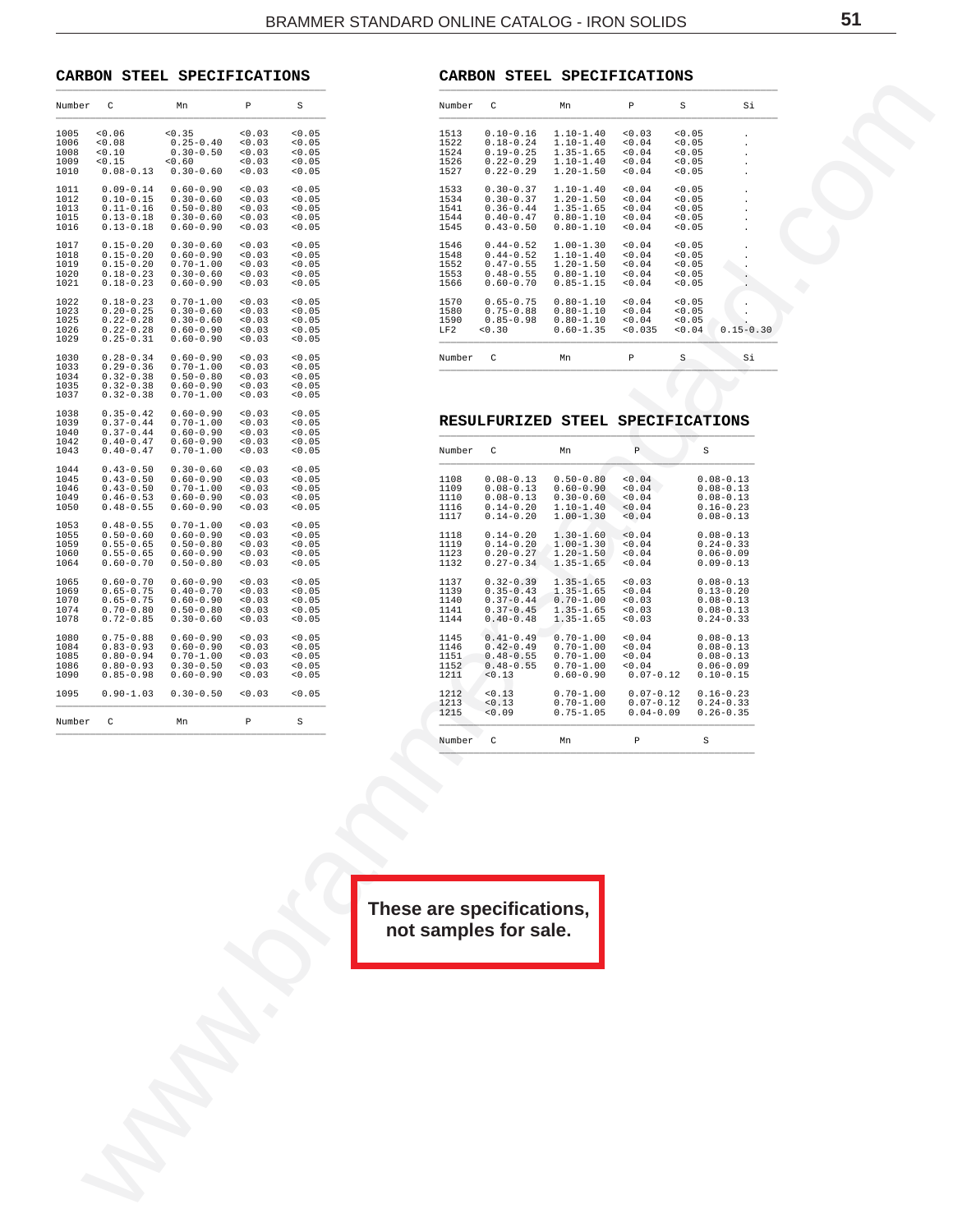### <span id="page-51-0"></span>**LOW ALLOY STEEL SPECIFICATIONS**

| Number                                       | С                                                                                 | Mn                                                                                              | $\mathbb{P}$                                        | S                                                             | Si                                                                                | Νi                                                                                          | Cr                                                                                                        | Mo                                                                                | Pb                       | Other                         |
|----------------------------------------------|-----------------------------------------------------------------------------------|-------------------------------------------------------------------------------------------------|-----------------------------------------------------|---------------------------------------------------------------|-----------------------------------------------------------------------------------|---------------------------------------------------------------------------------------------|-----------------------------------------------------------------------------------------------------------|-----------------------------------------------------------------------------------|--------------------------|-------------------------------|
| 1330<br>1335<br>1340<br>1345<br>3140         | $0.33 - 0.38$<br>$0.38 - 0.43$<br>$0.43 - 0.48$<br>$0.38 - 0.43$                  | $0.28 - 0.33$ 1.60-1.90<br>$1.60 - 1.90$<br>$1.60 - 1.90$<br>$1.60 - 1.90$<br>$0.70 - 0.90$     | < 0.035<br>< 0.035<br>< 0.035<br>< 0.035<br>< 0.04  | 0.04<br>0.04<br>0.04<br>0.04<br>0.04                          | $0.15 - 0.35$<br>$0.15 - 0.35$<br>$0.15 - 0.35$<br>$0.15 - 0.35$<br>$0.15 - 0.35$ | $\sim$<br>$1.10 - 1.40$                                                                     | $\sim$<br>$0.55 - 0.75$                                                                                   |                                                                                   |                          |                               |
| 4023<br>4027<br>4028<br>4037<br>4047         | $0.20 - 0.25$<br>$0.25 - 0.30$<br>$0.25 - 0.30$<br>$0.35 - 0.40$<br>$0.45 - 0.50$ | $0.70 - 0.90$<br>$0.70 - 0.90$<br>$0.70 - 0.90$<br>$0.70 - 0.90$<br>$0.70 - 0.90$               | < 0.035<br>< 0.035<br>< 0.035<br>< 0.035<br>< 0.035 | 0.04<br>0.04<br>$0.035 - 0.050$ $0.15 - 0.35$<br>0.04<br>0.04 | $0.15 - 0.35$<br>$0.15 - 0.35$<br>$0.15 - 0.35$<br>$0.15 - 0.35$                  | $\sim$ $\sim$<br>$\sim 100$<br>$\sim 100$<br>$\sim 100$<br>$\sim 100$                       | $\sim$<br>$\sim$<br>$\ddot{\phantom{0}}$                                                                  | $0.20 - 0.30$<br>$0.20 - 0.30$<br>$0.20 - 0.30$<br>$0.20 - 0.30$<br>$0.20 - 0.30$ |                          |                               |
| 4118<br>4120<br>4121<br>4130<br>4135         | $0.18 - 0.23$<br>$0.18 - 0.23$<br>$0.18 - 0.23$<br>$0.28 - 0.33$<br>$0.33 - 0.38$ | $0.70 - 0.90$<br>$0.80 - 1.20$<br>$0.75 - 1.00$<br>$0.40 - 0.60$<br>$0.70 - 0.90$               | < 0.035<br>< 0.035<br>< 0.035<br>< 0.035<br>< 0.035 | 0.04<br>0.04<br>0.04<br>0.04<br>< 0.04                        | $0.15 - 0.35$<br>$0.15 - 0.35$<br>$0.15 - 0.35$<br>$0.15 - 0.35$<br>$0.15 - 0.35$ | $\sim 100$<br>$\sim 100$ km s $^{-1}$                                                       | $0.40 - 0.60$<br>$0.40$<br>$0.45-0.65$<br>$0.80-1.10$<br>$0.80-1.10$<br>$0.20-1.1$                        | $0.08 - 0.15$<br>$0.15 - 0.25$<br>$0.15 - 0.25$<br>$0.15 - 0.25$<br>$0.15 - 0.25$ |                          |                               |
| 4137<br>4140<br>41L40<br>4142<br>4145        | $0.35 - 0.40$<br>$0.38 - 0.43$<br>$0.38 - 0.43$<br>$0.40 - 0.45$<br>$0.43 - 0.48$ | $0.70 - 0.90$<br>$0.75 - 1.00$<br>$0.75 - 1.00$<br>$0.75 - 1.00$<br>$0.75 - 1.00$               | < 0.035<br>< 0.035<br>< 0.035<br>< 0.035<br>< 0.035 | 0.04<br>< 0.04<br>$0.02 - 0.04$<br>0.04<br>0.04               | $0.15 - 0.35$<br>$0.15 - 0.35$<br>$0.15 - 0.35$<br>$0.15 - 0.35$<br>$0.15 - 0.35$ | $\sim$                                                                                      | $0.80 - 1.10$<br>$0.80 - 1.10$<br>$0.80 - 1.10$<br>$0.80 - 1.10$<br>$0.80 - 1.10$                         | $0.15 - 0.25$<br>$0.15 - 0.25$<br>$0.15 - 0.25$<br>$0.15 - 0.25$<br>$0.15 - 0.25$ | $0.15 - 0.35$<br>$\cdot$ |                               |
| 4147<br>4150<br>41L50<br>4320<br>4340        | $0.45 - 0.50$<br>$0.48 - 0.53$<br>$0.48 - 0.53$<br>$0.17 - 0.22$<br>$0.38 - 0.43$ | $0.75 - 1.00$<br>$0.75 - 1.00$<br>$0.75 - 1.00$<br>$0.45 - 0.65$<br>$0.60 - 0.80$               | < 0.035<br>< 0.035<br>< 0.035<br>< 0.035<br>< 0.035 | 0.04<br>< 0.04<br>$0.02 - 0.04$<br>< 0.04<br>0.04             | $0.15 - 0.35$<br>$0.15 - 0.35$<br>$0.15 - 0.35$<br>$0.15 - 0.35$<br>$0.15 - 0.35$ | $\sim$ $-$<br>$\sim$ $\sim$<br>$1.65 - 2.00$<br>$1.65 - 2.00$                               | $0.80 - 1.10$<br>$0.80 - 1.10$<br>$0.80 - 1.10$<br>$0.40 - 0.60$<br>$0.70 - 0.90$                         | $0.15 - 0.25$<br>$0.15 - 0.25$<br>$0.15 - 0.25$<br>$0.20 - 0.30$<br>$0.20 - 0.30$ | $0.15 - 0.35$<br>$\sim$  |                               |
| 4615<br>4617<br>4620<br>4715<br>4720         | $0.13 - 0.18$<br>$0.15 - 0.20$<br>$0.17 - 0.22$<br>$0.13 - 0.18$<br>$0.17 - 0.22$ | $0.45 - 0.65$<br>$0.45 - 0.65$<br>$0.45 - 0.65$<br>$0.70 - 0.90$<br>$0.50 - 0.70$               | < 0.035<br>< 0.035<br>< 0.035<br>< 0.035<br>< 0.035 | 0.04<br>0.04<br>0.04<br>0.04<br>0.04                          | $0.15 - 0.35$<br>$0.15 - 0.35$<br>$0.15 - 0.35$<br>$0.15 - 0.35$<br>$0.15 - 0.35$ | $1.65 - 2.00$<br>$1.65 - 2.00$<br>$1.65 - 2.00$<br>$0.70 - 1.00$<br>$0.90 - 1.20$           | $\sim$<br>$\sim$<br>$0.45 - 0.65$<br>$0.35 - 0.55$                                                        | $0.20 - 0.30$<br>$0.20 - 0.30$<br>$0.20 - 0.30$<br>$0.45 - 0.65$<br>$0.15 - 0.25$ |                          |                               |
| 4815<br>4820<br>50B46<br>5120<br>51L20       | $0.13 - 0.18$<br>$0.18 - 0.23$<br>$0.44 - 0.49$<br>$0.17 - 0.22$<br>$0.17 - 0.22$ | $0.40 - 0.60$<br>$0.50 - 0.70$<br>$0.75 - 1.00$<br>$0.70 - 0.90$<br>$0.70 - 0.90$               | < 0.035<br>< 0.035<br>< 0.035<br>< 0.035<br>< 0.035 | 0.04<br>0.04<br>0.04<br>0.04<br>< 0.04                        | $0.15 - 0.35$<br>$0.15 - 0.35$<br>$0.15 - 0.35$<br>$0.15 - 0.35$<br>$0.15 - 0.35$ | $3.25 - 3.75$<br>$3.25 - 3.75$<br><b>Contract Contract</b><br>$\sim 10^{-11}$<br>$\sim 100$ | $\sim$<br>$0.20 - 0.35$<br>$0.70 - 0.90$<br>$0.70 - 0.90$                                                 | $0.20 - 0.30$<br>$0.20 - 0.30$<br>Contractor and the contractor<br>$\sim$         | $0.15 - 0.35$            | B: 0.0005-0.003               |
| 5130<br>5132<br>5140<br>5150<br>5160         | $0.28 - 0.33$<br>$0.30 - 0.35$<br>$0.38 - 0.43$<br>$0.48 - 0.53$<br>$0.56 - 0.64$ | $0.70 - 0.90$<br>$0.60 - 0.80$<br>$0.70 - 0.90$<br>$0.70 - 0.90$<br>$0.75 - 1.00$               | < 0.035<br>< 0.035<br>< 0.035<br>< 0.035<br>< 0.035 | 0.04<br>0.04<br>0.04<br>0.04<br>0.04                          | $0.15 - 0.35$<br>$0.15 - 0.35$<br>$0.15 - 0.35$<br>$0.15 - 0.35$<br>$0.15 - 0.35$ | $\sim 10^{-1}$<br>$\sim 100$<br>$\sim 100$<br>$\sim 100$                                    | $0.80 - 1.10$<br>$0.75 - 1.00$<br>$0.70 - 0.90$<br>$0.70 - 0.90$<br>$0.70 - 0.90$                         | $\sim$<br><b>ALCOHOL:</b><br>$\sim$                                               |                          |                               |
| 51B60<br>6150<br>8615<br>8617<br>8620        | $0.56 - 0.64$<br>$0.48 - 0.53$<br>$0.13 - 0.18$<br>$0.15 - 0.20$<br>$0.18 - 0.23$ | $0.75 - 1.00$<br>$0.70 - 0.90$<br>$0.70 - 0.90$<br>$0.70 - 0.90$<br>$0.70 - 0.90$               | < 0.035<br>< 0.035<br>< 0.035<br>< 0.035<br>< 0.035 | 0.04<br>0.04<br>0.04<br>0.04<br>< 0.04                        | $0.15 - 0.35$<br>$0.15 - 0.35$<br>$0.15 - 0.35$<br>$0.15 - 0.35$<br>$0.15 - 0.35$ | $\sim$ $\sim$<br>$0.40 - 0.70$                                                              | $0.70 - 0.90$<br>$0.80 - 1.10$<br>$0.40 - 0.70$ $0.40 - 0.60$<br>$0.40 - 0.70$ 0.40-0.60<br>$0.40 - 0.60$ | $\mathcal{L}^{(1)}$ .<br>$0.15 - 0.25$<br>$0.15 - 0.25$<br>$0.15 - 0.25$          | $\sim$                   | B: >0.0005<br>V: >0.15        |
| 86L20<br>8622<br>8630<br>8637<br>8640        | $0.18 - 0.21$<br>$0.20 - 0.25$<br>$0.28 - 0.33$<br>$0.35 - 0.40$<br>$0.38 - 0.43$ | $0.70 - 0.90$<br>$0.70 - 0.90$<br>$0.70 - 0.90$<br>$0.75 - 1.00$<br>$0.75 - 1.00$               | < 0.035<br>< 0.035<br>< 0.035<br>< 0.035<br>< 0.035 | $0.02 - 0.04$<br>< 0.04<br>0.04<br>0.04<br>0.04               | $0.15 - 0.35$<br>$0.15 - 0.35$<br>$0.15 - 0.35$<br>$0.15 - 0.35$<br>$0.15 - 0.35$ | $0.40 - 0.70$<br>$0.40 - 0.70$<br>$0.40 - 0.70$<br>$0.40 - 0.70$                            | $0.40 - 0.60$<br>$0.40 - 0.60$<br>$0.40 - 0.60$<br>$0.40 - 0.60$<br>$0.40 - 0.70$ 0.40-0.60               | $0.15 - 0.25$<br>$0.15 - 0.25$<br>$0.15 - 0.25$<br>$0.15 - 0.25$<br>$0.15 - 0.25$ | $0.15 - 0.35$<br>$\cdot$ |                               |
| 8645<br>8720<br>8740<br>8822<br>9259         | $0.43 - 0.48$<br>$0.18 - 0.23$<br>$0.38 - 0.43$<br>$0.20 - 0.25$<br>$0.56 - 0.64$ | $0.75 - 1.00$<br>$0.70 - 0.90$<br>$0.75 - 1.00$<br>$0.75 - 1.00$<br>$0.75 - 1.00$               | < 0.035<br>< 0.035<br>< 0.035<br>< 0.035<br>< 0.035 | 0.04<br>0.04<br>0.04<br>0.04<br>< 0.04                        | $0.15 - 0.35$<br>$0.15 - 0.35$<br>$0.15 - 0.35$<br>$0.15 - 0.35$<br>$0.70 - 1.10$ | $0.40 - 0.70$<br>$0.40 - 0.70$<br>$0.40 - 0.70$<br>$0.40 - 0.70$<br>$\sim$ $\sim$           | $0.40 - 0.60$<br>$0.40 - 0.60$<br>$0.40 - 0.60$<br>$0.40 - 0.60$<br>$0.45 - 0.65$                         | $0.15 - 0.25$<br>$0.20 - 0.30$<br>$0.20 - 0.30$<br>$0.30 - 0.40$                  |                          |                               |
| 9260<br>E4340<br>E51100<br>E52100<br>E9310   | $0.56 - 0.64$<br>$0.38 - 0.43$<br>$0.98 - 1.10$<br>$0.08 - 0.13$                  | $0.75 - 1.00$<br>$0.65 - 0.85$<br>$0.25 - 0.45$<br>$0.98 - 1.10$ $0.25 - 0.45$<br>$0.45 - 0.65$ | < 0.035<br>< 0.025<br>< 0.025<br>< 0.025<br>0.025   | < 0.04<br>< 0.025<br>< 0.025<br>< 0.025<br>0.025              | $1.80-2.20$<br>0.15-0.35<br>0.15-0.35<br>$0.15 - 0.35$<br>$0.15 - 0.35$           | $1.65 - 2.00$ 0.70-0.90<br>and the company<br>$3.00 - 3.50$                                 | $0.90 - 1.15$<br>$1.30 - 1.60$<br>$1.00 - 1.40$                                                           | $0.20 - 0.30$<br>and a state of the<br>$0.08 - 0.15$                              |                          |                               |
| $F-11$<br>$F-22$<br>$F-5$<br>$F-9$<br>$F-91$ | $0.10 - 0.20$<br>< 0.15<br>< 0.15<br>< 0.15<br>$0.08 - 0.12$                      | $0.30 - 0.80$<br>$0.30 - 0.60$<br>$0.30 - 0.60$<br>$0.30 - 0.60$<br>$0.30 - 0.60$               | < 0.04<br>0.03<br>0.03<br>0.03<br>< 0.02            | 0.04<br>0.03<br>0.03<br>0.03<br>0.01                          | $0.50 - 1.00$<br>< 0.50<br>0.50<br>$0.50 - 1.0$<br>$0.20 - 0.50$                  | < 0.40                                                                                      | $1.00 - 1.50$<br>$2.00 - 2.50$<br>$4.00 - 6.00$<br>$8.00 - 10.00$<br>$8.00 - 9.50$                        | $0.44 - 0.65$<br>$0.90 - 1.10$<br>$0.45 - 0.65$<br>$0.90 - 1.10$<br>$0.85 - 1.05$ |                          | $N: 0.03 - 0.07$<br>Al: <0.04 |
| $F-91$<br>LF2<br>LF3                         | continued<br>0.30<br>< 0.20                                                       | $0.60 - 1.35$<br>0.90                                                                           | < 0.035<br>0.035                                    | < 0.04<br>0.04                                                | $0.15 - 0.30$<br>$0.20 - 0.35$                                                    | $3.25 - 3.75$                                                                               |                                                                                                           |                                                                                   |                          | Nb: 0.06-0.10 V: 0.18-0.25    |
| Number                                       | C                                                                                 | Mn                                                                                              | Р                                                   | $\rm S$                                                       | Si                                                                                | Νi                                                                                          | Cr                                                                                                        | Мo                                                                                | Pb                       | Other                         |
|                                              |                                                                                   |                                                                                                 |                                                     |                                                               |                                                                                   | These are specifications,<br>not samples for sale.                                          |                                                                                                           |                                                                                   |                          |                               |
|                                              |                                                                                   |                                                                                                 |                                                     |                                                               |                                                                                   |                                                                                             |                                                                                                           |                                                                                   |                          |                               |
|                                              |                                                                                   |                                                                                                 |                                                     |                                                               |                                                                                   |                                                                                             |                                                                                                           |                                                                                   |                          |                               |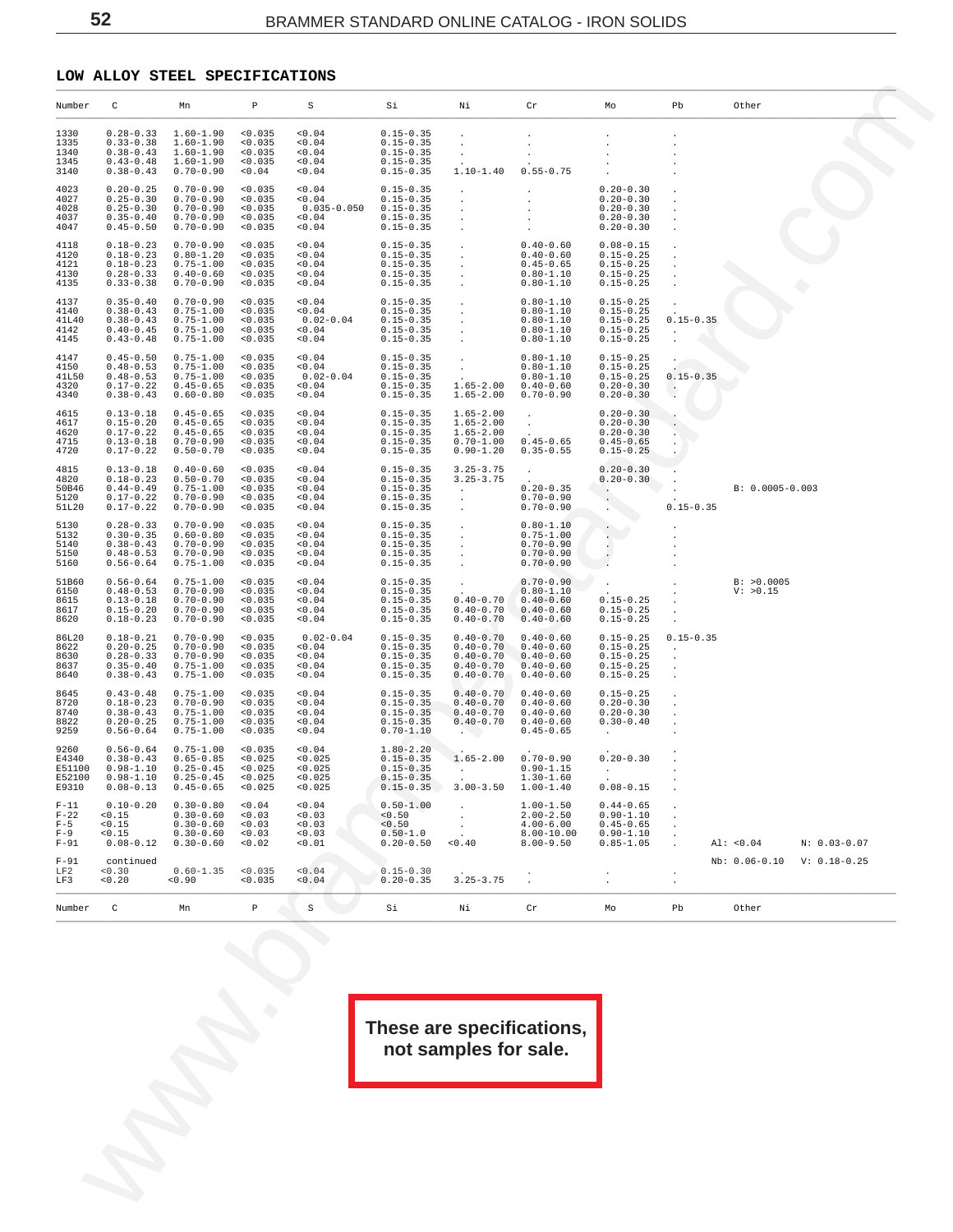### <span id="page-52-0"></span>**TOOL STEEL SPECIFICATIONS** \* notes optional chemistry

| Number                                             | $\mathbb{C}$                                                                      | Mn                                                                                                                             | $\mathbb{P}$                                                                                                                                                                                                                                                                                                                                                                                | S                                                                                          | Si                                                                                | $\mathbf{N}$ i | Cr                                                                                                          | Co                                                                                                                                                                                                                                                                                                                                                        | Mo                                                                        | notes operance encarrery<br><b>V</b> M                                   |                                                                          | Other                   |
|----------------------------------------------------|-----------------------------------------------------------------------------------|--------------------------------------------------------------------------------------------------------------------------------|---------------------------------------------------------------------------------------------------------------------------------------------------------------------------------------------------------------------------------------------------------------------------------------------------------------------------------------------------------------------------------------------|--------------------------------------------------------------------------------------------|-----------------------------------------------------------------------------------|----------------|-------------------------------------------------------------------------------------------------------------|-----------------------------------------------------------------------------------------------------------------------------------------------------------------------------------------------------------------------------------------------------------------------------------------------------------------------------------------------------------|---------------------------------------------------------------------------|--------------------------------------------------------------------------|--------------------------------------------------------------------------|-------------------------|
| $A-2$                                              |                                                                                   |                                                                                                                                |                                                                                                                                                                                                                                                                                                                                                                                             |                                                                                            |                                                                                   |                |                                                                                                             |                                                                                                                                                                                                                                                                                                                                                           |                                                                           |                                                                          |                                                                          |                         |
| $A - 4$<br>A-6<br>$A-7$<br>A-8                     |                                                                                   |                                                                                                                                |                                                                                                                                                                                                                                                                                                                                                                                             |                                                                                            |                                                                                   |                |                                                                                                             | $\begin{array}{cccccccc} 0.95 {\rm -}1.05 & <1.00 & <0.03 & <0.03 & <0.50 \\ 0.95 {\rm -}1.05 & 1.80 {\rm -}2.20 & <0.03 & <0.03 & <0.50 \\ 0.6 {\rm -}0.75 & 1.80 {\rm -}2.50 & <0.03 & <0.03 & <0.50 \\ 0.6 {\rm -}0.60 & <0.03 & <0.03 & <0.03 & <0.50 \\ 2.00 {\rm -}2.85 & <0.03 & <0.03 & <0.03 & <0.50 \\ 0.6 {\rm -}$                             |                                                                           |                                                                          |                                                                          |                         |
| $A-9$<br>A-10<br>$A-11$<br>$D-2$<br>$D-3$          |                                                                                   |                                                                                                                                |                                                                                                                                                                                                                                                                                                                                                                                             |                                                                                            |                                                                                   |                |                                                                                                             |                                                                                                                                                                                                                                                                                                                                                           |                                                                           |                                                                          |                                                                          |                         |
| $D-4$<br>$D-5$<br>$D-7$<br>$H-10$<br>$H-11$        |                                                                                   |                                                                                                                                |                                                                                                                                                                                                                                                                                                                                                                                             |                                                                                            |                                                                                   |                |                                                                                                             | $\begin{array}{cccccccc} 2.05-2.40&<0.60\\ 1.40-1.60&<0.60\\ 2.15-2.50&<0.60\\ 0.35-0.43&0.20-0.50\\ 0.33-0.43&0.20-0.50\\ \end{array} \quad \begin{array}{cccccccc} 0.03&<0.03&<0.60\\ <0.03&<0.03&<0.60\\ <0.03&<0.03&<0.60\\ <0.03&<0.03&<0.60\\ <0.03&<0.03&<0.60\\ <0.03&<0.03&0.$                                                                   |                                                                           |                                                                          |                                                                          |                         |
| $H-12$<br>$H-13$<br>$H-14$<br>$H-19$<br>$H-21$     | $0.30 - 0.40$<br>$0.32 - 0.45$<br>$0.35 - 0.45$                                   | $0.20 - 0.50$<br>$0.20 - 0.50$<br>$0.20 - 0.50$<br>$0.32 - 0.45$ $0.20 - 0.50$<br>$0.26 - 0.36$ $0.15 - 0.40$                  |                                                                                                                                                                                                                                                                                                                                                                                             |                                                                                            |                                                                                   |                |                                                                                                             | $\begin{array}{cccccccc} \texttt{<0.03} & \texttt{<0.03} & \texttt{<0.03} & \texttt{0.80-1.20} & \texttt{.} & \texttt{4.75-5.50} & \texttt{.} & \texttt{1.25-1.75} & \texttt{<0.50} & \texttt{1.00-1.70} \\ \texttt{<0.03} & \texttt{<0.03} & \texttt{0.80-1.20} & \texttt{.} & \texttt{4.75-5.50} & \texttt{1.10-1.75} & \texttt{0.80-1.20} & \texttt{.$ |                                                                           |                                                                          |                                                                          |                         |
| $H-22$<br>$H-23$<br>$H-24$<br>$H-26$<br>$H-42$     |                                                                                   |                                                                                                                                |                                                                                                                                                                                                                                                                                                                                                                                             |                                                                                            |                                                                                   |                |                                                                                                             |                                                                                                                                                                                                                                                                                                                                                           |                                                                           |                                                                          |                                                                          |                         |
| $L-2$<br>L-6<br>$M-1$<br>$M-2$                     | $0.45 - 1.00$<br>$0.65 - 0.75$<br>$0.78 - 0.88$<br>$M-3.2$ 1.15-1.25              | $0.10 - 0.90$<br>$0.25 - 0.80$<br>$0.15 - 0.40$<br>$0.78 - 1.05$ $0.15 - 0.40$<br>$M-3.1$ 1.00-1.10 0.15-0.40<br>$0.15 - 0.40$ |                                                                                                                                                                                                                                                                                                                                                                                             |                                                                                            |                                                                                   |                |                                                                                                             |                                                                                                                                                                                                                                                                                                                                                           |                                                                           |                                                                          |                                                                          |                         |
| $M - 4$<br>м-6<br>$M - 7$<br>$M-10$<br>$M-30$      | $1.25 - 1.40$<br>$0.75 - 0.85$<br>$0.97 - 1.05$<br>$0.75 - 0.85$                  | $0.15 - 0.40$<br>$0.15 - 0.40$<br>$0.15 - 0.40$<br>$0.84 - 1.05$ $0.10 - 0.40$<br>$0.15 - 0.40$                                | 0.03                                                                                                                                                                                                                                                                                                                                                                                        | < 0.03<br>$< 0.03$ $< 0.03$<br>$< 0.03$ $< 0.03$<br>$< 0.03$ $< 0.03$<br>$< 0.03$ $< 0.03$ |                                                                                   |                |                                                                                                             | $\begin{array}{cccccccc} 0.20-0.45 & 3.75-4.75 & 4.25-5.50 & 3.75-4.50 & 5.26-5.50 \\ 0.20-0.45 & 3.75-4.50 & 11.00-13.00 & 4.50-5.50 & 1.30-1.70 & 3.75-4.75 \\ 0.20-0.55 & 3.50-4.00 & 8.20-9.20 & 1.75-2.25 & 1.40-2.10 \\ 0.20-0.45 & 3.50-4.25 & 4.50-5.50 & $                                                                                       |                                                                           |                                                                          |                                                                          |                         |
| $M - 33$<br>$M-34$<br>$M - 36$<br>$M-41$<br>$M-42$ |                                                                                   |                                                                                                                                |                                                                                                                                                                                                                                                                                                                                                                                             |                                                                                            |                                                                                   |                |                                                                                                             |                                                                                                                                                                                                                                                                                                                                                           |                                                                           |                                                                          |                                                                          |                         |
| M-46<br>M-48<br>$M-52$<br>M-61<br>M-62             | $1.22 - 1.30$<br>1.50<br>0.90<br>1.60<br>1.30                                     | $0.20 - 0.40$ < $0.03$ < $0.03$<br>the committee of the                                                                        | $\frac{1}{2} \sum_{i=1}^{2} \frac{1}{2} \sum_{j=1}^{2} \frac{1}{2} \sum_{j=1}^{2} \frac{1}{2} \sum_{j=1}^{2} \frac{1}{2} \sum_{j=1}^{2} \frac{1}{2} \sum_{j=1}^{2} \frac{1}{2} \sum_{j=1}^{2} \frac{1}{2} \sum_{j=1}^{2} \frac{1}{2} \sum_{j=1}^{2} \frac{1}{2} \sum_{j=1}^{2} \frac{1}{2} \sum_{j=1}^{2} \frac{1}{2} \sum_{j=1}^{2} \frac{1}{2} \sum_{j=1}^{2$<br>$\sim$ $-$<br>$\sim$ $-$ | <b>Contract Contract</b><br>$\sim 100$ km s $^{-1}$<br>$\sim 100$<br><b>Contract</b>       |                                                                                   |                |                                                                                                             |                                                                                                                                                                                                                                                                                                                                                           |                                                                           |                                                                          |                                                                          |                         |
| $O - 1$<br>$O - 2$<br>$O - 6$<br>$O - 7$<br>$P-20$ |                                                                                   |                                                                                                                                |                                                                                                                                                                                                                                                                                                                                                                                             |                                                                                            |                                                                                   |                |                                                                                                             | $\begin{array}{cccccccc} 0.85-1.00 & 1.00-1.40 & <0.03 & <0.03 & <0.03 & <0.50 & . & . & . & . & . & . & . & . & . & . \\ 0.85-0.95 & 1.40-1.80 & <0.03 & <0.03 & <0.50 & . & . & . & . & . & . & . & . & . & . \\ 1.25-1.55 & 0.30-1.10 & <0.03 & <0.03 & <0.50 & . & . & . & . & . & . & . & . & . \\ 1.10-1.30 & <0.10 & <0.03 & <0.03$                |                                                                           |                                                                          |                                                                          |                         |
| $P-21$<br>$P - 6$<br>$S-1$<br>$S-2$<br>$S-4$       |                                                                                   |                                                                                                                                |                                                                                                                                                                                                                                                                                                                                                                                             |                                                                                            |                                                                                   |                |                                                                                                             | $\begin{array}{cccccccccccc} 0.18-0.22 & 0.20-0.40 & <0.03 & <0.03 & 0.20-0.40 & 4.00-4.25 & 0.20-0.30 & . & . & . & 0.15-0.25 & . & \text{Al} \\ 0.05-0.15 & 0.35-0.70 & <0.03 & <0.03 & 0.10-0.40 & 3.25-3.75 & 1.25-1.75 & . & . & . & . & . & . & . & . & . & . & . & . & . \\ 0.40-0.55 & 0.10-0.40 & <0.0$                                          |                                                                           |                                                                          | $0.15-0.25 \qquad . \qquad {\rm Al:} \ \ 1.05-1.25$                      |                         |
| $S - 5$<br>$S-6$<br>$S-7$<br>$T-1$<br>$T-15$       | $0.65 - 0.80$<br>$1.50 - 1.60$                                                    | $0.10 - 0.40$<br>$0.15 - 0.40$                                                                                                 | 0.03<br>0.03                                                                                                                                                                                                                                                                                                                                                                                | 0.03<br>0.03                                                                               | $0.20 - 0.40$<br>$0.15 - 0.40$                                                    |                | $0.45 - 0.55$ $0.20 - 0.80$ $< 0.03$ $< 0.03$ $0.20 - 1.00$ . 3.00-3.50 .<br>$3.75 - 4.50$<br>$3.75 - 5.00$ | $4.75 - 5.25$                                                                                                                                                                                                                                                                                                                                             | $-1.00$                                                                   | $1.30-1.80$ $0.20-0.30*$<br>$0.90 - 1.30$<br>$4.50 - 5.25$               | $17.25 - 18.25$<br>11.75-13.00                                           |                         |
| $T-4$<br>$T-5$<br>$T-6$<br>$T-8$<br>$W-1$          | $0.70 - 0.80$<br>$0.75 - 0.85$<br>$0.75 - 0.85$<br>$0.75 - 0.85$<br>$0.70 - 1.50$ | $0.10 - 0.40$<br>$0.20 - 0.40$<br>$0.20 - 0.40$<br>$0.20 - 0.40$<br>$0.10 - 0.40$                                              | 0.03<br>0.03<br>0.03<br>0.03<br>0.025                                                                                                                                                                                                                                                                                                                                                       | 0.03<br>0.03<br>0.03<br>0.03<br>< 0.025                                                    | $0.20 - 0.40$<br>$0.20 - 0.40$<br>$0.20 - 0.40$<br>$0.20 - 0.40$<br>$0.10 - 0.40$ | 0.20           | $3.75 - 4.50$<br>$3.75 - 5.00$<br>$4.00 - 4.75$<br>$3.75 - 4.50$<br>0.15                                    | $4.25 - 5.75$<br>$7.00 - 9.50$<br>11.00-13.00<br>$4.25 - 5.75$                                                                                                                                                                                                                                                                                            | $0.40 - 1.00$<br>$0.50 - 1.25$<br>$0.40 - 1.00$<br>$0.40 - 1.00$<br><0.10 | $0.80 - 1.20$<br>$1.80 - 2.40$<br>$1.50 - 2.10$<br>$1.80 - 2.40$<br>0.10 | $17.50 - 19.00$<br>$17.50 - 19.00$<br>18.50-21.00<br>13.25-14.75<br>0.15 | Cu: <0.20               |
| $W - 2$<br>$W - 5$                                 | $0.85 - 1.50$<br>$1.05 - 1.15$                                                    | $0.10 - 0.40$<br>$0.10 - 0.40$                                                                                                 | 0.03<br>0.03                                                                                                                                                                                                                                                                                                                                                                                | 0.03<br>0.03                                                                               | $0.10 - 0.40$<br>$0.10 - 0.40$                                                    | 0.20<br>0.20   | < 0.15<br>$0.40 - 0.60$                                                                                     |                                                                                                                                                                                                                                                                                                                                                           | <0.10<br><0.10                                                            | $0.15 - 0.35$<br>0.10                                                    | 0.15<br>0.15                                                             | Cu: < 0.20<br>Cu: <0.20 |
| Number                                             | C                                                                                 | Mn                                                                                                                             | $\, {\mathbb P}$                                                                                                                                                                                                                                                                                                                                                                            | S                                                                                          | Si                                                                                | Νi             | Cr                                                                                                          | Co                                                                                                                                                                                                                                                                                                                                                        | Mо                                                                        | V                                                                        | W                                                                        | Other                   |
|                                                    |                                                                                   |                                                                                                                                |                                                                                                                                                                                                                                                                                                                                                                                             |                                                                                            |                                                                                   |                | These are specifications,<br>not samples for sale.                                                          |                                                                                                                                                                                                                                                                                                                                                           |                                                                           |                                                                          |                                                                          |                         |
|                                                    |                                                                                   |                                                                                                                                |                                                                                                                                                                                                                                                                                                                                                                                             |                                                                                            |                                                                                   |                |                                                                                                             |                                                                                                                                                                                                                                                                                                                                                           |                                                                           |                                                                          |                                                                          |                         |
|                                                    |                                                                                   |                                                                                                                                |                                                                                                                                                                                                                                                                                                                                                                                             |                                                                                            |                                                                                   |                |                                                                                                             |                                                                                                                                                                                                                                                                                                                                                           |                                                                           |                                                                          |                                                                          |                         |
|                                                    |                                                                                   |                                                                                                                                |                                                                                                                                                                                                                                                                                                                                                                                             |                                                                                            |                                                                                   |                |                                                                                                             |                                                                                                                                                                                                                                                                                                                                                           |                                                                           |                                                                          |                                                                          |                         |